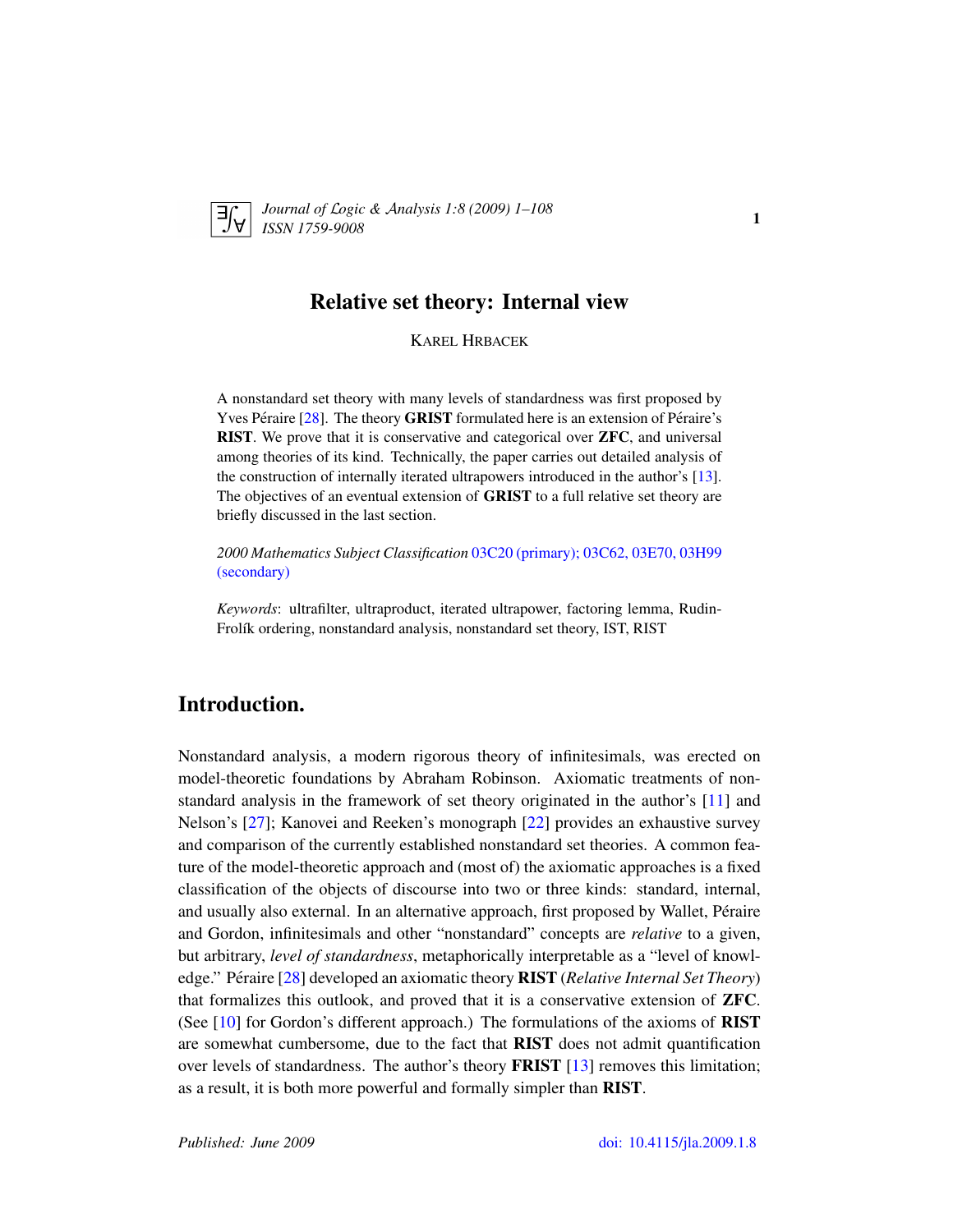Theories with many levels provide the users of nonstandard methods with new tools (see for example Péraire  $[30]$  $[30]$ ) whose power needs to be further explored, but—somewhat paradoxically—their main advantage may be in exposition. Nonstandard analysis raised the hope that the familiar  $\epsilon-\delta$  definitions of the fundamental calculus concepts derivative, limit, integral—could be replaced by more intuitive ones using infinitesimals in the style of Leibniz. In traditional nonstandard analysis one can do that only for standard functions at standard points. For internal points and/or functions, definitions of these concepts have to fall back on the  $\epsilon-\delta$  method, as there are no infinitesimals relative to the internal level. For elementary expositions it is advantageous to adopt the "internal picture" of Nelson, in which internal sets are identified with the "usual" ones; this picture avoids the need to discuss nonarchimedean "hyperreals", but the problem of avoiding  $\epsilon - \delta$  for all internal functions and points then becomes particularly acute. Theories with many levels solve this problem in a simple, natural way. Some of these issues are discussed in detail in [\[16\]](#page-106-3).

In a joint paper with O'Donovan and Lessmann [\[17\]](#page-106-4) and a book manuscript in preparation [\[18\]](#page-107-4), we attempt to demonstrate that elementary analysis at a beginner's level can be developed from a few very simple axioms that form a small fragment of FRIST (but transcend RIST in some important aspects). Several high school level calculus courses in Geneva have been successfully taught with this approach in Spring 2009.

This paper is concerned with *metamathematics* of internal relative set theories. The experience with writing [\[18\]](#page-107-4) showed that principles beyond those of FRIST are useful for some more advanced arguments in analysis. Here we present an extension of FRIST denoted GRIST, and prove that GRIST is a conservative extension of ZFC. Moreover, GRIST is *complete over* ZFC in a technical sense (Corollary [12.7\)](#page-89-0) and *universal* among all theories of relative standardness satisfying some minimal axioms (Corollary [12.6\)](#page-89-1). The interpretation of GRIST in ZFC that we use is the same as the one given in Section 6 of  $[13]$  for a version of **FRIST**. It is quite complicated, and the proof that GRIST is valid in it even more so. In contrast, the axioms of GRIST are fairly simple (see below). For these reasons, and unlike the usual practice in traditional nonstandard analysis, use of GRIST as a foundation for development of mathematics has to be based on its axioms rather than its models.

The language of GRIST has two primitive binary predicate symbols,  $\in$  and  $\sqsubseteq$ . We read  $x \sqsubseteq y$  as "*x* is *y*-standard" or "*x* appears at the level of *y*".

We define  $x \sqsubseteq_{\alpha} y$  by  $x \sqsubseteq \alpha \lor x \sqsubseteq y$ . If  $\mathcal{P}(x_1, \ldots, x_k)$  is a formula in the  $\in \sqsubseteq$ language and  $\alpha$  a variable,  $\mathcal{P}^{\alpha}(x_1,\ldots,x_k)$  is obtained from  $\mathcal{P}(x_1,\ldots,x_k)$  by replacing every occurrence of  $\sqsubseteq$  with  $\sqsubseteq_{\alpha}$ .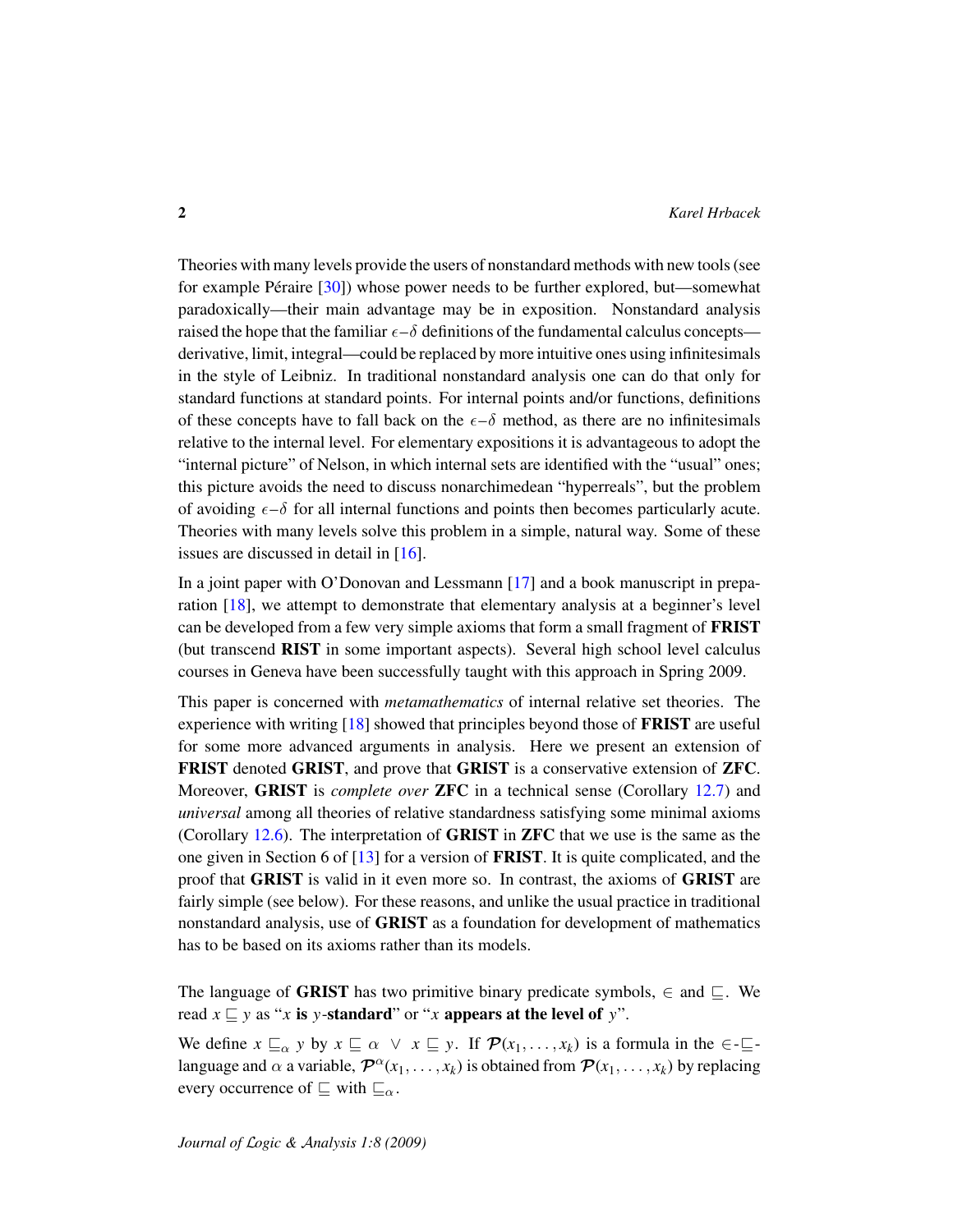*x*  $\sqsubset$  *y* means *x*  $\sqsubseteq$  *y* ∧ ¬ *y*  $\sqsubseteq$  *x*.  $\mathcal{P}^{\text{fin}}A$  is the set of all finite subsets of *A*.

We postulate all axioms of **ZFC** (with Separation and Replacement for  $\in$ -formulas). The remaining axioms are:

## Relativization

 $\sqsubseteq$  *is a dense total pre-ordering with a least element* 0 *and no greatest element.* 

*In detail, the conjunction of:*

$$
(\forall x)(0 \sqsubseteq x \land x \sqsubseteq x); \qquad (\forall x, y, z)((y \sqsubseteq x \land z \sqsubseteq y) \Rightarrow z \sqsubseteq x);
$$
  

$$
(\forall x, y)(x \sqsubseteq y \lor y \sqsubseteq x); \qquad (\forall x)(\exists y)(x \sqsubset y); \qquad (\forall x, y)(x \sqsubset y \Rightarrow (\exists z)(x \sqsubset z \sqsubset y)).
$$

### Transfer

*If*  $\alpha \sqsubseteq \beta$ , *then, for all*  $x_1, \ldots, x_k \sqsubseteq \alpha$ ,

$$
\boldsymbol{\mathcal{P}}^{\alpha}(x_1,\ldots,x_k) \Leftrightarrow \boldsymbol{\mathcal{P}}^{\beta}(x_1,\ldots,x_k).
$$

## Standardization

*For any*  $\alpha \supseteq 0$  *and any*  $A, x_1, \ldots, x_k$ , there exists  $\beta \sqsubset \alpha$  *and*  $B \sqsubseteq \beta$  *such that, for every*  $\gamma$  *with*  $\beta \sqsubseteq \gamma \sqsubseteq \alpha$ ,

$$
(\forall y \sqsubseteq \gamma)(y \in B \Leftrightarrow y \in A \ \land \ \mathcal{P}^{\gamma}(y, A, x_1, \ldots, x_k)).
$$

#### Idealization

*For all*  $A \sqsubset \beta$  *and all*  $x_1, \ldots, x_k$ ,

$$
(\forall a \in \mathcal{P}^{\text{fin}}A)[a \sqsubset \beta \Rightarrow (\exists y)(\forall x \in a) \mathcal{P}^{\beta}(x, y, A, x_1, \dots, x_k)]
$$

$$
\Leftrightarrow (\exists y)(\forall x \in A) [x \sqsubset \beta \Rightarrow \mathcal{P}^{\beta}(x, y, A, x_1, \dots, x_k)].
$$

#### Granularity

For any 
$$
x_1, ..., x_k
$$
, if  $(\exists \alpha) \mathcal{P}^{\alpha}(x_1, ..., x_k)$ , then  
\n
$$
(\exists \alpha) [\mathcal{P}^{\alpha}(x_1, ..., x_k) \land (\forall \beta) (\beta \sqsubset \alpha \Rightarrow \neg \mathcal{P}^{\beta}(x_1, ..., x_k))].
$$

An outline of the contents of the paper follows.

Our key objective is to show that every model M of ZFC can be extended to a model of GRIST. It is also crucial that the extension be definable in M. To accomplish both of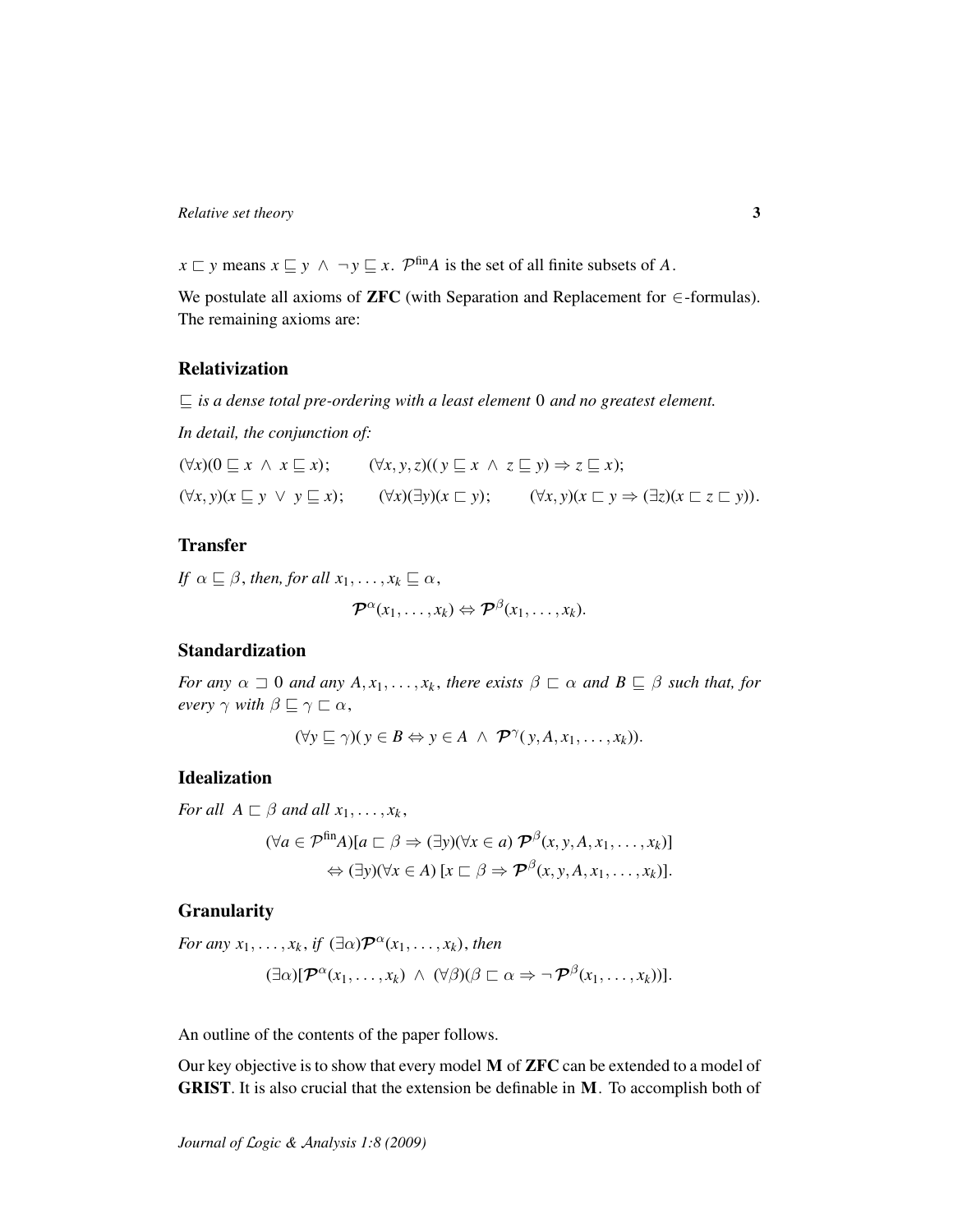these purposes, it is more convenient to work with *interpretations* of GRIST (and other extensions of ZFC) in ZFC, rather than directly with models. Section [1](#page-6-0) summarizes some facts about interpretations, and in particular focuses on those where the universe of standard sets in the interpretation is isomorphic to the universe of ZFC; inspired by the terminology of Kanovei and Reeken [\[21\]](#page-107-5), we call them *realizations*. Section [1](#page-6-0) also establishes notational conventions for the rest of the paper. The material in this section can be consulted for reference only, if/when needed.

Sections [2](#page-12-0) – [5](#page-27-0) deal with *(internal) nonstandard set theories*, that is, extensions of ZFC that have two kinds of objects, standard and internal. We show that limit ultrapowers of the universe  $\nabla$  of set theory are precisely the realizations of a basic nonstandard set theory ST. We then consider an extension of ST by the *Back and Forth Property*; the resulting theory is equivalent to BST of Kanovei [\[20\]](#page-107-6). Here we prove that BST is distinguished among nonstandard set theories by being categorical over ZFC in the sense that for every countable model M of ZFC there is a unique countable model of BST with M as its standard universe. BST is also universal in the sense that every countable model of ST embeds into any model of BST with the same standard universe. Most of this material is known in some form. In particular, we rely heavily on Gordon's notion of relative standardness captured by S[*a*], Gordon and Andreev's use of monads [\[2\]](#page-106-5), Kanovei's technique for defining an interpretation of BST in ZFC [\[22\]](#page-107-2), and ideas explicitly and implicitly contained in Andreev and the author's [\[3\]](#page-106-6). We give here a unified presentation in a form suitable for generalization to theories with many levels of standardness. This generalization is worked out in Sections [6](#page-35-0) – [11.](#page-73-0)

In Section [6](#page-35-0) we define *trees of ultrafilters*, a framework for transfinite repetition of the ultrapower construction (*stratified ultrapowers*) investigated in Section [7.](#page-42-0) Section [8](#page-48-0) introduces a basic theory with many levels of standardness, the *stratified set theory* SST. All stratified ultrapowers satisfy axioms of a stronger theory SST<sup>\*</sup>. The technical heart of the paper is in Sections [9](#page-52-0) and [10.](#page-57-0) We define *stratified ultrafilters* (= canonical trees of ultrafilters) and show, in SST<sup>∗</sup> , that for every set *x* there is a standard stratified ultrafilter *U* such that  $xMU$ , where  $xMU$  is a generalization to many-leveled context of the notion "*x* is in the monad of *U*". It is defined via the key concept of *pedigree*. We then formulate the theory  $SST^{\sharp} = SST + Back$  and Forth Property. In Section [11](#page-73-0) we prove that the interpretation for **FRIST** from Section 6 of [\[13\]](#page-106-0) satisfies  $SST^{\sharp}$ .

The axioms of  $SST^{\sharp}$  are conceptually elegant, but quite unsuitable for development of mathematics. In Section [12](#page-89-2) we show that  $SST^{\sharp}$  is equivalent to GRIST. It then follows that GRIST is distinguished among stratified set theories by properties analogous to those that distinguish BST among nonstandard set theories. Section [12](#page-89-2) concludes with a number of consequences of **GRIST**, important because they have either already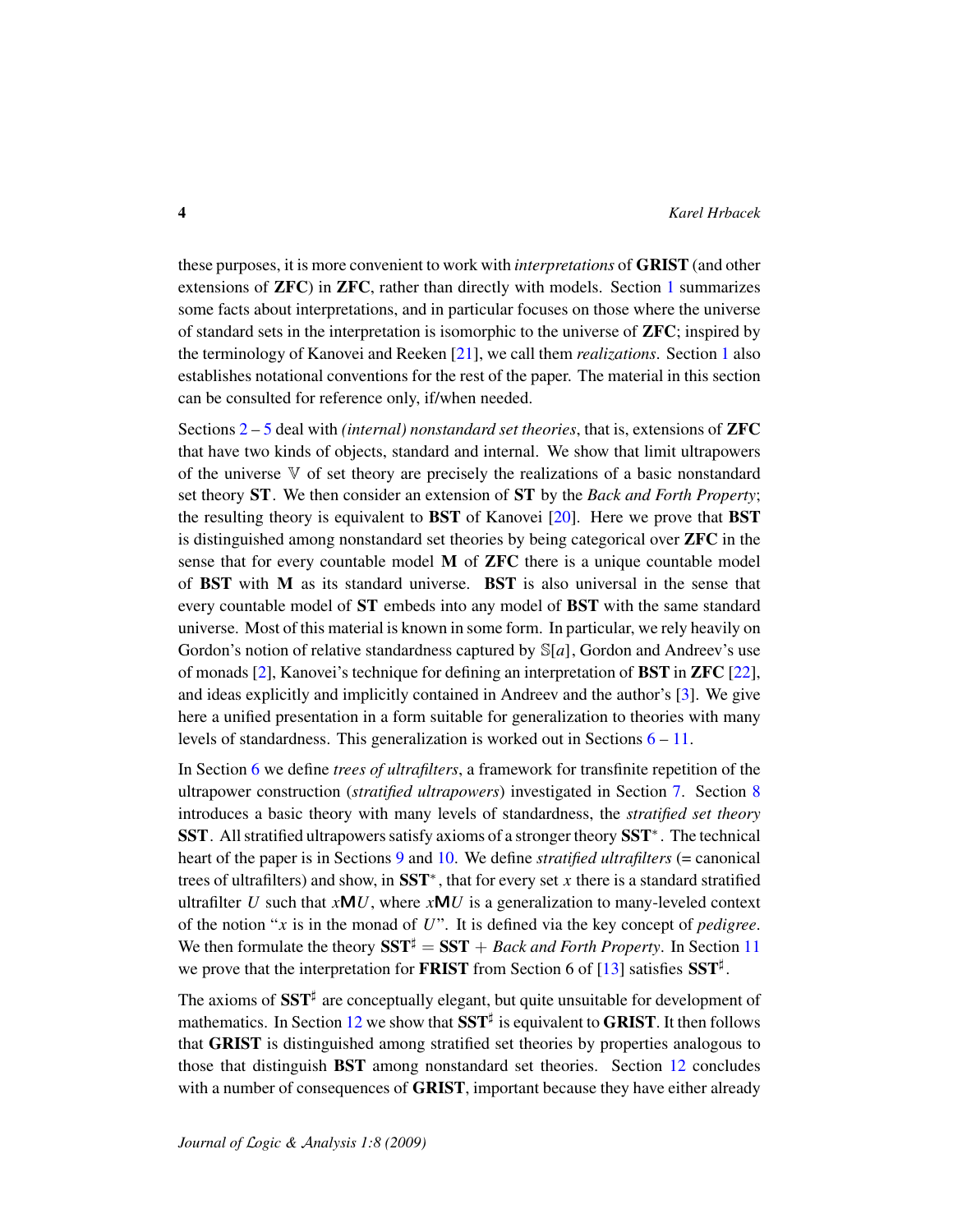been found useful for mathematical applications of GRIST, or because they generalize similar results for BST or RIST.

This paper is concerned only with internal sets, although a fully adequate theory of nonstandard objects undoubtedly has to account for external sets as well; see the author's [\[11,](#page-106-1) [14\]](#page-106-7). The concluding section contains some remarks on external sets and GRIST; however, a detailed study of this topic raises a number of new issues that will be addressed elsewhere.

Acknowledgements. This work was supported by the Scholar Incentive award from City College of New York in the Fall 2005, and by the PSC-CUNY grant 67486–00 36 in 2005 – 2006. I have reported on it at the congresses "Nonstandard Methods and Applications in Mathematics", Pisa, May  $25 - 31$ , 2006, and "Applications of Ultrafilters and Ultraproducts in Mathematics", Pisa, June  $1 - 7$ , 2008.

I am grateful to Petr Andreev, David Ballard, Mauro Di Nasso, Evgeni Gordon, Vladimir Kanovei, Olivier Lessmann, Richard O'Donovan, Michael Reeken and Yves Peraire for helpful discussions related to the subject of this paper. ´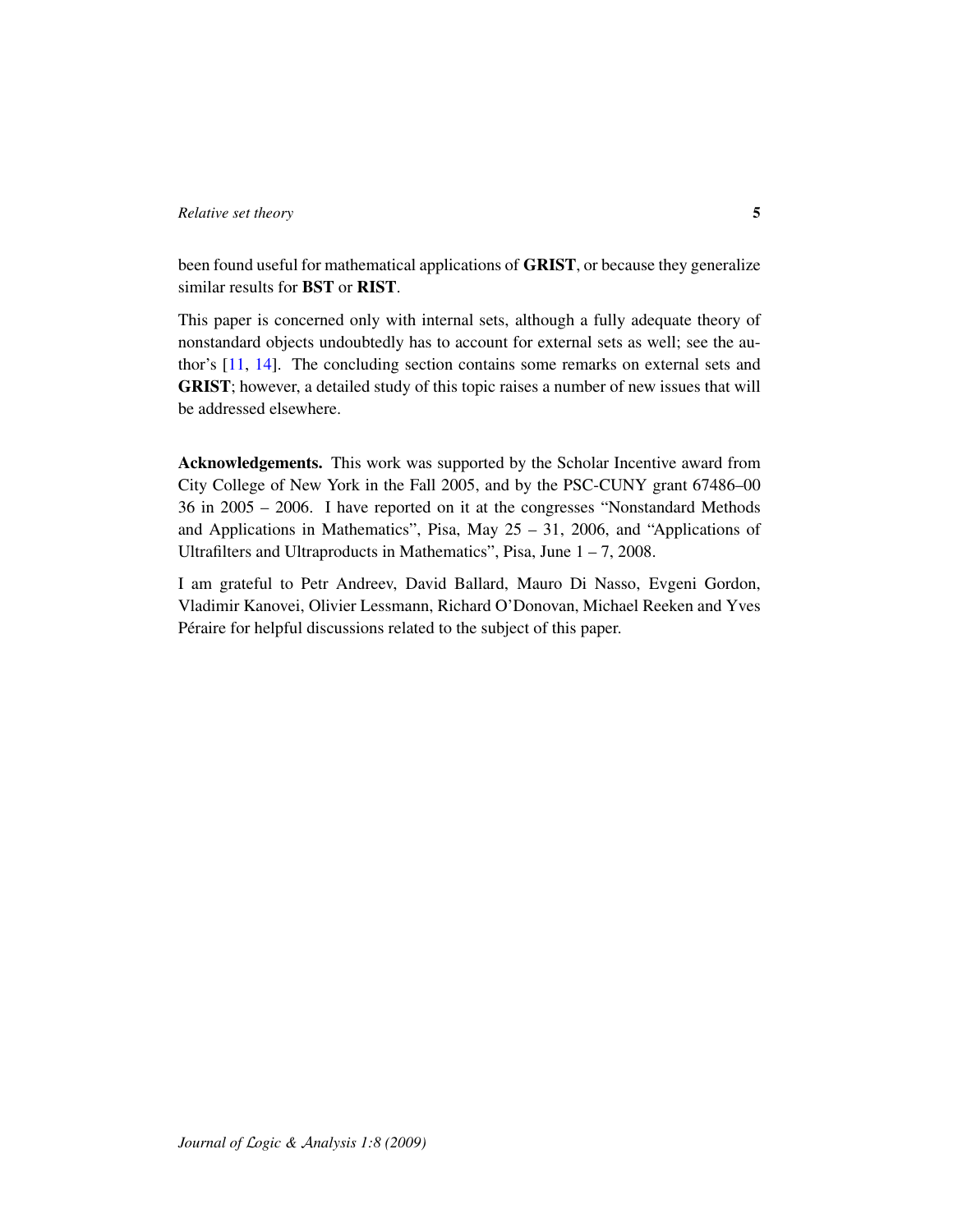6 *Karel Hrbacek*

# Contents.

Introduction.

- [1](#page-6-0) Realizations.
- [2](#page-12-0) Ultrafilters and Ultrapowers.
- [3](#page-17-0) Nonstandard Set Theory.
- [4](#page-23-0) Repeated Ultrapowers.
- [5](#page-27-0) Limit Ultrapowers and BST.
- [6](#page-35-0) Trees of Ultrafilters.
- [7](#page-42-0) Stratified Ultrapowers.
- [8](#page-48-0) Elementary Relative Set Theory.
- [9](#page-52-0) Stratified Ultrafilters.
- [10](#page-57-0) Pedigrees.
- [11](#page-73-0) Stratified Limit Ultrapowers.
- [11.1](#page-73-1) Stratified limit ultrapowers.
- [11.2](#page-76-0) Internally iterated ultrapowers.
- [11.3](#page-81-0) An interpretation for  $SST^{\sharp}$ .

### [12](#page-89-2) GRIST.

- [12.1](#page-89-3) Metamathematics of  $SST^{\sharp}$ .
- [12.2](#page-91-0) Equivalence of GRIST and SST<sup>#</sup>.
- [12.3](#page-97-0) Consequences of GRIST.
- [12.4](#page-102-0) Variations of GRIST.

Conclusion: GRIST and External Sets.

References.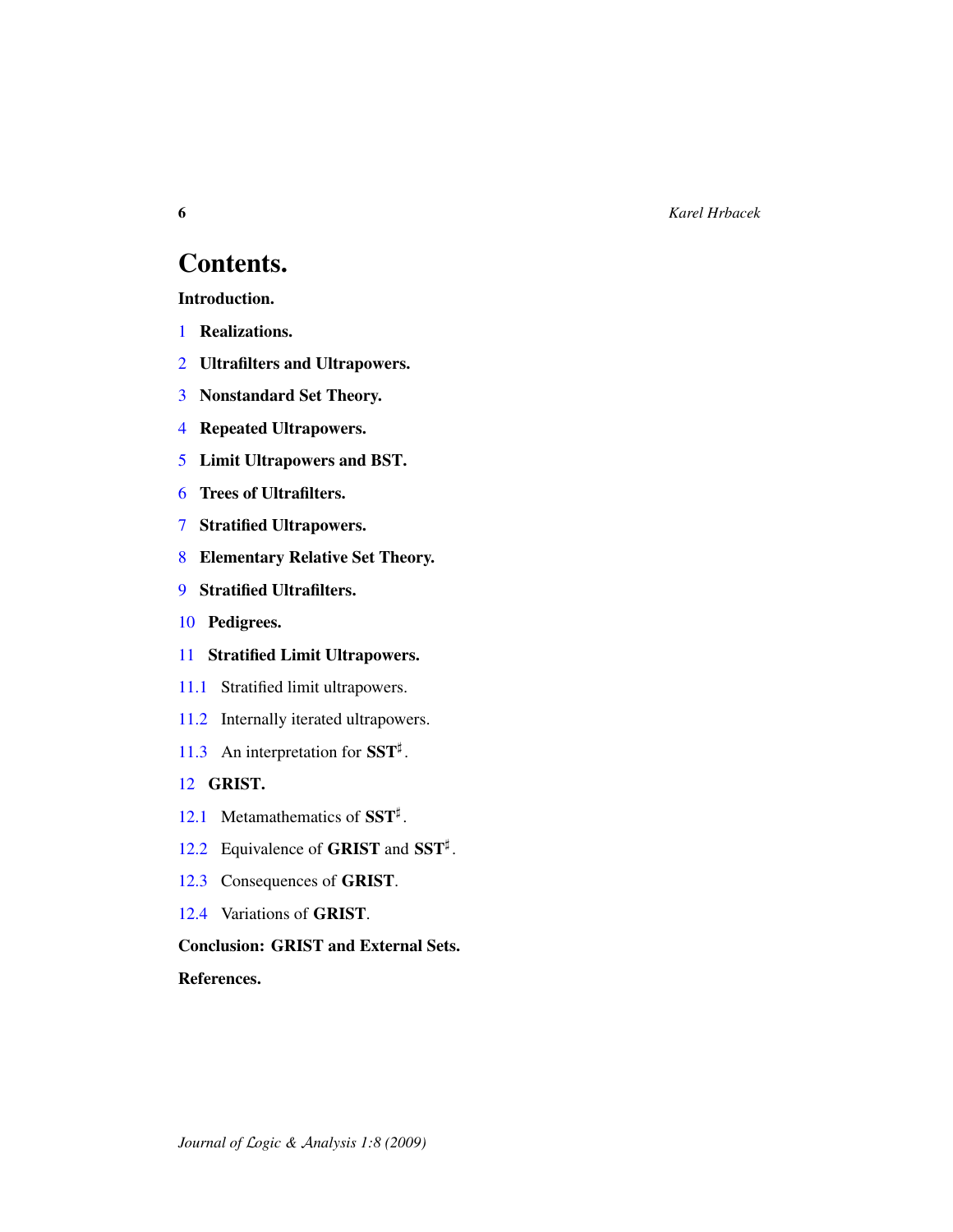## <span id="page-6-0"></span>1 Realizations.

We work in the Zermelo-Fraenkel set theory **ZFC** unless explicitly stated otherwise. In particular, we often employ the following easy consequence of its axioms.

**Selection:** Let  $\mathcal{P}(x, y, \bar{p})$  be a formula.  $(\forall \bar{p})(\forall A)[(\forall x \in A)(\exists y)\mathcal{P}(x, y, \bar{p}) \Rightarrow (\exists f)(f \text{ is a function } \land (\forall x \in A)\mathcal{P}(x, f(x), \bar{p}))].$ 

Here and elsewhere we use overbar as shorthand for a finite list; thus  $\bar{p}$  stands for  $p_1, \ldots, p_k$ . Jech's monograph [\[19\]](#page-107-7) is a reference for all undefined set-theoretic concepts and all unproved results about them.

We use classes informally, as a way to speak about extensions of formulas, and usually denote them by letters in blackboard, fractur, or uppercase Greek type. For example, if  $\mathcal{P}(x, \bar{p})$  is a formula (in the  $\in$ -language) and  $p_1, \ldots, p_k$  are sets, then  $\mathbb{C} = \{x : \mathcal{P}(x, \bar{p})\}$ is a class. Occasionally, more complicated objects such as systems of classes are convenient; they are interpretable as classes in standard ways. For example, if  $A$  is a class,  $(A)$ <sub>*i*</sub> denotes the class  $\{x : \langle i, x \rangle \in A\}$ , and the system of classes  $\langle (A)_i : i \in I \rangle$ is to be interpreted as  $\{\langle i, x \rangle \in \mathbb{A} : i \in I\}.$ 

The principal objects of our study are "structures" (usually, proper classes) for a firstorder language containing equality, the binary predicate symbol  $\in$ , usually a unary predicate symbol st, and possibly some other predicate symbols. Technically, such objects are called interpretations.

An **interpretation** for the language  $\{\in, st, ...\}$  is a list of classes (ie, formulas)  $\mathfrak{M} := (\mathbb{M}, =_{\mathfrak{M}}, \in_{\mathfrak{M}}, \mathbb{S}_{\mathfrak{M}}, \dots)$ , where  $=_{\mathfrak{M}}$  and  $\in_{\mathfrak{M}}$  are subclasses of  $\mathbb{M} \times \mathbb{M}$ ,  $\mathbb{S}_{\mathfrak{M}}$  is a subclass of M, .... If  $\mathcal{P}(\bar{x})$  is a formula of the  $\{\in, st, ...\}$ -language,  $\mathcal{P}^{\mathfrak{M}}(\bar{x})$  is the formula obtained from  $\mathcal{P}$  by replacing each occurrence of  $x = y$ ,  $x \in y$ ,  $\text{st}(x)$ , ... resp., by (the formula defining)  $x =_{m} y$ ,  $x \in_{m} y$ ,  $\mathbb{S}_{m}$ , ..., resp., and each occurrence of the quantifier  $\exists x \ (\forall x, \text{resp.})$  by  $\exists x \in \mathbb{M} \ (\forall x \in \mathbb{M}, \text{resp.})$ . [It may be necessary to suitably rename some variables when doing the replacement.  $\mathcal{P}^{\mathfrak{M}}(\bar{x})$  may have free variables other than  $\bar{x}$ : the parameters of the formulas defining the components of M.] See Shoenfield [\[33\]](#page-107-8) and Kanovei–Reeken [\[22\]](#page-107-2) for background material on interpretations.

For  $\bar{x} \in M$ ,  $\mathcal{P}^{\mathfrak{M}}(\bar{x})$  asserts that  $\mathcal{P}(\bar{x})$  *holds in*  $\mathfrak{M}$  (or,  $\mathfrak{M}$  *satisfies*  $\mathcal{P}(\bar{x})$ ), and we use the notation  $\mathfrak{M} \models \mathcal{P}(\bar{x})$  for the formula  $\mathcal{P}^{\mathfrak{M}}(\bar{x})$ , when more convenient.

It is the mathematical practice to extend the language by new predicate, function and constant symbols (defined in terms of  $\in$ , st, ... and previously defined symbols), and we want to apply the notations  $\mathcal{P}^{\mathfrak{M}}(\bar{x})$  and  $\mathfrak{M} \models \mathcal{P}(\bar{x})$  also to formulas of the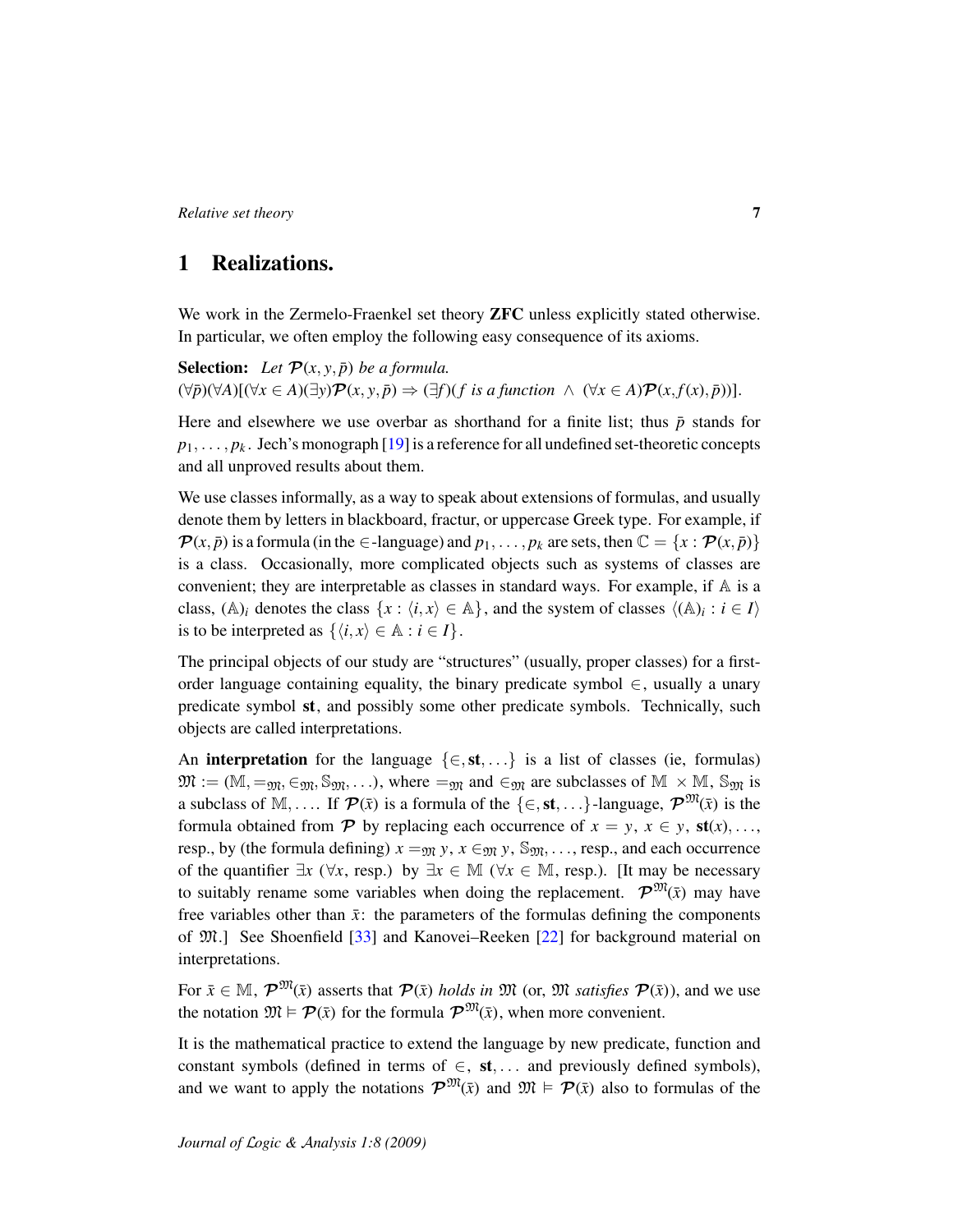extended language. It is to be understood that all defined symbols in  $P$  are replaced by their definitions before the construction of the formula  $\mathcal{P}^{\mathfrak{M}}$ . A notational ambiguity threatens when writing expressions like  $\mathfrak{M} \models \mathcal{P}(\tau(x))$  where  $\tau$  is a term. As written, it should be interpreted as  $\mathfrak{M} \models \mathcal{Q}(x)$ , where  $\mathcal{Q}(x)$  is the formula obtained from  $\mathcal{P}(\tau(x))$  by eliminating all instances of  $\tau(x)$  using its definition. However, we also often want to state that  $\mathfrak{M} \models \mathcal{P}(y)$  where  $y = \tau(x)$ , that is, the value of the term  $\tau(x)$ in the ambient set theory, not in  $\mathfrak{M}$ , should be substituted for *y* in  $\mathfrak{M} \models \mathcal{P}(y)$ . We underline the terms that are to be interpreted in the latter sense, that is, evaluated before being substituted into  $\mathcal{P}$ . For example,  $\mathfrak{M} \models y = \bigcup x$  means  $y =_{\mathfrak{M}} \bigcup^{\mathfrak{M}} x$ , ie,  $(\forall z \in \mathbb{M})(z \in_{\mathfrak{M}} y \Leftrightarrow (\exists u \in \mathbb{M})(z \in_{\mathfrak{M}} u \wedge u \in_{\mathfrak{M}} x))$ . In contrast,  $\mathfrak{M} \models y = \bigcup x$ means  $y = M(x)$ . To minimize the need for such underlining, we posit that terms whose leftmost symbol denotes an embedding of interpretations are always evaluated *before* substituting into  $\mathcal{P}$ ; these symbols include  $\mathbb{F}, \mathbb{G}, \varphi^*, \psi^*, \tau^*, \Phi, \Psi, \Omega, \mathbf{j}, \mathbf{\ell}$ . The same applies to terms involving the symbol / defined in Section [7.](#page-42-0) A few exceptions to these conventions occur for the symbols  $\mathfrak k$  and  $\ast$ . They should be obvious from context, and are usually explicitly pointed out.

We require of an interpretation that  $=y_0$  is a congruence relation:

 $\mathfrak{M} \models (\forall x)(x = x)$  $\mathfrak{M} \models (\forall x, y)(x = y \Rightarrow y = x)$  $\mathfrak{M} \models (\forall x, y, z)(x = y \land y = z \Rightarrow x = z)$  $\mathfrak{M} \vDash (\forall x, y, x', y') (x = x' \land y = y' \land x \in y \Rightarrow x' \in y')$  $\mathfrak{M} \vDash (\forall x, x')((x = x' \land \mathbf{st}(x)) \Rightarrow \mathbf{st}(x'))$ 

. . ..

For example, the first formula is ( $\forall x \in M$ )( $x = y$ *x*) when spelled out in detail.

The equivalence classes modulo  $=_{\mathfrak{M}}$ ,  $[x]_{\mathfrak{M}} := \{x' \in \mathbb{M} : x' =_{\mathfrak{M}} x\}$ , are in general proper classes. ZFC does not imply existence of a class of representatives for arbitrary partitions into classes, and we prefer to avoid "Scott's Trick" of taking the subset of [*x*]<sub>M</sub> consisting of *x*<sup> $\prime$ </sup> of the least rank, and work with the congruences =<sub>M</sub> rather than the true identity.  $\frac{1}{1}$  $\frac{1}{1}$  $\frac{1}{1}$  This necessitates some care with the definitions of embedding and isomorphism of interpretations.

Let  $\mathfrak{M}_1, \mathfrak{M}_2$  be interpretations, with the language of  $\mathfrak{M}_1$  included in the language of  $\mathfrak{M}_2$ . An **embedding** of  $\mathfrak{M}_1$  to  $\mathfrak{M}_2$  is a subclass  $\mathbb F$  of  $\mathbb{M}_1 \times \mathbb{M}_2$  such that

<span id="page-7-0"></span><sup>&</sup>lt;sup>1</sup>One reason for this decision is to avoid an additional layer of notation, such as having to write  $x_{\text{OM}}$  in place of x. More fundamentally, almost all results of this paper remain valid in ZFC with Regularity removed and Selection added; in this theory, Scott's Trick is not available. This observation is important for planned future work on extending Relative Set Theory to external sets (see Conclusion).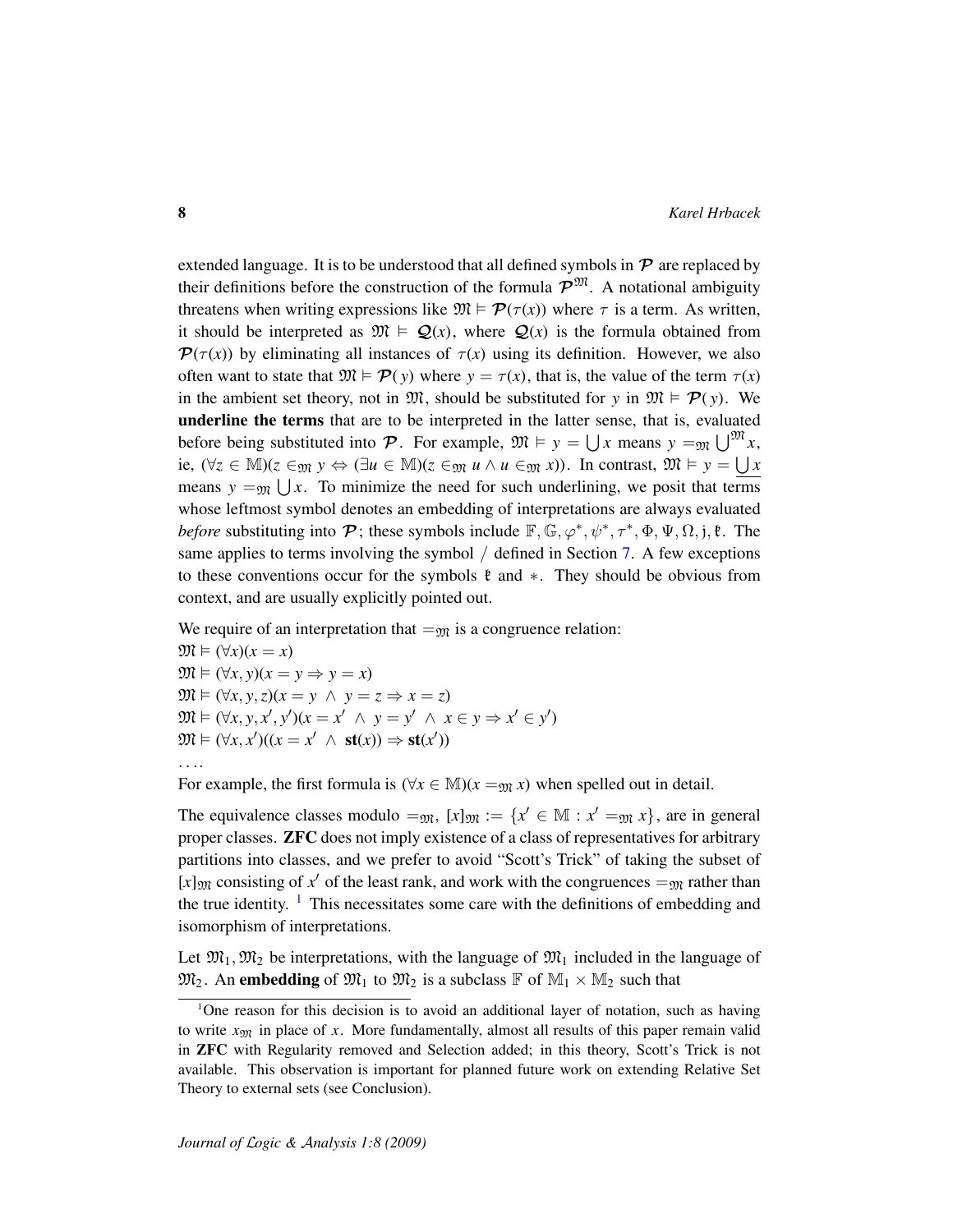(i)  $(\forall x_1 \in \mathbb{M}_1)(\exists x_2 \in \mathbb{M}_2)(\langle x_1, x_2 \rangle \in \mathbb{F})$ (ii)  $(\forall x_1, y_1 \in \mathbb{M}_1)(\forall x_2, y_2 \in \mathbb{M}_2)((x_1 =_{\mathfrak{M}_1} y_1 \land x_2 =_{\mathfrak{M}_2} y_2) \Rightarrow (\langle x_1, x_2 \rangle \in \mathbb{F} \Leftrightarrow$  $\langle y_1, y_2 \rangle \in \mathbb{F}$ ) (iii)  $(\forall x_1, y_1 \in \mathbb{M}_1)(\forall x_2, y_2 \in \mathbb{M}_2)((\langle x_1, x_2 \rangle \in \mathbb{F} \land \langle y_1, y_2 \rangle \in \mathbb{F}) \Rightarrow (x_1 = y_1, y_1 \Leftrightarrow$  $x_2 = y_2 y_2)$  $(iv)$   $(\forall x_1, y_1 \in \mathbb{M}_1)(\forall x_2, y_2 \in \mathbb{M}_2)((\langle x_1, x_2 \rangle \in \mathbb{F} \land \langle y_1, y_2 \rangle \in \mathbb{F}) \Rightarrow (x_1 \in_{\mathfrak{M}_1} y_1 \Leftrightarrow$ *x*<sub>2</sub> ∈<sub>m<sub>2</sub></sub> *y*<sub>2</sub>))  $(v)$   $(\forall x_1 \in M_1)(\forall x_2 \in M_2)(\langle x_1, x_2 \rangle \in \mathbb{F} \Rightarrow (\mathbb{S}_{\mathfrak{M}_1}(x_1) \Leftrightarrow \mathbb{S}_{\mathfrak{M}_2}(x_2)))$ . . .

An embedding is an **isomorphism** iff  $\mathfrak{M}_1$  and  $\mathfrak{M}_2$  are interpretations for the same language and, in addition,

(vi)  $(\forall x_2 \in \mathbb{M}_2)(\exists x_1 \in \mathbb{M}_1)(\langle x_1, x_2 \rangle \in \mathbb{F}).$ 

It is easy to check that  $=_{\mathfrak{M}}$  is an isomorphism of M and M, that  $\mathbb{F}_2 \circ \mathbb{F}_1$  is an embedding of  $\mathfrak{M}_1$  to  $\mathfrak{M}_3$  if  $\mathbb{F}_1$  embeds  $\mathfrak{M}_1$  to  $\mathfrak{M}_2$  and  $\mathbb{F}_2$  embeds  $\mathfrak{M}_2$  to  $\mathfrak{M}_3$ , and that  $\mathbb{F}^{-1}$  is an isomorphism of  $\mathfrak{M}_2$  and  $\mathfrak{M}_1$  if  $\mathbb F$  is an isomorphism of  $\mathfrak{M}_1$  and  $\mathfrak{M}_2$ .

Embeddings, as we defined them, are relations. It is easier, and often natural, to work with functions that "generate" embeddings.

Let  $\mathbb{G}$  be a (class) function with dom  $\mathbb{G} \subseteq \mathbb{M}_1$ , ran  $\mathbb{G} \subseteq \mathbb{M}_2$ , and such that  $(a)$  ( $\forall y \in \mathbb{M}_1$ )( $\exists x \in \text{dom } \mathbb{G}$ )( $x =_{\mathfrak{M}_1} y$ ) (b)  $(\forall x, y \in \text{dom } \mathbb{G})(x =_{\mathfrak{M}_1} y \Leftrightarrow \mathbb{G}(x) =_{\mathfrak{M}_2} \mathbb{G}(y))$  $f(x)$   $(\forall x, y \in \text{dom } \mathbb{G})$  $(x \in_{\mathfrak{M}_1} y \Leftrightarrow \mathbb{G}(x) \in_{\mathfrak{M}_2} \mathbb{G}(y))$ (d)  $(\forall x \in \text{dom}\,\mathbb{G})(\mathbb{S}_{\mathfrak{M}_1}(x) \Leftrightarrow \mathbb{S}_{\mathfrak{M}_2}(\mathbb{G}(x))).$ Define  $\mathbb{F} \subseteq \mathbb{M}_1 \times \mathbb{M}_2$  by  $\langle x_1, x_2 \rangle \in \mathbb{F} \Leftrightarrow (\exists x \in \text{dom } \mathbb{G})(x_1 = m_1 x \land x_2 = m_2 \mathbb{G}(x)).$ It is easy to verify that, if  $\mathbb G$  has properties (a)-(d), then  $\mathbb F$  is an embedding of  $\mathfrak{M}_1$  to  $\mathfrak{M}_2$ ; moreover, if also (e)  $(\forall y \in M_2)(\exists x \in \text{dom } \mathbb{G})(y =_{\mathfrak{M}_2} \mathbb{G}(x)),$ 

then  $F$  is an isomorphism.

We often say that a function  $\mathbb G$  is an embedding when meaning that the corresponding F is an embedding. Also,  $\mathbb{G}_1 = \mathbb{G}_2$  then stands for  $\mathbb{F}_1 = \mathbb{F}_2$ ,  $\mathbb{G}_3 = \mathbb{G}_2 \circ \mathbb{G}_1$  means that  $\mathbb{F}_3 = \mathbb{F}_2 \circ \mathbb{F}_1$ ,  $\mathbb{G}[\mathbb{A}]$  is  $\mathbb{F}[\mathbb{A}]$ , and so on.

Most interpretations we work with are for a language that includes a (primitive or defined) unary predicate symbol st, interpreted by a class isomorphic to  $V$ , the universe of ZFC. Following Kanovei–Reeken [\[21\]](#page-107-5), a realistic interpretation, or realization for short, is an interpretation  $\mathfrak{M} = (\mathbb{M}, =_{\mathfrak{M}}, \in_{\mathfrak{M}}, \mathbb{S}_{\mathfrak{M}}, \ldots)$  and an isomorphism  $\mathfrak{k}$  of  $\mathcal{V} := (\mathbb{V}, =, \in)$  and  $\mathcal{S}_{\mathfrak{M}} := (\mathbb{S}_{\mathfrak{M}}, =_{\mathfrak{M}} \cap (\mathbb{S}_{\mathfrak{M}} \times \mathbb{S}_{\mathfrak{M}}), \in_{\mathfrak{M}} \cap (\mathbb{S}_{\mathfrak{M}} \times \mathbb{S}_{\mathfrak{M}}))$ . [In this and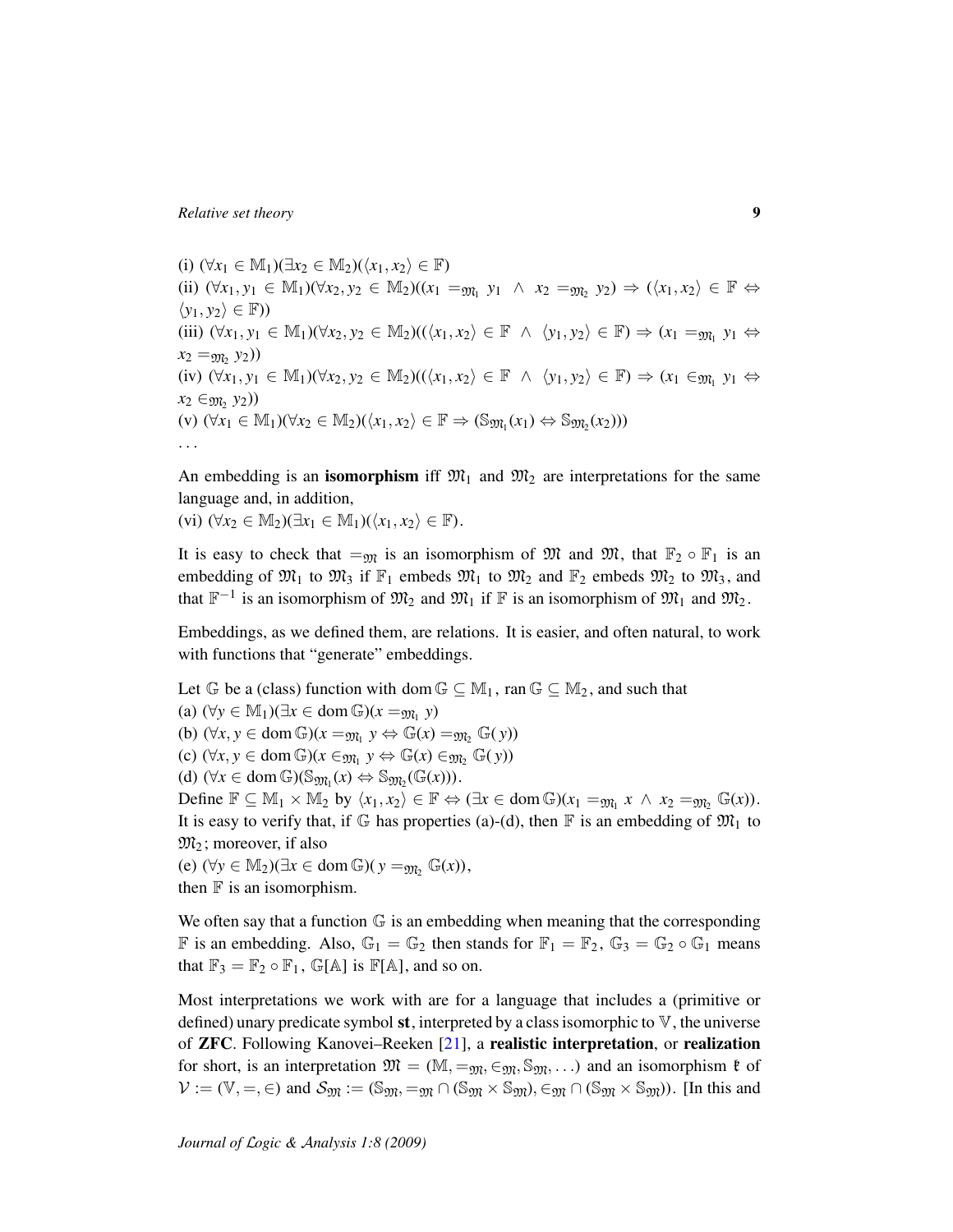similar situations, we often write ( $\mathbb{S}_{\mathfrak{M}}, =_{\mathfrak{M}}, \in_{\mathfrak{M}}$ ), or even simply  $\mathbb{S}_{\mathfrak{M}}$ , for  $\mathcal{S}_{\mathfrak{M}}$ ; it being understood that the relations are those of  $\mathfrak{M}$ , restricted to  $\mathbb{S}_{\mathfrak{M}}$ .

<span id="page-9-1"></span>**Proposition 1.1** The isomorphism  $\mathfrak{k}$  in a realization is uniquely determined.

**Proof** Assume that  $(\mathfrak{M}, \mathfrak{k}_1)$  and  $(\mathfrak{M}, \mathfrak{k}_2)$  are realizations. Then  $\mathbb{F} := \mathfrak{k}_2^{-1} \circ \mathfrak{k}_1$  is an automorphism of V. We note that  $=_{\mathcal{V}}$  is the true equality, and hence  $\mathbb F$  is a function. By induction on rank it follows immediately that  $\mathbb F$  is the identity on  $\mathbb V$ : if  $\mathbb F(y) = y$ for all *y* of rank less than the rank of *x*, then  $\mathbb{F}(x) = \{\mathbb{F}(y) : y \in x\} = \{y : y \in x\} = x$ . Consequently,  $\mathfrak{k}_1(x) =_{\mathfrak{M}} \mathfrak{k}_2(x)$  for all  $x \in \mathbb{V}$ .  $\Box$ 

We say that an interpretation  $\mathfrak{M} := (\mathbb{M}, =_{\mathfrak{M}}, \in_{\mathfrak{M}}, \mathbb{S}_{\mathfrak{M}}, \ldots)$  is **bounded** iff

$$
(\forall x \in \mathbb{M})(\exists a \in \mathbb{S}_{\mathfrak{M}})(x \in_{\mathfrak{M}} a).
$$

We say that M satisfies **Transfer** iff, for any  $\in$ -formula  $\mathcal{P}(x_1, \ldots, x_k)$ ,

$$
(\forall x_1,\ldots,x_k\in\mathbb{S}_{\mathfrak{M}})(\mathfrak{M}\vDash\mathcal{P}(x_1,\ldots,x_k)\Leftrightarrow\mathcal{S}_{\mathfrak{M}}\vDash\mathcal{P}(x_1,\ldots,x_k)).
$$

The latter definition involves quantification over formulas, but it turns out that, for bounded realizations, validity of Transfer for a single formula suffices. This is an idea going back to Robinson and Zakon [\[31\]](#page-107-9). Another proof of finite axiomatizability of Transfer can be obtained by adapting Theorem 2, Theorem 1 and Remark 2 in Part II of Gaifman [\[9\]](#page-106-8).

Let  $\mathcal{F}_i$  ( $i = 1, \ldots, 10$ ) be the Gödel operations (see Jech [[19\]](#page-107-7)). Each of these operations has a natural defining restricted  $\in$ -formula  $\mathcal{P}_i(x, y, z)$  such that (in **ZFC**, or much less) one can prove  $(\forall x, y)$   $(\exists !z)$   $\mathcal{P}_i(x, y, z)$ , and  $\mathcal{F}_i$  is defined by postulating  $(\forall x, y)$  $\mathcal{P}_i(x, y, \mathcal{F}_i(x, y))$ .

<span id="page-9-0"></span>**Proposition 1.2** If  $\mathfrak{M}$  is a bounded realization,

 $\mathfrak{M} \models (\forall x, y) \; (\exists ! z) \; \mathcal{P}_i(x, y, z)$  and  $(\forall x, y, z \in \mathbb{S}_{\mathfrak{M}})$  $(\mathfrak{M} \models \mathcal{P}_i(x, y, z) \Leftrightarrow \mathcal{S}_{\mathfrak{M}} \models \mathcal{P}_i(x, y, z))$   $(i = 1, \ldots, 10)$ , then  $M$  satisfies Transfer. In particular,  $M$  satisfies **ZFC**.

**Proof** We first note that also  $S_{\mathfrak{M}} \models (\forall x, y) (\exists !z) \mathcal{P}_i(x, y, z)$ , because  $S_{\mathfrak{M}}$  is isomorphic to V. The assumptions say that, for  $i = 1, \ldots, 10$ , and all  $x, y, z \in \mathbb{S}_{\mathfrak{M}}$ ,  $S_{\mathfrak{M}} \models z = \mathcal{F}_i(x, y) \Leftrightarrow \mathfrak{M} \models z = \mathcal{F}_i(x, y)$ . Following the steps of the proof of Theo-rem 30 in Jech [\[19\]](#page-107-7), one shows that for every restricted formula  $\mathcal{P}(\bar{x})$  there is a composition of Gödel operations  $\mathcal{F}(\overline{X})$  such that  $(\forall \overline{X})(\forall x_1 \in X_1) \dots (\forall x_k \in X_k)(\mathcal{P}(\overline{x}) \Leftrightarrow$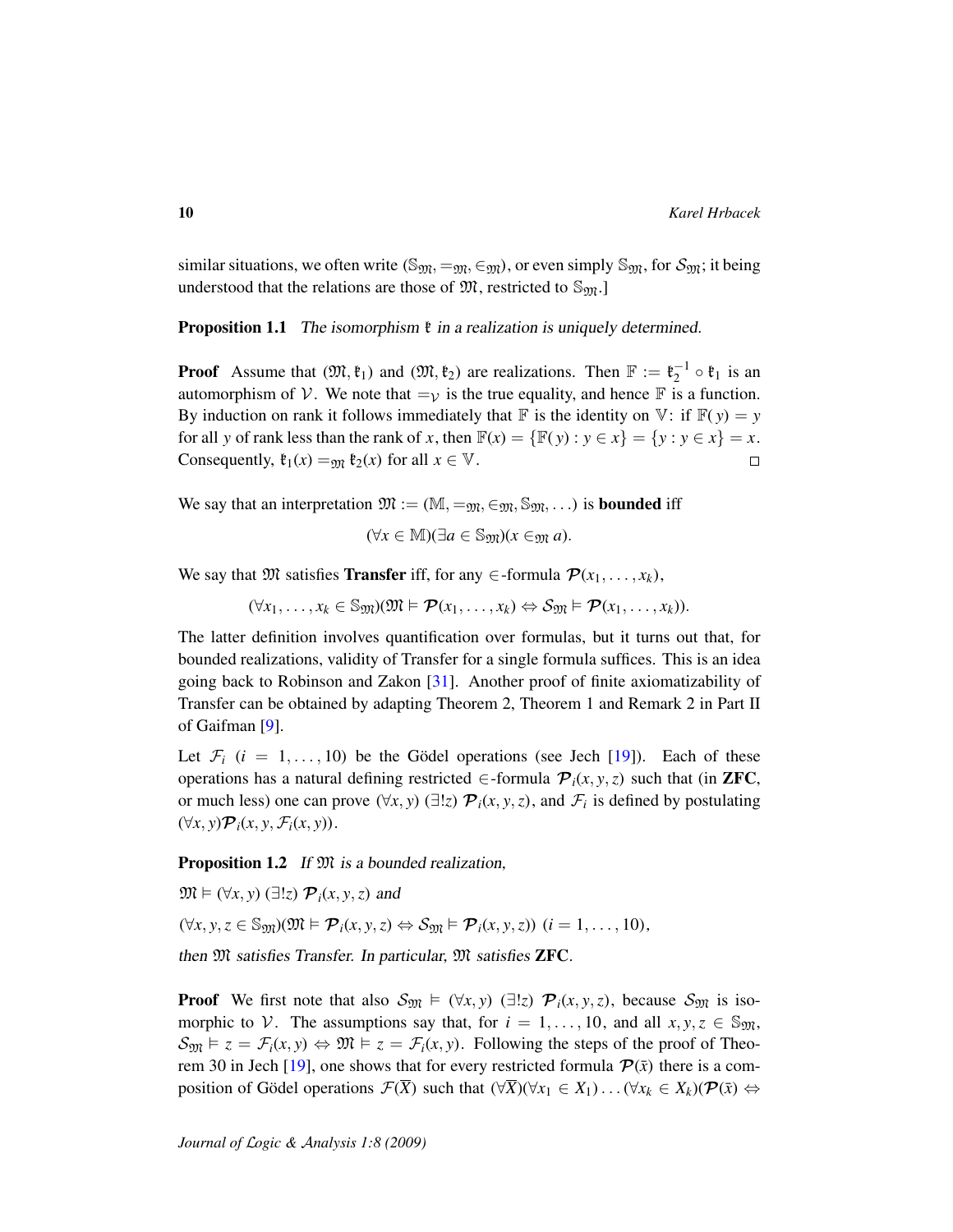$(x_1, \ldots, x_k) \in \mathcal{F}(\overline{X})$  holds in  $\mathfrak{M}$ , as well as in  $\mathcal{S}_{\mathfrak{M}}$ . As for each  $x \in \mathbb{S}_{\mathfrak{M}}$  there is *X* ∈ S<sub>M</sub> with *x* ∈<sub>M</sub> *X* [for example, *X* = {*x*}<sup>M</sup>], we have, for  $\bar{x}$  ∈ S<sub>M</sub>, S<sub>M</sub> ⊨  $\mathcal{P}(\bar{x}) \Leftrightarrow \mathcal{S}_{\mathfrak{M}} \models (x_1, \ldots, x_k) \in \mathcal{F}(\overline{X}) \Leftrightarrow \mathfrak{M} \models (x_1, \ldots, x_k) \in \mathcal{F}(\overline{X}) \Leftrightarrow \mathfrak{M} \models \mathcal{P}(\bar{x})$ . This proves Transfer for restricted formulas.

If  $\mathfrak{M} \models (\exists x) \mathcal{P}(x, \bar{x})$  for  $\bar{x} \in \mathbb{S}_{\mathfrak{M}}$  and  $\mathcal{P}(x, \bar{x})$  restricted, we use boundedness to fix *A* ∈ S<sub>M</sub> such that  $\mathfrak{M} \models (\exists x \in A) \mathcal{P}(x, \bar{x})$ . Transfer for restricted formulas gives  $S_{\mathfrak{M}} \models (\exists x \in A) \mathcal{P}(x, \bar{x})$ , and hence  $S_{\mathfrak{M}} \models (\exists x) \mathcal{P}(x, \bar{x})$ . As the other direction is trivial, this proves Transfer for  $\Sigma_1$  (and  $\Pi_1$ ) formulas.

We now assume that Transfer holds for  $\Sigma_n$  and  $\Pi_n$  formulas,  $n \geq 1$ , and prove it for  $\Sigma_{n+1}$  formulas. Let  $\mathfrak{M} \models (\exists x)(\forall y)\mathcal{P}(x, y, \bar{x})$  where  $\bar{x} \in \mathbb{S}_{\mathfrak{M}}$  and  $\mathcal{P}(x, y, \bar{x})$  is  $\Sigma_{n-1}$ . Again we fix *A* ∈ S<sub>M</sub> such that  $\mathfrak{M} \models (\exists x \in A)(\forall y)\mathcal{P}(x, y, \bar{x})$ . It suffices to show that  $S_{\mathfrak{M}} \models (\exists x \in A)(\forall y) \mathcal{P}(x, y, \bar{x})$ . If not, then  $S_{\mathfrak{M}} \models (\forall x \in A)(\exists y) \neg \mathcal{P}(x, y, \bar{x})$ .  $\mathcal{S}_{\mathfrak{M}}$  satisfies **ZFC**, and in particular Selection; hence there exists  $f \in \mathbb{S}_{\mathfrak{M}}$  such that  $S_{\mathfrak{M}} \models (\forall x \in A) \neg \mathcal{P}(x, f(x), \bar{x})$ . The latter is a  $\Pi_n$  formula, therefore transfers to  $\mathfrak{M}$ and contradicts  $\mathfrak{M} \models (\exists x \in A)(\forall y) \mathcal{P}(x, y, \bar{x})$ . The other direction is again trivial.  $\Box$ 

An embedding  $\mathbb F$  of  $\mathfrak{M}_1$  into  $\mathfrak{M}_2$  is  $\in$ **-elementary** iff, for any  $\in$ -formula  $\mathcal{P}(\bar{x})$ ,

 $(\forall x_1, \ldots, x_k \in \mathbb{M}_1)(\mathfrak{M}_1 \models \mathcal{P}(x_1, \ldots, x_k) \Leftrightarrow \mathfrak{M}_2 \models \mathcal{P}(\mathbb{F}(x_1), \ldots, \mathbb{F}(x_k))).$ 

<span id="page-10-0"></span>For bounded realizations this property is again expressible in ZFC.

**Proposition 1.3** Let  $\mathfrak{M}_1, \mathfrak{M}_2$  be bounded realizations such that

 $\mathfrak{M}_i \models (\forall x, y)$  ( $\exists !z$ )  $\mathcal{P}_i(x, y, z)$  and  $(\forall x, y, z \in \mathbb{S}_{\mathfrak{M}_j})(\mathfrak{M}_j \models \mathcal{P}_i(x, y, z) \Leftrightarrow \mathcal{S}_{\mathfrak{M}_j} \models \mathcal{P}_i(x, y, z)) \ (j = 1, 2; i = 1, \ldots, 10).$ If  $\mathbb F$  is an embedding of  $\mathfrak{M}_1$  into  $\mathfrak{M}_2$  and  $(\forall x, y, z \in \mathbb{M}_1)(\mathfrak{M}_1 \models \mathcal{P}_i(x, y, z) \Leftrightarrow \mathfrak{M}_2 \models \mathcal{P}_i(\mathbb{F}(x), \mathbb{F}(y), \mathbb{F}(z)))$   $(i = 1, \ldots, 10),$ then F is an  $\in$ -elementary embedding of  $\mathfrak{M}_1$  into  $\mathfrak{M}_2$ .

**Proof** According to Proposition [1.2,](#page-9-0)  $\mathfrak{M}_1$  satisfies **ZFC**. We observe that  $\mathbb{F}$  maps  $\mathbb{S}_{\mathfrak{M}_1}$ 

onto  $\mathbb{S}_{\mathfrak{M}_2}$ ; otherwise, there would exist a nontrivial  $\in$ -elementary embedding of  $\mathcal V$ into  $V$ , contradicting a famous theorem of Kunen (see Jech [\[19\]](#page-107-7), Theorem 68). Hence for every  $x \in M_2$  there is  $a \in M_1$  (in fact,  $a \in S_{\mathfrak{M}_1}$ ) such that  $x \in M_2$   $\mathbb{F}(a)$ . One can now repeat the argument from the proof of [1.2](#page-9-0) with  $\mathfrak{M}_2$  in place of  $\mathfrak M$  and the image of  $\mathbb{M}_1$  by  $\mathbb F$  in place of  $\mathbb{S}_{\mathfrak{M}}$ .  $\Box$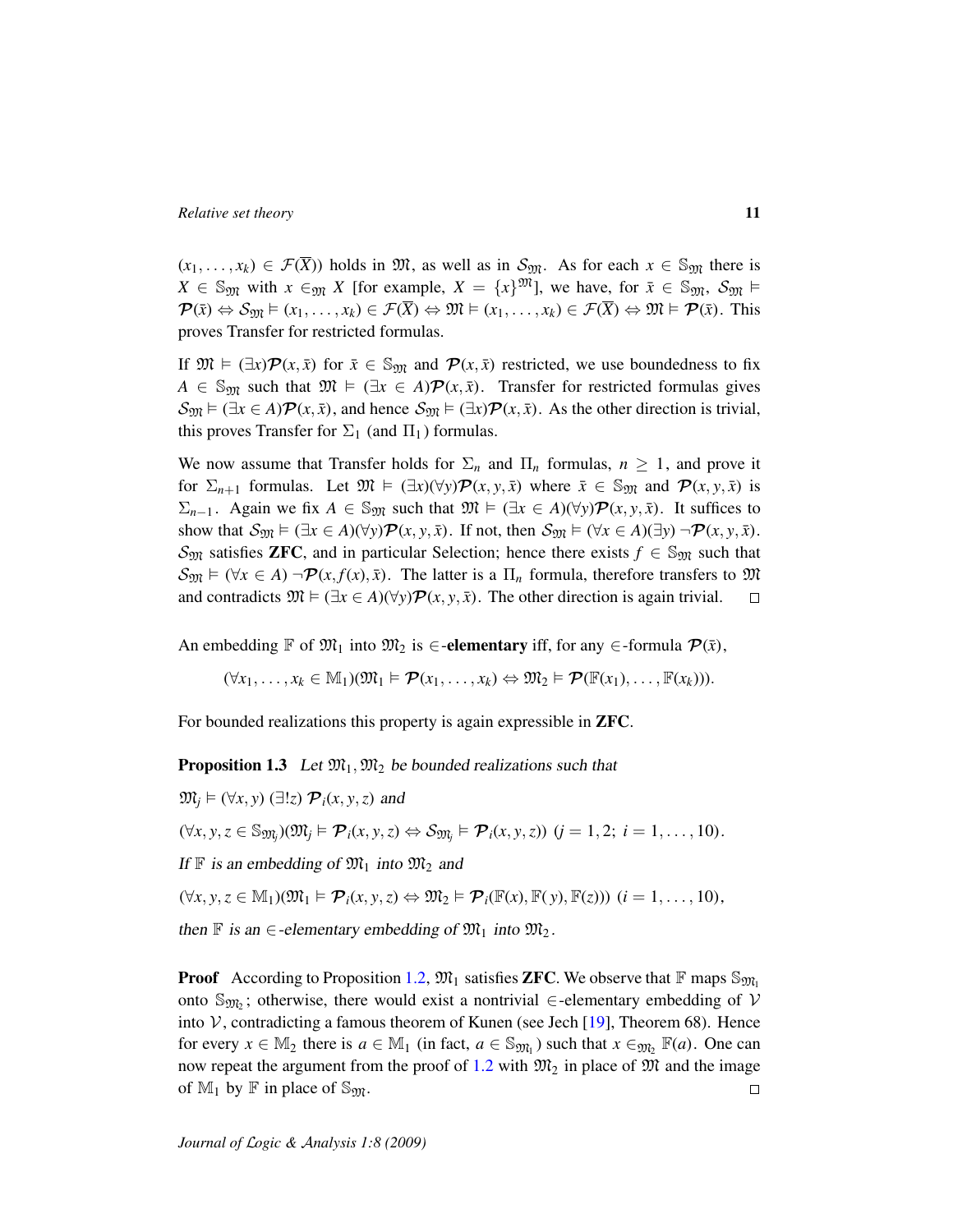Let  $\mathfrak{M}_1, \mathfrak{M}_2$  be realizations, with the language of  $\mathfrak{M}_1$  included in the language of  $\mathfrak{M}_2$ . F is a **morphism** of  $\mathfrak{M}_1$  to  $\mathfrak{M}_2$  iff F is an embedding of  $\mathfrak{M}_1$  into  $\mathfrak{M}_2$  and is ∈-elementary. We write  $\mathfrak{M}_1 \preccurlyeq \mathfrak{M}_2$  if  $\mathbb{M}_1 \subseteq \mathbb{M}_2$  and the identity on  $\mathbb{M}_1$  is a morphism of  $\mathfrak{M}_1$  to  $\mathfrak{M}_2$ , and read this " $\mathfrak{M}_2$  is an **elementary extension** of  $\mathfrak{M}_1$ ". Clearly, a bounded realization  $\mathfrak{M}$  satisfies Transfer if and only if  $\mathcal{S}_{\mathfrak{M}} \preccurlyeq \mathfrak{M}$ .

Let  $\mathfrak{M}$  and  $\mathfrak{N} = (\mathbb{N}, =_{\mathfrak{N}}, \in_{\mathfrak{N}}, \mathbb{S}_{\mathfrak{N}}, \dots)$  be interpretations and  $\mathfrak{M} \models$  **ZFC**. Then one can consider the interpretation  $\mathfrak{N}^{\mathfrak{M}}$  for the language of  $\mathfrak{N},$  " $\mathfrak{N}$  *in the sense of*  $\mathfrak{M}$ ". It is obtained by taking the classes (formulas) that define  $\mathfrak N$  and interpreting them in  $\mathfrak M$ :

$$
\mathfrak{N}^{\mathfrak{M}}:=(\mathbb{N}^{\mathfrak{M}},\left(=\mathfrak{N}^{\mathfrak{M}},\left(\infty\right)^{\mathfrak{M}},\left(\mathbb{S}_{\mathfrak{N}}\right)^{\mathfrak{M}},\ldots).
$$

<span id="page-11-0"></span>The following proposition is easily verified by induction on complexity of formulas.

**Proposition 1.4** Let  $\mathcal{P}(x_1, \ldots, x_k)$  be any formula in the language of  $\mathfrak{N}$ . For all  $x_1, \ldots, x_k \in \mathbb{N}^{\mathfrak{M}}, \quad \mathfrak{N}^{\mathfrak{M}} \models \mathcal{P}(x_1, \ldots, x_k) \text{ iff } \mathfrak{M} \models (\mathfrak{N} \models \mathcal{P}(x_1, \ldots, x_k)).$ 

In particular, if  $Q$  is a sentence expressing the fact that  $=$  is a congruence (with respect to the language of  $\mathfrak{N}$ ), then (**ZFC** proves that)  $\mathfrak{N} \models \mathcal{Q}$  and, as  $\mathfrak{M} \models$  **ZFC** is assumed,  $\mathfrak{M} \models (\mathfrak{N} \models \mathcal{Q})$  and  $\mathfrak{N}^{\mathfrak{M}} \models \mathcal{Q}$ . So  $\mathfrak{N}^{\mathfrak{M}}$  is indeed an interpretation. [We note that it need not be realistic even when  $\mathfrak{M}$  and  $\mathfrak{N}$  are.]

Let F be an embedding of  $\mathfrak{N}_1$  into  $\mathfrak{N}_2$  and  $\mathfrak{M} \models$  **ZFC**. Then  $\mathbb{F}^{\mathfrak{M}}$  is an embedding of  $\mathfrak{N}_1^{\mathfrak{M}}$  into  $\mathfrak{N}_2^{\mathfrak{M}}$ . If  $\mathbb F$  is an isomorphism, then  $\mathbb F^{\mathfrak{M}}$  is an isomorphism.

Conversely, let  $\mathfrak{M} \models \text{``} \mathbb{F}$  is an embedding (resp., isomorphism) of  $\mathfrak{N}_1$  into  $\mathfrak{N}_2$ ". Then  $\mathbb{F} \restriction \mathbb{N}_1^{\mathfrak{M}}$  induces an embedding (resp., isomorphism) of  $\mathfrak{N}_1^{\mathfrak{M}}$  into  $\mathfrak{N}_2^{\mathfrak{M}}$  in an obvious way.

Another easy induction shows that  $\mathfrak{L}^{[\mathfrak{N}^{\mathfrak{M}}]} = [\mathfrak{L}^{\mathfrak{N}}]^{\mathfrak{M}}$ .

Let F be a morphism of a realization  $\mathfrak{M}_1$  to a realization  $\mathfrak{M}_2$  and  $\mathfrak{M}_1 \models$  **ZFC** (hence  $\mathfrak{M}_2 \models$  **ZFC** as well). If  $\mathfrak{N} = (\mathbb{N}, =_{\mathfrak{N}}, \in_{\mathfrak{N}}, \mathbb{S}_{\mathfrak{N}}, \ldots)$  is an interpretation, we can form  $\mathfrak{N}^{\mathfrak{M}_1}$  and  $\mathfrak{N}^{\mathfrak{M}_2}$ ; it is immediate that  $\mathbb{F} \restriction \mathbb{N}^{\mathfrak{M}_1}$  is a morphism of  $\mathfrak{N}^{\mathfrak{M}_1}$  into  $\mathfrak{N}^{\mathfrak{M}_2}$ . The especially useful case is when  $\mathfrak{M}_1$  is  $\mathfrak{S}_{\mathfrak{M}}$ ,  $\mathfrak{M}_2$  is  $\mathfrak{M}$ , and  $\mathbb F$  is the identity on  $\mathbb{S}_{\mathfrak{M}}$ ; we get  $\mathbb{N}^{\mathcal{S}_{\mathfrak{M}}} = \mathbb{N}^{\mathfrak{M}} \cap \mathbb{S}_{\mathfrak{M}}$ ;  $(=_{\mathfrak{N}})^{\mathcal{S}_{\mathfrak{M}}}$  is  $(=_{\mathfrak{N}})^{\mathfrak{M}} \cap (\mathbb{S}_{\mathfrak{M}_{1}} \times \mathbb{S}_{\mathfrak{M}_{1}})$ ; similarly for  $\in_{\mathfrak{N}}$ ;  $(\mathbb{S}_{\mathfrak{N}})^{\mathcal{S}_{\mathfrak{M}}} = (\mathbb{S}_{\mathfrak{N}})^{\mathfrak{M}} \cap \mathbb{S}_{\mathfrak{M}}.$ 

We conclude this section with a list of some particular notational conventions.

As already mentioned, letters in blackboard, calligraphic, gothic, and uppercase Greek types denote classes.  $k, \ell, m, n$  are natural numbers;  $\kappa, \lambda$  are infinite cardinals; *Id<sub>A</sub>* is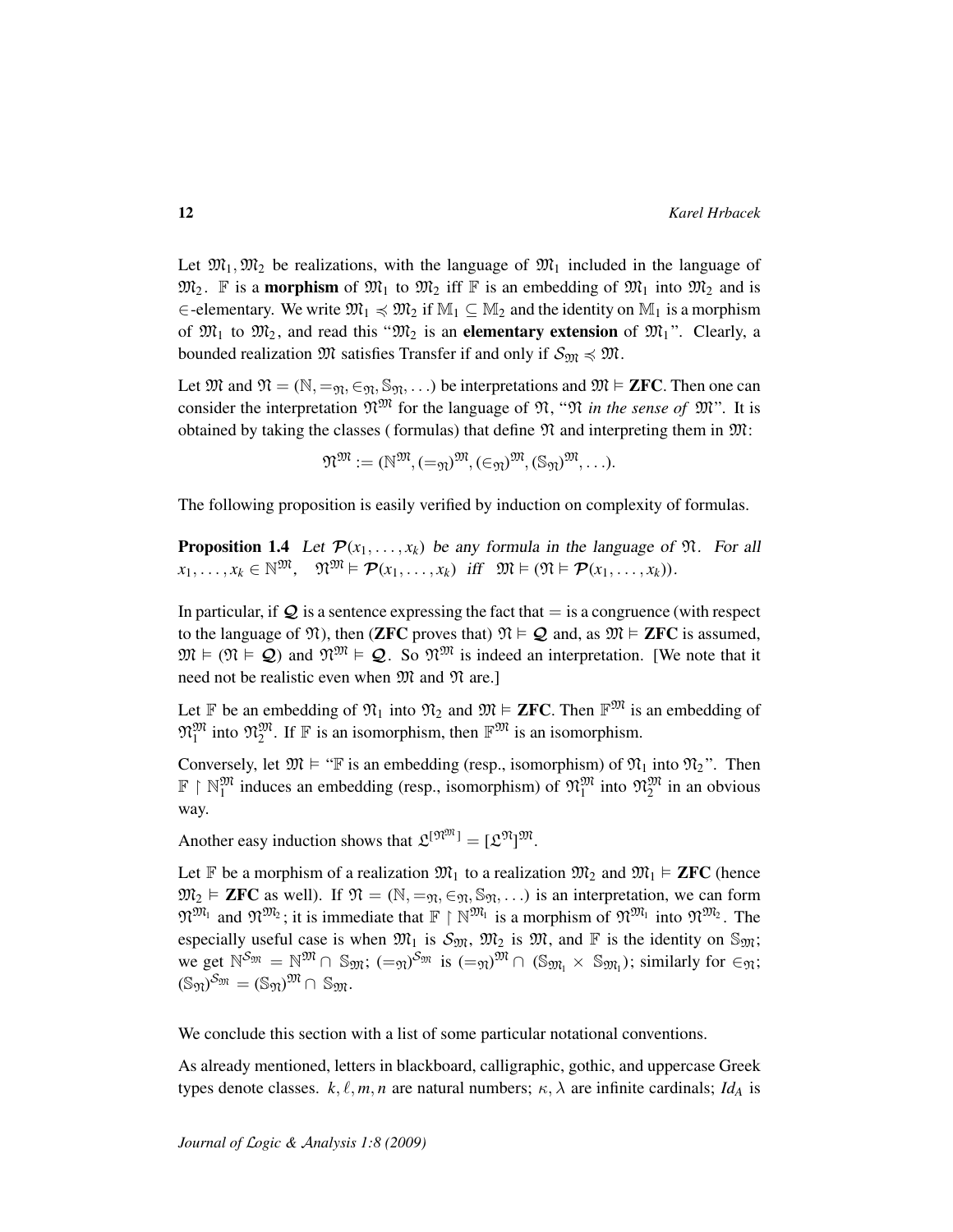the identity function on *A* ( $\mathbb{I}d_A$  if  $A$  is a class); *f*, *g*, *h*, *F*, *G*, *H* are always functions. *f* : ⊆ *I* → *J* means that dom *f* ⊆ *I* and ran *f* ⊆ *J*. **F** | *A* is  $\{x, y\} \in \mathbb{F} : x \in A\}$ , the **restriction** of  $\mathbb F$  to A. 0 is the empty set as well as the number zero.  $\mathbb V$  is the class of all sets.  $\mathbb{V}^A = \{f : \text{dom} f = A\}$ ; a special convention is introduced in Section [2](#page-12-0) in case *A* is an ultrafilter. We maintain a distinction between ordered pairs  $(a, b)$  and 2-tuples  $\langle a, b \rangle$ ; it is of course unimportant for most purposes. The elements of  $\mathbb{V}^k$ are *k*-tuples, and we denote them by  $\langle x_1, \ldots, x_k \rangle$ . The projections  $\pi_i^k : \mathbb{V}^k \to \mathbb{V}$  are defined for  $1 \leq i \leq k$  by  $\pi_i^k(\langle x_1, \ldots, x_k \rangle) = x_i$ ; we omit *k* when it is clear from the context.  $A_1 \times \ldots \times A_k$  is viewed as a subset of  $\mathbb{V}^k$ .

The symbol := denotes "equal by definition". Quotation marks in mathematical context are used as parentheses.

## <span id="page-12-0"></span>2 Ultrafilters and Ultrapowers.

Ultrafilters are pervasive in set theory, and the ultrapower construction is one of the key tools in the instrumentarium of model theory. The classic references are Comfort– Negrepontis [\[7\]](#page-106-9) and Chang-Keisler [\[6\]](#page-106-10).

**Definition 2.1** *U* is an **ultrafilter over** *I* iff  $U \subseteq \mathcal{P}(I)$  and (i)  $0 \notin U$ ;  $I \in U$ (ii) (∀*X*, *Y* ∈ *U*)(*X* ∩ *Y* ∈ *U*) (iii)  $(\forall X, Y \in U)(X \cup Y \in U \Rightarrow X \in U \ \lor \ Y \in U)$ .

It follows that  $(\forall X \in U)(\forall Y \subseteq I)(X \subseteq Y \Rightarrow Y \in U)$  and  $(\forall X \subseteq I)(X \in U)$  $\forall I \setminus X \in U$ ). We note that *I* is determined by *U*:  $I = \bigcup U$ ; we call *I* the **domain** of *U* and denote it dom *U*.

For  $X \in U$ ,  $U \upharpoonright X := U \cap \mathcal{P}(X)$  is an ultrafilter over X

An ultrafilter is **principal** iff  $\{x\} \in U$  for some  $x \in \text{dom } U$ . If such x exists, it is uniquely determined, and  $U \restriction \{x\} = \{\{x\}\}\$ is then an ultrafilter over  $\{x\}$ . We use  $W_{x,I}$  to denote the principal ultrafilter over *I* that contains  $\{x\}$ .

Letters *U*, *V*, and *W* are reserved for ultrafilters. We write  $U \sim V$  iff  $U \cap V$  is an ultrafilter, ie,  $(\exists X \in U \cap V)(U \upharpoonright X = V \upharpoonright X)$ ; ∼ is an equivalence relation.

The technical subject of this work is detailed study of ultrapowers of the universe  $\nabla$ of set theory, and of direct limits of systems of such ultrapowers. Constructions of this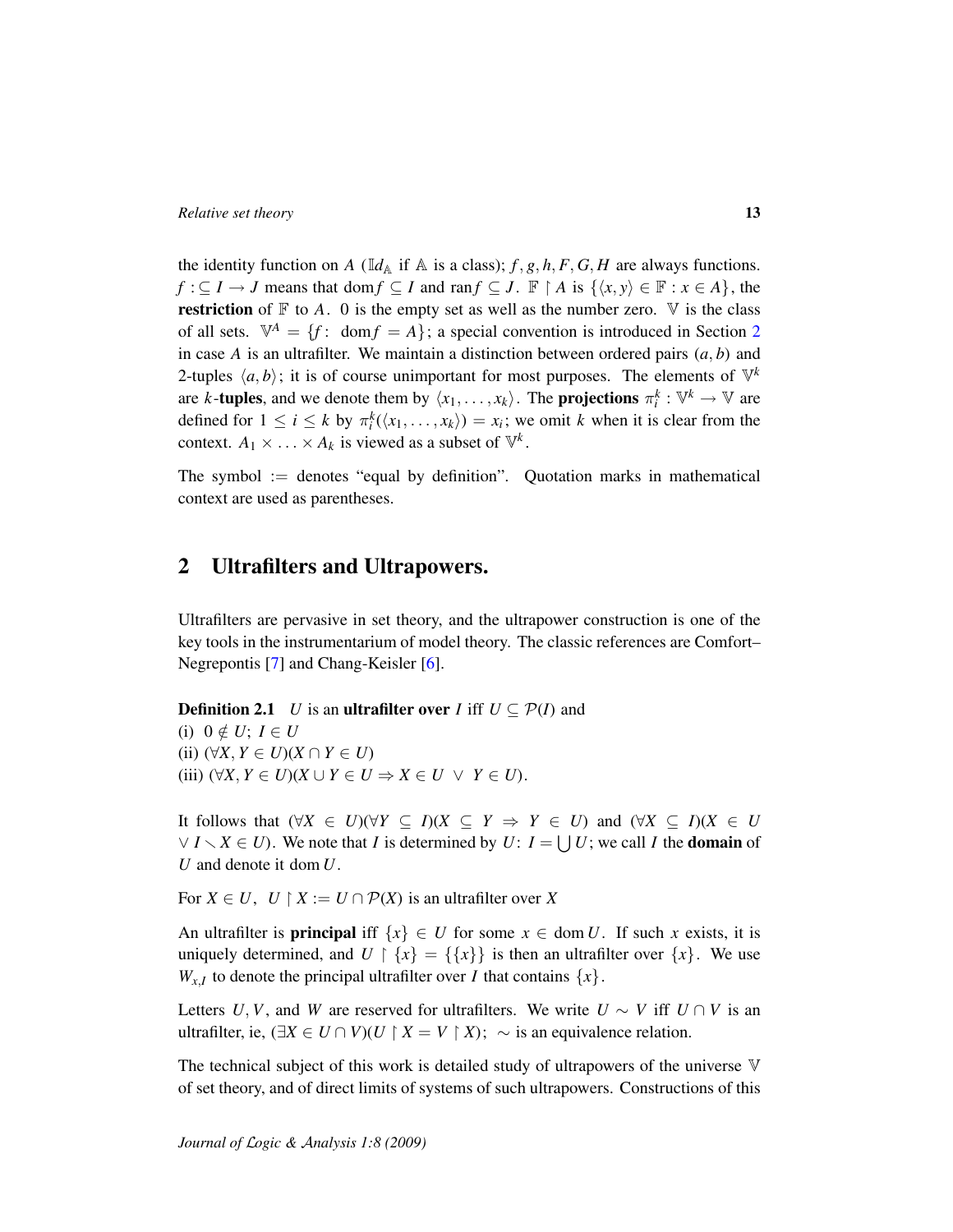kind play an important role in numerous investigations in set theory; we mention only Scott  $[32]$ , Vopěnka  $[34]$  $[34]$ , Gaifman  $[9]$  and Kunen  $[26]$ .

We let  $\mathbb{V}^U := \{f : f \text{ is a function, } \text{dom} f \in U\}$ , and for  $f, g \in \mathbb{V}^U$  define

$$
f =_U g \text{ iff } \{i \in I : f(i) = g(i)\} \in U;
$$
  

$$
f \in_U g \text{ iff } \{i \in I : f(i) \in g(i)\} \in U.
$$

The **ultrapower of**  $\mathbb V$  modulo U is the interpretation  $\mathcal U\ell(\mathbb V; U) := (\mathbb V^U, =_U, \in_U)$ .

The universe of  $\mathcal{U}\ell(\mathbb{V}; U)$  is a proper class, and the satisfaction relation cannot be defined for this "structure" (it would induce one for  $(\mathbb{V}, \in)$ ). But, if  $\mathcal{P}(\bar{x})$  is any  $\in$ formula, we let  $\mathcal{U}\ell(\mathbb{V}; U) \models \mathcal{P}(\bar{x})$  denote the *formula*  $\mathcal{P}^{\mathcal{U}\ell(\mathbb{V}; U)}(\bar{x})$  obtained from  $\mathcal{P}$  by restricting the range of all quantifiers to  $\mathbb{V}^U$ , and replacing all occurrences of = and  $\in$ by  $=$ *U* and  $\in$ *U*, resp. [This may involve renaming some bound variables, if necessary or convenient.] The fundamental fact about ultrapowers now takes the following form.

**Proposition 2.2** (Łoś Theorem) Let  $\mathcal{P}(x_1, \ldots, x_k)$  be an  $\in$ -formula. For all  $f_1, \ldots, f_k \in \mathbb{V}^U$ ,

$$
\mathcal{U}\ell(\mathbb{V};U) \models \mathcal{P}(f_1,\ldots,f_k) \Leftrightarrow \{i \in I : \mathcal{P}(f_1(i),\ldots,f_k(i))\} \in U.
$$

**Proof** By induction on the complexity of  $\mathcal{P}$ .

If P is an atomic formula  $x_{\ell} = x_m$ ,  $\mathcal{U}\ell(\mathbb{V}; U) \models f_{\ell} = f_m$  is the formula  $f_{\ell} = U f_m$ , which holds if and only if  $\{i \in I : f_{\ell}(i) = f_m(i)\} \in U$ .

The case of  $x_\ell \in x_m$  is similar, and propositional connectives (¬,  $\wedge$ ) are trivial. If P is of the form  $(\exists y)Q(x_1, \ldots, x_k, y)$ ,  $\mathcal{U}\ell(\mathbb{V}; U) \models (\exists y)Q(f_1, \ldots, f_k, y)$  is the formula  $(\exists g \in \mathbb{V}^U)(\mathcal{U}(\mathbb{V}; U) \models \mathcal{Q}(f_1, \dots, f_k, g))$ . Let  $g \in \mathbb{V}^U$  be such that  $\mathcal{U}\ell(\mathbb{V}; U) \models$  $\mathcal{Q}(f_1, \ldots, f_k, g)$ . By the inductive assumption,  $\{i \in I : \mathcal{Q}(f_1(i), \ldots, f_k(i), g(i))\} \in U$ , hence  $\{i \in I : (\exists x) \mathcal{Q}(f_1(i), \dots, f_k(i), x)\}$  ∈ *U*, ie,  $\{i \in I : \mathcal{P}(f_1(i), \dots, f_k(i))\}$  ∈ *U*. Using Selection, the argument can be reversed.  $\Box$ 

In particular,  $(\mathcal{U}\ell(\mathbb{V}; U) \models \mathcal{P}) \Leftrightarrow \mathcal{P}$  holds for any sentence  $\mathcal{P}$ , so  $\mathcal{U}\ell(\mathbb{V}; U)$  is an interpretation for the  $\in$ -language and satisfies all axioms of **ZFC**.

The ultrapower construction is easily extended to "structures" for richer languages. For example, let  $\mathbb{R} \subseteq \mathbb{V}^2$ . We let  $\mathbb{R}_U := \{ \langle f, g \rangle \in \mathbb{V}^U \times \mathbb{V}^U : \{ i \in I : \langle f(i), g(i) \rangle \in I \}$  $\mathbb{R}\}\in U$ , and define  $\mathcal{U}\ell(\mathbb{V};\mathbb{R};U) := (\mathbb{V}^U, =_U, \in_U, \mathbb{R}_U)$ . As the class  $\mathbb R$  is defined by some  $\in$ -formula, Łoś Theorem is easily seen to hold for  $\mathcal{U}\ell(\mathbb{V}; \mathbb{R}; U)$  and formulas in the language with  $=,\in$ , and an additional binary relation symbol *R* interpreted as  $\mathbb{R}$ .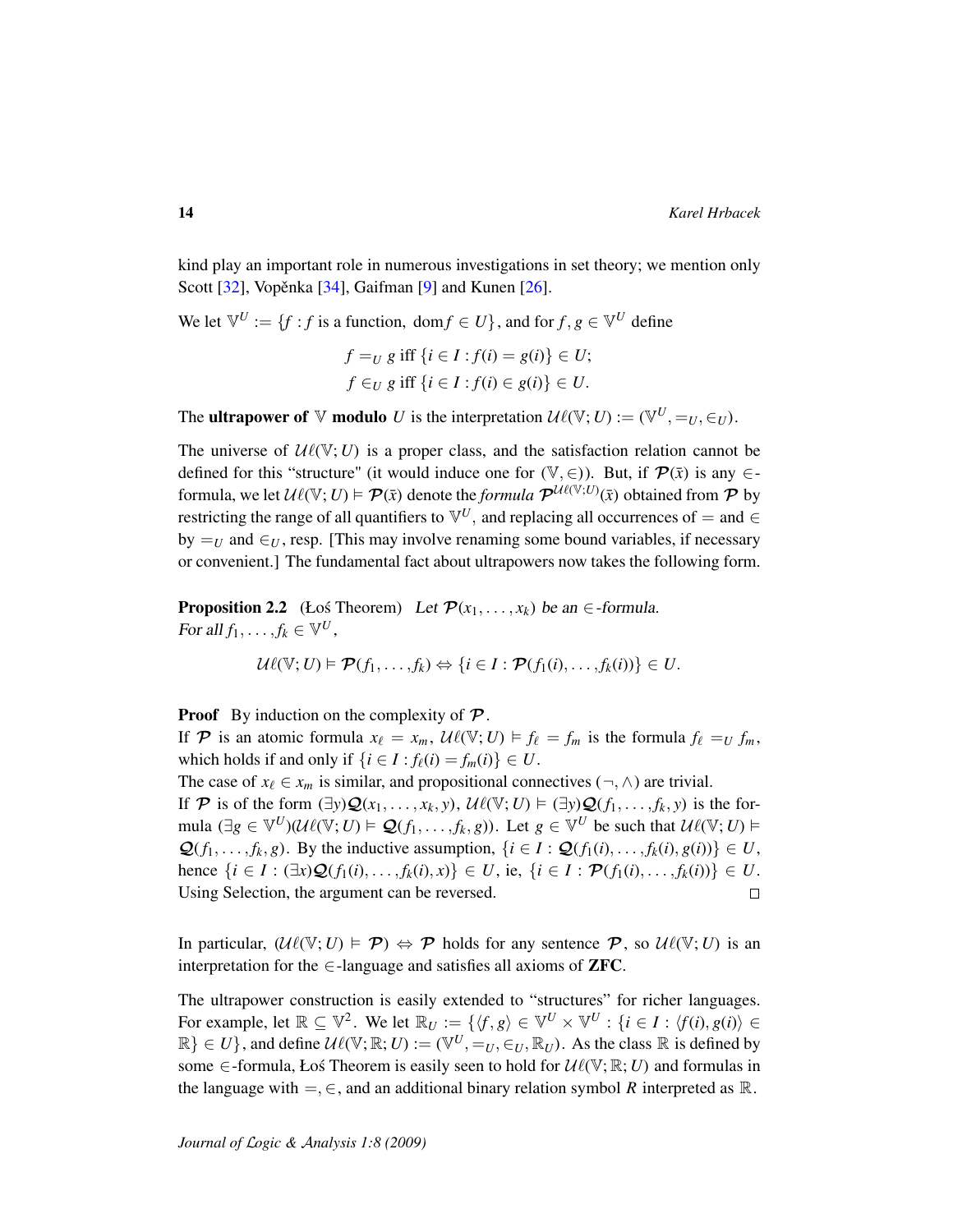Our main emphasis is on ultrapowers of the universe, but occasionally we need the more general concept of ultraproduct. Let  $\mathbb{M}, \mathbb{I}, \mathbb{E} \subseteq I \times \mathbb{V}$ ; we think of  $\mathbb{M}$  as a system of classes  $\langle \mathbb{M}_i : i \in I \rangle$  indexed by *I*, where  $\mathbb{M}_i := (\mathbb{M})_i = \{x : \langle i, x \rangle \in \mathbb{M} \};$ similarly for  $\langle \mathbb{I}_i : i \in I \rangle$  and  $\langle \mathbb{E}_i : i \in I \rangle$ . Assume that for each  $i \in I$ ,  $(\mathbb{M}_i, \mathbb{I}_i, \mathbb{E}_i)$  is an interpretation for the  $\in$ -language. We let

$$
\begin{aligned}\n\prod_{i \in I} \mathbb{M}_i / U &:= \{ f \in \mathbb{V}^U : \{ i \in \text{dom} f : f(i) \in \mathbb{M}_i \} \in U \}, \\
\prod_{i \in I} \mathbb{I}_i / U &:= \{ \langle f, g \rangle \in \mathbb{V}^U \times \mathbb{V}^U : \{ i : \langle f(i), g(i) \rangle \in \mathbb{I}_i \} \in U \},\n\end{aligned}
$$

and similarly for  $\prod_{i\in I} \mathbb{E}_i/U$ . Then the **ultraproduct**  $\mathcal{U}\ell(\langle \mathbb{M}_i, \mathbb{I}_i, \mathbb{E}_i \rangle_{i\in I}; U)$  is defined as  $(\prod_{i \in I} M_i/U, \prod_{i \in I} I_i/U, \prod_{i \in I} E_i/U)$ . Łoś Theorem holds in the form

$$
\mathcal{U}\ell(\langle \mathbb{M}_i, \mathbb{I}_i, \mathbb{E}_i \rangle; U) \models \mathcal{P}(f_1, \ldots, f_k) \Leftrightarrow \{i : (\mathbb{M}_i, \mathbb{I}_i, \mathbb{E}_i) \models \mathcal{P}(f_1(i), \ldots, f_k(i))\} \in U.
$$

**Lemma 2.3** Let  $U_1$  ( $U_2$ , resp.) be an ultrafilter over  $I_1$  ( $I_2$ , resp.) and let  $\varphi$  be a function. The following statements are equivalent:

$$
(1) \qquad (\forall X \in U_1)(\varphi^{-1}[X] \cap I_2 \in U_2)
$$

(2) 
$$
(\forall Y \in U_2)(\varphi[Y] \cap I_1 \in U_1).
$$

**Proof**  $(1) \Rightarrow (2)$ :

Assume  $Y \in U_2$  and let  $X := \varphi[Y] \cap I_1$ . If  $X \notin U_1$  then  $I_1 \setminus X \in U_1$ , so by (1),  $\varphi^{-1}[I_1 \setminus X] \cap I_2 \in U_2$ . But  $\varphi^{-1}[I_1 \setminus X]$  is disjoint with  $Y \in U_2$ , a contradiction.

$$
(2) \Rightarrow (1)
$$
:

Assume  $X \in U_1$  and let  $Y := \varphi^{-1}[X] \cap I_2$ . If  $Y \notin U_2$ , then  $I_2 \setminus Y \in U_2$ , so by (2),  $\varphi[I_2 \setminus Y] \cap I_1$  ∈ *U*<sub>1</sub>. But  $\varphi[I_2 \setminus Y]$  is disjoint with *X* ∈ *U*<sub>1</sub>, a contradiction.  $\Box$ 

A **morphism** from  $U_2$  to  $U_1$  is a function  $\varphi : \subseteq I_2 \to I_1$  such that (1) or (2) holds; notation  $\varphi: U_2 \to U_1$ . Observe that dom  $\varphi = \varphi^{-1}[I_1] \in U_2$ .

If  $U_2$  is an ultrafilter and  $\varphi : U_2 \to I_1$ , we let

$$
\varphi[U_2]:=\{X\subseteq I_1:\varphi^{-1}[X]\in U_2\}=\{X\subseteq I_1:X\supseteq\varphi[Y]\text{ for some }Y\in U_2\}.
$$

We then have  $\varphi: U_2 \to \varphi[U_2]$ ; conversely, if  $\varphi: U_2 \to U_1$ , then  $U_1 = \varphi[U_2]$ .

Evidently, if  $\varphi: U_2 \to U_1$  and  $\psi: U_3 \to U_2$ , then  $\varphi \circ \psi: U_3 \to U_1$ . Hence  $U_1 \leq_{RK} U_2$  iff  $(\exists \varphi)(\varphi: U_2 \to U_1)$  defines a preordering of ultrafilters, called the Rudin-Keisler preordering. The well-known theorem first proved by Katětov (see [\[7\]](#page-106-9)) asserts that, if  $\varphi: U \to U$ , then  $\varphi =_U Id_I$ . It follows that, if  $U_1 \leq_{RK} U_2$  and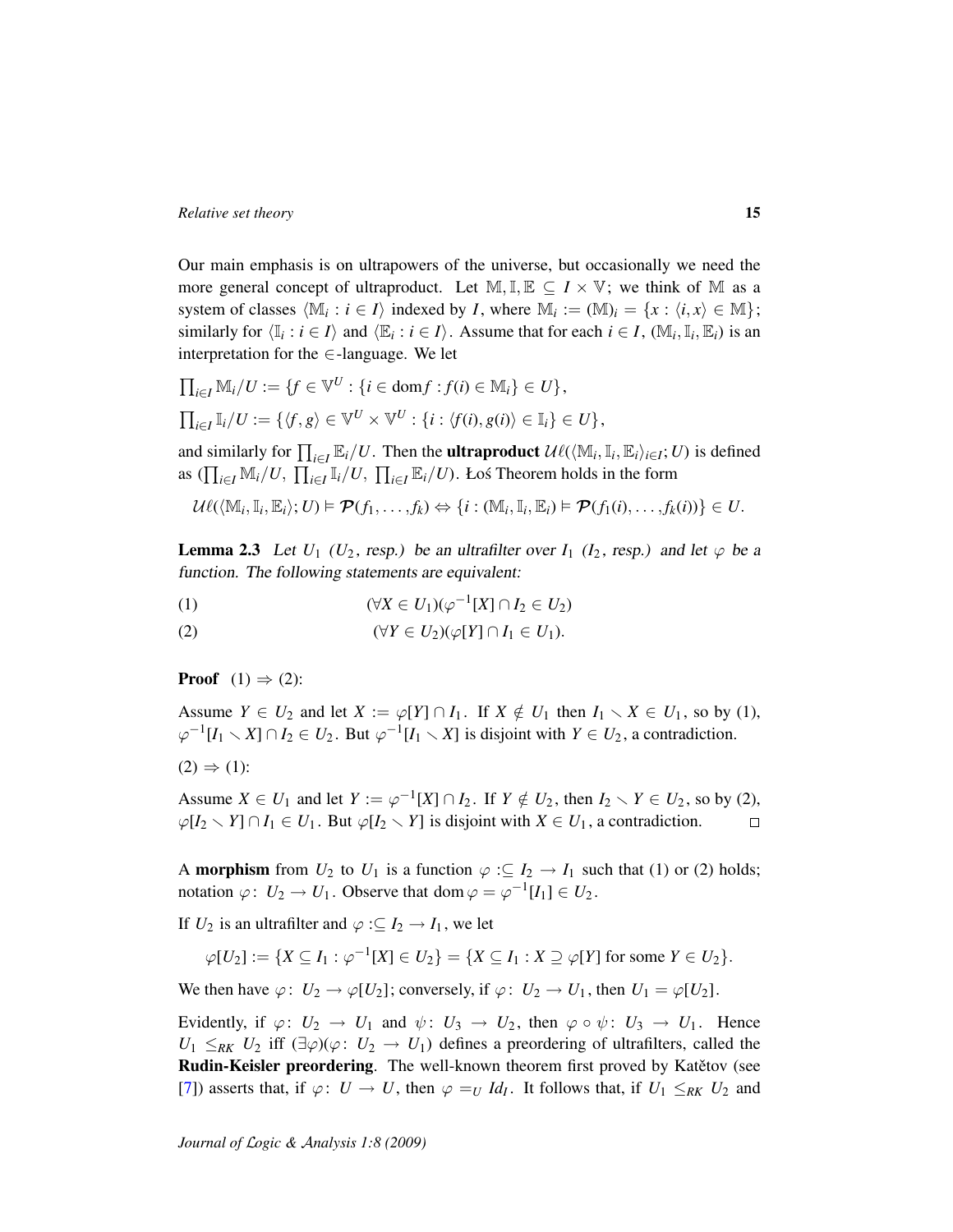$U_2 \le R_K U_1$ , then there is a one-one function  $g : \subseteq I_1 \to I_2$  such that  $g[U_1] = U_2$  and  $g^{-1}[U_2] = U_1$ . We call such *g* an **isomorphism** of  $U_1$  and  $U_2$ .

Every morphism of ultrafilters induces an  $\in$ -elementary embedding of the corresponding ultrapowers.

Let  $\varphi: U_2 \to U_1$ ; we define  $\varphi^*: \mathbb{V}^{U_1} \to \mathbb{V}^{U_2}$  by  $\varphi^*(f) = f \circ \varphi$ .

Evidently, if  $\varphi: U_2 \to U_1$  and  $\psi: U_3 \to U_2$  then  $(\varphi \circ \psi)^* = \psi^* \circ \varphi^*$ .

If  $U_1 \sim U_2$  and  $\varphi = Id_X$  where  $X \in U_1 \cap U_2$ , then  $\varphi^*$  is an isomorphism of  $\mathcal{U}\ell(\mathbb{V}; U_1)$ and  $\mathcal{U}\ell(\mathbb{V}; U_2)$ .

**Proposition 2.4** Let  $\mathcal{P}(x_1, \ldots, x_k)$  be an  $\in$ -formula. For all  $f_1, \ldots, f_k \in \mathbb{V}^{U_1}$ ,

$$
\mathcal{U}\ell(\mathbb{V};U_1) \models \mathcal{P}(f_1,\ldots,f_k) \Leftrightarrow \mathcal{U}\ell(\mathbb{V};U_2) \models \mathcal{P}(\varphi^*(f_1),\ldots,\varphi^*(f_k)).
$$

**Proof** We have  $\mathcal{U}\ell(\mathbb{V}; U_1) \models \mathcal{P}(f_1, \ldots, f_k)$  iff  $\{i \in I_1 : \mathcal{P}(f_1(i), \ldots, f_k(i))\} \in U_1$  iff  $\varphi^{-1}[\{i \in I_1 : \mathcal{P}(f_1(i),...,f_k(i))\}] \in U_2$  iff  $\{j \in I_2 : \mathcal{P}(f_1(\varphi(j)),...,f_k(\varphi(j)))\} \in U_2$  $\text{iff } \{j \in I_2 : \mathcal{P}(\varphi^*(f_1)(j), \ldots, \varphi^*(f_k)(j))\} \in U_2 \text{ iff } \mathcal{U}\ell(\mathbb{V}; U_2) \models \mathcal{P}(\varphi^*(f_1), \ldots, \varphi^*(f_k)).$  $\Box$ 

The converse assertion, that every  $\in$ -elementary embedding of  $\mathcal{U}\ell(\mathbb{V}; U_1)$  to  $\mathcal{U}\ell(\mathbb{V}; U_2)$ is induced by some morphism from  $U_2$  to  $U_1$ , cannot be proved in **ZFC** (see [\[3,](#page-106-6) [15\]](#page-106-11)). The induced embeddings are special, in that they commute with the natural ∈-elementary embeddings of  $\mathbb V$  into  $\mathcal{U}\ell(\mathbb V; U_1)$  and  $\mathcal{U}\ell(\mathbb V; U_2)$ .

Let  $I_0 = \{0\}$  and let  $U_0$  be the principal ultrafilter over  $I_0$ ; ie,  $U_0 = \{\{0\}\}\$ . There is a natural isomorphism  $\mathfrak{k}_0$  between  $(\mathbb{V}, =, \in)$  and  $\mathcal{U}\ell(\mathbb{V}; U_0)$  given by  $\mathfrak{k}_0(x) = \{(0, x)\}.$ If *U* is an ultrafilter over *I* and  $\varphi_U: U \to U_0$  is defined by  $\varphi_U(i) = 0$  for all  $i \in I$ , we call  $\mathfrak{k}_U := \varphi_U^* \circ \mathfrak{k}_0$  the **natural embedding** of  $(\mathbb{V}, =, \in)$  into  $\mathcal{U}\ell(\mathbb{V}; U)$ .

Unraveling this definition shows that, for every  $x \in \mathbb{V}$ ,  $\mathfrak{k}_U(x) = c_x$ , where  $c_x$  is the constant function on *I* with value *x*:  $\mathfrak{k}_U(x)(i) = c_x(i) = x$  for all  $i \in I$ . [ $\mathfrak{k}_U$  is also known as the *diagonal mapping*.]

If  $\varphi: U_2 \to U_1$ , then  $\varphi_{U_1} \circ \varphi = \varphi_{U_2}$ , hence  $\mathfrak{k}_{U_2} = \varphi_{U_2}^* \circ \mathfrak{k}_0 = \varphi^* \circ \varphi_{U_1}^* \circ \mathfrak{k}_0 = \varphi^* \circ \mathfrak{k}_{U_1}$ . In summary: *The* ∈*-elementary embeddings induced by morphisms commute with the natural embeddings*.

<span id="page-15-0"></span>**Proposition 2.5** [Keisler; Lindstrom; [\[6\]](#page-106-10)] Let  $\Psi$ :  $\mathcal{U}\ell(\mathbb{V}; U_1) \rightarrow \mathcal{U}\ell(\mathbb{V}; U_2)$  be an  $\in$ -elementary embedding such that  $\Psi \circ \mathfrak{k}_{U_1} = \mathfrak{k}_{U_2}$ . Then there is  $\varphi: U_2 \to U_1$  such that  $\Psi = \varphi^*$ . If also  $\tilde{\varphi}$ :  $U_2 \to U_1$  and  $\Psi = \tilde{\varphi}^*$ , then  $\varphi =_{U_2} \tilde{\varphi}$ .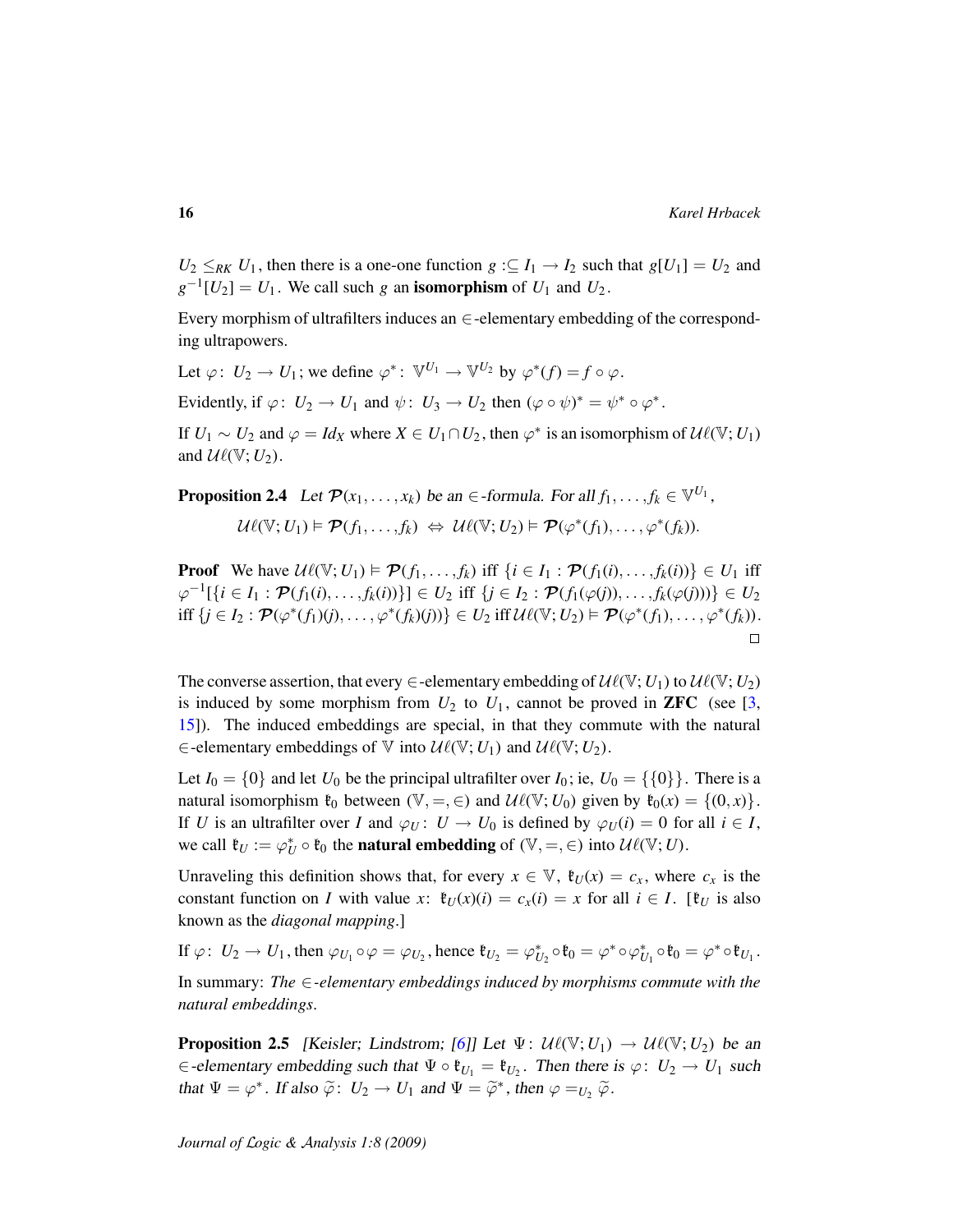**Proof** Let  $d := Id_{I_1}$  be the identity on  $I_1$ . We set  $e := \Psi(d) \in \mathbb{V}^{U_2}$ , and write  $\mathfrak{k}_1, \mathfrak{k}_2$ in place of  $\mathfrak{k}_{U_1}, \mathfrak{k}_{U_2}$ .

**Claim 1.**  $A \in U_1$  implies  $e^{-1}[A] \in U_2$ .

*Proof*  $d(i) = i \in A$  for all  $i \in A \in U_1$ , so  $d \in U_1$   $\mathfrak{k}_1(A)$ . Hence  $e = \Psi(d) \in U_2$  $\Psi(\mathfrak{k}_1(A)) = \mathfrak{k}_2(A)$ , ie,  $\{j \in I_2 : e(j) \in A\} = e^{-1}[A] \in U_2$ .  $\Box$ 

We let  $\varphi := e \restriction e^{-1}[I_1]$ , so  $\varphi =_{U_2} e$  and ran  $\varphi \subseteq I_1$ . Claim 1 remains true with *e* replaced by  $\varphi$ , and shows that  $\varphi: U_2 \to U_1$ .

**Claim 2.**  $\varphi^*(f) =_{U_2} \Psi(f)$  for all  $f \in \mathbb{V}^{U_1}$ .

*Proof* We observe that, for all  $i \in \text{dom } f$ ,  $f(i) = f(d(i)) = (\mathfrak{k}_1(f)(i))(d(i))$ , so  $U(\mathbb{V}; U_1) \models f = \mathfrak{k}_1(f)(d)$ . As  $\Psi$  is an  $\in$ -elementary embedding, we get  $U(\mathbb{V}; U_2) \models$ " $\Psi(f) = \Psi(\mathfrak{k}_1(f))(\Psi(d)) = \mathfrak{k}_2(f)(\varphi) = f \circ \varphi$ ", and conclude that  $\Psi(f) =_{U_2} f \circ \varphi =$  $\varphi^*(f)$ . [We recall that the underlined composition  $f \circ \varphi$  is evaluated in the ambient set theory, not in  $\mathcal{U}\ell(\mathbb{V}; U_2)$ ; hence the meaning is  $\mathcal{U}\ell(\mathbb{V}; U_2) \models \Psi(f) = g$  where  $g := f \circ \varphi.$  $\Box$ 

If  $\varphi^* = \widetilde{\varphi}^*$ , then in particular  $\varphi^*(d) = U_2 \widetilde{\varphi}^*(d)$ ; but  $\varphi^*(d) = d \circ \varphi = \varphi$ ,  $\widetilde{\varphi}^*(d) =$  $d \circ \widetilde{\varphi}^* = \widetilde{\varphi}^*$ , so  $\varphi =_{U_2} \widetilde{\varphi}^*$ .  $\Box$ 

It is not clear a priori that Proposition [2.5](#page-15-0) is a theorem of ZFC, because the notion of elementary embedding is defined by a schema of equivalences: for every ∈-formula  $\mathcal{P}$ ,  $\mathcal{U}\ell(\mathbb{V}; U_1) \models \mathcal{P}(f_1, \ldots, f_k)$  iff  $\mathcal{U}\ell(\mathbb{V}; U_2) \models \mathcal{P}(\Psi(f_1), \ldots, \Psi(f_k))$ . However, an inspection of its proof reveals that a single equivalence, for the formula  $\mathcal{P}_0(x, y, z)$ : "*y* is a function and  $z = y(x)$ " [with  $x = d$ ,  $y = \mathfrak{k}_1(f)$  and  $z = f$ ] suffices to prove that  $\Psi = \varphi^*$ . As  $\varphi^*$  is an  $\in$ -elementary embedding, so is  $\Psi$ . Hence, "an embedding  $\Psi: \; \mathcal{U}\ell(\mathbb{V}; U_1) \to \mathcal{U}\ell(\mathbb{V}; U_2) \text{ such that } \Psi \circ \mathfrak{k}_{U_1} = \mathfrak{k}_{U_2} \text{ and } (\forall f, g, h \in \mathbb{V}^{U_1})(\mathcal{U}\ell(\mathbb{V}; U_1) \vDash$  $\mathcal{P}_0(f, g, h) \Leftrightarrow \mathcal{U}\ell(\mathbb{V}; U_2) \models \mathcal{P}_0(\Psi(f), \Psi(g), \Psi(h))$ " can be taken as a definition of " $\in$ elementary embedding" in Proposition [2.5.](#page-15-0)

Proposition  $2.5$  suggests that ultrapowers of  $V$  should be construed as realizations. To that effect we add to the  $\in$ -language a unary predicate symbol st, to be interpreted by the class  $\mathbb{S}_U := \mathfrak{k}_U[\mathbb{V}] = \{f \in \mathbb{V}^U : f =_U \mathfrak{k}_U(x) \text{ for some } x \in \mathbb{V}\},\$ the range of the natural embedding  $\mathfrak{k}_U$ . From now on, the **ultrapower of**  $\mathbb V$  modulo  $U$  is the interpretation  $\mathcal{U}\ell t(\mathbb{V}; U) := (\mathbb{V}^U, =_U, \in_U, \mathbb{S}_U)$  for the  $\{\in, st\}$ -language. The natural isomorphism  $\mathfrak{k}_U$  of  $(\mathbb{V}, =, \in)$  and  $(\mathbb{S}_U, =_U \cap (\mathbb{S}_U \times \mathbb{S}_U), \in_U \cap (\mathbb{S}_U \times \mathbb{S}_U))$  witnesses that  $(U\ell t(\mathbb{V}; U), \mathfrak{k}_U)$  is a realization. Proposition [1.1](#page-9-1) tells us that, in **ZFC**,  $\mathfrak{k}_U$  is uniquely determined by the class  $\mathcal{S}_U$ .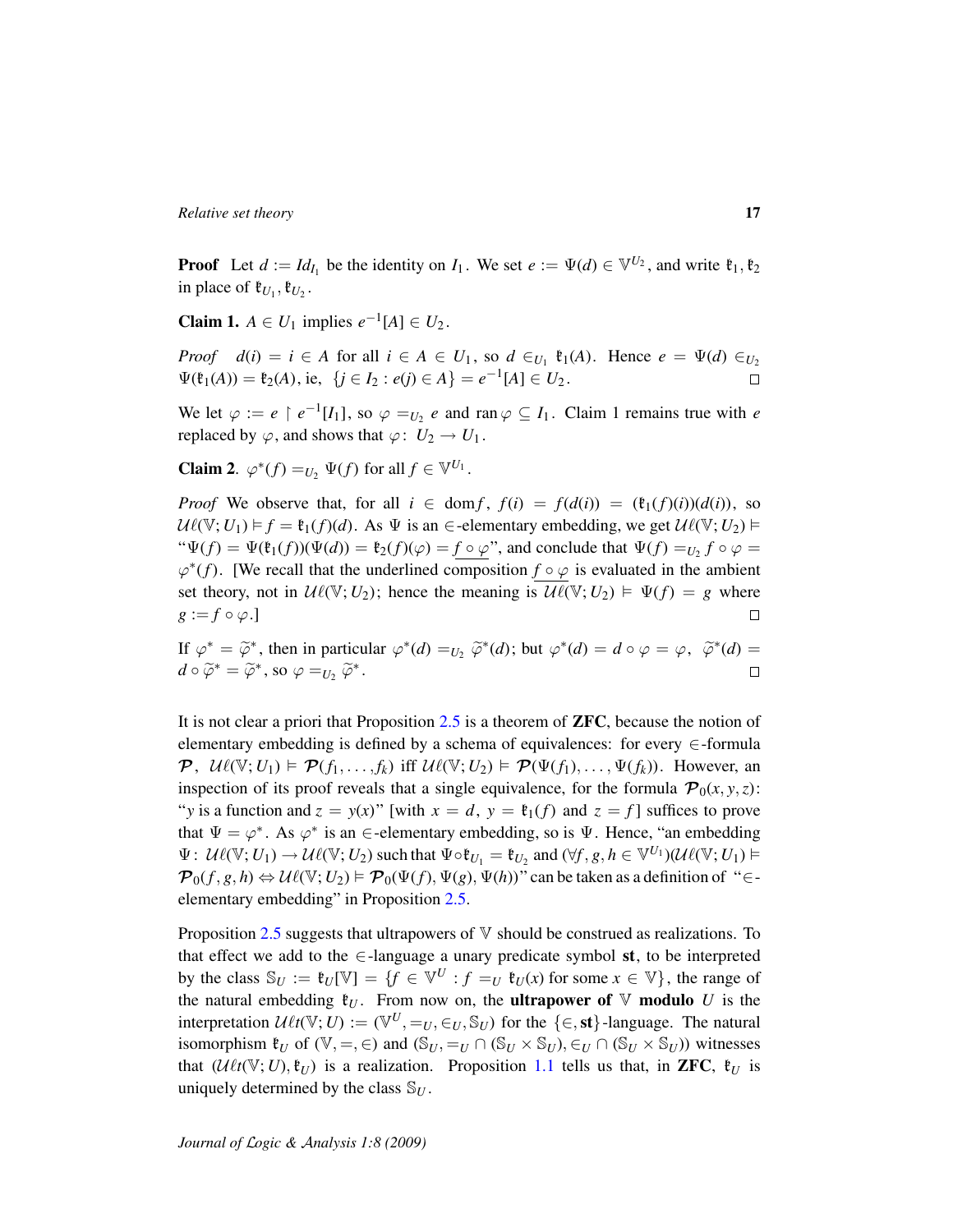Let  $\mathcal{U}\ell t(\mathbb{V}; U_1)$  and  $\mathcal{U}\ell t(\mathbb{V}; U_2)$  be ultrapowers of  $\mathbb{V}$ .  $\Psi: \mathcal{U}\ell t(\mathbb{V}; U_1) \to \mathcal{U}\ell t(\mathbb{V}; U_2)$ denotes that  $\Psi$  is a *morphism* in the sense of realizations; that is,  $\Psi$  is an  $\in$ -elementary embedding and  $\Psi \circ \mathfrak{k}_{U_1} = \mathfrak{k}_{U_2}$ .

Proposition [1.3,](#page-10-0) or, alternatively, the remarks after the proof of Proposition [2.5,](#page-15-0) show that this notion is expressible in **ZFC**. Moreover, every morphism is of the form  $\varphi^*$ for some  $\varphi: U_2 \to U_1$ , so we have a "duality" between the category of ultrafilters and that of ultrapowers of the universe. (This statement is not quite correct in the technical sense of category theory, due—among other things—to the fact that  $\varphi$  is unique only almost everywhere.)

## <span id="page-17-0"></span>3 Nonstandard Set Theory.

Our goal here is a sound and complete axiomatization of the interpretations  $\mathcal{U}\ell t(V; U) =$  $(\mathbb{V}^U, =_U, \in_U, \mathbb{S}_U)$  for the language that has, in addition to = and  $\in$ , also a unary predicate symbol st, interpreted by  $\mathcal{S}_U$ . It is customary to read st(*x*) as "*x* is standard." Elements of  $\mathbb{S}_U$  are the *standard sets* in  $\mathcal{U}\ell t(\mathbb{V}; U)$ ; if *U* is nonprincipal, then *Id<sub>I</sub>*  $\neq_U$   $\mathfrak{k}_U(x)$  for all  $x \in V$ , and  $\mathcal{U} \ell t(V; U) \models (\exists x)(\neg \mathbf{st}(x))$ . Hence *nonstandard sets* exist in  $U\ell t(V; U)$ . *Nonstandard set theory* axiomatizes ultrapowers of the universe. <sup>[2](#page-17-1)</sup>

We use  $(\exists^{st} x) \dots$  as shorthand for  $(\exists x)(st(x) \land \dots)$ , and  $(\forall^{st} x) \dots$  as shorthand for  $(\forall x)(st(x) \Rightarrow ...)$ .  $\mathcal{P}^{st}$  is a formula obtained from  $\mathcal P$  by replacing each occurrence of  $(\exists x) \dots$  by  $(\exists^{\text{st}} x) \dots$ , and of  $(\forall x) \dots$  by  $(\forall^{\text{st}} x) \dots$ 

Elementary nonstandard set theory  $ST^-$  is the theory in the {∈, st}-language with the following axioms:

**ZFC for standard sets:**  $\mathcal{P}^{st}$ , where  $\mathcal{P}$  is any axiom of **ZFC**. Boundedness:  $(\forall x)(\exists^{\text{st}}a)(x \in a)$ . Transfer:  $(\forall^{\text{st}} x_1, \ldots, x_k)(\mathcal{P}^{\text{st}}(x_1, \ldots, x_k) \Leftrightarrow \mathcal{P}(x_1, \ldots, x_k)),$ where  $\mathcal P$  is any  $\in$ -formula.

<span id="page-17-1"></span> $2$ In a private conversation, J Väänänen asked, how does nonstandard set theory differ from studying a  $\kappa$ -saturated ultrapower of  $V_{\kappa}$  where  $\kappa$  is inaccessible. During my talk at CUNY Graduate Center on an early version of this material, G Liebman asked, how do models of nonstandard set theory differ from nonstandard models of set theory. The discussion at the end of the preceding section is the beginning of an answer to these questions:  $\mathcal{U}\ell(\mathbb{V}, U)$  is a nonstandard "model" of set theory, while  $\mathcal{U}\ell t(\mathbb{V}; U)$  is a "model" of nonstandard set theory. In other words, in nonstandard set theory one always considers also the primitive predicate st, or, equivalently, a particular elementary embedding of  $\mathbb{V}$  into  $\mathbb{V}^U$ .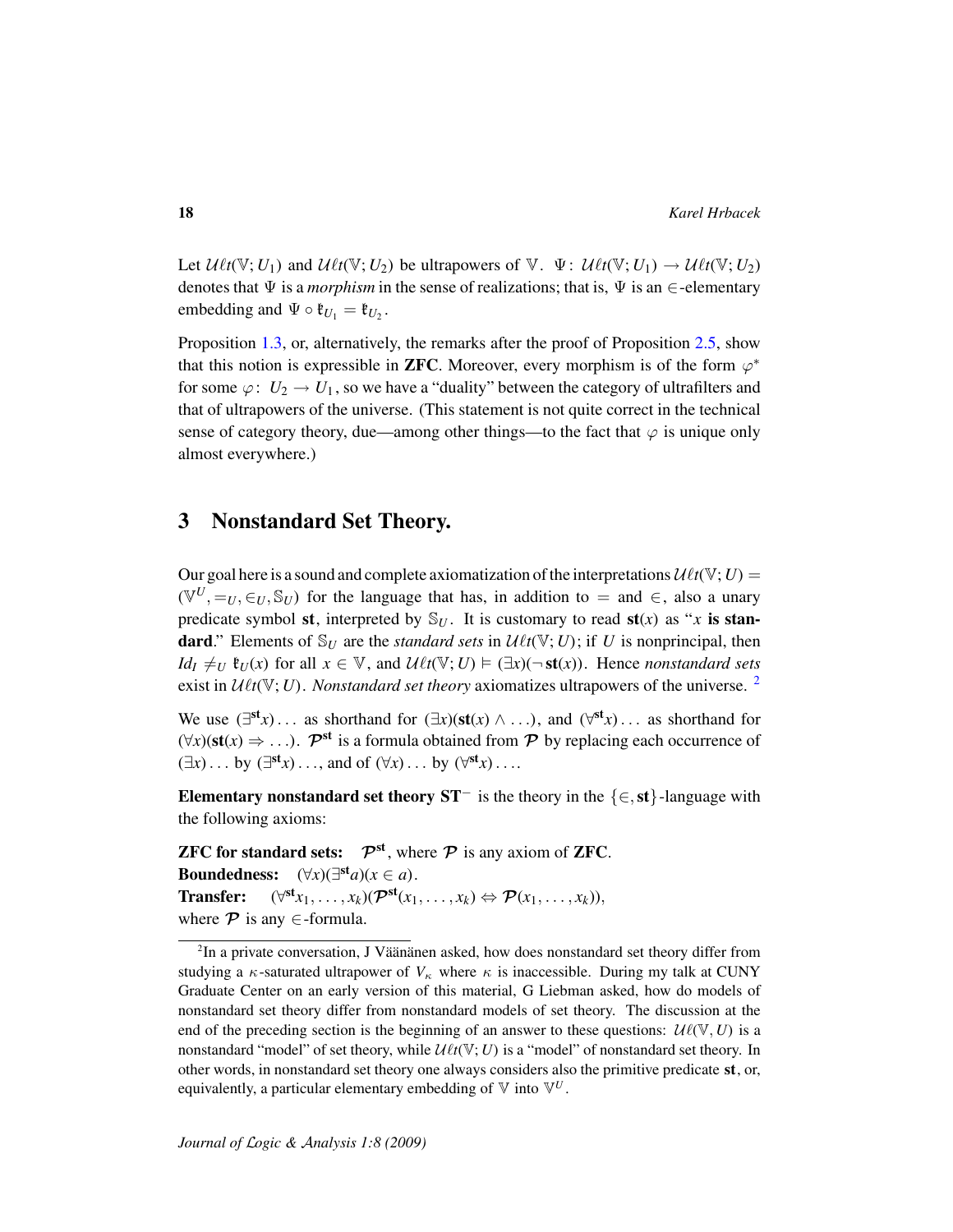We let  $\mathbb{S} := \{x : \textbf{st}(x)\}\)$  be the class of **standard sets** and  $\mathbb{V} := \{x : x = x\}$  the class of all sets, sometimes referred to as internal sets for emphasis. A consequence of Transfer is that ZFC holds ( for internal sets).

ST is ST<sup>−</sup> plus

Inner Standardization: st<sub>*a*</sub>)( $\forall$ <sup>st</sup>*z*)(*z* ∈ *a* ⇔ *z* ∈ *x*).

The standard set *a* in the Inner Standardization axiom is uniquely determined by *x*; we denote it  $\mathbf{sh}(x)$  and call it the **shadow** of *x*.

Remarks (1) Every realization of ST<sup>−</sup> is bounded.

(2) In ST, Boundedness is a consequence of the remaining axioms.

*Proof* The axiom of Regularity implies that for every set *x* there is an ordinal  $\xi$  such that  $x \in \mathbb{V}_{\xi}$ , the  $\xi$ 'th level of the cumulative hierarchy. It suffices to show that there is an ordinal  $\eta \in \mathbb{S}$ ,  $\eta \geq \xi$ ; then  $x \in \mathbb{V}_\eta \in \mathbb{S}$ . If not, then  $\xi > \eta$  for all ordinals  $\eta \in \mathbb{S}$  and  $\textbf{sh}(\xi) \in \mathbb{S}$  is a standard set containing all standard ordinals, contradicting  ${\rm ZFC^{st}}$  .  $\Box$ 

<span id="page-18-1"></span>**Proposition 3.1** [\[6,](#page-106-10) [22\]](#page-107-2)  $\mathcal{U} \ell t(\mathbb{V}; U)$  is a realization of **ST**.

**Proof** The natural embedding  $\mathfrak{k}_U$  is the required isomorphism. Every realization satisfies **ZFC**<sup>st</sup>. For every  $f \in V^U$  with ran $f \subseteq A$ ,  $f \in U$   $\mathfrak{k}_U(A)$ . Transfer is provided by Łoś Theorem. Every bounded realization trivially satisfies Inner Standardization.  $\Box$ 

Until further notice, we work in the elementary nonstandard set theory ST<sup>−</sup> .

If U is a class,  $\mathcal{P}^{\mathbb{U}}$  is a formula obtained from  $\mathcal{P}$  by replacing each occurrence of  $(\exists x) \dots [(\forall x) \dots$ , resp.] by  $(\exists x \in \mathbb{U}) \dots [(\forall x \in \mathbb{U}) \dots$ , resp.]. In particular,  $\mathcal{P}^{\mathbb{S}}(x_1,\ldots,x_k) \Leftrightarrow \mathcal{P}^{\mathbf{st}}(x_1,\ldots,x_k)$  and  $\mathcal{P}^{\mathbb{V}}(x_1,\ldots,x_k) \Leftrightarrow \mathcal{P}(x_1,\ldots,x_k)$ . We use  $\mathbb{U}_1 \preccurlyeq$  $\mathbb{U}_2$  ( $\mathbb{U}_2$  is an  $\in$ -elementary extension of  $\mathbb{U}_1$ ) as shorthand for the assertion that, for any  $\in$  -formula  $\mathcal{P}(x_1,\ldots,x_k), \; (\forall x_1,\ldots,x_k \in \mathbb{U}_1)(\mathcal{P}^{\mathbb{U}_1}(x_1,\ldots,x_k) \Leftrightarrow \mathcal{P}^{\mathbb{U}_2}(x_1,\ldots,x_k)).$ In particular, Transfer is just the assertion that  $\mathbb{S} \preccurlyeq \mathbb{V}$ .

<span id="page-18-0"></span>**Proposition 3.2** (ST<sup>-</sup>) Let  $\mathbb{S} \subseteq \mathbb{U} \subseteq \mathbb{V}$ . The following statements are equivalent:

- (1)  $\mathbb{S} \preccurlyeq \mathbb{U}$
- (2)  $\mathbb{U} \preceq \mathbb{V}$
- (3)  $(\forall x, y \in \mathbb{U})[(x, y) \in \mathbb{U} \wedge (\forall x \in \mathbb{U})(\forall f \in \mathbb{S})(f(x) \in \mathbb{U})].$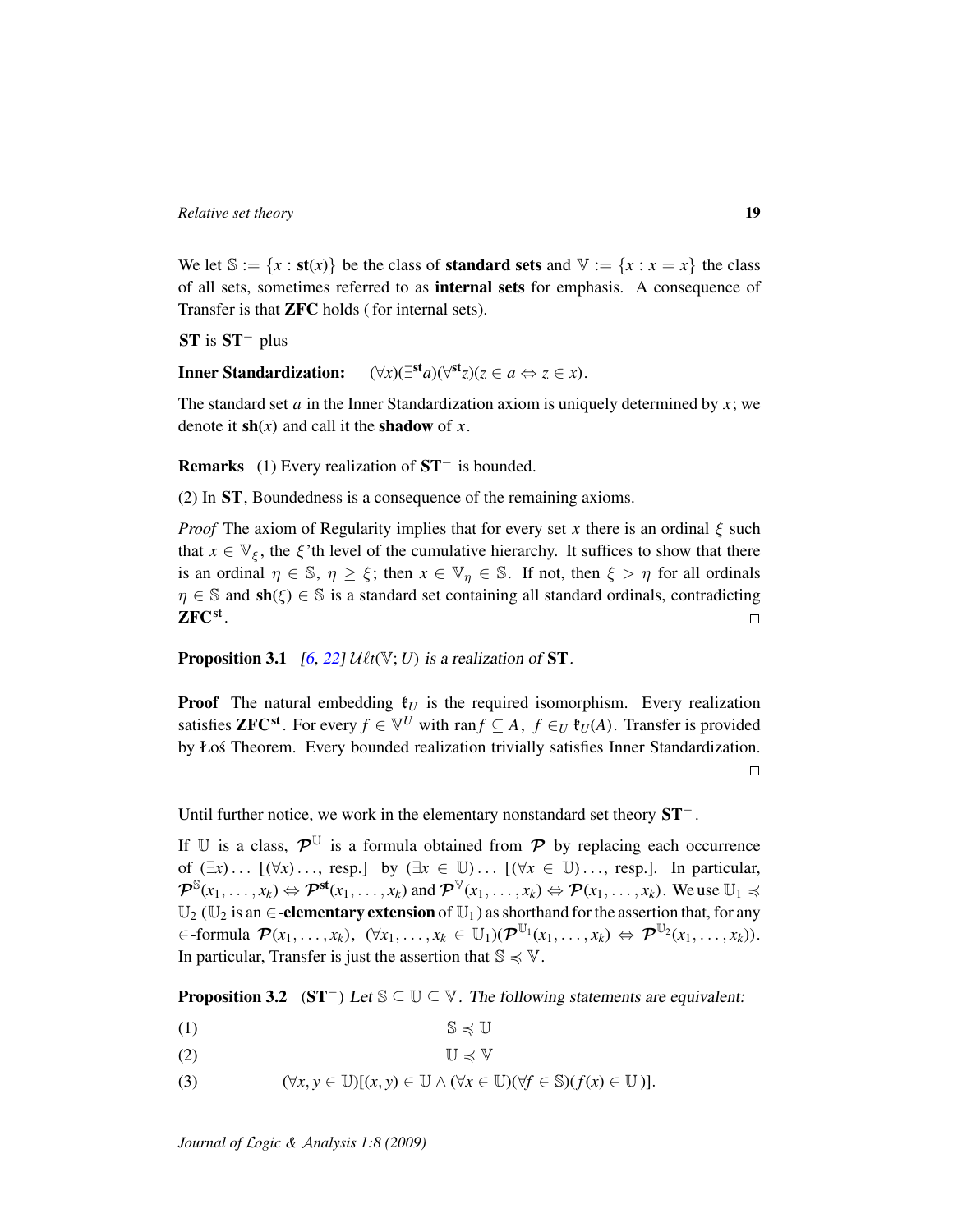**Proof**  $(1) \Rightarrow (3)$ :

**ZFC**<sup>st</sup> holds, so  $(\forall x, y \in \mathbb{S})[(x, y) \in \mathbb{S} \land (\forall x \in \mathbb{S})(\forall f \in \mathbb{S})(f(x) \in \mathbb{S})]$ . From (1) we get that this statement holds with S replaced everywhere by U.

 $(2) \Rightarrow (1)$ : Let  $\mathcal{P}(\bar{x})$  be an  $\in$ -formula,  $\bar{x} \in \mathbb{S}$ . If  $\mathcal{P}^{\mathbb{S}}(\bar{x})$  holds, then  $\mathcal{P}(\bar{x})$  holds by  $\mathbb{S} \preccurlyeq \mathbb{V}$ , and then  $\mathcal{P}^{\mathbb{U}}(\bar{x})$  holds by  $\mathbb{U} \preccurlyeq \mathbb{V}$  and  $\mathbb{S} \subseteq \mathbb{U}$ .

 $(3) \Rightarrow (2)$ :

Claim.  $(\forall x_1, \ldots, x_k \in \mathbb{U})((\exists y)\mathcal{P}(x_1, \ldots, x_k, y) \Rightarrow (\exists y \in \mathbb{U})\mathcal{P}(x_1, \ldots, x_k, y)).$ 

*Proof* Assume  $x_1, \ldots, x_k \in \mathbb{U}$  and  $(\exists y) \mathcal{P}(\bar{x}, y)$ . By repeated application of (3) we know that  $(x_1, \ldots, x_k) \in \mathbb{U}$ , and by Boundedness we obtain  $A \in \mathbb{S}$  such that  $(x_1, \ldots, x_k) \in A$ . Axioms of Separation hold in S, so there is a set  $C \in S$  such that  $(\forall^{\text{st}}\bar{z})[(z_1,\ldots,z_k) \in C \Leftrightarrow (z_1,\ldots,z_k) \in A \ \wedge \ (\exists^{\text{st}}y)\mathcal{P}^{\text{st}}(\bar{z},y)].$  By Transfer then also  $(\forall \overline{z})[(z_1, \ldots, z_k) \in C \Leftrightarrow (z_1, \ldots, z_k) \in A \land (\exists y) \mathcal{P}(\overline{z}, y)]$ , so in particular  $(x_1, \ldots, x_k) \in C$ . Axioms of Selection hold in S, so there is a function  $f \in S$  such that  $(\forall^{st}\bar{z}\in C)\mathcal{P}^{st}(\bar{z},f(\bar{z}))$ . Again by Transfer,  $(\forall \bar{z}\in C)\mathcal{P}(\bar{z},f(\bar{z}))$ , and in particular  $\mathcal{P}(\bar{x}, f(\bar{x}))$  holds. But  $f(\bar{x}) \in \mathbb{U}$  by (3).  $\Box$ 

The proof that  $\mathbb{U} \preccurlyeq \mathbb{V}$  now proceeds by induction on complexity of  $\mathcal{P}$ . The only nontrivial case is when  $\mathcal{P}(\bar{x})$  is of the form  $(\exists y) \mathcal{Q}(\bar{x}, y)$ . We assume by induction that  $(\forall \bar{x}, y \in \mathbb{U}) (\mathcal{Q}^{\mathbb{U}}(\bar{x}, y) \Leftrightarrow \mathcal{Q}(\bar{x}, y))$  holds. Using the Claim in the second step and the inductive assumption in the third one, we have, for  $\bar{x} \in \mathbb{U}$ ,  $\mathcal{P}(\bar{x}) \Leftrightarrow (\exists y) \mathcal{Q}(\bar{x}, y) \Leftrightarrow$  $(\exists y \in \mathbb{U})\mathcal{Q}(\bar{x}, y) \Leftrightarrow (\exists y \in \mathbb{U})\mathcal{Q}^{\mathbb{U}}(\bar{x}, y) \Leftrightarrow \mathcal{P}^{\mathbb{U}}(\bar{x}).$  $\Box$ 

**Definition 3.3**  $\mathbb{S}[a] := \{f(a) : f \in \mathbb{S} \text{ is a function}\}.$ 

#### Corollary 3.4  $(ST^-)$

 $S \preccurlyeq S[a] \preccurlyeq V$ , and if  $S \preccurlyeq U$  and  $a \in U$ , then  $S[a] \preccurlyeq U$ .

**Proof** If  $x = f(a)$  and  $y = g(a)$  for  $f, g \in \mathbb{S}$ , then  $(x, y) = F(a)$  for  $F \in \mathbb{S}$  defined by  $F(z) = (f(z), g(z))$ . Hence S[*a*] satisfies (3) of Proposition [3.2.](#page-18-0)  $\Box$ 

 $\mathbb{S}[a]$  is the least  $\in$ -elementary extension of S containing *a* (as an element). It turns out that  $\mathbb{S}[a]$  is naturally isomorphic to an ultrapower of the standard universe  $\mathbb{S}$ , constructed inside S (Proposition [3.7\)](#page-20-0).

Let  $a \in A \in \mathbb{S}$  and let  $W_{a,A} := \{X \subseteq A : a \in X\}$  be the principal ultrafilter over A containing  $\{a\}$ . If the standard set  $V_{a,A} := \text{sh}(W_{a,A})$  exists, then it has the property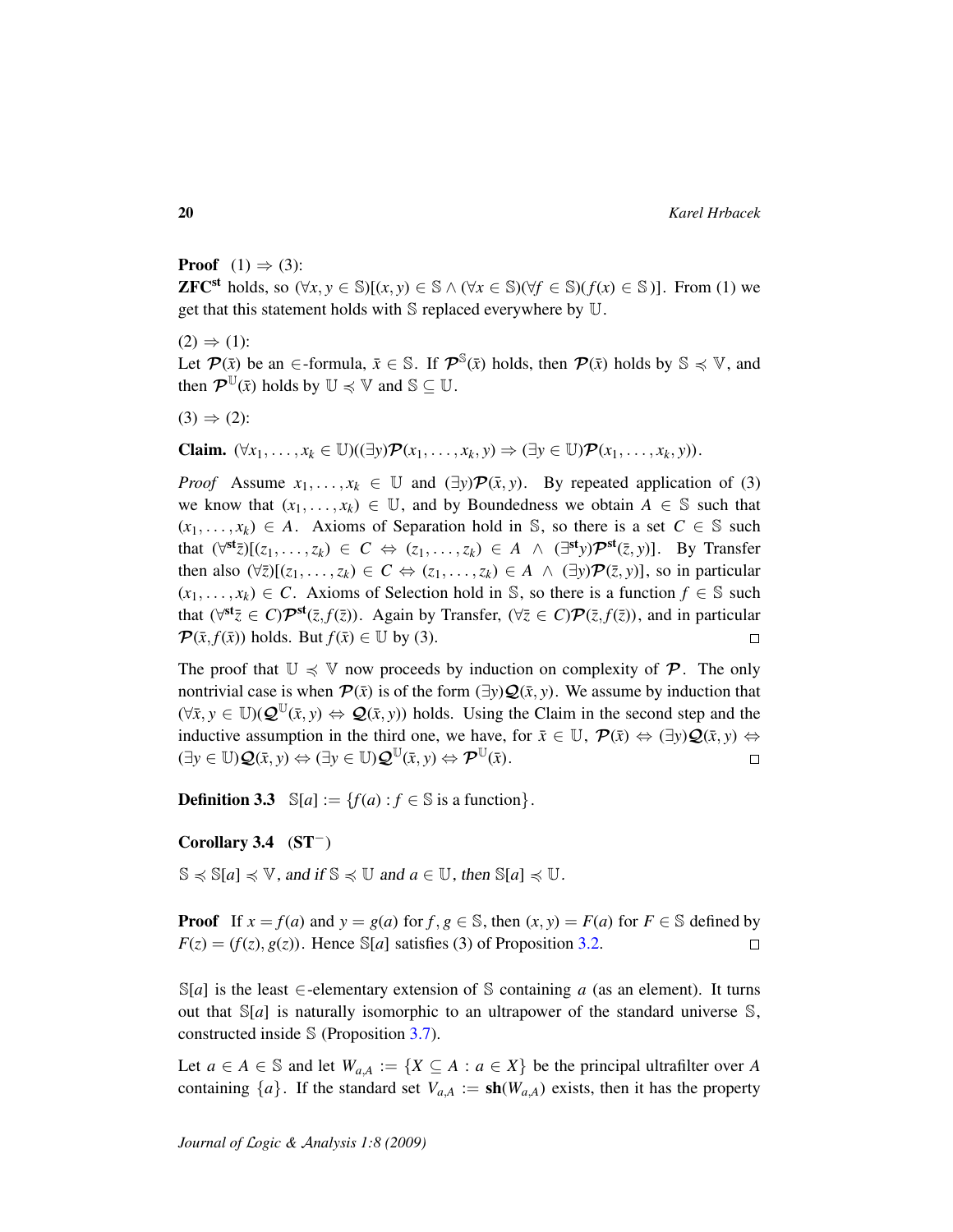that  $X \in V_{a,A} \Leftrightarrow a \in X$ , for  $X \in \mathcal{P}(A) \cap \mathbb{S}$ . It is trivial to verify that  $V_{a,A}$  is a (standard) ultrafilter over *A*, and that  $V_{a,A}$  is principal iff  $a \in \mathbb{S}$  (iff  $V_{a,A} = W_{a,A}$ ). We say that *a* generates the standard ultrafilter  $V_{a,A}$  over *A*. We also write  $aM U$  (*a* is in the monad of *U*) for  $(\forall^{\text{st}} X \in \mathcal{P}(A))(X \in U \Leftrightarrow a \in X)$ . Clearly, if  $a \in A \cap B$  where  $A, B \in \mathbb{S}$ , then  $V_{a,A} \sim V_{a,B}$ .

<span id="page-20-1"></span>**Proposition 3.5** (ST<sup>−</sup>) Assume  $A, B, f \in \mathbb{S}, f : \subseteq A \rightarrow B$ ,  $a \in \text{dom } f$  and  $V_{a,A}$  exists. *Then*  $V_{f(a),B} = f[V_{a,A}].$ 

**Proof** The set  $f[V_{a,A}] \in \mathbb{S}$  and, for  $Y \in \mathcal{P}(B) \cap \mathbb{S}$ ,  $Y \in f[V_{a,A}] \Leftrightarrow f^{-1}[Y] \in V_{a,A} \Leftrightarrow$  $a \in f^{-1}[Y] \Leftrightarrow f(a) \in Y$ .

<span id="page-20-2"></span>Proposition 3.6 (ST<sup>−</sup>) The following statements are equivalent:

(a) Inner Standardization

(b) For every  $a \in A \in \mathbb{S}$  there exists the ultrafilter  $V_{a,A} \in \mathbb{S}$  generated by a over A.

**Proof** The proof of (a)  $\Rightarrow$  (b) is contained in the discussion above. For (b)  $\Rightarrow$  (a) it suffices to show that  $\textbf{sh}(a)$  is  $\in$ -definable from  $V_{a,A}$ .

Let  $a \in A \in \mathbb{S}$ ; then  $a \subseteq \bigcup A$ . For each  $y \in \bigcup A$  let  $X_y := \{x \in A : y \in x\} \subseteq A$ ; we note that  $\langle X_y : y \in \bigcup A \rangle$  is a standard function; hence  $b := \{y \in \bigcup A : X_y \in V_{a,A}\} \in \mathbb{S}$ . For  $y \in \bigcup A \cap \mathbb{S}$  we have  $y \in a \Leftrightarrow a \in X_y \Leftrightarrow X_y \in V_{a,A}$ , so  $(\forall^{st}y)(y \in b \Leftrightarrow y \in a)$ , and  $b = \text{sh}(a)$ .  $\Box$ 

We continue working in  $ST^-$ ; let  $a \in A \in \mathbb{S}$  be such that  $U := V_{a,A}$  exists.  $S :=$ (S, =, ∈) is an interpretation of **ZFC** and  $S \preccurlyeq (V, =, \in)$ ; we consider the ultrapower of the universe modulo  $U$  constructed inside  $S$ :

$$
[\mathcal{U}\ell t(\mathbb{V}; U)]^{S} = ((\mathbb{V}^{U})^{S}, (-_{U})^{S}, (\in_{U})^{S}, (\mathbb{S}_{U})^{S}) = (\mathbb{V}^{U} \cap \mathbb{S}, =_{U} \cap (\mathbb{S} \times \mathbb{S}), \in_{U} \cap (\mathbb{S} \times \mathbb{S}), \mathbb{S}_{U} \cap \mathbb{S})
$$

(the second equality follows by Transfer; see also Section [1\)](#page-6-0).

We define a mapping  $j_{a,A}: \mathbb{V}^U \cap \mathbb{S} \to \mathbb{V}$  by  $j_{a,A}(f) = f(a)$ .

<span id="page-20-0"></span>**Proposition 3.7** (ST<sup>-</sup>)  $j_{a,A}$  is an isomorphism between  $[\mathcal{U} \ell t(\mathbb{V}; V_{a,A})]^S$  and  $S_a :=$  $(S[a], =, \in, S)$ , and  $j_{a,A}(Id_A) = a$ .

**Proof** Let  $j := j_{a,A}$ . Clearly ran  $j = \{f(a) : f \in \mathbb{S}\} = \mathbb{S}[a]$ . For standard  $f, g$  we have  $f = U$   $g \Leftrightarrow {i \in A : f(i) = g(i)} \in U \Leftrightarrow a \in {i \in A : f(i) = g(i)} \Leftrightarrow f(a) =$  $g(a) \Leftrightarrow j(f) = j(g)$ . Similarly  $f \in U$   $g \Leftrightarrow j(f) \in j(g)$ . For  $x \in \mathbb{S}$ ,  $j(f)(x) = x$ , so j maps  $\mathbb{S}_U \cap \mathbb{S}$  onto  $\mathbb{S}$ . Clearly  $j(Id_A) = Id_A(a) = a$ .  $\Box$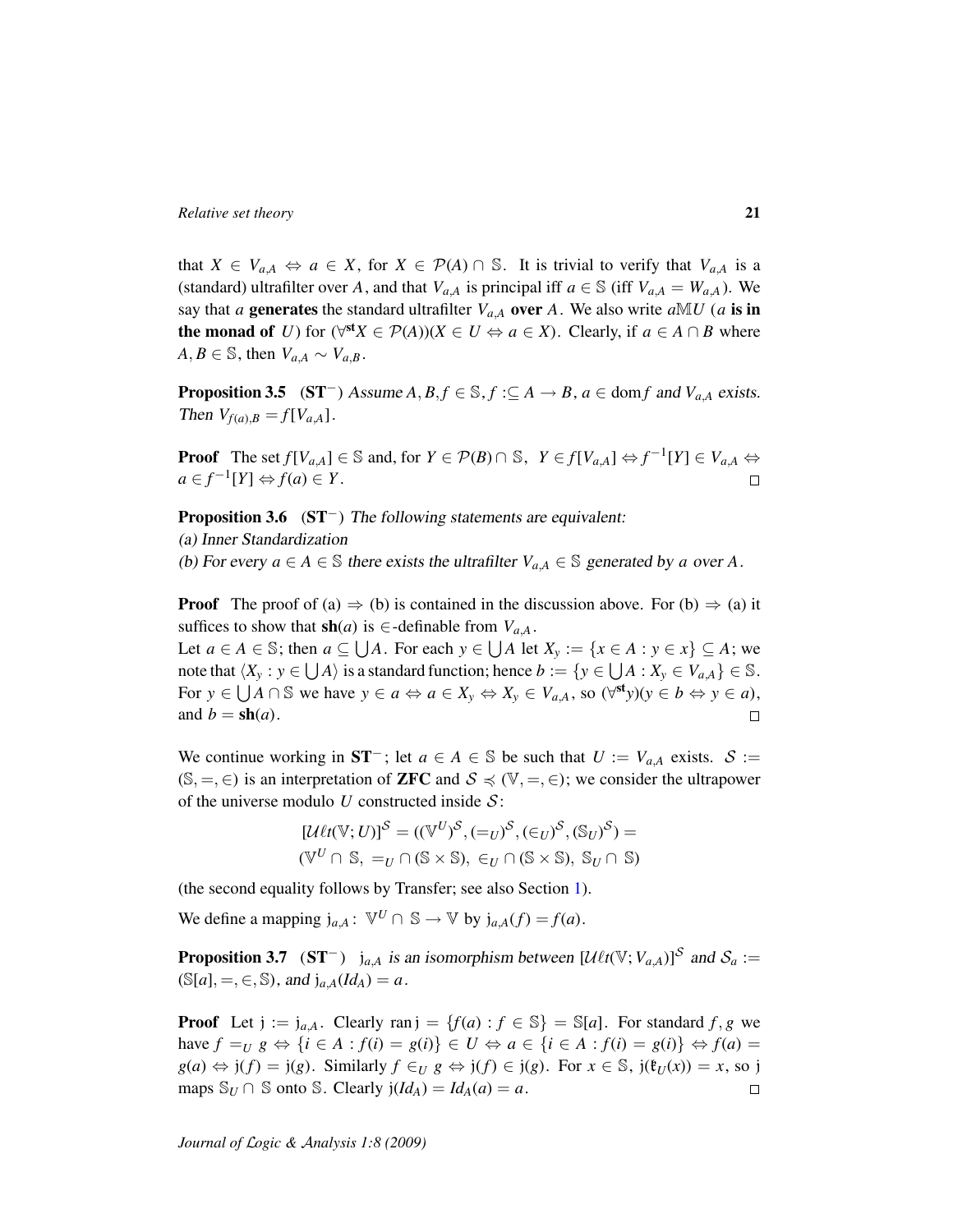Let  $ST^p$  be  $ST$  plus

<span id="page-21-0"></span>Axiom of Primitivity:  $(\exists a)(\forall x)(\exists^{\text{st}} f)(x = f(a)).$ 

**Corollary 3.8** (ST<sup>p</sup>) The trivial interpretation ( $V, =, \in, \mathbb{S}$ ) is isomorphic to an ultrapower of the universe constructed inside  $S$ .

<span id="page-21-1"></span>There is a useful interpretation of this result in ZFC.

Corollary 3.9 (ZFC) Ultrapowers of  $\nabla$  are precisely the realizations of  $ST^p$ .

**Proof**  $U\ell t(V; U)$  is a realization of **ST** by Proposition [3.1.](#page-18-1) To prove that primitivity holds, take  $a = Id_I$ .

If  $\mathfrak{M}$  is a realization of  $ST^p$ , Corollary [3.8](#page-21-0) is true in  $\mathfrak{M}$  and, by remarks following Proposition [1.4,](#page-11-0)  $\mathfrak{M}$  is isomorphic to  $[[\mathcal{U}\ell t(\mathbb{V}; U)]^S]^{\mathfrak{M}} = [\mathcal{U}\ell t(\mathbb{V}; U)]^{S_{\mathfrak{M}}}$ . But  $S_{\mathfrak{M}}$  is isomorphic to  $V$  via  $\mathfrak{k}$ , so  $[\mathcal{U} \ell t(\mathbb{V}; U)]^{\mathcal{S}_{\mathfrak{M}}}$  is isomorphic to  $\mathcal{U} \ell t(\mathbb{V}; \mathfrak{k}^{-1}(U))$ .  $\Box$ 

In this sense the nonstandard set theory  $ST^p$  axiomatizes ultrapowers of the universe.

Here are some further observations related to these ideas.

**Lemma 3.10** ( **ZFC**) (a)  $\mathcal{U}\ell t(\mathbb{V}; U) \models h = \mathfrak{k}_U(g)(f)$  if and only if  $h = U \, g \circ f$ .

Assume that  $f \in U$   $\mathfrak{k}_U(A)$ .

(b)  $\mathcal{U}\ell t(\mathbb{V}; U) \models V_{f, \mathfrak{k}_U(A)} = \mathfrak{k}_U(f[U]).$ 

(c) *f* ∈  $\mathcal{S}_U$  if and only if  $\mathcal{U}\ell t(\mathbb{V}; U) \models "V_{f, \mathfrak{k}_U(A)}$  is principal".

**Proof** We write  $\mathfrak{k}$  for  $\mathfrak{k}_U$ .

(a)  $\mathcal{U} \ell t(\mathbb{V}; U) \models h = \mathfrak{k}(g)(f) \text{ iff } \{i : h(i) = (\mathfrak{k}(g)(i))(f(i))\} \in U \text{ iff } \{i : h(i) =$  $g(f(i)) \in U$  iff  $h = U$   $g \circ f$ .

(b) For  $X \subseteq A$ ,  $\mathcal{U}\ell t(\mathbb{V}; U) \models \mathfrak{k}(X) \in V_{f, \mathfrak{k}(A)}$  iff  $f \in U \mathfrak{k}(X)$  iff  $\{i : f(i) \in X\} \in U$  iff *f*<sup>-1</sup>[*X*] ∈ *U* iff *X* ∈ *f*[*U*] iff  $\mathfrak{k}(X) \in U$   $\mathfrak{k}(f[U])$ .

(c) Using (b),  $\mathcal{U}\ell t(\mathbb{V}; U) \models "V_{f, \mathfrak{k}(A)}$  is principal" iff  $f[U]$  is principal. But  $\{a\} \in f[U]$ for some  $a \in A$  iff  $f = U$   $\mathfrak{k}(a)$  for some  $a \in A$ , ie, iff  $f \in \mathbb{S}_U$ .  $\Box$ 

<span id="page-21-2"></span>We return to the theory **ST**.

*Journal of* L*ogic &* A*nalysis 1:8 (2009)*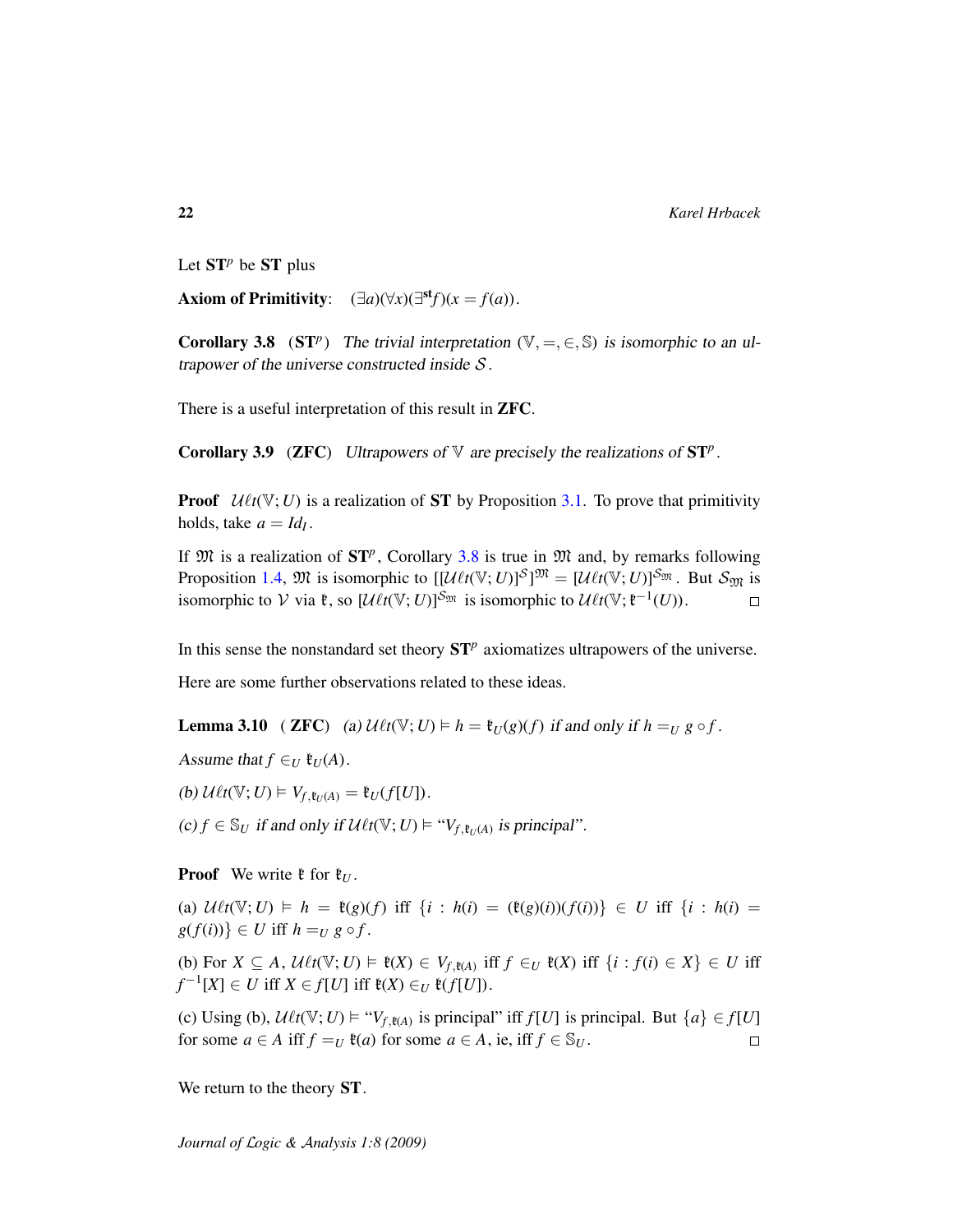**Proposition 3.11** (ST) If  $a \in \mathbb{S}$  is finite, then  $a \subseteq \mathbb{S}$ .

**Proof** We first show that  $(\forall n \in \omega)(n \in \mathbb{S} \Rightarrow n \subseteq \mathbb{S})$ . Assume  $m \in n$  is nonstandard. By Inner Standardization, there is  $y \in \mathbb{S}$  such that  $(\forall^{\text{st}} z)(z \in y \Leftrightarrow z \in m)$ . By Transfer,  $y \subseteq \omega$ , *y* is nonempty  $(0 \in y)$  and bounded above (by *n*); let *m*<sub>0</sub> be the greatest element of *y*. As  $m_0$  is standard,  $m_0 \in m$ ; so either  $m_0 + 1 \in m$  and  $m_0 + 1 \in y$ , or  $m_0 + 1 = m$  and *m* is standard. Either way, we have a contradiction.

If now  $a \in \mathbb{S}$  is finite, there is a one-one mapping  $f \in \mathbb{S}$  of some  $n \in \mathbb{S}$  onto a. Then  $n \subseteq \mathbb{S}$  and hence  $a = f[n] \subseteq \mathbb{S}$ , by Transfer.  $\Box$ 

Let  $\kappa$  be a standard infinite cardinal.

 $\kappa$ -**Idealization** is the statement:

For all standard *A*, *B* with  $|A| < \kappa$  and all  $R \subseteq A \times B$ ,

$$
(\forall^{\mathsf{st}} a \in \mathcal{P}^{\text{fin}} A)(\exists y)(\forall x \in a)(\langle x, y \rangle \in R) \Leftrightarrow (\exists y)(\forall^{\mathsf{st}} x \in A)(\langle x, y \rangle \in R).
$$

It is well-known (see Chang–Keisler [\[6\]](#page-106-10)) that if the ultrafilter *U* is  $\kappa$ -good <sup>[3](#page-22-0)</sup>, then  $U\ell t(\mathbb{V}; U)$  is  $\kappa$ -saturated, that is, in our terminology,  $U\ell t(\mathbb{V}; U) \models \kappa$ -Idealization. [More accurately, we should say  $\mathcal{U} \ell t(\mathbb{V}; U) \models \mathfrak{k}_U(\kappa)$ -Idealization, etc.]

<span id="page-22-1"></span>**Proposition 3.12** (ST +  $\kappa$ -Idealization) Let *U*, *V*,  $f \in \mathbb{S}$ ,  $U = f[V]$  and  $aMU$ . If  $|V| < \kappa$ , then there exists *b*M*V* such that  $f(b) = a$ .

**Proof** Let  $A := V$ ,  $B := \text{dom } V$ ,  $\langle X, y \rangle \in R \Leftrightarrow y \in X \land f(y) = a$ . If  $S \subseteq V$  is standard finite, then  $\bigcap S = X_0$  for some  $X_0 \in V \cap \mathbb{S}$ . Hence  $f[X_0] \in U \cap \mathbb{S}$  and so *a* ∈ *f*[*X*<sub>0</sub>], ie, *a* = *f*(*y*) for some *y* ∈ *X*<sub>0</sub>. It follows that  $\langle X, y \rangle$  ∈ *R* for all *X* ∈ *S* ∩ S. By  $\kappa$ -Idealization there exists *b* such that  $\langle X, b \rangle \in R$  for all  $X \in V \cap \mathbb{S}$ , ie, *b*M*V* and  $f(b) = a$ .  $\Box$ 

The special case where U is principal over  $\{0\}$  is also useful; the assertion then is that, if  $|V| < \kappa$ , then there is  $bMV$ .

**Proposition 3.13** (ZFC) (Amalgamation Lemma) Let  $U, V, W$  be ultrafilters,  $V =$ *f*[*U*],  $V = g[W]$ . If  $\widehat{U}$  is a  $\kappa$ -good ultrafilter and  $\kappa > |U|, |W|$ , then there exist  $\widehat{f}$  such that  $\hat{f}[\hat{U}] = U$ . For each such  $\hat{f}$  there exists  $\hat{g}$  such that  $\hat{g}[\hat{U}] = W$  and  $f \circ \hat{f} = \hat{g} \circ \hat{g}$ . That is, the following diagram commutes.

<span id="page-22-0"></span><sup>&</sup>lt;sup>3</sup>In this paper, all  $\kappa$ -good ultrafilters are assumed to be  $\omega_1$ -incomplete.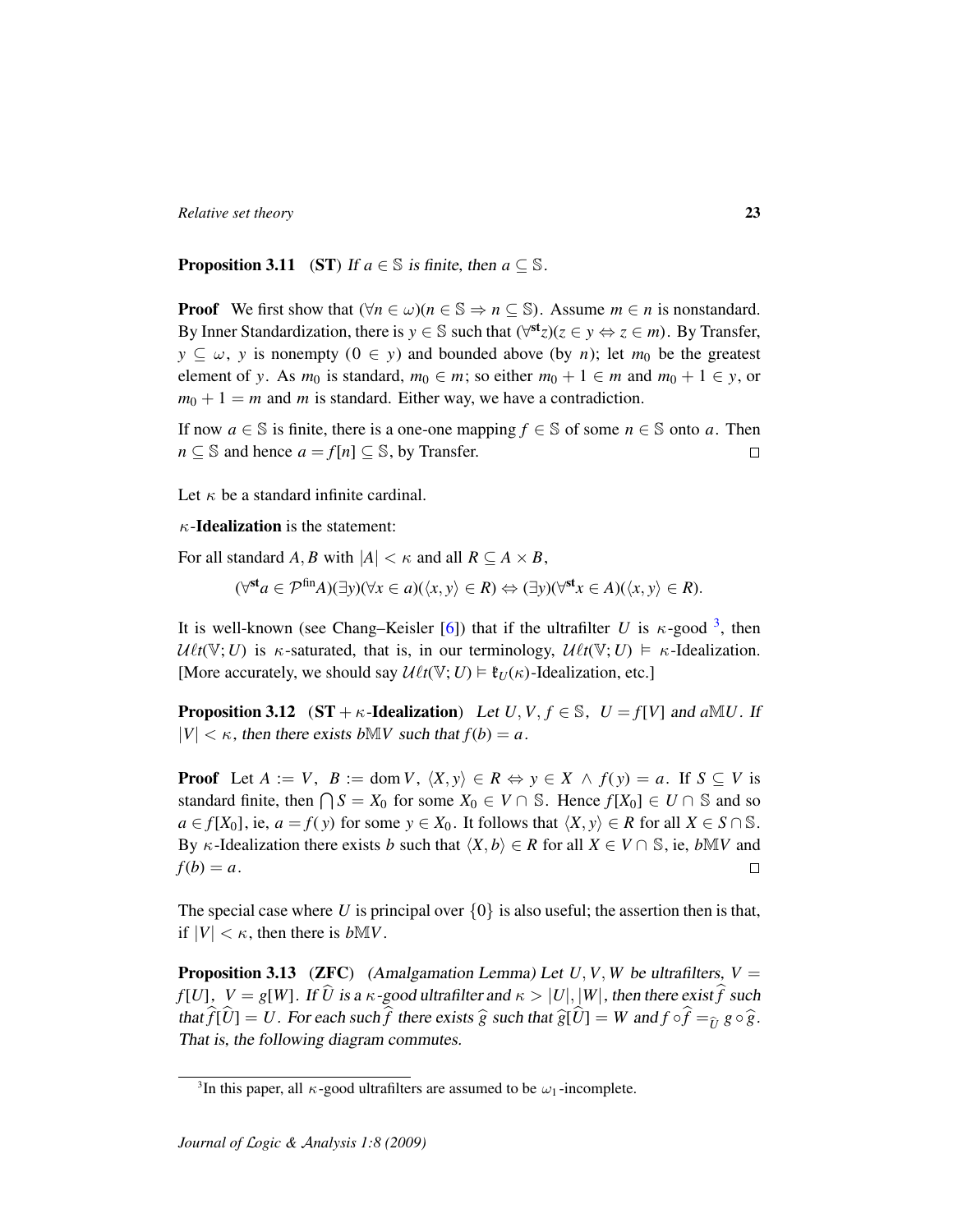24 *Karel Hrbacek*



**Proof** We write  $f$  for  $f_{\hat{U}}$ .  $\mathcal{U}\ell t(\mathbb{V}; \hat{U}) \models ``f(\kappa)$ -Idealization", so Proposition [3.12](#page-22-1) holds in  $\mathcal{U} \ell t(\mathbb{V}; \hat{U})$ . When applied to  $\mathfrak{k}(U)$ , this implies that there is  $\hat{f} \in \mathbb{V}^{\hat{U}}$  such that  $U\ell t(\mathbb{V}; \hat{U}) \models \hat{f}\mathbb{M}\mathfrak{k}(U)$ ; that is,  $\hat{f} \in_{\hat{U}} \mathfrak{k}(A)$  for all  $A \in U$ , ie,  $\hat{f}^{-1}[A] \in \hat{U}$  for all  $A \in U$ . We then have  $U = \hat{f}[\hat{U}].$ 

Given  $\hat{f}$  such that  $\hat{f}[\hat{U}] = U$ , we have  $V = h[\hat{U}]$  where  $h := f \circ \hat{f}$ . Hence  $h \in_{\hat{U}} \mathfrak{k}(B)$ , for every  $B \in V$ , ie,  $\mathcal{U}\ell t(\mathbb{V}; \widehat{U}) \models h \mathbb{M} \mathfrak{k}(V)$ . Also  $\mathcal{U}\ell t(\mathbb{V}; \widehat{U}) \models \mathfrak{k}(V) = \mathfrak{k}(g)[\mathfrak{k}(W)]$  and  $U\ell t(\mathbb{V}; \hat{U}) \models |\mathfrak{k}(W)| < \mathfrak{k}(\kappa)$ . Applying Proposition [3.12](#page-22-1) inside  $U\ell t(\mathbb{V}; \hat{U})$  once more, we obtain  $\hat{g} \in \mathbb{V}^{\hat{U}}$  such that  $\mathcal{U}\ell t(\mathbb{V}; \hat{U}) \models$  " $\hat{g}\mathbb{M}\mathfrak{k}(W) \land h = \mathfrak{k}(g)(\hat{g})$ ". This translates into  $W = \widehat{g}[\widehat{U}]$  and  $h =_{\widehat{U}} g \circ \widehat{g}$ .

## <span id="page-23-0"></span>4 Repeated Ultrapowers.

Let  $\mathcal{U}(\mathbb{V}; U) \models "u$  is an ultrafilter"; we can then form the ultrapower of the universe modulo *u* inside  $U(\mathbb{V}; U)$ , ie, consider the interpretation

$$
[\mathcal{U}\ell t(\mathbb{V};u)]^{\mathcal{U}\ell(\mathbb{V};U)} = ((\mathbb{V}^u)^{\mathcal{U}\ell(\mathbb{V};U)}, (=_u)^{\mathcal{U}\ell(\mathbb{V};U)}, (\in_u)^{\mathcal{U}\ell(\mathbb{V};U)}, (\mathbb{S}_u)^{\mathcal{U}\ell(\mathbb{V};U)}).
$$

We observe that  $u = \langle U_i : i \in \text{dom } u \rangle$  is a function with dom  $u \in U$ , and for *U*-almost all *i*,  $U_i$  is an ultrafilter; without loss of generality we can assume that dom  $u = I$ and *U<sub>i</sub>* is an ultrafilter for all  $i \in I$ . Now  $F \in (\mathbb{V}^u)^{\mathcal{U} \ell(\mathbb{V}; U)}$  iff  $\mathcal{U} \ell(\mathbb{V}; U) \models "F$  is a function  $\land$  dom  $F \in u^{\prime\prime}$  iff  $F$  is a function, dom  $F \in U$  and  $\{i \in I : F(i) \in \mathbb{V}^{U_i}\} \in U$ iff  $F \in \prod_{i} \mathbb{V}^{U_i}/U$ . For  $F, G \in (\mathbb{V}^u)^{\mathcal{U}\ell(\mathbb{V};U)}$ ,  $\mathcal{U}\ell(\mathbb{V};U) \models F =_{u} G$  iff  $\{i \in I :$  $F(i) = U_i$   $G(i)$   $\in U$  iff  $\langle F, G \rangle \in \prod_{i=1}^n (-U_i) / U$ . Similarly for  $\in_u$ .  $F \in (\mathbb{S}_u)^{\mathcal{U}(\mathbb{V};U)}$  iff  $\{i \in I : F(i) \in \mathbb{S}_{U_i}\}\in U$  iff  $F \in \prod \mathbb{S}_{U_i}/U$ .

It follows from these observations that the interpretation  $[\mathcal{U}\ell t(\mathbb{V}; u)]^{\mathcal{U}\ell(\mathbb{V}; U)}$  is nothing but the ultraproduct  $\mathcal{U}\ell(\langle\mathcal{U}\ell t(\mathbb{V}; U_i) : i \in I \rangle; U)$ .

Let *U* be an ultrafilter over *I* and  $\langle U_i : i \in I \rangle$  a sequence of ultrafilters, with  $U_i$  over *I*<sub>*i*</sub>. Let  $K := \sum_{i \in I} I_i := \bigcup_{i \in I} \{i\} \times I_i = \{\langle i, j \rangle : i \in I, j \in I_i\}.$ 

The **Rudin-Frolík sum**  $\Sigma_U U_i$  is the ultrafilter *V* over *K* defined as follows:

$$
X \in V \Leftrightarrow \{i \in I : (X)_i \in U_i\} \in U \Leftrightarrow \{i \in I : \{j \in I_i : \langle i, j \rangle \in X\} \in U_i\} \in U.
$$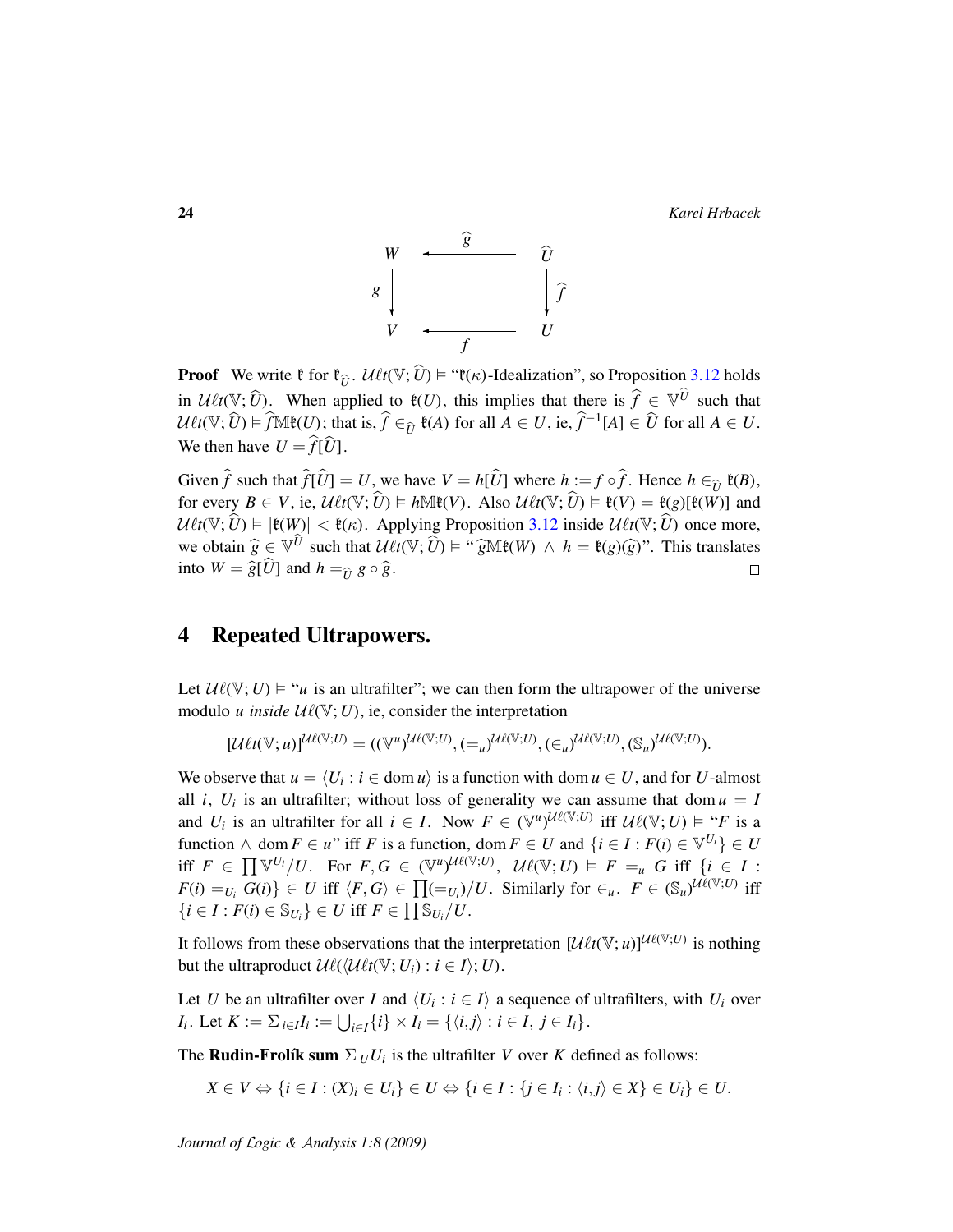The verification that *V* is indeed an ultrafilter over *K* and that  $\pi_1[V] = U$  is trivial.

In the special case where  $U_i = U'$  for all  $i \in I$ , we write  $U \otimes U'$  (**product** of *U* and *U*<sup> $\prime$ </sup>) in place of  $\Sigma_{U}U_{i}$ ;  $U \otimes U'$  is an ultrafilter over  $I \times I'$ , for  $I' := \text{dom } U'$ .

The relation  $\leq_{RF}$  on ultrafilters, defined by  $U \leq_{RF} V$  iff *V* is isomorphic to  $\Sigma_U U_i$ for some  $\langle U_i : i \in I \rangle$ , is called the **Rudin-Frolík preordering**. Transitivity of  $\leq_{RF}$  follows from the evident *associativity* of Rudin-Frolík sums: Given ultrafilters  $V_{i,j}, \langle i, j \rangle \in K$ , and  $V = \sum_{U} U_i$ ,  $W = \sum_{V} V_{i,j}$ , we have also  $W \cong \sum_{U} W_i$  where  $W_i = \sum_{U_i} V_{i,j}$ . Clearly  $U \leq_{RF} V$  implies  $U \leq_{RK} V$  (via  $U = \pi_1[V]$ ).

Let  $f \in \mathbb{V}^V$ ; we define the function  $f/I \in \mathbb{V}^U$  by  $(f/I)(i) = (f)_i$ , where dom $(f)_i \subseteq I_i$ and  $(f)_{i}(j) = f(i, j)$ . Also  $\Omega(f) := f/I$ .

<span id="page-24-0"></span>**Proposition 4.1** (The Factoring Lemma)  $\Omega$  is an isomorphism of  $\mathcal{U}\ell(\mathbb{V}; \Sigma_U U_i)$  and  $\mathcal{U}\ell(\langle \mathcal{U}\ell(\mathbb{V}; U_i) : i \in I \rangle; U) = [\mathcal{U}\ell(\mathbb{V}; u)]^{\mathcal{U}\ell(\mathbb{V}; U)}.$ Moreover, for  $h \in \mathbb{V}^U$ ,  $\mathcal{U}\ell(\mathbb{V}; U) \models \Omega(\pi_1^*(h)) =_u \mathfrak{k}_u(h)$ .

Here  $\mathfrak{k}_u$  is the natural embedding of the universe into its ultrapower modulo  $u$ , all evaluated inside of  $\mathcal{U}\ell(\mathbb{V}; U)$ .

An equivalent formulation of the Factoring Lemma is:  $\Omega$  *is an isomorphism of*  $(\mathcal{U}\ell(\mathbb{V}; \Sigma_U U_i), \pi_1^*[\mathbb{V}^U])$  *and*  $\mathcal{U}\ell(\langle \mathcal{U}\ell t(\mathbb{V}; U_i) : i \in I \rangle; U)$  =  $[\mathcal{U}_{\ell t}(\mathbb{V};u)]^{\mathcal{U}_{\ell}(\mathbb{V};U)}$ .

**Proof** We first note that, for  $f \in \mathbb{V}^V$ , the set  $\{i \in I : \text{dom}((f/I)(i)) \in U_i\} \in U$ , so  $\Omega(f) \in \prod \mathbb{V}^{U_i}/U.$ 

We have  $f_1 = V f_2 \Leftrightarrow \{\langle i, j \rangle \in K : f_1(i, j) = f_2(i, j) \} \in \Sigma_U U_i \Leftrightarrow$  $\{i \in I : \{j \in I_i : (f_1/I)(i)(j) = (f_2/I)(i)(j)\} \in U_i\} \in U \Leftrightarrow$  $\{i \in I : (f_1/I)(i) =_{U_i} (f_2/I)(i)\} \in U \Leftrightarrow \mathcal{U}(\mathbb{V}; U) \models \Omega(f_1) =_{\mathcal{U}} \Omega(f_2).$ 

A similar calculation shows that  $\Omega$  preserves  $\in$ .

To show that  $\Omega$  is "onto", we observe that  $g \in \prod_{i} \mathbb{V}^{U_i} / U$  implies that *U*-almost everywhere  $g(i)$  is a function with dom  $g(i) \in U_i$ . We let  $f(i,j) := g(i)(j)$  where defined; dom  $f \in V$  and  $\{i \in I : (f/I)(i) = U_i, g(i)\} \in U$ , so  $\mathcal{U}\ell(\mathbb{V}; U) \models \Omega(f) = u \}$ .

For  $h \in \mathbb{V}^U$ ,  $\pi_1^*(h)(i,j) = h(i)$  for all  $i \in \text{dom } h \in U$ ,  $j \in I_i$ . Hence  $\Omega(\pi_1^*(h)) =$  $\langle \mathfrak{k}_{U_i}(h(i)) : i \in \text{dom } h \rangle$  where  $\mathfrak{k}_{U_i}(h(i))$  is the constant function on  $I_i$  with value  $h(i)$ . This implies that  $\mathcal{U}\ell(\mathbb{V}; U) \models \Omega(\pi_1^*(h)) =_u \mathfrak{k}_u(h)$ .  $\Box$ 

Proposition [4.1](#page-24-0) gives an easy proof of an important fact.

*Journal of* L*ogic &* A*nalysis 1:8 (2009)*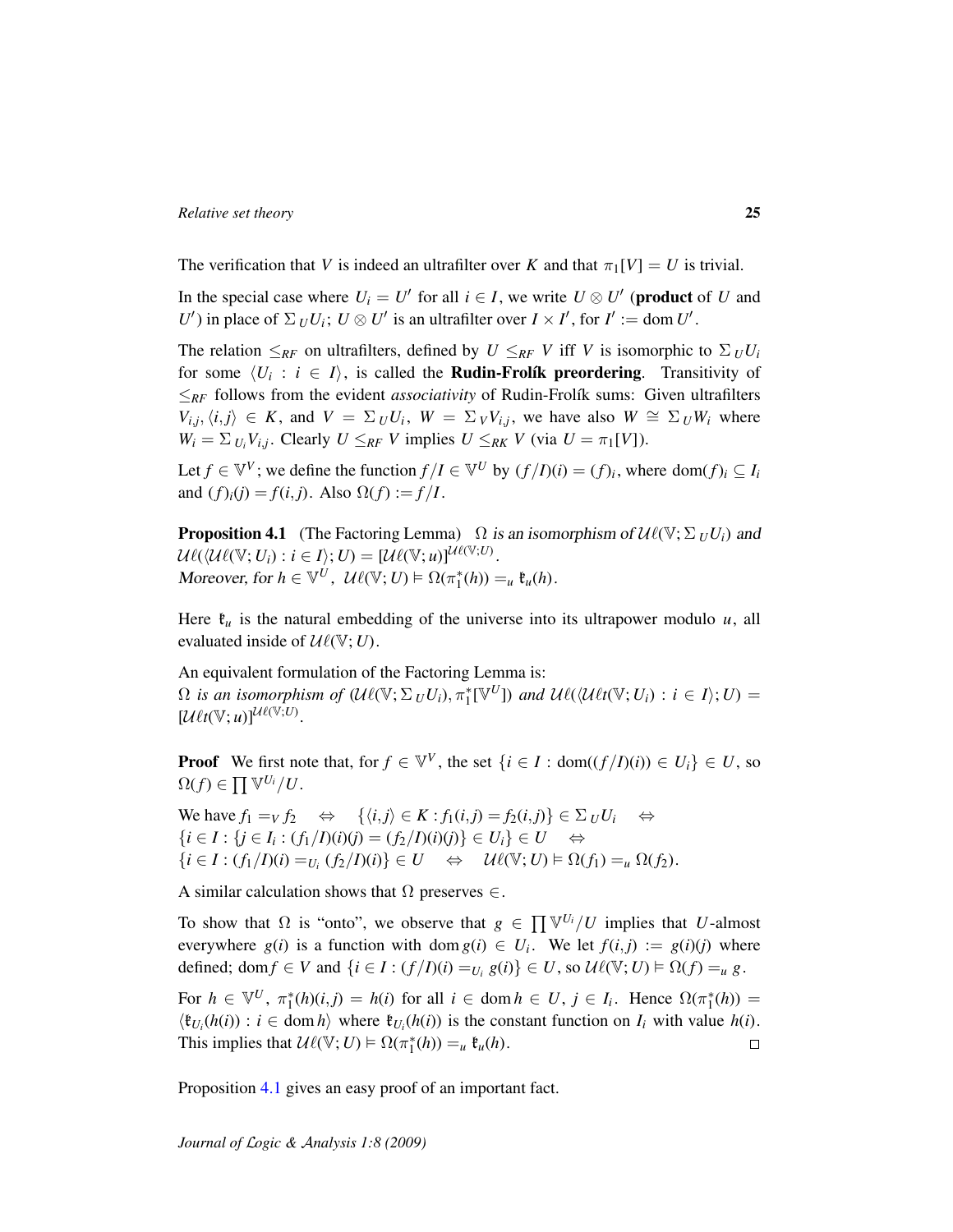**Proposition** If  $U \leq_{RF} V$  and *U* is  $\kappa$ -good, then *V* is  $\kappa$ -good.

**Proof** According to Chang-Keisler [\[6\]](#page-106-10), the ultrafilter *V* over the set *K* is  $\kappa$ -good if and only if  $\mathcal{U}\ell(\langle \mathfrak{A}_{i,j} : \langle i,j \rangle \in K \rangle; V)$  is  $\kappa$ -saturated, for all structures  $\mathfrak{A}_{i,j}$  in any language with less than  $\kappa$  symbols. By the Factoring Lemma, this ultraproduct is isomorphic to  $\mathcal{U}\ell(\langle\mathcal{U}\ell(\langle\mathfrak{A}_{i,j}:j\in I_i\rangle;U_i):i\in I\rangle;U)$ , which is  $\kappa$ -saturated when *U* is  $\kappa$ -good.  $\Box$ 

The interpretation  $U\ell(\mathbb{V}; U)$  satisfies **ZFC**; consequently, Corollary [3.9](#page-21-1) holds in  $U\ell(\mathbb{V}; U)$  and  $U\ell(\mathbb{V}; U) \models "U\ell t(\mathbb{V}; u) \models \mathbf{ST}^p$ ". By Proposition [1.4,](#page-11-0)  $[U\ell t(\mathbb{V}; u)]^{U\ell(\mathbb{V}; U)} \models$  $ST<sup>p</sup>$  and, in view of the isomorphism provided by the Factoring Lemma, we have  $(\mathbb{V}^V, =_V, \in_V, \pi_1^*[\mathbb{V}^U]) \models ST^p$ . On the other hand, as for any ultrapower, we have also  $(\mathbb{V}^V, =_V, \in_V, \mathbb{S}_V) \models \mathbf{ST}^p$ , where  $\mathbb{S}_V = \mathfrak{k}_V[\mathbb{V}]$ .

The point is that the repeated ultrapower has *two* candidates for a "standard universe". We consider the interpretation  $(\mathbb{V}^V, =_V, \in_V, \mathfrak{k}_V[\mathbb{V}], \pi_1^*[\mathbb{V}^U])$  for the language with  $\in$ and two unary predicates,  $\mathbf{st}_0$  and  $\mathbf{st}_1$ , with  $\mathbf{st}_0(x)$  interpreted by " $x \in \mathfrak{k}_V[\mathbb{V}]$ " and  $\mathbf{st}_1$ by " $x \in \pi_1^*[\mathbb{V}^U]$ ". This interpretation satisfies  $ST_0 \wedge ST_1$ , where  $ST_0$  and  $ST_1$  are obtained from  $ST$  by replacing st with  $st_0$  and  $st_1$ , respectively.

We now work in  $ST_0 \wedge ST_1$  and let  $\mathbb{S}_0 := \{x : st_0(x)\}, \mathbb{S}_1 := \{x : st_1(x)\}.$  For  $a \in A \in \mathbb{S}_0$  there is the ultrafilter  $V_{a,A}^0 \in \mathbb{S}_0$  such that

$$
(\forall X \in \mathcal{P}(A) \cap \mathbb{S}_0)(X \in V_{a,A}^0 \Leftrightarrow a \in X),
$$

and the ultrafilter  $V_{a,A}^1 \in \mathbb{S}_1$  such that

$$
(\forall X \in \mathcal{P}(A) \cap \mathbb{S}_1)(X \in V_{a,A}^1 \Leftrightarrow a \in X).
$$

We have  $a \in \mathbb{S}_0$  iff  $V_{a,A}^0$  is principal, as well as  $a \in \mathbb{S}_1$  iff  $V_{a,A}^1$  is principal. Also,  $[\mathcal{U}\ell t(\mathbb{V}; V^0_{a,A})]^{S_0}$  is isomorphic to  $(\mathbb{S}_0[a], =, \in, \mathbb{S}_0)$ , the least  $\in$ -elementary extension of  $\mathbb{S}_0$  containing *a*, and  $[\mathcal{U}\ell t(\mathbb{V}; V_{a,A}^1)]^{S_1}$  is isomorphic to  $(\mathbb{S}_1[a], =, \in, \mathbb{S}_1)$ , the least  $\in$ -elementary extension of  $\mathbb{S}_1$  containing *a*. Trivially,  $\mathbb{S}_0[a]$  is closed under sh<sub>0</sub>, and  $\mathbb{S}_1[a]$  is closed under both sh<sub>0</sub> and sh<sub>1</sub>; but we need a finer result.

**Proposition 4.2**  $(\mathbf{ST}_0 \wedge \mathbf{ST}_1)$   $\mathbb{S}_0[[a]] := \mathbb{S}_0[\langle V_{a,A}^1, a \rangle]$  is the least  $\in$ -elementary extension of  $\mathbb{S}_0$  containing *a* and closed under  $\mathbf{sh}_0$  and  $\mathbf{sh}_1$ .

In particular, it is independent of the choice of *A*. However, it is crucial that  $A \in \mathbb{S}_0$ , although the notion of  $V_{a,A}^1$  is defined for any  $a \in A \in \mathbb{S}_1$ .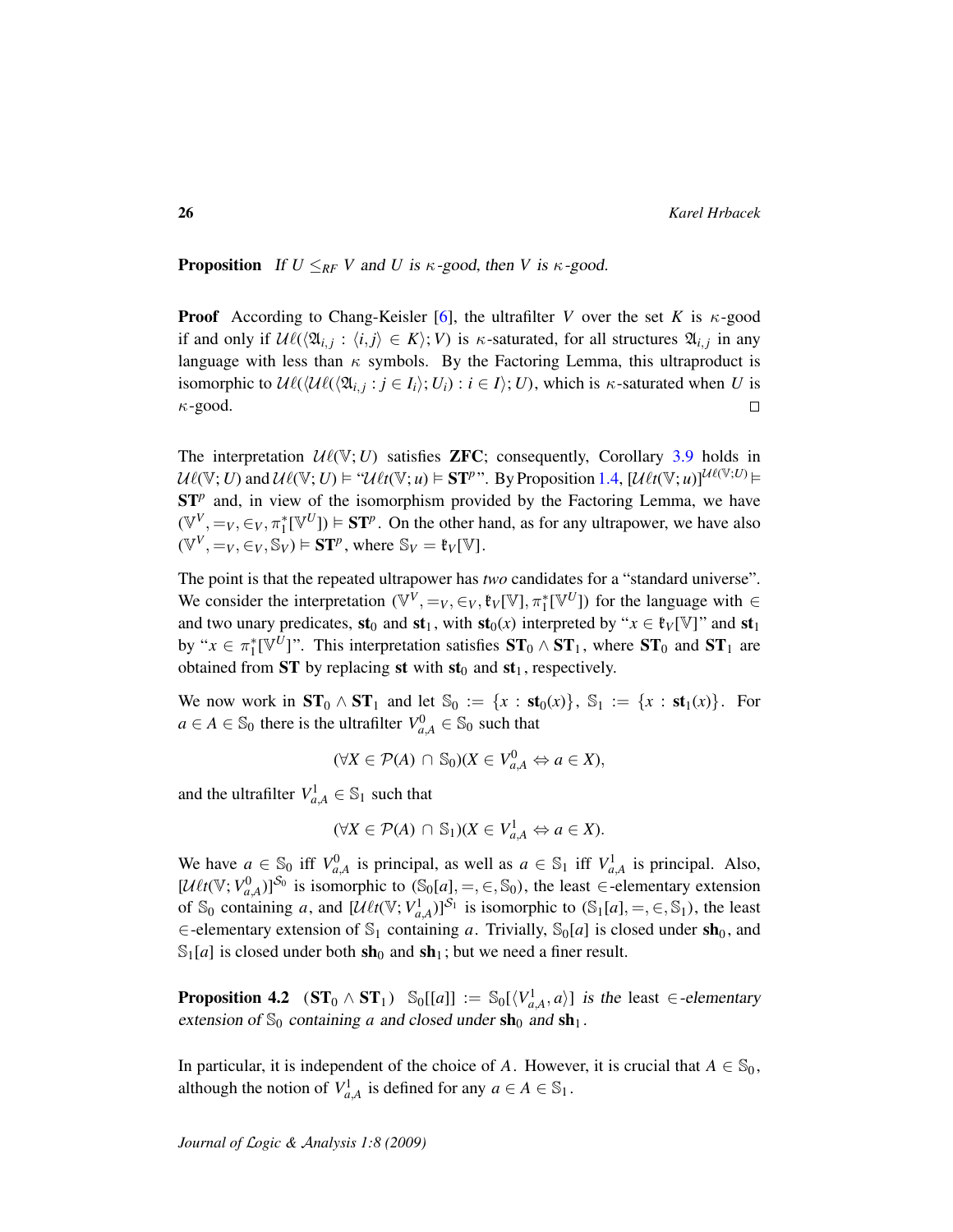**Proof** Trivially,  $\mathbb{S}_0[[a]] \supseteq \mathbb{S}_0$  is closed under sh<sub>0</sub>. We prove that it is also closed under  $\mathbf{sh}_1$ .

Let  $\beta A$  be the set of all ultrafilters over *A*, and  $V^1 := V^1_{a,A}$ ;  $\langle V^1, a \rangle \in \beta A \times A \in \mathbb{S}_0$ .  $\text{For } X \in \mathcal{P}(\beta A \times A) \cap \mathbb{S}_1, \ \langle V^1, a \rangle \in X \Leftrightarrow a \in (X)_{V^1} \Leftrightarrow (X)_{V^1} \in V^1 \Leftrightarrow \{V^1\} \times (X)_{V^1} \in \mathbb{S}_1$  $W_{V^1, \beta A} \otimes V^1$ . We conclude that  $V^1_{(V^1, a), \beta A \times A} = W_{V^1, \beta A} \otimes V^1 \in \mathbb{S}_0[[a]].$ 

For every  $x \in \mathbb{S}_0[[a]]$  there is  $f \in \mathbb{S}_0$  such that  $x = f(\langle V^1, a \rangle)$ . Let  $B := f[\beta A \times A]$ ;  $B \in \mathbb{S}_0$ , and by Proposition [3.5,](#page-20-1)  $V_{x,B}^1 = f[V_{\langle V^1,a \rangle, \beta A \times A}^1] \in \mathbb{S}_0[[a]]$ . The argument in the proof of Proposition [3.6](#page-20-2) is easily modified to show that  $\mathbf{sh}_1(x)$  is  $\in$ -definable from  $V_{x,B}^1$ , and hence (because  $\mathbb{S}_0[[a]] \preccurlyeq \mathbb{V}$ ) it belongs to  $\mathbb{S}_0[[a]]$ .

If  $\mathbb{S}_0 \preccurlyeq \mathbb{U}$ , *a*  $\in \mathbb{U}$  and  $\mathbb{U}$  is closed under  $\textbf{sh}_1$ , then  $V_{a,A}^1 = \textbf{sh}_1(W_{a,A}^1) \in \mathbb{U}$  and so  $\mathbb{S}_0[[a]] \subseteq \mathbb{U}$ .  $\Box$ 

The sequence  $\langle V^1_{a,A}, a \rangle$  is (essentially) an example of what, in later sections, we call the *pedigree* for *a* over *A*.

The product of a finite number of ultrafilters is of course defined inductively.

 $\bigotimes_{i=1}^{0} U_i := \{ \{0\} \}, \bigotimes_{i=1}^{1} U_i := U_1; \text{ and, for } n \geq 2, \bigotimes_{i=1}^{n} U_i \text{ is an ultrafilter over } \bigotimes_{i=1}^{n} U_i$ **Definition 4.3** Let  $U_1, \ldots, U_n$  be ultrafilters over  $I_1, \ldots, I_n$ , respectively.  $I_1 \times \ldots \times I_n$  defined by

$$
X\in \bigotimes_{i=1}^n U_i \Leftrightarrow \{i_1:\{\langle i_2,\ldots,i_n\rangle:\langle i_1,i_2,\ldots,i_n\rangle\in X\}\in \bigotimes_{i=2}^n U_i\}\in U_1.
$$

 $\bigotimes_{i=1}^{n} U_i$  is isomorphic to  $U_1 \otimes \bigotimes_{i=2}^{n} U_i$ , via the map  $\langle x_1, \ldots, x_n \rangle \mapsto \langle x_1, \langle x_2, \ldots, x_n \rangle \rangle$ . If  $U_1 = \ldots = U_n = U$ , we write  $\bigotimes_{i=1}^n U_i$  as  $\bigotimes^n U$ .

If  $d = \{s_1, \ldots, s_k\} \subseteq \{1, \ldots, n\}$ , we define the canonical projection  $\pi_d = \pi_{s_1, \ldots, s_k}$ :  $I_1 \times \ldots \times I_n \to I_{s_1} \times \ldots \times I_{s_k}$  by  $\pi_d(\langle i_1, \ldots, i_n \rangle) = \langle i_{s_1}, \ldots, i_{s_k} \rangle; \ \pi_0(\langle i_1, \ldots, i_n \rangle) = 0.$ It is easy to verify that  $\pi_d$  is a morphism from  $U_1 \otimes \ldots \otimes U_n$  to  $U_{s_1} \otimes \ldots \otimes U_{s_k}$  (see Section [6](#page-35-0) for more general results).

By repeated appeals to Proposition [4.1](#page-24-0) one can construe  $\mathcal{U}\ell(\mathbb{V};\bigotimes_{i=1}^{n}U_i)$  as *n*-times repeated ultrapower of the universe. But, for the construction of interpretations of relative set theory, we need even "transfinite repetitions" of the ultrapower construction. Here we give the simplest example, as a motivation for the general theory of such repetitions that is developed in the subsequent sections.

Let *U* be a nonprincipal ultrafilter over  $\omega$  and let  $V := \Sigma_U \otimes^n U$ . Each  $\otimes^n U$  is an ultrafilter over  $\omega^n$ , hence *V* is the ultrafilter over  $K := \bigcup_{n \in \omega} \{n\} \times \omega^n$  defined by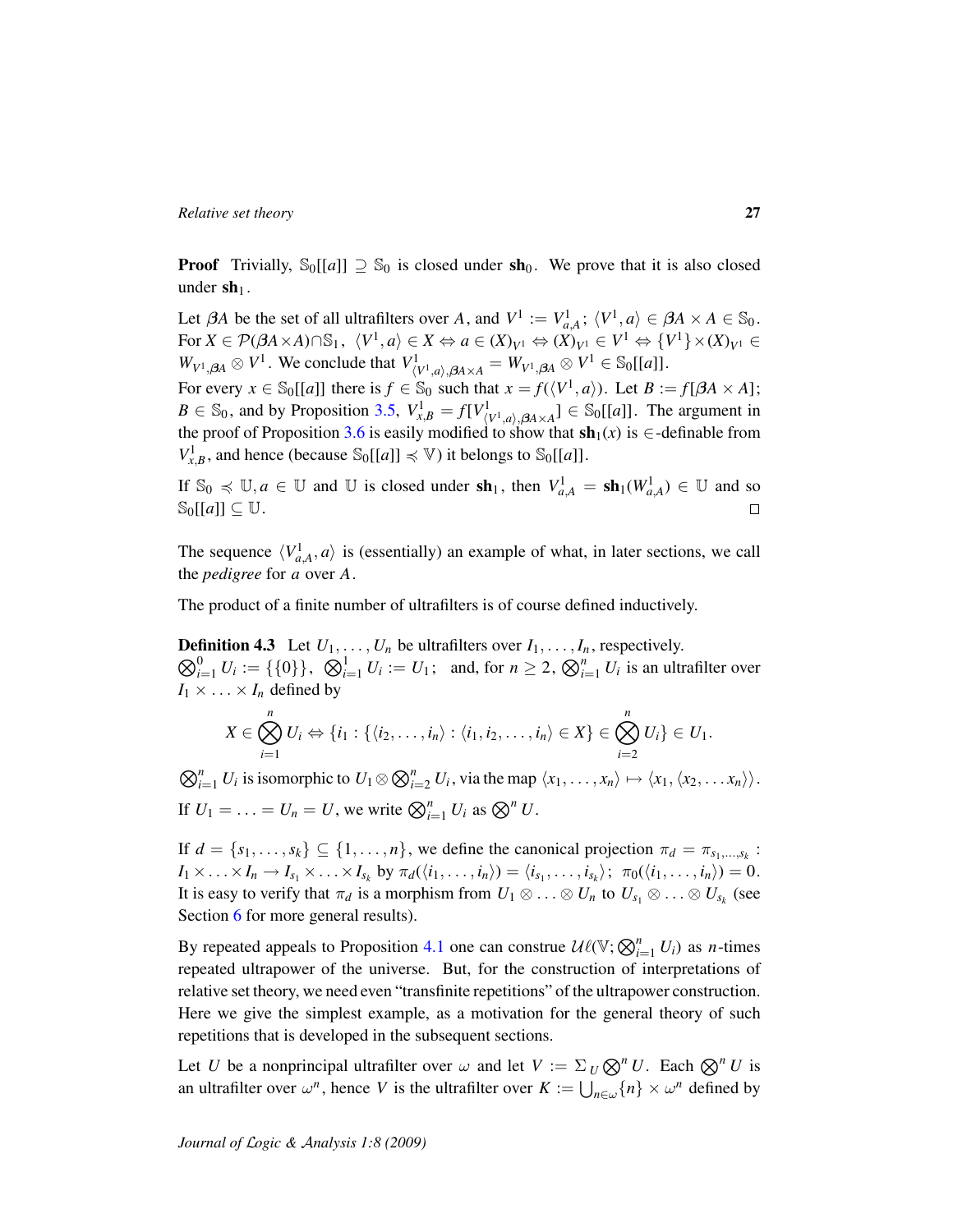$X \in V \Leftrightarrow \{n \in \omega : (X)_n \in \mathbb{Q}^n U\} \in U$ . By the Factoring Lemma,  $\mathcal{U}\ell(\mathbb{V}; V)$  is isomorphic to  $\left[\mathcal{U}\ell(\mathbb{V};u)\right]^{\mathcal{U}\ell(\mathbb{V};U)}$  for  $u = \langle \bigotimes^n U : n \in \omega \rangle$ . We note that  $\mathcal{U}\ell(\mathbb{V};U)$  $\mathcal{A}^u u = \bigotimes^d \mathfrak{k}_U(U)$ " where  $d := Id_\omega$  is a "hyperfinite integer":  $Id_\omega \in U \mathfrak{k}_U(\omega)$ ,  $Id_\omega \neq U$  $\mathfrak{k}_U(n)$  for any  $n \in \omega$ . The interpretation can thus be viewed as an ultrapower repeated a "hyperfinite" number of times. This idea is presented in full generality in Sections [6](#page-35-0) and [7.](#page-42-0)

## <span id="page-27-0"></span>5 Limit Ultrapowers and BST.

Many realizations of the nonstandard set theory ST are not (isomorphic to) ultrapowers of the universe. They turn out to be (isomorphic to) limit ultrapowers of the universe, if this concept is defined in sufficient generality.

Let  $(\mathbb{D}, \le)$  be a *directed preordering* [that is,  $(\forall d \in \mathbb{D})$  $(d \le d)$ ,  $(\forall d, d', d'' \in \mathbb{D})$  $(d \le d')$  $d' \wedge d' \leq d'' \Rightarrow d \leq d''$ ), and  $(\forall d, d' \in \mathbb{D})(\exists d'' \in \mathbb{D})(d \leq d'' \wedge d' \leq d'')$ ].

Furthermore, let  $\mathbb{U} = \langle U_d : d \in \mathbb{D} \rangle$  be a system of ultrafilters, and  $\phi = \langle \phi_{d,d'} : d \leq d' \rangle$ be such that, for all  $d \leq d'$ ,  $\phi_{d,d'} \neq 0$ ,  $\varphi \in \phi_{d,d'} \Rightarrow \varphi$ :  $U_{d'} \to U_d$ ,  $\varphi, \varphi' \in \phi_{d,d'} \Rightarrow$  $\varphi =_{U_{d'}} \varphi'$ , and  $\varphi \in \phi_{d,d'}$ ,  $\varphi' \in \phi_{d',d''}$  implies  $\varphi \circ \varphi' =_{U_{d''}} \varphi''$  for some  $\varphi'' \in \phi_{d,d''}$ , for  $d \leq d' \leq d''$ . We refer to this data as a **directed system of ultrafilters**.

This data induces a system  $\langle \mathcal{U}\ell t(\mathbb{V}; U_d) : d \in \mathbb{D} \rangle$  of interpretations, and a system  $\Phi = \langle \Phi_{d,d'} : d \leq d' \rangle$  of morphisms  $\Phi_{d,d'} : \mathcal{U}\ell t(\mathbb{V}; U_d) \to \mathcal{U}\ell t(\mathbb{V}; U_{d'})$  [that is,  $\in$ elementary embeddings that commute with the natural embeddings:  $\Phi_{d,d'} \circ \mathfrak{k}_{U_d} = \mathfrak{k}_{U_{d'}}$ such that  $d \leq d' \leq d'' \Rightarrow \Phi_{d',d''} = \Phi_{d',d''} \circ \Phi_{d,d'}$ ; namely,  $\Phi_{d,d'} = \varphi^*$  for any  $\varphi \in \phi_{d,d'}$ .

As we do not assume Global Choice, it is not in general possible to choose a unique representative  $\varphi_{d,d'} \in \phi_{d,d'}$ . However, in most applications such choice is possible. In any case, we use  $\varphi_{d,d'}$  as notation for a generic element of  $\phi_{d,d'}$ .

A limit ultrapower of the universe  $\mathcal{LU} \ell t(\mathbb{V}; \mathbb{U}, \phi)$  is the direct limit of this system.

A concrete description of the direct limit as a union of ultrapowers can be given as follows. Without loss of generality we assume that dom  $U_d \cap$  dom  $U_{d'} = 0$  for  $d \neq d'$ . (Replace  $I_d$  by  $\{d\} \times I_d$  and  $U_d$  by its image under the mapping  $x \mapsto \langle d, x \rangle$ .)

We define  $f \in \mathbb{V}^*$  iff  $(\exists d \in \mathbb{D})(f \in \mathbb{V}^{U_d})$ ; that is,  $\mathbb{V}^* = \bigcup_{d \in \mathbb{D}} \mathbb{V}^{U_d}$ . For  $f \in \mathbb{V}^{U_d}$ ,  $g \in$  $\mathbb{V}^{U_{d'}}$ ,  $f =^* g$  iff  $(\exists d'' \in \mathbb{D})(d \leq d'' \land d' \leq d'' \land \Phi_{d,d''}(f) =_{U''_d} \Phi_{d',d''}(g)$ ; similarly for  $\in$ <sup>\*</sup>;  $f \in \mathbb{S}^*$  iff  $f =$ <sup>\*</sup>  $\mathfrak{k}_{U_d}(x)$  for some  $x \in \mathbb{V}$ ;  $\mathcal{L} \mathcal{U} \ell t(\mathbb{V}; \mathbb{U}, \phi) := (\mathbb{V}^*, =^*, \in^*, \mathbb{S}^*)$ .

We also define  $\Phi_{d,*}: \mathbb{V}^{U_d} \to \mathbb{V}^*$  by  $\Phi_{d,*}(f) = f$  [ie,  $\Phi_{d,*}$  is the inclusion of  $\mathbb{V}_{U_d}$  in  $\mathbb{V}^*$ ], and  $\mathfrak{k}: \mathbb{V} \to \mathbb{V}^*$  by  $\mathfrak{k}(x) = \mathfrak{k}_U(x)$  where  $U = U_{\overline{d}}$  for a fixed  $\overline{d} \in \mathbb{D}$ . Note that  $d \leq d' \Rightarrow \Phi_{d,*} = \Phi_{d',*} \circ \Phi_{d,d'}$  [this amounts to  $f =^* \Phi_{d,d'}(f)$ , for  $f \in \mathbb{V}^{U_d}$ ].

<span id="page-27-1"></span>*Journal of* L*ogic &* A*nalysis 1:8 (2009)*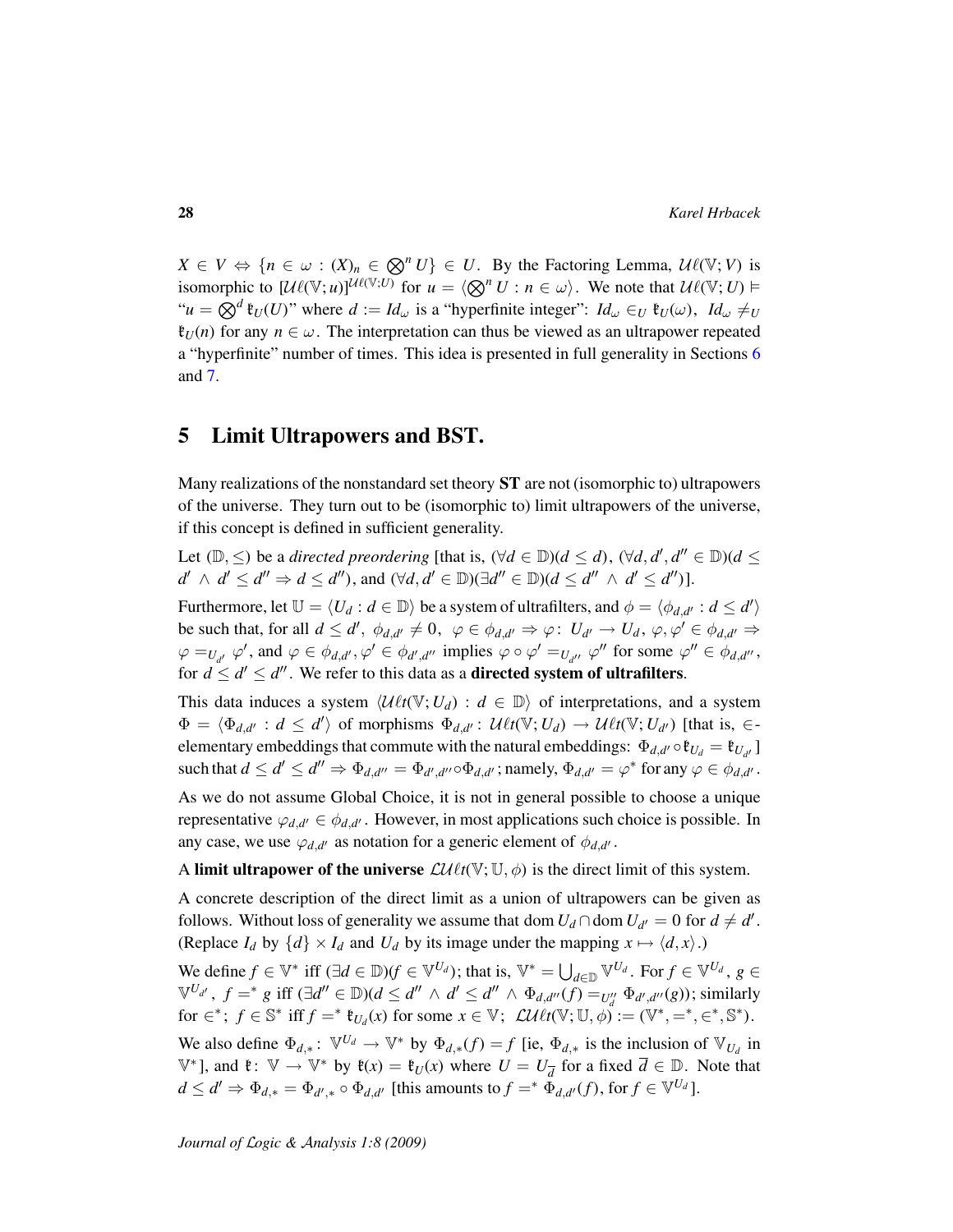**Proposition 5.1**  $\mathcal{LU}$ *t*(V; U,  $\phi$ ) is a realization of **ST**. For each  $d \in \mathbb{D}$ ,  $\Phi_{d,*}$ :  $\mathcal{U} \ell t(\mathbb{V}; \mathbb{U}_d) \to \mathcal{L} \ell \ell t(\mathbb{V}; \mathbb{U}, \phi)$  is a morphism.

**Proof** First we show that  $\Phi_{d,*}$  is an embedding. For  $f, g \in \mathbb{V}^{U_d}$  and  $d \leq d''$ ,  $f =_{U_d} g \Leftrightarrow \Phi_{d,d''}(f) =_{U_{d''}} \Phi_{d,d''}(g)$ , so  $f =_{U_d} g \Leftrightarrow f =^* g$ . Similarly for  $\in$ .  $f \in \mathfrak{k}_{U_d}[\mathbb{V}] \Leftrightarrow f \in \mathbb{S}^*$  is immediate from the definition. It is straightforward to verify that  $=$ <sup>\*</sup> is a congruence.  $\Phi_{d,*}$  commutes with the natural embeddings: for  $x \in V$ ,  $\mathfrak{k}(x) = \mathfrak{k}_{U_{\overline{d}}}(x) = \mathfrak{k}_{U_d}(x) = \Phi_{d,*}(\mathfrak{k}_{U_d}(x)).$ 

A well-known argument by induction on complexity of formulas shows that  $\varphi_{d,*}$  is ∈-elementary (hence, a morphism). The nontrivial case is when  $\mathcal{LU} \ell t(\mathbb{V}; \mathbb{U}, \phi)$  ⊨  $(\exists g) \mathcal{P}(f_1, \ldots, f_k, g)$ , for  $f_1, \ldots, f_k \in \mathbb{V}^{U_d}$ . We take  $d' \geq d$  such that  $\mathcal{L} \mathcal{U} \ell t(\mathbb{V}; \mathbb{U}, \phi) \models$  $\mathcal{P}(f_1, \ldots, f_k, g)$  for some  $g \in \mathbb{V}^{U_{d'}}$ . As  $f_i = * \Phi_{d, d'}(f_i)$  and  $= *$  is a congruence, we have also  $\mathcal{L}\mathcal{U}\ell t(\mathbb{V}; \mathbb{U}, \phi) \models \mathcal{P}(\Phi_{d,d'}(f_1), \dots, \Phi_{d,d'}(f_k), g)$ . By the inductive assumption then  $\mathcal{U} \ell t(\mathbb{V}; \mathbb{U}_{d'}) \models \mathcal{P}(\Phi_{d,d'}(f_1), \dots, \Phi_{d,d'}(f_k), g)$ , ie,  $\mathcal{U} \ell t(\mathbb{V}; \mathbb{U}_{d'}) \models$  $(\exists g) \mathcal{P}(\Phi_{d,d'}(f_1), \dots, \Phi_{d,d'}(f_k), g)$ . As  $\Phi_{d,d'}$  is  $\in$ -elementary, we get  $\mathcal{U} \ell t(\mathbb{V}; \mathbb{U}_d)$  $(\exists g) \mathcal{P}(f_1, \ldots, f_k, g).$ 

**ZFC** holds in  $(\mathbb{S}^*, =^*, \in^*)$ , which is isomorphic to  $(\mathbb{V}, =, \in)$  via  $\xi$ . Boundedness and Inner Standardization hold because they hold in each  $\mathcal{U}\ell t(V; \mathbb{U}_d)$ . Finally, for *f*<sub>1</sub>, . . . . *f<sub>k</sub>* ∈  $\mathbb{S}^*$  (without loss of generality *f<sub>i</sub>* =  $\mathfrak{t}_{U_d}(x_i) \in \mathbb{V}^{\mathbb{U}_d}$  for some *d*, where  $x_i \in$  $V$ ),  $\mathcal{L}U\ell t(V; \mathbb{U}, \phi) \models \mathcal{P}^{\mathsf{st}}(f_1, \ldots, f_k) \Leftrightarrow (\mathbb{V}, =, \in) \models \mathcal{P}(x_1, \ldots, x_k) \Leftrightarrow \mathcal{U}\ell t(\mathbb{V}; \mathbb{U}_d) \models$  $\mathcal{P}^{\text{st}}(f_1, \ldots, f_k) \Leftrightarrow \mathcal{U} \ell t(\mathbb{V}; \mathbb{U}_d) \models \mathcal{P}(f_1, \ldots, f_k)$  (Transfer holds in  $\mathcal{U} \ell t(\mathbb{V}; \mathbb{U}_d) \Leftrightarrow$  $\mathcal{L}\mathcal{U}\ell t(\mathbb{V}; \mathbb{U}, \phi) \models \mathcal{P}(f_1, \ldots, f_k)$  (because  $\Phi_{d,*}$  is  $\in$ -elementary). Hence  $\mathcal{L}\ell\ell t(\mathbb{V}; \mathbb{U}, \phi)$ satisfies ST.  $\Box$ 

<span id="page-28-0"></span>Proposition 5.2 Every realization of ST is isomorphic to a limit ultrapower of the universe.

#### Proof (Outline)

Let  $\Im := (\mathbb{I}, =_{\Im}, \in_{\Im}, \mathbb{S}_{\Im})$  be such interpretation and let  $\mathfrak{k}$  be the natural isomorphism of V onto  $\mathbb{S}_{\Im}$ . Theorem [3.7](#page-20-0) holds in  $\Im \models ST$ . Hence every  $x \in \mathbb{I}$ ,  $x \in_{\Im} \mathfrak{k}(A)$ , generates  $(\mathbb{S}[x])^{\mathfrak{S}} = \{z \in \mathbb{I} : \mathfrak{S} \models \mathfrak{t} \in \mathfrak{x} = \mathfrak{k}(f)(x)^{n} \text{ for some } f \in \mathbb{V}^{A}\}\.$  There is a unique ultrafilter  $U_{x,A}$  over *A* such that  $\Im \models ``\mathfrak{k}(U_{x,A})$  is generated by *x* over  $\mathfrak{k}(A)$ ", ie,  $(\forall X \subseteq A)(X \in U_{x,A} \Leftrightarrow x \in_{\Im} \mathfrak{k}(X)).$ 

Also,  $\Im \models$  " $j_{x,\mathfrak{k}(A)}$  is an isomorphism of  $[\mathcal{U}\ell t(\mathbb{V};\mathfrak{k}(U_{x,A}))]^S$  onto  $(\mathbb{S}[x], =, \in, \mathbb{S})$ ". An examination of this statement in the light of discussions in Section [1](#page-6-0) shows that  $(j_{x, \mathfrak{k}(A)})^{\Im}$ is an isomorphism of  $[\mathcal{U} \ell t(\mathbb{V}; \mathfrak{k}(U_{x,A}))]^{S^{\mathfrak{S}}}$  onto  $((\mathbb{S}[x])^{\mathfrak{S}}, =_{\mathfrak{S}}, \in_{\mathfrak{S}}, \mathbb{S}_{\mathfrak{S}})$ . Also,  $\mathfrak{k}$  is the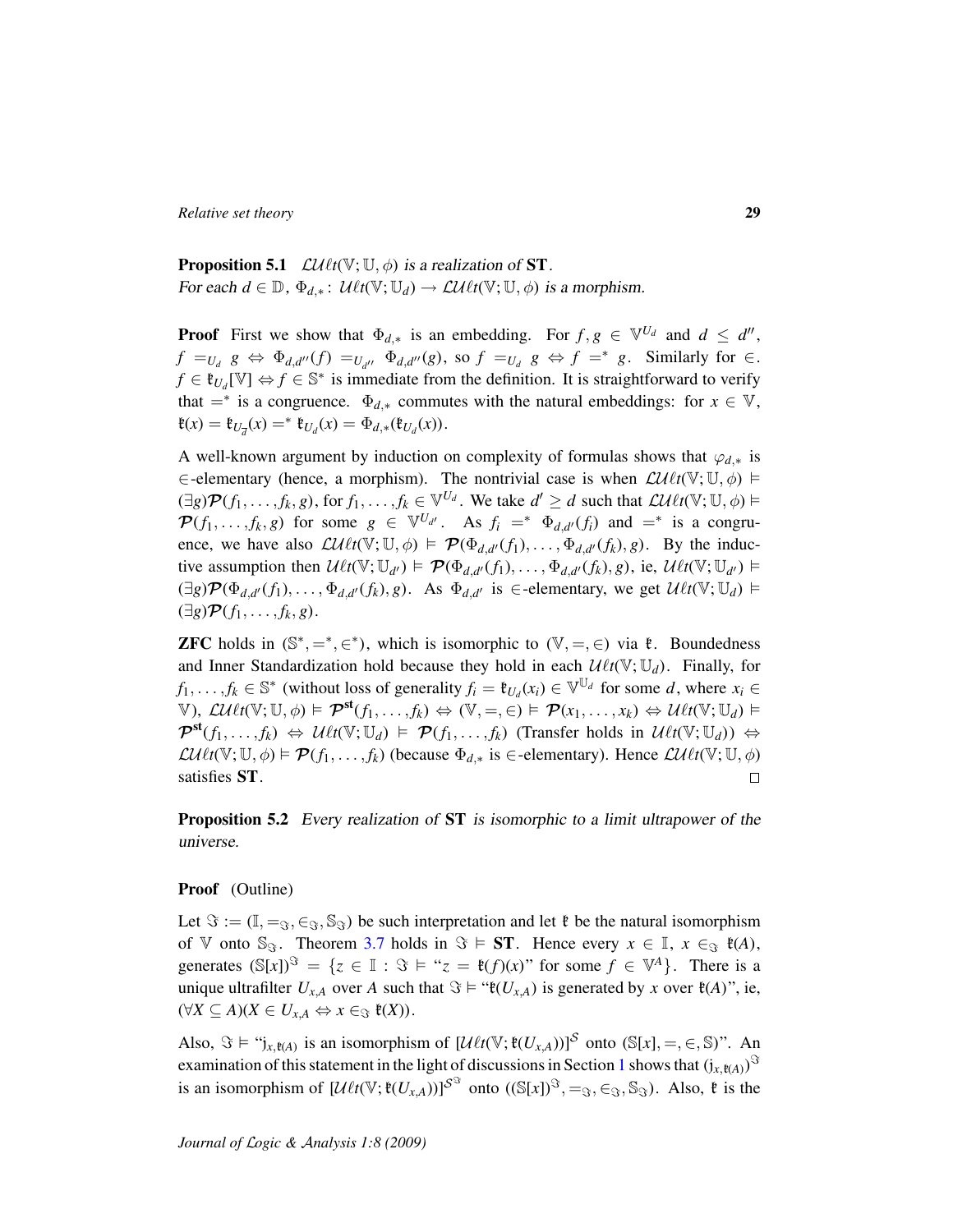natural isomorphism of  $\nabla$  onto  $\mathbb{S}^{\mathfrak{S}}$ , so it maps  $\mathcal{U}\ell t(\nabla; U_{x,A})$  isomorphically onto  $[\mathcal{U}\ell t(\mathbb{V};\mathfrak{k}(U_{x,A}))]$  $\mathcal{S}^{\mathfrak{S}}$ .

The idea of the proof is to observe that  $\mathbb I$  is the union of the system of classes  $(\mathbb S[x])^{\mathfrak S}$  as  $x$  ranges over  $\mathbb{I}$ , directed by inclusion, and to construct an isomorphic directed system of ultrapowers of  $V$ .

We let  $\mathbb{D} := \{ \langle x, A \rangle : x \in \mathbb{I} \land x \in \mathbb{S} \}$   $\mathfrak{k}(A) \}$ . For  $\langle x, A \rangle, \langle y, B \rangle \in \mathbb{D}$  we define  $\langle x, A \rangle \leq \langle y, B \rangle \Leftrightarrow \Im \models \mathbb{S}[x] \subseteq \mathbb{S}[y] \Leftrightarrow (\forall f \in \mathbb{V}^A)(\exists g \in \mathbb{V}^B)(\Im \models \mathfrak{k}(f)(x) = \mathfrak{k}(g)(y)).$ It is immediate that  $\leq$  is a directed preordering  $(\Im \vDash \text{``S}[x] \cup \mathbb{S}[y] \subseteq \mathbb{S}[\{x, y\}]$ "). To each  $\langle x, A \rangle \in \mathbb{D}$  we assign the ultrafilter  $U_{x,A}$ . Finally, for  $\langle x, A \rangle \leq \langle y, B \rangle$  we let  $\Theta := \mathfrak{k}^{-1} \circ ((j_{y,\mathfrak{k}(B)})^{S})^{-1} \circ (j_{x,\mathfrak{k}(A)})^{S} \circ \mathfrak{k}$ . It is easily verified that  $\Theta$  is a morphism of  $U\ell t(\mathbb{V}; U_{x,A})$  into  $U\ell t(\mathbb{V}; U_{y,B})$ , and hence  $\Theta = \varphi^*$  for some  $\varphi: U_{y,B} \to U_{x,A}$ . We let  $\phi$ <sub>(x,A)</sub>,<sub>(y,B)</sub> be the set of all such  $\varphi$ .

It is now a matter of tedious verification (which we skip) to show that the direct limit of the system just described is isomorphic to  $\Im$ .  $\Box$ 

The enormous variety of limit ultrapowers leaves little hope for general results beyond Propositions [5.1](#page-27-1) and [5.2,](#page-28-0) which characterize limit ultrapowers as being precisely the realizations of ST. However, we show that there is a realization of ST that is *universal* in a well-defined sense, and that this universal realization singles out a particular nonstandard set theory known as BST.

We use a particular kind of the limit ultrapower construction, known as the *iterated ultrapower*.

Let ( $\Delta$ ,  $\leq$ ) be a *total ordering*, that is,  $\leq$  is reflexive, antisymmetric and transitive in  $\Delta$ and  $(\forall \delta, \delta' \in \Delta)(\delta \leq \delta' \lor \delta' \leq \delta)$ . Let  $\langle U_\delta : \delta \in \Delta \rangle$  assign an ultrafilter over  $I_\delta$  to each  $\delta \in \Delta$ . By replacing  $U_{\delta}$  by  $U'_{\delta}$  over  $I'_{\delta} := {\delta} \times I_{\delta}$ , where  $X \in U_{\delta} \Leftrightarrow {\delta} \times X \in U'_{\delta}$ , we can and do assume that  $I_{\delta} \cap I_{\delta'} = 0$  for  $\delta \neq \delta'$ .

We let  $\mathbb{D} := \mathcal{P}_{fin}(\Delta)$  be the class of all finite subsets of  $\Delta$ ; the inclusion  $\subseteq$  is then a directed ordering of  $\mathbb{D}$ . To each  $d = \{\delta_1, \ldots, \delta_n\} \in \mathbb{D}$ , where  $\delta_1 < \ldots < \delta_n$ , we assign the ultrafilter  $U_d := U_{\delta_1} \otimes \ldots \otimes U_{\delta_n}$  over  $K_d := I_{\delta_1} \times \ldots \times I_{\delta_n}$ ;  $U_0 := \{\{0\}\}.$ Let  $\mathbb{U} := \langle U_d : d \in \mathbb{D} \rangle$ . For  $d \subseteq d'$  we let  $\varphi_{d,d'}$  be the canonical projection of  $U_{d'}$ onto  $U_d$  (see Section [4\)](#page-23-0); let  $\phi = \langle {\{\varphi_{d,d'}\}} : d \subseteq d' \rangle$ .  $\mathcal{L} \mathcal{U} \ell t(\mathbb{V}; \mathbb{U}, \phi)$  is called the iterated ultrapower of the universe along  $\langle U_\delta : \delta \in \Delta \rangle$ .

Iterated ultrapowers were introduced by Gaifman [\[9\]](#page-106-8), see also Chang–Keisler [\[6\]](#page-106-10), and extensively used by Kunen [\[26\]](#page-107-12) and others in the study of large cardinals. In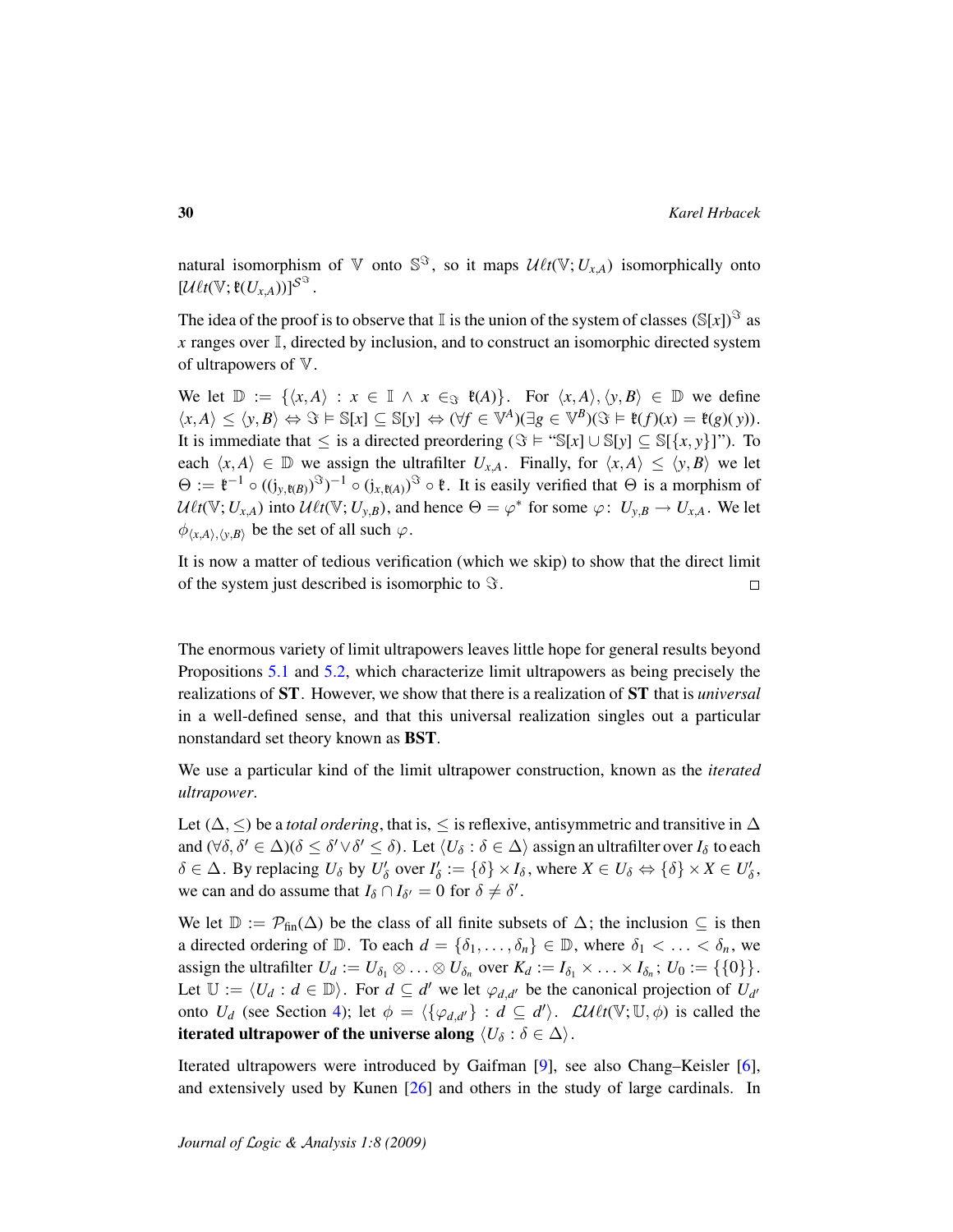such applications the ultrafilters  $U_{\delta}$  are usually  $\omega_1$ -complete. Our main interest here is in constructing an iterated ultrapower along a total ordering ∆ that indexes *all* ultrafilters. This is easy to do if one assumes Global Choice; such iterations were used by the author to construct interpretations of nonstandard set theories in [\[11\]](#page-106-1). Kanovei [\[23,](#page-107-13) [22\]](#page-107-2) employed an observation of Shelah to define such iterations in ZFC; we follow his method below.

Let  $\kappa$  be an infinite cardinal. The set  $\mathcal{P}(\kappa)$  is totally ordered lexicographically: for  $X, Y \in \mathcal{P}(\kappa)$ ,  $X \leq Y \Leftrightarrow X = Y \vee \sigma \in Y$ , where  $\sigma$  is the least element of the symmetric difference of *X* and *Y* . Furthermore, the set  $\Delta_{\kappa} := \mathcal{P}(\kappa)^{2^{\kappa}}$  is totally ordered lexicographically: for  $\alpha, \beta \colon 2^{\kappa} \to \mathcal{P}(\kappa)$  we let  $\alpha \leq_{\kappa} \beta \Leftrightarrow \alpha = \beta \lor \alpha(\rho) < \beta(\rho)$ , where  $\rho$  is the least element of  $\{\tau < 2^{\kappa} : \alpha(\tau) \neq \beta(\tau)\}.$ 

We let  $\overline{\Delta} := \bigcup_{\kappa} {\{\kappa\}} \times \Delta_{\kappa}$  and define a total ordering  $\leq$  on  $\overline{\Delta}$  by:  $\langle \kappa, \alpha \rangle \leq \langle \kappa', \beta \rangle$ iff  $\kappa > \kappa' \vee (\kappa = \kappa' \wedge \alpha \leq_{\kappa} \beta)$ . Note the reversal of the order of cardinals!

To each  $\delta = \langle \kappa, \alpha \rangle \in \overline{\Delta}$  we assign an ultrafilter  $U_{\delta}$  as follows:  $U_{\delta} = \text{ran }\alpha$  if ran  $\alpha$  is an ultrafilter over  $\kappa$ ;  $U_{\delta} = \{0\}$  otherwise. Note that every ultrafilter over  $\kappa$  occurs (repeatedly) as  $U_{\delta}$  for some  $\delta = \langle \kappa, \alpha \rangle \in \overline{\Delta}$ .

Let  $\mathfrak{M} := (\mathbb{V}^*, =^*, \in^*, \mathbb{S}^*)$  be the iterated ultrapower of the universe along  $\langle U_\delta : \delta \in$  $\overline{\Delta}$ ), and  $\mathfrak k$  the canonical embedding of  $\mathbb V$  into  $\mathbb V^*$ . According to Proposition [5.1,](#page-27-1)  $\mathfrak M$  is a realization of ST.

The Back and Forth Property is the conjunction of the following two statements in the  $\{\in, st\}$ -language:

 $(\forall x, y) (\forall^{\text{st}} U, F)$ [(ran  $F ⊆ \text{dom } U \land x \mathbb{M} U \land x = F(y) \Rightarrow (\exists^{\text{st}} V)(U = F[V] \land y \mathbb{M} V)$ ] (B)  $(\forall x)(\forall^{\text{st}} U, V, F)$ [(ran  $F \subseteq \text{dom } U \land x \mathbb{M} U \land U = F[V]) \Rightarrow (\exists y)(y \mathbb{M} V \land x = F(y))$ ]. (F)

In particular, **B** implies that for every *y* there is a standard *V* such that  $yMV$  (take  $U = \{\{0\}\}\$ ,  $x = 0$ ). This *V* is nothing but  $V_{y, \text{dom } V}$ , and so **B** implies (over **ST**<sup>−</sup>) that Inner Standardization holds, by Proposition [3.6.](#page-20-2)

By a similar argument, F implies that for every standard *V* there is *y* that generates *V* (over dom *V*).

**Proposition 5.3** M satisfies the Back and Forth Property.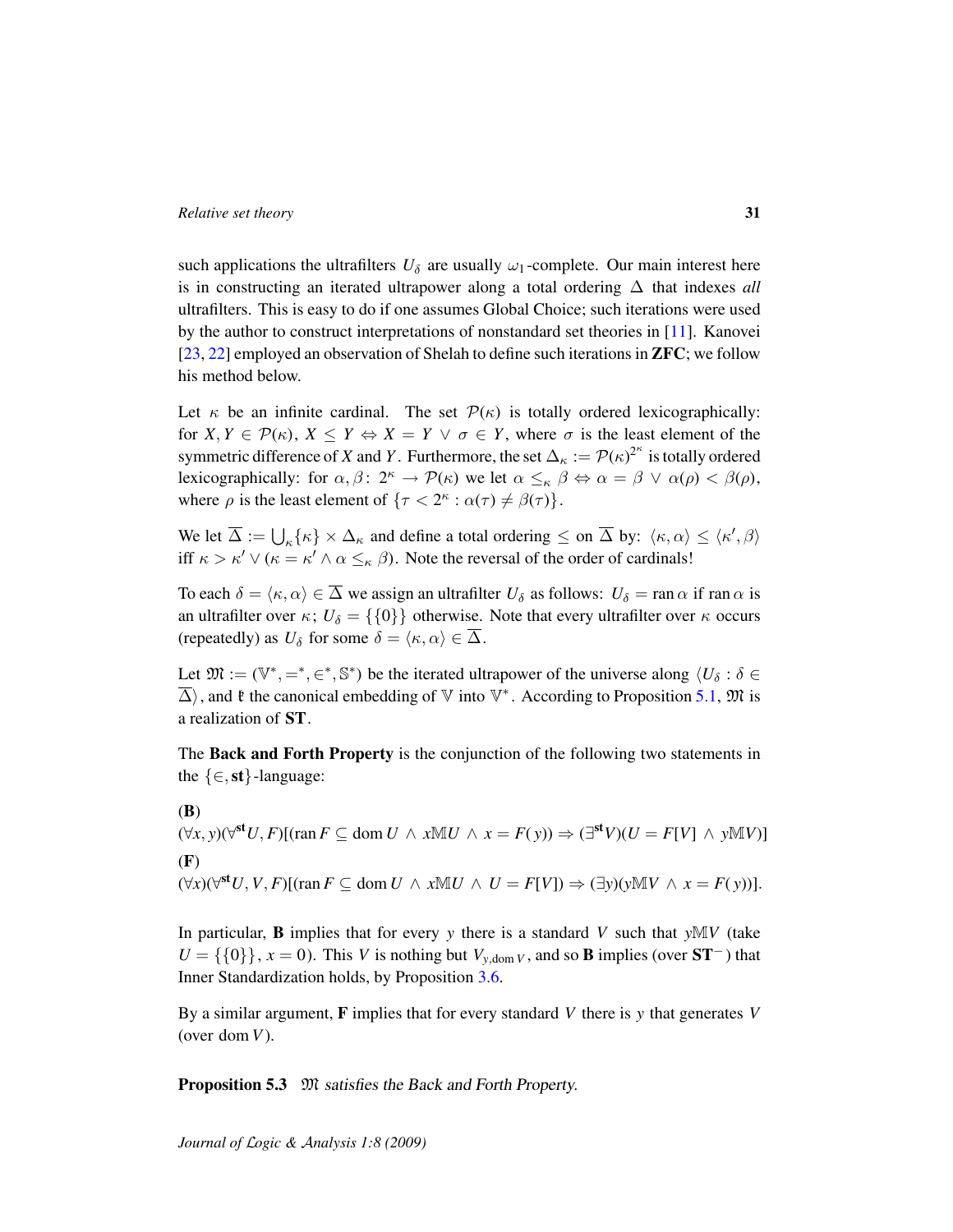**Proof**  $\mathfrak{M} \models \mathbf{ST}$ , and **B** follows from  $\mathbf{ST}$ , as shown in Propositions [3.6](#page-20-2) and [3.5.](#page-20-1)

Let *U*, *V* be ultrafilters,  $U = F[V]$  and  $\mathfrak{M} \models f \mathbb{M}\mathfrak{k}(U)$ . Fix finite  $d \subseteq \overline{\Delta}$  such that  $f \in \mathbb{V}^{U_d}$  (recall  $U_d = U_{\delta_1} \otimes \ldots \otimes U_{\delta_n}$  where  $d = \{\delta_1, \ldots, \delta_n\}$  in  $\leq$ -increasing order, and  $\delta_i = \langle \kappa_i, \alpha_i \rangle$ ). Let  $\overline{U}$  be a  $\lambda$ -good ultrafilter over  $\lambda$ , for  $\lambda > \kappa_1, |U|, |V|$ . We fix  $\alpha_0$  such that  $\overline{U} = U_{\langle \lambda, \alpha_0 \rangle}$ . Let  $\overline{\delta} := \langle \lambda, \alpha_0 \rangle$  and  $\overline{d} := \{ \overline{\delta} \} \cup \delta$ . Then  $U_{\overline{d}}$  is isomorphic to  $U_{\overline{\delta}} \otimes U_d$ , hence it is  $\lambda$ -good, and  $\mathcal{U}\ell(\mathbb{V}; U_{\overline{d}})$  satisfies  $\lambda$ -Idealization. Of course, also  $\mathcal{U}\ell(\mathbb{V}; U_{\overline{d}}) \models$  "ST  $\wedge f \mathbb{M}\mathfrak{k}(U) \wedge \mathfrak{k}(U) = \mathfrak{k}(F)[\mathfrak{k}(V)]$ ". It follows that there is  $g \in \mathbb{V}^{U_{\overline{d}}}$  such that  $\mathcal{U}\ell(\mathbb{V}; U_{\overline{d}}) \models$  " $g\mathbb{M}\ell(V) \land f = \ell(F)(g)$ ", ie,  $\mathcal{U}\ell(\mathbb{V}; U_{\overline{d}}) \models g \in \ell_{U_{\overline{d}}}(Y)$ for every  $Y \in V$ . Hence  $\mathfrak{M} \models g \in \mathfrak{k}(Y)$  for every  $Y \in V$ , ie,  $\mathfrak{M} \models g \mathbb{M}\mathfrak{k}(V)$  (and  $\mathfrak{M} \models \mathfrak{k}(U) = \mathfrak{k}(F)[\mathfrak{k}(V)]$ . This proves that **F** holds in  $\mathfrak{M}$ .  $\Box$ 

**Proposition 5.4** ( $ST + Back$  and Forth Property) (Normal Form Theorem) There is an effective procedure that assigns to each  $\{\in \text{-st}\}$ -formula  $\mathcal{P}(x_1, \ldots, x_k)$  and  $\in$  -formula  $\mathcal{P}^{s}(U)$  such that, for all  $x_1, \ldots, x_k$  and standard *U* with  $\langle x_1, \ldots, x_k \rangle \mathbb{M} U$ ,  $\mathcal{P}(x_1, \ldots, x_k) \Leftrightarrow \mathcal{P}^s(U)$ . In particular,

$$
\mathcal{P}(x_1,\ldots,x_k) \Leftrightarrow (\exists^{\mathsf{st}} U)(\langle x_1,\ldots,x_k\rangle \mathbb{M} U \ \wedge \ \mathcal{P}^s(U)) \Leftrightarrow \\ (\forall^{\mathsf{st}} U)(\langle x_1,\ldots,x_k\rangle \mathbb{M} U \Rightarrow \ \mathcal{P}^s(U)).
$$

It follows that each  $\mathcal{P}(\bar{x})$  is equivalent to a formula in  $\Sigma_2^{\text{st}}$  form:  $\mathcal{P}(x_1,\ldots,x_k) \Leftrightarrow$  $(\exists^{\mathbf{st}} U)(\forall^{\mathbf{st}} X)[U \text{ is an ultrafilter } \land (X \in U \Rightarrow \langle x_1, \ldots, x_k \rangle \in X \land \mathcal{P}^s(U))],$  and to a formula in  $\Pi_2^{\mathsf{st}}$  form:  $\mathcal{P}(x_1, \ldots, x_k) \Leftrightarrow (\forall^{\mathsf{st}} U)(\exists^{\mathsf{st}} X)[U]$  is not an ultrafilter  $\vee (X \in$  $U \wedge \langle x_1, \ldots, x_k \rangle \notin X \vee \mathcal{P}^s(U)].$ 

The first result of this nature was proved by Nelson  $[27]$  for IST (Reduction Algorithm). Kanovei adapted it to BST in [\[20\]](#page-107-6) (see also [\[22\]](#page-107-2)). The formulation of the Normal Form Theorem given here is due to Andreev  $[1]$  (see also  $[2]$ ), who proved it in **BST** with only a weak version of Standardization. The proof below is in  $\lceil 3 \rceil$  (see also  $\lceil 15 \rceil$ ).

**Proof** Let  $\mathcal{P}(x_1, \ldots, x_k)$  be an  $\in$ -st-formula where all free variables are among  $x_1, \ldots, x_k$ . Renaming the bound variables if necessary, we can assume that all bound variables are distinct from all free variables and from each other (ie, if  $Q_1y_1$  and  $Q_2y_2$ are distinct occurrences of quantifiers in  $\mathcal{P}$ , then  $y_1$  and  $y_2$  are distinct variables).

We proceed by induction on the complexity of  $P$ . Let  $1 \le i, j \le k$ .

- $(x_i \in x_j)^s$  is the formula expressing " $\{\langle a_1, \ldots, a_k \rangle \in \text{dom } U : a_i \in a_j\} \in U$ ";  $(x_i = x_j)^s$  is the formula " $\{\langle a_1, \ldots, a_k \rangle \in \text{dom } U : a_i = a_j\} \in U$ ";
- $({\bf st } x_i)^s$  is " $(\exists a) \{ \langle a_1, \ldots, a_k \rangle \in \text{dom } U : a_i = a \} \in U$ ";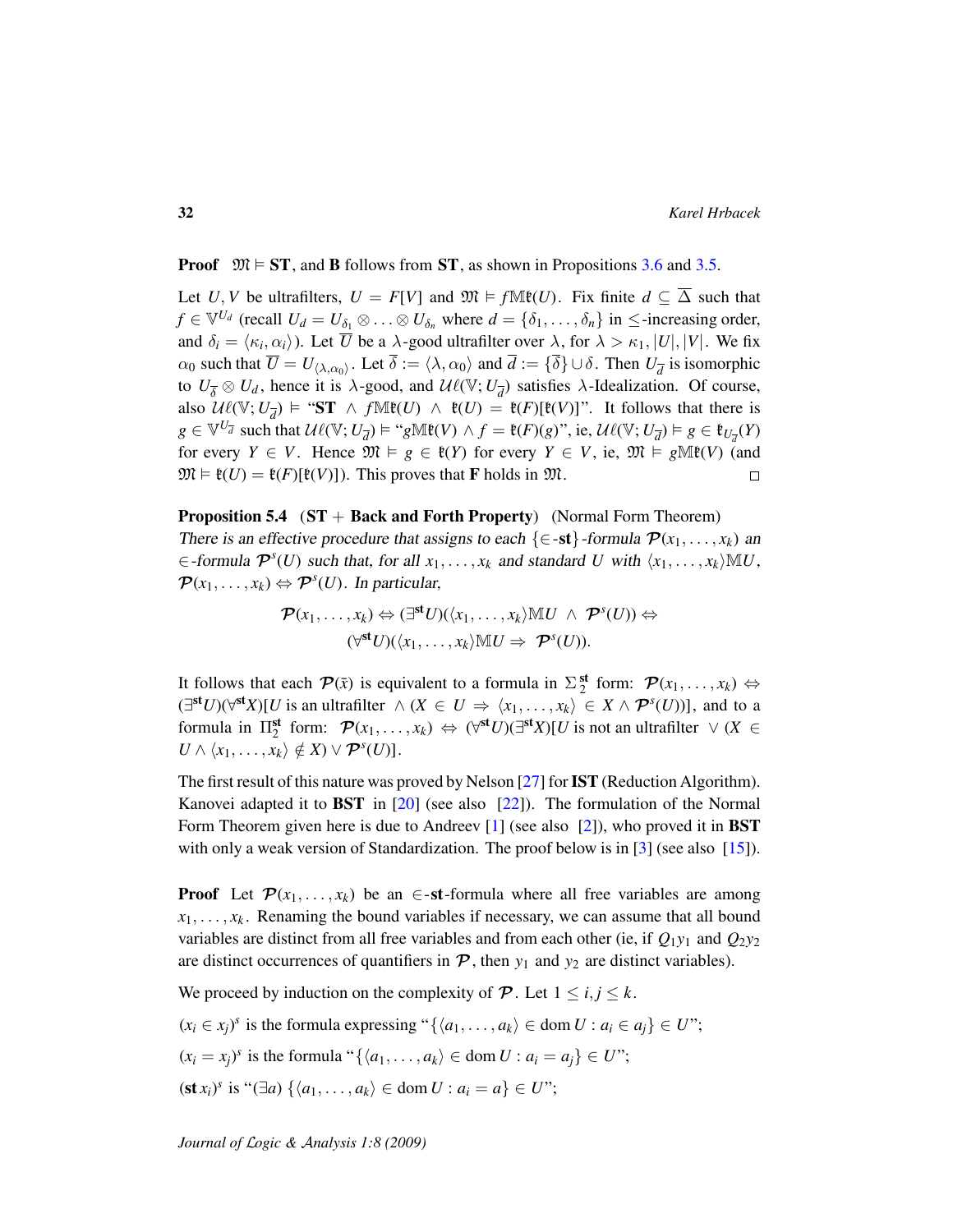$(\mathcal{P} \wedge \mathcal{Q})^s$  is  $\mathcal{P}^s \wedge \mathcal{Q}^s$ ;  $(\neg \mathcal{P})^s$  is  $\neg \mathcal{P}^s$ ;

 $((\exists y)Q(x_1, ..., x_k, y))^s$  is  $(\exists V) (\pi_{1,...,k}[V] = U \land Q^s(V)).$ 

(Without loss of generality, we can assume that *y* is the last variable on the list.) The Back and Forth Property makes the translation of existential quantifiers work correctly.  $\Box$ 

Corollary 5.5 (ST+Back and Forth Property) (Boldface Normal Form Theorem) Let  $\mathcal{P}(a, x_1, \ldots, x_k)$  be any  $\{\in \text{-st}\}\text{-formula; there is an } \in \text{-formula } \mathcal{Q}(a, U)$  such that, for all  $x_1, \ldots, x_k$  and standard *U* with  $\langle x_1, \ldots, x_k \rangle \mathbb{M} U$ ,

$$
(\forall^{\mathbf{st}}a)(\mathcal{P}(a,x_1,\ldots,x_k)\Leftrightarrow\mathcal{Q}(a,U)).
$$

**Proof** Let  $\mathcal{Q}(a, U)$  be the formula  $\mathcal{P}^{s}(W_{a,A} \otimes U)$ , where  $A := \{a\}.$  $\Box$ 

Kanovei [\[20\]](#page-107-6) formulated the nonstandard set theory BST (Bounded Set Theory), a modification of Nelson's IST.

#### Axioms of BST:

 $\mathcal{P}^{\text{st}}$ , where  $\mathcal P$  is any axiom of **ZFC**.

Boundedness:  $(\forall x)(\exists^{\text{st}} y)(x \in y)$ .

**Transfer:**  $(\forall^{\text{st}} x_1, \ldots, x_k)(\mathcal{P}^{\text{st}}(x_1, \ldots, x_k) \Leftrightarrow \mathcal{P}(x_1, \ldots, x_k))$ where  $\mathcal{P}(x_1, \ldots, x_k)$  is any  $\in$ -formula.

Standardization: st<sub>*x*</sub>)(∃st<sub>*y*</sub>)( $\forall$ st<sub>*z*</sub>)( $z \in y \Leftrightarrow z \in x \land \mathcal{P}(z, x, \bar{x})$ ) where  $\mathcal{P}(z, x, \bar{x})$  is any  $\in$ -st-formula.

#### Bounded Idealization:

 $(\forall \bar{x})(\forall^{\text{st}}A)[(\forall^{\text{st}}a \in \mathcal{P}^{\text{fin}}A)(\exists y)(\forall x \in a) \mathcal{P}(x, y, A, \bar{x}) \Leftrightarrow (\exists y)(\forall^{\text{st}}x \in A)\mathcal{P}(x, y, A, \bar{x})]$ where  $\mathcal{P}(x, y, A, \bar{x})$  is any  $\in$ -formula.

Proposition 5.6 BST is equivalent to ST<sup>-</sup>+ Back and Forth Property.

Proof  $\implies$ 

BST includes the axioms of ST<sup>−</sup> .

 $\text{BST} \vdash$  *Inner Standardization*:

For any *x*, there is a standard set *A* such that  $x \subseteq A$  (Boundedness, (Union)<sup>st</sup>). By Standardization, there is a standard set *a* such that, for all standard *z*,  $z \in a \Leftrightarrow z \in$ *A* ∧  $z \in x \Leftrightarrow z \in x$ .  $\Box$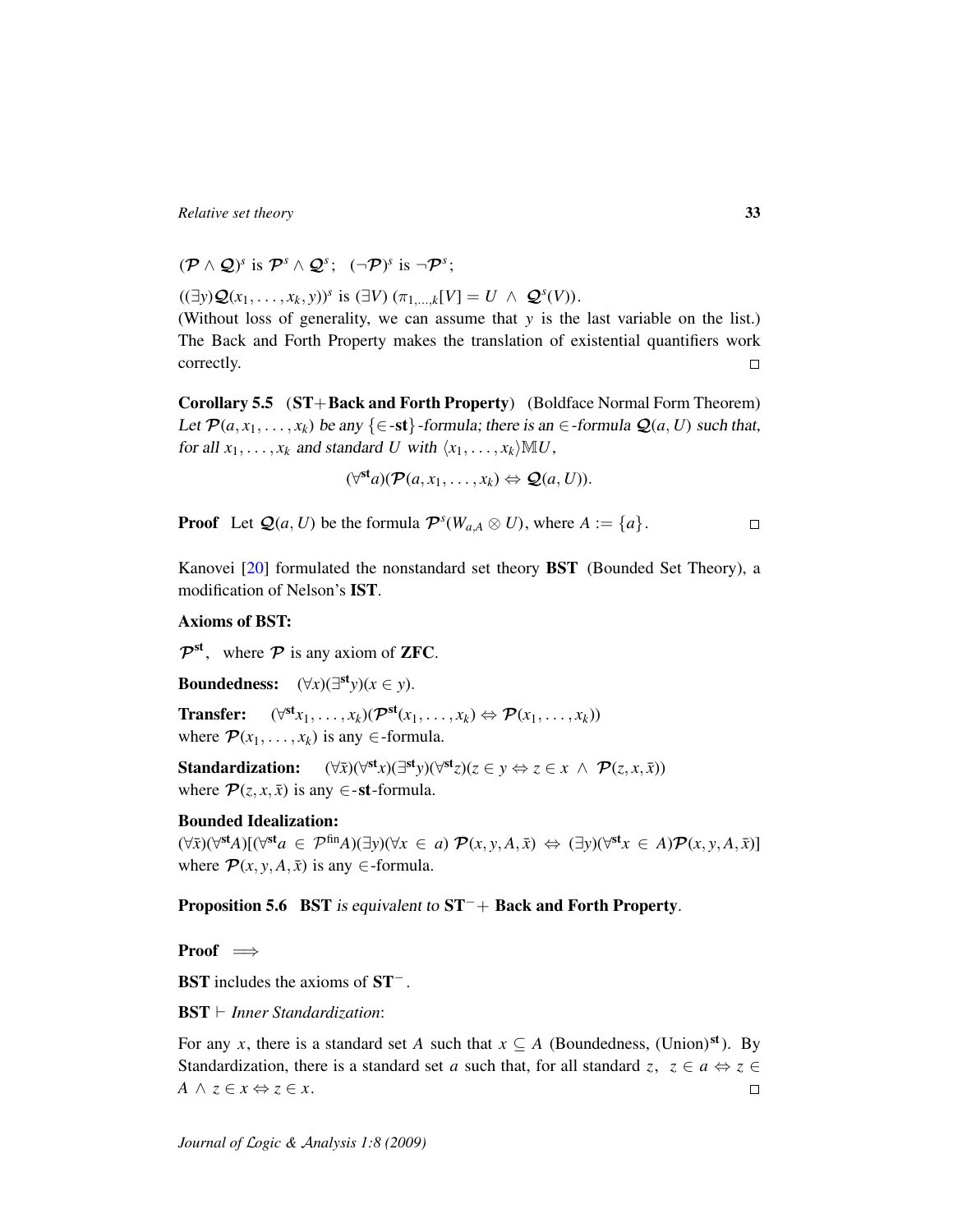**B** now follows from Propositions [3.6](#page-20-2) and [3.5.](#page-20-1) (If  $x \mathbb{M} U$  and  $x = F(y)$ , let  $A := \text{dom } U$ ,  $B := F^{-1}[A]$ , and *V* the ultrafilter generated by *y* over *B*; then  $U = F[V]$ .)

 $\text{BST} \vdash (\forall^{\text{st}} \kappa)(\kappa$ -*Idealization*):

Let  $\mathcal{P}(x, y, A, R)$  be the formula " $\langle x, y \rangle \in R$ " and apply Bounded Idealization.  $\Box$ 

Proposition [3.12](#page-22-1) shows that  $(\forall^{\text{st}} \kappa)(\kappa)$ -Idealization) implies **F**.

 $\leftarrow$ 

ST<sup>−</sup> + B ` *Inner Standardization*:

As pointed out in the remark after the statement of the Back and Forth Property, B implies that Inner Standardization holds.  $\Box$ 

#### ST<sup>−</sup> + **Back and Forth Property**  $\vdash$  *Standardization* ([\[3\]](#page-106-6), Proposition 3):

Let  $\mathcal{P}(z, x, x_1, \ldots, x_k)$  be any formula. By the Normal Form Theorem, there is an  $\in$ -formula  $\mathcal{P}^{s}(U)$  such that  $\mathcal{P}(z, x, \bar{x}) \Leftrightarrow (\exists^{\text{st}} U)(\langle z, x, \bar{x}\rangle \mathbb{M}U \land \mathcal{P}^{s}(U))$ . We fix a standard ultrafilter  $U_0$  such that  $\langle x, \bar{x} \rangle \mathbb{M} U_0$ . It is easy to verify that, for any standard *z* and *U*,  $\langle z, x, \overline{x} \rangle \mathbb{M}U \Leftrightarrow (U_0 \cap \pi_{2,\ldots,k+2}[U])$  is an ultrafilter  $\wedge \{\langle w, v, \overline{v} \rangle \in \text{dom } U$ : *w* = *z*} ∈ *U*. Using Transfer we have that, for standard *z*,  $\mathcal{P}(z, x, \bar{x}) \Leftrightarrow (\exists U)[(U_0 \cap$  $\pi_{2,\dots,k+2}[U]$ ) is an ultrafilter  $\wedge \{\langle w, v, \overline{v}\rangle \in \text{dom } U : w = z\} \in U \wedge \mathcal{P}^s(U)$ , and the formula on the right side is an  $\in$ -formula.  $\Box$ 

## $ST + F \vDash (\forall^{\mathsf{st}} \kappa)(\kappa$ -*Idealization*):

Let  $R \subseteq A \times B$ , A, B standard, and  $(\forall^{st} a \in \mathcal{P}^{\text{fin}}A)(\exists y)(\forall x \in a)(\langle x, y \rangle \in R)$ . Let U be the ultrafilter generated by *R* over  $P(A \times B)$ . For  $x \in A$  define  $S_x := \{ \langle y, r \rangle \in$  $B \times \mathcal{P}(A \times B)$ :  $\langle x, y \rangle \in r$ . The collection  $\{S_x : x \in A\} \cup \{B \times Z : Z \in U\}$  is standard. The assumptions imply that it has the finite intersection property, so it extends to a standard ultrafilter *V* over  $B \times \mathcal{P}(A \times B)$ ; obviously,  $U = \pi_2[V]$ . From *RMU*, using **F**, we deduce the existence of  $\langle y, r \rangle \mathbb{M}V$  such that  $\pi_2(\langle y, r \rangle) = R$ . Then  $r = R$  and  $\langle y, R \rangle$  ∈ *S<sub>x</sub>*, ie,  $\langle x, y \rangle$  ∈ *R*, for all standard *x* ∈ *A*.  $\Box$ 

#### $ST + Back$  and Forth Property  $\vdash$  *Bounded Idealization*:

Assume that the left side holds. Selection implies the existence of a set *B* such that, for every  $a \in \mathcal{P}^{\text{fin}}A$ , if  $(\exists y)(\forall x \in a)\mathcal{P}(x, y, A, \bar{x})$ , then  $(\exists y \in B)(\forall x \in a)$  $\mathcal{P}(x, y, A, \bar{x})$ ; by Boundedness, we can take *B* to be standard. Define  $R := \{ \langle x, y \rangle \in$  $A \times B$ :  $\mathcal{P}(x, y, A, \bar{x})$ } and apply  $\kappa$ -Idealization to obtain the right side. The converse implication is easy: by Proposition [3.11,](#page-21-2) if  $a \in \mathcal{P}^{\text{fin}}A \cap \mathbb{S}$ , then  $a \subseteq A \cap \mathbb{S}$ .  $\Box$  $\Box$ 

Corollary 5.7 (Kanovei) BST has a realization in ZFC.

*Journal of* L*ogic &* A*nalysis 1:8 (2009)*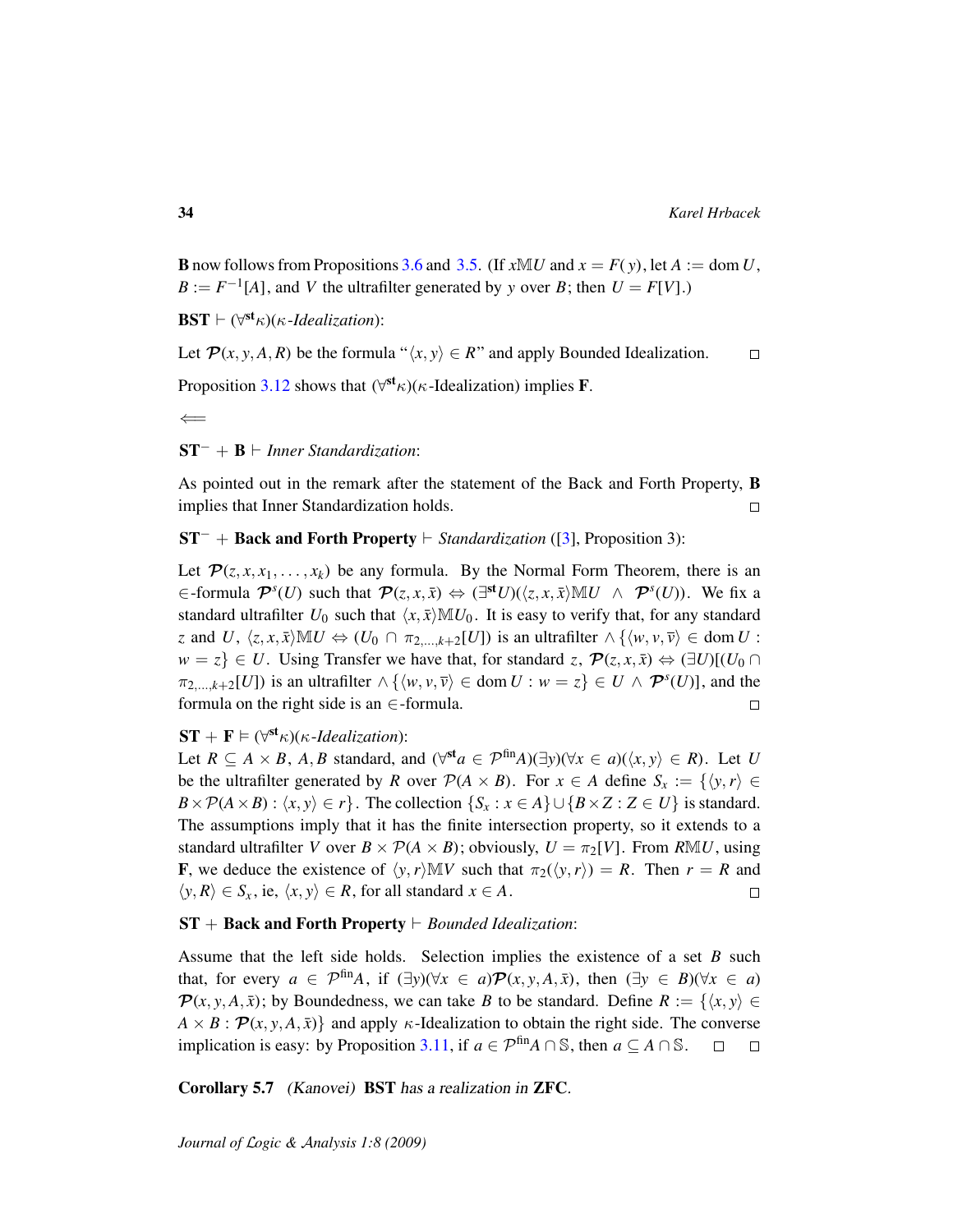These results have interesting consequences for model theory of BST. In the rest of this section we use model-theoretic terminology (Chang–Keisler [\[6\]](#page-106-10)); in particular, a *model* (of ZFC or BST) is a set, has a satisfaction relation, and satisfies all ( formal) axioms (of ZFC or BST).

Corollary 5.8 Every model M of ZFC can be extended to a model N of BST with  $\mathbb{S}^{\mathbf{N}}=\mathbf{M}$  .

<span id="page-34-0"></span>**Corollary 5.9** If  $N_1, N_2$  are models of **BST** and  $N_1 \restriction \mathbb{S}^{N_1} = N_2 \restriction \mathbb{S}^{N_2} = M$ , then  $N_1$ and  $\mathbf{N}_2$  are  $\mathcal{L}_{\infty,\omega}$ -elementarily equivalent (where  $\mathcal{L}$  is the language with  $\in$ , st and a name for each  $x \in M$ ). In particular, if also  $|N_1| = |N_2| = \aleph_0$ , then  $N_1$  and  $N_2$  are isomorphic by an isomorphism which is the identity on M.

**Proof** Define a relation *R* on  $N_1^{\leq \infty} \times N_2^{\leq \infty}$  by:

 $\langle x_1^1, \ldots, x_k^1 \rangle \, R \, \langle x_1^2, \ldots, x_k^2 \rangle$  iff  $(\exists U \in \mathbf{M})[\mathbf{N}_1 \models \langle x_1^1, \ldots, x_k^1 \rangle \mathbb{M} U \ \wedge \ \mathbf{N}_2 \models \langle x_1^2, \ldots, x_k^2 \rangle \mathbb{M} U].$ (Here  $\langle x_1^1, \ldots, x_k^1 \rangle$  in the scope of  $\models$  is understood to be evaluated in the model.)

By Boldface Normal Form Theorem,  $\langle \bar{x}^1 \rangle R \langle \bar{x}^2 \rangle$  implies that  $\bar{x}^1$  and  $\bar{x}^2$  satisfy the same formulas of the language L. Back and Forth Property shows that  $\langle \bar{x}^1 \rangle R \langle \bar{x}^2 \rangle$  implies  $(\forall y^1 \in \mathbf{N}_1)(\exists y^2 \in \mathbf{N}_2)((\bar{x}^1, y^1)R(\bar{x}^2, y^2))$  and  $(\forall y^2 \in \mathbf{N}_2)(\exists y^1 \in \mathbf{N}_1)(\langle \bar{x}^1, y^1 \rangle R(\bar{x}^2, y^2)).$ It is well-known [\[8\]](#page-106-12) that the existence of such a back-and-forth relation between two structures implies their  $\mathcal{L}_{\infty,\omega}$ -elementary equivalence.  $\Box$ 

Corollary 5.10 Every countable model of ZFC has a unique (up to isomorphism) extension to a countable model of BST.

Corollary 5.11 If  $N_1 \vDash ST$ ,  $N_2 \vDash BST$ ,  $N_1 \upharpoonright \mathbb{S}^{N_1} = N_2 \upharpoonright \mathbb{S}^{N_2} = M$ , and also  $|N_1| = |N_2| = \aleph_0$ , then there is an  $\in$ -elementary embedding of  $N_1$  into  $N_2$  which is the identity on M.

**Proof** This is a "one-sided" version of Corollary [5.9.](#page-34-0)  $\Box$ 

Corollary 5.12 (Completeness of BST over ZFC) If  $T \supseteq ZFC$  is a complete consistent theory (in the  $\in$ -language), then **T** + **BST** is a complete consistent theory (in the  $\in$ -st-language).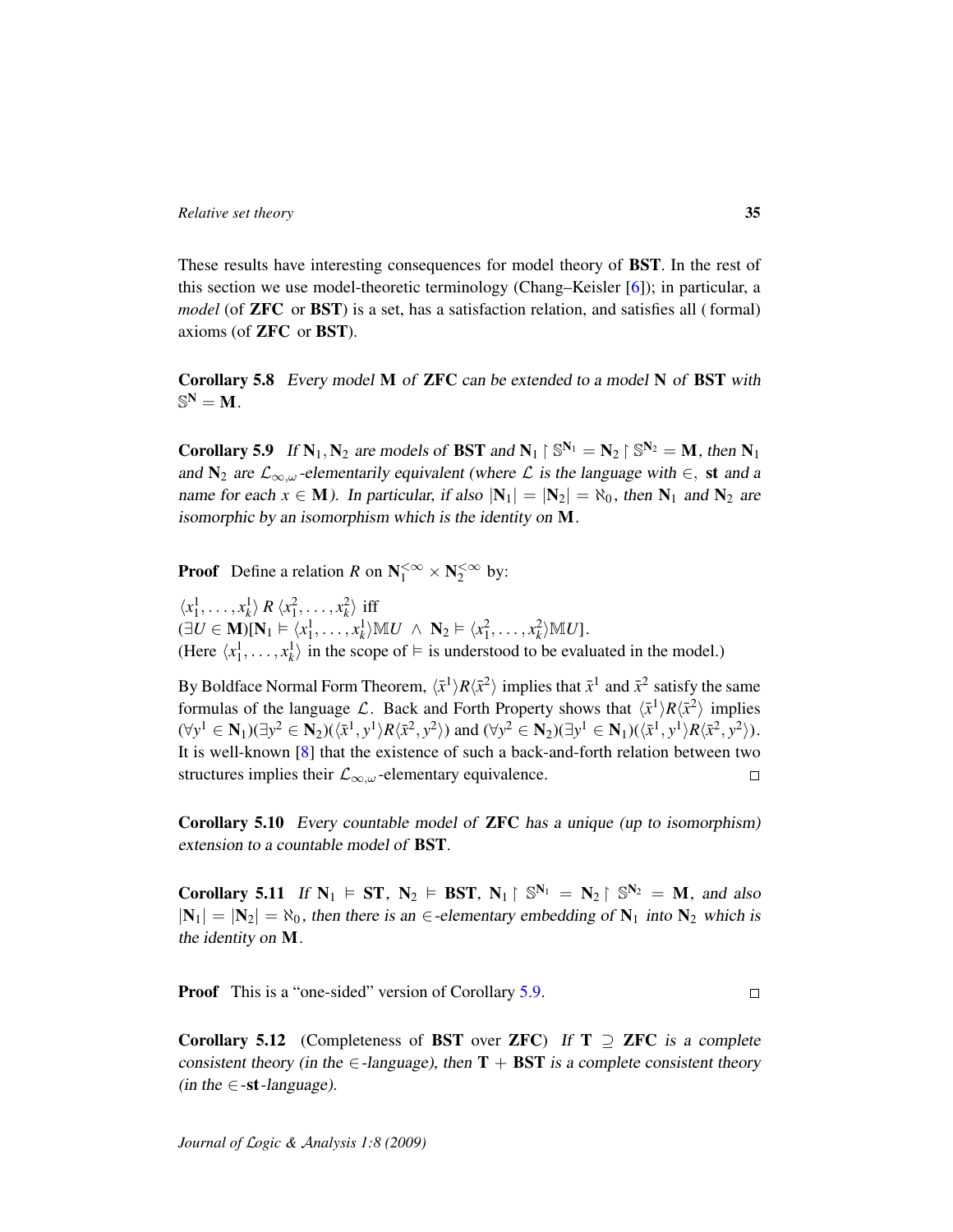**Proof** Suppose that  $T_1 := T + BST + \mathcal{P}$  and  $T_2 := T + BST + \neg \mathcal{P}$  are consistent theories. Let  $N_1$ ,  $N_2$  be models of  $T_1$ ,  $T_2$  resp., and let  $M_i := N_i \upharpoonright \mathbb{S}^{N_i}$  (viewed as structures for the ∈-language); then  $M_i \vDash T$ . By the Isomorphism Theorem of Shelah [\[6,](#page-106-10) Theorem 6.1.15] there is an ultrafilter *U* such that  $\mathcal{U}\ell(\mathbf{M}_1; U)$  and  $\mathcal{U}\ell(\mathbf{M}_2; U)$  are isomorphic. We let  $\overline{N}_1 := \mathcal{U}\ell(N_1; U)$  and  $\overline{N}_2 := \mathcal{U}\ell(N_2; U)$ . Then  $\overline{N}_1 \models T_1, \overline{N}_2 \models T_2$ , so  $\overline{N}_1$  and  $\overline{N}_2$  are not elementarily equivalent, but  $N_1 \upharpoonright \mathbb{S}^{\overline{N}_1} = M_1$  is isomorphic to  $\mathbf{N}_2 \upharpoonright \mathbb{S}^{\overline{\mathbf{N}}_2} = \mathbf{M}_2$ . This contradicts Corollary [5.9.](#page-34-0)  $\Box$ 

Our goal in the rest of the paper is to obtain results analogous to those of Sections  $2-5$  $2-5$ for theories with many levels of standardness.

## <span id="page-35-0"></span>6 Trees of Ultrafilters.

The ultrapower construction can be repeated any finite number of times, by straightforward induction. However, the considerations in the subsequent chapters require "hyperfinite" repetitions: if *U* is nonprincipal,  $\mathcal{U}(\mathbb{V}; U)$  has "hyperfinite" or "nonstandard" natural numbers; ie, there exist v such that  $\mathcal{U}\ell(\mathbb{V}; U) \models "v \in \ell(\omega) \land v \neq \ell(n)$ ", for all  $n \in \omega$ ; and we have to construct " $\nu$ -times repeated" ultrapowers inside  $\mathcal{U}\ell(\mathbb{V}; U)$ . This chapter sets up notation and terminology to support this kind of construction.

**Finite sequences** are elements of  $\mathbb{V}^{\lt}\omega := \bigcup_{n \in \omega} \mathbb{V}^n$ . If  $t \in \mathbb{V}^n$ ,  $|t| = n = \text{dom } t$  is the length of *t*.  $\langle i \rangle := \{(0, i)\}\$ is the finite sequence of length 1 with value *i*. For  $t, s \in \mathbb{V}^{<\omega}$ , the **concatenation**  $t \wedge s \in \mathbb{V}^{<\omega}$  is defined by

$$
(t \cap s)(k) = \begin{cases} t(k) & \text{for } k < |t|; \\ s(\ell) & \text{for } k = |t| + \ell, \, \ell < |s|. \end{cases}
$$

A tree is a nonempty set *T* of finite sequences closed under subsequences (ie,  $t \in T$ ,  $k < |t| \Rightarrow t \restriction k \in T$ ) and well-founded under  $\supseteq$  [ie,  $\neg(\exists f)(\text{dom} f = \omega \land (\forall n \in$  $\omega$ )( $f \restriction n \in T$ ))].

The requirement of well-foundedness assigns to each tree an ordinal number, its rank. To make this explicit, we restate the definition of trees in recursive form.

(0)  $T = \{0\}$  is a tree of rank 0.

(1) If  $I \neq 0$  and  $T_i$  is a tree for each  $i \in I$ , then  $T := \{0\} \cup \bigcup_{i \in I} \langle i \rangle \cap T_i$  is a tree, and  $rank(T) = sup\{rank(T_i) + 1 : i \in I\}.$ 

It is routine to show that the smallest class closed under (0) and (1) is precisely the class of all trees.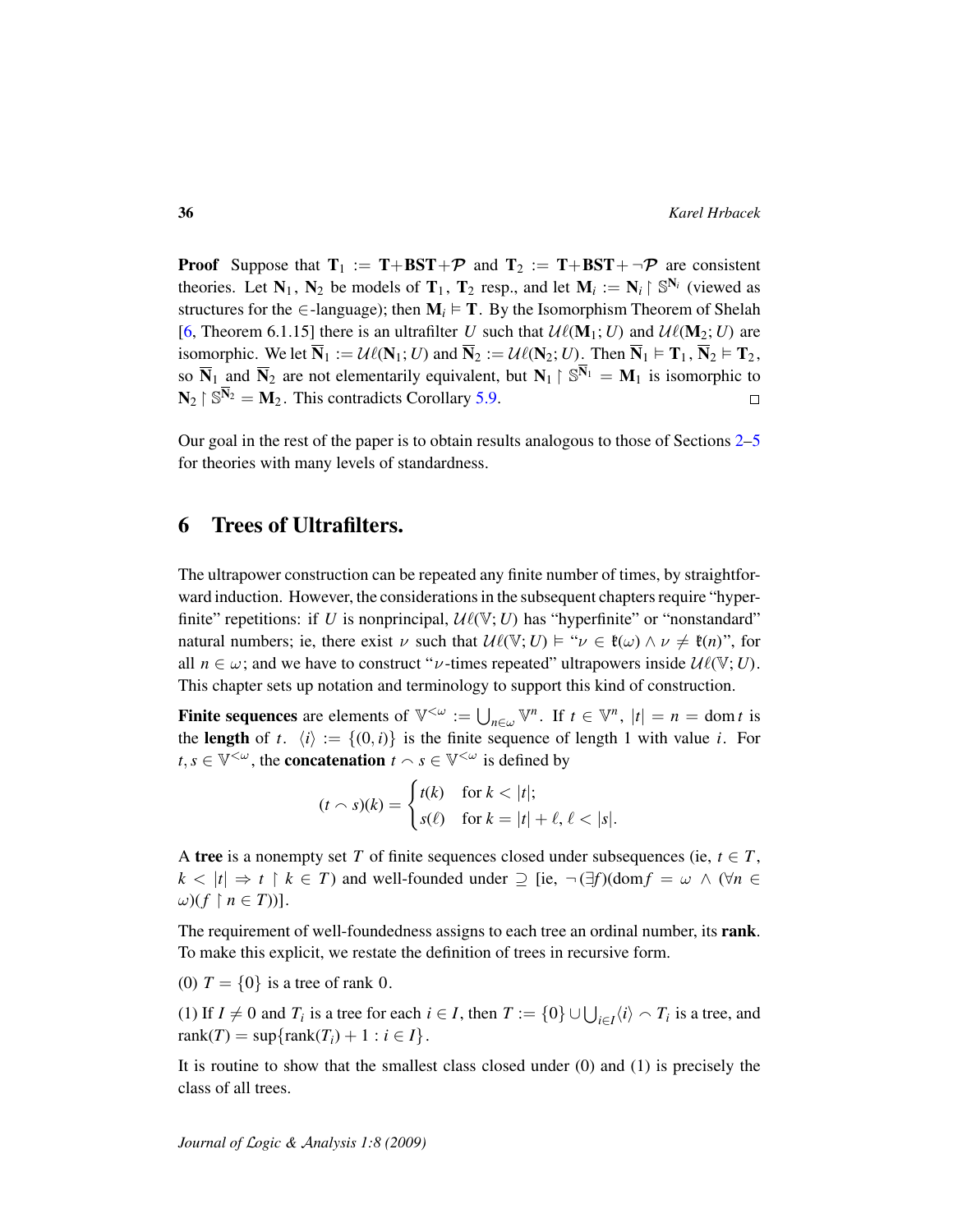*t* ∈ *T* is a leaf iff it is ⊆-maximal, ie, there is no  $t' \text{ ∈ } T$  with  $t \subset t'$ . Σ *T* is the set of all leaves of *T* .

For  $t \in T$  let  $T_t := \{ s : t \cap s \in T \}$  (the *t*-branch of *T*);  $[T]_t := \{i : t \cap \langle i \rangle \in T\}$  (the *t*-level of *T*).

It is clear that  $T_t$  is a tree and  $T = \{0\} \cup \bigcup_{i \in [T]_0} \langle i \rangle \cap T_{\langle i \rangle}$ . Also,  $t \in \Sigma T \Leftrightarrow T_t =$  $\{0\} \Leftrightarrow [T]_t = 0.$ 

If *F* is a function with dom  $F \subseteq T$ , we define  $F_t$  with dom  $F_t \subseteq T_t$  and  $[F]_t$  with  $dom[F]_t \subseteq [T]_t$  by  $F_t(s) = F(t \cap s)$  and  $[F]_t(i) = F(t \cap \langle i \rangle)$ , resp.  $F_t$  and  $[F]_t$  are "restrictions" of *F* to the branch  $T_t$  and the level  $[T]_t$ , resp.

Similarly, for  $X \subseteq T$ ,  $(X)_t := \{s : t \cap s \in X\}$  and  $[X]_t := \{i : t \cap \langle i \rangle \in X\}$ .

If  $t = \langle i \rangle$  and there is no danger of misunderstanding, we write  $T_i$ ,  $[T]_i$ ,  $F_i$ ,  $[F]_i$  etc. for  $T_{\langle i\rangle}, [T]_{\langle i\rangle}, F_{\langle i\rangle}, [F]_{\langle i\rangle}$ , resp.  $A \downarrow := \{t \mid n : t \in A, n \in \omega\}$  is a tree, if  $0 \neq A \subseteq T$ .

<span id="page-36-0"></span>**Definition 6.1** Let *T* be a tree. A tree of ultrafilters (TOU) over *T* is a function  $U$ with dom  $U = T \sum T$  such that, for each  $t \in \text{dom } U$ ,  $U(t)$  is a nonprincipal ultrafilter over  $[T]_t$ .

An equivalent recursive definition is:

(0)  $U = 0$  is a TOU over  $\{0\}$ ;

(1) If  $T = \{0\} \cup \bigcup_{i \in I} \langle i \rangle \cap T_i$ , dom  $\mathcal{U} \subseteq T$ ,  $\mathcal{U}(0)$  is a nonprincipal ultrafilter over *I* and, for each  $i \in I$ ,  $\mathcal{U}_{\langle i \rangle}$  is a TOU over  $T_i$ , then  $\mathcal U$  is a TOU over  $T$ .

We note that the tree *T* is determined by  $\mathcal{U}$  ( $t \in T \Leftrightarrow t \in \text{dom}\mathcal{U} \lor t = s \land \langle i \rangle$  for  $s \in \text{dom}\,\mathcal{U}, i \in \text{dom}\,\mathcal{U}(s)$ ; we denote it  $T_{\mathcal{U}}$  if necessary for clarity. Also,  $\mathcal{U}_t$  is a TOU, for each  $t \in \text{dom}\,\mathcal{U}$ .

<span id="page-36-1"></span>The ultrafilter  $\Sigma U$  over  $\Sigma T$  is defined recursively.

**Definition 6.2** (0) If  $\mathcal{U} = 0$ ,  $\Sigma \mathcal{U}$  is the principal ultrafilter  $\{\{0\}\}\$  over  $\Sigma T = \{0\}$ .

(1) If  $T = \{0\} \cup \bigcup_{i \in I} \langle i \rangle \setminus T_i$ , then  $\Sigma T = \bigcup_{i \in I} \langle i \rangle \setminus T_i$ , and for  $X \subseteq \Sigma T$  we let

$$
X \in \Sigma \mathcal{U} \quad \Leftrightarrow \quad \{i \in I : (X)_{\langle i \rangle} \in \Sigma \mathcal{U}_{\langle i \rangle}\} \in \mathcal{U}(0) \n\Leftrightarrow \quad \{i \in I : \{s \in \Sigma \, T_i : \langle i \rangle \frown s \in X\} \in \Sigma \mathcal{U}_{\langle i \rangle}\} \in \mathcal{U}(0).
$$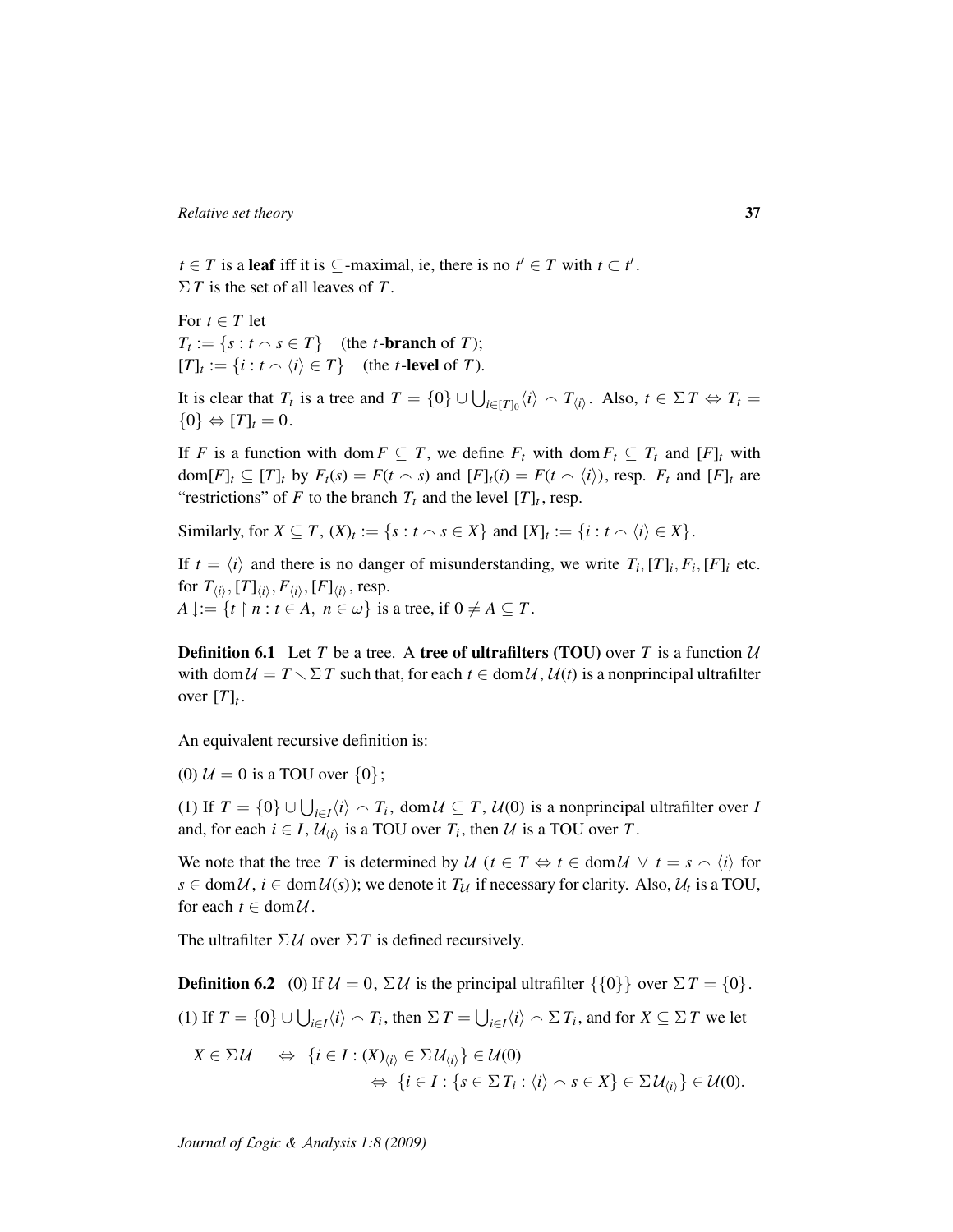Thus  $\Sigma U$  is isomorphic to the Rudin-Frolík sum of the ultrafilters  $\Sigma U_{(i)}$  modulo  $U(0)$ ,  $\Sigma_{\mathcal{U}(0)}(\Sigma \mathcal{U}_{\langle i \rangle})$ , via the one-one map  $\langle i \rangle \sim s \mapsto \langle i, s \rangle$ . In particular, if rank  $T = 1$ ,  $\Sigma \mathcal{U}$ is isomorphic to  $U(0)$  via the one-one map  $\langle i \rangle \mapsto i$  of  $\Sigma T$  onto  $[T]_0$ .

We reserve letters  $\varphi, \psi, \theta$  for mappings from a tree to a tree. For mappings denoted by these letters *only*, we modify our notational conventions as follows.

Let  $\boldsymbol{\varphi}:\subseteq T^{2}\rightarrow T^{1},\,t\in\operatorname{dom}\boldsymbol{\varphi}$  .  $\varphi_t := T_t^2 \to T_{\varphi(t)}^1$  is defined by  $\varphi(t \cap s) = \varphi(t) \cap \varphi_t(s);$  $[\varphi]_t : \subseteq [T^2]_t \longrightarrow [T^1]_{\varphi(t)}$  is defined by  $\varphi(t \wedge \langle i \rangle) = \varphi(t) \wedge \langle [\varphi]_t(i) \rangle$ .

We note that  $\varphi_t(s)$  is defined iff  $\varphi(t) \subseteq \varphi(t \sim s)$ , and  $[\varphi]_t(i)$  is defined iff  $\varphi(t \sim s)$  $\langle i \rangle$ ) =  $\varphi$ (*t*)  $\land$   $\langle j \rangle$  for some *j*; when this is the case,  $[\varphi]_t(i) = j$ .

<span id="page-37-1"></span>**Definition 6.3**  $\varphi$  is a **morphism** of  $\mathcal{U}^2$  to  $\mathcal{U}^1$  (notation  $\varphi: \mathcal{U}^2 \to \mathcal{U}^1$ ) iff dom  $\varphi \subseteq T^2$ is a tree, and

(i)  $\varphi(0) = 0;$ (ii) for each  $t \in \text{dom } \varphi \setminus \Sigma T^2$ ,  $[\text{dom } \varphi]_t \in \mathcal{U}^2(t)$ , and either (c)  $\varphi(t \wedge \langle j \rangle) = \varphi(t)$  for all  $j \in [\text{dom } \varphi]_t$ , or (p)  $[\text{dom }\varphi]_t = \text{dom}[\varphi]_t$  and  $\mathcal{U}^1(\varphi(t)) = [\varphi]_t[\mathcal{U}^2(t)]$ ; (iii)  $\varphi[\Sigma(\text{dom }\varphi)] \subseteq \Sigma T^1$ . We say that *t* is **collapsing** [preserving, resp.] if case (c)  $[(p)$ , resp.] occurs for *t*.

An equivalent definition goes by recursion on rank of *T* 2 . (i) If  $T^2 = \{0\}$ ,  $\varphi: U^2 \to U^1$  iff  $U^1 = 0, T^1 = \{0\}$ ,  $\varphi(0) = 0$ . (ii) If  $T^2 = \{0\} \cup \bigcup_{j \in J} \langle j \rangle \setminus T_{\langle j \rangle}^2$ ,  $\varphi: U^2 \to U^1$  iff  $\varphi(0) = 0$ ,  $[\text{dom } \varphi]_0 \in U^2(0)$ , and either (c) for all  $j \in [\text{dom } \varphi]_0$ ,  $\varphi(\langle j \rangle) = 0$  and  $\varphi_{\langle j \rangle} : \mathcal{U}_{\langle j \rangle}^2 \to \mathcal{U}^1$  for all  $j \in [\text{dom } \varphi]_0$ , or

(p)  $T^1 = \{0\} \cup \bigcup_{i \in I} \langle i \rangle \setminus T^1_{\langle i \rangle}, \text{ [dom } \varphi]_0 = \text{dom}[\varphi]_0, \quad \mathcal{U}^1(0) = [\varphi]_0[\mathcal{U}^2(0)] \text{ and }$  $\varphi_{\langle j\rangle}\colon\, \mathcal{U}_{\langle j\rangle}^2 \rightarrow \mathcal{U}_{\varphi(\langle j\rangle)}^1=\mathcal{U}_{\langle \varphi_0(j)\rangle}^1 \text{ for all } j\in [\mathrm{dom}\, \varphi]_0.$ 

Among the easy consequences of this definition are:

(1) For  $t_1, t_2 \in \text{dom } \varphi$ ,  $t_1 \subseteq t_2 \Rightarrow \varphi(t_1) \subseteq \varphi(t_2)$ ; ran  $\varphi$  is a subtree of  $T^1$ ; and  $\Sigma$  (dom  $\varphi$ )  $\subseteq \Sigma T^2$ .

(2)  $Id_T$  is a morphism of U to U.

(3) If  $\varphi: U^2 \to U^1$  and  $\psi: U^1 \to U^0$ , then  $\psi \circ \varphi: U^2 \to U^0$ .

<span id="page-37-0"></span>(4) If  $t \in \text{dom}\,\varphi$ , then  $\varphi_t: \mathcal{U}_t^2 \to \mathcal{U}_{\varphi(t)}^1$  is a morphism.

**Proposition 6.4** If  $\varphi: U^2 \to U^1$ , then  $\Sigma U^1 = \varphi[\Sigma U^2]$ .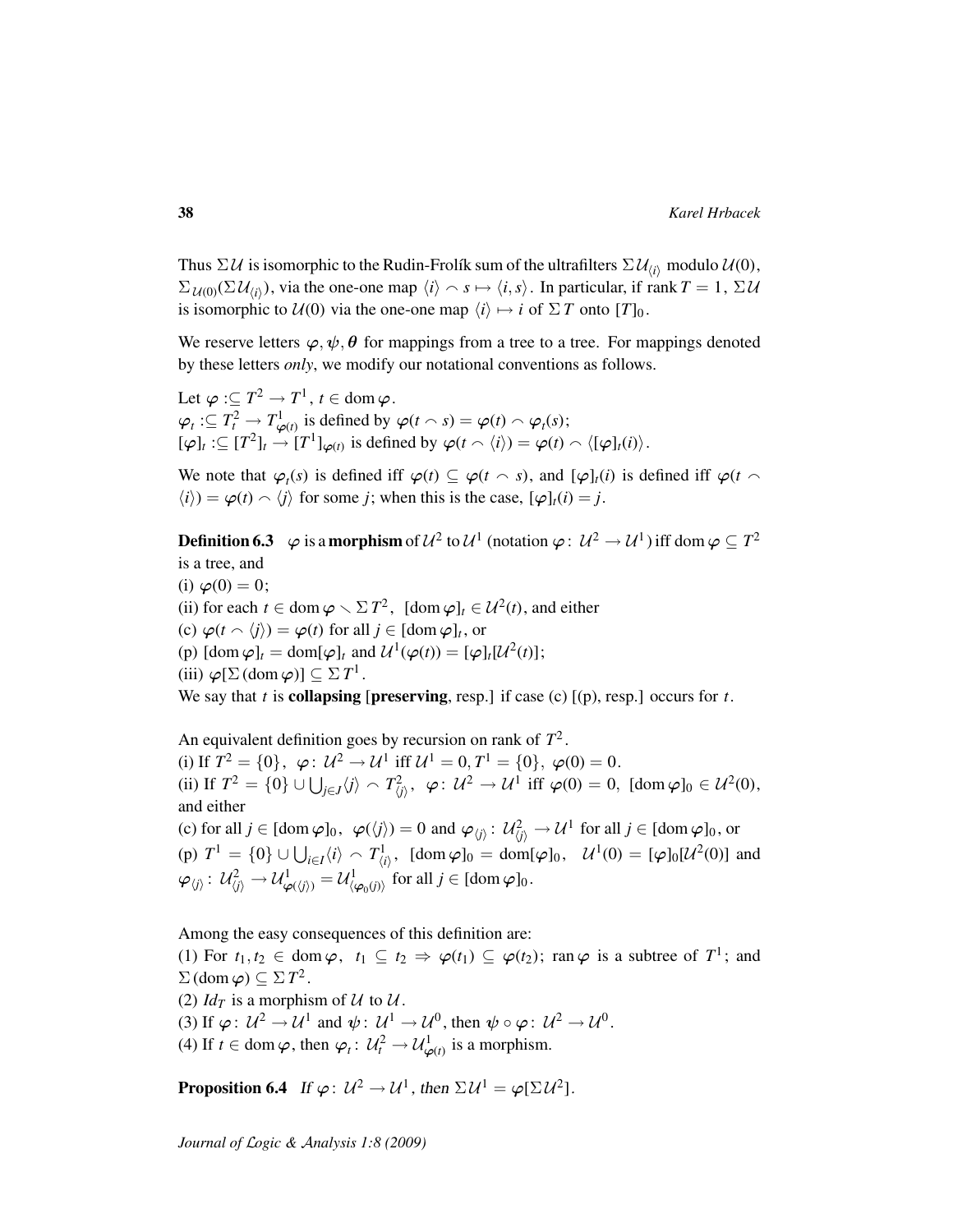It would be more correct to write  $\Sigma \mathcal{U}^1 = (\varphi \restriction \Sigma T^2)[\Sigma \mathcal{U}^2]$ ; we take this notational license here and elsewhere.

**Proof** By induction on rank of  $T^2$ .

The claim is trivial when  $T^2 = \{0\}$ . Assume that  $T^2 = \{0\} \cup \bigcup_{j \in J} \langle j \rangle \sim T_j^2$ .

*Collapsing case*: By inductive assumption,  $\Sigma \mathcal{U}^1 = \varphi_j[\Sigma \mathcal{U}_j^2]$  for all  $j \in [\text{dom } \varphi]_0$ . For  $X \in \Sigma \mathcal{U}^1$ ,  $\varphi^{-1}[X] = \bigcup_{j \in [\text{dom } \varphi]_0} \langle j \rangle \cap \varphi_j^{-1}[X] \in \Sigma \mathcal{U}^2$  because  $[\text{dom } \varphi]_0 \in \mathcal{U}^2(0)$ and each  $\varphi_j^{-1}[X] \in \Sigma \mathcal{U}_j^2$ .

*Preserving case*: Then  $T^1 = \{0\} \cup \bigcup_{i \in I} \langle i \rangle \sim T_i^1$  and  $\mathcal{U}_1(0) = [\varphi]_0[\mathcal{U}^2(0)]$ . By inductive assumption,  $\Sigma \mathcal{U}_{\varphi(\langle j \rangle)}^1 = \varphi_j[\Sigma \mathcal{U}_j^2]$  for all  $j \in [\text{dom } \varphi]_0$ . For  $X \in \Sigma \mathcal{U}^1$ , *X*<sup>0</sup> := {*i* ∈ *I* : (*X*)*i* ∈  $\Sigma U_i^1$ } ∈  $U^1(0)$  and  $\varphi^{-1}[X] \supseteq \bigcup \{\varphi_j^{-1}[(X)_{\varphi(\langle j \rangle)}]: j \in$  $[\varphi]_0^{-1}[X^0]\}\in \Sigma \mathcal{U}^2$  because  $[\varphi]_0^{-1}[X^0]\in \mathcal{U}^2(0)$  and each  $\varphi_j^{-1}[(X)_{\varphi(\langle j\rangle)}]\in \Sigma \mathcal{U}^2_j$ .

**Definition 6.5** Let  $T'$ , *T* be trees; the **projection**  $\pi_{T',T}$  of *T* to *T'* is defined as follows:

$$
\pi_{T',T}(t) = \begin{cases} t & \text{if } t \in T \cap T'; \\ s & \text{if } t \in T \setminus T', \ s \in \Sigma T', \ s \subseteq t. \end{cases}
$$

We note that  $\pi_{T',T}$  is defined on a subset of *T* in general, even when  $T' \subseteq T$ . Also note that  $T' \cap T$  is a tree and  $\pi_{T',T} = \pi_{T' \cap T,T}$ .

<span id="page-38-1"></span>**Lemma 6.6** Let  $T'' \subseteq T' \subseteq T$  be trees. Then  $\pi_{T'',T}(t) = \pi_{T'',T'}(\pi_{T',T}(t))$  for all  $t \in T$  where  $\pi_{T',T}$  is defined.

**Proof** Let  $\pi_{T',T}(t) = s \in T'$ . If  $t = s$ , the claim is obvious. Otherwise,  $s \in \Sigma T'$ . If  $s \in T''$ , then  $s \in \Sigma T''$  and  $\pi_{T'',T'}(s) = s$ ,  $t \notin T''$  and  $\pi_{T'',T}(t) = s$ . Otherwise,  $\pi_{T'',T'}(s) = r$  where  $r \subseteq s$ ,  $r \in \Sigma T''$ . Then also  $r \subseteq t$ ,  $t \notin T''$ , so  $\pi_{T'',T}(t) = r$ .

The projection  $\pi_{T',T}(t)$  may be undefined while  $\pi_{T'',T}(t)$  is defined. This is the price we pay for defining projections as partial mappings. If the obvious alternative definition of  $\pi$  as a total mapping is used,  $\pi$  may not be a morphism, according to our definition of morphism.

<span id="page-38-0"></span>**Definition 6.7**  $T' \subseteq T$  is a U-subtree of T (notation:  $T' \preccurlyeq_{\mathcal{U}} T$ ) iff  $[T']_t \in \mathcal{U}(t)$  for all  $t \in T' \setminus \Sigma T'$ .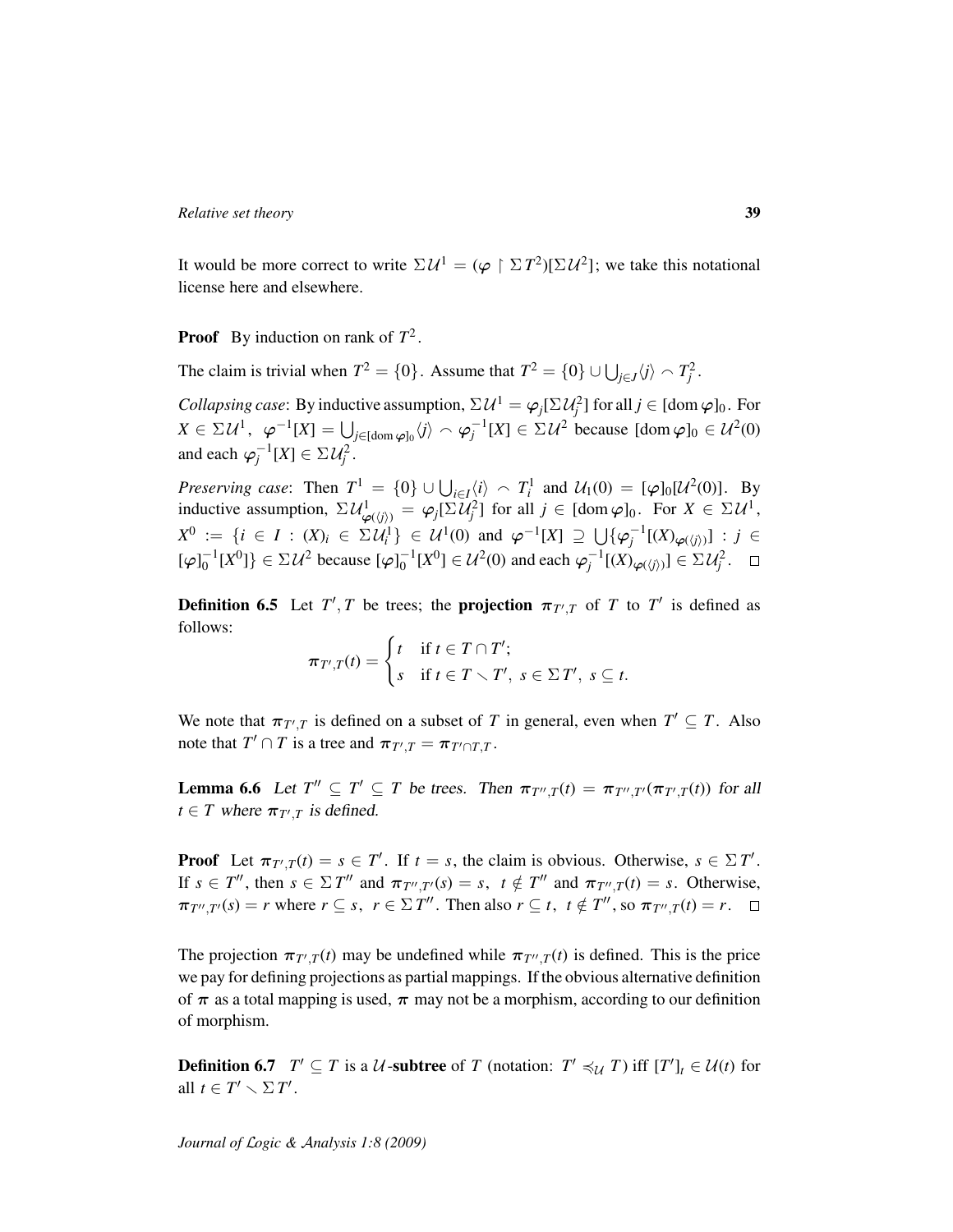The equivalent recursive definition is:

(0)  $T' \preccurlyeq_{\mathcal{U}} \{0\}$  iff  $T' = \{0\};$ 

(1)  $T' \preccurlyeq_{\mathcal{U}} \{0\} \cup \bigcup_{i \in I} \langle i \rangle \frown T_i$  iff either  $T' = \{0\}$  or  $[T']_0 \in \mathcal{U}(0)$  and  $T'_i \preccurlyeq_{\mathcal{U}_i} T_i$  for all  $i \in [T']_0$ .

We say that *T'* is **maximal** iff  $\Sigma T' \subseteq \Sigma T$ . If  $\varphi: U^2 \to U^1$ , then dom  $\varphi$  is a maximal  $U^2$ -subtree of  $T^2$ .

If  $T' \preccurlyeq_{\mathcal{U}} T$ , we define  $\mathcal{U} \restriction T' = \mathcal{U}'$  on  $T' \setminus \Sigma T'$  by  $\mathcal{U}'(t) := \mathcal{U}(t) \restriction [T']_t$ . Clearly U' is a TOU over T' and  $\pi_{T',T}$ :  $\mathcal{U} \to \mathcal{U}'$  is a morphism. In particular,  $\Sigma(\mathcal{U} \restriction T') =$  $\pi_{T',T}[\Sigma \mathcal{U}]$ . If *T'* is maximal,  $\pi_{T',T} \restriction \Sigma T' = Id_{\Sigma T'}$  and  $\Sigma(\mathcal{U} \restriction T') = \Sigma \mathcal{U} \restriction \Sigma T'$ .

<span id="page-39-1"></span>Proposition 6.8 (The Factoring Lemma for TOUs)

Let  $T' \preccurlyeq_{\mathcal{U}} T$ ; then  $\Sigma_{\Sigma \mathcal{U} | T'}(\Sigma \mathcal{U}_t)$  (*t* ranges over  $\Sigma T'$ ) is isomorphic to  $\Sigma \mathcal{U}$  via the mapping  $\langle t, s \rangle \rightarrow t \sim s$ .

Proof By induction on rank of *T* .

(0) If  $T = \{0\}$ , all is trivial [see the first part of step (1)].

(1) Let *T* = {0} ∪  $\bigcup_{i \in I} \langle i \rangle \cap T_i$ . If *T'* = {0},  $\Sigma U' = \{\{0\}\}\$ , the only value of *t* is  $t = 0$ , and  $U_0 = U$ . The claim is trivial.

Let  $I' := [T']_0 \in \mathcal{U}(0)$ , where  $T'_i \preccurlyeq_{\mathcal{U}_i} T_i$  for all  $i \in I'$ . By the inductive assumption,  $\Sigma \mathcal{U}_i$  is isomorphic to  $\Sigma_{\Sigma \mathcal{U}_i'}(\Sigma(\mathcal{U}_i)_s)$  where *s* ranges over  $\Sigma T_i'$ ,  $\mathcal{U}_i' := \mathcal{U}_i \upharpoonright T_i' = (\mathcal{U} \upharpoonright \mathcal{U}_i')$  $(T')_i$ , and  $(\mathcal{U}_i)_s = \mathcal{U}_{\langle i \rangle \frown s}$ .

We note [see the definition of  $\Sigma \mathcal{U}$ ] that  $\Sigma(\mathcal{U}') = \Sigma_{\mathcal{U}(0)}(\Sigma \mathcal{U}'_i)$  (*i* ranges over *I'*); hence  $X \in \Sigma \mathcal{U} \Leftrightarrow \{i \in I': (X)_i \in \Sigma \mathcal{U}_i\} \in \mathcal{U}(0)$  [by definition of  $\Sigma \mathcal{U}$  and  $I' \in \mathcal{U}(0)$ ]  $\Leftrightarrow$   $\{i \in I': \{s \in \Sigma T'_i : (X_i)_s \in \Sigma (U_i)_s\} \in \Sigma U'_i\} \in \mathcal{U}(0)$  [inductive assumption]  $\Leftrightarrow$   $\{i \in I': \{s \in \Sigma T'_i : X_{\langle i \rangle \frown s} \in \Sigma \mathcal{U}_{\langle i \rangle \frown s}\} \in \Sigma (\mathcal{U} \restriction T')_i\} \in \mathcal{U}(0)$  $\Leftrightarrow$   $\{t \in \Sigma T': X_t \in \Sigma \mathcal{U}_t\} \in \Sigma \mathcal{U}'$  [let  $\langle i \rangle \cap s = t$ ; apply definition of  $\Sigma \mathcal{U}'$ ].  $\Box$ 

<span id="page-39-2"></span>**Definition 6.9** For  $T' \preccurlyeq_{\mathcal{U}} T$  we define  $\lambda_{T'} : \subseteq \Sigma T \to \omega$  by  $\lambda_{T'}(t) = |\pi_{T',T}(t)|$ .

We note that dom  $\lambda_{T'} = \Sigma T \cap \pi_{T'}^{-1}$ .  $_{T',T}^{-1}[\Sigma\,T']\in\Sigma\,\mathcal{U}.$ 

<span id="page-39-0"></span>**Proposition 6.10** For every  $\lambda := \Sigma T \rightarrow \omega$  such that  $\{t \in \Sigma T : \lambda(t) \leq |t|\} \in \Sigma U$ there is  $T' \preccurlyeq_{\mathcal{U}} T$  with  $\lambda_{T'} =_{\Sigma \mathcal{U}} \lambda$ .

**Proof** Let 
$$
T' := \{ s \in T : (\exists t \in \Sigma T)(\exists n \leq \lambda(t))(\lambda(t) \leq |t| \land s = t \restriction n).
$$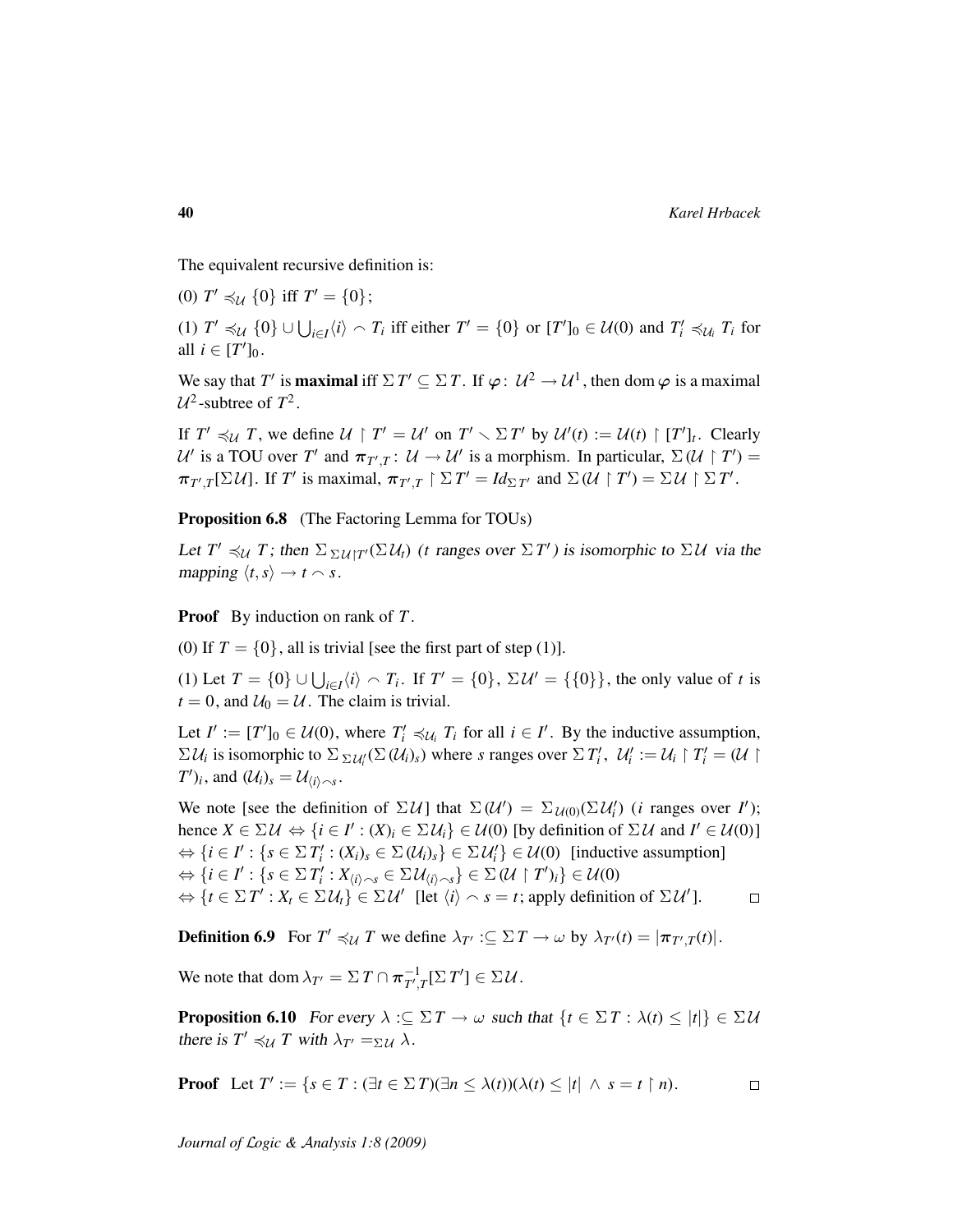**Definition 6.11** For  $T', T'' \preccurlyeq_{\mathcal{U}} T$  we let  $T'' \preccurlyeq_{\mathcal{U}} T'$  iff  $\lambda_{T''} \leq_{\Sigma \mathcal{U}} \lambda_{T'}$ ,  $T'' \prec_{\mathcal{U}} T'$  iff  $\lambda_{T''} <_{\Sigma \mathcal{U}} \lambda_{T'}$ , and  $T'' \equiv_{\mathcal{U}} T'$  iff  $\lambda_{T''} =_{\Sigma \mathcal{U}} \lambda_{T'}$ .

Thus  $T'' \preccurlyeq_{\mathcal{U}} T'$  iff  $\{t \in \Sigma T : \pi_{T'',T}(t) \subseteq \pi_{T',T}(t)\} \in \Sigma \mathcal{U}$ , and similarly for  $\equiv_{\mathcal{U}}$ . Also,  $T' \equiv_{\mathcal{U}} T$  iff  $T'$  is a maximal  $\mathcal{U}$ -subtree of  $T$ . Another useful observation is:  $T'' \preccurlyeq_{\mathcal{U}} T'$  iff either  $T'' \equiv_{\mathcal{U}} \{0\}$  or  $\{i \in I : T''_i \preccurlyeq_{\mathcal{U}_i} T'_i\} \in \mathcal{U}(0)$ . It is now easy to verify that, for  $T' = T$ , this definition agrees with  $\preccurlyeq_{\mathcal{U}}$  as defined in [6.7.](#page-38-0)

The relation  $\preccurlyeq_{\mathcal{U}}$  is reflexive, transitive and total. Also (*T*<sup> $\prime\prime$ </sup>  $\preccurlyeq_{\mathcal{U}}$  *T*<sup> $\prime$ </sup> and *T*<sup> $\prime$ </sup>  $\preccurlyeq_{\mathcal{U}}$  *T*<sup> $\prime\prime$ </sup>) iff  $T' \equiv_{\mathcal{U}} T''$ , and  $T'' \prec_{\mathcal{U}} T'$  iff  $(T'' \preccurlyeq_{\mathcal{U}} T'$  and  $T'' \not\equiv_{\mathcal{U}} T'$ ).

**Proposition 6.12** If  $T', T'' \preccurlyeq_{\mathcal{U}} T$ , then  $T'' \cap T' \preccurlyeq_{\mathcal{U}} T$ , and also  $T'' \preccurlyeq_{\mathcal{U}} T'$  iff  $T'' \cap T' \equiv_{\mathcal{U}} T''$  iff  $T'' \cap T' \preccurlyeq_{\mathcal{U}} T'$ .

**Proof** For the first claim,  $t \in (T'' \cap T') \setminus \Sigma(T'' \cap T')$  implies  $t \notin \Sigma T'$ ,  $t \notin \Sigma T''$ , so  $[T']_t \in \mathcal{U}(t), [T'']_t \in \mathcal{U}(t) \text{ and } [T'' \cap T']_t = [T'']_t \cap [T']_t \in \mathcal{U}(t).$ 

Next, let  $A := \text{dom } \lambda_{T'} \cap \text{dom } \lambda_{T''} \in \Sigma \mathcal{U}$ . The chain of equivalences follows from the observation that, for  $t \in A$ ,  $\lambda_{T'' \cap T'}(t) = \min\{\lambda_{T'}(t), \lambda_{T''}(t)\}.$ 

*Proof* Let for example  $\lambda_{T''}(t) \leq \lambda_{T'}(t)$ ; then  $s' := \pi_{T',T}(t) \in \Sigma T'$ ,  $s'' := \pi_{T'',T}(t) \in$  $\Sigma T''$  and  $s'' \subseteq s'$ . Hence  $s'' \in T'' \cap T'$ , in fact,  $s'' \in \Sigma (T'' \cap T')$ . We conclude  $s'' =$  $\pi_{T'' \cap T',T}(t)$  and  $\lambda_{T'' \cap T'}(t) = |s''| = \min\{|s'|, |s''|\} = \min\{\lambda_{T'}(t), \lambda_{T''}(t)\}.$  $\Box$  $\Box$ 

<span id="page-40-0"></span>**Proposition 6.13** Let  $T', T'' \preccurlyeq_{\mathcal{U}} T$ ; then  $T'' \preccurlyeq_{\mathcal{U}} T'$  iff  $\pi_{T'', T'} : \mathcal{U}' \to \mathcal{U}''$ .

**Proof** Let  $\pi := \pi_{T'',T'}$ . If  $\pi$  is a morphism of  $\mathcal{U}'$  to  $\mathcal{U}''$ , then  $A := \Sigma(\text{dom }\pi) \in$  $\Sigma \mathcal{U}'$ . Let  $B := \pi_{T'}^{-1}$  $T^1_{T,T}[A] \in \Sigma \mathcal{U}$ . By Lemma [6.6,](#page-38-1) for  $t \in B$ ,  $\pi_{T'',T}(t) = \pi(\pi_{T',T}(t)),$ so  $\lambda_{T''}(t) = |\pi_{T'',T}(t)| \le |\pi_{T',T}(t)| = \lambda_{T'}(t)$ , and we conclude that  $\lambda_{T''} \leq_{\Sigma \mathcal{U}} \lambda_{T'}$ .

If  $T'' \preccurlyeq_{\mathcal{U}} T'$ , we verify the requirements for  $\pi$  to be a morphism. From the definition of projections, dom  $\pi$  is a tree,  $\pi(0) = 0$ , and  $t \in \Sigma$  (dom  $\pi$ ) implies  $\pi(t) \in \Sigma T''$ . The key is to verify (ii). Let  $t \in \text{dom } \pi \setminus \Sigma T'$ . If  $t \in T'' \setminus \Sigma T''$ , then  $[\text{dom } \pi]_t =$  $[T'']_t \cap [T']_t \in \mathcal{U}(t)$ . Also  $[\pi]_t$  is the identity on  $[\text{dom }\pi]_t$ , so (p) holds. Otherwise,  $s := \pi(t) \in \Sigma T''$ . Then  $\text{[dom }\pi]_t = [T']_t \in \mathcal{U}(t)$  and  $\pi(t \cap \langle j \rangle) = s$  for all  $j \in [T']_t$ , so (c) holds.  $\Box$ 

**Proposition 6.14** Let  $\varphi: U^2 \to U^1$  be a morphism. (a) If  $\widetilde{T}^1 \preccurlyeq_{\mathcal{U}^1} T^1$ , then  $\widetilde{T}^2 := \varphi^{-1}[\widetilde{T}^1] \preccurlyeq_{\mathcal{U}^2} T^2$ . (b) If  $\widetilde{T}^2 \preccurlyeq_{\mathcal{U}^2} T^2$ , then  $\widetilde{T}^1 := \varphi[\widetilde{T}^2] \preccurlyeq_{\mathcal{U}^1} T^1$ .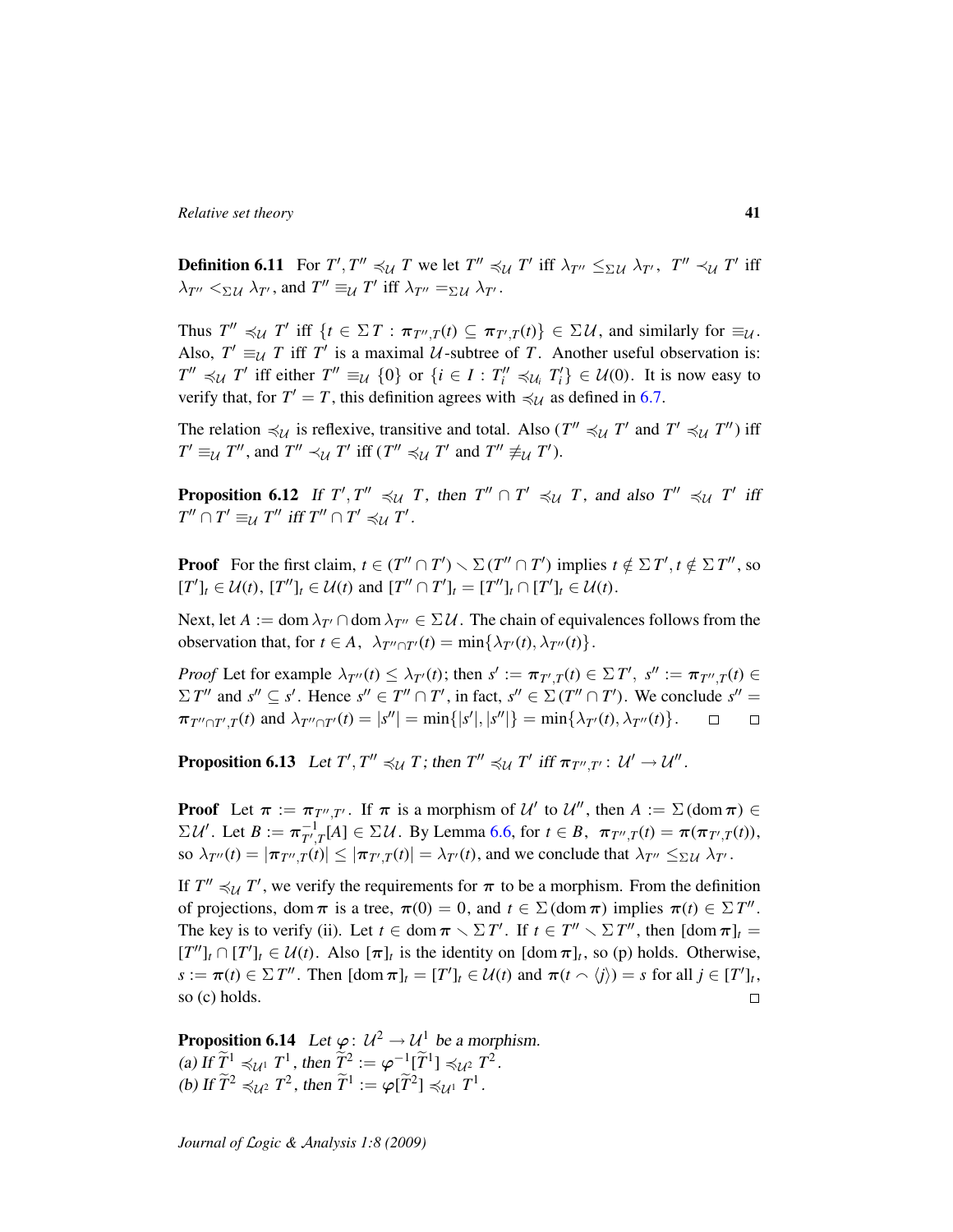**Proof** (a) Let  $t \in \widetilde{T}^2 \setminus \Sigma \widetilde{T}^2$ ; then there is  $j_0$  such that  $t \setminus \langle j_0 \rangle \in \widetilde{T}^2 \subseteq \text{dom } \varphi$ . Hence  $[dom \varphi]_t \in \mathcal{U}^2(t)$  and either

(c), in which case  $\varphi(t \wedge \langle j \rangle) = \varphi(t) \in \tilde{T}^1$  for all  $j \in [\text{dom } \varphi]_t$  and  $[\text{dom } \varphi]_t \subseteq [\tilde{T}^2]_t$ , so  $[\widetilde{T}^2]_t \in \mathcal{U}^2(t)$ ; or

(p), in which case  $[\text{dom } \varphi]_t = \text{dom}[\varphi]_t$  and  $[\varphi]_t : \text{ dom}[\varphi]_t \to [T^1]_{\varphi(t)}$ . In particular,  $\varphi(t \cap \langle i_0 \rangle) = \varphi(t) \cap \langle i_0 \rangle \in \tilde{T}^1$ , hence  $\varphi(t) \notin \Sigma \tilde{T}^1$  and  $C := [\tilde{T}^1]_{\varphi(t)} \in \mathcal{U}^1(t)$ ,  $D := [\varphi]_t^{-1}[C] \in \mathcal{U}^2(t)$ , and  $D \subseteq [\widetilde{T}^2]_t$ , so again  $[\widetilde{T}^2]_t \in \mathcal{U}^2(t)$ .

(b) Let  $s \in \widetilde{T}^1 \setminus \Sigma \widetilde{T}^1$ ; then there is  $i_0$  such that  $s \setminus \langle i_0 \rangle \in \widetilde{T}^1$ . Let  $t' \in \widetilde{T}^2$  be such that  $\varphi(t') = s \wedge \langle i_0 \rangle$ ; we then can find  $t, j_0$  such that  $t \wedge \langle j_0 \rangle \subseteq t'$ ,  $\varphi(t) = s$ ,  $\varphi(t \wedge \langle i_0 \rangle) = s \wedge \langle i_0 \rangle$ . This means that  $t \in \widetilde{T}^2 \setminus \Sigma \widetilde{T}^2$ , so  $[\widetilde{T}^2]_t \in \mathcal{U}^2(t), t \in \text{dom}\,\varphi$ , and case (p) occurs at *t*, so  $D := [\text{dom } \varphi]_t \cap [\tilde{T}^2]_t \in \mathcal{U}^2(t)$ , hence  $C := [\varphi]_t[D] \in \mathcal{U}^1(s)$ and  $C \subseteq [\tilde{T}^1]_s$ . We conclude that  $[\tilde{T}^1]_s \in \mathcal{U}^1(s)$ .  $\Box$ 

<span id="page-41-0"></span>**Corollary 6.15** (a) If  $\hat{T}$ <sup>1</sup>  $\preccurlyeq_{\mathcal{U}^1} \tilde{T}$ <sup>1</sup>, then  $\varphi^{-1}[\hat{T}^1] \preccurlyeq_{\mathcal{U}^2} \varphi^{-1}[\tilde{T}^1]$ . (b) If  $\hat{T}^1 \prec_{\mathcal{U}^1} \tilde{T}^1$ , then  $\varphi^{-1}[\hat{T}^1] \prec_{\mathcal{U}^2} \varphi^{-1}[\tilde{T}^1]$ . (c) If  $\widehat{T}^2 \preccurlyeq_{\mathcal{U}^2} \widetilde{T}^2$ , then  $\varphi[\widehat{T}^2] \preccurlyeq_{\mathcal{U}^1} \varphi[\widetilde{T}^2]$ , but (c) may fail if  $\preccurlyeq$  is replaced by  $\prec$ .

Clearly  $T^{(0)} := \{0\} \preccurlyeq_{\mathcal{U}} T'$  for every  $T' \preccurlyeq_{\mathcal{U}} T$ . If  $T' \not\equiv_{\mathcal{U}} T^{(0)}$ , the function  $\lambda(t) :=$  $\lambda_{T}(t) - 1$  is defined  $\Sigma U$ -almost everywhere, and there is a U-subtree  $T'_{-}$  of T such that  $\lambda_{T'_-} =_{\Sigma \mathcal{U}} \lambda$  (Proposition [6.10\)](#page-39-0). We say that  $T'_-$  is a **predecessor** of  $T'$  (in the preordering  $\preccurlyeq_{\mathcal{U}}$ ). Indeed,  $T'_{-} \preccurlyeq_{\mathcal{U}} T'$ ,  $T'_{-} \not\equiv_{\mathcal{U}} T'$ , and if  $T'' \preccurlyeq_{\mathcal{U}} T'$ , then either  $T'' \preccurlyeq_{\mathcal{U}} T'_{-}$  or  $T'' \equiv_{\mathcal{U}} T'_{-}$ .

Analogously, if  $T' \not\equiv_{\mathcal{U}} T$ ,  $\lambda(t) := \lambda_{T'}(t) + 1 \leq |t|$  holds  $\Sigma \mathcal{U}$ -almost everywhere, and there is a U-subtree  $T'_+$  of T such that  $\lambda_{T'_+} =_{\Sigma U} \lambda$ . We say that  $T'_+$  is a **successor** of *T'*; indeed,  $T' \preccurlyeq_{\mathcal{U}} T'_{+}$ ,  $T' \not\equiv_{\mathcal{U}} T'_{+}$ , and if  $T' \preccurlyeq_{\mathcal{U}} T''$  then either  $T'_{+} \preccurlyeq_{\mathcal{U}} T''$  or  $T'' \equiv_{\mathcal{U}} T'$ .

It is also clear that  $(T'_{-})_{+} \equiv_{\mathcal{U}} T'$  and  $(T'_{+})_{-} \equiv_{\mathcal{U}} T'$ , as long as all these trees are defined. In particular,  $T^{(1)} := \{0\} \cup \{\langle i \rangle : i \in I\} \preccurlyeq_{\mathcal{U}} T'$  for every  $T' \not\equiv_{\mathcal{U}} T^{(0)}$ , and  $T^{(1)} \equiv_{\mathcal{U}} T^{(0)}_{+}$  is a successor of  $T^{(0)}$ . For  $\mathcal{U}^{(1)} := \mathcal{U} \restriction T^{(1)}$ ,  $\Sigma \mathcal{U}^{(1)}$  is isomorphic to  $\mathcal{U}(0)$ via the map  $\langle i \rangle \mapsto i$ . Hence  $\mathcal{U}\ell t(\mathbb{V}; \Sigma \mathcal{U}^{(1)})$  is naturally isomorphic to  $\mathcal{U}\ell t(\mathbb{V}; \mathcal{U}(0))$ , and we sometimes identify these two interpretations in order to simplify notation.

We conclude this section with a result showing that morphisms are uniquely determined by their behavior on leaves.

**Proposition 6.16** If  $\varphi, \psi \colon U^2 \to U^1$  and  $\varphi \restriction \Sigma T^2 =_{\Sigma U^2} \psi \restriction \Sigma T^2$ , then there is a maximal tree  $\widetilde{T} \preccurlyeq_{\mathcal{U}^2} T^2$  such that  $\widetilde{T} \subseteq \text{dom } \varphi \cap \text{dom } \psi$  and  $\varphi \restriction \widetilde{T} = \psi \restriction \widetilde{T}$ .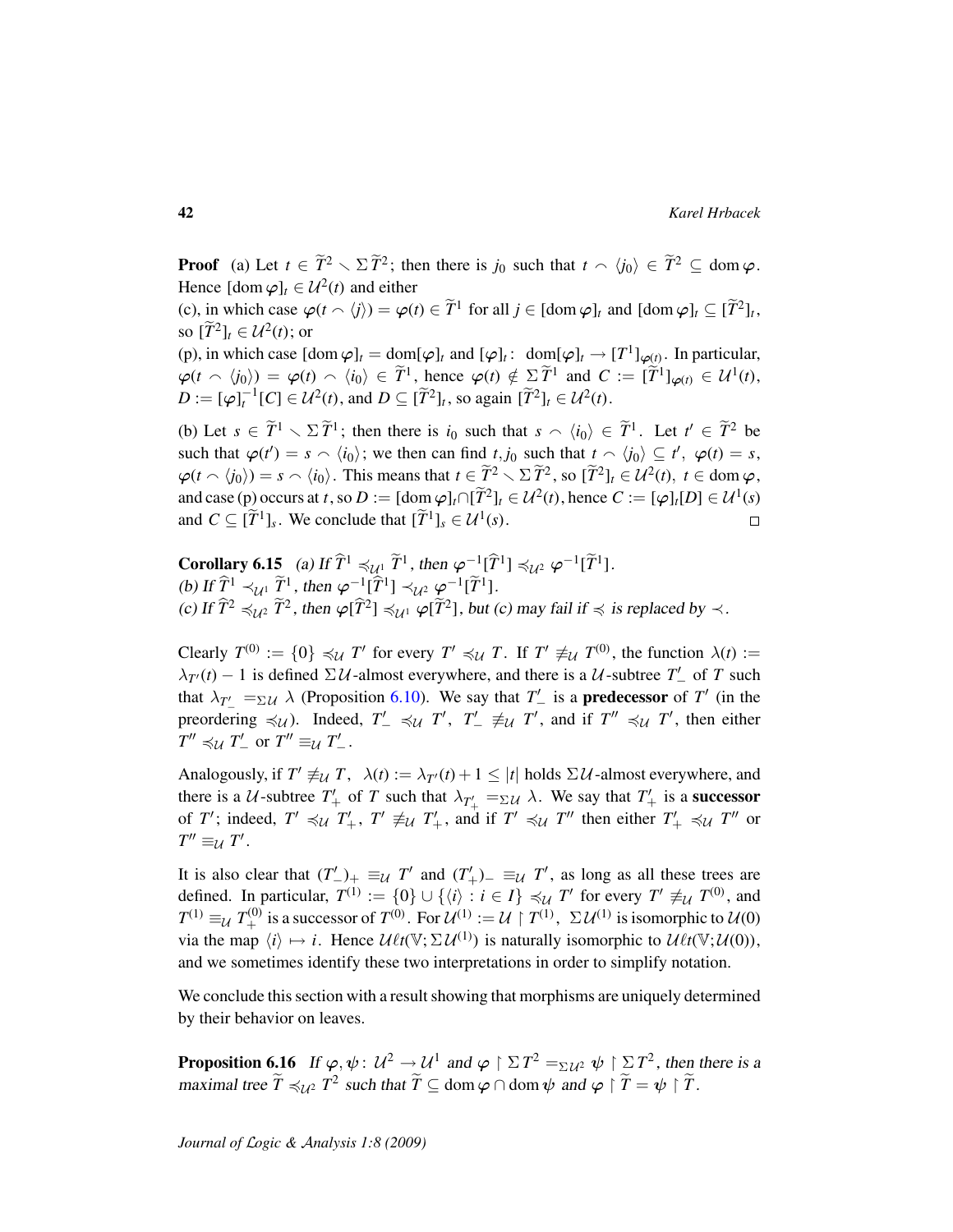**Proof** By induction on the rank of  $T^2$  it is easy to show that for every  $S \in \Sigma U^2$  there is a maximal  $\widetilde{T} \preccurlyeq_{\mathcal{U}^2} T^2$  such that  $\Sigma \widetilde{T} \subseteq S$ . Now let  $S := \{t \in \Sigma T^2 : \varphi(t) = \psi(t)\}$ and consider the corresponding  $\widetilde{T}$ . We prove that  $\varphi(s) = \psi(s)$  for all  $s \in \widetilde{T}$ .

Assuming the contrary, fix  $s \in \tilde{T}$  of minimal length such that  $\varphi(s) \neq \psi(s)$ ; without loss of generality  $\varphi(s) \subset \psi(s)$  [note  $\varphi(s), \psi(s)$  are compatible, because  $\varphi(s) \subseteq$  $\varphi(t) = \psi(t) \supseteq \psi(s)$ , for some  $t \in \Sigma \tilde{T}$ . Then *s* is collapsing for  $\varphi$  and preserving for  $\psi$ ; ie,  $\varphi(s \wedge \langle i \rangle) = \varphi(s)$  for all  $i \in [\tilde{T}]_s$ , while  $\mathcal{U}^1(\psi(s)) = [\psi]_s[\mathcal{U}^2(s)]$ . For every  $i \in [\widetilde{T}]_s$  there is  $s' \supseteq s \cap \langle i \rangle$  preserving for  $\varphi$  [otherwise, for  $s \cap \langle i \rangle \subseteq t \in \Sigma \widetilde{T}$ ,  $\varphi(t) = \varphi(s) \subset \psi(s) \subseteq \psi(t)$ . Fix  $i_1, i_2 \in [\tilde{T}]_s$  such that  $[\psi]_s(i_1) \neq [\psi]_s(i_2)$ , and  $s' \supseteq s \setminus \langle i_1 \rangle$ ,  $s'' \supseteq s \setminus \langle i_2 \rangle$  of minimal length preserving for  $\varphi$ . Now  $[\varphi]_{s'}[U^2(s')] =$  $\mathcal{U}^{1}(\varphi(s)) = [\varphi]_{s''}[\mathcal{U}^{2}(s'')]$ ; so there are  $i'_{1}, i'_{2}$  such that  $[\varphi]_{s'}(i'_{1}) = [\varphi]_{s''}(i'_{2}) =: j$ ; ie,  $\varphi(s' \cap \langle i'_1 \rangle) = \varphi(s'' \cap \langle i'_2 \rangle) = \varphi(s) \cap \langle j \rangle$ . Let  $t' \supseteq s' \cap \langle i'_1 \rangle$ ,  $t'' \supseteq s'' \cap \langle i'_2 \rangle$ ,  $t', t'' \in \Sigma \widetilde{T}$ , and let  $k := |\varphi(s)|$ .

On one hand,  $\varphi(t')_k = \varphi(s' \wedge \langle i'_1 \rangle)_k = j = \varphi(s'' \wedge \langle i'_2 \rangle)_k = \varphi(t'')_k$ . On the other hand,  $\psi(t')_k = \psi(s \wedge \langle i_1 \rangle)_k = [\psi]_s(i_1) \neq [\psi]_s(i_2) = \psi(s'' \wedge \langle i_2 \rangle)_k = \psi(t'')_k$ . But  $\varphi(t') = \psi(t')$ ,  $\varphi(t'') = \psi(t'')$ , a contradiction.  $\Box$ 

**Corollary 6.17** If  $\varphi: U \to U$ , then there is a maximal tree  $\widetilde{T} \preccurlyeq_{U} T$  such that  $\widetilde{T} \subset \text{dom } \varphi \text{ and } \varphi(t) = t \text{ for all } t \in \widetilde{T}.$ 

**Proof** Proposition [6.4](#page-37-0) asserts that  $\varphi \restriction \Sigma T$  is a morphism of  $\Sigma \mathcal{U}$  to  $\Sigma \mathcal{U}$ ; from this,  $\varphi \restriction \Sigma T =_{\Sigma \mathcal{U}} Id_T \restriction \Sigma T$  follows by the theorem of Katetov.  $\Box$ 

## 7 Stratified Ultrapowers.

Every TOU U has an associated ultrafilter  $\Sigma U$  over  $\Sigma T_U$ , and hence an associated ultrapower  $\mathcal{U}\ell(\mathbb{V}; \Sigma \mathcal{U})$ .

The universe of this interpretation is the class  $\mathbb{V}^{\Sigma \mathcal{U}}$  of functions defined  $\Sigma \mathcal{U}$ -almost everywhere, and = and  $\in$  are interpreted by  $=_{\Sigma\mathcal{U}}$  and  $\in_{\Sigma\mathcal{U}}$ , resp.

If  $\varphi: U^2 \to U^1$  is a morphism of TOUs, then  $\varphi \restriction \Sigma T^2$  is a morphism of ultrafilters. For  $f \in \mathbb{V}^{\Sigma U^1}$  we let  $\varphi^*(f) := (\varphi \upharpoonright \Sigma T^2)^*(f) = (f \circ \varphi) \upharpoonright \Sigma T^2$ ;  $\varphi^* \colon \mathcal{U}\ell(\mathbb{V}; \Sigma \mathcal{U}^1) \to \mathcal{U}\ell(\mathbb{V}; \Sigma \mathcal{U}^2)$  is a morphism.

If now  $T' \preccurlyeq_{\mathcal{U}} T$  and  $\mathcal{U}' := \mathcal{U} \restriction T'$ , the projection  $\pi_{T',T}$  is a morphism of  $\Sigma \mathcal{U}$ onto  $\Sigma \mathcal{U}'$ , and hence induces an elementary embedding  $\pi^*_{T',T}$  of  $\mathcal{U}\ell(\mathbb{V}; \Sigma \mathcal{U}')$  into  $\mathcal{U}\ell(\mathbb{V}; \Sigma \mathcal{U})$ , defined by  $\pi^*_{T',T}(f) = (f \circ \pi_{T',T}) \upharpoonright \Sigma T$ , for  $f \in \mathbb{V}^{\Sigma \mathcal{U}'}$ . More than that;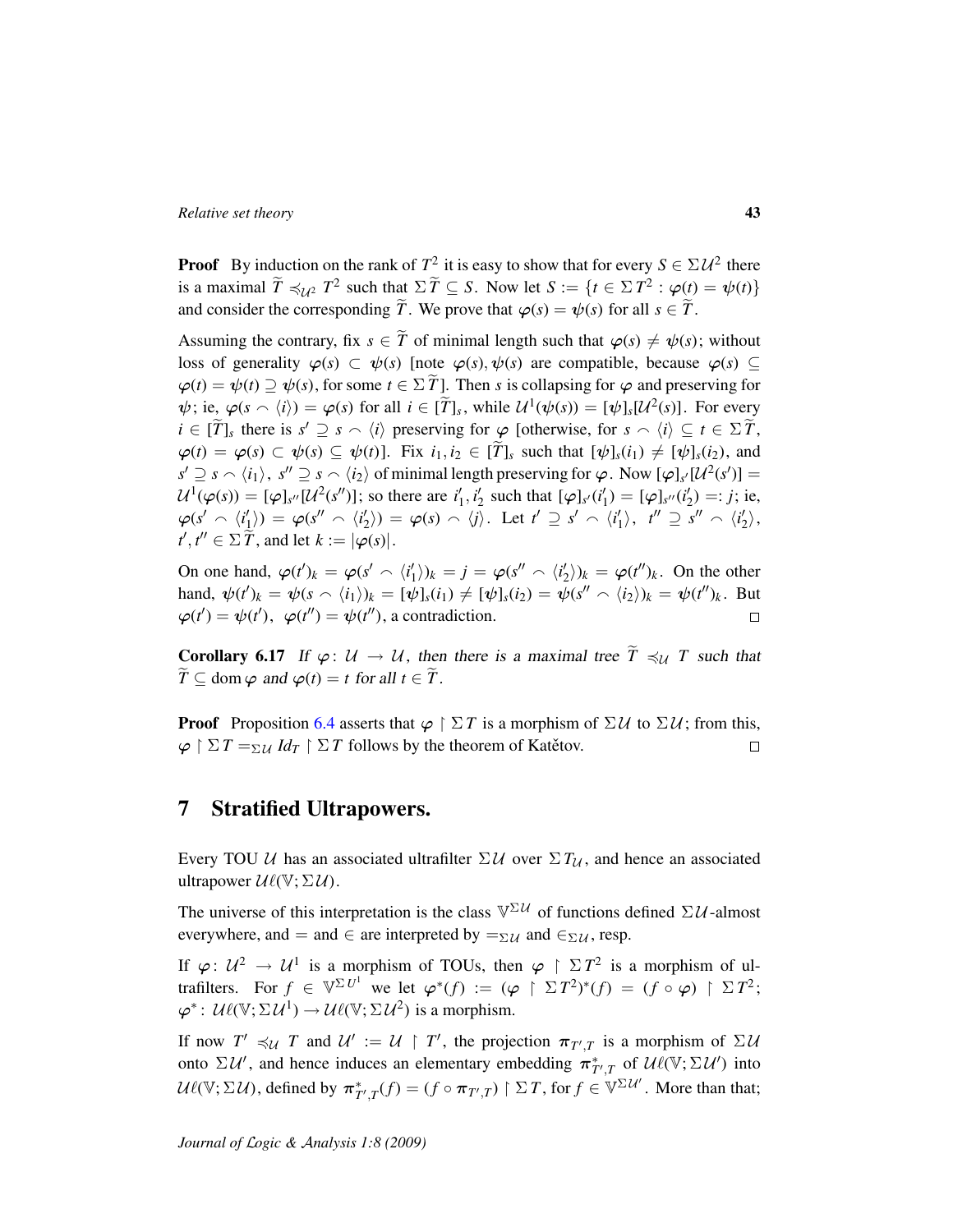for  $u := \langle \Sigma U_t : t \in \Sigma T' \rangle$ ,  $\mathcal{U}\ell(\mathbb{V}; \Sigma \mathcal{U}') \models "u$  is an ultrafilter", and, by Propositions [4.1](#page-24-0) and [6.8,](#page-39-1)  $(\mathcal{U}\ell(\mathbb{V}; \Sigma \mathcal{U}), \pi^*_{T',T}[\mathbb{V}^{\Sigma \mathcal{U}'}])$  is isomorphic to  $[\mathcal{U}\ell t(\mathbb{V}; u)]^{\mathcal{U}\ell(\mathbb{V}; \Sigma \mathcal{U}')}$ . It follows that  $(\mathcal{U}\ell(\mathbb{V}; \Sigma \mathcal{U}), \pi^*_{T',T}[\mathbb{V}^{\Sigma \mathcal{U}'}])$  is an interpretation of a nonstandard set theory satisfying all the axioms of ST. In particular we note that there are many ways in which the standardness predicate can be interpreted so that **ST** holds, one for each  $T' \preccurlyeq_{\mathcal{U}} T$ ; the universe of  $U\ell(\mathbb{V}; \Sigma \mathcal{U})$  is *stratified* into multiple levels of standardness. We use a binary predicate  $\sqsubseteq_{\mathcal{U}}$  to describe this stratification.

To simplify the notation, we "identify"  $f \in \mathbb{V}^{\Sigma \mathcal{U}'}$  with  $\pi^*_{T',T}(f) \in \mathbb{V}^{\Sigma \mathcal{U}}$  when there is (hopefully) no danger of misunderstanding. This allows us to regard  $\mathbb{V}^{\Sigma U'}$  as a subclass of  $\mathbb{V}^{\Sigma\mathcal{U}}$ : for  $g \in \mathbb{V}^{\Sigma\mathcal{U}}$ , the statement " $g \in \mathbb{V}^{\Sigma\mathcal{U}'}$ " is to be interpreted as "there exists  $h \in \mathbb{V}^{\Sigma U'}$  such that  $\pi^*_{T',T}(h) =_{\Sigma U} g$ ".

<span id="page-43-0"></span>**Definition 7.1** For  $f, g \in \mathbb{V}^{\Sigma \mathcal{U}}$ , we define:

$$
f \sqsubseteq_{\mathcal{U}} g
$$
 iff  $(\forall T' \preccurlyeq_{\mathcal{U}} T)[g \in \mathbb{V}^{\Sigma \mathcal{U}'} \Rightarrow f \in \mathbb{V}^{\Sigma \mathcal{U}'}].$ 

It is clear that  $\sqsubseteq_{\mathcal{U}}$  is reflexive and transitive. It is also total:  $(\forall f, g \in \mathbb{V}^{\Sigma \mathcal{U}})(f \sqsubseteq_{\mathcal{U}}$  $g \vee g \sqsubseteq_{\mathcal{U}} f$ .

**Proof** Suppose that neither  $f \sqsubseteq_{\mathcal{U}} g$  nor  $g \sqsubseteq_{\mathcal{U}} f$  holds. Then there is  $T' \preccurlyeq_{\mathcal{U}} T$  such that  $g\in\mathbb{V}^{\Sigma\mathcal{U}'}\wedge f\notin\mathbb{V}^{\Sigma\mathcal{U}'},$  and also  $T''\preccurlyeq_{\mathcal{U}} T$  such that  $f\in\mathbb{V}^{\Sigma\mathcal{U}''}\wedge g\notin\mathbb{V}^{\Sigma\mathcal{U}''}.$  Either  $T' \preccurlyeq_{\mathcal{U}} T''$  or  $T'' \preccurlyeq_{\mathcal{U}} T'$ . In the first case,  $\pi^*_{T',T''}(g) \in \mathbb{V}^{\Sigma \mathcal{U}''}$ , and hence (Lemma [6.6](#page-38-1) and Proposition [6.13\)](#page-40-0)  $\pi^*_{T',T}(g) = \Sigma \mathcal{U} \pi^*_{T'',T}(\pi^*_{T',T''}(g)) \in \mathbb{V}^{\Sigma \mathcal{U}''}$ , a contradiction. The second case is similar.  $\Box$ 

Interpretations  $(\mathcal{U}\ell(\mathbb{V}; \Sigma \mathcal{U}), \sqsubseteq_{\mathcal{U}})$ , that is,  $(\mathbb{V}^{\Sigma \mathcal{U}}, =_{\Sigma \mathcal{U}}, \in_{\Sigma \mathcal{U}}, \sqsubseteq_{\Sigma \mathcal{U}})$ , for the  $\{\in, \sqsubseteq\}$ language will be called **stratified ultrapowers of the universe** and denoted  $\mathcal{U}\ell t(\mathbb{V}; \mathcal{U})$ .

**Proposition 7.2** For every  $f \in \mathbb{V}^{\Sigma \mathcal{U}}$  there is a unique (modulo  $\equiv_{\mathcal{U}}$ ) tree  $T(f) \preccurlyeq_{\mathcal{U}} T$ such that, for all  $T' \preccurlyeq_{\mathcal{U}} T$ ,  $f \in \mathbb{V}^{\Sigma \mathcal{U}'} \Leftrightarrow T(f) \preccurlyeq_{\mathcal{U}} T'$ .

Proof By induction on rank of *T* .

(0) If  $T = T^{(0)}$ ,  $T(f) := T^{(0)}$ .

(1) If  $T = \{0\} \cup \bigcup_{i \in I} \langle i \rangle \cap T_i$ , we distinguish two cases.

(a)  $f =_{\Sigma} u$   $\mathfrak{k}_{\Sigma} u(c)$  for some  $c \in \mathbb{V}$ . Then  $T(f) := T^{(0)}$  again clearly works.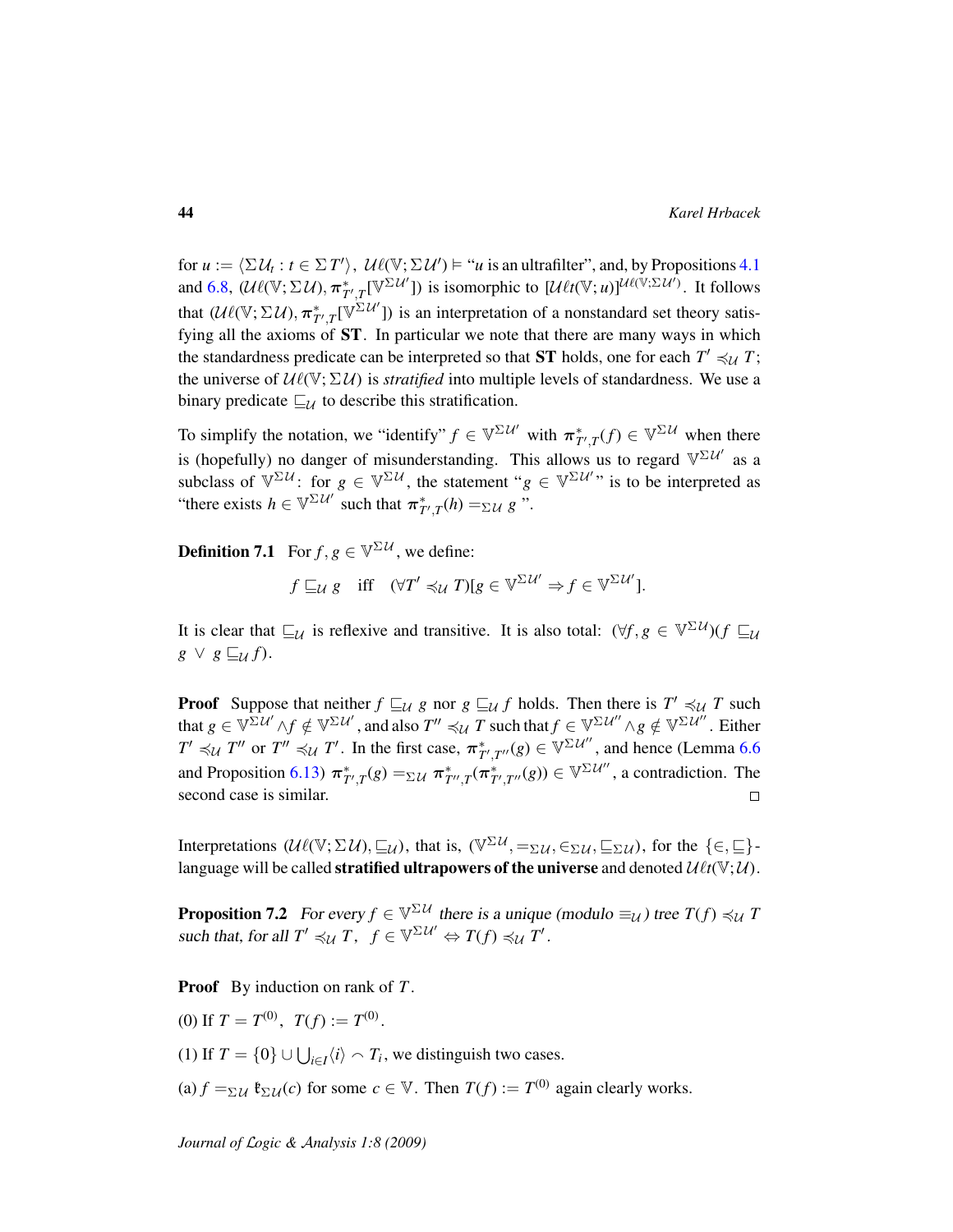(b) Otherwise, we let  $I_0 := \{i \in I : \text{dom} f_i \in \Sigma \mathcal{U}_i\}$  (note  $I_0 \in \mathcal{U}(0)$ ) and use the inductive assumption to choose, for each  $i \in I_0$ , a particular  $T(f_i) \preccurlyeq_{U_i} T_i$ . We let  $T(f) := \{0\} \cup \bigcup_{i \in I_0} \langle i \rangle \cap T(f_i)$ ; clearly  $T(f) \preccurlyeq_{\mathcal{U}} T$  and  $f \in \mathbb{V}^{\Sigma \mathcal{U}_{T(f)}}$ .

Assume  $f \in \mathbb{V}^{\Sigma U'}$  for some  $T' \preccurlyeq_{\mathcal{U}} T$ . Then  $T^{(0)} \prec_{\mathcal{U}} T'$  because  $f \neq_{\Sigma \mathcal{U}} \mathfrak{k}_{\Sigma \mathcal{U}}(c)$ for any *c*, and  $I' := \{i \in I_0 : f_i \in \mathbb{V}^{\Sigma \mathcal{U}_i} \} \in \mathcal{U}(0)$ . By the inductive assumption,  $T(f_i) \preccurlyeq_{\mathcal{U}_i} T'_i$  for  $i \in I'$ . Hence  $T(f) \preccurlyeq_{\mathcal{U}} T'$ .

Conversely, assume  $T(f) \preccurlyeq_{\mathcal{U}} T' \preccurlyeq_{\mathcal{U}} T$ . Then  $T^{(0)} \prec_{\mathcal{U}} T'$  and  $I' := \{i \in I_0 : I_0 = I_1 \}$  $T(f_i) \preccurlyeq_{\mathcal{U}_i} T'_i$   $\in \mathcal{U}(0)$ . By the inductive assumption,  $f_i \in \mathbb{V}^{\Sigma \mathcal{U}'_i}$  for all  $i \in I'$ , and hence  $f \in \mathbb{V}^{\Sigma \mathcal{U}'}$ .  $\Box$ 

<span id="page-44-1"></span>**Corollary 7.3** (a)  $f \sqsubseteq_{\mathcal{U}} g \Leftrightarrow T(f) \preccurlyeq_{\mathcal{U}} T(g)$ , for all  $f, g \in \mathbb{V}^{\Sigma \mathcal{U}}$ . (b) Let  $D_{T}(t) = t$  for all  $t \in \Sigma T'$ , where  $T' \preccurlyeq_{\mathcal{U}} T$ ; then  $T(D_{T'}) \equiv_{\mathcal{U}} T'$ . (c) Let  $E_{T}(t) = t_k$  for all  $t = \langle t_0, \ldots, t_k \rangle \in \Sigma T'$ , where  $T^{(0)} \prec_{\mathcal{U}} T' \preccurlyeq_{\mathcal{U}} T$ ; then  $T(E_{T'}) \equiv_{\mathcal{U}} T'.$ 

<span id="page-44-0"></span>**Proposition 7.4** Let  $\varphi: U^2 \to U^1$ ; then  $T(\varphi^*(f)) \equiv_{U^2} (\varphi^{-1}[(T(f))_{-}])_{+}$ , for any  $f \in \mathbb{V}^{\Sigma \mathcal{U}^1}$  such that  $T^{(0)} \prec_{\mathcal{U}^1} T(f)$ .

**Proof** Let  $f \in \mathbb{V}^{\Sigma \mathcal{U}^1}$ ,  $T^{(0)} \prec_{\mathcal{U}^1} T(f)$ , and  $T(f) \preccurlyeq_{\mathcal{U}^1} T'$ . Let  $\mathcal{U}(f) := \mathcal{U} \restriction T(f)$ . The fact that  $f \in \mathbb{V}^{\Sigma U(f)}$  means that there is a set  $X \in \Sigma \mathcal{U}^1$  such that, for  $t', t'' \in X$ ,  $\pi_{T(f),\mathcal{I}'}(t') = \pi_{T(f),T'}(t'') \Rightarrow f(t') = f(t'').$  Let  $\widetilde{T} := (\varphi^{-1}[(T(f))_{-}])_{+}$  and  $\widetilde{\mathcal{U}} :=$ U  $\uparrow$   $\tilde{T}$ . We note that  $T(f)$   $\prec_{\mathcal{U}^1} T(f)$ , so  $\varphi^{-1}[T(f)$   $\prec_{\mathcal{U}^2} \varphi^{-1}[T(f)]$ ,  $\tilde{T} \preccurlyeq_{\mathcal{U}^2} \varphi^{-1}[T(f)]$  $\varphi^{-1}[T(f)]$  is defined, and  $Z := \{s \in \Sigma T^2 : \lambda_{\varphi^{-1}[(T(f))-]} < \lambda_{\varphi^{-1}[(T(f))]} \} \in \Sigma \mathcal{U}^2$ . Let  $Y := \varphi^{-1}[X] \cap \pi_{\widetilde{T},T^2}^{-1}[\Sigma \widetilde{T}] \cap Z$ ; then  $Y \in \Sigma \mathcal{U}^2$ . If  $s', s'' \in Y$  and  $\widetilde{s} := \pi_{\widetilde{T},T^2}(s') =$  $T$ <sup>*T*</sup>,*T*  $\pi_{\widetilde{T},T^2}(s'')$ , then  $\widetilde{s} = s \wedge \langle j \rangle$  for some  $s \in \varphi^{-1}[(T(f))_{-}]$ . Hence  $\varphi(s) \in (T(f))_{-}$  and  $\pi_{\widetilde{s}}(s) \in T(f)$ , and  $\pi_{\widetilde{s}}(s) \in \mathbb{Z}$  $\varphi(\tilde{s}) \in T(f)$ . Also  $\varphi(\tilde{s}) = \pi_{T(f),T'}(\varphi(s')) = \pi_{T(f),T'}(\varphi(s''))$ . As  $\varphi(s') \in X$ ,  $\varphi(s'') \in X$ ,  $\varphi(s'') \in X$ ,  $\varphi(s'') \in X$ ,  $\varphi(s'') \in X$ ,  $\varphi(s'') \in X$ ,  $\varphi(s'') \in X$ ,  $\varphi(s'') \in X$ ,  $\varphi(s'') \in X$ ,  $\varphi(s'') \in X$ ,  $\varphi(s'') \in X$ ,  $\varphi(s'') \in X$ , we have  $f(\varphi(s')) = f(\varphi(s''))$ . This proves that  $\varphi^*(f) = (f \circ \varphi) \upharpoonright \Sigma T^2 \in \mathbb{V}^{\Sigma \mathcal{U}}$ , ie,  $T(\boldsymbol{\varphi}^*(f)) \preccurlyeq_{\mathcal{U}^2} \widetilde{T}.$ 

Now assume that  $T(\varphi^*(f)) \prec_{\mathcal{U}^2} \widetilde{T}$ ; then  $T(\varphi^*(f)) \preccurlyeq_{\mathcal{U}^2} \widetilde{T} = \varphi^{-1}[(T(f))_{-}].$  Hence there is a set  $Y \in \Sigma \mathcal{U}^2$ ,  $Y \subseteq \pi_{\widetilde{\pi}}^{-1}$  $\widetilde{T}_{T}^{-1}$ ,  $T^2$ [ $\sum \widetilde{T}_{-1}$ ], such that  $t', t'' \in Y$ ,  $\pi_{\widetilde{T}_{-1}, T^2}(t') =$  $\pi_{\widetilde{T}_-,T^2}(t'') \Rightarrow f(\varphi(t')) = f(\varphi(t''))$ . By the Factoring Lemma for TOUs, there is  $\widetilde{Y} \in \Sigma$  ( $U^2 \upharpoonright \widetilde{T}$ ) and for every  $\widetilde{t} \in \widetilde{Y}$  a set  $Y_{\widetilde{t}} \in \Sigma U_{\widetilde{t}}$  such that  $\bigcup_{\widetilde{t} \in \widetilde{Y}} \widetilde{t} \cap Y_{\widetilde{t}} \subseteq Y$ .  $P \in \mathcal{L}(\mathcal{U} \mid I-)$  and for every  $i \in Y$  a set  $I_i \in \mathcal{L}(\mathcal{U}_i)$  such that  $\bigcup_{i \in Y} i \wedge I_i \subseteq I$ .<br>
[We note in particular that  $v', v'' \in Y_i \Rightarrow f(\varphi(\tilde{t} \wedge v')) = f(\varphi(\tilde{t} \wedge v''))$ .] The set  $\widetilde{X} := \varphi[\widetilde{Y}] \in \Sigma(\mathcal{U}^1 \restriction T(f)_{-})$ . For every  $\widetilde{s} \in \widetilde{X}$  pick one  $\widetilde{t} \in \widetilde{Y}$  such that  $\widetilde{s} = \varphi(\widetilde{t})$ , and let  $X_{\tilde{s}} := \varphi_{\tilde{t}}[Y_{\tilde{t}}];$   $X_{\tilde{s}} \in \Sigma \mathcal{U}_{\tilde{s}}^1$ . Hence  $X := \bigcup_{\tilde{s} \in \tilde{X}} \tilde{s} \cap X_{\tilde{s}} \in \Sigma \mathcal{U}^1$ . Let  $\tilde{s} \sim u'$ ,  $\tilde{s} \sim u'' \in X$ . Fix  $v', v'' \in Y_{\tilde{t}}$  such that  $u' = \varphi_{\tilde{t}}(v')$ ,  $u'' = \varphi_{\tilde{t}}(v'')$ . Then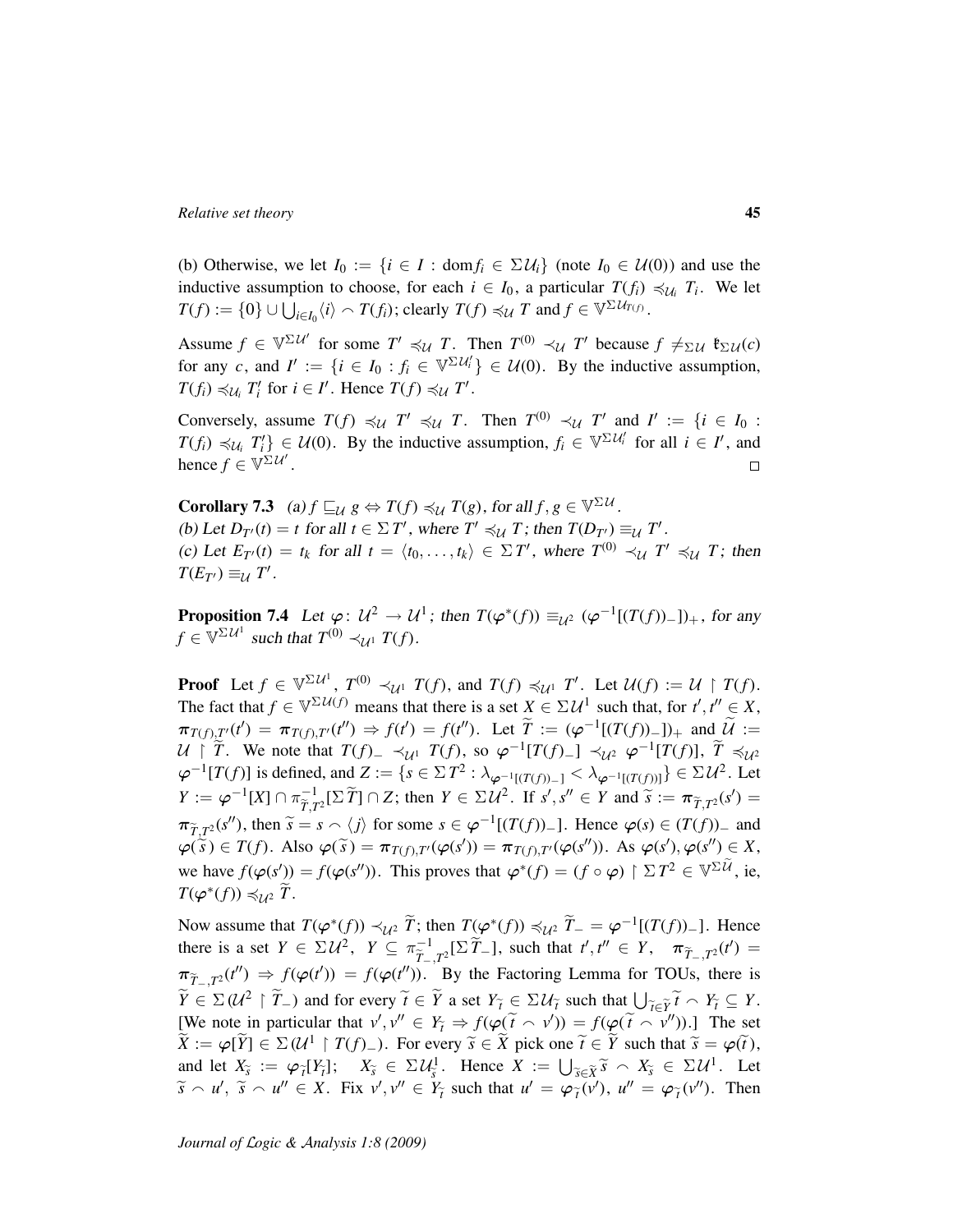$\widetilde{s} \sim u' = \varphi(\widetilde{t} \sim v'), \ \widetilde{s} \sim u'' = \varphi(\widetilde{t} \sim v'') \text{ and } f(\widetilde{s} \sim u') = f(\varphi(\widetilde{t} \sim v')) = f(\varphi(\widetilde{t} \sim v'))$  $(v'')$ ) = *f*( $\tilde{s} \sim u''$ ). Hence *f* ∈  $\mathbb{V}^{\Sigma(\mathcal{U}^1 | T(f) - \mathcal{U})}$ , ie, *T*(*f*)  $\preccurlyeq_{\mathcal{U}^1} T(f)$ <sub>−</sub>, a contradiction.

Definition 7.5  $\Phi \colon \mathbb{V}^{\Sigma \mathcal{U}^1} \to \mathbb{V}^{\Sigma \mathcal{U}^2}$  is a premorphism of  $\mathcal{U}\ell t(\mathbb{V}; \mathcal{U}^1)$  to  $\mathcal{U}\ell t(\mathbb{V}; \mathcal{U}^2)$ iff  $\Phi$  is a morphism of  $\mathcal{U}\ell(\mathbb{V}; \Sigma \mathcal{U}^1)$  to  $\mathcal{U}\ell(\mathbb{V}; \Sigma \mathcal{U}^2)$  and  $\Phi$  preserves  $\sqsubseteq$ , ie,  $f\sqsubseteq_{\mathcal{U}^1} g \Leftrightarrow \Phi(f)\sqsubseteq_{\mathcal{U}^2} \Phi(g)$  holds for all  $f,g\in \mathbb{V}^{\Sigma\,\mathcal{U}^1}.$ 

<span id="page-45-0"></span>**Proposition 7.6** If  $\varphi: U^2 \to U^1$ , then  $\varphi^*$  is a premorphism of  $\mathcal{U}\ell t(\mathbb{V}; U^1)$  to  $\mathcal{U}\ell t(\mathbb{V};\mathcal{U}^2)$ .

**Proof** Propositions [6.4](#page-37-0) and [2.4](#page-15-0) show that  $\varphi^*$  is a morphism of  $\mathcal{U}\ell(\mathbb{V}; \Sigma \mathcal{U}^1)$  to  $U\ell(\mathbb{V}; \Sigma \mathcal{U}^2)$ ; we have to prove that  $\varphi^*$  preserves  $\sqsubseteq$ .

If  $T(f) \equiv_{\mathcal{U}^1} T^{(0)}$ , then  $f =_{\Sigma \mathcal{U}^1} \mathfrak{k}_1(c)$  for some  $c \in \mathbb{V}$ , so  $\varphi^*(f) =_{\Sigma \mathcal{U}^2} \mathfrak{k}_2(c)$  and  $T(\varphi^*(f)) \equiv_{\mathcal{U}^2} T^{(0)}$ . Both  $f \sqsubseteq_{\mathcal{U}_1} g$  and  $\varphi^*(f) \sqsubseteq_{\mathcal{U}_2} \varphi^*(g)$  hold for all  $g$ .

So let us assume that  $T^{(0)} \prec_{\mathcal{U}^1} T(f)$ . If  $f \sqsubseteq_{\mathcal{U}_1} g$ , then  $T(f) \preccurlyeq_{\mathcal{U}_1} T(g)$ , and  $T^{(0)} \prec_{\mathcal{U}^1} T(g)$ *T*(*g*); we get *T*(*f*)−  $\preccurlyeq$ <sub>*U*1</sub></sub> *T*(*g*)−; hence, using Corollary [6.15\(](#page-41-0)a),  $\varphi^{-1}[T(f)$ −]  $\preccurlyeq$   $U_2$  $\varphi^{-1}[T(g)_+]$ ; and, applying + and Proposition [7.4](#page-44-0) on both sides, finally  $T(\varphi^*(f)) \preccurlyeq_{\mathcal{U}^2}$  $T(\varphi^*(g))$ , ie,  $\varphi^*(f) \sqsubseteq_{\mathcal{U}^2} \varphi^*(g)$ .

The same calculation shows that  $f \sqsubset_{\mathcal{U}_1} g$  implies  $\varphi^*(f) \sqsubset_{\mathcal{U}^2} \varphi^*(g)$  (use Corollary  $6.15(b)$  $6.15(b)$  in place of (a)) and completes the proof.  $\Box$ 

We already used the Factoring Lemma, Proposition [4.1,](#page-24-0) as a motivation for the introduction of  $\Box$ . We now want to show that factoring preserves  $\Box$ . First some notation.

Let U be a TOU over T and let  $T' \preccurlyeq_{\mathcal{U}} T$ . We define  $T/T'$  and  $\mathcal{U}/T'$ :  $\Sigma T' \to \mathbb{V}$  by  $(T/T')(t) := T_t$ ,  $(U/T')(t) := U_t$ , and note that  $U\ell(\mathbb{V}; \Sigma U') \models "T/T'$  is a tree and  $U/T'$  is a TOU over  $T/T''$ . [Recall that terms with the leading symbol / are evaluated in the ambient set theory, and need not be underlined.] For  $f : \subseteq \Sigma T \to V$  we define  $f/T'$ :  $\Sigma T' \to \mathbb{V}$  by  $(f/T')(t) = f_t$ . [Recall that  $f_t$  is defined by  $f_t(s) = f(t \cap s)$ ; we have  $f_t: \subseteq \Sigma T_t \to \mathbb{V}$  here.] Finally, we let  $\Omega(f) := \Omega_{T',\mathcal{U}}(f) := f/T'$ , for  $f \in \mathbb{V}^{\Sigma \mathcal{U}}$ .

**Proposition 7.7** (The Factoring Lemma)  $\Omega$  is an isomorphism between  $(\mathcal{U}\ell(\mathbb{V}; \Sigma \mathcal{U}), \mathbb{V}^{\Sigma \mathcal{U}'}) = (\mathbb{V}^{\Sigma \mathcal{U}}, =_{\Sigma \mathcal{U}}, \in_{\Sigma \mathcal{U}}, \pi^*_{T',T}[\mathbb{V}^{\Sigma \mathcal{U}'}])$  and  $\mathcal{U}\ell(\langle \mathcal{U}\ell t(\mathbb{V};\mathcal{U}_t): t \in \Sigma T'\rangle, \Sigma \mathcal{U}') = [\mathcal{U}\ell t(\mathbb{V};\mathcal{U}/T')]^{\mathcal{U}\ell(\mathbb{V};\Sigma \mathcal{U}')}$ . Moreover,  $\mathcal{U}\ell(\mathbb{V}; \Sigma \mathcal{U}') \models ``\Omega(\pi_{T',T}(g)) =_{\Sigma(\mathcal{U}/T')} \mathfrak{k}_{\Sigma(\mathcal{U}/T')}(g)"$  for all  $g \in \mathbb{V}^{\Sigma \mathcal{U}'}$ .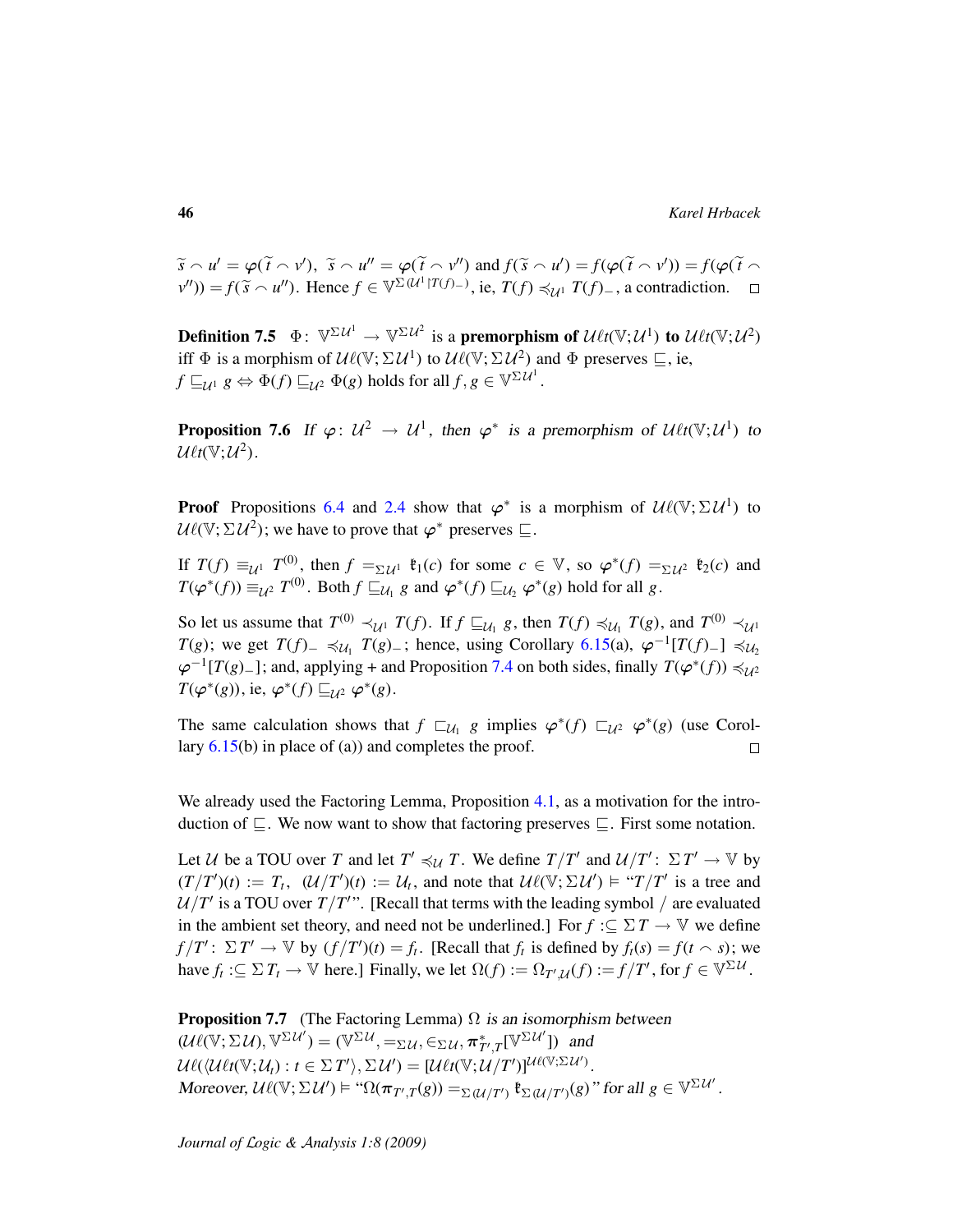We stress that here  $\mathfrak{k}_{\Sigma(\mathcal{U}/T')}$  is to be evaluated in  $\mathcal{U}\ell(\mathbb{V}; \Sigma \mathcal{U}')$ , ie,  $\mathcal{U}\ell(\mathbb{V}; \Sigma \mathcal{U}') \models$ " $\mathfrak{k}_{\Sigma(\mathcal{U}/T')}(g)$  is a constant function on  $\Sigma(T/T')$  with value *g*", ie, if  $\mathcal{U}\ell(\mathbb{V}; \Sigma \mathcal{U}') \models$  $\mathfrak{k}_{\Sigma(\mathcal{U}/T')}(g) = f$ , then  $\{t \in \Sigma T' : f(t)(s) = g(t) \text{ for all } s \in \Sigma(T_t)\} \in \Sigma \mathcal{U}'$ . We summarize the "Moreover" part by saying that " $\Omega$  *is the identity on*  $\mathbb{V}^{\Sigma U''}$ ".

**Proof** This is Proposition [4.1](#page-24-0) for  $U = \Sigma U'$ ,  $I = \Sigma T'$ ,  $U_i = \Sigma U_t$  for  $i = t \in I$ .

The isomorphism  $\Omega$  in the Factoring Lemma takes  $\mathbb{V}^{\Sigma \mathcal{U}'}$ , the "coarsest level of standardness" of the ultrapower  $\mathcal{U}\ell(\mathbb{V}; \Sigma \mathcal{U})$ , onto the "coarsest level of standardness" of  $[\mathcal{U}\ell t(\mathbb{V}; \Sigma(\mathcal{U}/T'))]^{\mathcal{U}\ell(\mathbb{V}; \Sigma \mathcal{U}')}$ . Our next task is to show that the ordering  $\subseteq$  of the "finer levels of standardness" is also preserved by  $\Omega$ .

For  $T' \preccurlyeq_{\mathcal{U}} T'' \preccurlyeq_{\mathcal{U}} T$  we let  $T''/T' : \subseteq \Sigma T' \to \mathbb{V}$  be defined by  $(T''/T')(t) = T''_t$ , whenever  $t \in T''$ .

**Proposition 7.8**  $\mathcal{U}\ell(\mathbb{V}; \Sigma \mathcal{U}') \models T''/T' \preccurlyeq_{\mathcal{U}/T'} T/T'$ . If also  $T' \preccurlyeq_{\mathcal{U}} T''' \preccurlyeq_{\mathcal{U}} T$ , then  $T'' \preccurlyeq_{\mathcal{U}} T'''$  iff  $\mathcal{U}\ell(\mathbb{V}; \Sigma \mathcal{U}') \models T''/T' \preccurlyeq_{\mathcal{U}/T'} T'''/T'.$ 

**Proof** These are easy consequences of the definition of  $\preccurlyeq \iota_U$ , Łoś Theorem, and the Factoring Lemma for TOUs, Proposition [6.8.](#page-39-1)  $\Box$ 

**Proposition 7.9** For  $f \notin \mathbb{V}^{\Sigma \mathcal{U}'}$ ,  $\mathcal{U}\ell(\mathbb{V}; \Sigma \mathcal{U}') \vDash T(f/T') \equiv_{\mathcal{U}/T'} T(f)/T'$ .

**Proof** Let  $T'' := T(f)$ ; we have  $T' \preccurlyeq_{\mathcal{U}} T''$ . Also,  $f =_{\Sigma \mathcal{U}} \pi^*_{T'',T}(g)$  for some  $g \subseteq \Sigma T'' \to \mathbb{V}$ . Then  $\{t \in \Sigma T' : f_t =_{\Sigma \mathcal{U}_t} \pi^*_{T''_t, T_t}(g_t)\} \in \Sigma \mathcal{U}'$  and  $\mathcal{U}\ell(\mathbb{V}; \Sigma \mathcal{U}') \models$ " $f/T' = u/T' \pi^*_{T''/T',T/T'}(g/T')$ ". (Here  $*$  is evaluated in  $\mathcal{U}\ell(\mathbb{V}; \Sigma \mathcal{U}')$ .) We conclude that  $\mathcal{U}\ell(\mathbb{V}; \Sigma \mathcal{U}') \models T(f/T') \preccurlyeq_{\mathcal{U}/T'} T(f)/T'.$ 

Conversely, assume  $\mathcal{U}\ell(\mathbb{V}; \Sigma \mathcal{U}') \models ``f/T' \in \mathbb{V}^{\tau} \land \tau \preccurlyeq_{\mathcal{U}/T'} T/T'$ ". Then  $L := \{t \in$  $\Sigma T' : \tau(t) \preccurlyeq_{\mathcal{U}_t} T_t$   $\} \in \Sigma \mathcal{U}'$ ; we let  $T'' := (L \downarrow) \cup \bigcup_{t \in L} \{t \smallfrown s : s \in \tau(t)\}$  and note that *T*<sup>*n*</sup> is a tree, *T*<sup> $\leq$ </sup>  $\preceq$  *U T*<sup>*n*</sup>, and  $\mathcal{U}\ell(\mathbb{V}; \Sigma \mathcal{U}') \models "T''/T' = \tau$ ". It follows easily that  $f \in \mathbb{V}^{\mathcal{U}''}$ , hence  $T(f) \preccurlyeq_{\mathcal{U}} T''$  and  $\mathcal{U}\ell(\mathbb{V}; \Sigma \mathcal{U}') \models "T(f)/T' \preccurlyeq_{\mathcal{U}/T'} T''/T' = \tau"$ .  $\Box$ 

<span id="page-46-0"></span>Corollary 7.10  $For f, g \notin \mathbb{V}^{\Sigma \mathcal{U}}$ ,  $f \sqsubseteq_{\mathcal{U}} g$  iff  $\mathcal{U}\ell(\mathbb{V}; \Sigma \mathcal{U}') \models \Omega(f) \sqsubseteq_{\mathcal{U}/T'} \Omega(g)$ .

**Proof**  $f \sqsubseteq_{\mathcal{U}} g$  iff  $T(f) \preccurlyeq_{\mathcal{U}} T(g)$  iff  $\mathcal{U}\ell(\mathbb{V}; \Sigma \mathcal{U}') \models T(f)/T' \preccurlyeq_{\mathcal{U}/T'} T(g)/T'$  iff  $U\ell(\mathbb{V}; \Sigma \mathcal{U}') \models T(f/T') \preccurlyeq_{\mathcal{U}/T'} T(g/T') \text{ iff } U\ell(\mathbb{V}; \Sigma \mathcal{U}') \models \Omega(f) \sqsubseteq_{\mathcal{U}/T'} \Omega(g).$  $\Box$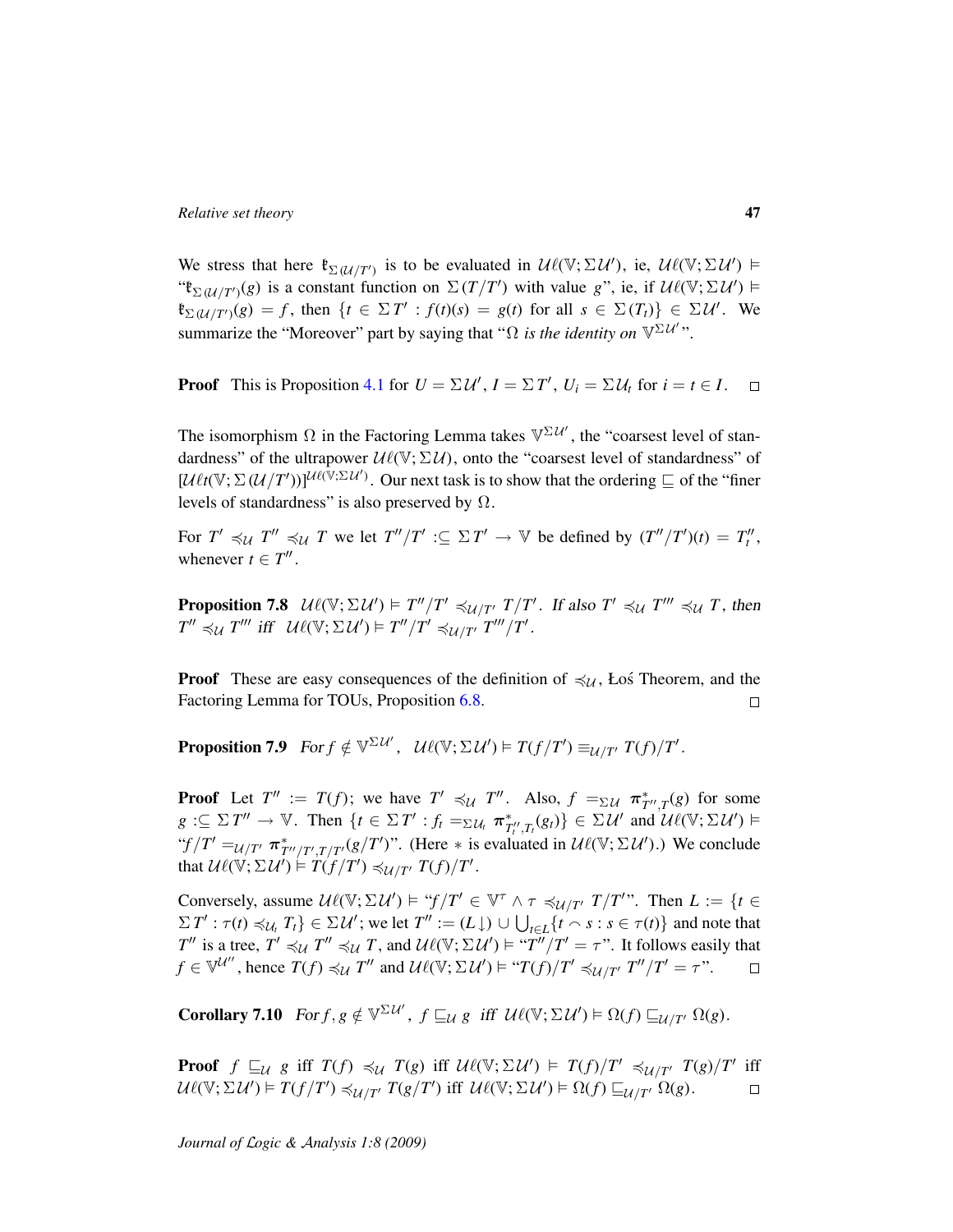In order to summarize these results in a compact form we define a *relativized* version of  $\Box$ :

 $f\sqsubseteq_{\mathcal{U};h} g \quad \text{iff} \quad f\sqsubseteq_{\mathcal{U}} h \ \lor \ f\sqsubseteq_{\mathcal{U}} g, \quad \text{ for } f,g,h\in\mathbb{V}^{\Sigma\,\mathcal{U}}.$ 

<span id="page-47-0"></span>The Factoring Lemma and Corollary [7.10](#page-46-0) combine into the following key theorem.

Theorem 7.11 (The Factoring Theorem)  $\Omega_{T',\mathcal{U}}$  is an isomorphism between  $(\mathcal{U}\ell(\mathbb{V}; \Sigma \mathcal{U}), \sqsubseteq_{\mathcal{U}; D_{T'}})$  and  $\mathcal{U}\ell(\langle \mathcal{U}\ell(\mathbb{V}; \Sigma \,\mathcal{U}_t), \sqsubseteq_{\mathcal{U}_t}) : t \in \Sigma \, T' \rangle, \Sigma \, \mathcal{U}') = [\mathcal{U}\ell t(\mathbb{V}; \mathcal{U}/T')]^{\mathcal{U}\ell(\mathbb{V}; \Sigma \, \mathcal{U}')}$ which is the identity on  $\mathbb{V}^{\Sigma \mathcal{U}'}$ .

Finally, we show that factoring commutes with  $\varphi^*$ .

Theorem 7.12 (The Factoring Theorem for Morphisms)

Given 
$$
\varphi: U^2 \to U^1
$$
 and  $\widetilde{T}^2 \preccurlyeq_{U^2} T^2$ , let  $\widetilde{U}^2 := U^2 \upharpoonright \widetilde{T}^2$ ,  $\widetilde{T}^1 := \varphi[\widetilde{T}^2]$ ,  
\n $\widetilde{U}^1 := U^1 \upharpoonright \widetilde{T}^1$ , and  $\widetilde{\varphi} := \varphi \upharpoonright \widetilde{T}^2$ . Then  
\n
$$
(\ast) \quad \mathcal{U}\ell(\mathbb{V}; \widetilde{U}^2) \vDash \text{``}\varphi/\widetilde{T}^2 : U^2/\widetilde{T}^2 \to \widetilde{\varphi}^*(U^1/\widetilde{T}^1)
$$
" and  
\n
$$
(\ast \ast) \quad \mathcal{U}\ell(\mathbb{V}; \widetilde{U}^2) \vDash \text{``}\varphi/\widetilde{T}^2)^* : \mathcal{U}\ell t(\mathbb{V}; U^2/\widetilde{T}^2) \to \mathcal{U}\ell t(\mathbb{V}; \widetilde{\varphi}^*(U^1/\widetilde{T}^1))
$$
".  
\nFor all  $f \in \mathbb{V}^{\Sigma U^1}$  also  
\n
$$
(\ast \ast \ast) \quad \mathcal{U}\ell(\mathbb{V}; \widetilde{U}^2) \vDash \text{``}\Omega_{\widetilde{T}^2, U^2}(\varphi^*(f)) =_{U^2/\widetilde{T}^2} (\varphi/\widetilde{T}^2)^* (\widetilde{\varphi}^*( \Omega_{\widetilde{T}^1, U^1}(f)))
$$
",  
\ni.e, the following diagram commutes.  
\n
$$
\Omega_{\widetilde{T}^2, U^2}
$$

$$
(U\ell(\mathbb{V}; \Sigma U^2), \sqsubseteq_{U^2; D_{\tilde{T}^2}}) \xrightarrow{\Omega_{\tilde{T}^2, U^2}} [U\ell t(\mathbb{V}; U^2/\tilde{T}^2)]^{U\ell(\mathbb{V}; \tilde{U}^2)}
$$
\n
$$
\varphi^* \downarrow \qquad \qquad [U\ell t(\mathbb{V}; U^2/\tilde{T}^2)]^{U\ell(\mathbb{V}; \tilde{U}^2)} \circ \tilde{\varphi}^*
$$
\n
$$
(U\ell(\mathbb{V}; \Sigma U^1), \sqsubseteq_{U^1; D_{\tilde{T}^1}}) \xrightarrow{\Omega_{\tilde{T}^1, U^1}} [U\ell t(\mathbb{V}; U^1/\tilde{T}^1)]^{U\ell(\mathbb{V}; \tilde{U}^1)}
$$

The  $*$  in  $(\varphi/\widetilde{T}^2)^*$  is here to be evaluated in  $\mathcal{U}\ell(\mathbb{V}; \widetilde{\mathcal{U}}^2)$ !

**Proof** From Definition [6.3](#page-37-1) we get immediately that  $\tilde{\varphi}$ :  $\tilde{\mathcal{U}}^2 \to \tilde{\mathcal{U}}^1$ . For  $t \in \Sigma \tilde{T}^2 \cap$ <br>degree  $\tilde{\varphi}$   $\tilde{\mathcal{U}}^2$  are here  $\tilde{\varphi}^* (\mathcal{U}/\tilde{\mathcal{U}})(\tilde{\varphi})$  and  $\tilde{\mathcal{U}}^1$  and  $\tilde{\mathcal{U}}^2$ dom  $\varphi \in \Sigma \widetilde{\mathcal{U}}^2$  we have  $\widetilde{\varphi}^*(\mathcal{U}^1/\widetilde{T}^1)(t) = (\mathcal{U}^1/\widetilde{T}^1)(\varphi(t)) = \mathcal{U}^1_{\varphi(t)}$ , and  $\varphi_t: \mathcal{U}^2_t \to \mathcal{U}^1_{\varphi(t)}$ is a morphism. This is precisely the meaning of (\*).

(\*\*) follows from (\*) by Proposition [7.6,](#page-45-0) which is satisfied in  $\mathcal{U}\ell(\mathbb{V}; \widetilde{\mathcal{U}}^2)$ .

Finally, for  $t \in \Sigma \widetilde{T}^2 \cap \text{dom } \varphi \in \Sigma \widetilde{\mathcal{U}}^2$  and  $s \in \Sigma T_t^2 \in \Sigma \mathcal{U}_t^2$ ,  $\Omega_{\widetilde{T}^2, \mathcal{U}^2}(\varphi^*(f))(t)(s) =$  $\varphi^*(f)_t(s) = \varphi^*(f)(t \cap s) = f(\varphi(t \cap s)) = f(\varphi(t) \cap \varphi_t(s)) = f_{\varphi(t)}(\varphi_t(s))$  and  $[(\varphi/\widetilde{T}^{2}(t))^{*}(\widetilde{\varphi}^{*}(\Omega_{\widetilde{T}^{1},\mathcal{U}^{1}}(f)))(t)](s) = \varphi_{t}^{*}(\widetilde{\varphi}^{*}(f/\widetilde{T}^{1})(t))(s) = \varphi_{t}^{*}((f/\widetilde{T}^{1})(\varphi(t))(s) = \mathbb{E}_{t}^{*}((f/\widetilde{T}^{1})(\widetilde{T}^{1})(\widetilde{T}^{1})(t))(s) = \mathbb{E}_{t}^{*}((f/\widetilde{T}^{1})(\widetilde{T}^{1})(\widetilde{T}^{1})(\widetilde{T}^{1})(\widet$  $\varphi_t^*(f_{\varphi(t)})(s) = f_{\varphi(t)}(\varphi_t(s))$ . This proves (\*\*\*).  $\Box$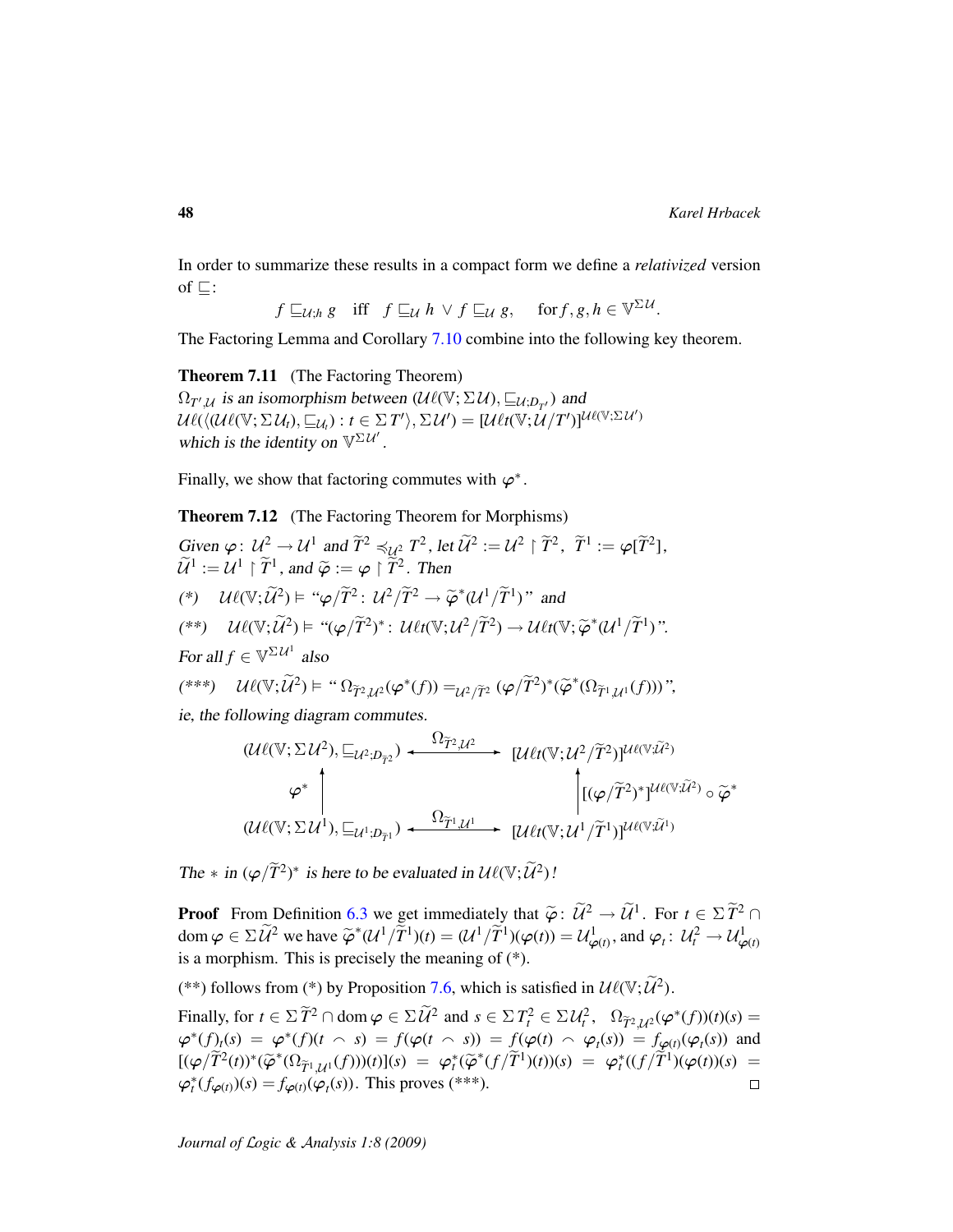# 8 Elementary Relative Set Theory.

Our goal in this section is to axiomatize stratified ultrapowers of the universe, in imitation of Section [3.](#page-17-0) Stratified ultrapowers are interpretations for the  $\{\in, \sqsubseteq\}$ language; therefore the desired theory SST is formulated in this language.

We define  $\mathbb{S}_{\alpha} := \{x : x \subseteq \alpha\}$ , the class of sets at level  $\alpha$ , or  $\alpha$ -standard sets;  $V := \{x : x = x\}$  is the class of all sets. In particular,  $\mathbb{S}_0 = \{x : x \sqsubseteq 0\}$  is the class of all **standard sets**, and the unary predicate st is defined by:  $\mathbf{st}(x)$  iff  $x \subseteq 0$ .

The axioms of SST are:

 $\sqsubseteq$  is a total preordering of  $\mathbb {V}$  with a least element 0;

 $(\forall \alpha) [ (\mathbb{V}, =, \in, \mathbb{S}_{\alpha}) \models \mathbf{ST} ].$ 

Explicitly:

### Relativization:

 $(\forall x)(x \sqsubset x); (\forall x, y, z)(x \sqsubset y \land y \sqsubset z \Rightarrow x \sqsubset z); (\forall x, y)(x \sqsubset y \lor y \sqsubset x); (\forall x)(0 \sqsubset x).$ 

**ZFC for**  $\mathbb{S}_{\alpha}$ :  $(\forall \alpha) \mathcal{P}^{\mathbb{S}_{\alpha}}$ , where  $\mathcal{P}$  is any axiom of **ZFC**.

**Transfer from/into**  $\mathbb{S}_{\alpha}$ :  $(\forall \alpha)(\forall x_1, \ldots, x_k \in \mathbb{S}_{\alpha})(\mathcal{P}^{\mathbb{S}_{\alpha}}(x_1, \ldots, x_k) \Leftrightarrow \mathcal{P}(x_1, \ldots, x_k)),$ where  $\mathcal{P}(x_1, \ldots, x_k)$  is any  $\in$ -formula.

Inner Standardization into  $\mathbb{S}_{\alpha}$ :  $(\forall \alpha)(\forall x)(\exists a \in \mathbb{S}_{\alpha})(\forall z \in \mathbb{S}_{\alpha})(z \in a \Leftrightarrow z \in x)$ .

**Remarks** We use Greek letters  $\alpha$ ,  $\beta$ ,  $\gamma$  as variables over sets when we are interested only in their level of standardness.

In terms of the levels  $\mathbb{S}_{\alpha}$ , the Relativization Axiom states that  $(\forall \alpha)(\alpha \in \mathbb{S}_{\alpha})$ ,  $(\forall \alpha, \beta)(\alpha \in \mathbb{S}_{\beta} \Rightarrow \mathbb{S}_{\alpha} \subseteq \mathbb{S}_{\beta}), (\forall \alpha, \beta)(\mathbb{S}_{\alpha} \subseteq \mathbb{S}_{\beta} \vee \mathbb{S}_{\beta} \subseteq \mathbb{S}_{\alpha}),$  and  $(\forall \alpha)(\mathbb{S}_{0} \subseteq \mathbb{S}_{\alpha}).$ 

It suffices to postulate ZFC for  $\mathcal{S}_0$ . Indeed, an axiom  $\mathcal P$  of ZFC has no free variables, hence  $\mathcal{P}^{\mathbb{S}_0}$  implies  $\mathcal{P}$ , by Transfer from  $\mathbb{S}_0$ , and  $\mathcal{P}$  implies  $\mathcal{P}^{\mathbb{S}_\alpha}$ , by Transfer into  $\mathbb{S}_\alpha$ . In particular, SST implies ZFC.

The set *a* in Inner Standardization is uniquely determined by *x* and  $\alpha$ ; we denote it  $sh_{\alpha}(x)$  and call it the  $\alpha$ -shadow of x.

**Proposition 8.1**  $\mathcal{U} \ell t(\mathbb{V}; \mathcal{U}) \models \mathbf{SST}$ , for any TOU  $\mathcal{U}$ . Moreover, if  $U(t)$  is  $\kappa$ -good for all  $t \in \text{dom}\,\mathcal{U}$  and  $U(t(\mathbb{V};\mathcal{U}) \models " \alpha \sqsubset \beta$  for some  $\beta$ ", then  $\mathcal{U}\ell t(\mathbb{V};\mathcal{U}) \models (\kappa$ -Idealization)<sup>S<sub>α</sub></sup>.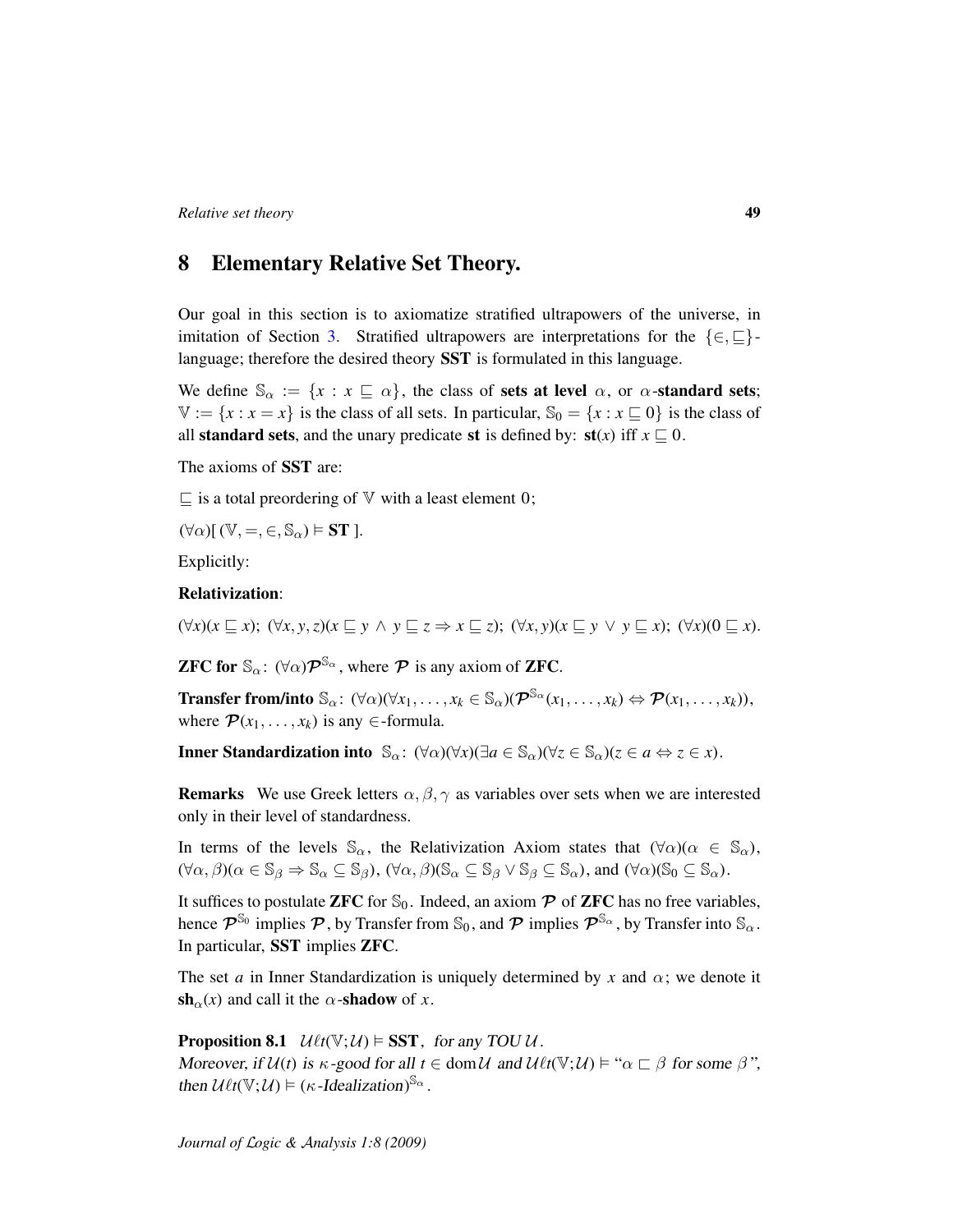**Proof** The fact that  $\sqsubseteq_{\mathcal{U}}$  has the properties required by Relativization is pointed out following its definition [7.1.](#page-43-0) Let  $T' := T(f)$ ; by Corollary [7.3](#page-44-1) then  $g \sqsubseteq_{\mathcal{U}} f \Leftrightarrow$  $T(g) \preccurlyeq_{\mathcal{U}} T(f) \Leftrightarrow g \in \pi^*_{T',T}[\mathbb{V}^{\Sigma \mathcal{U}'}]$ . By Factoring Lemma,  $(\mathcal{U}\ell(\mathbb{V}; \mathcal{U}), \pi^*_{T',T}[\mathbb{V}^{\Sigma \mathcal{U}'}])$ is isomorphic to  $[\mathcal{U}\ell t(\mathbb{V}; \Sigma(\mathcal{U}/T'))]^{\mathcal{U}\ell(\mathbb{V}; \Sigma \mathcal{U}')} \models \mathbf{ST}$  (Corollary [3.9](#page-21-0) and Proposition [1.4\)](#page-11-0). So **ST** relativizes to every level of  $\mathcal{U}\ell t(\mathbb{V}; \mathcal{U})$ .

Let  $T' := T(f) \prec_{\mathcal{U}} T$ ; under the assumptions of  $\kappa$ -goodness,  $\mathcal{U}\ell(\mathbb{V}; \Sigma \mathcal{U}') \models ``\Sigma(\mathcal{U}/T')$ is  $\mathfrak{k}_{\Sigma \mathcal{U}'}(\kappa)$ -good", hence  $\mathcal{U}\ell(\mathbb{V}; \Sigma \mathcal{U}') \models \mathcal{U}\ell t(\mathbb{V}; \mathcal{U}/T') \models \kappa$ -Idealization", and therefore  $\mathcal{U}\ell t(\mathbb{V};\mathcal{U}) \models (\kappa$ -Idealization)<sup>S<sub>f</sub></sup>.  $\Box$ 

### *More notation*:

We write  $x \sqsubset y$  for  $x \sqsubseteq y \land \neg y \sqsubseteq x$ , and  $x \sqcup y$  for  $x \sqsubseteq y \land y \sqsubseteq x$ .

 $x \sqsubseteq_{\alpha} y$  iff  $(x \sqsubseteq \alpha \land y \sqsubseteq \alpha) \lor x \sqsubseteq y$  iff  $x \sqsubseteq \alpha \lor x \sqsubseteq y$ .

 $x \sqsubset_{\alpha} y$  and  $x \sqsubset_{\alpha} y$  have the expected meaning.

We note that  $x \sqsubseteq_{\alpha} 0 \Leftrightarrow x \sqsubseteq \alpha \Leftrightarrow x \in \mathbb{S}_{\alpha}$ , so  $\sqsubseteq_{\alpha}$  is a "relative" version of  $\sqsubseteq$ , where  $\mathbb{S}_{\alpha}$  rather than  $\mathbb{S}_{0}$  is taken as the coarsest level of standardness, and the finer levels remain unchanged.

If P is any  $\epsilon$ - $\sqsubseteq$ -formula,  $\mathcal{P}^{\alpha}$  denotes the formula obtained from P by replacing each occurrence of  $\sqsubseteq$  by  $\sqsubseteq_{\alpha}$ .

#### Proposition 8.2 (SST)

If  $\beta \sqsubseteq \alpha$ , then  $(x \sqsubseteq_{\beta} y)^{\alpha} \Leftrightarrow x \sqsubseteq_{\alpha} y$ . If  $\alpha \sqsubseteq \beta$ , then  $(x \sqsubseteq_{\beta} y)^{\alpha} \Leftrightarrow x \sqsubseteq_{\beta} y$ . If  $\mathcal P$  is an  $\in$ -formula, then  $(\mathcal P^{\mathbb S_\alpha})^{\beta} \Leftrightarrow \mathcal P^{\mathbb S_\alpha}$  if  $\beta \sqsubseteq \alpha$  and  $(\mathcal P^{\mathbb S_\alpha})^{\beta} \Leftrightarrow \mathcal P^{\mathbb S_\beta}$  if  $\alpha \sqsubseteq \beta$ . In particular,  $(\forall x_1, \ldots, x_k)(\mathcal{P}^0(x_1, \ldots, x_k) \Leftrightarrow \mathcal{P}(x_1, \ldots, x_k)).$ 

**Proof**  $(x \sqsubseteq_{\beta} y)^{\alpha} \Leftrightarrow (x \sqsubseteq \beta \lor x \sqsubseteq y)^{\alpha} \Leftrightarrow (x \sqsubseteq_{\alpha} \beta \lor x \sqsubseteq_{\alpha} y) \Leftrightarrow (x \sqsubseteq \alpha \lor x \sqsubseteq \beta)$  $\vee x \sqsubseteq \alpha \vee x \sqsubseteq y$ ). This is equivalent to  $x \sqsubseteq_{\alpha} y$  if  $\beta \sqsubseteq \alpha$ , and to  $x \sqsubseteq_{\beta} y$  if  $\alpha \sqsubseteq \beta$ .  $\Box$ 

**Definition 8.3** A set *L* is a level set iff *L* is finite,  $\sqsubseteq$  *L* is a set and  $(\forall x, y \in L)$  $(x \boxminus y \Rightarrow x = y)$ . It follows that  $\Box \upharpoonright L$  is a well-ordering.

For each level set  $L \neq 0$  there is a unique sequence  $\langle x_n : n \leq \nu \rangle$  ( $\nu \in \omega$ ) such that  $L = \{x_n : n \leq \nu\}$  and for  $m, n \leq \nu, m < n \Leftrightarrow x_m \sqsubset x_n$ ; we call  $\langle x_n : n \leq \nu \rangle$ a sequence of levels. In Section [10](#page-57-0) we study in great detail particular sequences of levels, called there *pedigrees*.

**Strong Support Principle:** Let  $\mathcal{P}(\bar{x})$  be any  $\in \text{--}$ -formula. For every  $\bar{x}$  there is a level set *L* such that  $(\forall \alpha)[\mathcal{P}^{\alpha}(\bar{x}) \Leftrightarrow (\exists \beta \in L)(\alpha \boxminus \beta)].$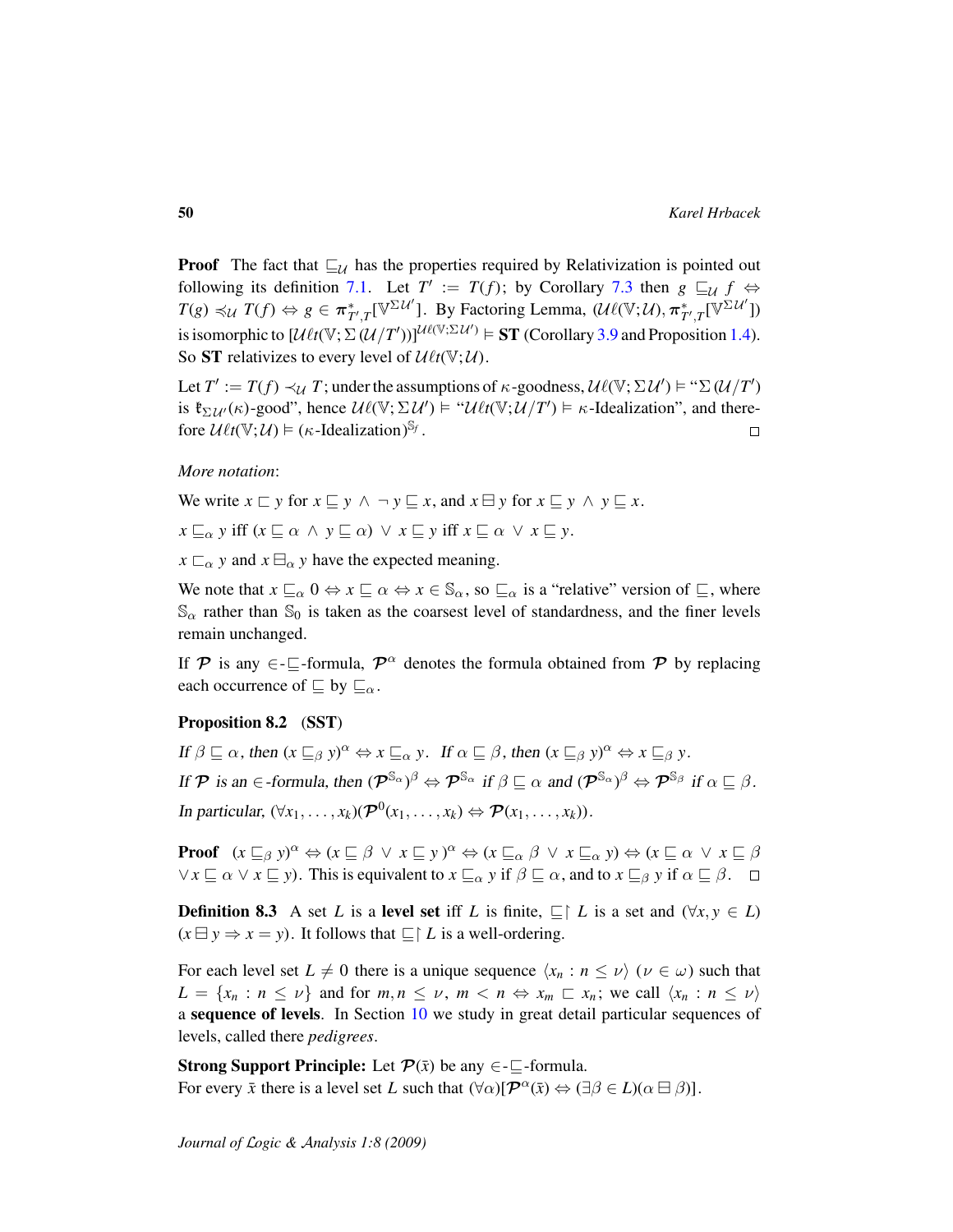**Theorem 8.4**  $\mathcal{U}_{\ell t}(\mathbb{V}; \mathcal{U})$  satisfies the Strong Support Principle.

**Proof** Without loss of generality we assume that  $\mathcal{P}$  has one free variable. It suffices to prove:

For every *x* there is a level set *M* such that

$$
(\mathscr{A}) \qquad (\forall \alpha)[\mathcal{P}^{\alpha}(x) \wedge \alpha \sqsupset 0 \Leftrightarrow (\exists \beta \in M)(\alpha \boxminus \beta)].
$$

We then let  $L := M \cup \{0\}$  if  $\mathcal{P}^0(x)$  ( $\Leftrightarrow \mathcal{P}(x)$ ) holds;  $L := M$  otherwise.

We proceed by induction on rank *T* .

(0) If  $T = T^{(0)}$ , then  $\mathcal{U}\ell t(\mathbb{V};\mathcal{U}) \models (\forall \alpha)(\alpha \boxminus 0)$  and we let  $M = \mathfrak{k}_{\Sigma \mathcal{U}}(0)$ .

(1) Let  $T = \{0\} \cup \bigcup_{i \in I} \langle i \rangle \cap T_i$ ,  $x = f \in \mathbb{V}^{\Sigma U}$ . We recall that  $T^{(1)} = \{0\} \cup \{\langle i \rangle :$  $i \in I$   $\leq U$  *T*,  $T^{(0)} \prec_{\mathcal{U}} T^{(1)}$ , and  $T^{(0)} \prec_{\mathcal{U}} T' \Rightarrow T^{(1)} \leq_{\mathcal{U}} T'$  for every  $T' \preccurlyeq_{\mathcal{U}} T$ . Let  $\gamma := D_{T^{(1)}}$ . In terms of  $\subseteq$ , these observations amount to:  $\mathcal{U}\ell t(\mathbb{V};\mathcal{U}) \models 0 \subset \alpha$ iff  $\mathcal{U}^t(\mathbb{V}; \mathcal{U}) \models \gamma \sqsubseteq \alpha$ . Let  $\widetilde{I} := \{i \in I : \text{dom} f_i \in \mathcal{U}_i\}; \ \widetilde{I} \in \mathcal{U}(0)$ . By the inductive assumption, for each  $i \in \widetilde{I}$  there is  $M_i \in \mathbb{V}^{\Sigma U_i}$  such that  $(\mathcal{U}\ell(\mathbb{V}; \Sigma U_i), \sqsubseteq_{\mathcal{U}_i}) \models$ " $M_i$  is a level set  $\wedge (\forall \alpha)[\mathcal{P}^{\alpha}(f_i) \wedge \alpha \sqsupset 0 \Leftrightarrow (\exists \beta \in M_i)(\alpha \boxminus \beta)]$ ".

Let  $\mathcal{U}^{(1)} := \mathcal{U} \restriction T^{(1)}$ ; we recall that  $\Sigma \mathcal{U}^{(1)}$  is isomorphic to  $\mathcal{U}(0)$  via the mapping  $\langle i \rangle \mapsto i$ . Let  $\widetilde{M} \in \mathbb{V}^{\Sigma \mathcal{U}}$  be defined by  $\widetilde{M}(\langle i \rangle \cap s) = M_i(s)$  for  $i \in \widetilde{I}$ ,  $s \in \Sigma T_i$ , so that  $\Omega(\widetilde{M}) = \widetilde{M}/T^{(1)} = \Sigma \mathcal{U}^{(1)} \langle M_i : i \in \widetilde{I} \rangle$ . By the Factoring Theorem [7.11](#page-47-0) (with  $T' = T^{(1)}$ ),  $(\mathcal{U}\ell(\mathbb{V}; \Sigma \mathcal{U}), \sqsubseteq_{\mathcal{U}; \gamma}) \models$  " $\widetilde{M}$  is a level set  $\wedge (\forall \alpha)[\mathcal{P}^{\alpha}(f) \wedge \alpha \sqsupseteq 0 \Leftrightarrow (\exists \beta \in \mathbb{R})$  $\widetilde{M}$ )( $\alpha \boxminus \beta$ )]". We have  $\alpha \sqsubseteq_{\mathcal{U}; \gamma} \beta \Leftrightarrow \alpha \sqsubseteq_{\mathcal{U}} \beta$  for  $\gamma \sqsubset_{\mathcal{U}} \alpha, \beta$ , and  $[(\mathcal{U}\ell(\mathbb{V}; \Sigma \mathcal{U}), \sqsubseteq_{\mathcal{U}; \gamma} \ell]$  $h \in \mathcal{P}^{\alpha}(f) \Rightarrow [U \ell t(\mathbb{V}; U)] = (U \ell(\mathbb{V}; \Sigma U), \sqsubseteq_{U}) \models \mathcal{P}^{\alpha}(f) ]$  for  $\gamma \sqsubset_{U} \alpha$ . Hence  $U\ell t(\mathbb{V};\mathcal{U}) \models \mathcal{U}$  is a level set  $\wedge (\forall \alpha)[\mathcal{P}^{\alpha}(f) \wedge \alpha \sqsupset \gamma \Leftrightarrow (\exists \beta \in \widetilde{M})(\alpha \boxminus \beta)]$ ". If also  $\mathcal{U} \ell t(\mathbb{V}; \mathcal{U}) \models \mathcal{P}^{\gamma}(f)$ , we take  $M \in \mathbb{V}^{\Sigma \mathcal{U}}$  such that  $\mathcal{U} \ell t(\mathbb{V}; \mathcal{U}) \models M = \widetilde{M} \cup \{\gamma\};$ otherwise, we let  $M = \widetilde{M}$ . It is easy to verify that (\*) holds in  $\mathcal{U} \ell t(\mathbb{V}; \mathcal{U})$  for  $x = f$  and this  $M$ . and this *M*.

SST<sup>\*</sup> is the theory obtained by adding the following axioms to SST:

Block Standardization:  $(\forall x \sqsupset 0)(\exists a \sqsubset x)(\forall z \sqsubset x)(z \in a \Leftrightarrow z \in x)$ .

**Granularity:** Let  $\mathcal{P}(\bar{x})$  be any  $\in$ - $\subseteq$ -formula. For all  $x_1, \ldots, x_k$ , if  $(\exists \alpha) \mathcal{P}^{\alpha}(x_1, \ldots, x_k)$ , then

$$
(\exists \alpha)[\mathcal{P}^{\alpha}(x_1,\ldots,x_k) \land (\forall \beta)(\beta \sqsubset \alpha \Rightarrow \neg \mathcal{P}^{\beta}(x_1,\ldots,x_k))].
$$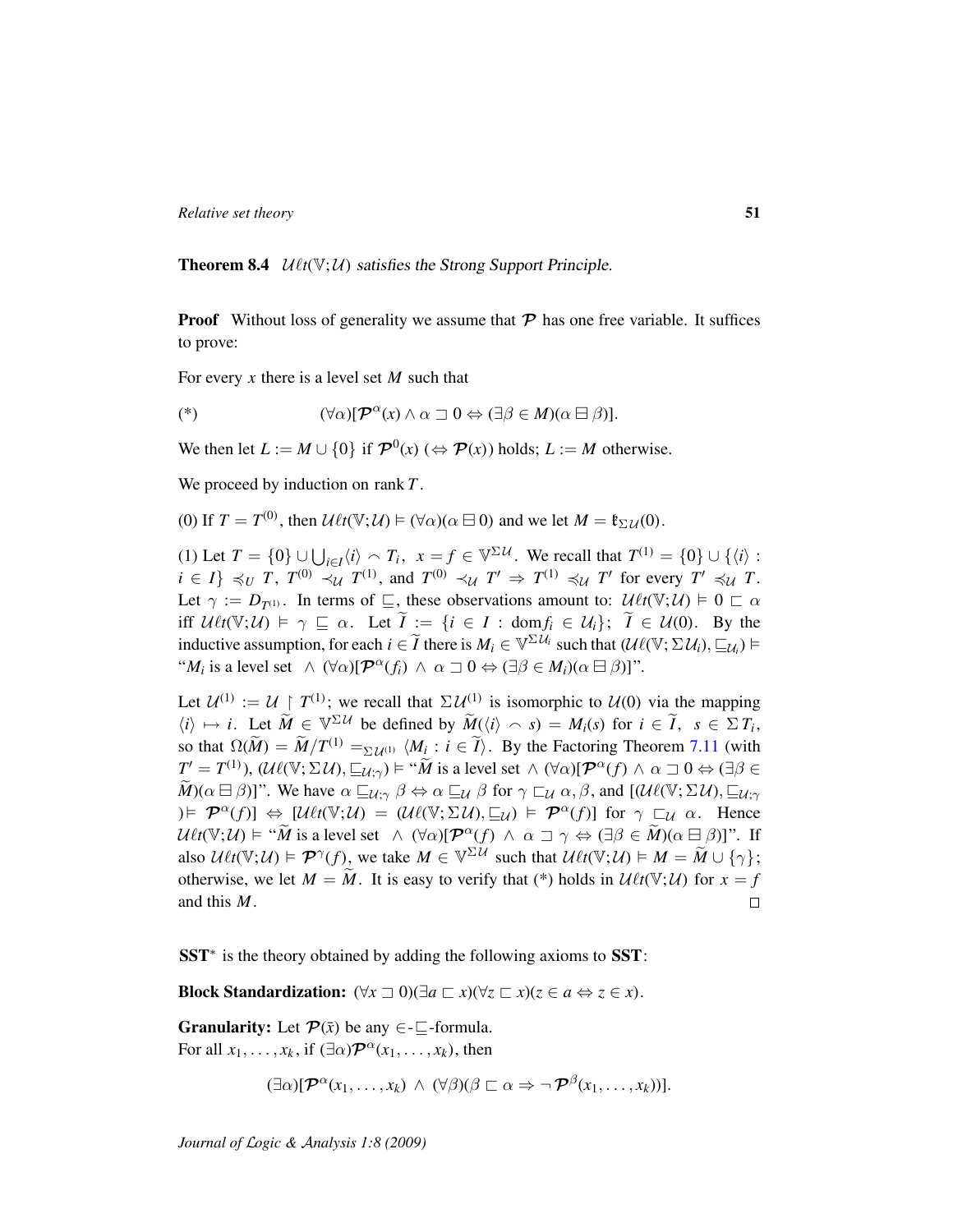Remarks Block Standardization is equivalent to

 $(\forall \alpha \sqsupset 0)(\forall x)(\exists a \sqsubset \alpha)(\forall z \sqsubset \alpha)(z \in a \Leftrightarrow z \in x).$ 

To prove the new version, apply the original version to  $\mathbf{sh}_{\alpha}(x)$  in place of x to obtain *a* if  $\text{sh}_{\alpha}(x) \boxminus \alpha$ ; if  $\text{sh}_{\alpha}(x) \sqsubset \alpha$ , let  $a = \text{sh}_{\alpha}(x)$ . For the converse, let  $\alpha = x$ .

<span id="page-51-1"></span>Corollary 8.5  $U\ell t(\mathbb{V};U)$  satisfies SST<sup>\*</sup>, for any TOU U.

**Proof** If *L* is a level set for  $\mathcal P$  as in the Strong Support Principle and  $(\exists \alpha)\mathcal P^{\alpha}(\bar x)$ holds, then  $L \neq 0$ . To prove Granularity, we take  $\alpha$  to be the  $\Box$ -least element of L. Another consequence of the Strong Support Principle is the existence of a level set *L* such that for every  $\alpha$  there is  $\beta \in L$  with  $\alpha \boxminus \beta$  [take  $\mathcal{P}(x)$  to be  $x = x$  and fix any *x*]. As *L* is finite and well-ordered by  $\subseteq$ , every level  $\alpha$  except the least one has an immediate predecessor level; we denote it  $\alpha^-$ . Block Standardization follows from Inner Standardization into  $\mathbb{S}_{\alpha}$ -.  $\Box$ 

<span id="page-51-0"></span>**Proposition 8.6** (SST<sup>\*</sup>) If  $(\forall x, y \in M)(x \exists y \Rightarrow x = y)$ , then *M* is a level set.

**Proof** Claim 1.  $M \subseteq \mathbb{S}_{\alpha_0}$ , where  $\alpha_0 \boxminus M$ .

*Proof of Claim 1.* Suppose some  $m \in M \setminus \mathbb{S}_{\alpha_0}$  There is a one-one mapping  $f \in \mathbb{S}_{\alpha_0}$ of  $\mu$  onto *M*, where  $\mu$  is a (finite or infinite) cardinal. If  $\mu = 1$ ,  $M = \{m\}$  and  $m \in \mathbb{S}_{\alpha_0}$  by Transfer. So  $\mu > 1$  and  $m = f(\xi)$  for  $\xi < \mu$ . Either  $\eta := \xi + 1 < \mu$  or  $\eta := \xi - 1 < \mu$  [the second case is needed if  $\mu = \xi + 1$ ]. In either case,  $\eta \neq \xi$  and  $\eta \boxminus \xi$ . As  $f, f^{-1} \in \mathbb{S}_{\alpha_0}$ , it follows that  $m' := f(\eta) \sqsubseteq_{\alpha_0} m$  and  $m \sqsubseteq_{\alpha_0} m'$ , so  $m \boxminus m'$ while  $m \neq m'$ , a contradiction.  $\Box$ 

Let  $\mathcal{P}^{\alpha}(M)$  be the statement

"There exists  $L \subseteq M$  such that *L* is finite,  $(\forall x, y \in L)(x \boxminus_{\alpha} y \Rightarrow x = y)$ ,  $\sqsubseteq_{\alpha} \upharpoonright L$  is a set,  $(\forall x \notin \mathbb{S}_{\alpha})(x \in M \Leftrightarrow x \in L)$ , and  $(\forall x \in L)(x \notin \mathbb{S}_{\alpha})$ ".

It is immediate from Claim 1 that  $\mathcal{P}^{\alpha_0}(M)$  holds: let  $L = 0$ . Let  $L'$  be a witness to the validity of  $\mathcal{P}^{\alpha}(M)$  where  $0 \subset \alpha$ . If there is  $x \in M$  such that  $x \boxminus \alpha$ , let  $L := L' \cup \{x\}$ ; otherwise let  $L := L'$ . By Block Standardization, there is a set  $B \subset \alpha$  such that  $(\forall z \sqsubset \alpha)(z \in B \Leftrightarrow z \in M \setminus L)$ ; then  $M \setminus L \subseteq B$ .

**Claim 2.**  $M \setminus L \subseteq \mathbb{S}_{\beta}$ , where  $\beta \boxminus B$ .

*Proof of Claim 2.* Suppose some  $m \in M \setminus L$ ,  $m \supset \beta$ . Let  $f \in \mathbb{S}_{\beta}$  be a one-one mapping of a cardinal  $\mu$  onto *B*. Since  $M \setminus L \subseteq B$ , we have  $m = f(\xi)$  for some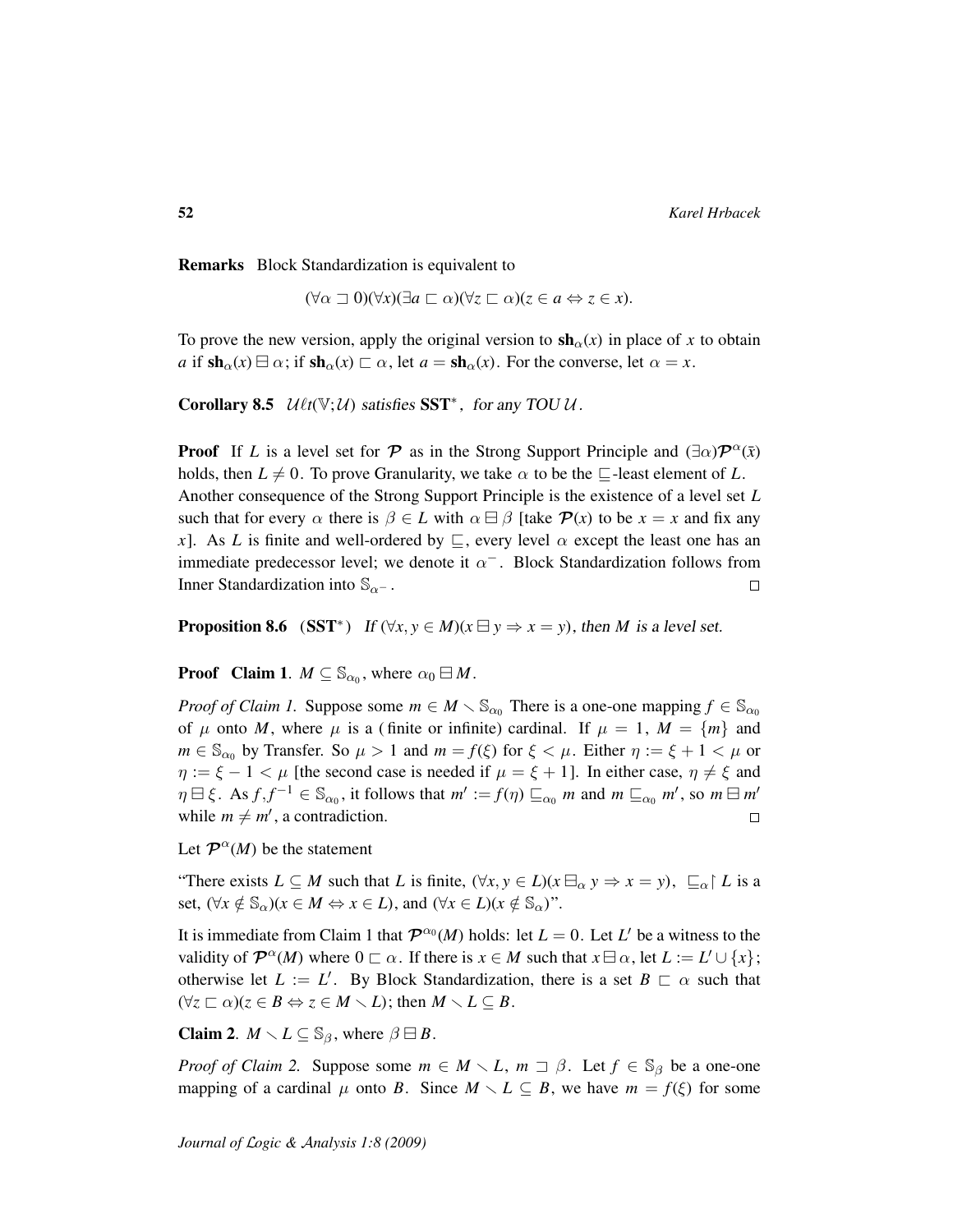$\xi < \mu$ . As in the proof of Claim 1, we find  $\eta \neq \xi$  such that  $m' := f(\eta) \boxminus m \sqsubset \alpha$ . We have  $m' \in B$ , so  $m' \in M \setminus L$ ; but  $m' \neq m$ , a contradiction.  $\Box$ 

The set *L* witnesses the validity of  $\mathcal{P}^{\beta}(M)$  where  $\beta \subset \alpha$ . By Granularity,  $\mathcal{P}^{0}(M)$ holds. If *L*' is a witness to  $\mathcal{P}^{0}(M)$ , and there is  $x \in M$  such that  $x \boxminus 0$ , let  $L := L' \cup \{x\}$ ; otherwise let  $L := L'$ . It is clear that *L* is a level set and  $M = L$ .  $\Box$ 

# 9 Stratified Ultrafilters.

We recall that  $\beta X$  is the set of all ultrafilters over *X*—the **Stone-Cech space** over *X*, and  $U \sim V$  means that  $U \cap V$  is an ultrafilter. For an arbitrary nonempty set A we define by recursion on ordinals:

 $(0)$   $\beta_0 A := A$ 

(1) For  $\xi > 0$ ,  $\beta_{\leq \xi}A := \bigcup_{\eta \leq \xi} \beta_{\eta}A$  and  $\beta_{\xi}A := \beta_{\leq \xi}A \cup \{U \in \beta(\beta_{\leq \xi}A) : U$  is nonprincipal and  $\beta_{\leq n}A \notin U$  for any  $\eta \leq \xi$  =  $\beta_{\leq \xi}A \cup \{U \in \beta(\beta_{\leq \xi}A) : U$  is nonprincipal and there is no  $V \in \beta_{\leq \xi}A$  such that  $U \sim V$ .

Elements of  $\beta_{\infty}A := \bigcup_{\xi \in \mathbb{O}n} \beta_{\xi}A$  are called **stratified ultrafilters over** *A*. For  $U \in \beta_{\infty}A$  we let Dom  $U = A$ . As usual, the recursive definition assigns to each stratified ultrafilter an ordinal rank.

We are taking a terminological liberty by calling elements of *A* stratified *ultrafilters*. There is a natural identification of each  $a \in \beta_0 A$  with the principal ultrafilter  $W_{a,A}$  it generates over *A*. We choose not to make this identification formally, as it would lead to technical complications elsewhere.

Stratified ultrafilters of rank 1 are the nonprincipal ultrafilters over *A*; stratified ultrafilters of rank 2 are the nonprincipal ultrafilters over β*A* that concentrate on nonprincipal ultrafilters over *A* [ie, such that  $(\beta A \setminus A) \in U$ ], and so on.

<span id="page-52-0"></span>**Proposition 9.1** For  $U, V \in \beta_{\infty} A \setminus A$ ,  $U \sim V$  implies  $U = V$ .

**Proof** Assume without loss of generality that rank  $V \leq \text{rank } U = \xi$ . If rank  $U =$ rank *V*, then *U* and *V* are ultrafilters over the same domain  $\beta_{\leq \xi}A$ , and  $U \sim V$  implies *U* = *V*. If rank *V* < rank *U*, then *U* ~ *V* is impossible by the definition of  $\beta_{\xi}A$ .  $\Box$ 

<span id="page-52-1"></span>**Proposition 9.2** For every ultrafilter *W* with dom  $W \subseteq \beta_{\infty}A$  there is a unique *V* ∈  $\beta_{\infty}$ *A* such that either *W* ∼ *V* ∉  $\beta_0$ *A* or *W* is principal and *V* is its generator.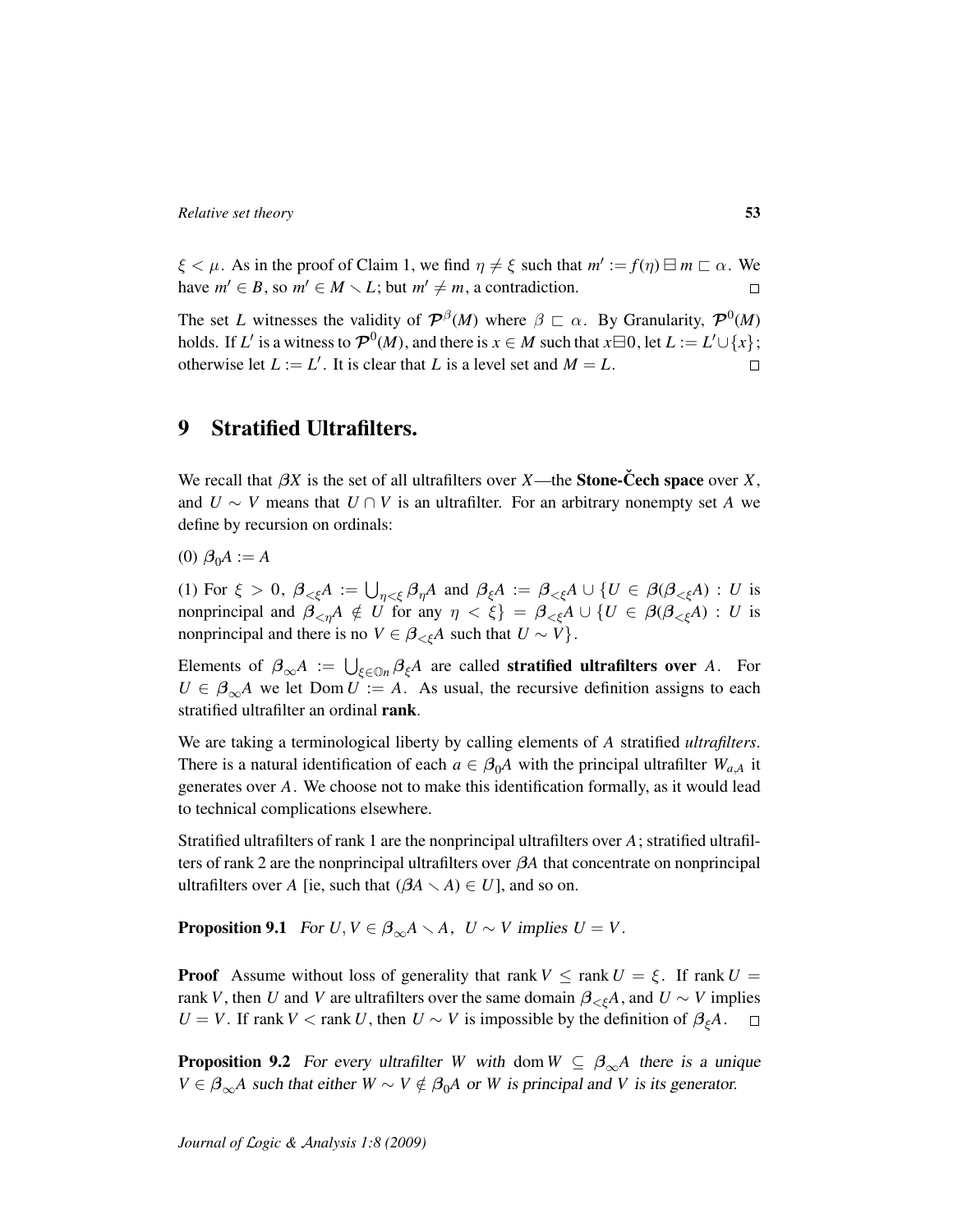**Proof** If *W* is nonprincipal, fix  $\xi$  such that dom  $W \subseteq \beta_{\leq \xi}A$  and extend *W* to  $\overline{W} \sim W$ with dom  $\overline{W} = \beta_{\leq \xi} A$ . Then either  $\overline{W} \in \beta_{\xi} A$ , and we let  $V := \overline{W}$ , or there is  $V \in \beta_{\leq \xi}A \setminus \beta_0A$  such that  $\overline{W} \sim V$ . Uniqueness of *V* follows from the preceding proposition.  $\Box$ 

<span id="page-53-1"></span>We let  $m(W) := V$ . Note that  $W_1 \sim W_2$  implies  $m(W_1) = m(W_2)$ .

**Definition 9.3** Let  $f: A \to B$ . We define its extension  $\bar{f}: \beta_{\infty}A \to \beta_{\infty}B$  by recursion.

(0) For  $a \in \beta_0 A$  we let  $\overline{f}_0(a) = f(a) \in \beta_0 B$ .

(1) Assume  $\xi > 0$  and  $\bar{f}_{\leq \xi} := \bigcup_{\eta \leq \xi} \bar{f}_{\eta}$ :  $\beta_{\leq \xi} A \to \beta_{\leq \xi} B$  is already defined. We let  $\bar{f}_{\xi}(U) = \bar{f}_{\leq \xi}(U)$  for  $U \in \beta_{\leq \xi}A$ . For  $U \in \beta_{\xi}A \setminus \beta_{\leq \xi}A$  we let  $W := \bar{f}_{\leq \xi}[U] \in$  $\beta(\beta_{\leq \xi}B)$  and  $\bar{f}_{\xi}(U) := \mathfrak{m}(W) \in \beta_{\xi}B$ . Finally  $\bar{f} := \bigcup_{\xi \in \mathbb{O}n} \bar{f}_{\xi}$ .

We often write  $\bar{f}[U]$  in place of  $\bar{f}(\mathcal{L}|\mathcal{U})$ . Note that the rank of  $\bar{f}(U)$  is less than or equal to the rank of U, and  $\bar{f}(U) = \bar{f}(U)$  if and only if the equality holds.

<span id="page-53-0"></span>**Proposition 9.4** If  $f: A \rightarrow B$  and  $g: B \rightarrow C$ , then  $\overline{g \circ f} = \overline{g} \circ \overline{f}$ . Trivially also  $\overline{Id_A} = \mathbb{I} d_{\beta_{\infty}A}$ .

**Proof** By induction on rank of  $U \in \beta_{\infty}A$ . The claim is trivial if  $U \in \beta_0A$ . Let  $U \in \beta_{\xi} A \setminus \beta_{\leq \xi} A$  and  $W = \overline{f}_{\leq \xi}[U]$ ; then  $\overline{f}_{\xi}(U) = \mathfrak{m}(W)$ .

If *W* is principal, say generated by  $V \in \beta_{\leq \xi} B$ , then  $\overline{g}_{\leq \xi}[W]$  is generated by  $\overline{g}_{\xi}(V) =$ *g*<sub><ξ</sub>(*V*)  $\in$  *β*<sub><ξ</sub>*C* and  $g \circ f(U) = g \circ f_{\xi}(U) = \mathfrak{m}(g \circ f_{<\xi}[U]) = \mathfrak{m}(\overline{g}_{<\xi}[W]) =$  $\overline{g}_{\xi}(V) = \overline{g}_{\xi}(\mathfrak{m}(W)) = \overline{g}_{\xi}(\overline{f}_{\xi}(U)) = \overline{g}(\overline{f}(U)).$ 

If *W* is nonprincipal, we have  $\overline{f}_{<\xi}[U] = W \sim \mathfrak{m}(W) = \overline{f}_{\xi}(U)$ . Hence  $\overline{g}_{<\xi}[W] \sim$  $g_{\leq \xi}[\bar{f}_{\xi}(U)] = \bar{g}_{\leq \eta}[\bar{f}_{\xi}(U)]$  where  $\eta \leq \xi$  is the rank of  $\bar{f}_{\xi}(U)$ . We get  $g \circ f(U) =$  $g \circ f_{\xi}(U) = \mathfrak{m}(g \circ f_{<\xi}[U]) = \mathfrak{m}(\overline{g}_{<\xi}[W]) = \mathfrak{m}(\overline{g}_{<\eta}[\overline{f}_{\xi}(U)]) = \overline{g}_{\eta}(\overline{f}_{\xi}(U)) = \overline{g}(f(U)).$ [The third equality is true by the inductive assumption.]  $\Box$ 

**Definition 9.5** For  $C \subseteq A$  we define  $\beta_{\xi}A/C \subseteq \beta_{\xi}A$  (stratified ultrafilters concentrated on *C*) by recursion:

- (0)  $\beta_0 A / C := C$
- (1) For  $\xi > 0$ ,  $\beta_{\leq \xi} A/C := \bigcup_{\eta < \xi} \beta_{\eta} A/C$  and  $\beta_{\xi}A/C := \beta_{\leq \xi}A/C \cup \{U \in \beta_{\xi}A \setminus \beta_{\leq \xi}A : \beta_{\leq \xi}A/C \in U\}.$ Of course,  $\beta_{\infty}A/C := \bigcup_{\xi \in \mathbb{O}n} \beta_{\xi}A/C$ .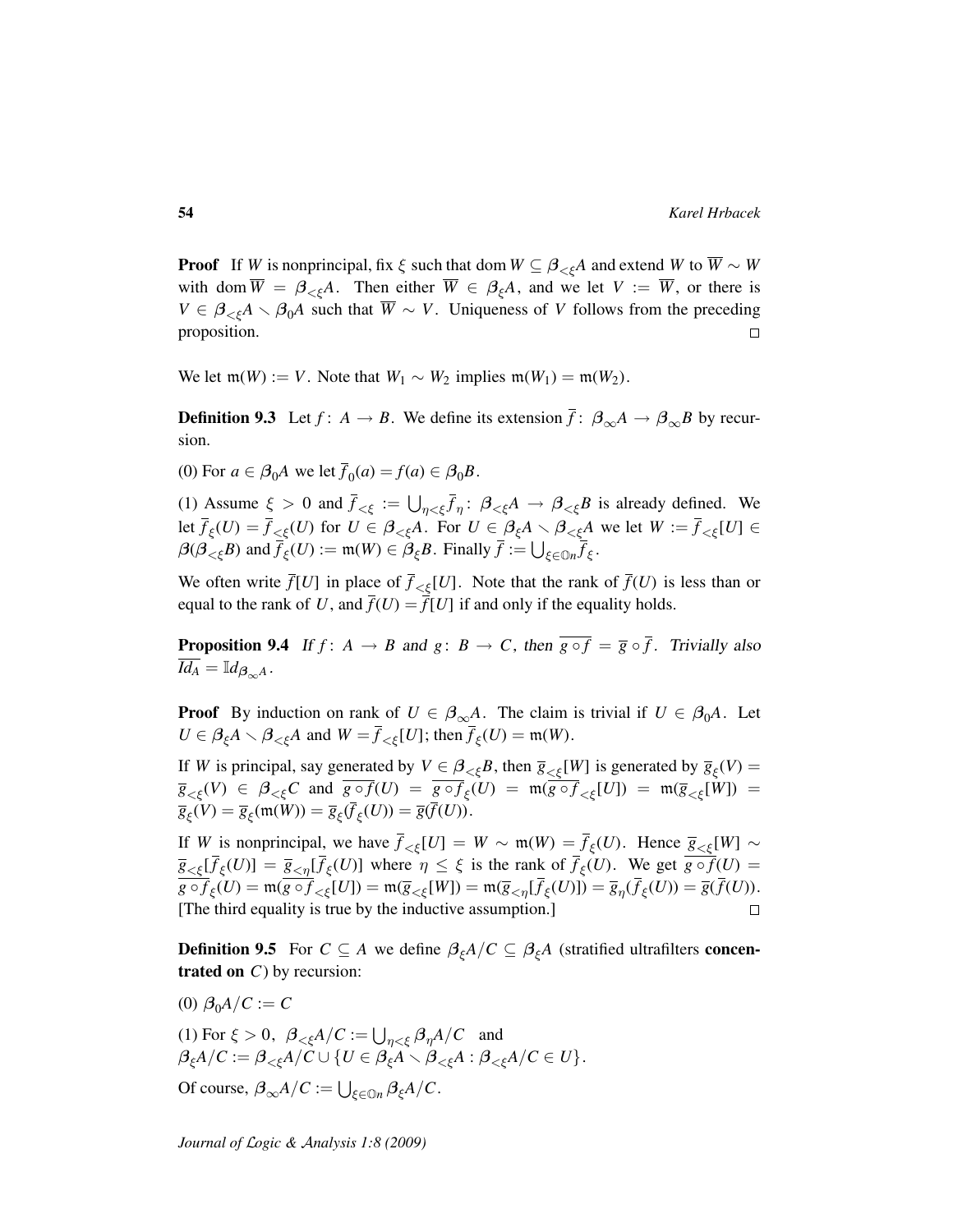**Remarks** By induction on rank it is easily seen that  $\beta_{\infty}A/C_1 \cap \beta_{\infty}A/C_2 =$  $\beta_{\infty}A/(C_1 \cap C_2)$ . In particular, if  $C_1 \cap C_2 = 0$ , then  $\beta_{\infty}A/C_1 \cap \beta_{\infty}A/C_2 = 0$ .

<span id="page-54-0"></span>**Proposition 9.6** Let  $A \cap B = C \neq 0$  and let  $\rho: A \rightarrow B$  and  $\sigma: B \rightarrow A$  be such that  $\rho(x) = \sigma(x) = x$  for all  $x \in C$ . If  $U \in \beta_{\xi}A/C$  and  $V \in \beta_{\xi}B/C$ , then  $\overline{\rho}(U) \in \beta_{\xi}B/C$ ,  $\overline{\sigma}(V) \in \beta_{\xi}A/C$ , and  $\overline{\sigma}(\overline{\rho}(U)) = U$ ,  $\overline{\rho}(\overline{\sigma}(V)) = V$ .

**Remarks** The assertion implies that  $\bar{\rho}$  maps  $\beta_{\epsilon}A/C$  one-one onto  $\beta_{\epsilon}B/C$ , and  $\bar{\sigma}$ maps  $\beta_{\xi}B/C$  one-one onto  $\beta_{\xi}A/C$ . Also, for  $U \in \beta_{\xi}A/C$ ,  $\overline{\rho}(U)$  has the same rank as *U*, and so  $\overline{\rho}(U) = \overline{\rho}[U]$ . Similarly, for  $V \in \beta_{\xi} B/C$ ,  $\overline{\sigma}(V) = \overline{\sigma}[V]$ .

**Proof** (0) For  $a \in C$ ,  $\overline{\rho}(a) = \rho(a) = a$ , and similarly  $\overline{\sigma}(a) = a$ .

(1) Assume that the assertion is true for all  $\eta < \xi$ . By the preceding remarks,  $\overline{\rho}$ maps  $\beta_{\leq \xi}A/C$  one-one onto  $\beta_{\leq \xi}B/C$ . If  $U \in \beta_{\xi}A/C \setminus \beta_{\leq \xi}A/C$ , then  $\beta_{\leq \xi}A/C \in$ *U*, *U* is nonprincipal, and  $\beta_{\leq n}A/C = \beta_{\leq n}A \cap \beta_{\leq \xi}A/C \notin U$  for any  $\eta \leq \xi$ . Hence  $\overline{\rho}[\beta_{\leq \xi}A/C] = \beta_{\leq \xi}B/C \in \overline{\rho}[U]$ ,  $\overline{\rho}[U]$  is nonprincipal, and  $\overline{\rho}[\beta_{\leq \eta}A/C] =$  $\beta_{\leq \eta}B/C \notin \overline{\rho}[U]$  for any  $\eta < \xi$ ; hence  $\beta_{\leq \eta}B \notin \overline{\rho}[U]$  (note  $\beta_{\leq \eta}B/C = \beta_{\leq \eta}B \cap$  $\beta_{\leq \xi} B/C$ ). We conclude that  $\overline{\rho}(U) = \overline{\rho}[U] \in \beta_{\xi} B/C \setminus \beta_{\leq \xi} B/C$ .

By a symmetric argument, if  $V \in \beta_{\xi}B/C \setminus \beta_{\xi}B/C$ , then  $\overline{\sigma}(U) = \overline{\sigma}[U] \in \beta_{\xi}A/C \setminus \beta_{\xi}B/C$  $\beta_{\leq \xi}A/C$ . For such *U*, *V* we then have  $\overline{\sigma}(\overline{\rho}(U)) = \overline{\sigma}[\overline{\rho}(U)] = U$  because  $\overline{\sigma} \circ \overline{\rho}$  is the identity on  $\beta_{\leq \xi}A/C \in U$ , and  $\overline{\rho}(\overline{\sigma}(V)) = \overline{\rho}[\overline{\sigma}[V]] = V$  because  $\overline{\rho} \circ \overline{\sigma}$  is the identity on  $\beta_{\leq \xi} B/C \in V$ .  $\Box$ 

**Proposition 9.7** For every  $a \in A$  and  $U \in \beta_{\xi}B$  there is a unique  $U_a \in \beta_{\xi}(A \times B)$ such that  $\overline{\pi_1}(U_a) = a$  and  $\overline{\pi_2}(U_a) = U$ .

**Proof** By induction on  $\xi$ .

If  $\xi = 0$ , then  $U = b$  for some  $b \in B$ , and  $U_a := \langle a, b \rangle$  has the required properties.

If  $W \in \beta_0(A \times B)$ , then  $W = \langle c, d \rangle$ . From  $\overline{\pi_1}(W) = a$  and  $\overline{\pi_2}(W) = U = b$  it follows that  $c = a$ ,  $d = b$ , so  $W = U_a$ .

Let now  $\xi > 0$  and  $U \in \beta_{\xi}B \setminus \beta_{<\xi}B$ .

*Existence.* By inductive assumption, there is the function *t*:  $\beta_{\leq \xi} B \to \beta_{\leq \xi} (A \times B)$ defined by  $t(V) = V_a$ . We let  $U_a := t[U]$ ; ie, for  $X \subseteq \beta_{\leq \xi}(A \times B)$ ,

$$
(\mathscr{E}) \quad X \in U_a \Leftrightarrow Y := \{ V \in \beta_{<\xi} B : t(V) = V_a \in X \} \in U.
$$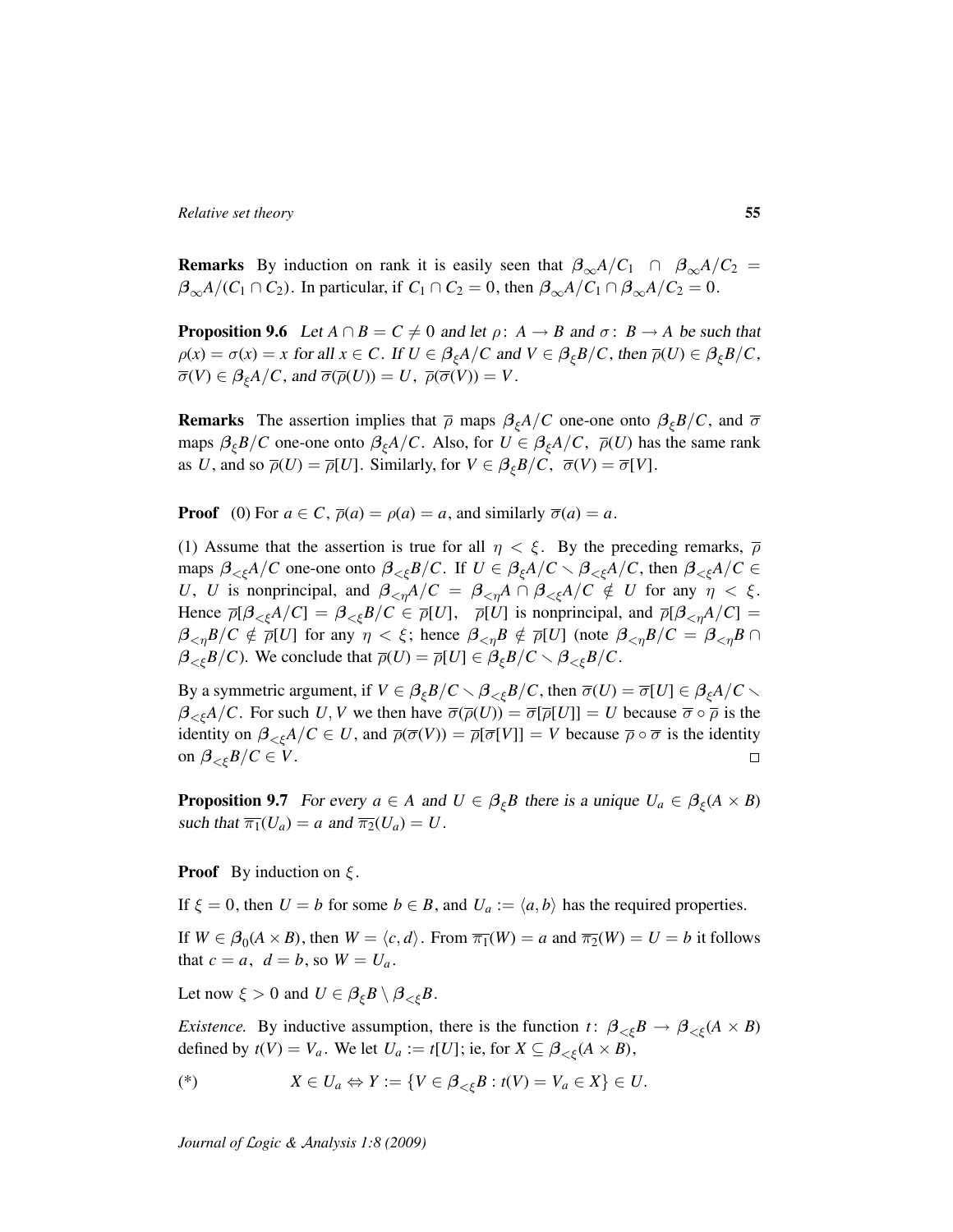Clearly  $U_a \in \beta(\beta_{\leq \xi}(A \times B))$ . We note that  $\overline{\pi_2}[U_a] = U$ : If  $X \in U_a$ , then  $X \supseteq t[Y] \in$ *U<sub>a</sub>*, and so  $\overline{\pi_2}[X] \supseteq \overline{\pi_2}[t[Y]] = Y \in U$  [by inductive assumption,  $\overline{\pi_2}(V_a) = V$  for all  $V \in Y$ ]. So  $U_a$  is nonprincipal, and not equivalent to an ultrafilter of smaller rank (otherwise, *U* would be as well); hence  $U_a \in \beta_{\xi}(A \times B)$  and  $\overline{\pi_2}(U_a) = \mathfrak{m}(\overline{\pi_2}[U_a]) =$  $m(U) = U$ .

It remains to show that  $\overline{\pi_1}(U_a) := \mathfrak{m}(\overline{\pi_1}[U_a]) = a$ . But  $X \in U_a$  implies  $V_a \in X$  for some  $V \in \text{dom } U$ , by (\*); hence  $a = \overline{\pi_1}(V_a) \in \overline{\pi_1}[X]$ . We conclude that  $\overline{\pi_1}[U_a]$  is a principal ultrafilter generated by *a*, hence  $\overline{\pi_1}(U_a) = \mathfrak{m}(\overline{\pi_1}[U_a]) = a$ .

*Uniqueness.* Let  $W \in \beta_{\xi}(A \times B) \setminus \beta_{<\xi}(A \times B)$  and  $\overline{\pi_1}(W) = a$ ; we prove that  $W = U_a$ for some  $U' \in \beta_{\xi}B$ . Uniqueness follows: if also  $\overline{\pi_2}(W) = U$ , then  $U = U' = \overline{\pi_2}(U'_a)$ and  $W = U_a$ .

The assumption  $\overline{\pi_1}(W) = \mathfrak{m}(\overline{\pi_1}[W]) = a$  means that  $\overline{\pi_1}[W]$  is principal generated by *a*; ie,  $\{a\} \in \overline{\pi_1}[W]$ ; ie, there is  $X \in W$  such that  $(\forall V \in X)(\overline{\pi_1}(V) = a)$ . Hence, by inductive assumption, for each  $V \in X$  there is a unique  $V' \in \beta_{\text{rank}(V)}B$  such that  $V = V'_a$ . We define *s* on *X* by  $s(V) = V'$  and let  $U' = s[W] \in \beta(\beta_{\leq \xi}B)$ . We have to prove that  $U' \in \beta_{\xi}B$  and  $W = U'_{a}$ .

We note that  $t(s(V)) = t(V') = V'_a = V$  [*t* is one-one and preserves rank because  $\overline{\pi_2}(t(V)) = V$ . Hence *s* is one-one and preserves rank. It follows that  $U' \in \beta_{\xi}B$ , and  $U'_a = t[U'] = t[s[W]] = W$ .  $\Box$ 

With each stratified ultrafilter  $U$  we associate a TOU  $U$ , and consequently also a stratified ultrapower  $\mathcal{U}\ell t(\mathbb{V}; \mathbf{U})$ .

<span id="page-55-0"></span>**Definition 9.8** (0) If  $U \in \beta_0 A$ , then  $U = 0$ .

(1) If  $U \in \beta_{\xi}A \setminus \beta_{<\xi}A$  for  $\xi > 0$  and, for each  $V \in \text{dom } U = \beta_{\xi}A$ , V is the TOU associated to *V*, we let  $T_U := \{0\} \cup \{ \langle V \rangle \cap T_V : V \in \text{dom } U \},$   $U(0) = U$ , and  $U(\langle V \rangle \cap t) = V(t)$  for all  $V \in \text{dom } U$  and  $t \in T_V \setminus \Sigma T_V$ . Note in particular that  $U(\langle V \rangle) = V$ , for all  $V \in \text{dom } U$ .

It is easy to check that U is indeed a TOU according to Definition [6.1,](#page-36-0) and that the rank of U (as TOU) equals the rank of *U* (as a stratified ultrafilter).

We also have the following explicit description of U, easily verified by induction.

<span id="page-55-1"></span>If  $U \in \beta_0 A$ , then  $U = 0$ ; otherwise, let *L* be the set of all finite sequences  $\langle U_1, \ldots, U_n \rangle$ where  $U_1 \in \text{dom } U$ ,  $U_{\ell+1} \in \text{dom } U_{\ell}$  for  $1 \leq \ell < n$ , and  $U_n \in \beta_0 A$ . Then  $T_U = L \downarrow$ ,  $\Sigma T_{\mathbf{U}} = L$ ,  $\mathbf{U}(0) = U$  and  $\mathbf{U}(\langle U_1, \ldots, U_\ell \rangle) = U_\ell$  whenever  $\langle U_1, \ldots, U_\ell \rangle \in T_{\mathbf{U}} \setminus \Sigma T_{\mathbf{U}}$ (ie, whenever  $U_{\ell}$  is nonprincipal).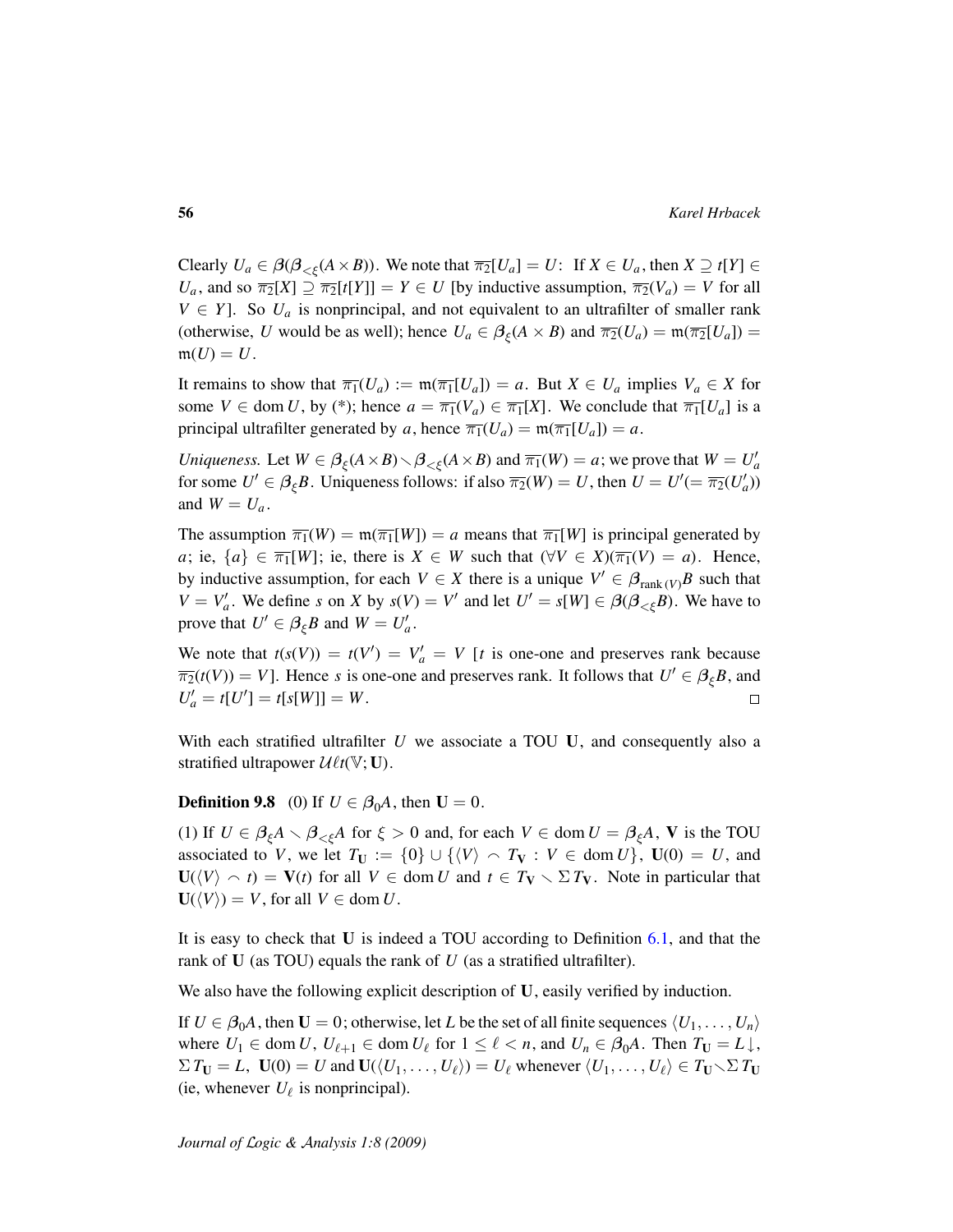**Proposition 9.9** Every  $f: A^1 \to A^2$  induces a canonical morphism  $\varphi: U^1 \to U^2$ for any  $U^1 \in \mathcal{B}_{\infty} A^1$  and  $U^2 := \overline{f}(U^1) \in \mathcal{B}_{\infty} A^2$ . If  $f = Id_{A^1}$ , then  $\varphi = Id_{T_{U^1}}$ . If  $g: A^2 \to A^3$  induces  $\psi: \mathbf{U}^2 \to \mathbf{U}^3$  where  $U^3 := \overline{g}(U^2)$ , then  $\psi \circ \varphi: \mathbf{U}^1 \to \mathbf{U}^3$  is equal, everywhere on its domain, to the canonical morphism  $\theta$  induced by  $g \circ f : A^1 \to$ *A* 3 .

**Proof** We describe  $\varphi$  recursively. If  $U^1 \in \beta_0 A^1$ , then  $U^2 = \overline{f}(U^1) = f(U^1) \in \beta_0 A^2$ ,  $U^1 = U^2 = 0$  and  $\varphi$  is the trivial morphism  $\varphi(0) = 0$ .

If  $U^1 \in \beta_{\xi} A^1 \setminus \beta_{<\xi} A^1$ , let  $W := \overline{f}[U^1]$ .

*Case* (i): *W* is principal, generated by  $U^2 \in \beta_{\leq \xi} A^2$ . Then  $S := \{V^1 \in \beta_{\leq \xi} A^1$ :  $f(V^1) = U^2$   $\in U^1$ . By the inductive assumption, for every  $V^1 \in S$  we have the canonical morphism  $\varphi^{V^1}$ :  $V^1 \to U^2$ . We let  $\varphi(\langle V^1 \rangle \cap t) := \varphi^{V^1}(t)$  for all  $t \in T_{V^1}$ ,  $V_1 \in S$ . Note in particular that  $\varphi(\langle V^1 \rangle) = 0$  for all  $V^1 \in S$ —this is the collapsing case in the definition of morphism.

*Case* (ii): *W* is nonprincipal,  $W \sim U^2 \in \beta_{\xi} A^2$ . Then  $S := \{V^1 \in \beta_{\leq \xi} A^1$ :  $f(V^1) \in \text{dom } U^2$ }  $\in U^1$ . By the inductive assumption, for every  $V^1 \in S$  we have the canonical morphism  $\varphi^{V^1}$ :  $V^1 \to V^2$  where  $V^2 := \overline{f}(V^1) \in \beta_{\leq \xi} A^2$ . We let  $\varphi(\langle V^1 \rangle \cap t) := \langle \bar{f}(V^1) \rangle \cap \varphi^{V^1}(t)$  for all  $t \in T_{V^1}$ . Note that this is the preserving case in the definition of morphism. The verification that  $\varphi$  is a morphism of TOUs is routine.

Finally, we prove that  $\psi \circ \varphi$  agrees with the canonical morphism  $\theta$  of  $U^1$  to  $U^3$ induced by  $h := g \circ f$ , again by induction; we use the notation from the corresponding steps in the first part of this proof.

The case when  $U^1 \in \beta_0 A^1$  is clear. If not, we have

*Case* (i): *W* is principal, generated by  $U^2$ . Then  $\overline{g \circ f}[U^1] = \overline{g}[W]$  is principal, generated by  $U^3 = \overline{g}(U^2) \in \beta_{\leq \xi} A^3$ . We see that, for all  $V^1 \in S$  and  $t \in T_{V^1}$ ,  $\psi(\varphi(\langle V^1 \rangle \cap t)) = \psi(\varphi^{V^1}(t)) = \theta^{V^1}(t) = \theta(\langle V^1 \rangle \cap t)$  [the penultimate step is by inductive assumption applied to  $\varphi^{V^1}$ :  $V^1 \to U^2$ ,  $\psi$ :  $U^2 \to U^3$ ].

*Case* (ii): *W* is nonprincipal,  $W \sim U^2 \in \beta_{\xi} A^2$ . There are two subcases, depending on whether  $\overline{g}[U^2]$  is principal or not; note that  $\overline{g}[U^2] \sim \overline{g}[W] = \overline{g}[\overline{f}[U^1]] = \overline{h}[U^1]$ , so the same case applies to  $\overline{h}[U^1]$ . We have, for  $V^1 \in S$ ,  $t \in T_{V^1}$ ,  $\varphi(\langle V^1 \rangle \cap t) =$  $\langle \bar{f}(V^1) \rangle \sim \varphi^{V^1}(t)$ , hence, depending on the case that applies to *g*,

$$
\psi(\varphi(\langle V^1 \rangle \cap t)) = \begin{cases} \psi^{\bar{f}(V^1)}(\varphi^{V^1}(t)) & \text{in the principal case;} \\ \langle \bar{g}(\bar{f}(V^1)) \rangle \cap \psi^{\bar{f}(V^1)}(\varphi^{V^1}(t)) & \text{otherwise.} \end{cases}
$$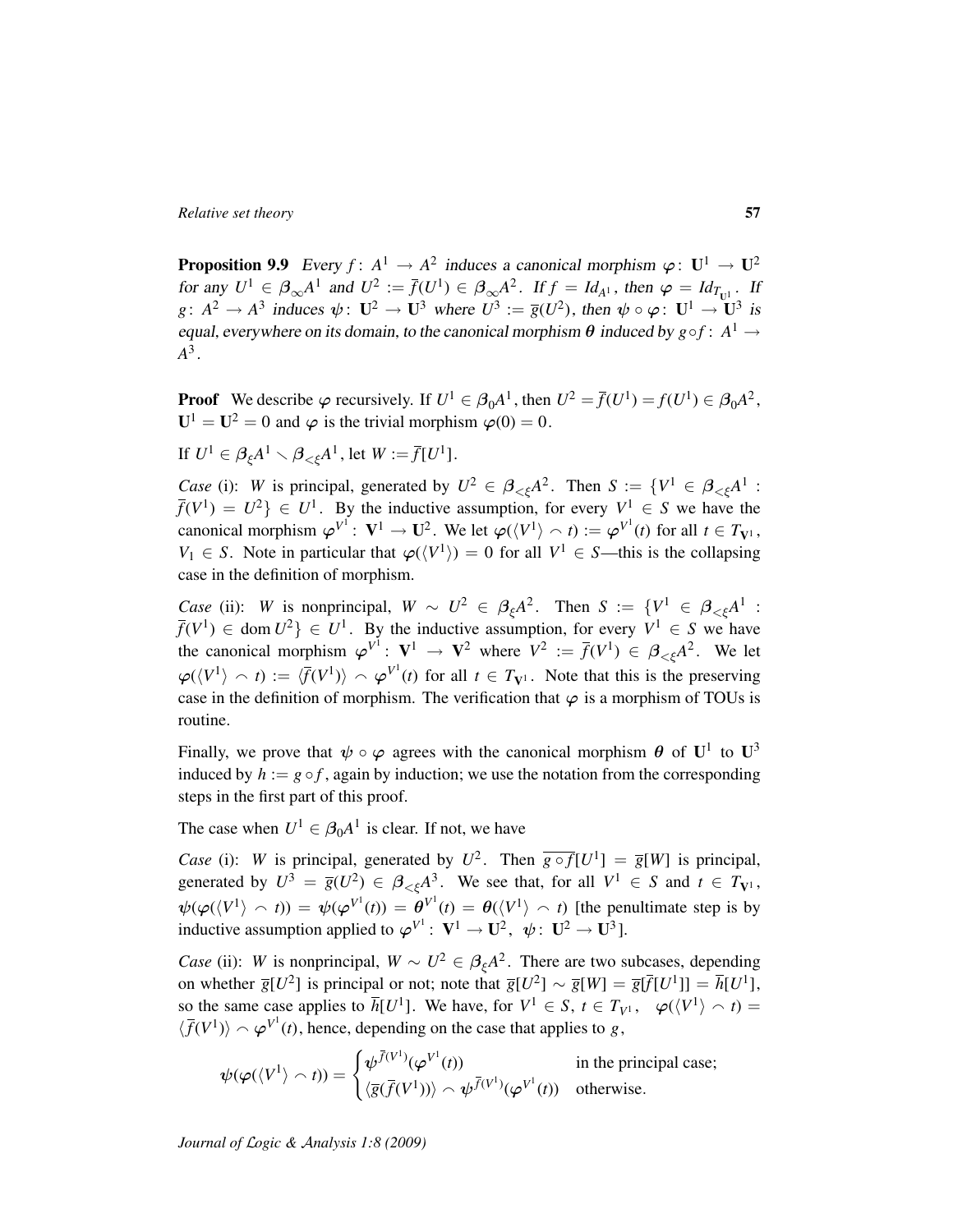On the other hand, for  $\theta$  we have

$$
\theta(\langle V^1 \rangle \cap t) = \begin{cases} \theta^{V^1}(t) & \text{in the principal case;} \\ \langle \overline{h}(V^1) \rangle \cap \theta^{V^1}(t) & \text{otherwise.} \end{cases}
$$

But  $\overline{h}(V^1) = \overline{g}(\overline{f}(V^1))$  by Proposition [9.4,](#page-53-0) and  $\psi^{(\overline{f}(V^1))}(\varphi^{V^1}(t)) = \theta^{V^1}(t)$  by the inductive assumption.  $\Box$ 

### <span id="page-57-0"></span>10 Pedigrees.

<span id="page-57-1"></span>In this section we work in the theory SST, unless explicitly stated otherwise.

**Definition 10.1** Let  $x \in A \in \mathbb{S}_{\alpha}$ . An  $\alpha$ -**pedigree for** x **over** A is a sequence  $\vec{u} = \langle u_n : n \leq v \rangle$  where  $v \in \omega$  and (i) every  $u_n$  is a stratified ultrafilter over *A* [ie,  $u_n \in \beta_{\infty}A$ ] (ii)  $u_0 \sqsubseteq \alpha$ ;  $u_\nu = x$ (iii)  $(\forall n < m \leq \nu)(u_n \sqsubset_{\alpha} u_m)$ (iv)  $(\forall z \in u_n)(z \sqsubset_{\alpha} u_{n+1} \Rightarrow u_{n+1} \in z)$ , for all  $n < \nu$ .

The ultrafilter  $u_0$  is called the  $\alpha$ -type of x over A; we denote it tp<sub> $\alpha$ </sub>(x;A). We also use  $\vec{u}^+ := \langle u_n : 0 < n \le \nu \rangle$ . **Pedigree** and **type** mean 0-pedigree and 0-type, resp.

The definition as stated is clearly of the form  $\mathcal{P}^{\alpha}(x, A)$  [where  $\mathcal{P}(x, A)$  is  $\mathcal{P}^{0}(x, A)$ ], but it is useful to note that

(iii) holds iff  $\alpha \sqsubset u_1 \wedge (\forall n, m) (1 \leq n < m \leq \nu \Rightarrow u_n \sqsubset u_m)$ , for  $\nu > 0$ , and (iv) holds iff  $(\forall z \in u_n)(z \sqsubset u_{n+1} \Rightarrow u_{n+1} \in z)$ , for all  $n < \nu$ .

The condition (iv) perhaps becomes more meaningful when stated in terms of monads.

**Definition 10.2** For  $U \in \mathbb{S}_{\alpha}$  we write  $x \mathbb{M}_{\alpha} U$  iff  $(\forall X \in U \cap \mathbb{S}_{\alpha})(x \in X)$ . The class  $\mathbb{M}_{\alpha}U = \bigcap (U \cap \mathbb{S}_{\alpha})$  is the  $\alpha$ -monad of *U*.

In general,  $\mathbb{M}_{\alpha}U$  is a proper class. Also, it can be empty. Here is a list of some useful elementary facts about monads.

(1) If *U* is principal and generated by *a*, then  $a \in \mathbb{S}_{\alpha}$  and  $\mathbb{M}_{\alpha}U = \{a\}$  is a set. Conversely, if  $\mathbb{M}_{\alpha}U \cap \mathbb{S}_{\alpha} \neq 0$ , then *U* is principal. Hence *U* is nonprincipal if and only if  $\mathbb{M}_{\alpha}U \cap \mathbb{S}_{\alpha} = 0$ .

(2)  $\alpha \sqsubseteq \beta$  implies  $\mathbb{M}_{\alpha}U \supseteq \mathbb{M}_{\beta}U$ .

(3) Let  $U, V \in \mathbb{S}_{\alpha}$ . If  $U \sim V$ , then  $\mathbb{M}_{\alpha}U = \mathbb{M}_{\alpha}V$ . If  $\mathbb{M}_{\alpha}U \cap \mathbb{M}_{\alpha}V \neq 0$ , then  $U \sim V$ .

The condition (iv) in Definition [10.1](#page-57-1) can be restated as:

<span id="page-57-2"></span> $(iv)$  If  $u_n \subseteq \beta \subseteq u_{n+1}$ , then  $u_{n+1} \mathbb{M}_{\beta} u_n$ .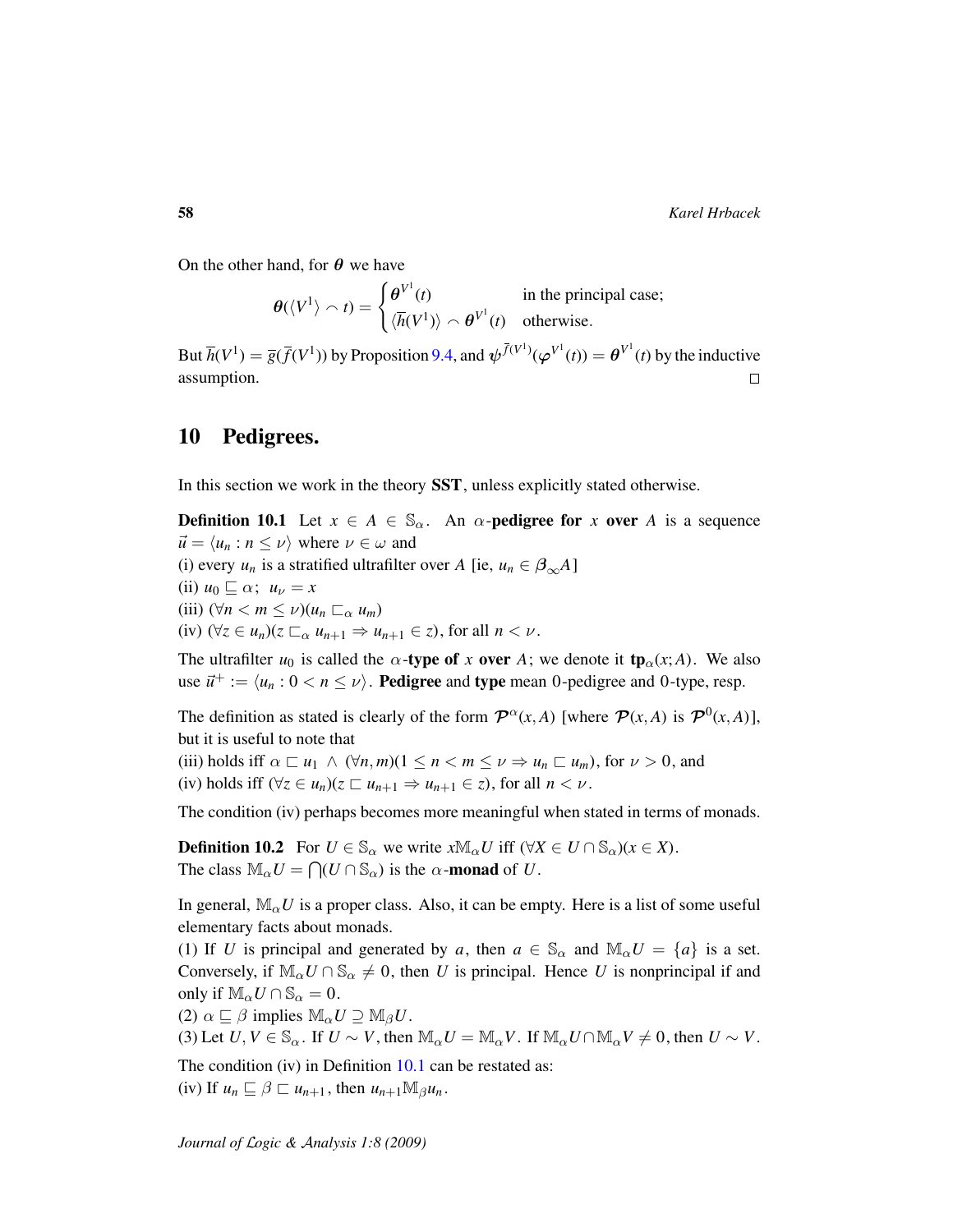**Proposition 10.3** (SST) Every  $x \in A \in \mathbb{S}_{\alpha}$  has at most one  $\alpha$ -pedigree over A. More generally: Let  $x \in A \in \mathbb{S}_{\alpha_0}$ ,  $\alpha_0 \sqsubseteq \alpha_1$ . Let  $\vec{u} = \langle u_n : n \le \nu \rangle$  be an  $\alpha_0$ -pedigree for *x* over *A*, and let  $\vec{v} = \langle v_m : m \le \mu \rangle$  be an  $\alpha_1$ -pedigree for *x* over *A*. Then  $\mu \le \nu$ and  $v_m = u_{(\nu-\mu)+m}$  for all  $m \leq \mu$ .

**Proof** We begin by noticing that  $u<sub>\nu</sub> = x = v<sub>\mu</sub>$ . Let *j* be the largest integer such that  $j \leq \min\{\nu, \mu\}$  and  $u_{\nu-i} = v_{\mu-i}$  holds for all  $i \leq j$ . If  $j = \mu$ , then  $\mu \leq \nu$  and we are done. If  $j = \nu$ , then  $\nu \leq \mu$ . As  $u_0 \in \mathbb{S}_{\alpha_0} \subseteq \mathbb{S}_{\alpha_1}$ , we have  $u_0 = u_{\nu-\nu} = v_{\mu-\nu}$ , so  $v_{\mu-\nu} \in \mathbb{S}_{\alpha_1}$  and  $\mu - \nu = 0$  [if not,  $v_{\mu-\nu-1} \sqsubset_{\alpha_1} v_{\mu-\nu}$ , but this is impossible], hence  $\mu = \nu$ , and again we are done.

It remains to show that the remaining case  $j < \nu$ ,  $j < \mu$  leads to a contradiction. We consider  $u_{\nu-j-1}$  and  $v_{\mu-j-1}$ . Let us assume that  $u_{\nu-j-1} \sqsubseteq v_{\mu-j-1}$ . We let  $\beta \sqsubseteq v_{\mu-j-1}$ and  $\widetilde{u} := v_{\mu-j} = u_{\nu-j}$ , so that  $\beta \sqsubset \widetilde{u}$ . By clause (iv) in the definition of pedi-<br>
expanse  $\widetilde{v}^{\mathbb{M}}$  with a proportion (2) of manage this insulisation grees,  $\widetilde{u}M_{\beta}v_{\mu-j-1}$  and also  $\widetilde{u}M_{\beta}u_{\nu-j-1}$ . By the property (3) of monads, this implies  $u_{\nu-j-1} \sim v_{\mu-j-1}$  and hence [Proposition [9.1\]](#page-52-0)  $u_{\nu-j-1} = v_{\mu-j-1}$ , a contradiction with the choice of *j*.

The argument for the case  $v_{\mu-j-1} \sqsubseteq u_{\nu-j-1}$  is analogous.

<span id="page-58-0"></span>**Proposition 10.4** (SST) Let  $A, B \in \mathbb{S}_{\alpha}$ ,  $x \in A \cap B$ . If there is an  $\alpha$ -pedigree for x over *A*, then there is an  $\alpha$ -pedigree for *x* over *B*.

**Proof** Let  $\vec{u} = \langle u_0, \ldots, u_\nu \rangle$  be an  $\alpha$ -pedigree for *x* over *A*. Let  $C := A \cap B$ .

**Claim.**  $u_n \in \beta_{\infty} A / C$ , for all  $n \leq \nu$ .

*Proof of Claim.* We proceed by induction. The claim is clearly true for  $u<sub>V</sub> = x$ . Let  $\xi$  be the rank of  $u_n$  and  $\eta$  the rank of  $u_{n+1}$ . Assume that  $u_{n+1} \in \beta_n A/C$ ; then  $u_{n+1} \in \beta_{\leq \xi} A/C$ , as  $\xi > \eta$ . For  $\beta \boxminus u_n$  we have  $\beta_{\leq \xi} A/C \in \mathbb{S}_{\beta}$  and  $u_{n+1} \mathbb{M}_{\beta} u_n$ ; so  $\beta_{\leq \xi}A/C \in u_n$  and  $u_n \in \beta_{\xi}A/C$ .  $\Box$ 

We now fix  $\rho, \sigma \in \mathbb{S}_{\alpha}$  as in the assumptions of Proposition [9.6,](#page-54-0) and prove that  $\overline{\rho} \circ \overrightarrow{u} = \langle \overline{\rho}(u_0), \dots, \overline{\rho}(u_\nu) \rangle$  is an  $\alpha$ -pedigree for *x* over *B*.

Conditions (i) and (ii) from Definition [10.1](#page-57-1) are clearly satisfied by  $\overline{\rho} \circ \overline{u}$ . As  $\overline{\rho}(u_n) \sqsubseteq_{\alpha} u_n$ and  $u_n = \overline{\sigma}(\overline{\rho}(u_n)) \sqsubseteq_\alpha \overline{\rho}(u_n)$ , we have  $u_n \boxminus_\alpha \overline{\rho}(u_n)$ ; this implies (iii).

In order to prove (iv), we note that  $\overline{\rho}(u_n) = \overline{\rho}[u_n]$  for all  $n < \nu$ , by the remark following Proposition [9.6.](#page-54-0) Given  $\beta$  such that  $u_n \subseteq \beta \subseteq u_{n+1}$ , and  $Y \subseteq \beta$ ,  $Y \in \overline{\rho}[u_n]$ , there is some  $X \in u_n$  such that  $\overline{\rho}[X] \subseteq Y$ . By Transfer into  $\mathbb{S}_{\beta}$ , we can assume  $X \in \mathbb{S}_{\beta}$ . Hence  $u_{n+1} \in X$  [by (iv) for  $\vec{u}$ ] and  $\overline{\rho}(u_{n+1}) \in \overline{\rho}[X] \subseteq Y$ . This shows (iv) holds for  $\overline{\rho} \circ \overrightarrow{u}$ .  $\Box$ 

 $\Box$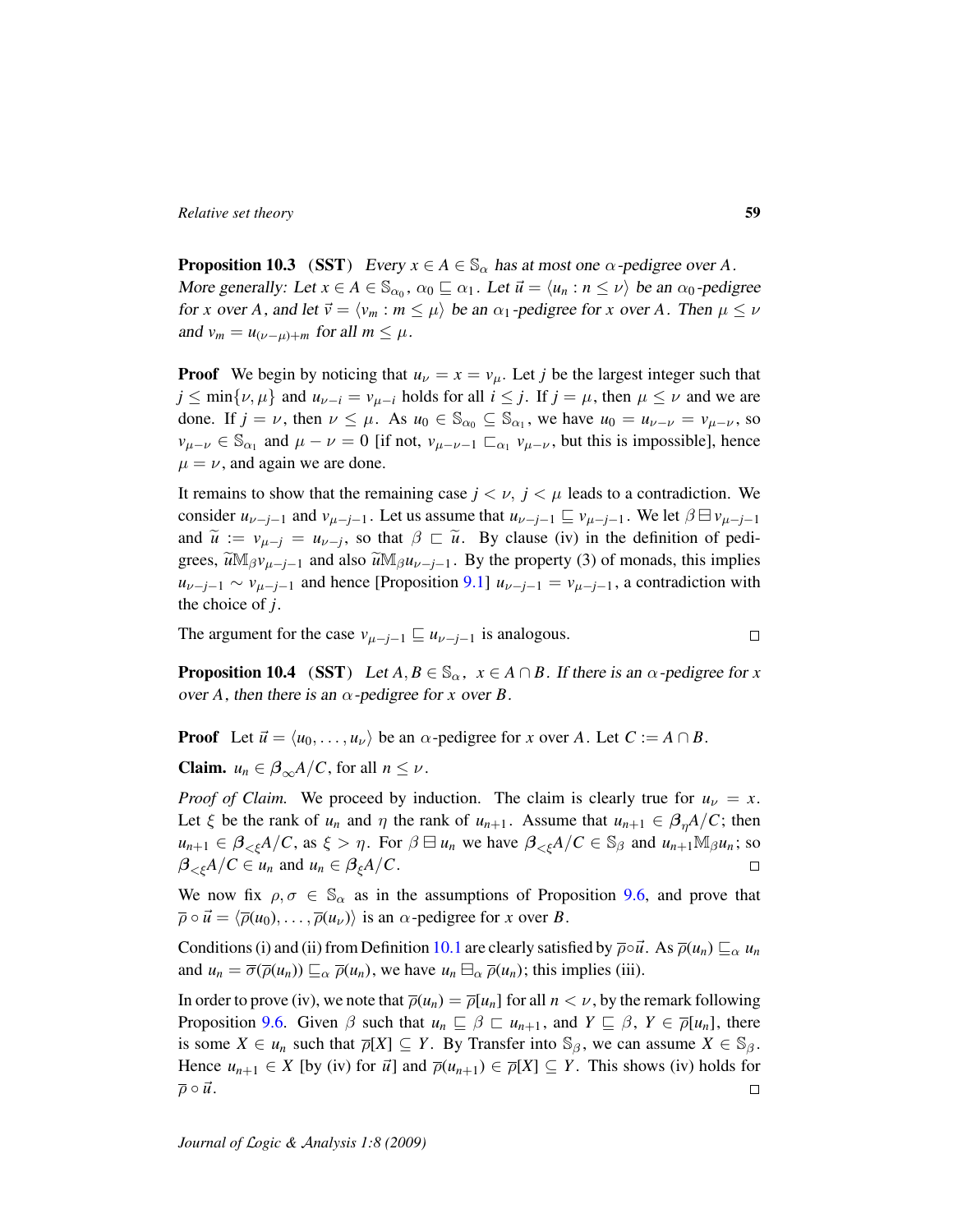<span id="page-59-0"></span>**Proposition 10.5** (SST<sup>\*</sup>) Let  $\vec{u}$  be the  $\alpha$ -pedigree for *x* over  $A \in \mathbb{S}_{\alpha}$ . If  $\alpha \subseteq \beta \subseteq x$ , then there is a unique  $n < \nu$  such that  $u_n \subseteq \beta \subseteq u_{n+1}$ . The sequence  $\vec{u} \restriction \beta := \langle u_n, u_{n+1}, \ldots, u_{\nu} \rangle$  is then the  $\beta$ -pedigree for *x* over *A*. If  $x \sqsubseteq \beta$ , we let  $\vec{u} \restriction \beta := \langle u_{\nu} \rangle = \langle x \rangle$ ; it is again the  $\beta$ -pedigree for *x* over *A*.

**Proof** The set ran  $\vec{u} = \{u_0, \ldots, u_\nu\}$  is a level set by Proposition [8.6.](#page-51-0) Hence  $\equiv$   $\mid$  ran  $\vec{u}$ is a well-ordering, and there is a least *n* such that  $u_n \subseteq \beta \subseteq u_{n+1}$ .  $\Box$ 

<span id="page-59-2"></span>**Corollary 10.6** (SST<sup>\*</sup>) Let  $A \in \mathbb{S}_{\alpha}$  and  $\alpha \subseteq \beta$ ; if  $\text{tp}_{\beta}(x, A) = \text{tp}_{\beta}(y, A)$ , then  $\mathbf{tp}_{\alpha}(x, A) = \mathbf{tp}_{\alpha}(y, A).$ 

**Proof** Let  $\vec{u} = \langle u_0, \ldots, u_\nu \rangle$  and  $\vec{v} = \langle v_0, \ldots, v_\mu \rangle$  be the  $\alpha$ -pedigrees for *x* and *y* over *A*, resp., and let  $u_n \subseteq \beta \subseteq u_{n+1}$ ,  $v_m \subseteq \beta \subseteq u_{m+1}$ . Then  $u_n = \text{tp}_{\beta}(x, A) =$  $\text{tp}_{\beta}(y, A) = v_m$ . It is easy to check that the sequence  $\langle u_0, \ldots, u_n = v_m, \ldots, v_\mu \rangle$  is an  $\alpha$ -pedigree for *y* over *A*. By Proposition [10.3](#page-57-2) now  $v_0 = u_0$ .  $\Box$ 

<span id="page-59-1"></span>**Theorem 10.7** (SST<sup>\*</sup>) If  $x \in A \in \mathbb{S}_{\alpha}$ , then an  $\alpha$ -pedigree for *x* over *A* exists.

**Proof** Let  $\mathcal{P}^{\alpha}(x)$  be the statement "For every  $A \in \mathbb{S}_{\alpha}$ , if  $x \in A$ , then there exists an  $\alpha$ -pedigree for *x* over *A*." By Proposition [10.4,](#page-58-0)  $\mathcal{P}^{\alpha}(x)$  is equivalent to "For some  $A \in \mathbb{S}_{\alpha}$  such that  $x \in A$ , there exists an  $\alpha$ -pedigree for *x* over *A*." Our goal is to prove that  $\mathcal{P}^{\alpha}(x)$  holds for all  $\alpha$ .

 $\mathcal{P}^{\alpha}(x)$  holds for all  $\alpha \supseteq x$ , because  $\langle u_0 \rangle$  with  $u_0 = x$  is then clearly an  $\alpha$ -pedigree for *x* over *A*.

By Granularity, there is a least  $\alpha$  for which  $\mathcal{P}^{\alpha}(x)$  holds. Let us assume  $0 \sqsubset \alpha$ . We fix  $A \in \mathbb{S}_0$  such that  $x \in A$ , and an  $\alpha$ -pedigree  $\vec{u} = \langle u_n : n \leq \nu \rangle$  for x over A, and obtain a contradiction by showing that there is a  $\beta$ -pedigree for *x* over *A* for some  $\beta \sqsubset \alpha$ . If  $u_0 \in \mathbb{S}_0$ , then  $\vec{u}$  is also a 0-pedigree for *x* over *A*, and we let  $\beta = 0$ .

Otherwise we fix  $\overline{\xi} \in \mathbb{S}_0$  such that  $u_0 \in \beta_{\leq \overline{\xi}}A$ . Let  $W := W_{u_0, \beta_{\leq \overline{\xi}}A}$  be the principal ultrafilter generated by  $u_0$ ; we note  $W \boxminus u_0 \supseteq 0$ . By Block Standardization, there is  $u' \sqsubset u_0$  such that  $(\forall X \sqsubset \alpha)(X \in u' \Leftrightarrow X \in W)$ ; we let  $\beta \sqsubset u'$ . Then  $u' \in \mathbb{S}_{\beta}$  is an ultrafilter over  $\beta_{\leq \bar{\xi}}A$ ,  $u_0 \mathbb{M}_{\gamma} u'$  for all  $\beta \sqsubseteq \gamma \sqsubset \alpha$ , and  $u'$  is nonprincipal [because  $u_0 \notin \mathbb{S}_{\beta}$ ]. By Proposition [9.2,](#page-52-1)  $u' \sim u$  for some  $u \in \beta_{\overline{\xi}}A \cap \mathbb{S}_{\beta}$ . Then also  $u_0 \mathbb{M}_{\gamma} u$  for all  $\beta \sqsubseteq \gamma \sqsubset \alpha$ , and the sequence  $\langle u \rangle \sim \vec{u}$  is a  $\beta$ -pedigree for *x* over *A*, a contradiction. Hence  $\alpha \boxminus 0$  and  $\mathcal{P}^0(x)$  holds. Proposition [10.5](#page-59-0) now implies that  $\mathcal{P}^{\alpha}(x)$  holds for all levels  $\alpha$ .  $\Box$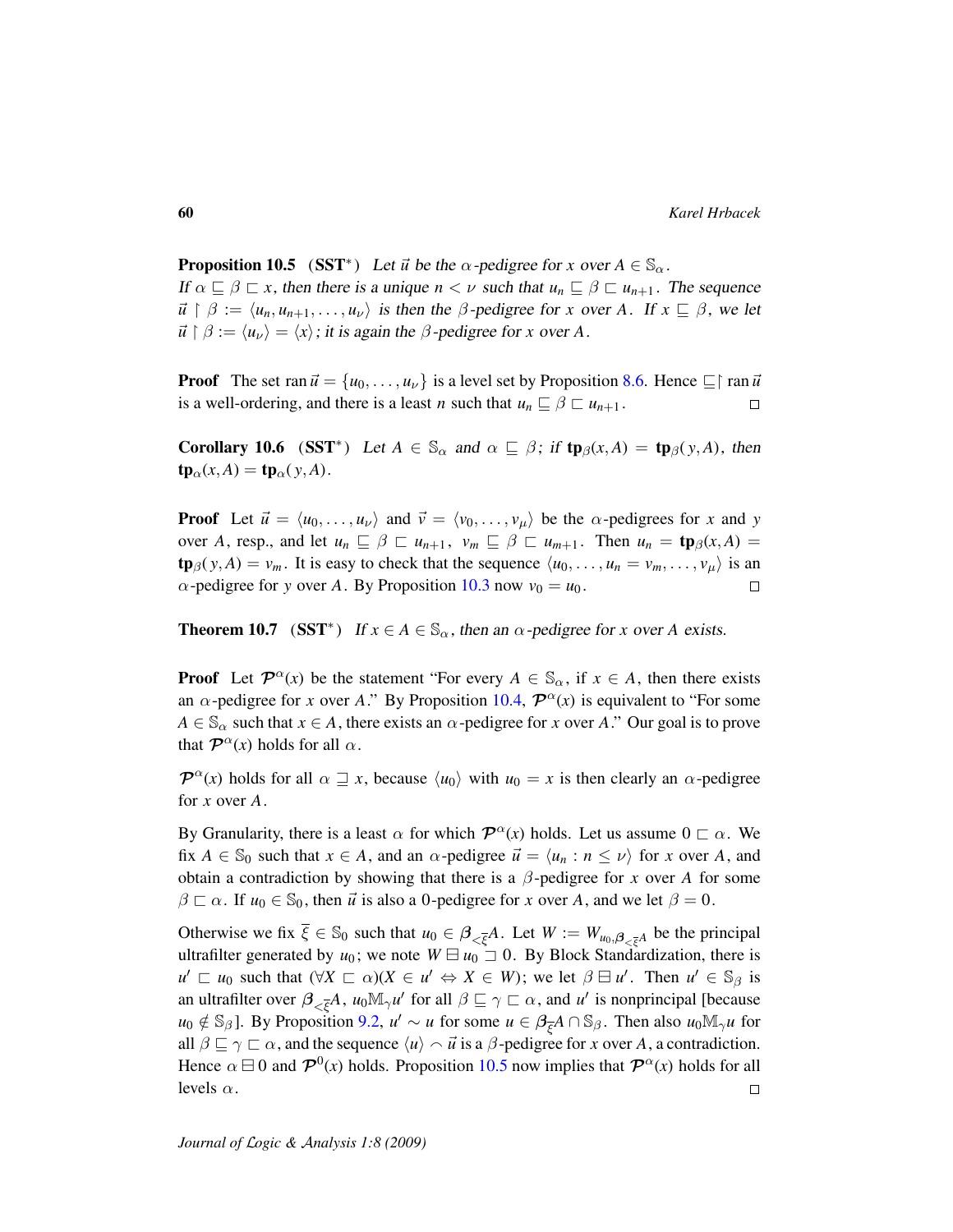**Definition 10.8** An  $\alpha$ -pedigree  $\vec{u}$  for x over A is a **good**  $\alpha$ -**pedigree** if, for  $u :=$  $\t**tp**<sub>\alpha</sub>(x; A),  $\vec{u}^+ \mathbb{M}_{\alpha}(\Sigma \mathbf{u})$  and$ 

(j) 
$$
f \sqsubseteq_{\mathbf{u}} g \Leftrightarrow f(\vec{u}^+) \sqsubseteq_{\alpha} g(\vec{u}^+) \text{ for all } f, g \in \mathbb{V}^{\Sigma \mathbf{u}} \cap \mathbb{S}_{\alpha}.
$$

An equivalent statement of the property (j) is that  $j_{\alpha;x,A}$ :  $\mathbb{V}^{\Sigma \mathbf{u}} \cap \mathbb{S}_{\alpha} \to \mathbb{S}_{\alpha}[\vec{u}^+]$ , defined by  $j_{\alpha;x,A}(f) = f(\vec{u}^+)$ , is an isomorphism of interpretations  $[\mathcal{U} \ell t(\nabla;\Sigma \mathbf{u})]$ <sup>S<sub>α</sub></sup> and  $(\mathbb{S}_{\alpha}[\vec{u}^+], =, \in, \sqsubseteq_{\alpha})$  [see Theorem [3.7\]](#page-20-0). Of course,  $\mathbb{S}_{\alpha}[\vec{u}^+] = \mathbb{S}_{\alpha}[\vec{u}]$ , because  $u \in \mathbb{S}_{\alpha}$ . Also  $\mathbb{S}_{\alpha}[\vec{u}] = \mathbb{S}_{\alpha}[\text{ran } \vec{u}]$ , because  $u_n \square_{\alpha} u_m$  iff rank  $u_n > \text{rank } u_m$ , and so the sequence  $\langle u_0, \ldots, u_\nu \rangle$  is ∈-definable from the set  $\{u_0, \ldots, u_\nu\}.$ 

<span id="page-60-0"></span>**Theorem 10.9** (SST<sup>\*</sup>) For any  $x \in A \in \mathbb{S}_{\alpha}$ , the  $\alpha$ -pedigree for *x* over *A* is good.

**Proof** We fix an  $\alpha_0$ -pedigree  $\vec{u} = \langle u_0, \dots, u_\nu \rangle$  for *x* over  $A \in \mathbb{S}_{\alpha_0}$ , and use Granularity to prove that  $\alpha_0$  is the least level  $\alpha \sqsupseteq \alpha_0$  for which  $\vec{u} \restriction \alpha$  is  $\alpha$ -good. We write  $j_{\alpha}$  for  $j_{\alpha; x, A}$ .

If  $\alpha \supseteq x$ , then all is trivial:  $\vec{u} \restriction \alpha = \langle u_{\nu} \rangle$  where  $u_{\nu} = x = \text{tp}_{\alpha}(x; A) =: u, \ \vec{u}^{+} = 0$ ,  $\Sigma$ **u** = {{0}} is the principal ultrafilter over {0},  $\mathbb{S}_{\alpha}[\vec{u}^+] = \mathbb{S}_{\alpha}$ ,  $\sqsubseteq_{\alpha}$  is the identity on  $\mathbb{S}_{\alpha}$ , and for any  $f = \{(0, a)\}\in \mathbb{S}_{\alpha}$ ,  $j_{\alpha}(f) = f(\vec{u}^+) = f(0) = a$ ; evidently,  $j_{\alpha}$ preserves  $\sqsubseteq_{\alpha}$ .

Let  $\alpha \sqsupseteq \alpha_0$  be the least level such that  $\vec{u} \restriction \alpha$  is  $\alpha$ -good. Then  $\alpha \sqsubset x$ , there is a unique  $n < \nu$  such that  $u_n \subseteq \alpha \subseteq u_{n+1}$ , and  $\vec{u} \restriction \alpha = \langle u_n, u_{n+1}, \ldots, u_{\nu} \rangle$ . If  $\alpha \sqcup \alpha_0$ , we are done; otherwise, we obtain a contradiction by showing that  $\vec{u} \restriction \beta$  is  $\beta$ -good, for some  $\beta \sqsubset \alpha$ . There are two cases to consider.

**Case 1.**  $u_n \sqsubset \alpha$ .

Then, for every  $u_n \sqsubseteq \beta \sqsubset \alpha$ ,  $\vec{u} \restriction \alpha = \vec{u} \restriction \beta$  is also the  $\beta$ -pedigree for *x* over *A* and  $u := \mathbf{tp}_{\beta}(x; A) = \mathbf{tp}_{\alpha}(x; A) = u_n$ .

By the inductive assumption,  $(\vec{u} \restriction \alpha)^+ \mathbb{M}_\alpha \Sigma \mathbf{u}$ , hence also  $(\vec{u} \restriction \beta)^+ \mathbb{M}_\beta \Sigma \mathbf{u}$ , and  $f \sqsubseteq_u g \Leftrightarrow f(\vec{u}^+) \sqsubseteq_\alpha g(\vec{u}^+)$  for all  $f, g \in \mathbb{V}^{\Sigma \mathbf{u}} \cap \mathbb{S}_\beta$ . It remains to show that the last statement holds with  $\sqsubseteq_{\alpha}$  replaced by  $\sqsubseteq_{\beta}$ .

It suffices to prove that, for  $f \in \mathbb{S}_{\beta}$ ,  $f((\vec{u} \restriction \beta)^+) \sqsubseteq_{\alpha} 0$  implies  $f((\vec{u} \restriction \beta)^+) \sqsubseteq_{\beta} 0$ . [Indeed, from  $(z \sqsubseteq_{\alpha} 0 \Rightarrow z \sqsubseteq_{\beta} 0)$  it follows that, for all *y*,  $z \sqsubseteq_{\alpha} y \Leftrightarrow z \sqsubseteq_{\alpha} 0 \lor z \sqsubseteq$  $y \Leftrightarrow z \sqsubseteq_{\beta} 0 \lor z \sqsubseteq y \Leftrightarrow z \sqsubseteq_{\beta} y.$ 

But  $f((\vec{u} \restriction \beta)^+) \sqsubseteq_{\alpha} 0$  means [apply  $j_{\alpha}^{-1}$ ] that  $\mathcal{U}\ell t(\mathbb{V}; \mathbf{u}) \models f = \mathfrak{k}_{\Sigma \mathbf{u}}(c)$ , for some  $c \in$  $\mathbb{S}_{\alpha}$ . As  $f \in \mathbb{S}_{\beta}$ , we have  $c \in \mathbb{S}_{\beta}$ , hence  $f((\vec{u} \restriction \beta)^+) = c \in \mathbb{S}_{\beta}$ , ie,  $f((\vec{u} \restriction \beta)^+) \sqsubseteq_{\beta} 0$ .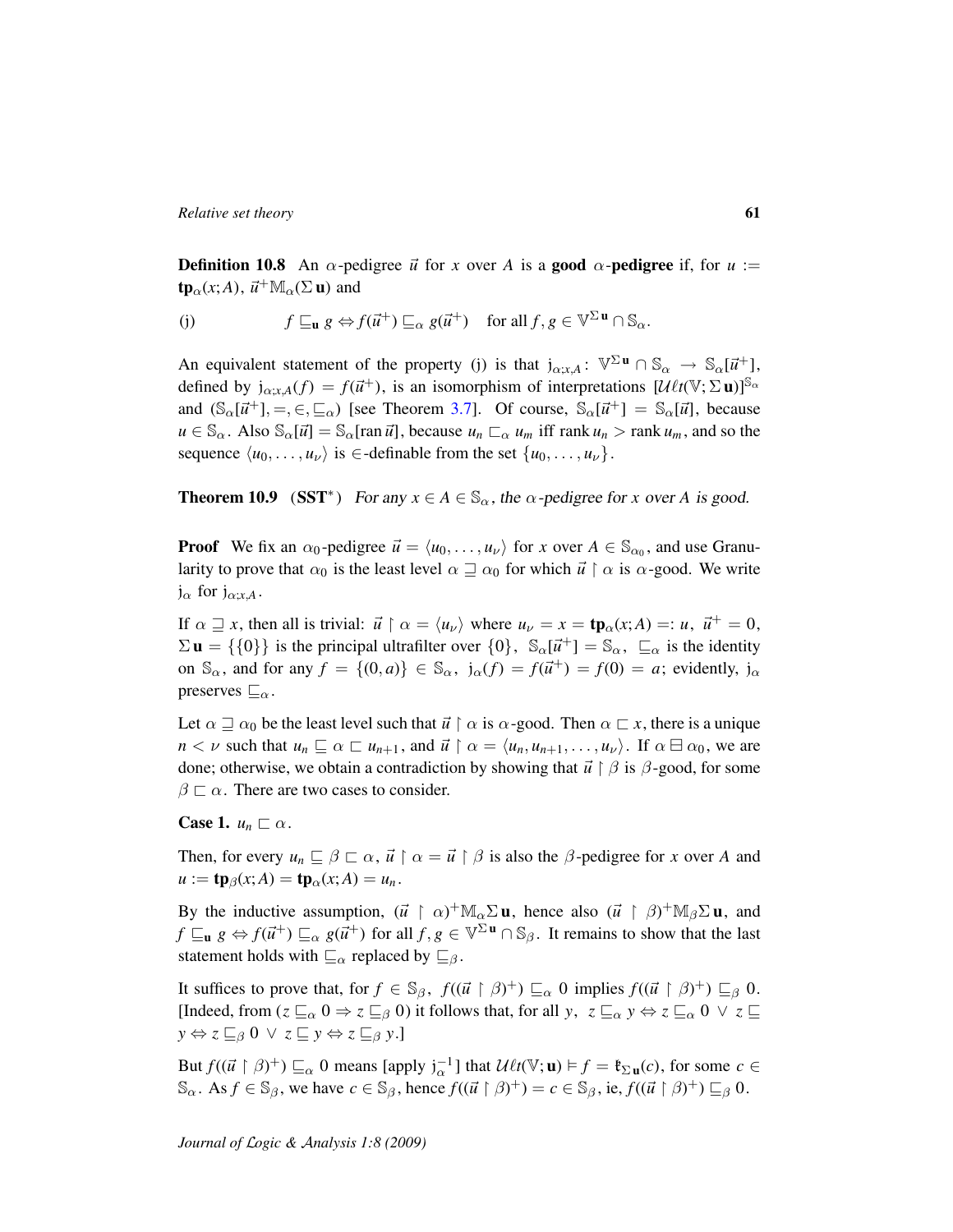Case 2.  $u_n \boxminus \alpha$ .

Then  $n > 0$  and we consider all  $\beta \supseteq \alpha_0$  such that  $u_{n-1} \subseteq \beta \supseteq u_n$ . We have  $\vec{u} \restriction \beta = \langle u_{n-1}, u_n, \ldots, u_{\nu} \rangle = \langle u_{n-1} \rangle \sim \vec{u} \restriction \alpha, \quad (\vec{u} \restriction \beta)^{+} = \vec{u} \restriction \alpha, \text{ and } u :=$  $\text{tp}_{\beta}(x; A) = u_{n-1}$ . We note that  $u_n M_\gamma u$  for all  $\beta \subseteq \gamma \subseteq \alpha$ ; by the inductive assumption, also  $(\vec{u} \restriction \alpha)^+ \mathbb{M}_\alpha \Sigma \mathbf{u}_n$ .

We first prove that  $(\vec{u} \restriction \beta)^+ \mathbb{M}_{\beta} \Sigma \mathbf{u}$ .

By Definitions [9.8](#page-55-0) and [6.2,](#page-36-1)  $\Sigma \mathbf{u} = \Sigma_u(\Sigma \mathbf{u}')$ , where *u'* ranges over the domain of *u*. Let  $X \in \mathbb{S}_{\beta}$ ,  $X \subseteq \text{dom } \Sigma \mathbf{u} = \bigcup_{u' \in \mathcal{u}} \langle u' \rangle \sim \text{dom } \Sigma \mathbf{u}'$ , and  $X \in \Sigma \mathbf{u}$ ; then  $Y := \{u' \in \text{dom } u : (X)_{\langle u' \rangle} \in \Sigma \mathbf{u}'\} \in u$ . As  $Y \in \mathbb{S}_{\beta}$  and  $u_n \mathbb{M}_{\beta} u$ , we get  $u_n \in Y$ , ie,  $(X)_{\langle u_n \rangle} \in \Sigma \mathbf{u}_n$ . As  $u_n \in \mathbb{S}_{\alpha}$ ,  $(X)_{\langle u_n \rangle} \in \mathbb{S}_{\alpha}$ , and so  $(\vec{u} \restriction \alpha)^+ \in (X)_{\langle u_n \rangle}$ , ie,  $(\vec{u} \restriction \beta)^+ = \langle u_n \rangle \sim (\vec{u} \restriction \alpha)^+ \in X$ . This proves  $(\vec{u} \restriction \beta)^+ \mathbb{M}_{\beta} \Sigma \mathbf{u}$ .

By the inductive assumption we have the isomorphism  $j_{\alpha}$  of  $[\mathcal{U} \ell t(\mathbb{V}; \mathbf{u}_n)]^{\mathbb{S}_{\alpha}}$  and  $(\mathbb{S}_{\alpha}[(\vec{u} \restriction \alpha)^{+}], =, \in, \sqsubseteq_{\alpha}).$ 

From  $\mathbb{S}_{\beta}[u_n] \preccurlyeq \mathbb{S}_{\alpha}$  we get that  $j_{\alpha}$ , restricted to  $\mathbb{S}_{\beta}[u_n]$ , is an isomorphism of  $[\mathcal{U}\ell t(\mathbb{V}; \mathbf{u}_n)]^{\mathbb{S}_{\beta}[u_n]}$  and  $(\mathbb{S}_{\beta}[u_n][(\vec{u} \restriction \alpha)^+] = \infty, \subseteq_{\alpha}) = (\mathbb{S}_{\beta}[(\vec{u} \restriction \beta)^+] = \infty, \subseteq_{\alpha})$  [the ultrapower is defined because  $u_n \in \mathbb{S}_{\beta}[u_n]$ .

We also have the isomorphism j of  $[\mathcal{U}\ell(\mathbb{V}; u)]^{\mathbb{S}_{\beta}}$  and  $(\mathbb{S}_{\beta}[u_n], =, \in) \preccurlyeq (\mathbb{S}_{\alpha}, =, \in)$  given by  $j(f) = f(u_n)$ ; especially,  $j(Id_{\text{dom } u}) = u_n$  [Theorem [3.7\]](#page-20-0).

j induces an isomorphism [also denoted j] of

$$
(*)\qquad \qquad [\mathcal{U}\ell t(\mathbb{V};j^{-1}(\mathbf{u}_n))]^{[\mathcal{U}\ell(\mathbb{V};\mu)]^{\mathbb{S}_{\beta}}}\quad \text{and}\quad [\mathcal{U}\ell t(\mathbb{V};\mathbf{u}_n)]^{\mathbb{S}_{\beta}[u_n]}.
$$

Observing that  $[\mathcal{U}\ell(\mathbb{V};u)]^{\mathbb{S}_{\beta}} = (\mathbb{V}^u \cap \mathbb{S}_{\beta}, \ldots)$  and  $Id_{\text{dom } u} \in \mathbb{S}_{\beta}$ , and using  $j^{-1}(u_n) =$  $Id_{\text{dom } u} = \langle u' : u' \in \text{dom } u \rangle$ , we get  $j^{-1}(u_n) = \langle u' : u' \in \text{dom } u \rangle = \langle u_{\langle u' \rangle} : u' \in$ dom  $u$ <sup>l</sup> [recall the definition of **u**, the TOU associated to  $u$ ].

If  $T^{(1)} = \{0\} \cup \{\langle u' \rangle : u' \in \text{dom } u\}$  denotes the **u**-subtree of  $T_u$  of level 1, we have further  $\langle \mathbf{u}_{\langle u' \rangle} : u' \in \text{dom } u \rangle = \langle (\mathbf{u}/T^{(1)})(u') : u' \in \text{dom } u \rangle$ . [For the last step, recall that  $\Sigma T^{(1)}$  is identified with dom  $\mathbf{u}(0) = \text{dom } u$  via the map  $\langle u' \rangle \mapsto u'$ .]

We can thus write  $\mathbf{u}/T^{(1)}$  for  $j^{-1}(\mathbf{u}_n)$  in (\*). Furthermore, by the Factoring Theorem,  $\Omega_{T^{(1)},\mathbf{u}}$  [restricted to  $\mathbb{S}_{\beta}$ ] is an isomorphism of  $(\mathcal{U}\ell(\mathbb{V}; \Sigma \mathbf{u}), \sqsubseteq_{\mathbf{u};Id_{T^{(1)}}})^{\mathbb{S}_{\beta}}$  and  $[[\mathcal{U}\ell t(\mathbb{V};\mathbf{u}/T^{(1)})]^{\mathcal{U}\ell(\mathbb{V};\mathbf{u})}]^{\mathbb{S}_{\beta}} = [\mathcal{U}\ell t(\mathbb{V};\mathbf{u}/T^{(1)})]^{\mathbb{U}\ell(\mathbb{V};\mathbf{u})}]^{\mathbb{S}_{\beta}}.$ 

The composition  $\Psi := j_\alpha \circ j \circ \Omega_{T^{(1)}, \mathbf{u}}$  is an isomorphism of  $(\mathcal{U}\ell(\mathbb{V}; \Sigma \mathbf{u}), \sqsubseteq_{\mathbf{u}; \mathcal{U}_{T^{(1)}}})^{\mathbb{S}_{\beta}}$ and  $(\mathbb{S}_{\beta}[(\vec{u} \restriction \beta)^+] = , \in , \subseteq_{\alpha})$ ; it remains to show that  $\Psi = j_{\beta; x, A}$ , and that, for  $f, g \in \mathbb{V}^{\Sigma}$ **u**  $\cap$   $\mathbb{S}_{\beta}$ ,  $f \sqsubseteq_{\mathbf{u}} g \Leftrightarrow \Psi(f) \sqsubseteq_{\beta} \Psi(g)$ .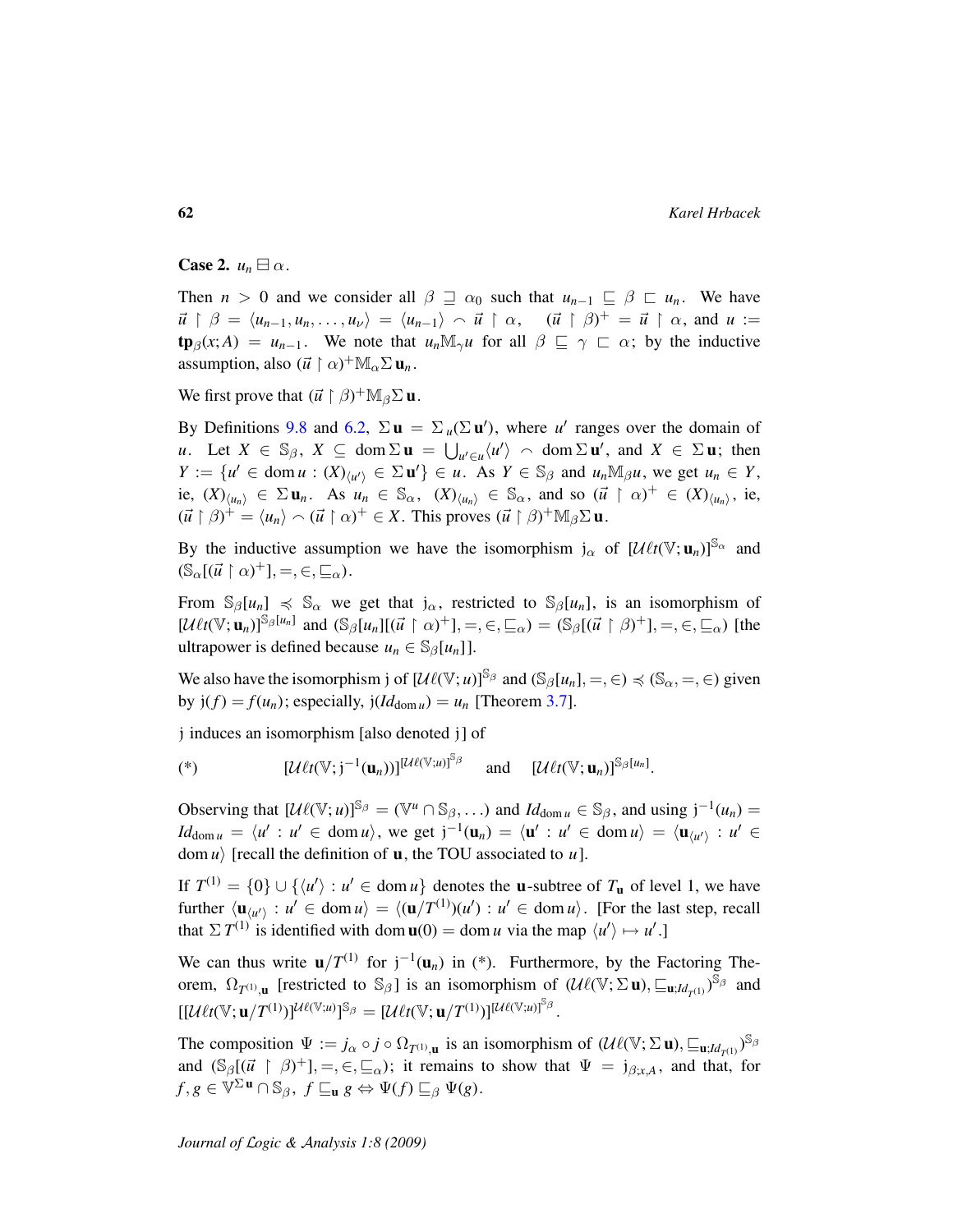Let  $f \in \mathbb{V}^{\Sigma}$ **u**  $\cap$   $\mathbb{S}_{\beta}$ ; we show that  $\Psi(f) = f((\vec{u} \restriction \beta)^{+})$ . First,  $\Omega_{T^{(1)},\mathbf{u}}(f) = f/T^{(1)}$  $\langle f_{\langle u' \rangle} : u' \in \text{dom } u \rangle$ , where *u*-almost everywhere dom  $f_{\langle u' \rangle} \in \Sigma \mathbf{u}_{\langle u' \rangle}$  and  $f_{\langle u' \rangle}(t) =$  $f(\langle u' \rangle \sim t)$ . Hence  $[\mathcal{U}\ell(\mathbb{V};u)]^{\mathbb{S}_{\beta}} \models \text{``dom}f/T^{(1)} \in \Sigma \mathbf{u}/T^{(1)}$ ", so, second,  $\text{j}(f/T^1) =$  $(f/T^{(1)})(u_n) = f_{\langle u_n \rangle} \in \mathbb{S}_{\beta}[u_n]$  and  $\mathbb{S}_{\beta}[u_n] \models \text{``dom} f_{\langle u_n \rangle} \in \Sigma \mathbf{u}_n$ ", hence also [as  $\mathbb{S}_{\beta}[u_n] \preccurlyeq \mathbb{S}_{\alpha}$ ,  $\mathbb{S}_{\alpha} \models \text{``dom} f_{\langle u_n \rangle} \in \Sigma \mathbf{u}_n$ ". Finally,  $\Psi(f) = \mathfrak{j}_{\alpha}(f_{\langle u_n \rangle}) = f_{\langle u_n \rangle}((\vec{u} \restriction \mathbb{S}_{\alpha}))$  $(\alpha)^+$ ) =  $f(\langle u_n \rangle \cap (\vec{u} \restriction \alpha)^+) = f((\vec{u} \restriction \beta)^+).$ 

This argument also shows that if  $f = \Sigma u$   $\mathfrak{k}_{\Sigma} u(c)$ , then  $\Psi(f) = c \in \mathbb{S}_{\beta}$ , and if  $f \neq \Sigma u$  $\mathfrak{k}_{\Sigma \mathbf{u}}(c)$  for any *c*, then  $\Psi(f) \notin \mathbb{S}_{\beta}$ . That is,  $\Psi$  preserves the level 0:  $f \sqsubseteq_{\mathbf{u}} \mathfrak{k}_{\Sigma \mathbf{u}}(0)$  if and only if  $\Psi(f) \sqsubseteq_{\beta} 0$ . Moreover, since the last equivalence is true for all  $\beta'$  such that  $\beta \sqsubseteq \beta' \sqsubset \alpha$ , we have  $f \sqsubseteq_{\mathbf{u}} \mathfrak{k}_{\Sigma \mathbf{u}}(0)$  if and only if  $\Psi(f) \sqsubseteq_{\alpha} 0$ .

If  $\mathfrak{k}_{\Sigma \mathbf{u}}(0) \sqsubset_{\mathbf{u}} f, g$ , then  $f \sqsubseteq_{\mathbf{u}} g$  iff  $\Psi(f) \sqsubseteq_{\alpha} \Psi(g)$  iff  $\Psi(f) \sqsubseteq_{\alpha} 0 \vee \Psi(f) \sqsubseteq \Psi(g)$  iff  $\Psi(f) \sqsubseteq_{\beta} 0 \vee \Psi(f) \sqsubseteq \Psi(g)$  iff  $\Psi(f) \sqsubseteq_{\beta} \Psi(g)$ .  $\Box$ 

<span id="page-62-0"></span>**Theorem 10.10** (SST<sup>\*</sup>) Let  $\vec{u}$  be the  $\alpha$ -pedigree for *x* over *A* and let  $\vec{v}$  be the  $\alpha$ -pedigree for *y* over *B*, where  $y = f(x)$  and  $A, B, f \in \mathbb{S}_{\alpha}$ ,  $f: A \rightarrow B$ . Let  $u := \mathbf{tp}_{\alpha}(x; A)$  and  $v := \mathbf{tp}_{\alpha}(y; B)$  Then  $v = \overline{f}(u)$  and ran  $\overrightarrow{v} = \overline{f}[\text{ran } \overrightarrow{u}]$ .

If  $\varphi: \mathbf{u} \to \mathbf{v}$  is the morphism canonically induced by  $\bar{f}$ , then the following diagram commutes.

$$
\begin{array}{ccc}\n[U\ell t(\mathbb{V};\mathbf{u})]^{\mathbb{S}_{\alpha}} & \xrightarrow{\mathbf{j}_{\alpha;x,A}} & (\mathbb{S}_{\alpha}[\vec{u}], =, \in, \sqsubseteq_{\alpha}) \\
\varphi^* \upharpoonright \mathbb{S}_{\alpha} & & \upharpoonright \subseteq \\
[U\ell t(\mathbb{V};\mathbf{v})]^{\mathbb{S}_{\alpha}} & \xrightarrow{\mathbf{j}_{\alpha;y,B}} & (\mathbb{S}_{\alpha}[\vec{v}], =, \in, \sqsubseteq_{\alpha})\n\end{array}
$$

**Proof** We fix  $\alpha_0$ -pedigrees  $\vec{u}$  for *x* over *A* and  $\vec{v}$  for *y* over *B*, where  $y = f(x)$  and  $A, B, f \in \mathbb{S}_{\alpha_0}$ , and prove that  $\alpha_0$  is the least level  $\alpha \sqsupseteq \alpha_0$  such that the assertions hold for  $\vec{u} \restriction \alpha$  and  $\vec{v} \restriction \alpha$ .

If  $x \sqsubseteq \alpha$ , then also  $y \sqsubseteq \alpha$ ,  $u := \mathbf{tp}_{\alpha}(x; A) = x$ ,  $v := \mathbf{tp}_{\alpha}(y; B) = y$ ,  $v = \overline{f}(u)$ ,  $\Sigma$ **u** =  $\Sigma$ **v** = {{0}},  $\varphi(0) = 0$ ,  $\varphi^* = \mathbb{I}d$ , and  $\mathbb{S}_{\alpha}[\vec{u}] = \mathbb{S}_{\alpha}[\vec{v}] = \mathbb{S}_{\alpha}$ . The diagram commutes trivially.

By Granularity, there is a least  $\alpha \supseteq \alpha_0$  such that the assertion is true for  $\vec{u} \upharpoonright \alpha$  and  $\vec{v} \restriction \alpha$ . We assume that  $\alpha \supset \alpha_0$  and obtain a contradiction. Let  $u_n \sqsubseteq \alpha \sqsubset u_{n+1}$ .

**Case 1.**  $u_n \sqsubset \alpha$ .

We consider any  $\beta \supseteq \alpha_0$  such that  $u_n \subseteq \beta \subset \alpha$ . Then  $u := \text{tp}_{\beta}(x; A) = \text{tp}_{\alpha}(x; A) = u_n$ and  $\bar{f}(u) \sqsubseteq \beta$ , so  $\vec{u} \upharpoonright \beta = \vec{u} \upharpoonright \alpha$  and  $\vec{v} \upharpoonright \beta = \vec{v} \upharpoonright \alpha$  are  $\beta$ -pedigrees and  $v :=$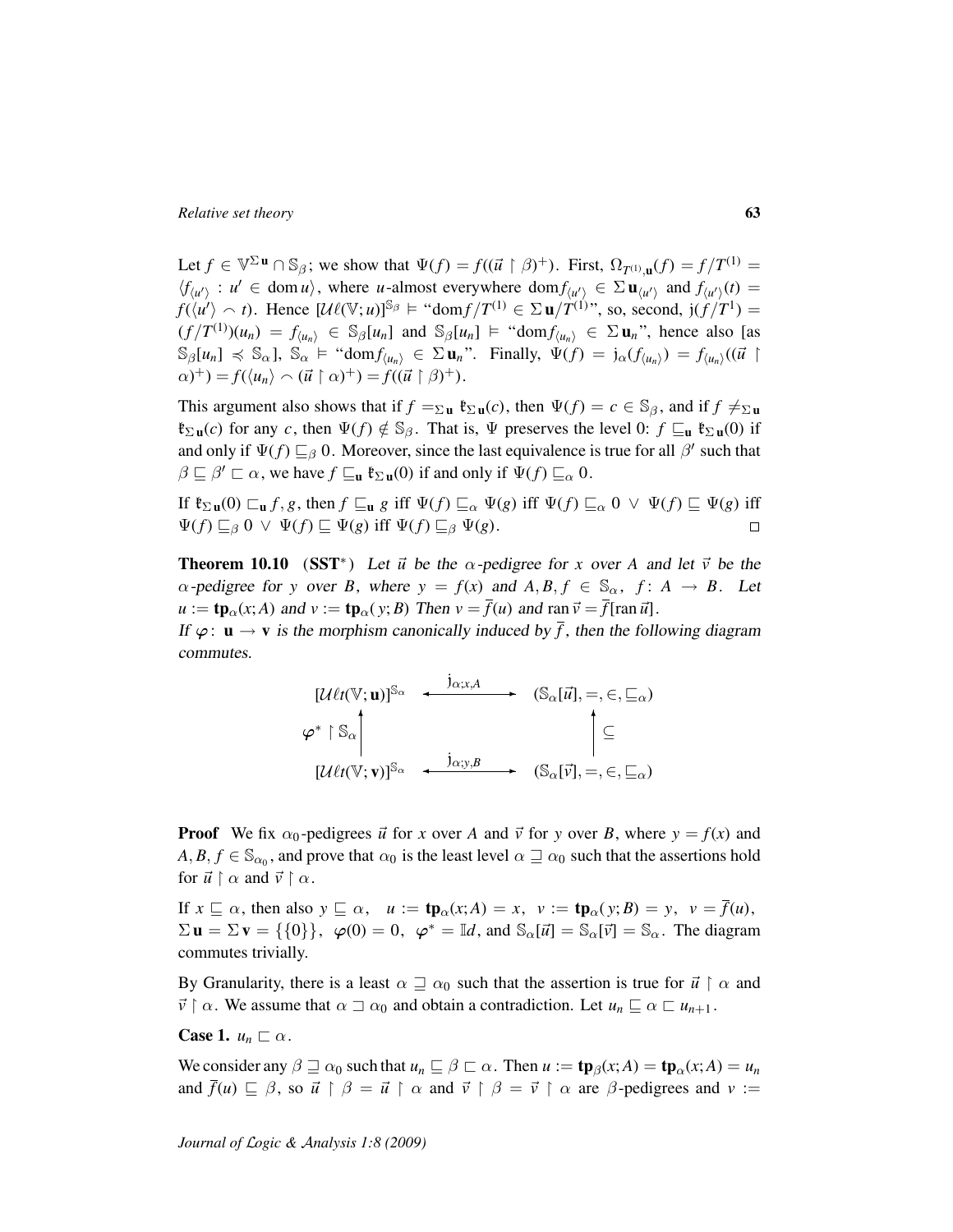$\text{tp}_{\beta}(y;B) = \text{tp}_{\alpha}(y;B)$ . The diagram commutes for  $\alpha$ , by the inductive assumption. We have to prove that it commutes with  $\beta$  in place of  $\alpha$ . As  $j_{\beta; x, A}(f) = f((\vec{u} \restriction \beta)^+) =$  $f((\vec{u} \restriction \alpha)^+) = \mathfrak{j}_{\alpha;x,A}(f)$ , we have  $\mathfrak{j}_{\beta;x,A} = \mathfrak{j}_{\alpha;x,A} \restriction \mathbb{S}_{\beta}$ ; similarly  $\mathfrak{j}_{\beta;y,B} = \mathfrak{j}_{\alpha;y,B} \restriction \mathbb{S}_{\beta}$ . As ran( $\vec{v}$  |  $\beta$ ) =  $\bar{f}$ [ran( $\vec{u}$  |  $\beta$ )] and  $\bar{f} \in S_{\beta}$ , we have  $S_{\beta}[\vec{v} \mid \beta] = S_{\beta}$ [ran( $\vec{v}$  |  $[\beta]$ ]  $\subseteq$  S<sub>β</sub>[ran( $\vec{u} \restriction \beta$ ] = S<sub>β</sub>[ $\vec{u} \restriction \beta$ ]. The morphism  $\varphi:$  **u**  $\rightarrow$  **v** is  $\in$ -definable from  $A, B, f \in \mathbb{S}_{\beta}$ , and so it belongs to  $\mathbb{S}_{\beta}$ . It follows, by Transfer between  $\mathbb{S}_{\alpha}$  and  $\mathbb{S}_{\beta}$ , that  $\varphi^*$  | S<sub>β</sub> is a morphism of  $[\mathcal{U}\ell t(\mathbb{V};\mathbf{u})]^{\mathbb{S}_{\beta}}$  into  $[\mathcal{U}\ell t(\mathbb{V};\mathbf{v})]^{\mathbb{S}_{\beta}}$ . The commutativity of the diagram is of course preserved.

**Case 2.**  $u_n \boxminus \alpha$ .

Then  $n > 0$  and we consider any  $\beta \supseteq \alpha_0$  such that  $u_{n-1} \subseteq \beta \subseteq u_n$ , so  $u :=$  $\t**tp**<sub>\beta</sub>(a; A) = u<sub>n-1</sub>$ . Let  $v_0 := **tp**<sub>\alpha</sub>(y; B)$ .

**Subcase A:**  $v_0 \in \mathbb{S}_{\beta}$ .

*Claim.* Then  $\bar{f}(u) = v_0$ .

*Proof of Claim.*

According to Definition [9.3](#page-53-1) of  $\bar{f}(u)$ , one considers  $w := \bar{f}_{\leq \xi}[u]$  for the appropriate  $\xi$ . If  $Y \in w \cap \mathbb{S}_{\beta}$ , then  $\overline{f}_{\leq \xi}^{-1}[Y] \in u \cap \mathbb{S}_{\beta}$ , hence  $u_n \in \overline{f}_{\leq \xi}^{-1}[Y]$  and  $v_0 = \overline{f}(u_n) \in Y$ . We conclude that *w* is a principal ultrafilter generated by  $v_0$ , and  $\bar{f}(u) = \mathfrak{m}(w) = v_0$ .

Returning to the proof of Subcase A, we have  $\bar{f}(u) = v_0$  as well as  $\bar{f}(u_n) = v_0$ ,  $\vec{v} \restriction \alpha = \vec{v} \restriction \beta$ , and  $v := v_0 = \text{tp}_\beta(y; B)$ . As in Case 1,  $\text{ran}(\vec{v} \restriction \beta) = \overline{f}[\text{ran}(\vec{u} \restriction \beta)]$ ,  $\mathbb{S}_{\beta}[\vec{v} \restriction \beta] \subseteq \mathbb{S}_{\beta}[\vec{u} \restriction \beta]$ , and  $j_{\beta;v,B}$  is the restriction of  $j_{\alpha;v,B}$  to  $\mathbb{S}_{\beta}$ . In the definition of the induced canonical morphism  $\varphi: u \to v$  [proof of Proposition [9.9\]](#page-55-1) this is the case (i); ie, for *u*-almost all *u'*,  $\varphi(\langle u' \rangle) = 0$  and  $\varphi_{\langle u' \rangle} = \varphi^{u'}$ , where  $\varphi^{u'} : u' \to v$  are the induced canonical morphisms. Consider  $g \in \mathbb{V}^{\Sigma' \mathbf{v}} \cap \mathbb{S}_{\beta}$ . On the one hand,

(\*) 
$$
j_{\beta; y, B}(g) = j_{\alpha; y, B}(g) = j_{\alpha; x, A}((\varphi^{u_n})^*(g))
$$

by the inductive assumption.

On the other hand,  $\varphi^*(g)(\langle u' \rangle \land t) = g(\varphi(\langle u' \rangle \land t)) = g(\varphi^{u'}(t)) = (\varphi^{u'})^*(g)(t)$ *u*-almost everywhere, so [proof of Theorem [10.9\]](#page-60-0)  $\Omega_{T^{(1)},\mathbf{u}}(\varphi^*(g))(u') = (\varphi^{u'})^*(g)$ ,  $j(\Omega_{T^{(1)},\mathbf{u}}(\varphi^*(g))) = (\varphi^{u_n})^*(g)$ , and

$$
(*)\qquad j_{\beta;x,A}(\varphi^*(g)) = j_{\alpha;x,A}((\varphi^{u_n})^*(g)).
$$

Comparing (\*) and (\*\*) gives  $j_{\beta; y, \beta}(g) = j_{\beta; x, A}(\varphi^*(g))$ , ie, the commutativity of the diagram for  $\beta$ .

**Subcase B.**  $v_0 \in \mathbb{S}_\alpha \setminus \mathbb{S}_\beta$ .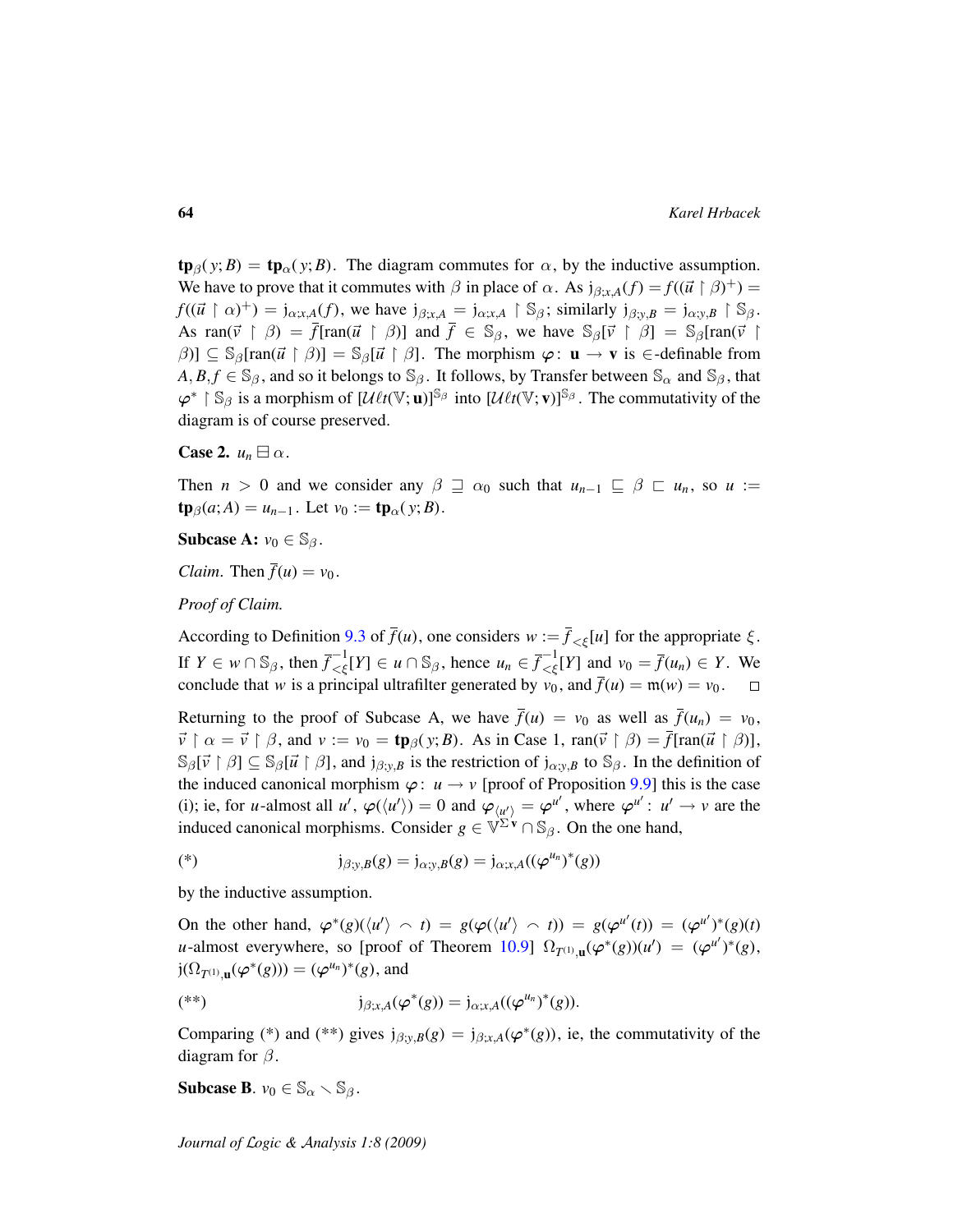We let  $v := \overline{f}(u)$ ; then  $v \in \mathbb{S}_{\beta} \cap \beta_{\infty}B$ .

*Claim.*  $v_0M_\beta v$ .

*Proof of Claim.*  $u \in \beta_{\xi}A$ ,  $v \in \beta_{\eta}B$ , for suitable  $\xi, \eta \in \mathbb{S}_{\beta}$ . Let  $w = \overline{f}_{\leq \xi}[u]$ ; from  $u_n \mathbb{M}_{\beta} u$  we get  $v_0 = \overline{f}(u_n) \mathbb{M}_{\beta} w$  [Proposition [3.5\]](#page-20-1), so *w* is nonprincipal [ $v_0 \notin \mathbb{S}_{\beta}$ ],  $w \sim \overline{f}(u)$  by definition of the latter, and, consequently,  $v_0 M_\beta v$ .  $\Box$ 

It follows that  $\vec{v} \restriction \beta = \langle v \rangle \land \vec{v} \restriction \alpha$ . As in Case 1 now, ran( $\vec{v} \restriction \beta$ ) =  $\overline{f}$ [ran( $\vec{u} \restriction \beta$ )] and  $\mathbb{S}_{\beta}[\vec{v} \restriction \beta] \subseteq \mathbb{S}_{\beta}[\vec{u} \restriction \beta].$ 

Consider  $g \in \mathbb{V}^{\Sigma \mathbf{v}} \cap \mathbb{S}_{\beta}$ . On the one hand,  $j_{\beta; y, \beta}(g) = j_{\alpha; y, \beta}(j^y(\Omega_{T^{(1)}, \mathbf{v}}(g)),$  where  $j^y$  is the j from the proof of Theorem [10.9,](#page-60-0) Case 2, for *y*, *v* in place of *x*, *u*, and  $\Omega_{T^{(1)},\mathbf{v}}(g)(v') = g_{\langle v' \rangle}$  for  $v' \in v$ ; then  $\mathfrak{j}^{y}(\Omega_{T^{(1)},\mathbf{v}}(g)) = g_{\langle v_0 \rangle}$  and

$$
(*)\qquad \qquad \mathfrak{j}_{\beta;y,B}(g)=\mathfrak{j}_{\alpha;y,B}(g_{\langle v_0\rangle})=g_{\langle v_0\rangle}((\vec{v}\upharpoonright\alpha)^+)=g(\vec{v}\upharpoonright\alpha).
$$

On the other hand,  $\varphi^*(g)(\langle u' \rangle \cap t) = g(\varphi(\langle u' \rangle \cap t)) = g(\langle \overline{f}(u') \rangle \cap \varphi^{u'}(t)) =$  $g_{\langle \bar{f}(u')\rangle}(\varphi^{u'}(t)) = (\varphi^{u'})^*(g_{\langle \bar{f}(u')\rangle})(t)$  *u*-almost everywhere, so  $\Omega_{T^{(1)},\mathbf{u}}(\varphi^*(g))(u') =$  $(\varphi^{u'})^*(g_{\langle \overline{f}(u') \rangle})$  *u*-almost everywhere, and then, by definition of  $j = j^x$  and Transfer,  $j^{x}(\Omega_{T^1,\mathbf{u}}(\varphi^*(g))) = (\varphi^{u_n})^*(g_{\langle \overline{f}(u_n) \rangle})$ . But  $\overline{f}(u_n) = v_0$  and  $\varphi^{u_n}$  is the naturally induced morphism of  $u_n$  to  $v_0$ . Hence [note that  $g_{\langle v_0 \rangle} \in \mathbb{S}_{\alpha}$ , so we can use the inductive assumption to justify the second equality]

(\*\*)

$$
j_{\beta;x,A}(\varphi^*(g)) = j_{\alpha;x,A}((\varphi^{u_n})^*(g_{\langle v_0 \rangle})) = j_{\alpha;y,B}(g_{\langle v_0 \rangle}) = g_{\langle v_0 \rangle}((\vec{v} \upharpoonright \alpha)^+) = g(\vec{v} \upharpoonright \alpha).
$$

By comparing (\*) and (\*\*) we get  $j_{\beta; y, B}(g) = j_{\beta; x, A}(\varphi^*(g))$ , the commutativity of the diagram for  $\beta$ .  $\Box$ 

The theory SST<sup>\*</sup> is used in this paper mainly as a technical tool. Our main interest is in two related theories that are introduced next.

We write  $xM_{\alpha}U$  as shorthand for:

"There exists a good  $\alpha$ -pedigree  $\vec{u} = \langle u_n : n \le \nu \rangle$  for *x* over some  $A \in \mathbb{S}_{\alpha}$  such that  $U = u_0$ ".

We note that *U* is then an  $\alpha$ -type of *x*.

The theory SST<sup>b</sup> is SST plus ( $\forall \alpha$ )( $\mathbf{B}_{\alpha}$ ), where

$$
\begin{aligned} (\mathbf{B}_{\alpha}) \quad & (\forall x, y)(\forall U, F \in \mathbb{S}_{\alpha}) \text{[}(\text{ran } F \subseteq \text{Dom } U \ \land \ x \mathbf{M}_{\alpha} U \ \land \ x = F(y) \text{]} \Rightarrow \\ & (\exists V \in \mathbb{S}_{\alpha}) (U = \overline{F}(V) \ \land \ y \mathbf{M}_{\alpha} V \text{]} \text{]} .\end{aligned}
$$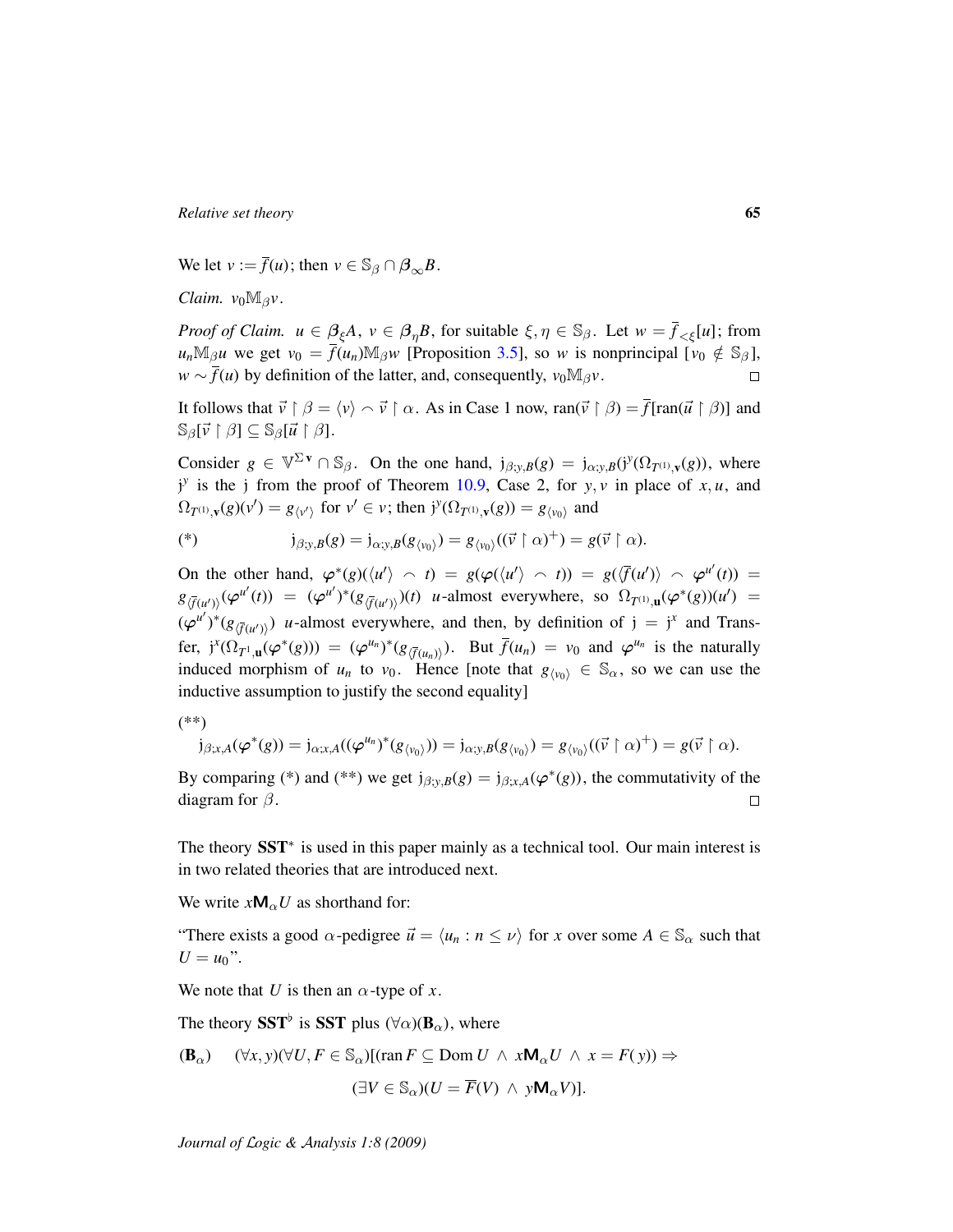Later, we consider one more axiom:

$$
\begin{aligned} (\mathbf{F}_{\alpha}) \quad & (\forall x)(\forall U, V, F \in \mathbb{S}_{\alpha}) \, \text{[}\, \text{ran}\, F \subseteq \text{Dom}\, U \ \land \ x \mathbf{M}_{\alpha} U \ \land \ U = \overline{F}(V) \text{]} \Rightarrow \\ & (\exists y)(\, y \mathbf{M}_{\alpha} V \ \land \ x = F(y) \text{]} \text{.} \end{aligned}
$$

The theory  $SST^{\flat} + (\forall \alpha)(F_{\alpha})$  is denoted  $SST^{\sharp}$ . It is equivalent to GRIST [see Sec-tion [12\]](#page-89-0). We refer to the conjunction of  $(\forall \alpha)(\mathbf{B}_{\alpha})$  and  $(\forall \alpha)(\mathbf{F}_{\alpha})$  as the **Back and** Forth Property.

Theorems [10.7,](#page-59-1) [10.9,](#page-60-0) and [10.10](#page-62-0) establish the following.

Corollary 10.11  $SST^* \vdash SST^{\flat}$ .

In particular, every stratified ultrapower satisfies  $\mathbf{SST}^{\flat}$  [Corollary [8.5\]](#page-51-1).

Corollary 10.12 (ZFC) Every realization of  $SST^{\flat,p} := SST^{\flat} + Axi$  om of Primitivity is isomorphic to a stratified ultrapower of the universe.

In this sense,  $SST^{\flat, p}$  [or  $SST^{*, p}$ ] axiomatizes stratified ultrapowers.

**Proof** Working in SST<sup> $\flat, p$ </sup>, let  $aM_0U$ , where  $a \in A \in \mathbb{S}_0$ , be such that  $(\forall x)(\exists f \in$  $\mathbb{S}_0$ )( $x = f(a)$ ). By Theorem [10.9,](#page-60-0) j<sub>0:*a,A*</sub> is an isomorphism between  $[\mathcal{U} \ell t(\mathbb{V}; \Sigma \mathbf{U})]$ <sup>S<sub>0</sub></sup> and  $(\mathbb{V}, =, \in, \sqsubseteq)$  [because  $\mathbb{S}_0[\vec{u}^+] = \mathbb{S}_0[a] = \mathbb{V}$ ].

Working now in **ZFC**; if  $\mathfrak{M}$  is a realistic interpretation of  $\mathbf{SST}^{\flat,p}$ , the previous statement holds in  $\mathfrak{M}$ , and there is an isomorphism of interpretations  $[[\mathcal{U}\ell t(\mathbb{V}; \Sigma \mathfrak{k}(U))]^{\mathbb{S}_0}]^{\mathfrak{M}}$  and  $[(\mathbb{V}, =, \in, \sqsubseteq)]^{\mathfrak{M}} = \mathfrak{M}$ , for a suitable *U*. As  $\mathbb{S}_0^{\mathfrak{M}}$  is isomorphic to  $\mathbb{V}$ ,  $\mathfrak{M}$  is isomorphic to  $\mathcal{U}\ell t(\mathbb{V}; \Sigma \mathbf{U}).$  $\Box$ 

**Definition 10.13** (SST<sup>b</sup>)  $\mathbb{S}_{\alpha}[[x]] := \mathbb{S}_{\alpha}[\vec{u}]$ , where  $\vec{u}$  is some good  $\alpha$ -pedigree for *x*.

If  $\vec{u}$  and  $\vec{v}$  are  $\alpha$ -pedigrees for *x*, then  $\mathcal{S}_{\alpha}[\vec{u}] = \mathcal{S}_{\alpha}[\vec{v}]$  by Proposition [10.4,](#page-58-0) so this class is uniquely determined by *x*. From the isomorphism property (j) and Corollary [8.5](#page-51-1) it follows that  $(\mathbb{S}_{\alpha}[[x]], =, \in, \subseteq_{\alpha}) \models \mathbf{SST}^*$ .

As an immediate consequence we have:

<span id="page-65-0"></span>*Inner Standardization into*  $\mathbb{S}_{\alpha}$  *is a consequence of the remaining axioms of*  $\mathbf{SST}^{\flat}$ .

Proposition 10.14 Proposition [10.5,](#page-59-0) Corollary [10.6](#page-59-2) and Theorems [10.7,](#page-59-1) [10.9](#page-60-0) and [10.10](#page-62-0) hold in  $\mathbf{SST}^{\flat}$  .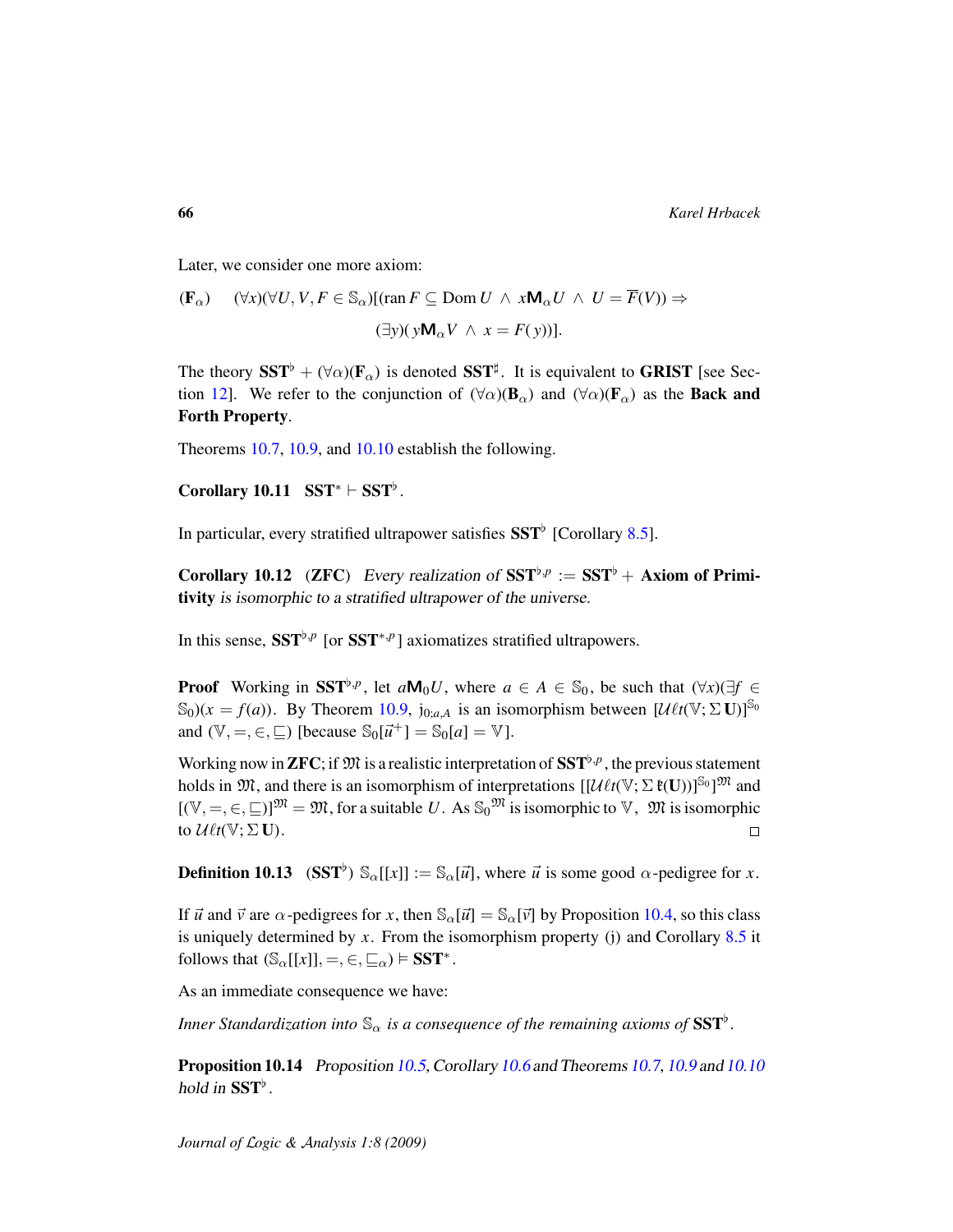**Proof** Theorems [10.7](#page-59-1) and [10.9](#page-60-0) are immediate consequences of  $\mathbf{B}_{\alpha}$ .

*Proposition* [10.5:](#page-59-0) Let  $\vec{u} = \langle u_0, \ldots, u_{\nu} \rangle$  be an  $\alpha$ -pedigree for *x* and  $\alpha \sqsubseteq \beta$ . Trivially,  $\mathbb{S}_{\alpha}[[\langle \vec{u}, \beta \rangle]] \models " \vec{u} \text{ is a pedigree for } x". \text{ As } \mathbb{S}_{\alpha}[[\langle \vec{u}, \beta \rangle]] \models \mathbf{SST}^*$ , Proposition [10.5](#page-59-0) holds in  $\mathbb{S}_{\alpha}[[\langle \vec{u}, \beta \rangle]]$ , yielding  $n \in \omega$  such that  $u_n \sqsubseteq \beta \sqsubset u_{n+1}$  [or  $n = \nu$  and  $u_{\nu} \sqsubseteq \beta$ ]. Then  $\vec{u} \restriction \beta$  is defined, and it is a  $\beta$ -pedigree for *x*.

*Theorem [10.10:](#page-62-0)* Given  $\alpha$ -pedigrees  $\vec{u}$  and  $\vec{v}$  for x and y, resp., and f as in Theo-rem [10.10,](#page-62-0) consider  $\mathbb{S}_{\alpha}[[\langle \vec{u}, \vec{v} \rangle]]$ . Note that  $\vec{u}$  and  $\vec{v}$  are  $\alpha$ -pedigrees in  $\mathbb{S}_{\alpha}[[\langle \vec{u}, \vec{v} \rangle]]$ , and Theorem [10.10](#page-62-0) holds in  $\mathcal{S}_{\alpha}[(\langle \vec{u}, \vec{v} \rangle]]$ , yielding  $\varphi \in \mathcal{S}_{\alpha}$  and a diagram that has the required properties in  $\mathbb{S}_{\alpha}[[\langle \vec{u}, \vec{v} \rangle]]$ . It is easy to check that these properties remain true in V.  $\Box$ 

### <span id="page-66-0"></span>Proposition 10.15 (ZFC)

If  $\varphi: U^2 \to U^1$  is a morphism and  $U\ell t(\mathbb{V}; U^1) \vDash ``\vec{u}$  is a pedigree for f over  $\mathfrak{k}_{\Sigma U^1}(A)$ ", then  $U\ell t(\mathbb{V}; U^2) \vDash \mathcal{W}^*(\vec{u})$  is a pedigree for  $\varphi^*(f)$  over  $\mathfrak{k}_{\Sigma U^2}(A)$ ".

**Proof**  $\varphi^*$ :  $\mathcal{U} \ell t(\mathbb{V}; \mathcal{U}^1) \to \mathcal{U} \ell t(\mathbb{V}; \mathcal{U}^2)$  is an  $\in$ -elementary embedding, preserves  $\subseteq$ , and  $\varphi^*(\mathfrak{k}_{\Sigma \mathcal{U}^1}(A)) = \mathfrak{k}_{\Sigma \mathcal{U}^2}(A)$  for all  $A \in \mathbb{V}$ . [In this proof, we identify  $\mathfrak{k}(A)$  and *A* when there is no danger of misunderstanding.] It follows immediately that  $\varphi^*(\vec{u})$ satisfies the conditions (i) and (ii) from Definition  $10.1$ . We prove (iii) and (iv) by induction on rank  $T^2$  [ $T^2 := T_{\mathcal{U}^2}$ ;  $T^1 := T_{\mathcal{U}^1}$ ].

As usual, everything is trivial when rank  $T^2 = 0$ , so we assume  $T^2 = \{0\} \cup \bigcup_{j \in J} \langle j \rangle \setminus \{0\}$ *T*<sub>*j*</sub>. We let  $D^1 := D_{T'}$  for  $T' := T_{\mathcal{U}^1}^{(1)}$  $U^{(1)}_{\mathcal{U}^1}$ , and  $D^2 := D_{T''}$  for  $T'' := T^{(1)}_{\mathcal{U}^2}$ ,(1)<br>U<sup>2</sup> ·

By Łoś Theorem,  $\vec{u} \in \mathbb{V}^{\Sigma \mathcal{U}^1}$  is a function whose values  $\Sigma \mathcal{U}^1$ -almost everywhere are finite sequences of stratified ultrafilters over *A*, that is, without loss of generality for all  $t \in \Sigma T^1$ ,  $\vec{u}(t) = \langle u_0(t), \ldots u_{\nu(t)}(t) \rangle$  where  $\nu(t) \in \omega$ . Then  $\varphi^*(\vec{u}) \in \mathbb{V}^{\Sigma \mathcal{U}^2}$  is the function defined for all  $s \in \Sigma$  dom  $\varphi$  by  $\varphi^*(\vec{u})(s) = \langle u_0(t), \dots u_{\nu(t)}(t) \rangle$ , for  $t = \varphi(s)$ . Let  $\lambda \in \mathbb{V}^{\Sigma \mathcal{U}^2}$  be such that  $\mathcal{U}\ell t(\mathbb{V};\mathcal{U}^2) \models \lambda \leq \varphi^*(\nu)$ ; ie, without loss of generality for all  $s \in \Sigma$  dom  $\varphi$ ,  $\lambda(s) \le \nu(\varphi(s))$ . We note that  $\mathcal{U} \ell t(\mathbb{V}; \mathcal{U}^2) \models \varphi^*(\vec{u})_{\mathfrak{k}_{\Sigma \mathcal{U}^2}(n)} = \varphi^*(u_n)$ , for all  $n \in \omega$  [where  $u_n: t \mapsto u_n(t)$ ]. There are two cases to consider.

Case (c).

 $\varphi(\langle j \rangle) = 0$  and  $\varphi_{\langle j \rangle} : \mathcal{U}_{\langle j \rangle}^2 \to \mathcal{U}^1$ , for all  $j \in [\text{dom } \varphi]_0 \in \mathcal{U}^2(0)$ . We note that  $\varphi^*(h)_{\langle j \rangle} = \varphi^*_{\langle j \rangle}(h)$  for any  $h \in \mathbb{V}^{\Sigma \mathcal{U}^1}$ , in this case.

By the inductive assumption,  $\varphi^*_{\langle j \rangle}(\vec{u})$  is a pedigree for  $\varphi^*_{\langle j \rangle}(f)$  over *A* in  $\mathcal{U}\ell t(\mathbb{V}; \mathcal{U}_{\langle j \rangle}^2)$ . By the Factoring Theorem,  $(\mathcal{U}\ell(\mathbb{V}; \Sigma \mathcal{U}^2), \sqsubseteq_{\mathcal{U}^2,D^2}) \models ``\varphi^*(\vec{u})$  is a pedigree for  $\varphi^*(f)$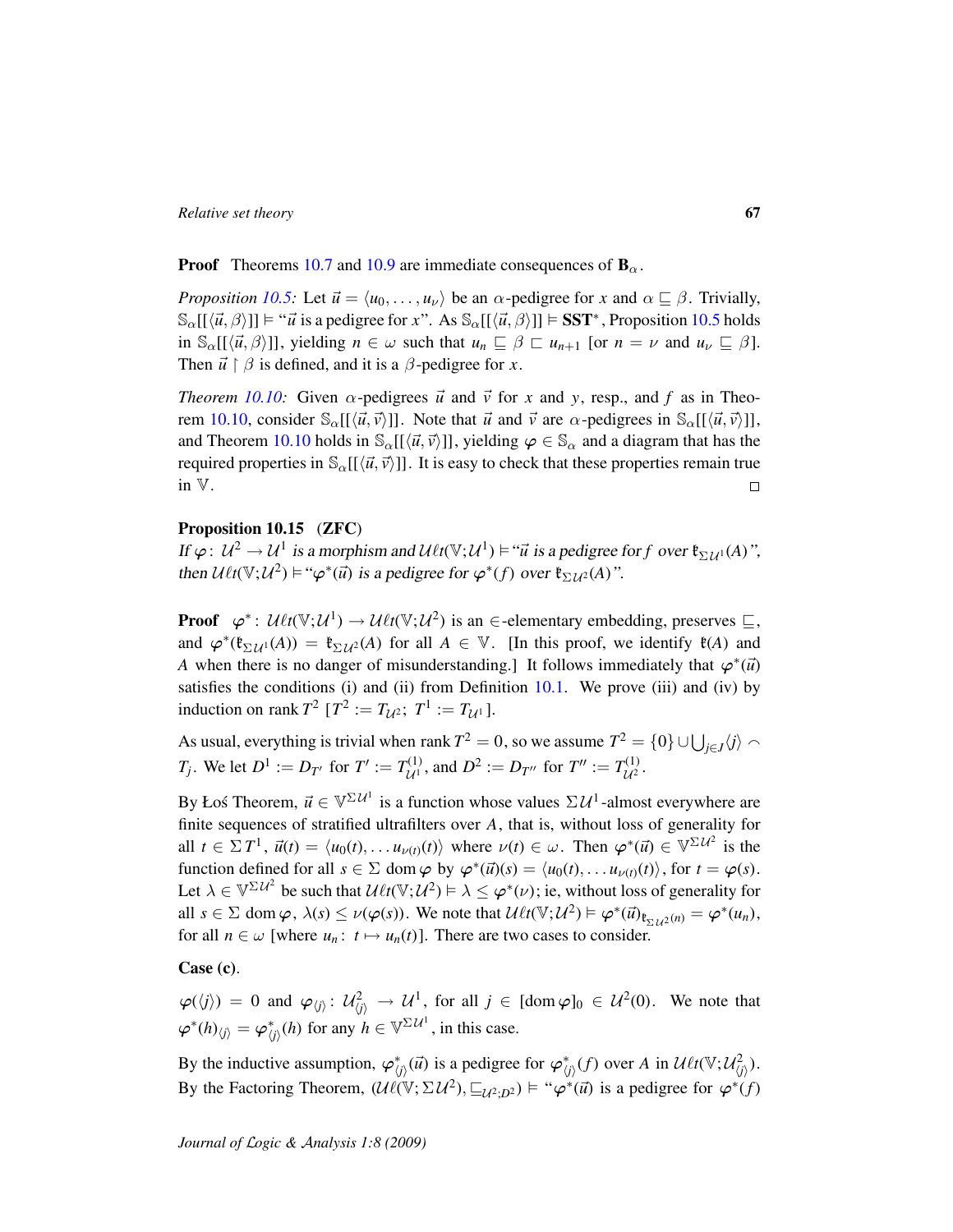over *A*". But  $u_0 = \sum_{\mathcal{U}} u_1 \cdot \mathfrak{k}_{\Sigma \mathcal{U}} u(w)$  for some  $w \in \mathbb{V}$ , so  $\varphi^*(u_0) = \sum_{\mathcal{U}} u_2 \cdot \mathfrak{k}_{\Sigma \mathcal{U}} u(w) \in$  $\mathbb{S}_{0}^{\mathcal{U} \ell t(\mathbb{V};\mathcal{U}^{2})}$  $\frac{\partial^2 u}{\partial t^2}$ ; this means that  $\varphi^*(\vec{u})$  is also a pedigree for  $\varphi^*(f)$  over A in  $\mathcal{U}\ell t(\mathbb{V}; \Sigma \mathcal{U}^2) =$  $(\mathcal{U}\ell(\mathbb{V}; \Sigma \mathcal{U}^2), \sqsubseteq_{\mathcal{U}^2}).$ 

### Case (p).

 $[\varphi]_0\colon [T^2]_0 \to [T^1]_0, \ \mathcal{U}^1(0) = [\varphi]_0[\mathcal{U}^2(0)] \text{ and } \varphi_{\langle j\rangle} \colon \mathcal{U}_{\langle j\rangle}^2 \to \mathcal{U}_{\varphi(\langle j\rangle)}^1 \text{ for all } j \in \mathbb{C}$  $[\text{dom } \varphi]_0 \in \mathcal{U}^2(0)$ . We note that  $\varphi_{\langle j \rangle}^*(h_{\varphi(\langle j \rangle)}) = \varphi^*(h)_{\langle j \rangle}$  for any  $h \in \mathbb{V}^{\Sigma \mathcal{U}^1}$ , in this case. We distinguish two subcases.

Subcase (i):  $\mathcal{U}\ell t(\mathbb{V}; \mathcal{U}^1) \models D^1 \sqsubset u_1$ .

Then also  $(\mathcal{U}\ell(\mathbb{V}; \Sigma \mathcal{U}^1), \sqsubseteq_{\mathcal{U}^1; \mathcal{D}^1}) \models ``\vec{u}$  is a pedigree for *f* over *A*". By the Factoring Theorem,  $\mathcal{U}\ell t(\mathbb{V};\mathcal{U}^1_{\langle i\rangle}) \models ``\vec{u}_{\langle i\rangle}$  is a pedigree for  $f_{\langle i\rangle}$  over *A*" for  $\mathcal{U}^1(0)$ -almost all *i*. So, by the inductive assumption,  $\mathcal{U} \ell t(\mathbb{V}; \mathcal{U}_{(j)}^2) \equiv \omega_{\varphi_{(j)}^*}(\vec{u}_{\varphi(\langle j\rangle)})$  is a pedigree for  $\varphi_{\langle j \rangle}^*(f_{\varphi(\langle j \rangle)})$  over *A*" and  $\mathcal{U}\ell t(\mathbb{V}; \mathcal{U}_{\langle j \rangle}^2) \models \varphi^*(\vec{u})_{\langle j \rangle}$  is a pedigree for  $\varphi^*(f)_{\langle j \rangle}$  over *A*", for  $\mathcal{U}^2(0)$ -almost all *j*. The Factoring Theorem leads to the conclusion that  $(\mathcal{U}\ell(\mathbb{V}; \Sigma \mathcal{U}^2), \sqsubseteq_{\mathcal{U}^2; D^2}) \models ``\varphi^*(\vec{u})$  is a pedigree for  $\varphi^*(f)$  over *A*". As in case (c) now,  $\varphi^*(u_0) =_{\mathcal{U}^2} \mathfrak{k}_{\Sigma \mathcal{U}^2}(w)$  for some  $w \in \mathbb{V}$ , so  $\varphi^*(u_0) \in \mathbb{S}_0^{\mathcal{U} \ell t(\mathbb{V}; \mathcal{U}^2)}$  $\binom{u_{\ell}u_{\ell}u_{\ell}}{0}$ , and we have also  $U\ell t(\mathbb{V}; \Sigma \mathcal{U}^2) \models ``\varphi^*(\vec{u})$  is a pedigree for  $\varphi^*(f)$  over A".

Subcase (ii):  $\mathcal{U}\ell t(\mathbb{V}; \mathcal{U}^1) \models D^1 \boxminus u_1$ .

Let  $\vec{u}^+$  denote a function defined by  $\vec{u}^+(t) := \langle u_1(t), \dots u_{\nu(t)}(t) \rangle$  for  $\Sigma \mathcal{U}^1$ -almost all  $t \in \Sigma T^1$ . The notational ambiguity is harmless, as  $\mathcal{U} \ell t(\mathbb{V}; \Sigma \mathcal{U}^1) \models \vec{u}^+ = \vec{u}^+$ . Then  $(\mathcal{U}\ell(\mathbb{V}; \Sigma \mathcal{U}^1), \sqsubseteq_{\mathcal{U}^1; D^1}) \models " \vec{u}^+$  is a pedigree for *f* over *A*".

By the Factoring Theorem, U`*t*(V; U 1 h*i*i ) "~*u* +  $\frac{1}{\langle i \rangle}$  is a pedigree for  $f_{\langle i \rangle}$  over *A*" for  $U^1(0)$ -almost all *i*. The inductive assumption gives that  $U\ell t(\mathbb{V}; U^2_{\langle j \rangle}) \models " \varphi^*(\vec{u}^+ )_{\langle j \rangle}$  is a pedigree for  $\varphi^*(f)_{\langle j \rangle}$  over *A*" for  $\mathcal{U}^2(0)$ -almost all *j*.

By the Factoring Theorem one more time,  $(\mathcal{U}\ell(\mathbb{V}; \Sigma \mathcal{U}^2), \sqsubseteq_{\mathcal{U}^2,D^2}) \models ``\varphi^*(\vec{u}^+)$  is a pedigree for  $\varphi^*(f)$  over *A*"; also

$$
(\mathcal{U}\ell(\mathbb{V};\Sigma\mathcal{U}^2),\sqsubseteq_{\mathcal{U}^2})\models ``\varphi^*(\vec{u})=\langle\varphi^*(u_0)\rangle\smallfrown \varphi^*(\vec{u}^+)\land\varphi^*(u_0)\sqsubseteq 0\land\varphi^*(u_1)\boxminus D^2''.
$$

In order to prove that  $\varphi^*(\vec{u})$  is a pedigree for  $\varphi^*(f)$  over *A* in  $\mathcal{U}\ell t(\mathbb{V}; \Sigma \mathcal{U}^2)$ , it remains to show that  $\mathcal{U}\ell t(\mathbb{V}; \Sigma \mathcal{U}^2) \models " \mathfrak{k}_{\Sigma \mathcal{U}^2}(X) \in \varphi^*(u_0) \Rightarrow \varphi^*(u_1) \in \mathfrak{k}_{\Sigma \mathcal{U}^2}(X)^{\sim}$ , for all  $X \in \mathbb{V}$ . But  $u_0 = \sum_{\mathcal{U}^1} \mathfrak{k}_{\Sigma \mathcal{U}^1}(w)$  for some  $w \in \beta_{\infty}A$ , hence  $\varphi^*(u_0) = \sum_{\mathcal{U}^2} \mathfrak{k}_{\Sigma \mathcal{U}^2}(w)$  and the antecedent implies that  $X \in w$ . It follows that  $\mathcal{U} \ell t(\mathbb{V}; \mathcal{U}^1) \models u_1 \in \mathfrak{k}_{\Sigma \mathcal{U}^1}(X)$  and finally  $\mathcal{U}\ell t(\mathbb{V}; \mathcal{U}^2) \vDash \varphi^*(u_1) \in \mathfrak{k}_{\Sigma \mathcal{U}^2}(X)$ .  $\Box$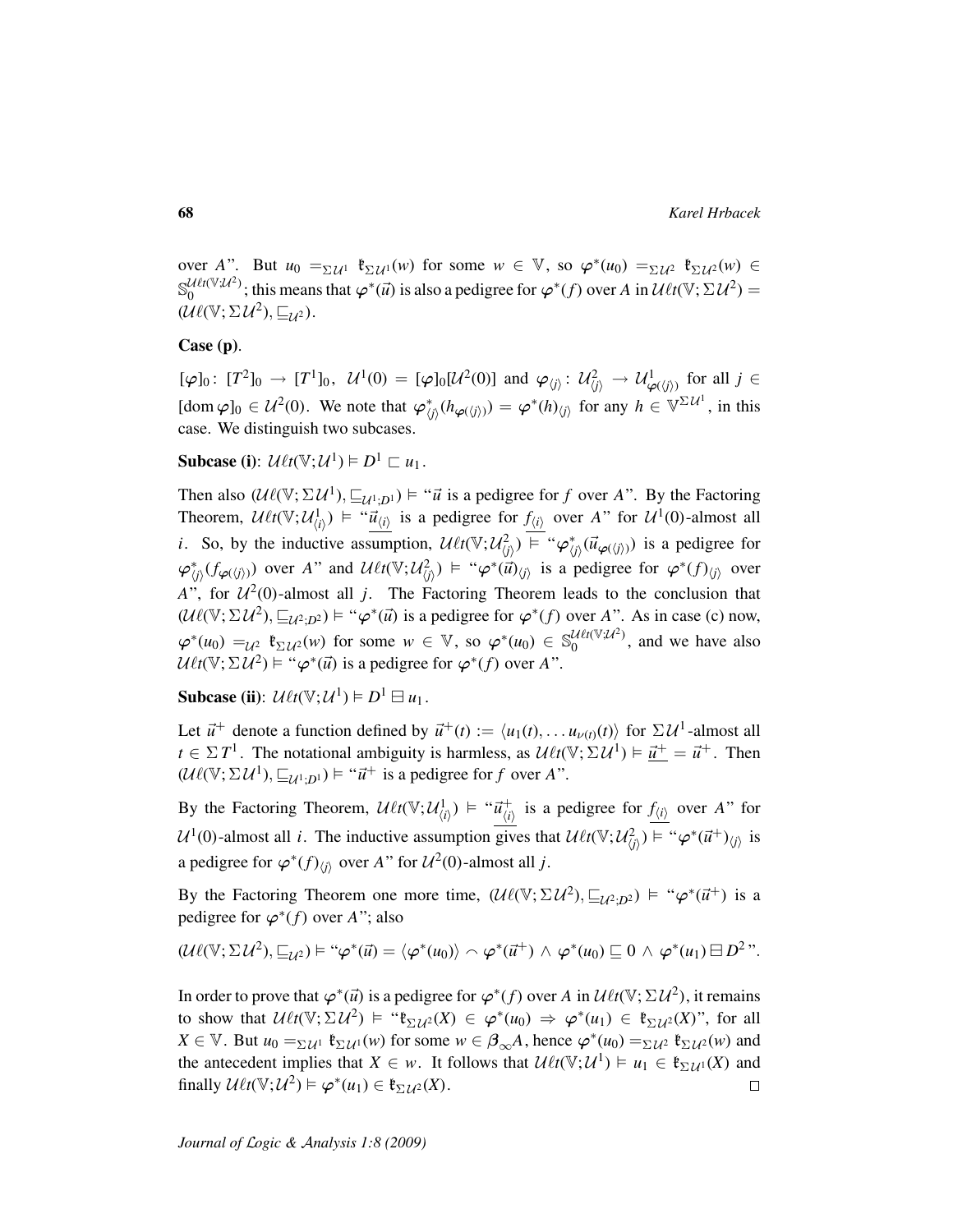**Proposition 10.16** (**ZFC**) If  $\varphi: U^2 \to U^1$  is a morphism and  $\mathcal{U} \ell t(\mathbb{V}; U^1) \models \omega$  $h \wedge (\forall x \in \mathfrak{k}_{\Sigma \mathcal{U}^1}(A))(x \sqsubset h \Rightarrow \langle x, y \rangle \in R)$ ", then  $\mathcal{U}\ell t(\mathbb{V}; \mathcal{U}^2) \models (\forall x \in \mathfrak{k}_{\Sigma \mathcal{U}^2}(A))[x \sqsubset$  $\varphi^*(h) \Rightarrow \langle x, \varphi^*(y) \rangle \in \varphi^*(R)$ .

**Proof** We proceed by induction on the rank of  $\mathcal{U}^2$ .

### Case (c).

By the inductive assumption, we have  $\mathcal{U}\ell t(\mathbb{V}; \mathcal{U}_{\langle j \rangle}^2) \models (\forall x \in \mathfrak{k}(A))(x \sqsubset \varphi_{\langle j \rangle}^*(h) \Rightarrow$  $\langle x, \varphi^*_{\langle j \rangle}(y) \rangle \in \varphi^*_{\langle j \rangle}(R)$  for each  $j \in [\text{dom } \varphi]_0 \in \mathcal{U}^2(0)$ . Hence, by the Factoring Theorem,  $(\mathcal{U}\ell(\mathbb{V}; \Sigma \mathcal{U}^2), \sqsubseteq_{\mathcal{U}^2; D^2}) \models$  " $0 \sqsubset \varphi^*(h) \land (\forall x \in \ell(A))[(x \sqsubset \varphi^*(h) \Rightarrow \langle x, \varphi^*(y) \rangle \in$  $\varphi^*(R)$ ]". As  $D^2 \sqsubset_{\mathcal{U}^2} \varphi^*(h)$  implies  $x \sqsubset_{\mathcal{U}^2} \varphi^*(h) \Leftrightarrow x \sqsubset_{\mathcal{U}^2} \varphi^*(h)$ , we have  $\mathcal{U}\ell t(\mathbb{V};\mathcal{U}^2) \vDash (\forall x \in \mathfrak{k}(A))[x \sqsubset \varphi^*(h) \Rightarrow \langle x, \varphi^*(y) \rangle \in \varphi^*(R)].$ 

### Case (p).

Subcase (i):  $\mathcal{U}\ell t(\mathbb{V}; \mathcal{U}^1) \models D^1 \sqsubset h$ .

Then  $(\mathcal{U}\ell(\mathbb{V}; \Sigma \mathcal{U}^1), \sqsubseteq_{\mathcal{U}^1; D^1}) \models$  " $0 \sqsubset h \land (\forall x \in \ell(A))(x \sqsubset h \Rightarrow \langle x, y \rangle \in R)$ ", and by the Factoring Theorem,  $\mathcal{U}\ell t(\mathbb{V}; \mathcal{U}_{\langle i \rangle}^1) \models \text{``0} \sqsubset h_{\langle i \rangle} \land (\forall x \in \mathfrak{k}(A))(x \sqsubset h_{\langle i \rangle} \Rightarrow \langle x, y_{\langle i \rangle} \rangle \in \mathfrak{F}$ *R*<sub>(*i*)</sub></sub>)" holds for  $\Sigma \mathcal{U}^1(0)$ -almost all *i*. By the inductive assumption,  $\mathcal{U}\ell t(\mathbb{V}; \overline{\mathcal{U}_{\langle j \rangle}^2})$  $\sqrt[n]{\begin{bmatrix}0\end{bmatrix}} \subset \varphi^*(h)_{\langle j\rangle} \wedge (\forall x \in \mathfrak{k}(A)) [x \sqsubset \varphi^*(h)_{\langle j\rangle} \Rightarrow \langle x, \varphi^*(y)_{\langle j\rangle}\rangle \in \varphi^*(R)_{\langle j\rangle}]$ ", and the conclusion follows as in case (c).

Subcase (ii):  $\mathcal{U}\ell t(\mathbb{V}; \mathcal{U}^1) \models D^1 \boxminus h$ .

Then  $\varphi^*(h) \boxminus_{\mathcal{U}^2} \varphi^*(D^1) \boxminus_{\mathcal{U}^2} D^2$ , and  $\mathcal{U}\ell t(\mathbb{V}; \mathcal{U}^2) \models "x \in \mathfrak{k}(A) \land x \sqsubset \varphi^*(h)$ " implies that  $U \ell t(\mathbb{V}; U^2) \models "x \in \mathfrak{k}(A) \land x \sqsubseteq 0", \text{ ie, } x = \mathfrak{k}(X) \text{ for some } X \in A.$  Since  $U\ell t(\mathbb{V}; U^1) \models \langle \mathfrak{k}(X), y \rangle \in R$  for all such *X*,  $\mathcal{U}\ell t(\mathbb{V}; U^2) \models \langle \mathfrak{k}(X), \varphi^*(y) \rangle \in \varphi^*(R)$  for all such *x*.  $\Box$ 

<span id="page-68-0"></span>**Proposition 10.17** (SST<sup>b</sup>) Let  $A \in \mathbb{S}_{\alpha}$ ,  $x \in A$  and  $x, \vec{u} \in \mathbb{S}_{\alpha}[[y]]$ . If  $(\mathbb{S}_{\alpha}[[y]], =, \in, \subseteq_{\alpha}) \models " \vec{u}$  is the pedigree for *x* over *A*", then  $\vec{u}$  is the  $\alpha$ -pedigree for *x* over *A*.

**Proof** Transfer  $[\mathcal{S}_{\alpha}[[y]] \preccurlyeq \mathbb{V}]$  immediately implies that  $\vec{u} = \langle u_n : n \le \nu \rangle$  where  $\nu \in \omega \cap \mathbb{S}_{\alpha}[[y]]$ , every  $u_n \in \beta_{\infty}A$ , and  $u_0 \in \mathbb{S}_{\alpha}$ ,  $u_{\nu} = x$ . We have to prove that (iii) and (iv) from Definition [10.1](#page-57-1) are also satisfied.

If (iii) fails, then there are  $n < m \leq \nu$  such that  $u_m \sqsubseteq_{\alpha} u_n$ . If (iv) fails, then there is *n* < *v* and *X* ∈ *u<sub>n</sub>* such that *X*  $\sqsubset_{\alpha}$  *u<sub>n+1</sub>* and *u<sub>n+1</sub>* ∉ *X*. Let *z* =  $\langle y, \langle n, m \rangle \rangle$  in the first case and  $z = \langle y, \langle n, X \rangle \rangle$  in the second case.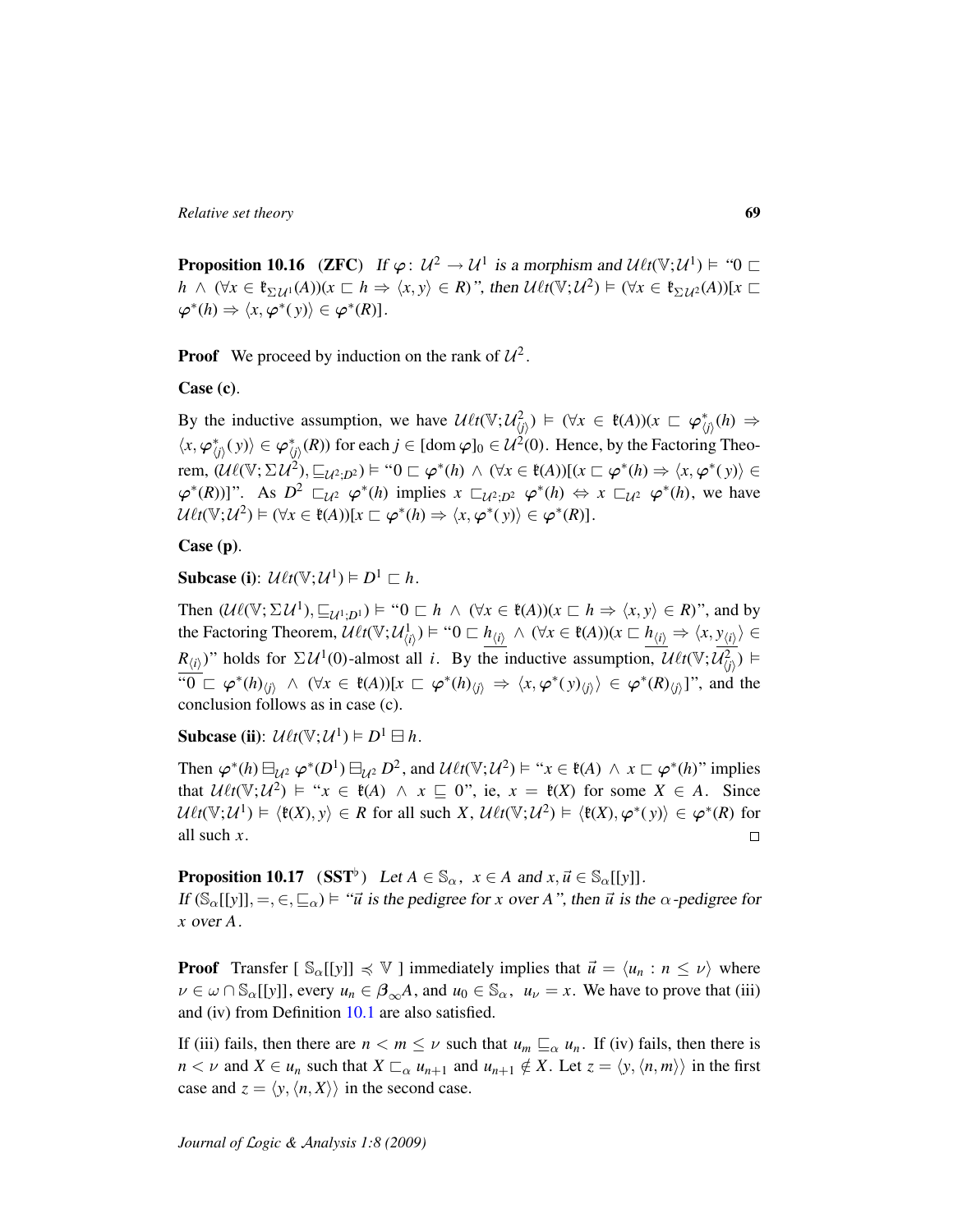Let  $\vec{v}^1$  and  $\vec{v}^2$  be  $\alpha$ -pedigrees for *y* over *B* and *z* over *C* resp., where  $B, C \in \mathbb{S}_{\alpha}$ , and  $\pi_1$ :  $C \rightarrow B$ . Then  $y = \pi_1(z)$  and Proposition [10.14](#page-65-0) [Theorem [10.10\]](#page-62-0) gives a commuting diagram  $\lceil \varphi \rceil$  is induced by  $\overline{\pi_1}$ .

$$
[\mathcal{U}\ell t(\mathbb{V}; \mathbf{v}_0^2)]^{\mathbb{S}_{\alpha}} \leftarrow \begin{array}{c} j_{\alpha; z, C} \\ \downarrow \infty \\ \varphi^* \upharpoonright \mathbb{S}_{\alpha} \\ \hline \end{array} \right\} \left( \mathbb{S}_{\alpha}[[z]], =, \in, \subseteq_{\alpha} \right)
$$

$$
[\mathcal{U}\ell t(\mathbb{V}; \mathbf{v}_0^1)]^{\mathbb{S}_{\alpha}} \leftarrow \begin{array}{c} j_{\alpha; y, B} \\ \downarrow \in \\ \hline \end{array} \left( \mathbb{S}_{\alpha}[[y]], =, \in, \subseteq_{\alpha} \right)
$$

As  $n, m \in \mathbb{S}_{\alpha}[[z]]$  in the first case, and  $n, X \in \mathbb{S}_{\alpha}[[z]]$  in the second case, (iii) or (iv) fails in  $\mathbb{S}_{\alpha}[[z]]$ , so  $\mathbb{S}_{\alpha}[[z]] \not\models "u$  is the pedigree for *x* over *A*".

Let  $S := j^{-1}_{\alpha; y, B}(\vec{u}), \quad \mathcal{X} := j^{-1}_{\alpha; y, B}(x), \quad \mathcal{A} := j^{-1}_{\alpha; y, B}(A).$ 

 $\mathbb{S}_{\alpha} \models$  **ZFC**, so Proposition [10.15](#page-66-0) holds in  $\mathbb{S}_{\alpha}$ . But, in  $\mathbb{S}_{\alpha}$ ,  $\mathcal{U} \ell t(\mathbb{V}; \mathbf{v}_0^1) \models ``\mathcal{S}$  is a pedigree for X over A", therefore  $\mathcal{U} \ell t(\mathbb{V}; \mathbf{v}_0^2) \models " \varphi^*(\mathcal{S})$  is a pedigree for  $\varphi^*(\mathcal{X})$ over  $\varphi^*(A)$ ",  $j_{\alpha;z,C}(\varphi^*(\mathcal{S})) = \vec{u}$ ,  $j_{\alpha;z,C}(\varphi^*(\mathcal{X})) = x$ ,  $j_{\alpha;z,C}(\varphi^*(\mathcal{A})) = A$ , and so  $(\mathbb{S}_{\alpha}[[z]], =, \in, \subseteq_{\alpha}) \models "u$  is the pedigree for *x* over *A*", a contradiction.  $\Box$ 

Corollary 10.18 (Closure under pedigrees)

If  $x \in A \in \mathbb{S}_{\alpha}$  and  $x \in \mathbb{S}_{\alpha}[[y]]$ , then the  $\alpha$ -pedigree for x over A belongs to  $\mathbb{S}_{\alpha}[[y]]$ .

**Proof**  $(S_\alpha[[y]], =, \in, \subseteq_\alpha) \models SST^*$ , so  $(S_\alpha[[y]], =, \in, \subseteq_\alpha) \models "(\exists !\vec{u})(\vec{u} \text{ is a pedigree})$ for *x* over *A*". By Proposition [10.17,](#page-68-0) this  $\vec{u} \in \mathbb{S}_{\alpha}[[y]]$  is the  $\alpha$ -pedigree for *x* over *A*.  $\Box$ 

**Corollary 10.19**  $\mathbb{S}_{\alpha}[[y]]$  is the smallest  $\mathbb{U} \preccurlyeq \mathbb{V}$  such that  $\mathbb{S}_{\alpha} \subseteq \mathbb{U}$ ,  $y \in \mathbb{U}$ , and with each  $x \in \mathbb{U}$  also an  $\alpha$ -pedigree for x is in  $\mathbb{U}$ .

**Proposition 10.20** (ZFC) Let  $U \in \beta_{\infty}A$  and let U be its associated TOU.  $\text{Define } D := D_U := D_{T_U}, \ \ E := E_U := E_{T_U} \in \mathbb{V}^{\Sigma T_U} \ \text{by } D_U(t) = t \ \text{and} \ E_U(t) = t_n,$ where  $t = \langle t_0, \ldots, t_n \rangle \in \Sigma T_U$ ;  $E_U(t) = U$  if  $t = 0$  (ie,  $U \in \beta_0 A$ ) [see Corollary [7.3\]](#page-44-1). Then  $\mathcal{U}\ell t(\mathbb{V};\mathbf{U}) \models$  " $\langle \mathfrak{k}_{\Sigma \mathbf{U}}(U) \rangle \sim D$  is the pedigree for *E* over  $\mathfrak{k}_{\Sigma \mathbf{U}}(A)$ ". Moreover,  $\mathcal{U}\ell t(\mathbb{V};\mathbf{U}) \models (\forall f \sqsupset 0)(\exists \mu \in \omega)(f \boxminus D_{\mu}).$ 

**Proof** We write  $\mathfrak{k}$  for  $\mathfrak{k}_{\Sigma U}$  throughout. The case when  $U \in \beta_0 A$  is trivial. Otherwise, by Definition [9.8,](#page-55-0) for all  $t \in \Sigma T_U$ ,  $t_n \in \beta_0 A = A$ ; it follows that  $\mathcal{U} \ell t(\mathbb{V}; U) \models$  $E \in \mathfrak{k}(A)$ . From this definition it is equally clear that  $\mathcal{U}\ell t(\mathbb{V}; \mathbf{U}) \models ``\langle \mathfrak{k}(U) \rangle \frown D$  is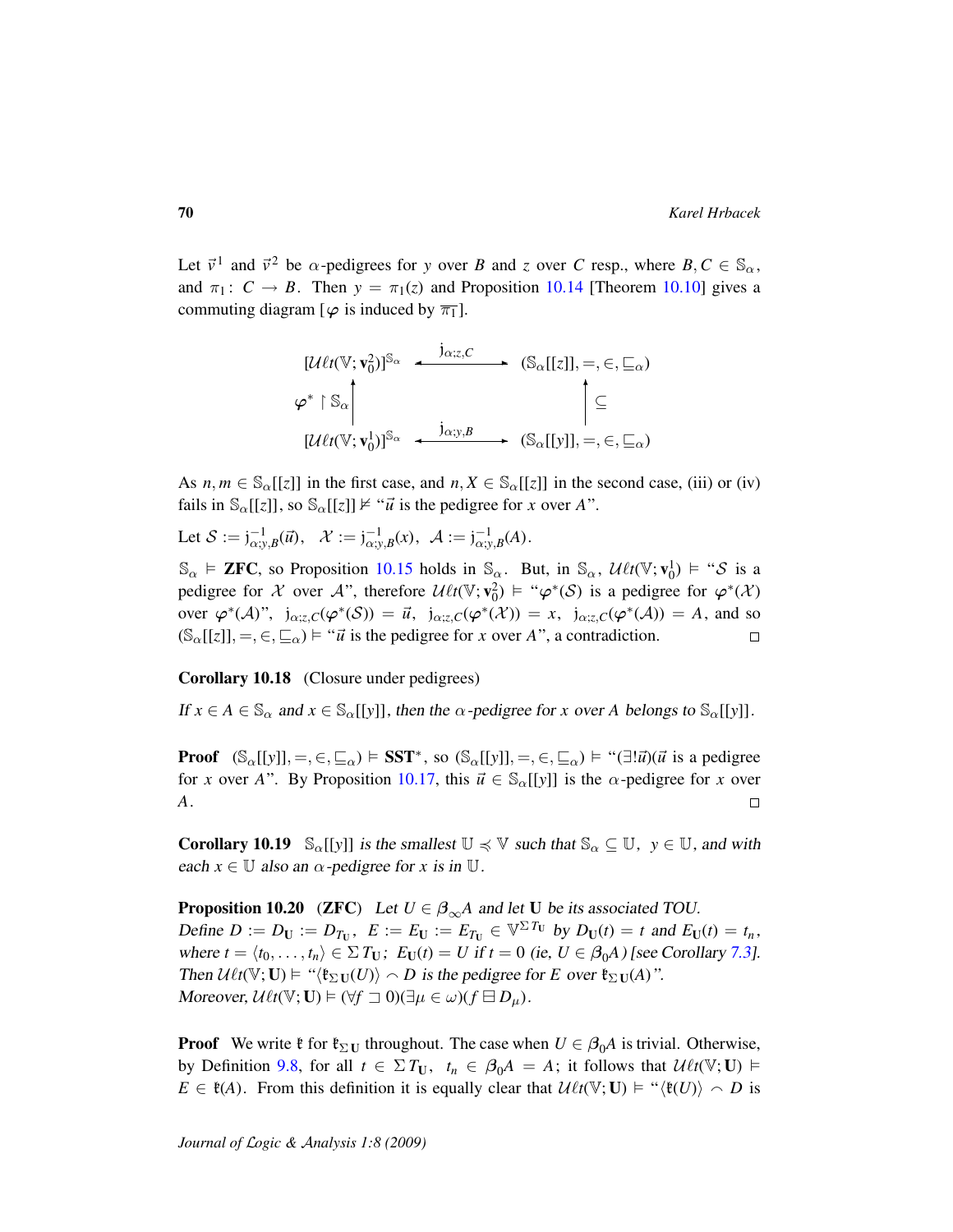a sequence of stratified ultrafilters with domain =  $\nu + 2 \in \omega$  and  $D_{\nu} = e^{i\omega}$ , where  $\nu(t) = n$  for all  $t = \langle t_0, \ldots, t_n \rangle \in \Sigma T_U$ .

We prove the clauses (iii) and (iv) in the definition of pedigrees.

If  $\mathcal{U} \ell t(\mathbb{V}; \mathbf{U}) \models \mu \leq \nu$ , then  $\mu(t) \leq \nu(t) = n$  for  $\Sigma \mathbf{U}$ -almost all  $t \in \Sigma T_{\mathbf{U}}$ , and we define  $D_{\mu}$  by  $D_{\mu}(t) := t_{\mu(t)}$ . The notational ambiguity is again harmless, as  $U\ell t(\mathbb{V};\mathbf{U}) \models D_{\mu} = D_{\mu}$ . We note that  $T(D_{\mu}) \equiv_{\Sigma \mathbf{U}} T'_{\mu} := \{t \restriction m : m \leq \mu(t) \land t \in \Sigma T_{\mathcal{U}}\}$ [Corollary [7.3\(](#page-44-1)c)], and  $\lambda_{T(D_\mu)}(t) = \mu(t) + 1$  for  $\Sigma$  U-almost all *t* [Definition [6.9\]](#page-39-2). Hence  $U\ell t(\mathbb{V};\mathbf{U}) \models " \mu_1 < \mu_2 \le \nu \Rightarrow D_{\mu_1} \sqsubset D_{\mu_2}$ ". As  $T^{(0)} = \{0\} \prec_{\mathbf{U}} T(D_{\mathfrak{k}(0)})$ , we have also  $\mathcal{U}\ell t(\mathbb{V};\mathbf{U}) \models \mathfrak{k}(U) \sqsubset D_0$ . These results establish (iii).

Also, for every  $f \in \mathbb{V}^{\Sigma}$  W with  $T^{(0)} \prec_{\mathbf{U}} T(f)$  there is  $\mu \leq_{\Sigma} \mathbb{U}$  v such that  $\lambda_{T(f)}(t) =$  $\mu(t) + 1$  for  $\Sigma$  U-almost all *t*. Then  $\lambda_{T(f)} \equiv_U \lambda_{T(D_u)}$  and  $\mathcal{U} \ell t(\mathbb{V}; \mathbf{U}) \models f \boxminus D_\mu$ .

It remains to prove (iv).

If  $\mathcal{U} \ell t(\mathbb{V}; \mathbf{U}) \models "g \in \mathfrak{k}(U) \land g \sqsubset D_0$ ", then  $g = \mathfrak{k}(S)$  for some  $S \in U$ , and for all  $\langle v \rangle \sim t' \in \Sigma T_U$  where  $v \in S$ , we get  $D_{\mathfrak{k}(0)}(\langle v \rangle \sim t') = v \in S = g(\langle v \rangle \sim t')$ , ie,  $U\ell t(\mathbb{V};\mathbf{U}) \models D_0 \in g.$ 

If  $\mathcal{U}\ell t(\mathbb{V};\mathbf{U}) \models "g \in D_\mu \land \mu' = \mu + 1 \land g \sqsubset D_{\mu'}$ ", then  $T(g) \preccurlyeq_{\Sigma \mathbf{U}} T(D_\mu)$  and there is  $\overline{g} \in \mathbb{V}^{\Sigma T(D_\mu)}$  such that, for  $\Sigma$  U-almost all *t*,  $g(t) = \overline{g}(s) \in D_\mu(t)$  where  $s = t \restriction (\mu(t) + 1) = \langle t_0, \ldots, t_{\mu(t)} \rangle$ . Then for all  $v \in \overline{g}(s)$  and all appropriate *t*<sup>'</sup>,  $D_{\mu'}(s \wedge \langle v \rangle \wedge t') = v \in \overline{g}(s) = g(s \wedge \langle v \rangle \wedge t')$ . We see that for  $\Sigma$  U-almost all *t*,  $D_{\mu'}(t) \in g(t)$ , ie,  $\mathcal{U}\ell t(\mathbb{V}; \mathbf{U}) \models D_{\mu+1} \in g$ . This completes the verification of (iv).  $\Box$ 

<span id="page-70-0"></span>**Proposition 10.21** (ZFC) Let  $\mathcal{U}\ell t(\mathbb{V}; \mathcal{U}) \models$  " $\vec{u}$  is the pedigree for *f* over  $\mathfrak{k}_{\Sigma \mathcal{U}}(A) \land$  $u_0 = \mathfrak{k}_{\Sigma \mathcal{U}}(U)$ ". There is a morphism  $\varphi: \mathcal{U} \to \mathbf{U}$  such that  $\mathcal{U}\ell t(\mathbb{V}; \mathcal{U}) \models \varphi \upharpoonright \Sigma T_{\mathcal{U}} =$  $\vec{u}^+$ . In particular,  $\mathcal{U}\ell t(\mathbb{V}; \mathcal{U}) \models ``\varphi^*(D_U) = \vec{u}^+"$  and  $\mathcal{U}\ell t(\mathbb{V}; \mathcal{U}) \models ``\varphi^*(E_U) = f''.$ 

In this precise sense, "the pedigree for  $f$  is a morphism onto the TOU associated to the type of *f*". We note that  $\varphi$  is uniquely determined: if  $\varphi'$  is another morphism as in [10.21,](#page-70-0) then  $\varphi' \upharpoonright \Sigma T_{\mathcal{U}} =_{\Sigma \mathcal{U}} \varphi \upharpoonright \Sigma T_{\mathcal{U}}$ .

**Proof** We proceed by induction on rank  $T_U$ .

If rank  $T_U = 0$ , then  $U = 0$ ,  $f = \Sigma U$   $\mathfrak{k}_{\Sigma U}(a)$  for some  $a \in A$ ,  $U = a$ ,  $U = 0$ , and  $\varphi$  is the trivial morphism  $\varphi(0) = 0$ . So  $\mathcal{U}\ell t(\mathbb{V}; \mathcal{U}) \models`` \varphi \upharpoonright \Sigma T_{\mathcal{U}} = \vec{u}^{+}$ " is true.

Let  $T_{\mathcal{U}} = \{0\} \cup \bigcup_{i \in I} \langle i \rangle \setminus T_i$ . We assume without loss of generality that ran $f \subseteq A$ . By the inductive assumption, for each  $i \in I$  let  $\mathcal{U}_{\ell}(V; \mathcal{U}_{\langle i \rangle}) \models " \vec{u}^i$  is the pedigree for  $f_{\langle i \rangle}$  over  $\mathfrak{k}_{\Sigma \mathcal{U}_{\langle i \rangle}}(A) \wedge (\vec{u}^i)_0 = \mathfrak{k}_{\Sigma \mathcal{U}_{\langle i \rangle}}(U^i)$ ", and let  $\varphi_i \colon \mathcal{U}_{\langle i \rangle} \to \mathbf{U}^i$  be a morphism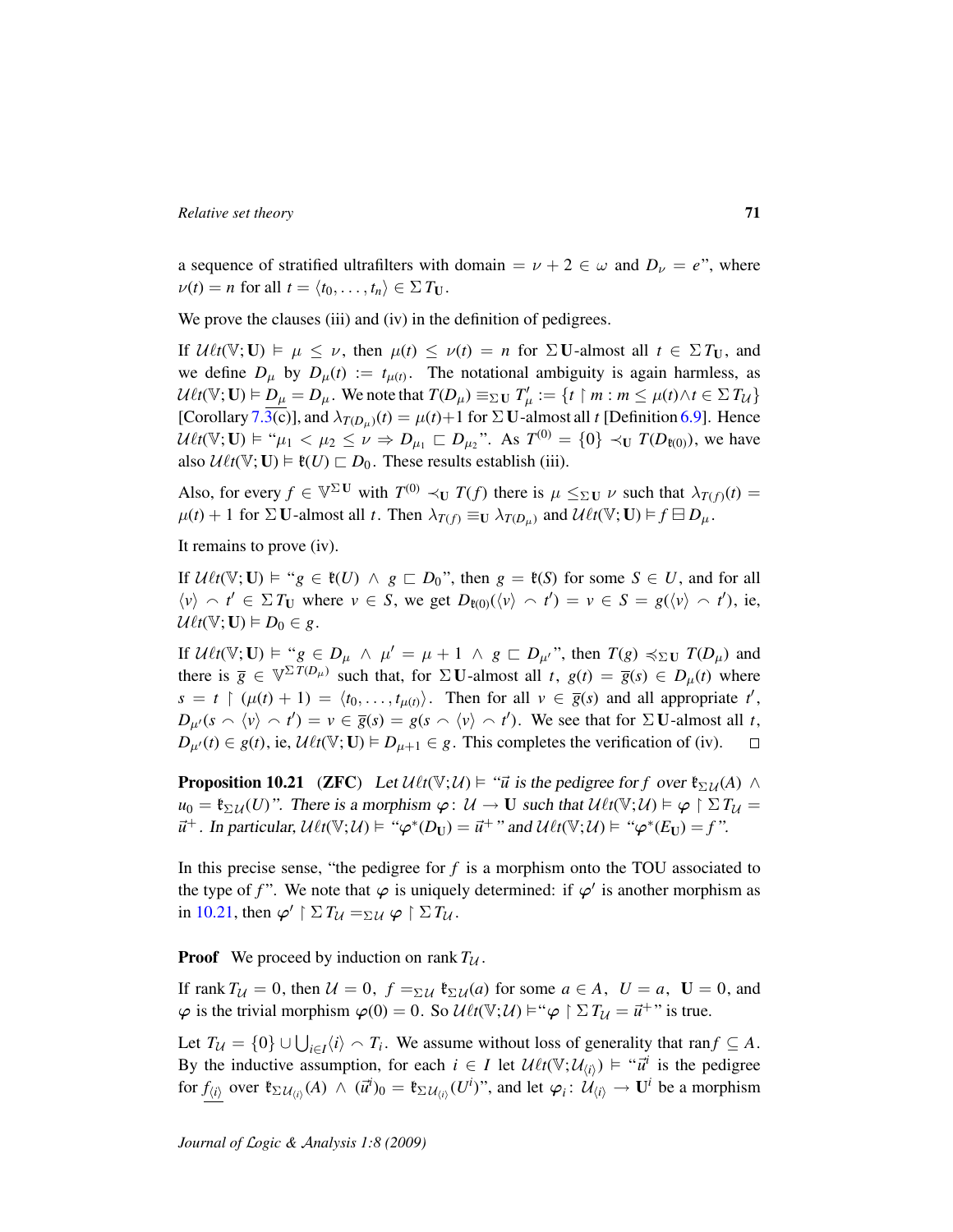such that  $\mathcal{U}\ell t(\mathbb{V}; \mathcal{U}_{\langle i \rangle}) \models ``\varphi_i \upharpoonright \Sigma T_{\mathcal{U}_{\langle i \rangle}} = (\vec{u}^i)^{+}$ ". Define  $\vec{v}$  by  $\vec{v}(\langle i \rangle \sim t) = \vec{u}^i(t)$  for  $i \in I, t \in \Sigma T_{\mathcal{U}_{i}}$ ; then  $\vec{v}/T^{(1)} = \langle \vec{u}^i : i \in I \rangle$  and  $\mathcal{U}\ell(\langle \mathcal{U}\ell t(\mathbb{V};\mathcal{U}_{i}) : i \in I \rangle; \mathcal{U}(0)) \models$  $``\vec{v}/T^{(1)}$  is the pedigree for  $f/T^{(1)}$  over  $\mathfrak{k}_{\Sigma} \mathcal{U}(A)/T^{(1)}$ "; hence, by the Factoring Theorem,  $U\ell t(\mathbb{V}; U) \models ``\vec{v}$  is the  $D_{T^{(1)}}$ -pedigree for *f* over  $\mathfrak{k}_{\Sigma U}(A)$ ".

Case 1 (collapsing)

There is some *U* such that  $U^i = U$  for all  $i \in C \in \mathcal{U}(0)$ .

Then  $\mathcal{U} \ell t(\mathbb{V}; \mathcal{U}) \models "v_0 = \mathfrak{k}_{\Sigma \mathcal{U}}(U)$ ", and hence  $\mathcal{U} \ell t(\mathbb{V}; \mathcal{U}) \models " \vec{v}$  is the pedigree for *f* over  $\mathfrak{k}_{\Sigma \mathcal{U}}(A)$ ". We let  $\vec{u} := \vec{v}$  and define  $\varphi$  by

$$
\begin{cases}\n\varphi(0) = \varphi(\langle i \rangle) = 0 \\
\varphi(\langle i \rangle \cap t) = \varphi_i(t)\n\end{cases}
$$

for all  $i \in C$  and  $t \in \text{dom } \varphi_{\langle i \rangle}$ .

It is clear that  $\varphi$  is a morphism of U to U. We also have, for all  $i \in C$  and  $t \in \text{dom } \varphi_{\langle i \rangle} \in \Sigma \mathcal{U}^i$ ,  $\varphi(\langle i \rangle \cap t) = \varphi_i(t) = (\vec{u}^i)^+(t) = \vec{v}^+(\langle i \rangle \cap t) = \vec{u}^+(\langle i \rangle \cap t)$ , so  $\varphi \restriction \Sigma T_{\mathcal{U}} = \Sigma \mathcal{U} \vec{u}^+.$ 

### Case 2 (preserving)

Let  $h: I \to \beta_{\infty}A$  be defined by  $h(i) = U^i$ , and let  $U \in \beta_{\infty}A$  be such that  $U \sim h[\mathcal{U}(0)]$ [see Proposition [9.2\]](#page-52-1); *U* is nonprincipal. We let  $\vec{u}(t) = \langle U \rangle \cap \vec{v}(t)$ , for  $t \in \Sigma T_U$ . It is easy to verify that  $U\ell t(\mathbb{V}; U) \models " \vec{u}$  is a pedigree for *f* over  $\mathfrak{k}_{\Sigma U}(A)$ ". We define

$$
\begin{cases}\n\varphi(0) = 0; \\
\varphi(\langle i \rangle) = \langle U^i \rangle \text{ for } i \in h^{-1}[\text{dom } U] \in \mathcal{U}(0); \\
\varphi(\langle i \rangle \cap t) = \langle U^i \rangle \cap \varphi_i(t).\n\end{cases}
$$

It is easy to verify that  $\varphi$  is a morphism of U to U. Also, for all  $i \in I$  and  $t\in\Sigma\, T_{\mathcal{U}(\langle i\rangle)}, \ \ \varphi(\langle i\rangle \frown t)=\langle U^i\rangle \frown \varphi_{\langle i\rangle}(t)=\langle U^i\rangle \frown (\vec{u}^i)^+(t)=(\vec{u}^i)(t)=\vec{\mathit{v}}(\langle i\rangle \frown t)$  $=\vec{u}^+(\langle i \rangle \cap t).$  $\Box$ 

# **Definition 10.22** (ZFC) Let  $\mathfrak{M}_1$  and  $\mathfrak{M}_2$  be realizations of SST<sup>b</sup>.

 $\Phi$  is a **morphism** of  $\mathfrak{M}_1$  to  $\mathfrak{M}_2$  iff  $\Phi$  is an  $\epsilon$ -elementary embedding of  $\mathfrak{M}_1$  to  $\mathfrak{M}_2$ [in particular,  $(\forall x, y \in \mathfrak{M}_1)(x \sqsubseteq_{\mathfrak{M}_1} y \Leftrightarrow \Phi(x) \sqsubseteq_{\mathfrak{M}_2} \Phi(y))]$  and  $\Phi$  preserves good pedigrees, that is,  $(\forall \alpha, x, \vec{u} \in \mathfrak{M}_1)(\vec{u}$  is a good  $\alpha$ -pedigree for  $x \Rightarrow \Phi(\vec{u})$  is a good  $\Phi(\alpha)$ -pedigree for  $\Phi(x)$ ).

**Proposition 10.23** (ZFC) If  $\varphi: \mathcal{U}_2 \to \mathcal{U}_1$ , then  $\varphi^*: \mathcal{U}_{\ell}t(\mathbb{V}; \mathcal{U}_1) \to \mathcal{U}_{\ell}t(\mathbb{V}; \mathcal{U}_2)$  is a morphism.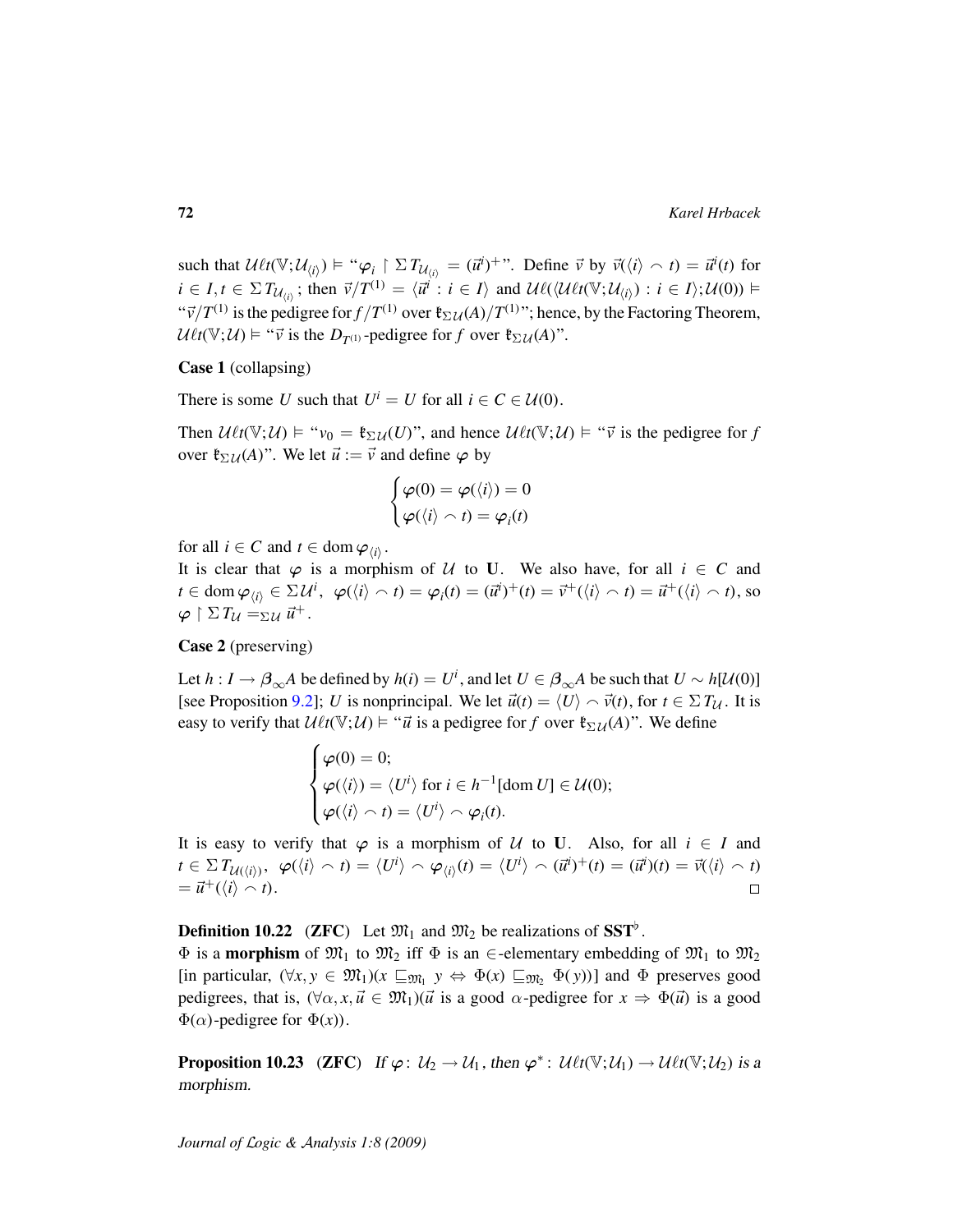**Proof** This is a corollary of Proposition [10.15](#page-66-0) and Proposition [10.5.](#page-59-0)

We prove that every morphism  $\Phi: \mathcal{U}\ell t(\mathbb{V};\mathcal{U}_1) \to \mathcal{U}\ell t(\mathbb{V};\mathcal{U}_2)$  is of the form  $\varphi^*$  for an essentially unique  $\varphi: \mathcal{U}_2 \to \mathcal{U}_1$ .

<span id="page-72-0"></span>**Proposition 10.24** (ZFC) Let U be a TOU and  $D := D_{\mathcal{U}} := D_{T_{\mathcal{U}}}$  be defined by  $D(t) = t$  for  $t \in A := \sum T_{\mathcal{U}}$ . If  $\mathcal{U} \ell t(\mathbb{V}; \mathcal{U}) \models$  "*u* is the pedigree for *D* over  $\mathfrak{k}_{\Sigma \mathcal{U}}(A)$ and  $u_0 = \mathfrak{k}_{\Sigma \mathcal{U}}(U)$ ", and  $\chi := \chi_{\mathcal{U}} \colon \mathcal{U} \to \mathbf{U}$  is such that  $\mathcal{U}\ell t(\mathbb{V}; \mathcal{U}) \models \chi \restriction \Sigma T_{\mathcal{U}} = \vec{u}^+,$ then  $\chi$  is an isomorphism of U and U.

**Proof** By induction on the rank of  $U$ .

If  $U = 0$ , then  $U = 0$  and the trivial morphism  $\chi_{U}$  is an isomorphism.

Assume that  $T = \{0\} \cup \bigcup_{i \in I} \langle i \rangle \setminus T_i$  and for each  $i \in I$ ,  $\mathcal{U} \ell t(\mathbb{V}; \mathcal{U}_{\langle i \rangle}) \models " \vec{v}^i$  is the pedigree for  $D^i$  over  $A^i$  and  $v_0^i = \mathfrak{k}_{\Sigma \mathcal{U}_{(i)}}(V^i)$ ", where of course  $D^i := D_{\mathcal{U}_{(i)}}$  and  $A_i := \sum T_i$ , and  $\widetilde{\chi}_i : \mathcal{U}_{\langle i \rangle} \to \mathbf{V}^i$  are the corresponding isomorphisms. We note that  $\vec{v}^{i}(t) = \langle v_0^{i}(t), \ldots, v_{\nu_i(t)}^{i}(t) \rangle$  is a finite sequence of elements of  $\beta_{\infty} A_i$  for  $\Sigma \mathcal{U}_{\langle i \rangle}$ -almost all *t*. For  $i \neq i'$  we have  $A_i \cap A_{i'} = 0$ .

Let  $\rho_i$ :  $A_i \to A$  be defined by  $\rho_i(t) = \langle i \rangle \cap t$ , and  $\sigma_i : \subseteq A \to A_i$  by  $\sigma_i(\langle i \rangle \cap t) = t$ . It follows from the remark after Proposition [9.6](#page-54-0) that  $\overline{\rho_i}$  is an isomorphism of  $V^i \in \beta_{\infty} A_i$ and  $\overline{\rho_i}(V_i) \in \beta_{\infty}A$ . We define  $\vec{u}^i$  by  $\vec{u}^i(t) := \langle \overline{\rho_i}(v_0^i(t)), \dots, \overline{\rho_i}(v_{\nu_i(t)}^i(t)) \rangle$  and  $\chi_i$ by  $\chi_i(t) := \overline{\rho_i}(\widetilde{\chi_i}(t))$ ; then  $\mathcal{U}_i(t(\mathbb{V}; \mathcal{U}_{\langle i \rangle})) = \widetilde{\mu}_i^i$  is the pedigree for  $D_{\langle i \rangle}$  over *A* and  $u_0^i = \mathfrak{k}_{\Sigma \mathcal{U}_{(i)}}(U^i)$ ",  $U^i = \overline{\rho_i}(V^i)$ , and  $\chi_i: \mathcal{U}_{\langle i \rangle} \to \mathbf{U}^i$  is an isomorphism [note that  $U\ell t(\mathbb{V}; \mathcal{U}_{\langle i \rangle}) \models ``\vec{u}^i = \overline{\mathfrak{k}(\rho_i)} \circ \vec{v}^i \wedge \vec{v}^i = \overline{\mathfrak{k}(\sigma_i)} \circ \vec{u}^i$ , and apply Theorem [10.10\]](#page-62-0).

The mapping  $h: i \mapsto U^i$  is one-one because  $\overline{\rho_i}(V^i)$  concentrates on  $\rho[A_i]$  and  $\rho[A_i] \cap$  $\rho[A_{i'}] = 0$  for  $i \neq i'$  [see the remark following Definition [9.5\]](#page-53-0). Hence the preserving case in the proof of Proposition [10.21](#page-70-0) occurs,  $U \in \beta_{\infty}A$  is defined by  $U \sim h[\mathcal{U}(0)]$ , and  $\chi_{\mathcal{U}}(\langle i \rangle \cap t) := \langle U \rangle \cap \chi_i(t)$ .

It is easily verified that  $\chi_{\mathcal{U}}$  has the required properties.

**Proposition 10.25** (ZFC) For every morphism  $\Phi$ :  $\mathcal{U} \ell t(\mathbb{V}; \mathcal{U}_1) \to \mathcal{U} \ell t(\mathbb{V}; \mathcal{U}_2)$  there is  $\varphi: \mathcal{U}_2 \to \mathcal{U}_1$  such that  $\Phi = \varphi^*$ . If also  $\varphi' : \mathcal{U}_2 \to \mathcal{U}_1$  and  $\Phi = (\varphi')^*$ , then  $\varphi \restriction T = \varphi' \restriction T$  for some maximal  $T \preccurlyeq_{\mathcal{U}_2} T_{\mathcal{U}_2}$ .

**Proof** Apply Proposition [10.24](#page-72-0) to  $\mathcal{U}^1$  and  $D_{\mathcal{U}^1}$  to obtain  $\vec{u}^1$ ,  $U^1$ , and an isomorphism  $\chi := \chi_{\mathcal{U}^1} : \mathcal{U}^1 \to \mathbf{U}^1$ . Since  $\Phi$  is a morphism, we have  $\mathcal{U}\ell t(\mathbb{V};\mathcal{U}^2) \models ``\Phi(\vec{u}^1)$  is the pedigree for  $\Phi(D_{\mathcal{U}^1})$  over  $\mathfrak{k}_{\Sigma \mathcal{U}^2}(A) \wedge \Phi(u_0^1) = \mathfrak{k}_{\Sigma \mathcal{U}^2}(U^1)$ ". By Proposition [10.21](#page-70-0) there

 $\Box$ 

 $\Box$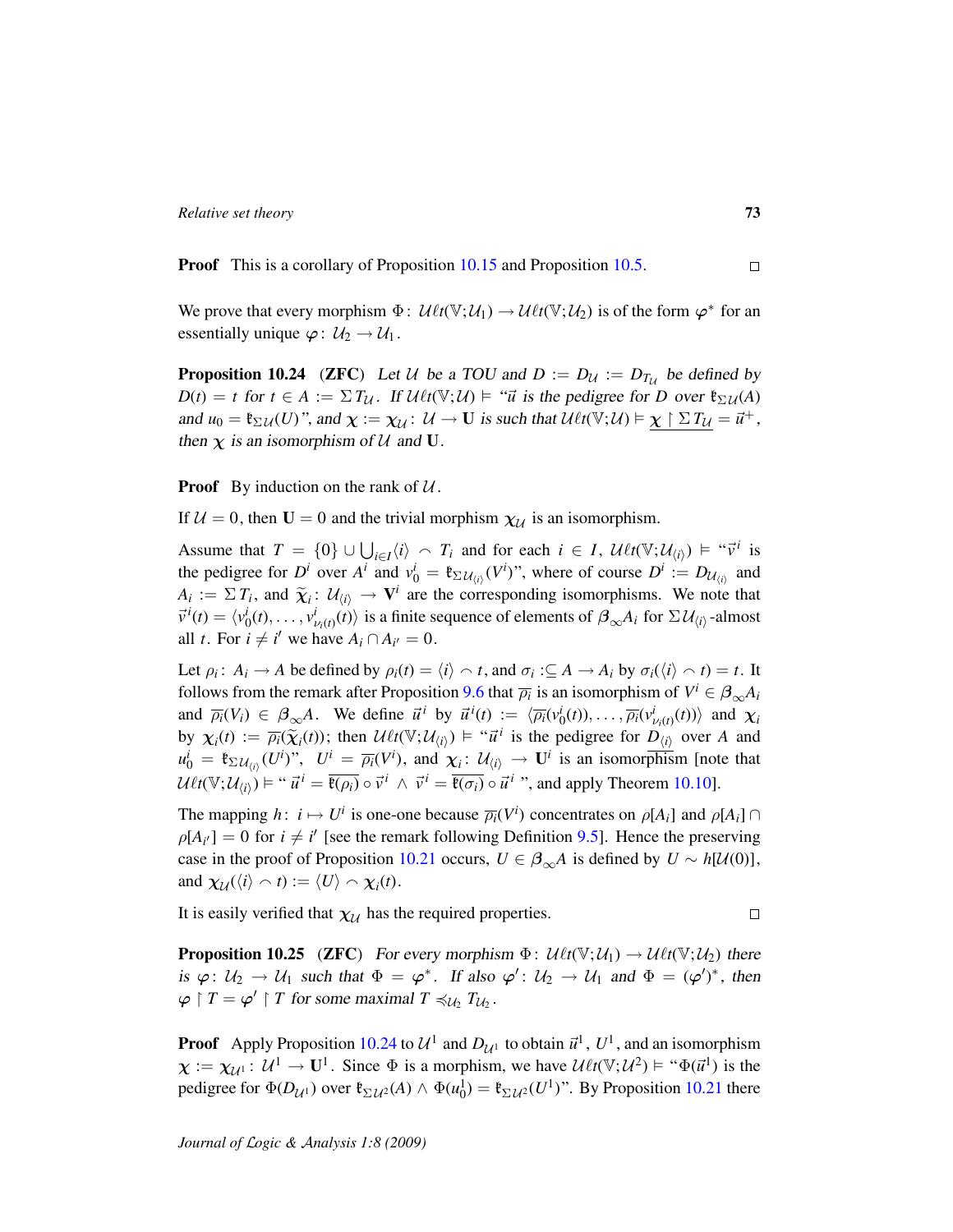is a morphism  $\psi: U^2 \to \mathbf{U}^1$ . The composition  $\varphi := \chi^{-1} \circ \psi$  is then a morphism of  $\mathcal{U}^2$  to  $\mathcal{U}^1$ .

We have  $\psi^*(E_{\mathbf{U}^1}) = \Sigma \mathcal{U}^2 \Phi(D_{\mathcal{U}^1})$  and  $\chi^*(E_{\mathbf{U}^1}) = \Sigma \mathcal{U}^1 \mathcal{D}_{\mathcal{U}^1}$ , by Proposition [10.21.](#page-70-0) Hence  $\Phi(D_{\mathcal{U}^1}) =_{\Sigma \mathcal{U}^2} \psi^*(E_{\mathbf{U}^1}) =_{\Sigma \mathcal{U}^2} \psi^*((\chi^*)^{-1}(D_{\mathcal{U}^1})) =_{\Sigma \mathcal{U}^2} \varphi^*(D_{\mathcal{U}^1}) =_{\Sigma \mathcal{U}^2} D_{\mathcal{U}^1} \circ$  $(\varphi \restriction \Sigma T_{\mathcal{U}^2}) =_{\Sigma \mathcal{U}^2} \varphi \restriction \Sigma T_{\mathcal{U}^2}.$ 

For all  $f \in \mathbb{V}^{\Sigma U^1}$  we have, as in the proof of Proposition [2.5](#page-15-0) Claim 2, that  $\mathcal{U}\ell t(\mathbb{V}; U_1) \vDash$  $f = \mathfrak{k}_{\Sigma U^1}(f)(D_{U^1})$ , hence  $\mathcal{U}\ell t(\mathbb{V}; U_2) \models \Phi(f) = \mathfrak{k}_{\Sigma U^2}(f)(\Phi(D_{U^1}))$ . We finally conclude that  $\Phi(f) = \sum_{\mathcal{U}^2} f \circ \Phi(D_{\mathcal{U}^1}) = \sum_{\mathcal{U}^2} f \circ (\varphi \upharpoonright \Sigma T_{\mathcal{U}^2}) = \sum_{\mathcal{U}^2} \varphi^*(f).$ 

Assume now that  $\varphi: U^2 \to U^1$ ,  $\varphi' : U^2 \to U^1$ , and  $\Phi = \varphi^* = (\varphi')^*$ . It follows that  $\varphi \restriction \Sigma T_{\mathcal{U}^2} =_{\Sigma \mathcal{U}^2} \varphi^*(D_{\mathcal{U}^1}) =_{\Sigma \mathcal{U}^2} (\varphi')^*(D_{\mathcal{U}^1}) =_{\Sigma \mathcal{U}^2} \varphi' \restriction \Sigma T_{\mathcal{U}^2}$ . The conclusion follows by Proposition [6.16.](#page-41-0)  $\Box$ 

# 11 Stratified Limit Ultrapowers.

## 11.1 Stratified limit ultrapowers.

A directed system of TOUs consists of the following data: a directed preordering  $(\mathbb{D}, \leq)$ , a system of TOUs  $\mathbb{U} = \langle \mathcal{U}_d : d \in \mathbb{D} \rangle$ , and a system  $\phi = \langle \phi_{d,d'} : d \leq d' \rangle$ such that, for all  $d \leq d' \leq d''$ ,  $\phi_{d,d'} \neq 0$ ,  $\varphi \in \phi_{d,d'} \Rightarrow \varphi \colon \mathcal{U}_{d'} \to \mathcal{U}_d$ ,  $\varphi, \varphi' \in$  $\phi_{d,d'} \Rightarrow \varphi =_{\Sigma \mathcal{U}_{d'}} \varphi'$ , and  $\varphi \in \phi_{d,d'}$ ,  $\varphi' \in \phi_{d',d''}$  implies  $\varphi \circ \varphi' =_{\Sigma \mathcal{U}_{d''}} \varphi''$  for some  $\boldsymbol{\varphi}''\in \boldsymbol{\phi}_{d,d''}.$ 

A directed system of TOUs induces a system of interpretations  $\langle \mathcal{U} \ell t(\mathbb{V}; \mathcal{U}_d) : d \in \mathbb{D} \rangle$ , and a system  $\Phi = \langle \Phi_{d,d'} : d \leq d' \rangle$  of morphisms  $\Phi_{d,d'} : \mathcal{U}_{\ell}(\mathbb{V}; \mathcal{U}_d) \to \mathcal{U}_{\ell}(\mathbb{V}; \mathcal{U}_{d'})$ that commute with the canonical embeddings:  $\Phi_{d,d'} \circ \mathfrak{k}_{\Sigma \mathcal{U}_d} = \mathfrak{k}_{\Sigma \mathcal{U}_{d'}}$ , and such that  $d \leq d' \leq d'' \Rightarrow \Phi_{d,d''} = \Phi_{d',d''} \circ \Phi_{d,d'}$ ; namely,  $\Phi_{d,d'} = \varphi^*$  for any  $\varphi \in \phi_{d,d'}$  [it is independent of the choice of  $\varphi$ .

The **stratified limit ultrapower of the universe**  $\mathcal{LUlt}(\mathbb{V}; \mathbb{U}, \phi)$  is the direct limit of this system.

For a more concrete description of this interpretation, we observe that the given data induces a directed system of ultrafilters  $\widetilde{\mathbb{U}} := \langle \Sigma \mathcal{U}_d : d \in \mathbb{D} \rangle$ ,  $\widetilde{\phi} := \langle \widetilde{\phi}_{d,d'} : d \leq d' \rangle$ , where  $\widetilde{\phi}_{d,d'} := \{ \varphi \restriction \Sigma \, T_{\mathcal{U}'_d} : \varphi \in \phi_{d,d'} \}.$ 

The limit ultrapower  $\mathcal{LU}_t(t(\nabla;\widetilde{\mathbb{U}}, \widetilde{\phi})$  described in Section [5](#page-27-0) is a realization of **ST**, and each  $\Phi_{d,*}$ :  $\mathcal{U} \ell t(\mathbb{V}; \Sigma \mathcal{U}_d) \to \mathcal{L} \ell \ell t(\mathbb{V}; \mathbb{U}, \phi)$  is a morphism of interpretations for the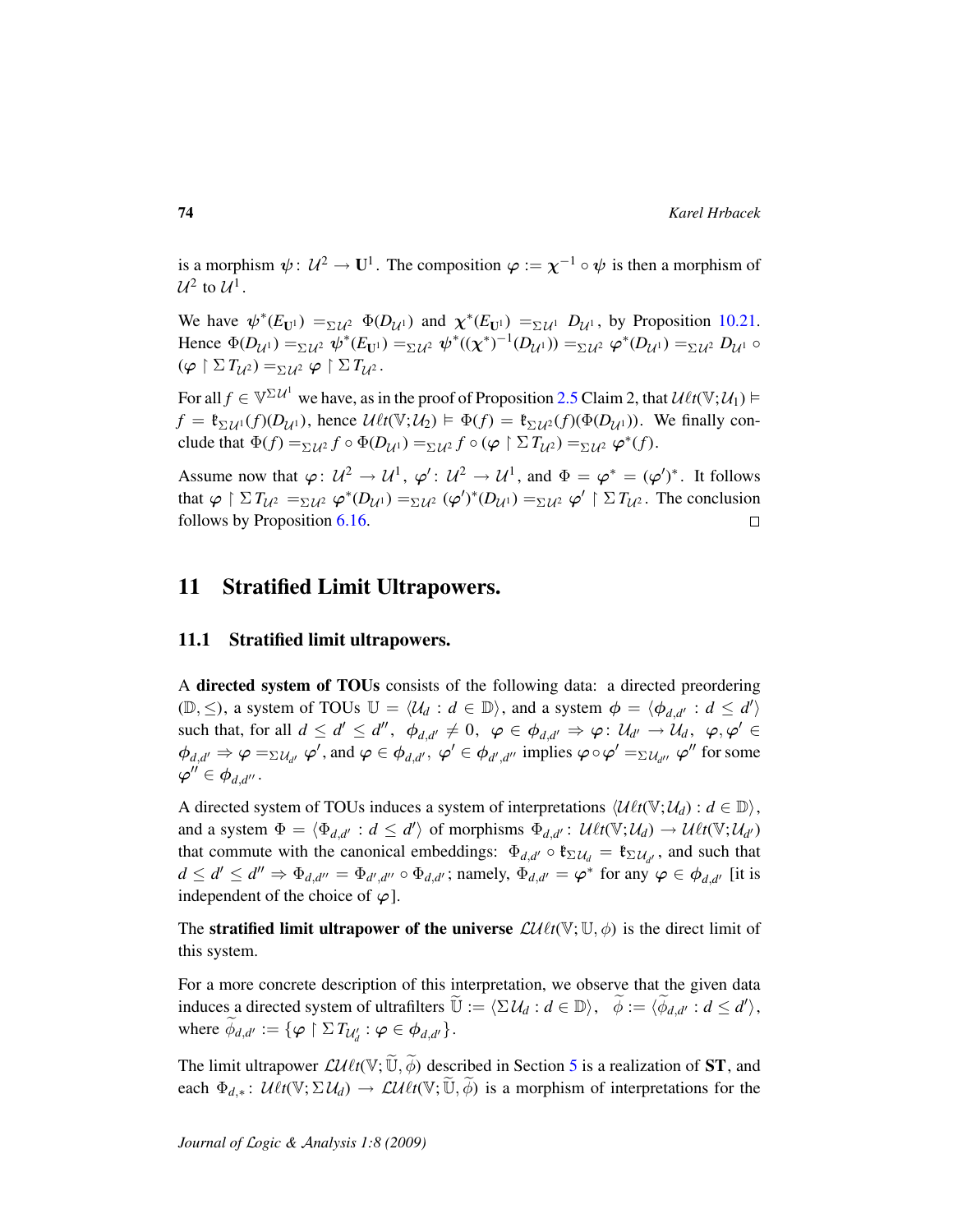{∈,st}-language, that is, an ∈-elementary embedding commuting with the canonical embeddings [Proposition [5.1\]](#page-27-1).

The interpretations  $\mathcal{L}\mathcal{U}\ell t(\mathbb{V}; \mathbb{U}, \phi)$  and  $\mathcal{L}\mathcal{U}\ell t(\mathbb{V}; \widetilde{\mathbb{U}}, \widetilde{\phi})$  have the same universe, the same  $\in$ <sup>\*</sup> and =<sup>\*</sup> [interpretations of  $\in$  and =, resp.] and the same  $\Phi_{d,*}$ .

The relation  $\subseteq$  is interpreted in  $\mathcal{L}U\ell t(\mathbb{V}; \mathbb{U}, \phi)$  by  $\subseteq^*$ , where  $f \subseteq^* g$  iff  $(\exists d'' \in \mathbb{D})(d \leq$  $d'' \wedge d' \leq d'' \wedge \Phi_{d,d''}(f) \sqsubseteq_{\mathcal{U}_{d''}} \Phi_{d',d''}(g)$ ), for  $f \in \mathbb{V}^{\Sigma \mathcal{U}_d}, \ g \in \mathbb{V}^{\Sigma \mathcal{U}_{d'}}$ .

We note that  $f \in \mathbb{S}_0^* \Leftrightarrow f =^* \mathfrak{k}_{\Sigma \mathcal{U}_d}(c)$  for some  $c \in \mathbb{V}$ , and  $\Phi_{d,*}$  preserve  $\sqsubseteq$ , that is,  $\text{for } f, g \in \mathbb{V}^{\Sigma \mathcal{U}_d}, f \sqsubseteq_{\mathcal{U}_d} g \Leftrightarrow f \sqsubseteq^* g.$ 

<span id="page-74-1"></span>**Theorem 11.1**  $\mathcal{LU} \ell t(\mathbb{V}; \mathbb{U}, \phi)$  is a realization of SST<sup>b</sup>. For each  $d \in \mathbb{D}$ ,  $\Phi_{d,*}$ :  $\mathcal{U}\ell t(\mathbb{V}; \mathcal{U}_d) \to \mathcal{L}\ell\ell t(\mathbb{V}; \mathbb{U}, \phi)$  is a morphism.

**Proof** The axiom of Relativization follows immediately from the definition of  $\mathbb{E}^*$ and the fact that it is satisfied by each  $\sqsubseteq_{\mathcal{U}_d}$ .

*Transfer:*

We prove that, for any  $\in$ -formula  $\mathcal P$  and any  $f_1, \ldots, f_k \sqsubseteq^* h$ ,  $\mathcal L \mathcal{U} \ell t(\mathbb V;\mathbb U,\phi) \models$  $(\exists g)$  $\mathcal{P}(g, \bar{f})$  implies  $\mathcal{L} \mathcal{U} \ell t(\mathbb{V}; \mathbb{U}, \phi) \models (\exists g \sqsubseteq h) \mathcal{P}(g, \bar{f})$ . Transfer into  $\mathbb{S}_{\alpha}$  then follows by the usual induction on the complexity of  $\mathcal{P}$ .

Let  $h \in \mathbb{V}^{\Sigma \mathcal{U}_{\tilde{d}}}, f_i \in \mathbb{V}^{\Sigma \mathcal{U}_{d_i}}$ , and  $f_i \sqsubseteq^* h$  for all *i*. From the definition of  $\sqsubseteq^*$  and the facts that all  $\Phi_{d,d'}$  preserve  $\subseteq$  and  $(\mathbb{D}, \leq)$  is directed, we get  $d \geq \tilde{d}$ ,  $d_i$  and  $g \in \mathbb{V}^{\Sigma \mathcal{U}_d}$  such that  $\mathcal{U}\ell t(\mathbb{V}; \mathcal{U}_d) \models \Phi_{d_i, d}(f_i) \sqsubseteq \Phi_{\tilde{d}, d}(h)$  and  $\mathcal{L}\mathcal{U}\ell t(\mathbb{V}; \mathbb{U}, \phi) \models \mathcal{P}(g, \tilde{f}).$ As  $\Phi_{d,*}$  is an  $\in$ -elementary embedding,  $\mathcal{U}\ell t(\mathbb{V}; \mathcal{U}_d) \models \mathcal{P}(g, \Phi_{d_1,d}(f_1), \ldots, \Phi_{d_k,d}(f_k)).$ By Proposition [8.1,](#page-48-0)  $\mathcal{U} \ell t(\mathbb{V}; \mathcal{U}_d) \models \mathbf{SST}$ , and it follows that there is  $\widetilde{g} \in \mathbb{V}^{\Sigma \mathcal{U}_d}$  such that  $\mathcal{U} \ell(\mathbb{V}; \mathcal{U}) \models \widetilde{g} \sqsubset \mathcal{F}$ ,  $\ell(\cdot) \rightarrow \mathcal{F}(\widetilde{g}, \mathcal{F} \rightarrow \ell(\cdot))$ , Anglying the  $\sqsubset$ that  $U\ell t(\mathbb{V}; \mathcal{U}_d) \models \widetilde{g} \sqsubseteq \Phi_{\widetilde{d},d}(h) \land \mathcal{P}(\widetilde{g}, \Phi_{d_1,d}(f_1), \dots, \Phi_{d_k,d}(f_k))$ . Applying the  $\sqsubseteq$ preserving,  $\in$ -elementary  $\Phi_{d,*}$ , we get  $\mathcal{L}U\ell t(\mathbb{V}; \mathbb{U}, \phi) \models \widetilde{g} \sqsubseteq h \land \mathcal{P}(\widetilde{g}, \overline{f}) [\Phi_{d,*}(\widetilde{g}) =$ <br> $\widetilde{g} \uparrow_{d,*} (\phi)$   $\stackrel{*}{\sim} \Phi_{d,*}(\phi)$   $\stackrel{*}{\sim} h$   $\stackrel{d}{\sim} \Omega \downarrow \mathcal{P}(\mathcal{U}^T \sqcup \mathbb{U}, \mathbb{U}) =$  $\widetilde{g}$ ,  $\Phi_{d,*}(\Phi_{\widetilde{d},d}(h)) = ^* \Phi_{\widetilde{d},*}(h) = h$ , etc.], ie,  $\mathcal{LU}\ell t(\mathbb{V}; \mathbb{U}, \phi) \models (\exists g \sqsubseteq h) \mathcal{P}(g, \overline{f}).$  $(\forall \alpha)(\mathbf{B}_{\alpha})$ :

<span id="page-74-0"></span>**Lemma 11.2** If  $\mathcal{U}\ell t(\mathbb{V}; \mathcal{U}_d) \models ``\vec{u}$  is an *h*-pedigree for *f* over  $A \sqsubseteq h$ ", then  $\mathcal{L}\mathcal{U}\ell t(\mathbb{V}; \mathbb{U}, \phi) \models ``\vec{u}$  is a good *h*-pedigree for *f* over  $A \sqsubseteq h$ ".

**Proof**  $\mathcal{L}\mathcal{U}\ell t(\mathbb{V}; \mathbb{U}, \phi)$  is an  $\in$ -elementary extension of  $\mathcal{U}\ell(\mathbb{V}; \mathcal{U}_d)$ , and  $\sqsubseteq_{\mathcal{U}_d}$  is the restriction of  $\subseteq^*$  to  $\mathbb{V}^{\Sigma \mathcal{U}_d}$ . From these observations it immediately follows that conditions (i) and (ii) from the definition of pedigree hold in  $\mathcal{L}\mathcal{U}\ell t(\mathbb{V}; \mathbb{U}, \phi)$ .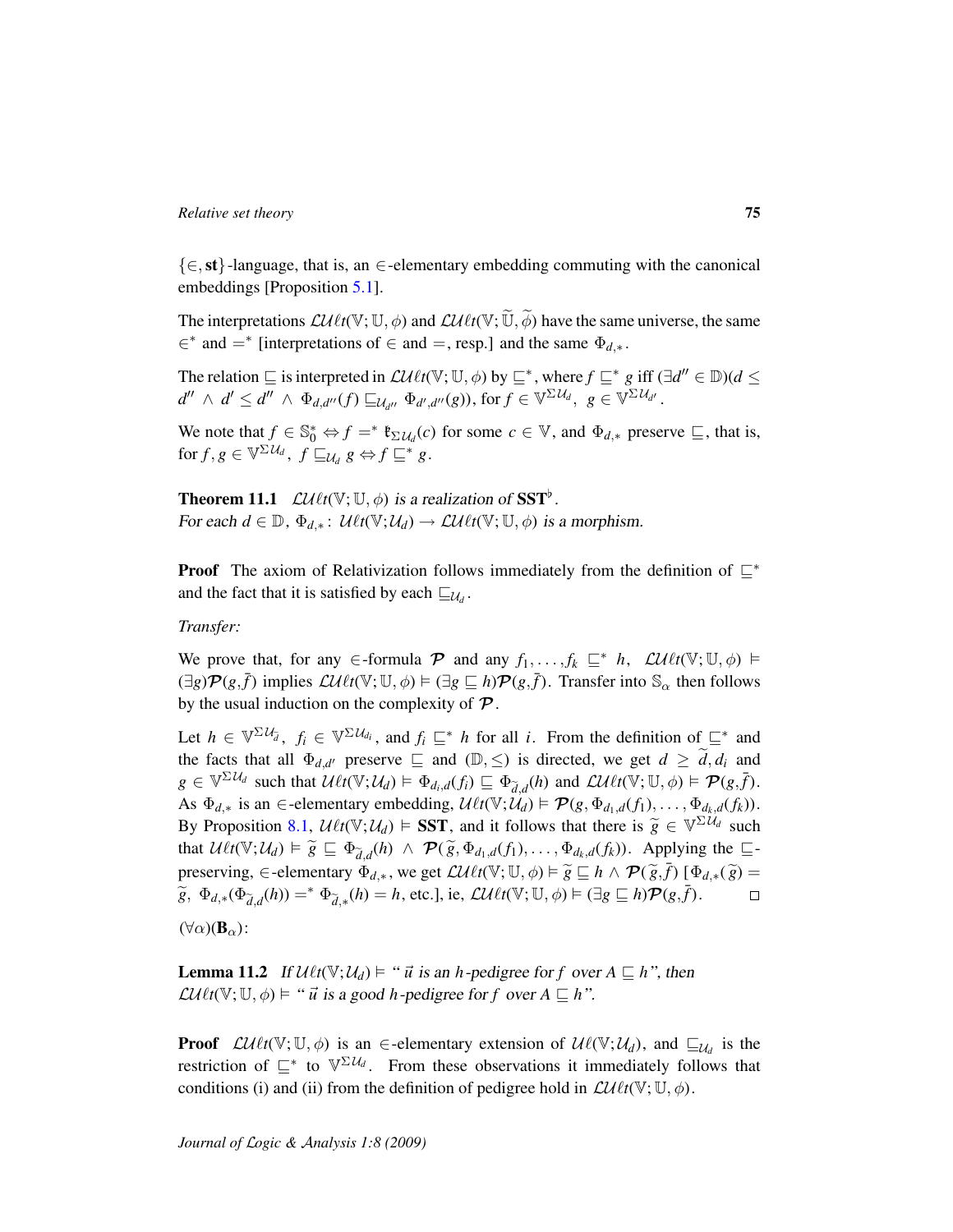Let  $\mathcal{L}\mathcal{U}\ell t(\mathbb{V}; \mathbb{U}, \phi) \models "n < m \land X \in u_n \land X \sqsubset_h u_{n+1}$ ". Without loss of generality  $m, m, X \in \mathbb{V}^{\Sigma \mathcal{U}_{d'}}$  for some  $d' \geq d$ . By Proposition [10.15,](#page-66-0)  $\mathcal{U}\ell t(\mathbb{V}; \mathcal{U}_{d'}) \models \text{``}\Phi_{d,d'}(\vec{u})$ is a  $\Phi_{d,d'}(h)$ -pedigree for  $\Phi_{d,d'}(f)$  over  $\Phi_{d,d'}(A)$ ". In particular,  $\mathcal{U}\ell t(\mathbb{V};\mathcal{U}_{d'}) \models$  $\Phi_{d,d'}(\vec{u})_n \subset \Phi_{d,d'}(h) \Phi_{d,d'}(\vec{u})_m$  [where  $\Phi_{d,d'}(\vec{u})_n$  denotes the *n*-th term of the finite sequence  $\Phi_{d,d'}(\vec{u})$  in the sense of  $\mathcal{U}\ell t(\mathbb{V};\mathcal{U}_{d'})$ ], and so, applying  $\Phi_{d',*}$  and observing that  $\Phi_{d',*}(\Phi_{d,d'}(\vec{u})_n) = u_n$  etc,  $\mathcal{LU}_{\ell}(V; \mathbb{U}, \phi) \models u_n \sqsubset_h u_m$ . This proves condition (iii). Similarly,  $\mathcal{U}_{\ell}(V; \mathcal{U}_{d'}) \models \Phi_{d,d'}(\vec{u})_{n+1} \in X$ , and hence  $\mathcal{LU}_{\ell}(V; \mathbb{U}, \phi) \models u_{n+1} \in X$ . This proves condition (iv).

It remains to verify that  $\mathcal{LU}_t(t, \mathbb{U}, \phi)$  satisfies the condition (j).

Let  $X, g, g'$  be such that  $\mathcal{LUltt}(\mathbb{V}; \mathbb{U}, \phi) \models "X, g, g' \sqsubseteq h \land X \in \Sigma \mathbf{u}_0 \land g, g' \in \mathbb{V}^{\Sigma \mathbf{u}_0}$ ". Without loss of generality  $X, g, g' \in \mathbb{V}^{\Sigma \mathcal{U}_{d'}}$  for some  $d' \geq d$  and  $\mathcal{U}\ell t(\mathbb{V}; \mathcal{U}_{d'}) \models$ " $X, g, g' \sqsubseteq \Phi_{d,d'}(h) \land X \in \Sigma \Phi_{d,d'}(\mathbf{u}_0)$ ". As  $\Phi_{d,d'}(\vec{u})$  is a good  $\Phi_{d,d'}(h)$ -pedigree in  $\mathcal{U}\ell t(\mathbb{V};\mathcal{U}_{d'}),\ \ \mathcal{U}\ell t(\mathbb{V};\mathcal{U}_{d'})\vDash ``\Phi_{d,d'}(\vec{u}^+)\in X\wedge[g\sqsubseteq_{\Phi_{d,d'}(\mathbf{u}_0)}g'\Leftrightarrow g(\Phi_{d,d'}(\vec{u}^+))\sqsubseteq_{\Phi_{d,d'}(h)}$  $g'(\Phi_{d,d'}(\vec{u}^+))$ ]". Applying  $\Phi_{d',*}, \quad \mathcal{L} \mathcal{U} \ell t(\mathbb{V}; \mathbb{U}, \phi) \models ``\vec{u}^+ \in X \wedge (g \sqsubseteq_{\mathbf{u}_0} g' \Leftrightarrow g(\vec{u}^+) \sqsubseteq_h$  $g'(\vec{u}^+))$ ".  $\Box$ 

The proof of Lemma [11.2](#page-74-0) shows that  $\Phi_{d,*}$  takes pedigrees in  $\mathcal{U}\ell t(\mathbb{V}; \mathcal{U}_d)$  into good pedigrees in  $\mathcal{LUltt}(\mathbb{V}; \mathbb{U}, \phi)$ ; ie, that  $\Phi_{d,*}$  is a morphism.

Finally, let  $\mathcal{L}\mathcal{U}\ell t(\mathbb{V}; \mathbb{U}, \phi) \models ``f\mathbb{M}_h U \wedge U \in \beta_\infty(A) \wedge f = F(g) \wedge A, F \sqsubseteq h$ ". We fix *d* so that  $f, g, h, A, F \in \mathbb{V}^{\Sigma U_d}$ . Let  $\mathcal{U}\ell t(\mathbb{V}; U_d) \models ``\vec{u}$  is a good *h*-pedigree for *f* over *A*". By Lemma [11.2,](#page-74-0)  $\mathcal{L}U\ell t(V; U, \phi)$  satisfies this statement as well, and, by uniqueness of pedigrees [true in  $\mathcal{L}U\ell t(\mathbb{V}; \mathbb{U}, \phi) \models \mathbf{SST}$ ],  $\mathcal{L}U\ell t(\mathbb{V}; \mathbb{U}, \phi) \models U = u_0$ , hence also  $U\ell t(\mathbb{V};\mathcal{U}_d) \models U = u_0.$ 

There exists  $\vec{v}$  so that

(\*)  $\mathcal{U} \ell t(\mathbb{V}; \mathcal{U}_d) \models ``\vec{v}$  is a good *h*-pedigree for *g* over *B*, where  $B \sqsubset h$ ".

Theorem [10.10](#page-62-0) holds in  $\mathcal{U} \ell t(\mathbb{V}; \mathcal{U}_d)$ , so

$$
(\ast \ast) \qquad \qquad \mathcal{U}\ell t(\mathbb{V};\mathcal{U}_d) \vDash u_0 = \overline{F}(v_0).
$$

By Lemma [11.2](#page-74-0) and  $\Phi_{d,*}$  being  $\in$ -elementary, (\*) and (\*\*) hold in  $\mathcal{L}U\ell t(\mathbb{V}; \mathbb{U}, \phi)$ . So, letting  $V := v_0$ , we have  $\mathcal{L} \mathcal{U} \ell t(\mathbb{V}; \mathbb{U}, \phi) \models "V \sqsubseteq h \land U = \overline{F}(V) \land g \mathbb{M}_h V."$  This shows validity of  $(\forall \alpha)(\mathbf{B}_{\alpha})$  in  $\mathcal{L}\mathcal{U}\ell t(\mathbb{V}; \mathbb{U}, \phi)$ .

*Inner Standardization* is a consequence of  $(\forall \alpha)(\mathbf{B}_{\alpha})$ , as pointed out in the remark following Definition [10.13.](#page-65-0)  $\Box$ 

**Theorem 11.3** Every realization of  $SST^{\flat}$  is isomorphic to a stratified limit ultrapower of the universe.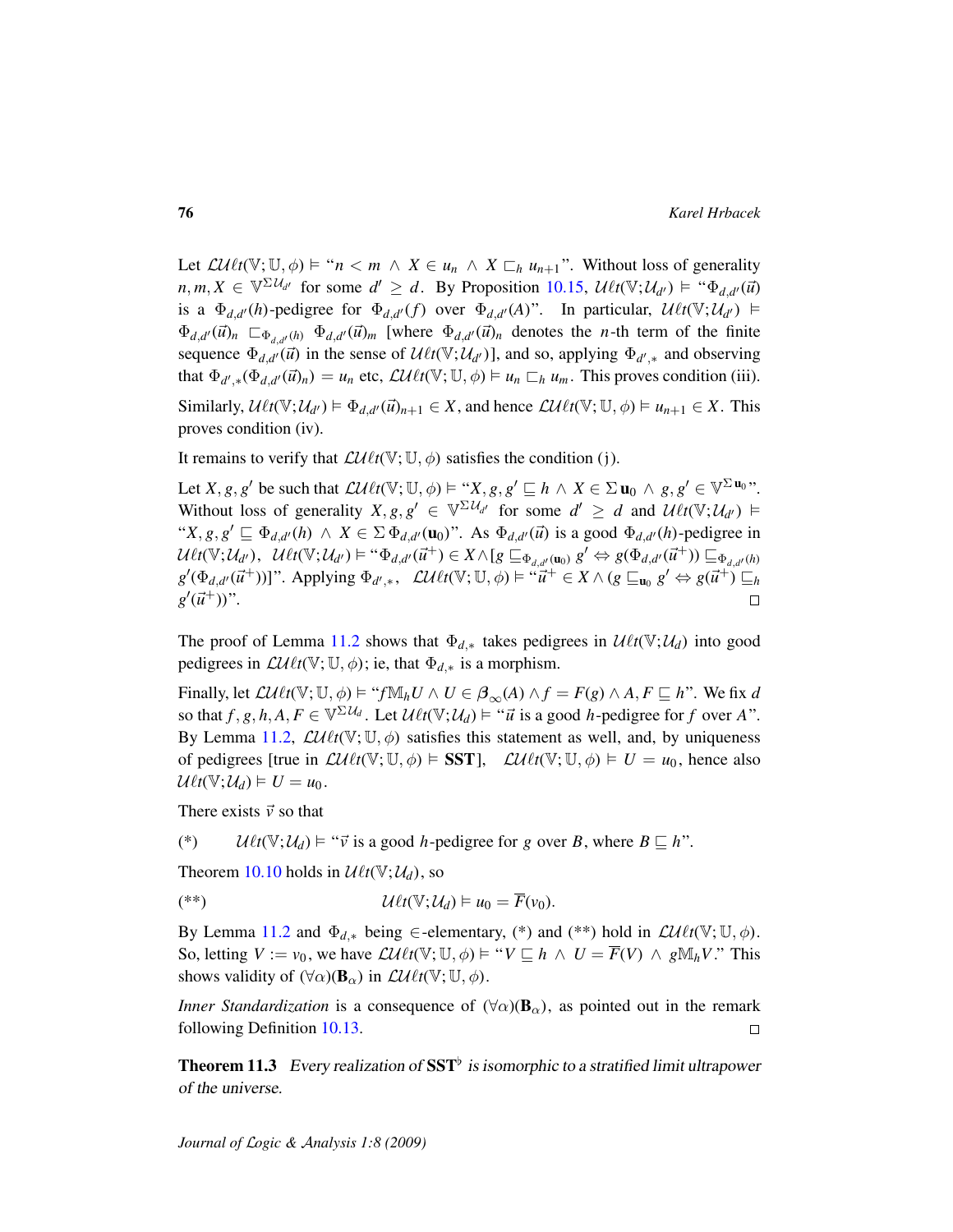This theorem is not used anywhere in the paper, and we omit its proof, which follows the lines of the proof of Proposition [5.2,](#page-28-0) with  $\mathbb{S}[[x]]$  in place of  $\mathbb{S}[x]$ .

## 11.2 Internally iterated ultrapowers.

The next subsection is devoted to the construction of a special kind of stratified limit ultrapower. The technique used in this construction was developed in [\[13\]](#page-106-0) and called there internally iterated ultrapower.

We fix a linearly ordered set  $\langle \Lambda, \leq \rangle$ . For  $\alpha \in \Lambda$ ,  $\Lambda(>\alpha) := \{ \beta \in \Lambda : \alpha < \beta \}$ . Let  $Seq_{\Lambda}^{I} := \bigcup \{ I^{F} : F \subseteq \Lambda, F \text{ finite } \}.$  For  $s \in Seq_{\Lambda}^{I}, \overline{s}_{\Lambda}^{I} := \{ f \in I^{\Lambda} : s \subseteq f \}.$ 

We say that  $P \subseteq Seq^I_\Lambda$  is a **partition** if  $(\forall f \in I^\Lambda)(\exists! s \in P)(s \subseteq f)$ , ie,  $\overline{P} := \{\overline{s}^I_\Lambda : s \in I_\Lambda\}$ *P*} is a partition of *I*<sup> $\Lambda$ </sup> in the usual sense. For a partition *P*, dom *P* :=  $\bigcup_{s \in P}$  dom *s*; min  $P :=$  the least element of dom  $P$ , if it exists. [By convention, the least (greatest, resp.) element of the empty set is  $+\infty$  ( $-\infty$ , resp.), so if  $P = \{0\}$ , min  $P = +\infty$  and  $max P = -\infty.$ ]

Let *P*, *Q* be partitions; by definition,  $P \leq Q$  iff ( $\forall t \in Q$ )( $\exists s \in P$ )( $s \subseteq t$ ); we denote this unique *s* by  $\pi_{P,Q}(t)$ . We then say that *Q* is a **refinement** of *P* and  $\pi_{P,Q}$  is the **projection** of *Q* onto *P*. Clearly  $\leq$  is an ordering,  $\pi_{P,P} = Id_P$ ,  $\pi_{P,Q} \circ \pi_{Q,R} = \pi_{P,R}$ for  $P \trianglelefteq Q \trianglelefteq R$ . For any  $P, Q$  let  $P \triangledown Q := \{ s \cup t \in Seq_{\Lambda}^I : s \in P, t \in Q \}$ . It is easy to check that  $P \nabla Q$  is a partition,  $P, Q \leq P \nabla Q$  and  $P, Q \leq R \Rightarrow P \nabla Q \leq R$ .

We define  $\nu_P : P \to \Lambda$  by  $\nu_P(s) = \max(\text{dom } s)$ . We say  $\langle P_s : s \in P \rangle$  is **summable** if  $P \subseteq Seq_{\Lambda}^I$  is a partition and for each  $s \in P$ ,  $P_s \subseteq Seq_{\Lambda(\gt \nu_P(s))}^I$  is a partition. Then  $Q := \sum_{s \in P} P_s := \{ s \cup t : s \in P, t \in P_s \}$  is a partition, dom  $Q = \text{dom } P \cup P$  $\bigcup_{s \in P} \text{dom } P_s$ , min  $Q = \min P$ .

**Definition 11.4**  $\mathcal{F}_{\Lambda}^{I}$  is the least collection of partitions of  $Seq_{\Lambda}^{I}$  containing the trivial partition  $\{0\}$  and all partitions  $P^{\alpha} := P^{\alpha, I} := \{\{\alpha, i\} : i \in I\}$  for  $\alpha \in \Lambda$ , and closed under  $\Sigma$ . In detail, we construct by transfinite recursion:

$$
\mathcal{F}_{\Lambda}^{I}(0) := \{\{0\}\}\
$$
  

$$
\mathcal{F}_{\Lambda}^{I}(\xi + 1) := \mathcal{F}_{\Lambda}^{I}(\xi) \cup \{\sum_{a \in P^{\alpha}} P_{a} : \alpha \in \Lambda \ \wedge \ (\forall a \in P^{\alpha})[P_{a} \in \mathcal{F}_{\Lambda(\geq \alpha)}^{I}(\xi)]\}
$$
  

$$
\mathcal{F}_{\Lambda}^{I}(\eta) := \bigcup_{\xi \in \mathbb{O}^{n}} \mathcal{F}_{\Lambda}^{I}(\xi) \text{ for } \eta \text{ limit}
$$
  

$$
\mathcal{F}_{\Lambda}^{I} := \bigcup_{\xi \in \mathbb{O}^{n}} \mathcal{F}_{\Lambda}^{I}(\xi).
$$

We note that the construction always terminates; in fact,  $\mathcal{F}_{\Lambda}^I(\xi + 1) = \mathcal{F}_{\Lambda}^I(\xi)$  for  $\xi = \kappa^+$ , where  $|I| = \kappa$ . For  $P \in \mathcal{F}_\Lambda^I$ , rank *P* is the least  $\xi$  such that  $P \in \mathcal{F}_\Lambda^I(\xi)$ .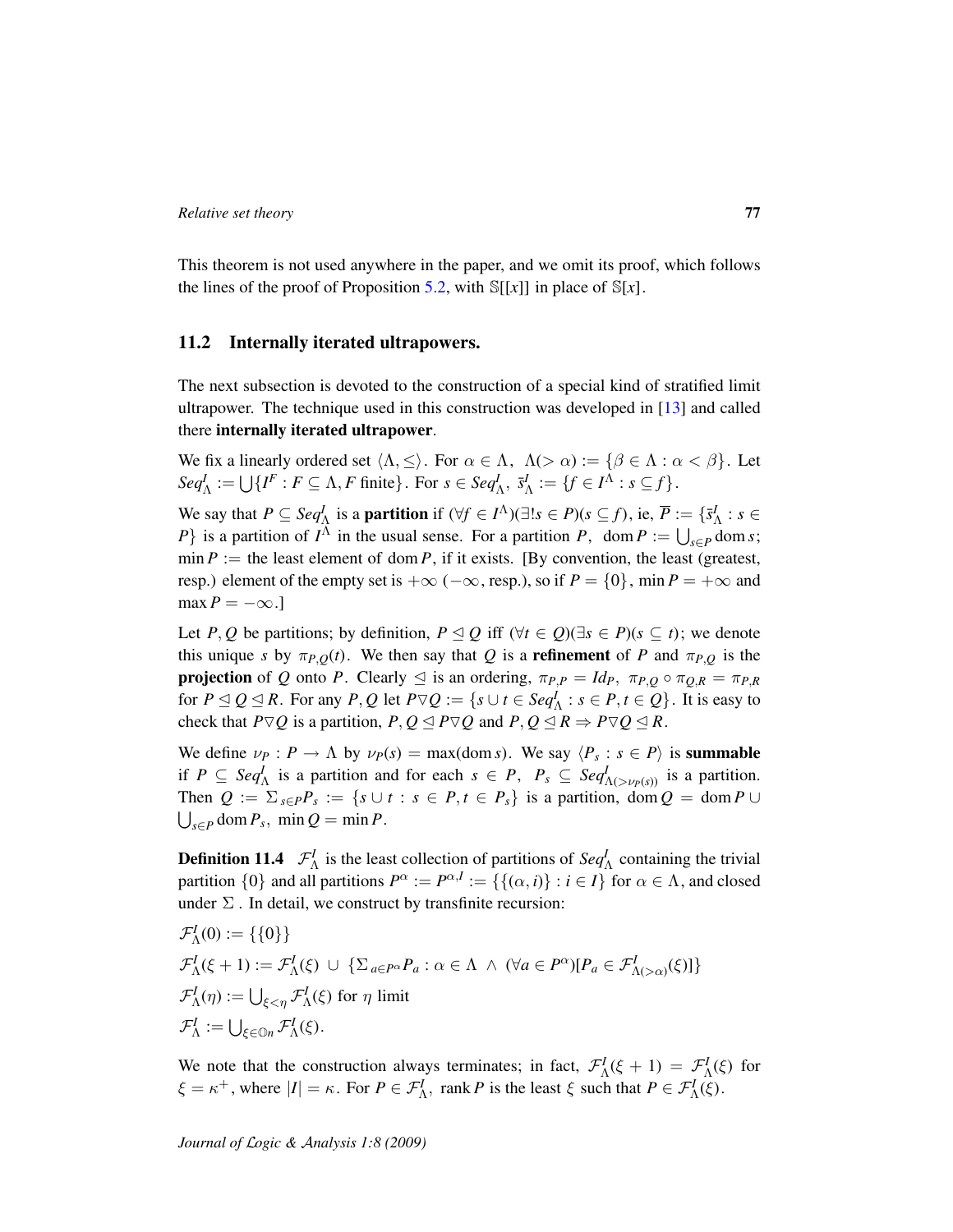**Proposition 11.5** (i)  $P^{\alpha,I} \in \mathcal{F}_{\Lambda}^I$  for all  $\alpha \in \Lambda$ .

(ii) If  $P \in \mathcal{F}_{\Lambda}^I$ ,  $P_s \in \mathcal{F}_{\Lambda}^I$  for all  $s \in P$ , and  $\langle P_s : s \in P \rangle$  is summable, then  $\sum_{s\in P}P_s\in\mathcal{F}_\Lambda^I$ .

**Proof** (i)  $P^{\alpha} = \sum_{a \in P^{\alpha}} \{0\} \in \mathcal{F}_{\Lambda}(1)$ .

(ii) We proceed by induction on rank *P*. Let  $P = \sum_{a \in P^{\alpha}} P_a$ ; by inductive assumption, for each  $a \in P^{\alpha}$ ,  $\sum_{t \in P_a} P_{a \cup t} \in \mathcal{F}_{\Lambda}$ . Hence  $\sum_{s \in P} P_s = \sum_{a \in P^{\alpha}} (\sum_{t \in P_a} P_{a \cup t}) \in \mathcal{F}_{\Lambda}$ . [Note that every  $s \in P$  uniquely decomposes as  $a \cup t$  where  $a \in P^{\alpha}$ ,  $\alpha < \min t, t \in$ *Pa*.]  $\Box$ 

Let *U* be an ultrafilter over *I*.  $U_{\alpha} := j_{\alpha}[U]$  where  $j_{\alpha} : I \to P^{\alpha}$  is the isomorphism defined by  $j_{\alpha}(i) = \{(\alpha, i)\}\$ . We have  $A \in U_{\alpha} \Leftrightarrow \{i \in I : \{(\alpha, i)\} \in A\} \in U$ , for all  $A \subseteq P^{\alpha}$ .

We define an ultrafilter  $U_P$  over  $P \in \mathcal{F}_\Lambda^I$  by recursion:

 $U_{\{0\}}$  is the principal ultrafilter over  $\{0\}$ .

If  $P = \sum_{a \in P^{\alpha}} P_a$ , then, for  $A \subseteq P$ ,  $A \in U_P \Leftrightarrow \{a \in P^{\alpha} : \{s \in P_a : a \cup s \in A\} \in$  $U_{P_a}$  }  $\in U_\alpha$ . [Hence,  $U_P$  is isomorphic to  $\Sigma_{U_\alpha} U_{P_a}$  via the map  $a \cup s \mapsto \langle a, s \rangle$ .]

From associativity of the Rudin-Frolík sum we get by induction: if  $Q = \sum_{s \in P} P_s$ , then  $U_Q \cong \sum_{U_P} U_{P_s}.$ 

<span id="page-77-0"></span>**Proposition 11.6** If  $P, Q \in \mathcal{F}_{\Lambda}^I$ , then  $P \triangledown Q \in \mathcal{F}_{\Lambda}^I$  and  $U_P = \pi_{P,P \triangledown Q}[U_{P \triangledown Q}]$ ,  $U_Q = \pi_{Q,P \nabla Q} [U_{P \nabla Q}].$ 

**Proof** By double induction on rank. We assume that the claim holds for all  $P \in \mathcal{F}_{\Lambda}$ of rank less than  $\xi$  and all  $Q \in \mathcal{F}_{\Lambda}$ . We prove that it then holds if rank  $P = \xi$  and  $Q \in \mathcal{F}_{\Lambda}$ , by induction on  $\eta := \text{rank } Q$ .

The case when either *P* or *Q* is {0} is trivial, so let  $P = \sum_{a \in P^{\alpha}} P_a$ ,  $Q = \sum_{b \in P^{\beta}} Q_b$ .

From the definition of  $\nabla$  one sees that:

If 
$$
\alpha = \beta
$$
, then  $P \triangledown Q = \sum_{a \in P^{\alpha}} (P_a \triangledown Q_a)$ .

If  $\alpha < \beta$ , then  $P \nabla Q = \sum_{a \in P^{\alpha}} (P_a \nabla Q)$ .

If  $\alpha > \beta$ , then  $P \nabla Q = \sum_{b \in P} \beta(P \nabla Q_b)$ .

In each case the terms of the sum belong to  $\mathcal{F}_{\Lambda}$  by inductive assumption, hence  $P \triangledown Q \in \mathcal{F}_{\Lambda}$ .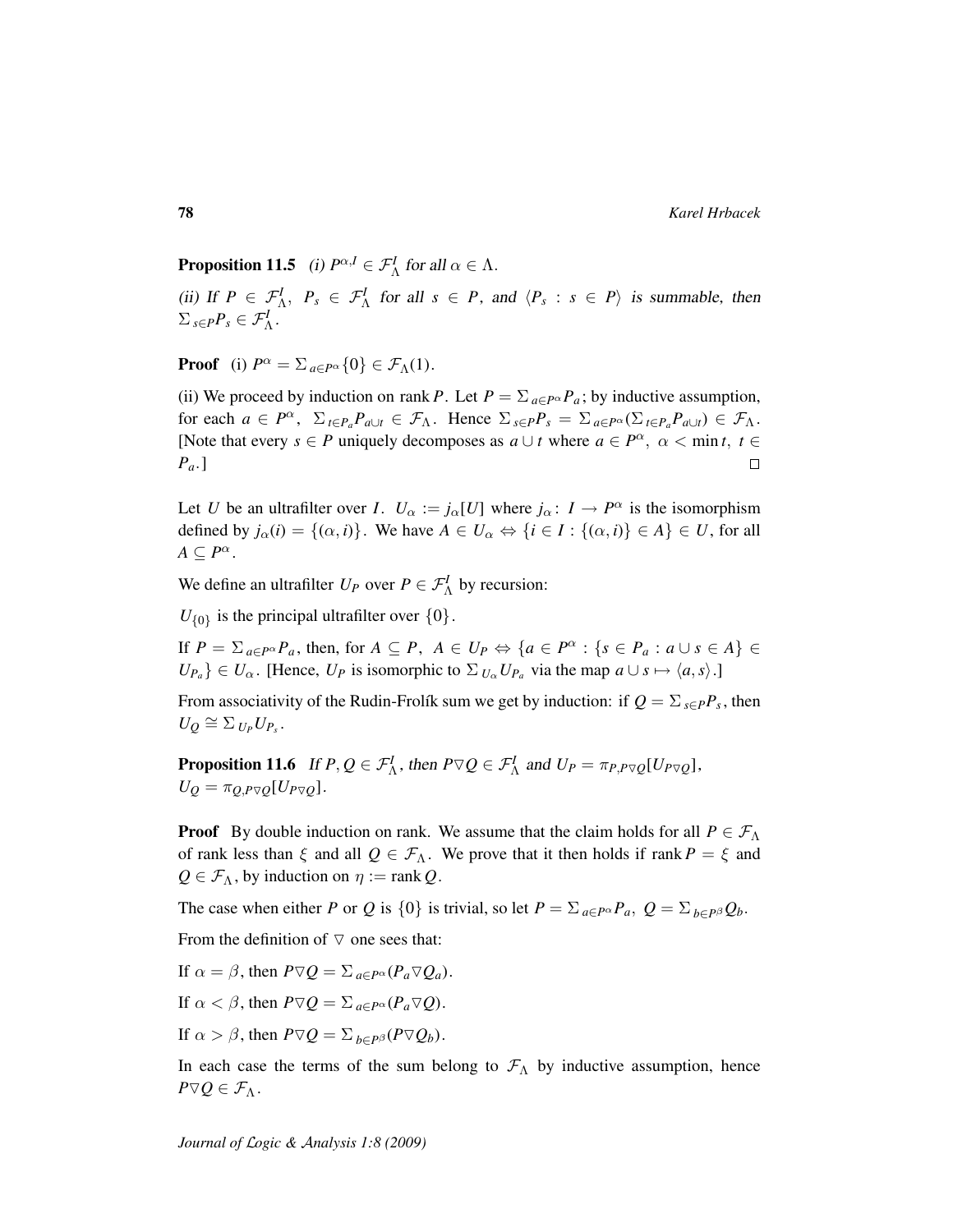To prove the claim about ultrafilters, we work out the case  $\alpha < \beta$  in detail. If  $A \subseteq P$  or  $A \subseteq P \nabla Q$ , and  $a \in P_\alpha$ , we let  $A_a := \{s : a \cup s \in A\}$ .

We now have:  $A \in U_P \Rightarrow \{a \in P^{\alpha} : A_a \in U_{P_a}\} \in U_{\alpha} \Rightarrow$  [by the inductive assumption]  $\{a \in P^{\alpha} : \pi_{P_a, P_a \nabla Q}^{-1}[A_a] \in U_{P_a \nabla Q} \} \in U_{\alpha} \Rightarrow \{a \in P^{\alpha} : (\pi_{P, P \nabla Q}^{-1}[A])_a \in$  $U_{P_a\triangledown Q}$ } ∈  $U_\alpha$   $\Rightarrow \pi_{P,P\triangledown Q}^{-1}[A]$  ∈  $U_{P\nabla Q}$ .

Similarly:  $B \in U_Q \Rightarrow$  [by the inductive assumption]  $(\forall a \in P^{\alpha})(\pi_{Q,P_a \nabla Q}^{-1}[B] \in$  $U_{P_a\triangledown Q}) \Rightarrow \{a\in P^\alpha: \pi_{Q,P_a\triangledown Q}^{-1}[B]\in U_{P_a\triangledown Q}\}\in U_\alpha \Rightarrow \{a\in P^\alpha: (\pi_{Q,P\triangledown Q}^{-1}[B])_a\in$  $\{U_{P_a\triangledown Q}\}\in U_\alpha \ \Rightarrow \ \pi^{-1}_{Q,P\triangledown Q}[B]\in U_{P\nabla Q}.$  $\Box$ 

Corollary 11.7 If  $P \trianglelefteq Q$ , then  $U_P = \pi_{P,Q}[U_Q]$ .

**Proof**  $P \trianglelefteq Q$  implies  $P \triangledown Q = Q$ .

With each partition  $P \in \mathcal{F}_{\Lambda}^{I}$  there is associated a uniquely determined tree  $T_{P}$  in the sense of Section [6.](#page-35-0)

Let  $\Gamma: \mathcal{S}eq^I_{\Lambda} \to \mathbb{V}^{<\omega}$  be the one-one mapping defined by  $\Gamma(s) = t$ , where  $s =$  $\{(\alpha_0, i_0), \ldots, (\alpha_{k-1}, i_{k-1})\} \in \text{Seq}_{\Lambda}^I$  and  $t = \langle (\alpha_0, i_0), \ldots, (\alpha_{k-1}, i_{k-1}) \rangle$ , with  $\alpha_0$  < ... <  $\alpha_{k-1}$ . [For our purposes, this is more suitable than the simpler mapping  $s \mapsto \langle i_0, \ldots, i_{k-1} \rangle.$ ]

The tree  $T_P$  is obtained by replacing each  $s \in P$  by  $\Gamma(s)$ , and closing under subsequences. A more formal definition is by recursion:

If  $P = \{0\}$ , then  $T_P = \{0\}$ .

If  $P = \sum_{a \in P} P^a P_a$ , and for each  $a = \{(\alpha, i)\}\$ ,  $T_i := T_{P_a}$  is the tree associated to  $P_a$ , then  $T_P := \{0\} \cup \bigcup_{i \in I} \langle (\alpha, i) \rangle \cap T_i$ .

With some license, we use *a* to denote  $\{(\alpha, i)\}, \langle (\alpha, i) \rangle$ , or  $(\alpha, i)$ , whichever is appropriate.

The elements of the partition *P* are in one-one correspondence with the leaves of  $T_P$ :  $\Gamma[P] = \sum T_P$  and  $P = \Gamma^{-1}[\sum T_P]$ . For  $t \in T_P$ ,  $P_t := \Gamma^{-1}[\sum T_t] \le P$  is in  $\mathcal{F}^I_\lambda$ .

An ultrafilter *U* over *I* and a partition  $P \in \mathcal{F}_{\Lambda}^I$  determine a TOU  $\mathcal{U}_P$  over  $T_P$ : If  $P = \{0\}$ , then  $U_P = 0$ , and if  $P = \sum_{a \in P^{\alpha}} P_a$ , then  $U_P(0) = U_{\alpha}$  and  $U_P(a \cap t) =$  $U_{P_a}(t)$  otherwise.

<span id="page-78-0"></span>**Proposition 11.8**  $\Sigma U_P = \Gamma[U_P]$  and  $U_P = \Gamma^{-1}[\Sigma U_P]$ . If  $\widetilde{T} \preccurlyeq_{U_P} T_P$ , then there is  $\widetilde{P} \in \mathcal{F}^I_\Lambda$ ,  $\widetilde{P} \trianglelefteq P$ , such that  $\Sigma \widetilde{T} \subseteq \Gamma[\widetilde{P}]$ ,  $\Sigma \widetilde{T} \in \Sigma \mathcal{U}_{\widetilde{P}}$ ,  $\widetilde{T} \equiv_{\mathcal{U}_P} T_{\widetilde{P}}$  and  $P = \Sigma_{s \in \widetilde{P}} P_{\Gamma(s)}$ .

 $\Box$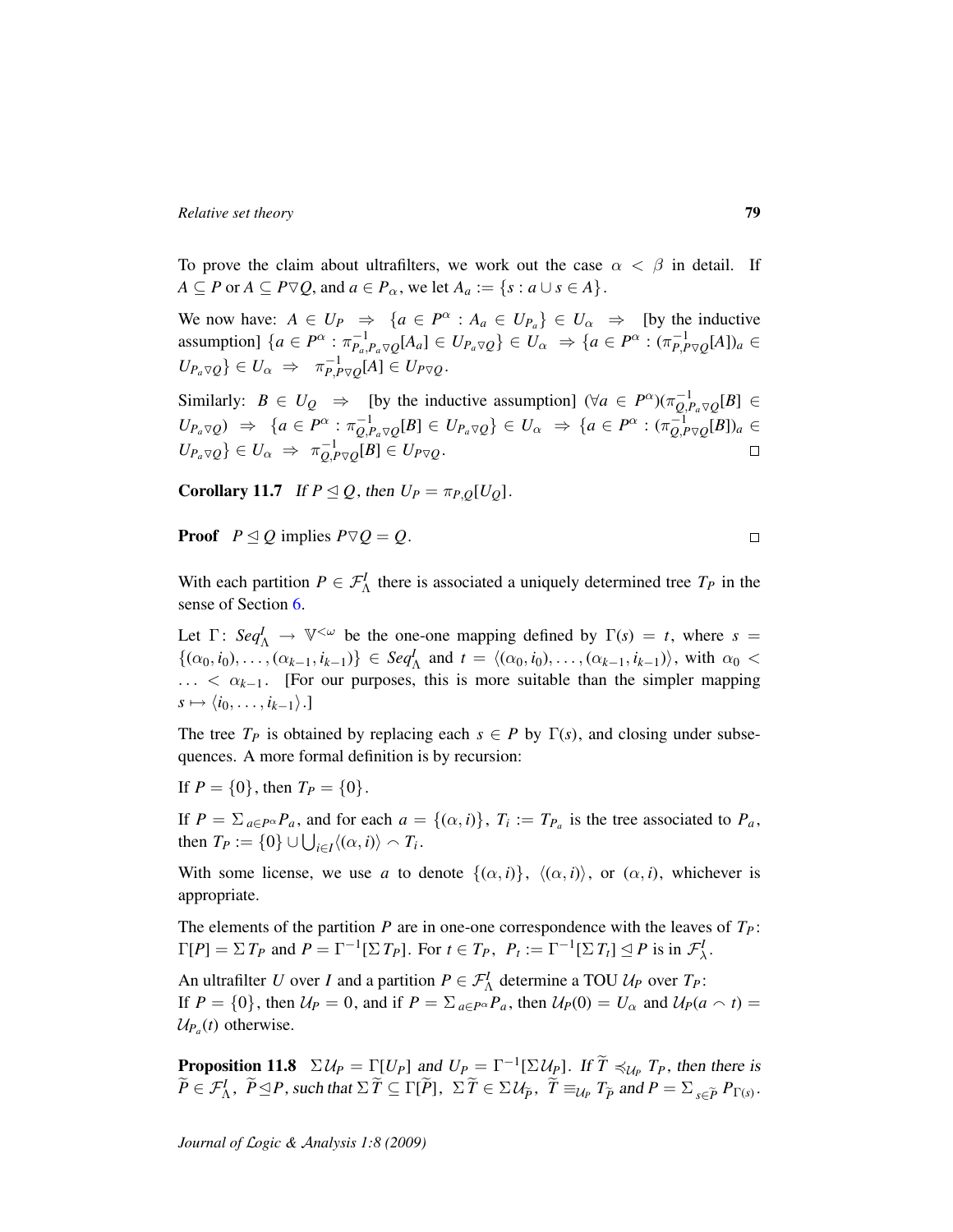Proof Straightforward induction on the rank of *P*.

For  $\widetilde{T} \preccurlyeq_{\mathcal{U}_P} T_P$  we define  $P/\widetilde{T} := \langle P_t : t \in \Sigma \widetilde{T} \rangle =_{\Sigma \mathcal{U}_{\widetilde{P}}} \langle P_{\Gamma(s)} : s \in \widetilde{P} \rangle$ . We have  $U\ell(\mathbb{V}; \Sigma \mathcal{U}_{\tilde{P}}) \models "P/\tilde{T} \in \mathcal{F}_{\ell(\Lambda)}^{\ell(\mathcal{U})} \wedge \mathcal{U}_P/\tilde{T} = \mathcal{U}_{P/\tilde{T}}$ ". [Here  $\mathfrak{k} = \mathfrak{k}_{\Sigma \mathcal{U}_{\tilde{P}}}$ , and we identify *U* and  $\mathfrak{k}(U)$  in the last term.]

<span id="page-79-0"></span>**Proposition 11.9** Let  $P, Q \in \mathcal{F}_{\Lambda}^I$  and  $P \subseteq Q$ . The projection  $\pi_{P,Q}: U_Q \to U_P$ naturally induces a morphism of TOUs  $\pi_{P,Q}: U_Q \to U_P$  so that the following diagram commutes.



Proof By induction on the rank of *Q*. The case when either *P* or *Q* is {0} is trivial, so let  $P = \sum_{a \in P^{\alpha}} P_a$ ,  $Q = \sum_{b \in P^{\beta}} Q_b$ . As  $P \leq Q$ , we have to have  $\beta \leq \alpha$ .

**Case 1:**  $\beta = \alpha$ . This is a preserving case.

For each  $a \in P^{\alpha} = Q^{\beta}$  we have  $\pi_{P_a,Q_a}: \mathcal{U}_{Q_a} \to \mathcal{U}_{P_a}$ . We define  $\pi_{P,Q}(a) = a$  and  $\pi_{P,Q}(a \cap t) = a \cap \pi_{P_a,Q_a}(t)$  for  $t \in T_{Q_a}$ . The verification of the claims is trivial.

**Case 2:**  $\beta < \alpha$ . This is a collapsing case.

It then follows from the definition of  $\trianglelefteq$  that  $P \trianglelefteq Q_b$  for all  $b$  , so we have  $\pi_{P,Q_b} \colon \mathcal{U}_{Q_b} \to$ U<sub>P</sub> for all  $b \in Q^{\beta}$ . We define  $\pi_{P,Q}(b) = \{0\}$  and  $\pi_{P,Q}(b \cap t) = \pi_{P,Q_b}(t)$  for  $t \in T_{Q_b}$ . The verification of the claims is again trivial.

It is also easy to see that 
$$
\pi_{P,R} = \pi_{P,Q} \circ \pi_{Q,R}
$$
 if  $P \leq Q \leq R$ .

 $\Gamma^*$  is an isomorphism of  $U\ell(\mathbb{V}; \Sigma \mathcal{U}_P)$  and  $U\ell(\mathbb{V}; U_P)$ . In view of the preceding discussion, we henceforth informally identify these two interpretations. The isomorphism  $\Gamma^*$  can be used to copy the stratification  $\sqsubseteq_{U_P}$  of  $U\ell(\mathbb{V}; \Sigma U_P)$  over to  $U\ell(\mathbb{V}; U_P)$ , and we may write simply  $\mathcal{U}_{\ell t}(\mathbb{V}; U_P)$  in place of  $\mathcal{U}_{\ell t}(\mathbb{V}; \Sigma \mathcal{U}_P)$ .

From Propositions [11.6](#page-77-0) and [11.9](#page-79-0) it follows that  $(\mathcal{F}_{\Lambda}^I, \leq), \mathbb{U} := \langle \mathcal{U}_P : P \in \mathcal{F}_{\Lambda}^I \rangle$ ,  $\phi := \langle {\{\varphi_{P,R}\}} : P \leq Q \rangle$  specify a directed system of TOUs. The internally iterated **ultrapower of the universe modulo** U along  $\Lambda$  is the direct limit of this system, the stratified limit ultrapower  $\mathcal{L}\mathcal{U}\ell t(\mathbb{V}; \mathbb{U}, \phi)$ .

However, in order to construct an interpretation that satisfies  $\mathbf{SST}^{\sharp}$ , we need to internally iterate not a single ultrapower, but a limit ultrapower [such as the iterated ultrapower

 $\Box$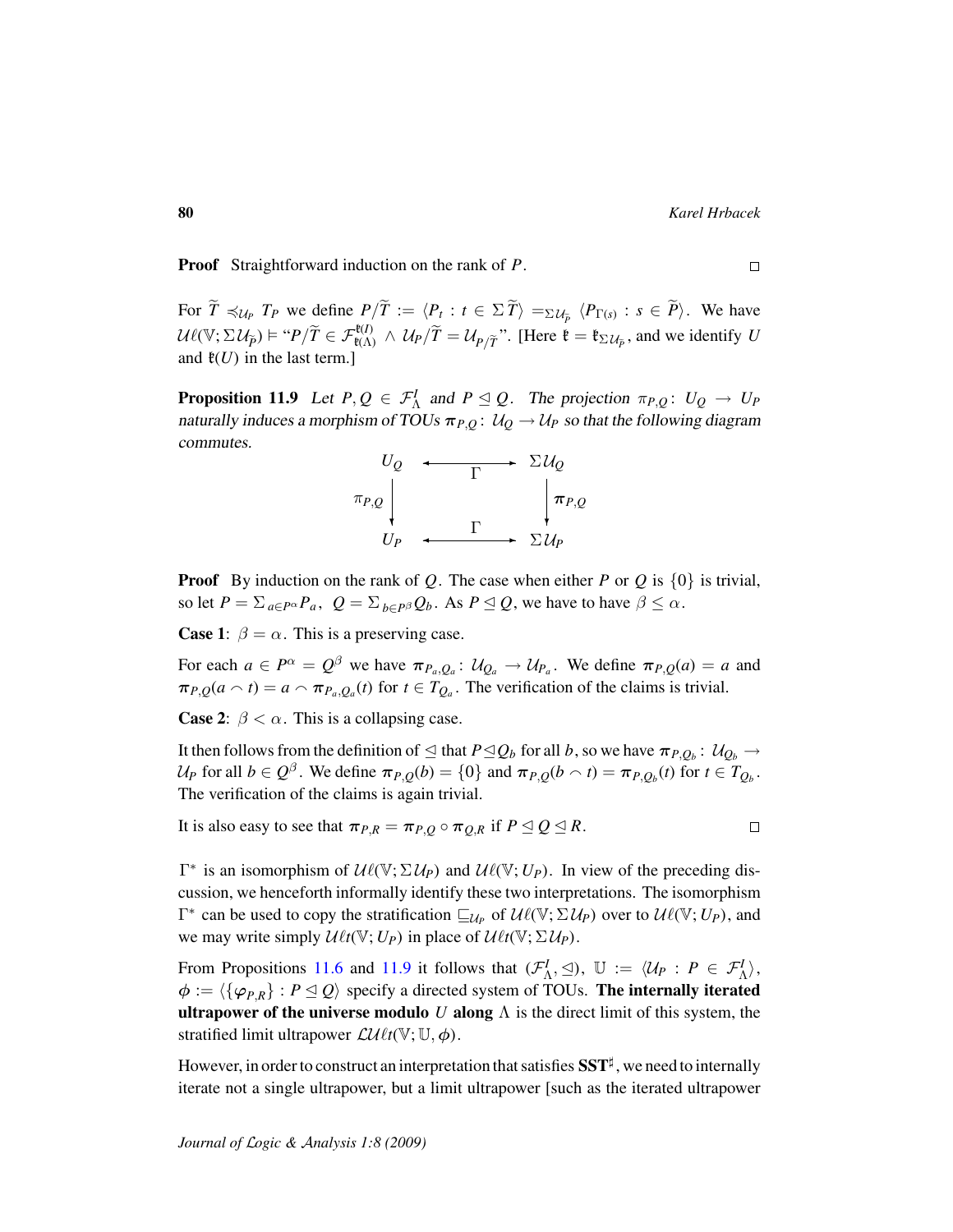M of the universe along  $\langle U_{\delta} : \delta \in \overline{\Delta} \rangle$  constructed in Section [5](#page-27-0) in order to obtain an interpretation for BST ]. Before describing this construction, we have to develop some further theory.

Let *I*, *J*,  $\tau: J \to I$ , and ultrafilters *U* over *I*, *V* over *J* such that  $U = \tau[V]$ , be fixed.  $\tau$ induces a mapping  $\bar{\tau}$ :  $Seq_{\Lambda}^{J} \to Seq_{\Lambda}^{I}$  by  $\bar{\tau}(s) := \tau \circ s$ ; we note that dom  $\bar{\tau}(s) = \text{dom } s$ . If  $P \subseteq \text{Seq}_{\Lambda}^I$  is a partition,  $\tau P := \bar{\tau}^{-1}[P] \subseteq \text{Seq}_{\Lambda}^J$  is a partition, dom  $\tau P = \text{dom } P$ , and  $\nu_{\tau}P = \nu_P \circ \bar{\tau}$ . Let  $\tau_P : \tau P \to P$  be defined as  $\bar{\tau} \restriction \tau P$ .

It is easily seen that if  $\langle P_s : s \in P \rangle$  is summable, then  $\langle \tau(P_{\bar{\tau}(t)}) : t \in \tau P \rangle$  is summable and  $\tau(\sum_{s \in P} P_s) = \sum_{t \in \tau} P \tau(P_{\bar{\tau}(t)})$ .

If  $P, Q \subseteq \text{Seq}_{\lambda}^I$  are partitions and  $P \subseteq Q$ , then  $\tau P \subseteq \tau Q$  and the following diagram commutes. πτ*P*,τ*<sup>Q</sup>*

$$
\begin{array}{ccc}\n\tau P & \xleftarrow{\pi_{\tau P, \tau Q}} & \tau Q \\
\tau_P & & \downarrow{\tau_Q} \\
P & \xleftarrow{\pi_{P, Q}} & Q\n\end{array}
$$

<span id="page-80-0"></span>**Proposition 11.10** If  $P \in \mathcal{F}_{\lambda}^I$ , then  $\tau P \in \mathcal{F}_{\lambda}^J$ ,  $\text{rank } \tau P \leq \text{rank } P$ ,  $\tau_P: V_{\tau P} \to U_P$  is a morphism of ultrafilters, and  $\tau_P$  naturally induces a morphism of TOUs  $\tau_P : V_{\tau P} \to U_P$ so that the following diagram commutes.

$$
V_{\tau P} \leftarrow \begin{array}{c} \Gamma \\ \Gamma \Gamma \\ \Gamma P \\ \Gamma \end{array} \begin{array}{c} \Gamma \\ \uparrow \Gamma \\ \Gamma \end{array} \begin{array}{c} \Gamma \\ \downarrow \Gamma P \\ \Gamma P \end{array}
$$

Also, for  $P \trianglelefteq Q \in \mathcal{F}^I_{\lambda}$ , the following diagram commutes.

$$
V_{\tau P} \leftarrow \begin{array}{c} \pi_{\tau P, \tau Q} & V_{\tau Q} \\ \tau_{P} & \downarrow \\ U_{P} & \leftarrow \pi_{P, Q} & U_{Q} \end{array}
$$

**Proof** By induction on rank *P*. The nontrivial case is  $P = \sum_{a \in P^{\alpha}} P_a$ . We note that  $\overline{\tau}(\langle(\alpha, i)|\rangle) = \langle(\alpha, \tau(i))\rangle, \tau P^{\alpha, I} = P^{\alpha, J}$  and  $\tau P = \sum_{b \in P^{\alpha, J}} \tau(P_{\overline{\tau}(b)})$ . As  $\tau: V \to U$ , clearly  $\bar{\tau} \restriction P^{\alpha, J}$ :  $V_{\alpha} \to U_{\alpha}$  and, by the inductive assumption,  $\bar{\tau} \restriction \tau(P_{\bar{\tau}(b)})$ :  $V_{\tau(P_{\bar{\tau}(b)})} \to$  $U_{P_{\tilde{\tau}(b)}}$ . A straightforward computation shows that  $\tau_P: V_{\tau P} \to U_P$ . We omit the tedious verification of the remaining claims.  $\Box$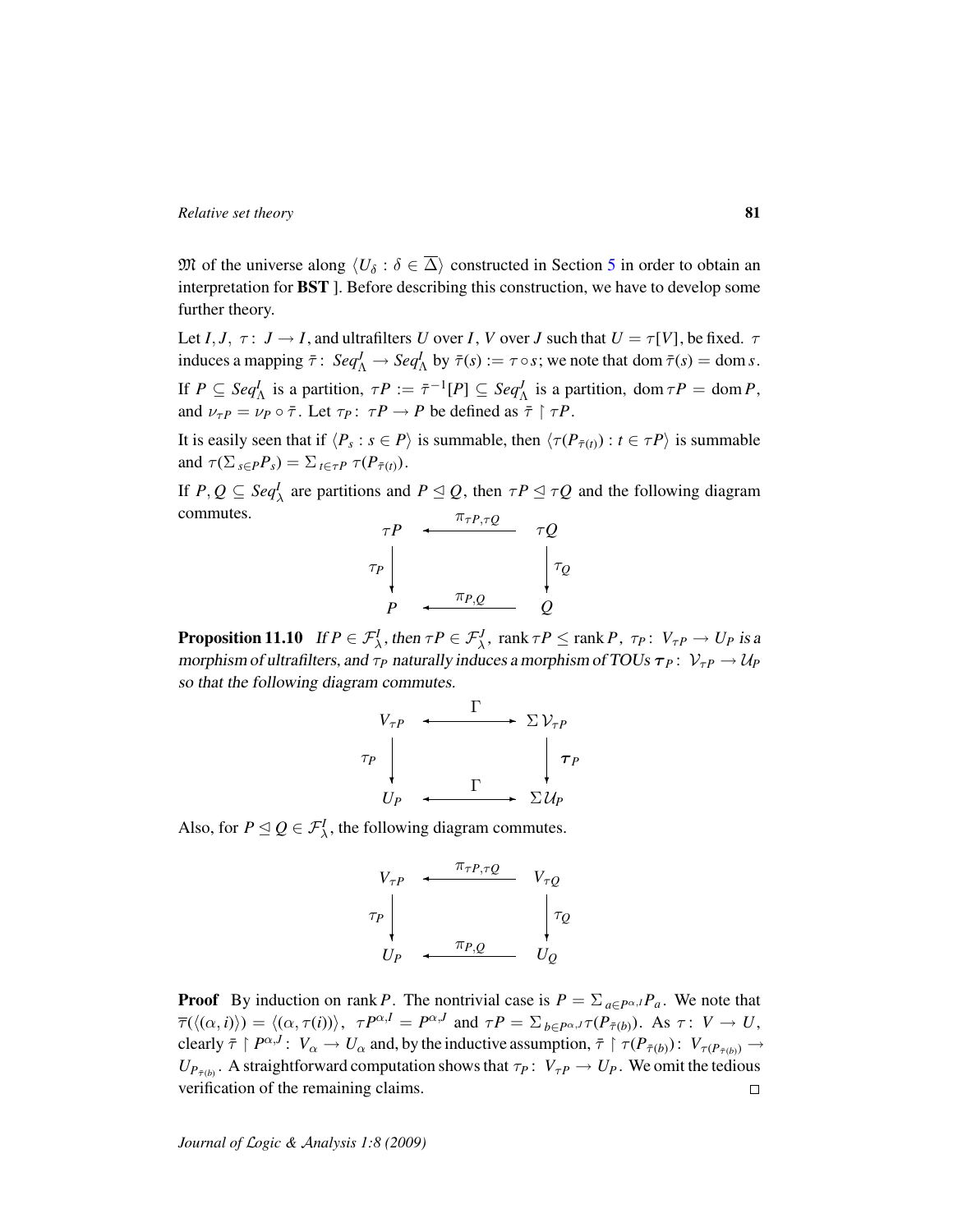Let now ( $\mathbb{D}, \leq$ ) be a directed preordering,  $U_d$  an ultrafilter over  $K_d$  for each  $d \in \mathbb{D}$ , and  $\tau_{d,d'}: U_{d'} \to U_d$  a morphism such that  $\tau_{d,d} = Id_{K_d}$  and  $d \leq d' \leq d'' \Rightarrow \tau_{d,d''} =$  $\tau_{d,d'} \circ \tau_{d',d''}$ . [We are assuming that each  $\phi_{d,d'}$  had a unique representative  $\tau_{d,d'}$ ; this is done for simplicity, and is the case in the construction below of the interpretation for  $SST^{\sharp}$ . At the cost of further notational complications, the theory can easily be made to work for any directed system of ultrafilters.]

**Definition 11.11** 
$$
\mathbb{D}_{\Lambda} := \bigcup_{d \in \mathbb{D}} \{d\} \times \mathcal{F}_{\Lambda}^{K_d}
$$

$$
\langle d, P \rangle \leq \langle d', P' \rangle \text{ iff } d \leq d' \land \tau_{d, d'} P \leq P', \text{ for } \langle d, P \rangle, \langle d', P' \rangle \in \mathbb{D}_{\Lambda}
$$

$$
\varphi_{d, P; d', P'} := (\tau_{d, d'})_P \circ \pi_{\tau_{d, d'}} P, P'
$$

 $U_{d,P} := (U_d)_P$  is the ultrafilter over the partition *P* associated with  $U_d$ .

It is easily seen that  $\leq$  is a directed preordering of  $\mathbb{D}_{\Lambda}$ .

We point out in particular that

- (a)  $\langle d, P \rangle \le \langle d', \tau_{d,d'}P \rangle$  and  $\varphi_{d,P;d',\tau_{d,d'}P} = (\tau_{d,d'})_P$ , for  $d \le d'$ ,  $d, d' \in \mathbb{D}$ ;
- (b)  $\langle d, P \rangle \le \langle d, P' \rangle$  and  $\varphi_{d, P; d', \tau_{d, d'}P} = \pi_{P, P'}$ , for  $P \trianglelefteq P'$ ,  $P, P' \in \mathcal{F}_{\Lambda}^{K_d}$ .

Propositions [11.9](#page-79-0) and [11.10](#page-80-0) imply that  $\varphi_{d,P;d',P'} := (\tau_{d,d'})_P \circ \pi_{\tau_{d,d'}P,P'} : \mathcal{U}_{d',P'} \to$  $U_{d,P}$ , that the diagram below commutes, that  $\varphi_{d,P;d,P} = Id_P$ , and that  $\varphi_{d,P;d'',P''} =$  $\varphi_{d,P,d',P'} \circ \varphi_{d',P';d'',P''}$  if  $\langle d, P \rangle \leq \langle d', P' \rangle \leq \langle d'', P'' \rangle$ , as well as boldface versions of these identities.



Thus  $(\mathbb{D}_{\Lambda}, \leq), \mathbb{U} := \langle \mathcal{U}_{d,P} : \langle d, P \rangle \in \mathbb{D}_{\Lambda} \rangle; \phi := \langle \{\varphi_{d,P;d',P'}\} : \langle d, P \rangle \leq \langle d', P' \rangle \rangle$ specifies a directed system of TOUs. We call  $\mathcal{L}\mathcal{U}\ell t(\mathbb{V}; \mathbb{U}, \phi)$  an **internally iterated limit ultrapower of the universe along**  $\Lambda$  and  $\langle U_d : d \in \mathbb{D} \rangle$ . It is an interpretation for  $SST^{\flat}$ , of course.

# 11.3 An interpretation for  $SST^{\sharp}$ .

Finally, we fix a (nonempty) dense total ordering  $\Lambda$  without endpoints [to be specific, the usual ordering of rational numbers], and let  $\langle \overline{\Delta}, \leq \rangle$  and  $\langle U_{\delta} : \delta \in \overline{\Delta} \rangle$  be as defined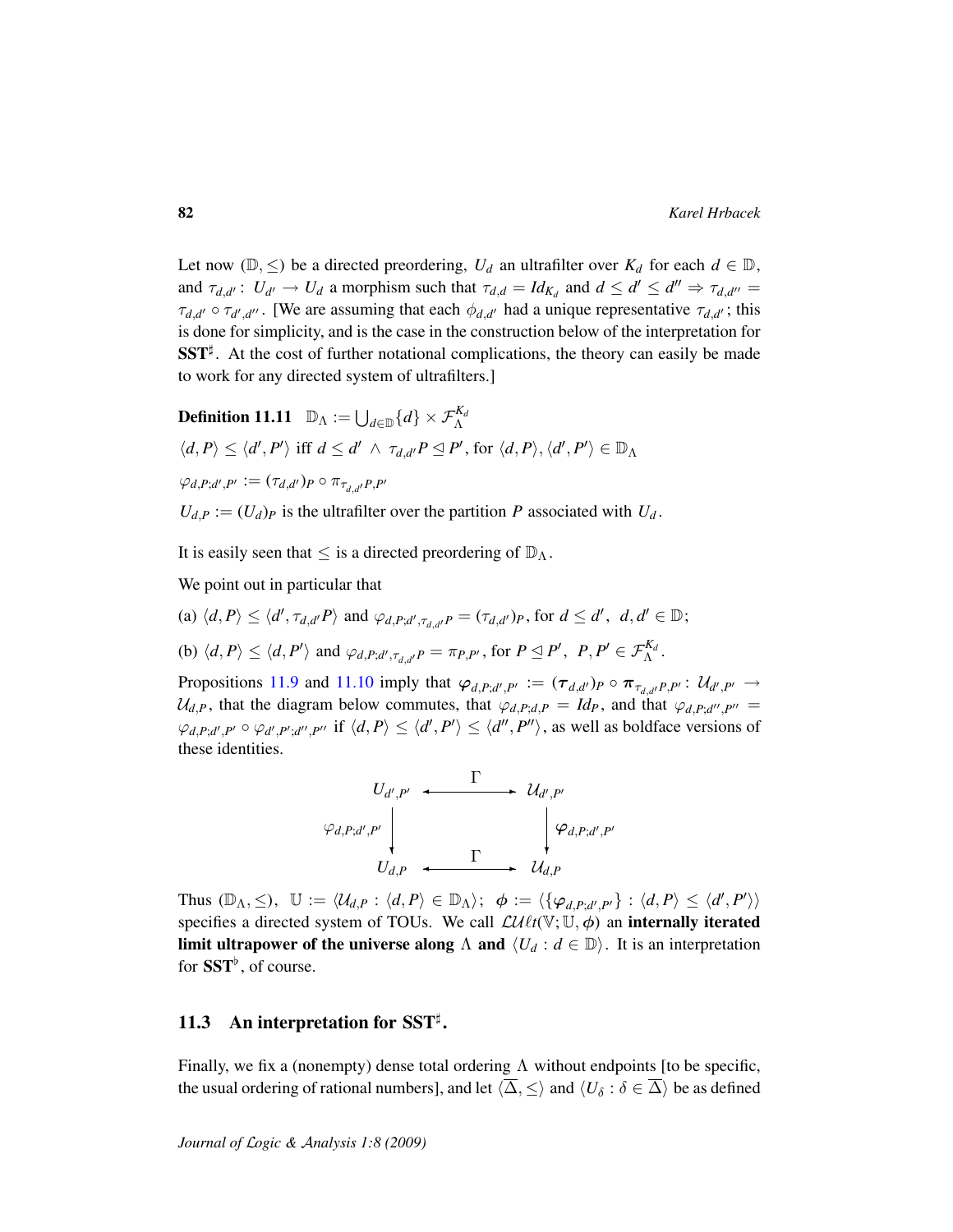in Section [5.](#page-27-0) As in Section [5,](#page-27-0)  $\overline{\mathbb{D}} = \mathcal{P}_{fin}(\overline{\Delta})$  is the class of all finite subsets of  $\overline{\Delta}$ , directed by inclusion  $\subseteq$ . To each  $d = \{\delta_1, \ldots, \delta_n\} \in \overline{\mathbb{D}}$  where  $\delta_1 < \ldots < \delta_n$  we assign the ultrafilter  $U_d := U_{\delta_1} \otimes \ldots \otimes U_{\delta_n}$  over  $K_d := I_{\delta_1} \times \ldots \times I_{\delta_n}$ ;  $U_0 := \{\{0\}\}.$ For  $d \subseteq d'$ ,  $\tau_{d,d'}$  is the canonical projection of  $K_{d'}$  onto  $K_d$ , so  $U_d = \tau_{d,d'}[U_{d'}]$ .

The internally iterated limit ultrapower of the universe along  $\Lambda$  and  $\langle U_d : d \in \mathbb{D} \rangle$  is denoted  $\Im_{\Lambda}(\mathbb{V}) = (\mathbb{V}^*, =^*, \in^*, \sqsubseteq^*).$ 

Our goal is to prove that  $\Im_{\Lambda}(\mathbb{V})$  satisfies  $\mathbf{SST}^{\sharp}$ . We need three technical lemmata.

**Proposition 11.12** If  $d = \{\delta_1 < \ldots < \delta_n\}$ ,  $U_{\delta_1}$  is  $\kappa$ -good, and  $P \neq \{0\}$ , then  $U_{d,P}$ is  $\kappa$ -good.

**Proof** First,  $P \neq \{0\}$  implies  $P = \sum_{a \in P^{\alpha}} P_a$ , and so  $U_{d,P} = (U_d)_P \cong \sum_{U_d} U_{d,P_{\{\langle \alpha,i\rangle\}}}$ is  $\kappa$ -good, if  $U_d$  is. Second,  $U_d = U_{\delta_1} \otimes \ldots \otimes U_{\delta_n}$  is  $\kappa$ -good, if  $U_{\delta_1}$  is.

**Proposition 11.13** Let  $\Lambda$  be a dense total ordering without endpoints. Let  $V$  be a TOU and *U* an ultrafilter over *I* such that  $V(t) \leq_{RK} U$  for all  $t \in T_V \setminus \Sigma T_V$ . Then there is  $P \in \mathcal{F}_{\Lambda}^I$  with rank  $P = \text{rank } V$  and a morphism  $\varphi: U_P \to V$ . In particular, the assertion holds if *U* is  $\kappa$ -good, with  $\kappa > |\mathcal{V}(t)|$  for all *t*.

**Proof** By induction on rank of V. If  $V = 0$ , all is clear.

Let  $T_{\mathcal{V}} = \{0\} \cup \bigcup_{j \in J} \langle j \rangle \setminus T_{\mathcal{V}_j}$ . We fix  $\alpha \in \Lambda$ . The set  $\Lambda(\geq \alpha) = \{\beta \in \Lambda : \alpha < \beta\}$ is dense with no endpoints. By the inductive assumption, there exist  $P_j \in \mathcal{F}^I_{\Lambda(\geq \alpha)}$ with rank  $P_j = \text{rank } \mathcal{V}_j$  and morphisms  $\varphi_j: \mathcal{U}_{P_j} \to \mathcal{V}_j$  for all  $j \in J$ . Let  $f: I \to J$ be such that  $V(0) = f[U]$ . We let  $P := \sum_{\{( \alpha, i) \} \in P^{\alpha}} P_{f(i)}$  and define  $\varphi$  by  $\varphi(0) = 0$ ,  $\varphi(\langle(\alpha, i\rangle\rangle) = \langle f(i)\rangle, \varphi_{\langle i\rangle} = \varphi_{f(i)}$ . It is easy to verify the required properties of *P* and  $\varphi$  [case (p) occurs].  $\Box$ 

**Proposition 11.14** (Amalgamation Theorem) Let  $\psi : \mathcal{W} \to \mathcal{V}$  be a morphism of TOUs. Let  $\Lambda$  be a dense linear ordering without endpoints,  $P \in \mathcal{F}_\Lambda^I$ , and  $\varphi: U_P \to V$ a morphism. Let  $\hat{U}$  be a  $\kappa$ -good ultrafilter over  $\hat{I}$ , where  $\kappa > |U|, |\mathcal{V}(t)|, |\mathcal{W}(t)|$  for all appropriate *t*, and  $\tau : \hat{I} \to I$  be such that  $U = \tau[\hat{U}]$ . Then there is  $\hat{P} \in \mathcal{F}_{\hat{A}}^I$  and a morphism  $\psi$ :  $U_{\hat{P}} \to W$  such that  $\tau P \leq P$  and, for  $\hat{\varphi} := \tau_P \circ \pi_{\tau P, \hat{P}}, \psi(\psi(s)) =$  $\varphi(\hat{\varphi}(s))$  for  $\Sigma \mathcal{U}_{\hat{p}}$ -almost all *s*; ie, the following diagram commutes  $\Sigma \mathcal{U}_{\hat{p}}$ -almost everywhere.

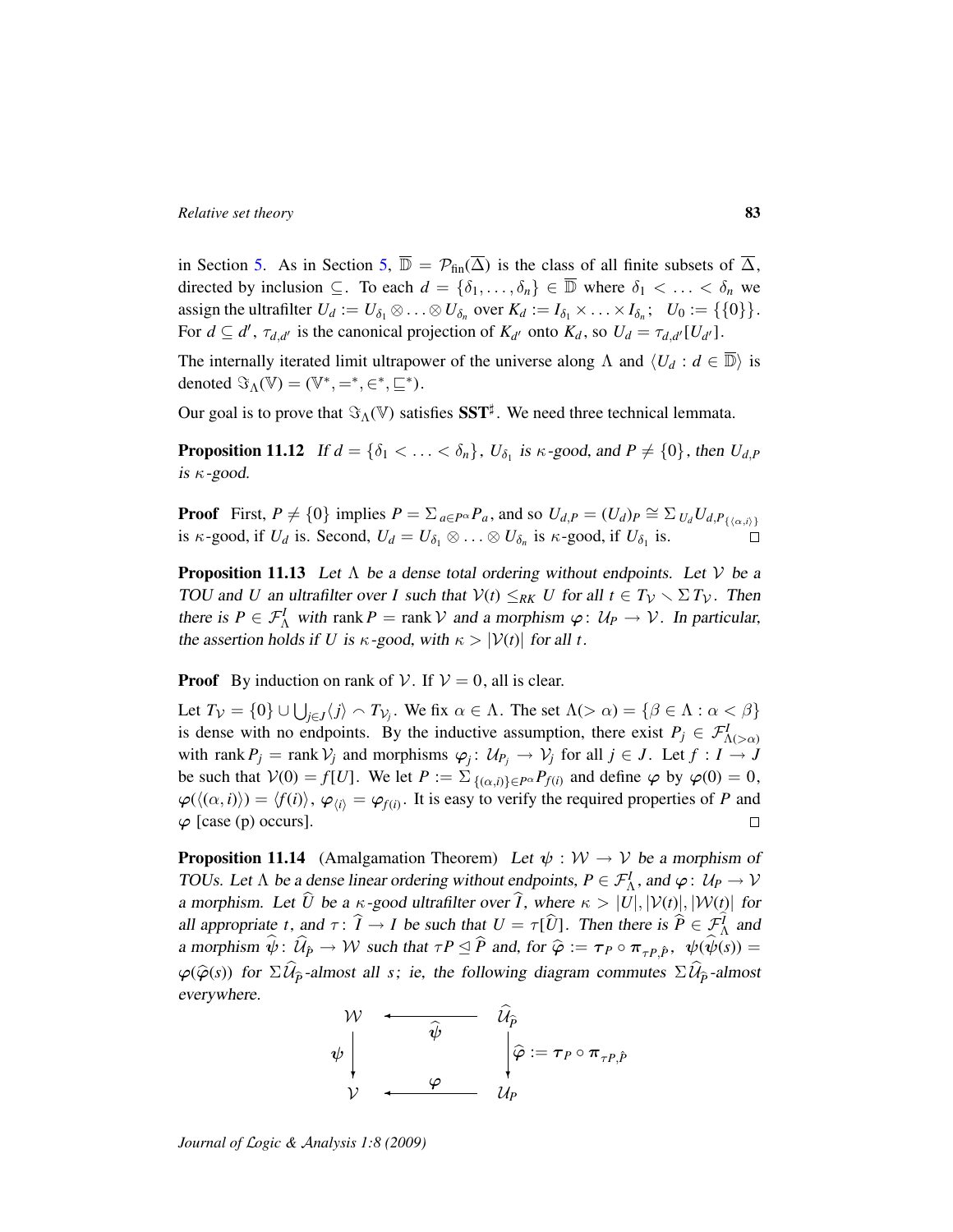**Proof** By induction on rank of W. If rank  $W = 0$ , then  $W = V = 0$ . We let  $P := \tau P$  [so  $\pi_{\tau P, \hat{P}} = Id_{\tau P}$ ] and  $\psi(t) = 0$  for all  $t \in T_{\hat{P}}$ . From  $\tau P: \mathcal{U}_{\tau P} \to \mathcal{U}_P$  the claims follow trivially.

If rank  $W > 0$ , then  $T_W = \{0\} \cup \bigcup_{k \in K} \langle k \rangle \cap T_{W_k}$ . We have to distinguish two cases. **Case (c):**  $\psi$  is collapsing, ie,  $\psi(\langle k \rangle) = 0$  for all  $k \in C := [\text{dom } \psi]_0 \in \mathcal{W}(0)$ .

We fix  $\alpha \in \Lambda$  with  $\alpha < \min P$ .

For  $k \in C$  then  $\psi_{\langle k \rangle} : \mathcal{W}_{\langle k \rangle} \to \mathcal{V}$  and, by inductive assumption, there are  $\widehat{P}_k \in \mathcal{F}^{\widehat{I}}_{\Lambda(\geq \alpha)}$ and  $\psi_k: \mathcal{U}_{\hat{P}_k} \to \mathcal{W}_{\langle k \rangle}$  so that  $\varphi \circ \hat{\varphi}_k = \psi_{\langle k \rangle} \circ \psi_k$  [for  $\hat{\varphi}_k := \tau_P \circ \pi_{\tau P, \hat{P}_k}$ ], ie, the diagram below commutes  $\Sigma \mathcal{U}_{\widehat{P}_k}$ -almost everywhere.



We fix *g*:  $\hat{I} \rightarrow K$  such that  $g[\hat{U}] = W(0)$  and ran  $g \subseteq C$ , and define  $\hat{P}$  :=  $\sum_{\{(\alpha,\ell)\}\in \hat{P}^{\alpha}} P_{g(\ell)}$ , and

 $\widehat{\psi}(0) = 0$ 

$$
\widehat{\psi}(\langle(\alpha,\ell)\rangle \frown t) = \langle g(\ell)\rangle \frown \widehat{\psi}_{g(\ell)}(t) \text{ for } t \in T_{\hat{P}_{g(\ell)}}.
$$

Then  $\psi(\widehat{\psi}(\langle (\alpha, \ell) \rangle \cap t)) = \psi(\langle g(\ell) \rangle \cap \widehat{\psi}_{g(\ell)}(t)) = [\text{because } (c)] = \psi_{\langle g(\ell) \rangle}(\widehat{\psi}_{g(\ell)}(t)) =$  $[\text{inductive assumption}] = \varphi(\hat{\varphi}_{g(\ell)}(t)) = \varphi(\hat{\varphi}(\langle(\alpha,\ell)\rangle \wedge t)).$  [Note  $\pi_{\tau P, \hat{P}_{g(\ell)}}(t) =$  $\pi_{\tau P} \hat{p}(\langle (\alpha, \ell) \rangle \cap t)].$ 

**Case (p):**  $\psi$  is preserving, ie,  $T_V = \{0\} \cup \bigcup_{j \in J} \langle j \rangle \cap T_{V_j}$ ,  $[\psi]_0 : \subseteq K \to J$  and  $\mathcal{V}(0) = [\psi]_0[\mathcal{W}(0)], \psi_{\langle k \rangle} : \mathcal{W}_{\langle k \rangle} \to \mathcal{V}_{\psi(\langle k \rangle)}$  for  $k \in C = [\text{dom } \psi]_0 \in \mathcal{W}(0)$ .

Let  $\widetilde{T} := \varphi^{-1}(\{0\}) \preccurlyeq_{\mathcal{U}_P} T_P$  and let  $t \in \Sigma \widetilde{T}$ . Then  $[\varphi]_t : \subseteq [T_P]_t \to J$ ,  $\mathcal{V}(0) =$  $[\varphi]_t[\mathcal{U}(t)],$  and  $\varphi_{t \smallfrown \langle a \rangle}: \mathcal{U}_{t \smallfrown \langle a \rangle} \to \mathcal{V}_{\langle [\varphi]_t(a) \rangle}$ , where  $[\varphi]_t(a) \in J$ , for  $a \in A_t :=$  $[dom \varphi]_t \in \mathcal{U}(t)$ . Note that  $[T_P]_t = \{(\alpha, i) : i \in I\}$  for some  $\alpha \in \Lambda$  [dependent on *t*], and  $\mathcal{U}(t)$  is  $U_{\alpha}$ , modulo the identification of  $(\alpha, i)$  and  $\{(\alpha, i)\}.$ 

By inductive assumption, for every pair  $\langle a, k \rangle$  such that  $\psi(\langle k \rangle) = \langle [\varphi]_t(a) \rangle =: \langle j \rangle \in J$ , there exist  $\widehat{P}_{t,a,k} \in \mathcal{F}^{\widehat{I}}_{\Lambda(\geq \alpha)}$  and a morphism  $\widehat{\psi}_{t,a,k} : \widehat{\mathcal{U}}_{\widehat{P}_{t,a,k}} \to \mathcal{W}_k$  so that the following  $\text{diagram commutes } \Sigma \mathcal{U}_{\hat{P}_{t,a,k}}\text{-almost everywhere, where } \widehat{\varphi}_{t,a,k} := \boldsymbol{\tau}_{P_{t\smallfrown \langle a \rangle}} \circ \boldsymbol{\pi}_{\tau P_{t\smallfrown \langle a \rangle},\hat{P}_{t,a,k}}.$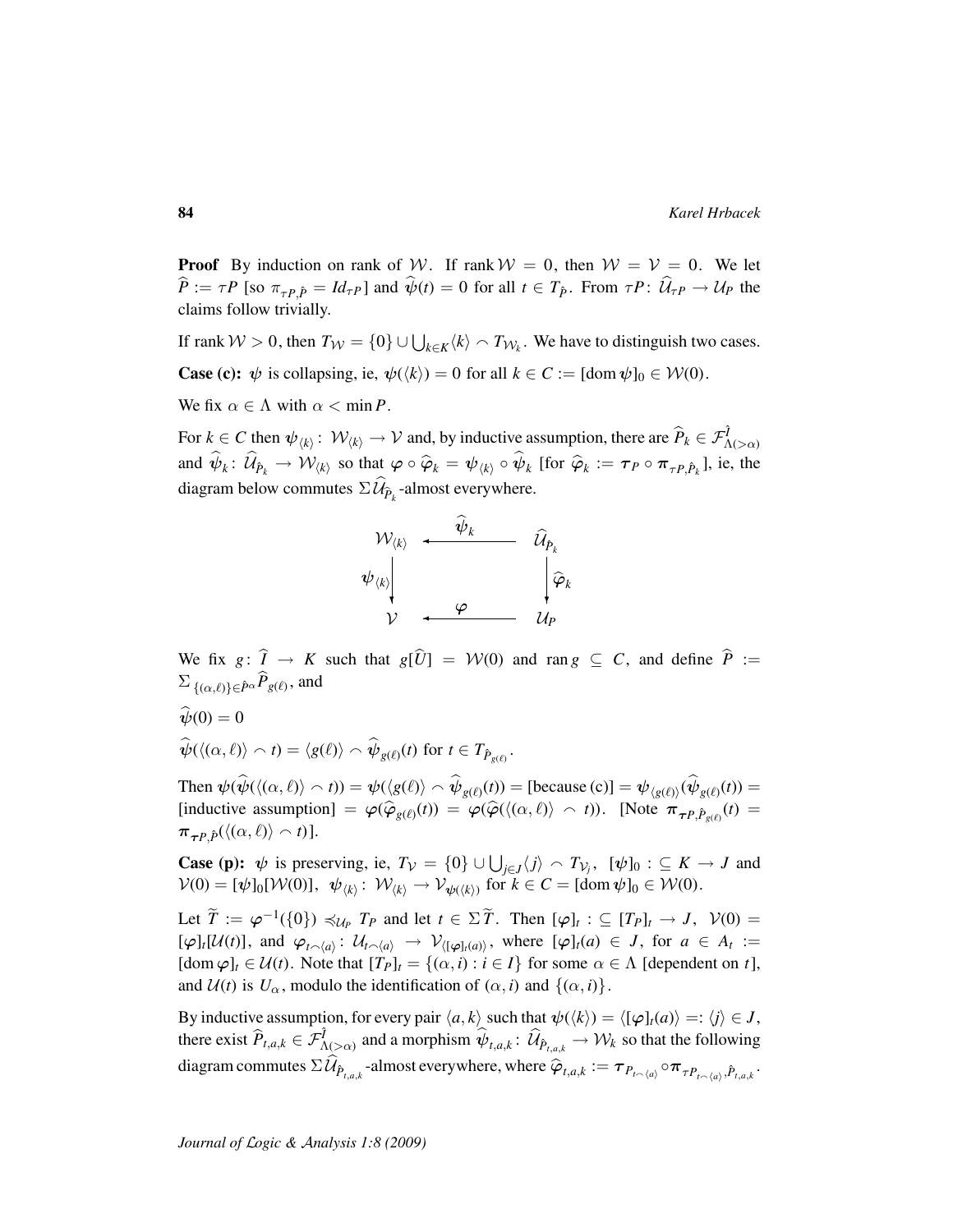$$
\begin{array}{ccc}\n\mathcal{W}_{k} & \xleftarrow{\mathbf{\psi}_{t,a,k}} & \widehat{\mathcal{U}}_{\widehat{P}_{t,a,k}} \\
\psi_{\langle k \rangle} & & \downarrow \widehat{\varphi}_{t,a,k} \\
\mathcal{V}_{j} & \xleftarrow{\mathbf{\varphi}_{t \smallfrown \langle a \rangle}} & \mathcal{U}_{t \smallfrown \langle a \rangle}\n\end{array}
$$

Letting  $f_t = [\varphi]_t$ ,  $g_t = [\psi]_0$ , and  $f_t(\ell) = (\alpha, \tau(\ell))$  for  $\ell \in T$  [so that  $\mathcal{U}(t) = f_t[\mathcal{U}]_1$ ] and applying Proposition [3.13,](#page-22-0) we get  $\hat{g}_t := \hat{I} \to K$  so that  $\hat{g}_t[\hat{U}] = \mathcal{W}(0)$  and  $f_t(\widehat{f}_t(\ell)) = \widehat{U}_t g_t(\widehat{g}_t(\ell))$  for  $\ell \in D_t \in \widehat{U}$ .

We define 
$$
\hat{P}_t
$$
 and  $\hat{\psi}_t$ :  $\hat{\mathcal{U}}_{\hat{P}_t} \to \mathcal{W}$ :  
\n
$$
\hat{P}_t := \sum_{\{(\alpha,\ell)\}\in \hat{P}^{\alpha}} \hat{P}_t^{\ell}, \text{ where } \hat{P}_t^{\ell} := \hat{P}_{t, \hat{f}_t(\ell), \hat{g}_t(\ell)} \text{ for } \ell \in D_t, \ \hat{P}_t^{\ell} := \tau P_{t \sim \langle \hat{f}_t(\ell) \rangle} \text{ otherwise;}
$$
\n
$$
\hat{\psi}_t(\langle(\alpha,\ell)\rangle \sim s) = \langle \hat{g}_t(\ell)\rangle \sim \hat{\psi}_{t, \hat{f}_t(\ell), \hat{g}_t(\ell)}(s), \text{ for } \ell \in D_t \in \hat{U};
$$

and show that the diagram



commutes  $\Sigma \mathcal{U}_{\widehat{P}_t}$ -almost everywhere, where  $\widehat{\varphi}_t := \tau_{P_t} \circ \pi_{\tau P_t, \widehat{P}_t}$ .

We note that  $\min \widehat{P}_t = \alpha$  and  $\widehat{\varphi}_t(\langle (\alpha, \ell) \rangle \cap s) = \langle (\alpha, \widehat{f}_t(\ell)) \rangle \cap \widehat{\varphi}_{t, \widehat{f}_t(\ell), \widehat{g}_t(\ell)}(s)$ , and calculate:

$$
\varphi_t(\widehat{\varphi}_t(\langle (\alpha,\ell) \rangle \frown s)) = \varphi_t(\langle (\alpha,\widehat{f}_t(\ell)) \rangle \frown \widehat{\varphi}_{t,\widehat{f}_t(\ell),\widehat{g}_t(\ell)}(s)) =
$$
\n
$$
\langle [\varphi]_t(\widehat{f}_t(\ell)) \rangle \frown \varphi_{t \frown \langle \widehat{f}_t(\ell) \rangle}(\widehat{\varphi}_{t,\widehat{f}_t(\ell),\widehat{g}_t(\ell)}(s)) = \langle f_t(\widehat{f}_t(\ell)) \rangle \frown \varphi_{t \frown \langle \widehat{f}_t(\ell) \rangle}(\widehat{\varphi}_{t,\widehat{f}_t(\ell),\widehat{g}_t(\ell)}(s)) =
$$
\n
$$
\langle g_t(\widehat{g}_t(\ell)) \rangle \frown \psi_{\langle \widehat{g}_t(\ell) \rangle}(\widehat{\psi}_{t,\widehat{f}_t(\ell),\widehat{g}_t(\ell)}(s)) = \langle [\psi]_0(\widehat{g}_t(\ell)) \rangle \frown \psi_{\langle \widehat{g}_t(\ell) \rangle}(\widehat{\psi}_{t,\widehat{f}_t(\ell),\widehat{g}_t(\ell)}(s)) =
$$
\n
$$
\psi(\langle \widehat{g}_t(\ell) \rangle \frown \widehat{\psi}_{t,\widehat{f}_t(\ell),\widehat{g}_t(\ell)}(s)) = \psi(\psi_t(\langle (\alpha,\ell) \rangle \frown s)),
$$
\nfor all  $\ell \in D_t$  and all appropriate  $s$ .

Let  $\widetilde{P} \in \mathcal{F}_{\Lambda}^{I}$  be such that  $\Sigma \widetilde{T} \subseteq \widetilde{P}$  and  $\Sigma \widetilde{T} \in \Sigma \mathcal{U}_{\widetilde{P}}$ . We observe that  $\tau_{\widetilde{P}} \colon \widehat{\mathcal{U}}_{\tau \widetilde{P}} \to \mathcal{U}_{\widetilde{P}}$ , define  $\widehat{T} := \tau_{\widetilde{P}}^{-1}$  $\overline{P}^{-1}[\overline{T}] \subseteq \tau \overline{P}$ , and note that  $\Sigma \overline{T} \in \Sigma \mathcal{U}_{\tau \overline{P}}$ .

We finally define:

$$
\widehat{P} := \sum_{s \in \tau \widehat{P}} \widehat{P}^s, \text{ where } \widehat{P}^s = \widehat{P}_{\tau_{\widehat{P}}(s)} \text{ if } s \in \Sigma \widehat{T}, \widehat{P}^s = \tau P_{\tau_{\widehat{P}}(s)} \text{ otherwise}
$$
\n
$$
\widehat{\psi}(s) = 0 \text{ for } s \in \widehat{T}
$$
\n
$$
\widehat{\psi}(s \cap t) = \widehat{\psi}_{\tau_{\widehat{P}}(s)}(t) \text{ for } s \in \Sigma \widehat{T} \text{ and appropriate } t \in \widehat{P}_{\tau_{\widehat{P}}(s)}.
$$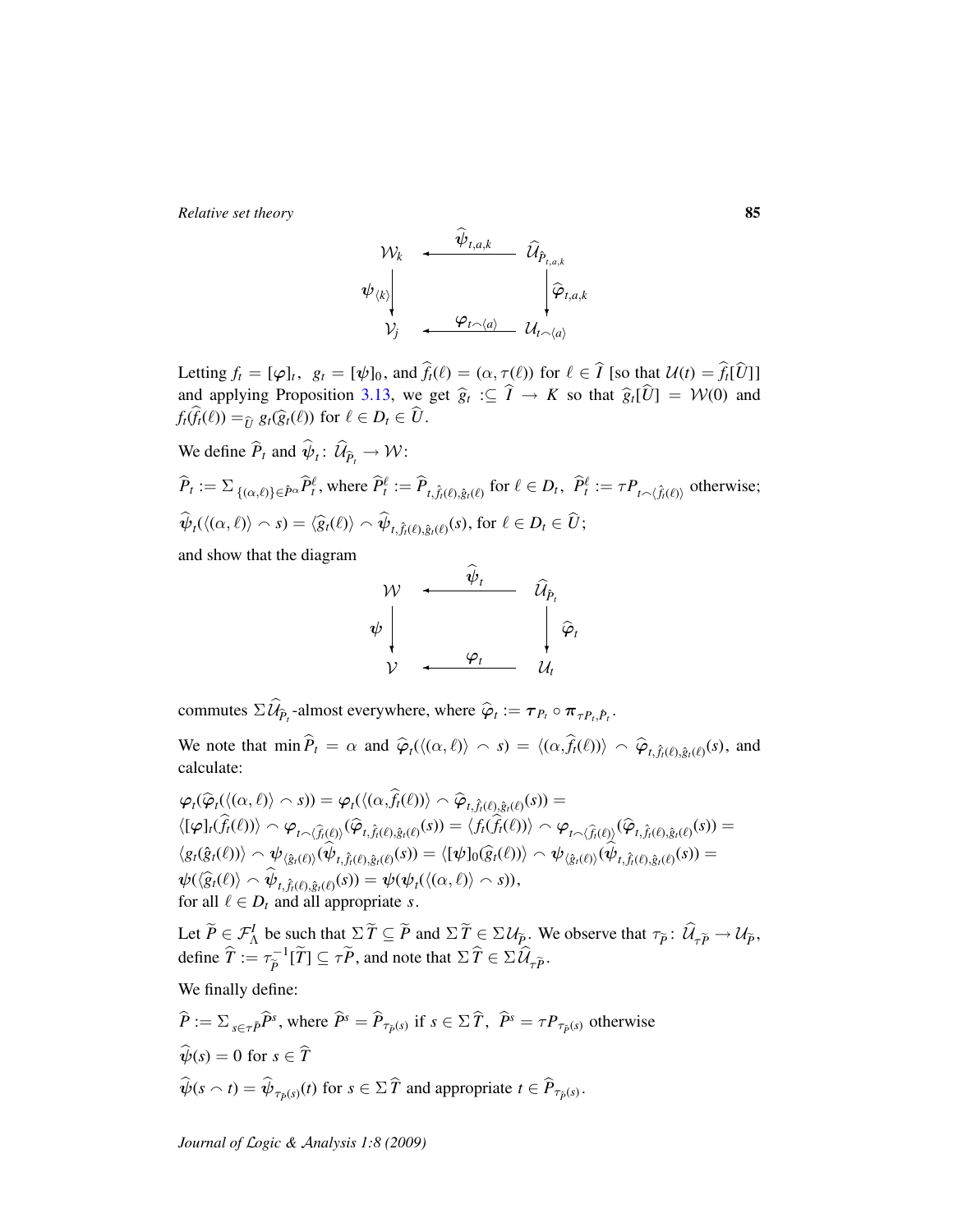We omit the easy verification that  $\hat{\psi}$  is a morphism and check the commutativity.

 $\widehat{\varphi}(s) = \tau_{\widetilde{p}}(s)$  for  $s \in \widehat{T}$ ;  $\widehat{\varphi}(s \cap t) = \tau_{\tilde{P}}(s) \cap \widehat{\varphi}_{\tau_{\tilde{P}}(s)}(t)$  for  $s \in \Sigma \widehat{T}$  and appropriate  $t \in \widehat{P}_{\tau_{\tilde{P}}(s)}$ . For  $s \in \hat{T}$ ,  $\varphi(\hat{\varphi}(s)) = \varphi(\tau_{\hat{p}}(s)) = 0$  because  $\tau_{\hat{p}}(s) \in \hat{T}$ ;  $\psi(\hat{\psi}(s)) = \psi(0) = 0$  as well. For  $s \in \Sigma \widehat{T}$  and appropriate  $t \in \widehat{P}_{\tau_{\widehat{P}}(s)}, \quad \varphi(\widehat{\varphi}(s \cap t)) = \varphi(\tau_{\widehat{P}}(s) \cap \widehat{\varphi}_{\tau_{\widehat{P}}(s)}(t)) =$  $\varphi_{\tau_{\tilde{P}}(s)}(\widehat{\varphi}_{\tau_{\tilde{P}}(s)}(t)) = \psi(\widehat{\psi}_{\tau_{\tilde{P}}(s)}(t)) = \psi(\widehat{\psi}(s \wedge t)).$  $\Box$ 

**Main Theorem 1.**  $\Im_{\Lambda}(\mathbb{V})$  satisfies SST<sup>‡</sup>.

**Proof** It remains to prove that  $\Im_{\Lambda}(\mathbb{V}) \models (\forall \alpha)(\mathbf{F}_{\alpha})$ .

**Claim.** Let  $\langle \tilde{d}, \tilde{P} \rangle \in \overline{\mathbb{D}}_{\Lambda}$ ,  $f \in \mathbb{V}^{\tilde{U}}$ ,  $U \in \beta_{\infty}A$ ,  $V \in \beta_{\infty}(A \times B)$ , and  $U = \overline{F}(V)$ . If  $\mathcal{U} \ell t(\mathbb{V}; \widetilde{\mathcal{U}}) \models f \mathbf{M}_0 \mathfrak{k}_{\Sigma \widetilde{\mathcal{U}}} (U), \quad \widehat{d} \supseteq \widetilde{d}$ , and  $U_{\widehat{d}}$  is  $\kappa$ -good for sufficiently large  $\kappa$ , then there exist  $\hat{P}$  and  $g \in \mathbb{V}^{\hat{U}}$ , such that  $\langle \tilde{d}, \tilde{P} \rangle \leq \langle \hat{d}, \hat{P} \rangle \in \overline{\mathbb{D}}_{\Lambda}$  and  $\mathcal{U} \ell t(\mathbb{V}; \hat{U}) \models$  $\varphi^* g \mathbf{M}_0 \mathfrak{k}_{\Sigma \widehat{\mathcal{U}}}(V) \wedge \widehat{\varphi}^*(f) = \mathfrak{k}_{\Sigma \widehat{\mathcal{U}}}(F)(g)$ ", where  $\widetilde{U} := U_{\widetilde{d}, \widetilde{P}}$ ,  $\widetilde{\mathcal{U}} := U_{\widetilde{d}, \widetilde{P}}$ ,  $\widetilde{U} := U_{\widehat{d}, \widetilde{P}}$ ,  $\hat{\mathcal{U}} := \mathcal{U}_{\hat{d},\hat{P}}$ , and  $\hat{\varphi} := \varphi_{\tilde{d},\tilde{P};\hat{d},\hat{P}}$ .

*Proof of Claim.* By Proposition [9.9,](#page-55-0)  $F: B \rightarrow A$  induces a canonical morphism  $\psi: V \to U$  of the TOUs associated with *U* and *V*.

Let  $\mathcal{U}\ell t(\mathbb{V}; \widetilde{\mathcal{U}}) \models$  " $\vec{u}$  is the pedigree for *f* over  $\mathfrak{k}_{\Sigma \widetilde{\mathcal{U}}}(A)$ "; note that then  $\mathcal{U}\ell t(\mathbb{V}; \widetilde{\mathcal{U}}) \models$  $u_0 = \mathfrak{k}_{\Sigma \tilde{U}}(U)$ . By Proposition [10.21,](#page-70-0) there is a morphism  $\varphi: \tilde{U} \to U$  such that  $U\ell t(\mathbb{V}; \widetilde{\mathcal{U}}) \models ``\varphi^*(\vec{d}_U) = \vec{u}^+ \land \varphi^*(e_U) = f''.$  We fix  $\widehat{d} \in \mathbb{D}$  so that  $\widetilde{d} \subseteq \widehat{d}$  and  $U_{\widehat{d}}$  is  $\kappa$ -good, where  $\kappa$  is sufficiently large for the Amalgamation Lemma to apply. There is then *P* and  $\psi$ :  $\mathcal{U}_{\hat{P}} \to \mathbf{V}$  so that  $\langle d, P \rangle \le \langle d, P \rangle$  and the following diagram commutes  $\Sigma \mathcal{U}$ -almost everywhere  $[\mathcal{U} := \mathcal{U}_{\hat{P}}$  and  $\hat{\varphi} := \varphi_{\tilde{d}, \tilde{P}; \hat{d}, \hat{P}}$  ].

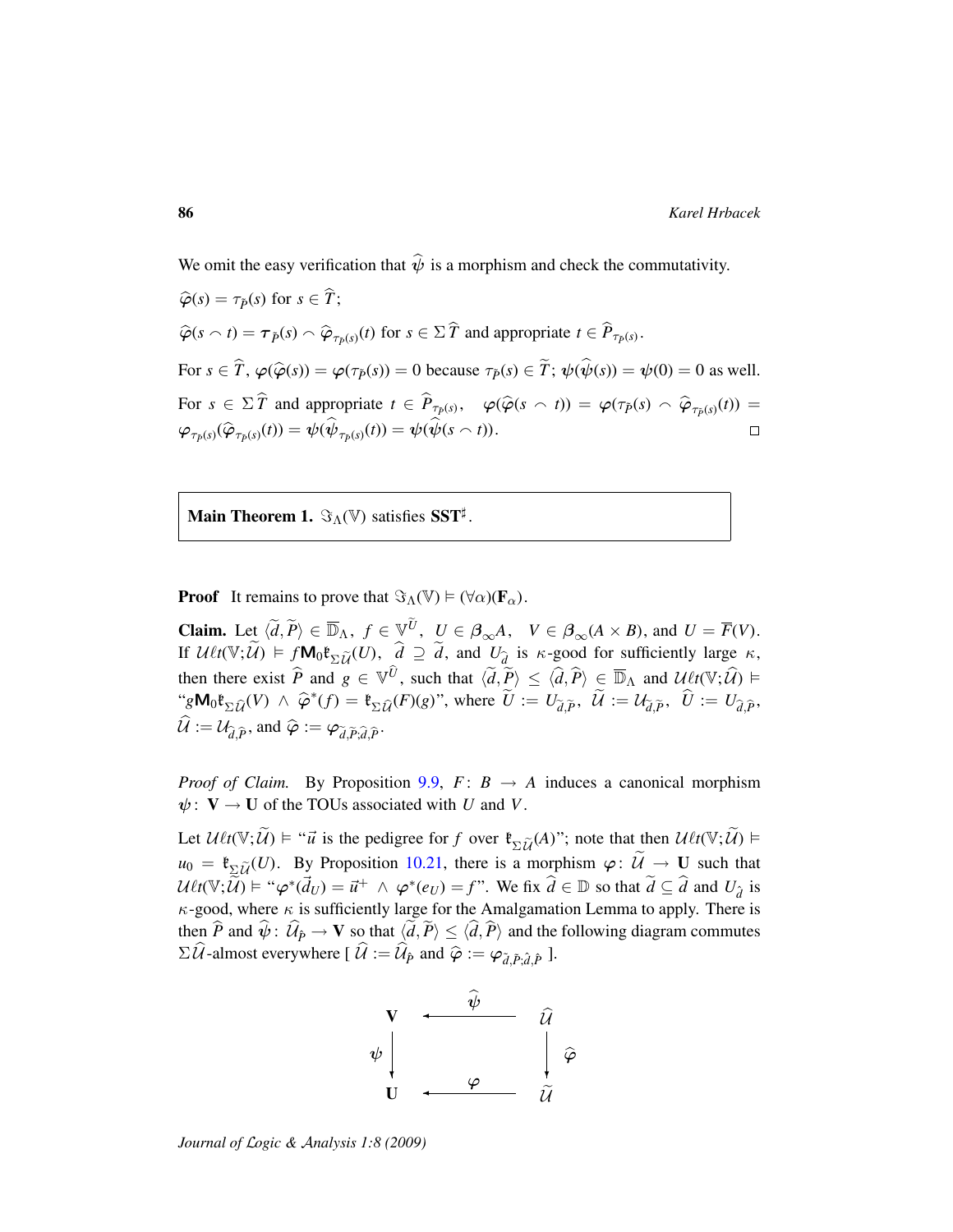If we write  $\vec{d}_U(t) = t$  and  $e_U(t) = t_n$  for  $t = \langle t_0, \ldots, t_n \rangle \in \Sigma T_U$  [or  $e_U(t) = U$  if  $t = 0$ ] as in Proposition [10.20](#page-69-0) and apply  $\varphi^*$  to its assertion, we have  $\mathcal{U} \ell t(\mathbb{V}; \widetilde{\mathcal{U}})$ " $\langle \mathfrak{k}_{\Sigma \tilde{U}}(U) \rangle \sim \varphi^*(\vec{d}_U)$  is the pedigree for  $\varphi^*(e_U)$  over  $\mathfrak{k}_{\Sigma \tilde{U}}(A)$ ". Hence  $\mathcal{U} \ell t(\mathbb{V}; \hat{U}) \models$  $\langle \mathfrak{k}_{\Sigma \hat{\mathcal{U}}}(U) \rangle \sim \hat{\varphi}^*(\varphi^*(\vec{d}_U))$  is the pedigree for  $\hat{\varphi}^*(f)$  over  $\mathfrak{k}_{\Sigma \hat{\mathcal{U}}}(A)$ ". In particular,  $\mathcal{U}\ell t(\mathbb{V};\mathcal{\widehat{U}}) \vDash \widehat{\varphi}^*(f) \mathsf{M}_0 \mathfrak{k}_{\Sigma \mathcal{\widehat{U}}}(U).$ 

By Proposition [10.20](#page-69-0) we have  $\mathcal{U}\ell t(\mathbb{V}; \mathbf{V}) \models ``\langle \mathfrak{k}_{\Sigma} \mathbf{v}(V) \rangle \sim \vec{d}_V$  is the pedigree for  $e_V$ over  $\mathfrak{k}_{\Sigma} \mathbf{v}(B)$ ", so  $\mathcal{U} \ell t(\mathbb{V}; \widehat{\mathcal{U}}) \models {\mathfrak{t} \setminus \mathfrak{k}_{\Sigma \widehat{\mathcal{U}}(V)} \choose \sim \widehat{\psi}^*(d_V)}$  is the pedigree for  $\widehat{\psi}^*(e_V)$  over  $\mathfrak{k}_{\Sigma \widehat{\mathcal{U}}}(B)$ ". In particular,  $\mathcal{U} \ell t(\mathbb{V}; \widehat{\mathcal{U}}) \models \widehat{\psi}^*(e_V) \mathsf{M}_0 \mathfrak{k}_{\Sigma \widehat{\mathcal{U}}}(V)$ .

**Subclaim.**  $\mathcal{U}\ell t(\mathbb{V}; \mathbf{V}) \models \psi^*(e_U) = \mathfrak{k}_{\Sigma} \mathbf{v}(F)(e_V)$ .

*Proof of Subclaim.* Assume  $U \notin \beta_0 A$ ,  $V \notin \beta_0 B$ . We recall [Proposition [10.20\]](#page-69-0) that  $e_V(\langle v_0, \ldots, v_n \rangle) = v_n$ ,  $e_U(\langle u_0, \ldots, u_k \rangle) = u_k$ , and, as  $\psi$  is the canonical morphism induced by  $F$ ,  $\psi(\langle v_0, \ldots, v_n \rangle) = \langle \ldots, \overline{F}(v_n) \rangle \Sigma V$ -almost everywhere, and  $\overline{F}(v_n) = F(e_V(\langle v_0, \ldots, v_n \rangle))$  [see the proof of Proposition [9.9](#page-55-0) and Definition [9.3\]](#page-53-1). Hence  $\psi^*(e_U)(\langle v_0, \ldots, v_n \rangle) = e_U(\psi(\langle v_0, \ldots, v_n \rangle)) = e_U(\langle \ldots, \overline{F}(v_n) \rangle)$  and  $\overline{F}(v_n) =$  $\psi^*(e_U)(\langle v_0, \ldots, v_n \rangle) \Sigma$  **V**-almost everywhere.

It follows that  $\psi^*(e_U)(\langle v_0, \ldots, v_n \rangle) = F(e_V(\langle v_0, \ldots, v_n \rangle)) \Sigma V$ -almost everywhere, ie,  $U\ell t(\mathbb{V}; \mathbf{V}) \models \psi^*(e_U) = \mathfrak{k}_{\Sigma} \mathbf{v}(F)(e_V)$ . The cases when  $V \in \beta_0 B$  or  $U \in \beta_0 A$  are similar.  $\Box$ 

From the Subclaim we get  $\mathcal{U} \ell t(\mathbb{V}; \hat{\mathcal{U}}) \models \hat{\psi}^*(\psi^*(e_U)) = \mathfrak{k}_{\Sigma \hat{\mathcal{U}}}(F)(\hat{\psi}^*(e_V));$  but also  $\hat{\psi}^*(\psi^*(e_U)) = e_U(\psi \circ \hat{\psi}) = \sum_{\Sigma \hat{\mathcal{U}}} e_U(\varphi \circ \hat{\varphi}) = \hat{\varphi}^*(\varphi^*(e_U)) = \sum_{\Sigma \hat{\mathcal{U}}} \hat{\varphi}^*(f).$  We let  $g := \hat{\psi}^*(e_V)$  and conclude that  $\mathcal{U} \ell t(\mathbb{V}; \hat{\mathcal{U}}) \models \hat{\varphi}^*(f) = \mathfrak{k}_{\Sigma \hat{\mathcal{U}}}(F)(g) \land g \mathbf{M}_0 \mathfrak{k}_{\Sigma \hat{\mathcal{U}}}(V).$ 

The Claim immediately implies that  $\Im(\mathbb{V})$  satisfies  $\mathbf{F}_0$ :

If  $\Im_{\Lambda}(\mathbb{V}) \models f\mathsf{M}_{0}\mathfrak{k}(U)$ , we fix  $\langle \widetilde{d}, \widetilde{P} \rangle \in \overline{\mathbb{D}}_{\Lambda}$  so that  $f \in \mathbb{V}^{\Sigma \widetilde{U}}$ . Then also  $\mathcal{U}\ell t(\mathbb{V}; \widetilde{U}) \models$ *f***M**<sub>0</sub><sup>*t*</sup><sub> $\Sigma \tilde{U}$ </sub> (*U*) [Lemma [11.2\]](#page-74-0) and we use the Claim to obtain  $\langle \hat{d}, \hat{P} \rangle$  and *g* so that  $U\ell t(\mathbb{V}; \hat{\mathcal{U}}) \models ``\hat{\varphi}^*(f) = \mathfrak{k}_{\Sigma \hat{\mathcal{U}}}(F)(g) \wedge g\mathbf{M}_0\mathfrak{k}_{\Sigma \hat{\mathcal{U}}}(V)'.$ 

From this,  $\Im_{\Lambda}(V) \models "f = \mathfrak{k}(F)(g) \land gM_0\mathfrak{k}(V)$ " follows, again by Lemma [11.2.](#page-74-0)

Before proceeding, we restate the Claim:

If  $\langle \widetilde{d}, \widetilde{P} \rangle \in \overline{\mathbb{D}}_{\Lambda}$  and  $\mathcal{U}\ell t(\mathbb{V}; \mathcal{U}_{\widetilde{d}, \widetilde{P}}) \models "u, v, a, b, F \sqsubseteq 0 \land u \in \beta_{\infty} a \land v \in \beta_{\infty} b \land u =$  $\overline{F}(v) \wedge f\mathsf{M}_{0}u$ ", then there exist  $\widehat{d}$ ,  $\widehat{P}$  and  $g \in \mathbb{V}^{\widehat{P}}$  such that  $\langle \widetilde{d}, \widetilde{P} \rangle \leq \langle \widehat{d}, \widehat{P} \rangle \in \overline{\mathbb{D}}_{\Lambda}$  and  $U\ell t(\nabla;\mathcal{U}_{\hat{d},\hat{P}}) \models ``\hat{\varphi}^*(f) = \hat{\varphi}^*(F)(g) \wedge g\mathbf{M}_0\hat{\varphi}^*(v)'', \text{ where } \hat{\varphi} := \varphi_{\tilde{d},\tilde{P},\tilde{d},\tilde{P}}.$  [Note that  $\hat{\varphi}^*(v) = \mathfrak{k}_{\Sigma \hat{\mathcal{U}}}^*(V)$  for  $v = \mathfrak{k}_{\Sigma \hat{\mathcal{U}}}^*(V)$ , and similarly for *F*; also, without loss of generality dom  $g = P$ .]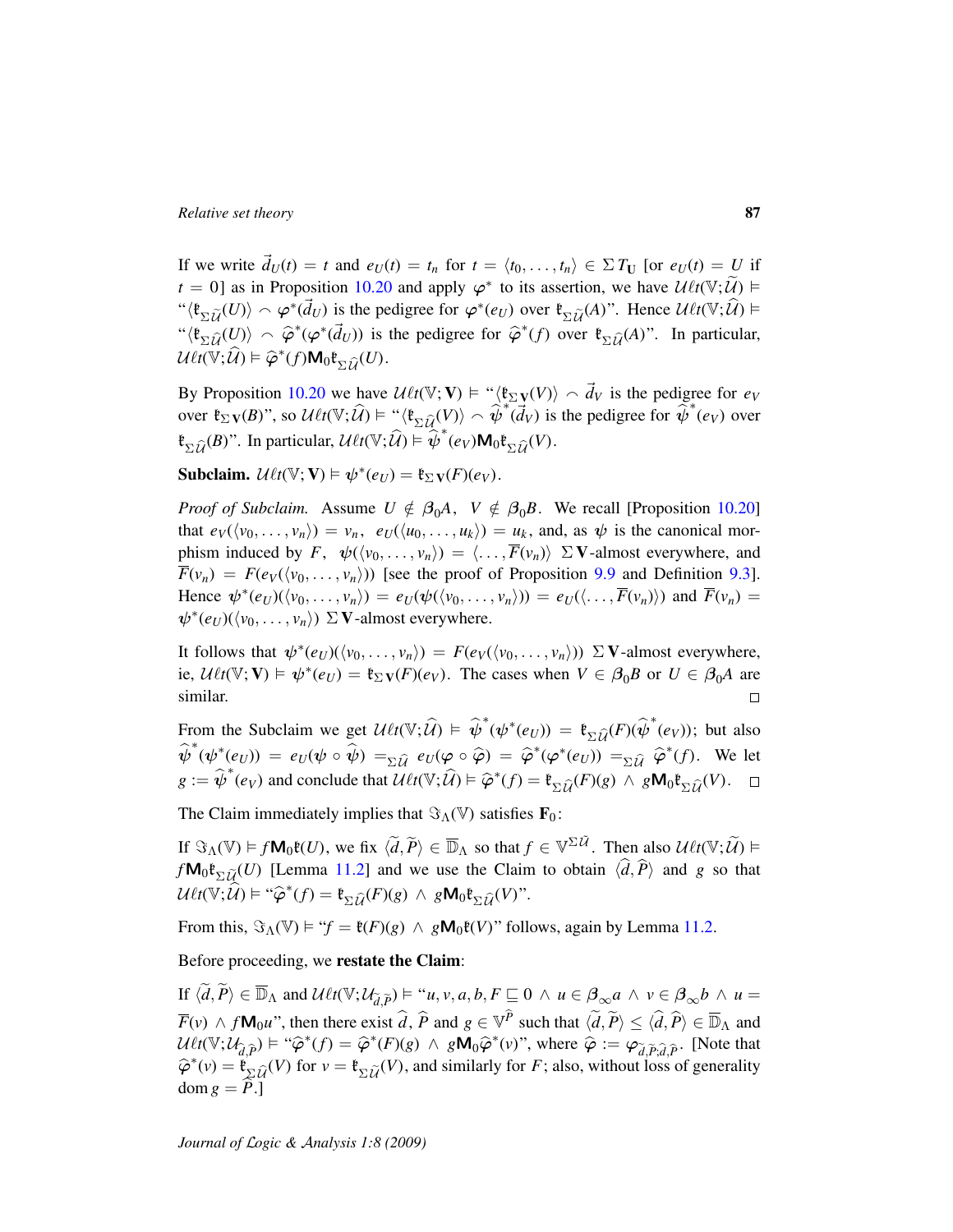We use the Factoring Theorem to prove that  $\Im_{\Lambda}(V)$  satisfies  $\mathbf{F}_{\alpha}$  for arbitrary level  $\alpha$ . Let  $\Im_{\Lambda}(V) \models ``f\mathsf{M}_{\alpha}U \wedge U \in \beta_{\infty}A \wedge V \in \beta_{\infty}B \wedge U = \overline{F}(V) \wedge A, B, U, V, F \sqsubseteq \alpha$ ". We fix  $\langle d, P \rangle \in \overline{\mathbb{D}}_{\Lambda}$  so that  $f, \alpha, A, B, U, V, F \in \mathbb{V}^{\Sigma U_P}$ ; the preceding statement is then satisfied in  $\mathcal{U}\ell t(\mathbb{V}; \mathcal{U}_P)$ . [By Theorem [10.7,](#page-59-1)  $\mathcal{U}\ell t(\mathbb{V}; \mathcal{U}_P) \models f \mathsf{M}_{\alpha} U'$  for some  $U' \in \beta_{\infty}A$ , so  $\Im_{\Lambda}(V) \models f \mathsf{M}_{\alpha} U'$  by Lemma [11.2,](#page-74-0) and  $U =^* U'$  by Proposition [10.3.](#page-57-0)] By Proposition [7.2](#page-43-0) and Corollary [7.3\(](#page-44-0)a) applied to  $\alpha$ , there is a tree  $T(\alpha) \preccurlyeq_{U_P} T_P$  such that  $h \sqsubseteq_{\mathcal{U}_P} \alpha \Leftrightarrow T(h) \preccurlyeq_{\mathcal{U}_P} T(\alpha)$ .

By Proposition [11.8](#page-78-0) and subsequent discussion, there is a  $\widetilde{P} \in \mathcal{F}_{\Lambda}^{K_d}$ ,  $\widetilde{P} \leq P$ , such that  $\Sigma T(\alpha) \subseteq \Gamma[\tilde{P}], \ \Sigma T(\alpha) \in \Sigma \mathcal{U}_{\tilde{P}}$ , and  $\tilde{T} := T_{\tilde{P}} \equiv_{\mathcal{U}_P} T(\alpha)$ . Evidently,  $\mathcal{U} \ell t(\mathbb{V}; \mathcal{U}_P)$  $T(\alpha)$ ) is isomorphic to  $\mathcal{U} \ell t(\mathbb{V}; \mathcal{U}_{\tilde{p}})$ . By the Factoring Theorem, we see that the ultrapower  $(\mathcal{U}\ell(\mathbb{V}; \Sigma \mathcal{U}_P), \sqsubseteq_{\mathcal{U}_P; D_{\overline{T}}})$  is isomorphic to  $[\mathcal{U}\ell t(\mathbb{V}; \mathcal{U}_P/\widetilde{T})]^{\mathcal{U}\ell(\mathbb{V}; \Sigma \mathcal{U}_{\overline{P}})}$  via the isomorphism  $\Omega_{\widetilde{T},\mathcal{U}}$  defined by  $\Omega_{\widetilde{T},\mathcal{U}}(g) = g/T$ .

From  $\mathcal{U} \ell t(\mathbb{V}; \Sigma \mathcal{U}_P) = f \mathbf{M}_\alpha U$  we get  $(\mathcal{U} \ell(\mathbb{V}; \Sigma \mathcal{U}_P), \underline{\sqsubseteq}_{\mathcal{U}_P, D_{\overline{T}}}) = f \mathbf{M}_0 U$ . Applying the isomorphism  $\Omega$  and writing  $\mathfrak k$  for  $\mathfrak k_{\Sigma \mathcal U_{\tilde P}}$ ,

 $U\ell(\mathbb{V}; \Sigma \mathcal{U}_{\widetilde{P}}) \vDash ``\langle \mathfrak{k}(d), P/\widetilde{T}\rangle \in \overline{\mathbb{D}}_{\mathfrak{k}(\Lambda)(>\underline{\nu_{\widetilde{P}}})} \ \wedge \ \mathcal{U}\ell t(\mathbb{V}; \mathcal{U}_P/\widetilde{T}) \vDash [U/\widetilde{T}, V/\widetilde{T}, A/\widetilde{T}, B/\widetilde{T},$  $F/\widetilde{T} \subseteq 0 \wedge U/\widetilde{T} \in \beta_{\infty}(A/\widetilde{T}) \wedge V/\widetilde{T} \in \beta_{\infty}(B/\widetilde{T}) \wedge U/\widetilde{T} = \overline{F/\widetilde{T}}(V/\widetilde{T}) \wedge f/\widetilde{T} \mathbf{M}_0 U/\widetilde{T}]$ ".  $U\ell(\mathbb{V}; \Sigma \mathcal{U}_{\tilde{p}})$  satisfies **ZFC** and therefore the restated Claim. Hence  $U\ell(\mathbb{V}; \Sigma \mathcal{U}_{\tilde{p}})$   $\models$  $(\exists d', q, g')\tilde{(}\langle d', q \rangle \in \overline{\mathbb{D}}_{\mathfrak{k}(\Lambda)(>\underline{\nu_{\tilde{P}}})} \land \langle \mathfrak{k}(d), P/\widetilde{T}\rangle \leq \langle d', q \rangle \land \text{dom } g' = q \land \mathcal{U} \ell t(\mathbb{V}; \mathcal{U}_q) \vDash$ "ϕ<sup>∗</sup>  $\varphi^*_{\mathfrak{k}(d),P/\widetilde{T};d',q}(f/\widetilde{T})=\varphi^*_{\mathfrak{k}(d),P/\widetilde{T};d',q}(F/\widetilde{T})(g')\ \wedge\ g'\mathbf{M}_0\varphi^*_{\mathfrak{k}(d),P/\widetilde{T};d',q}(V/\widetilde{T})".$ 

We observe that, without loss of generality,  $d' = \sum_{\ell \neq \rho} \mathfrak{k}(\widehat{d})$  for  $\widehat{d} \supseteq d$ . This is true because there is  $\hat{d} \supseteq d$  such that  $\mathcal{U}\ell(\mathbb{V}; \Sigma \mathcal{U}_{\tilde{p}}) \models {\text{``}}\ell(\hat{d})$  is  $\ell(\kappa)$ -good", for arbitrarily large  $\kappa$ . We write  $\tau$  for  $\tau_{d,\hat{d}}$  and apply the morphism  $\tau_{\tilde{P}}$  to obtain [writing now  $\mathfrak{k}$  for  $\mathfrak{k}_{\Sigma \mathcal{U}_{\tau \tilde{P}}}$  and observing that  $\tau^* (\nu_{\tilde{P}}) = \nu_{\tau \tilde{P}}$ ]:

$$
\mathcal{U}\ell(\mathbb{V}; \Sigma \mathcal{U}_{\tau \widetilde{P}}) \models (\exists q, g')[\langle \mathfrak{k}(\widehat{d}), q \rangle \in \overline{\mathbb{D}}_{\mathfrak{k}(\Lambda)(>\nu_{\tau \widetilde{P}})} \land \langle \mathfrak{k}(d), \tau^*(P/\widetilde{T}) \rangle \leq \langle \mathfrak{k}(\widehat{d}), q \rangle \land \ndom g' = q \land \mathcal{U}\ell t(\mathbb{V}; \Sigma \mathcal{U}_q) \models ``\varphi^*_{\mathfrak{k}(d), \tau^*(P/\widetilde{T}); \mathfrak{k}(\widehat{d}), q}(\tau^*(f/\widetilde{T})) = \varphi^*_{\mathfrak{k}(d), \tau^*(P/\widetilde{T}); \mathfrak{k}(\widehat{d}), q}(\tau^*(F/\widetilde{T}))(\mathfrak{g}') \land g' \mathbf{M}_0 \varphi^*_{\mathfrak{k}(d), \tau^*(P/\widetilde{T}); \mathfrak{k}(\widehat{d}), q}(\tau^*(V/\widetilde{T}))'']
$$

**Claim.**  $q = \sum_{\mathcal{U}_{\tau \tilde{P}}} \hat{P}/\tau \tilde{T}$ , where  $\tau_{d,\hat{d}} P \leq \hat{P} \in \mathcal{F}_{\Lambda}^{K_{\hat{d}}}$ . *Proof of Claim.*

For almost all  $t \in \tau \tilde{P}$  we have  $\langle d, \tau^*(P/\tilde{T})(t) \rangle \leq \langle \hat{d}, q(t) \rangle$  and  $q(t) \in \mathcal{F}_{\Lambda(\geq \nu_{\tau} \tilde{p}(t))}^{K_{\hat{d}}}$ . Modifying *q* if necessary, we can assume this is true for all  $t \in \tau \tilde{P}$ . As  $\tau^*(P/\tilde{T})(t) =$  $(P/T)(\tau(t)) = P_{\tau(t)}$ , we have  $\langle d, P_{\tau(t)} \rangle \le \langle d, q(t) \rangle$ , which means  $\tau P_{\tau(t)} \le q(t)$ . We can thus define  $\overline{P} := \sum_{t \in \tau \widetilde{P}} q(t)$ . As  $P = \sum_{s \in \widetilde{P}} P_s$ ,  $\tau P = \sum_{t \in \tau \widetilde{P}} \tau P_{\tau(t)} \le P$ .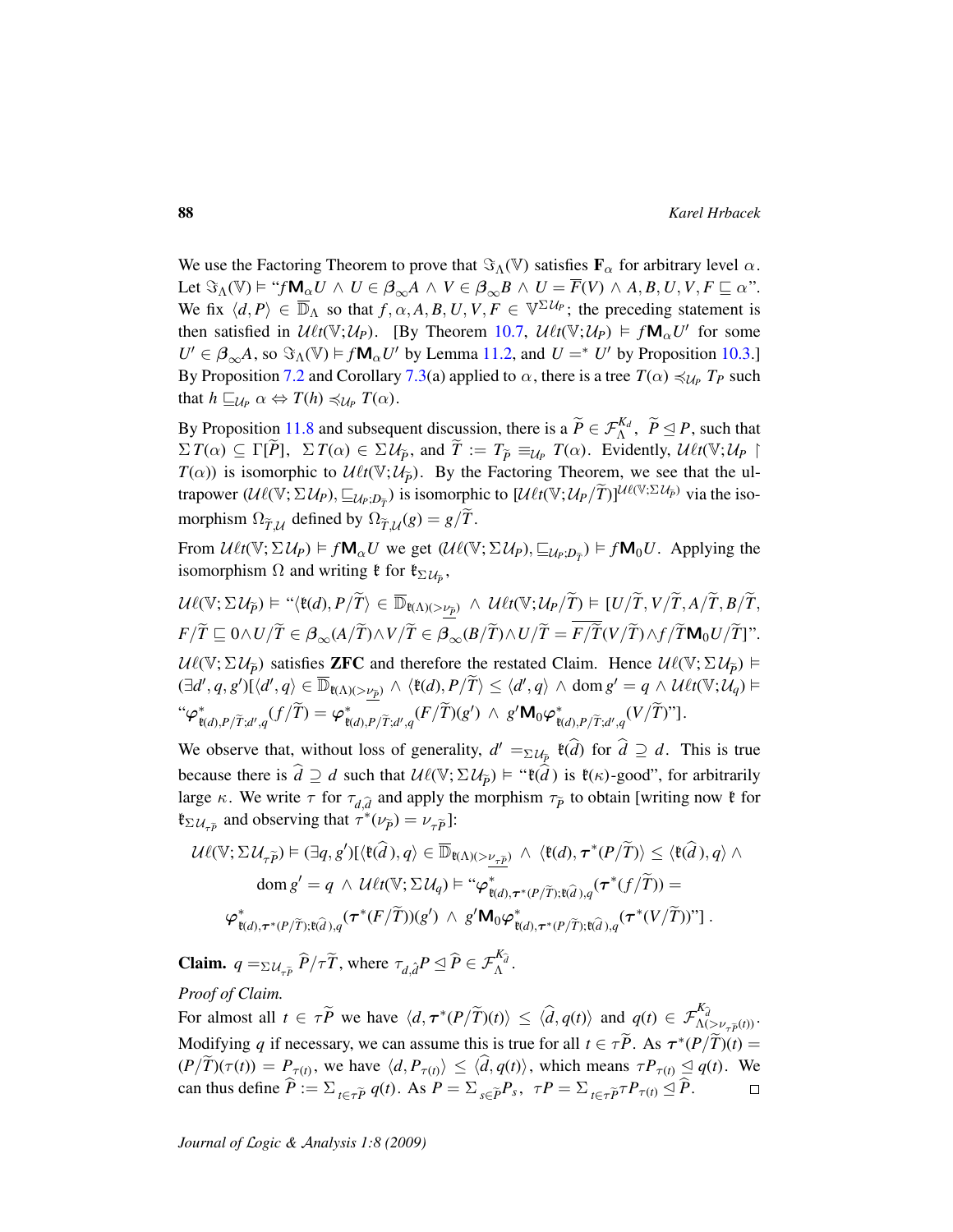Hence  $\langle d, P \rangle \leq \langle \hat{d}, \hat{P} \rangle$ ; we let  $\varphi := \varphi_{d,P; \hat{d}, \hat{P}}$ . Also,  $g' = \Sigma u_{\hat{p}} g / \tau \tilde{P}$  for some  $g \in \mathbb{V}^{\hat{P}}$ . **Claim.**  $\mathcal{U}\ell(\mathbb{V}; \Sigma \mathcal{U}_{\tau \widetilde{P}}) \models \varphi_{\ell(d), \tau^*(P/\widetilde{T}); \ell(\widetilde{d}), q} = \varphi/\tau \widetilde{P}.$ *Proof of Claim.* For  $\Sigma \mathcal{U}_{\tau \tilde{P}}$ -almost all *t* we have  $\varphi_{d, \tau^*(P/\tilde{T})(t); d', q(t)}(t) = \varphi_{d, P_{\tau(t)}; d', \tilde{P}_t}$  $=\overline{\tau} \circ \pi_{P_{\tau(t)}, \widehat{P}_t}$ . For all  $s \in \widehat{P}_t$  now  $\varphi(t) \sim \varphi_t(s) = \varphi(t \sim s) = \overline{\tau}(\pi_{\tau P, \widehat{P}}(t \sim s)) =$  $\overline{\tau}(t \cap \pi_{\tau P,\widehat{P}}(t \cap s)) = \overline{\tau}(t) \cap \overline{\tau}(\pi_{P_{\tau(t)},\widehat{P}_t}(s)) = \varphi(t) \cap \varphi_{d,P_{\tau(t)},d',\widehat{P}_t}(s)$ . We conclude that

$$
(\varphi/\tau P)(t) = \varphi_t = \varphi_{d, P_{\tau(t)}; d', \widehat{P}_t} = \varphi_{d, \tau^*(P(\widetilde{T})(t); d', q(t))}(t).
$$

We now have

$$
\mathcal{U}\ell(\mathbb{V};\Sigma \mathcal{U}_{\tau \widetilde{P}}) \models \text{``}\mathcal{U}\ell t(\mathbb{V};\mathcal{U}_{\widehat{P}/\tau \widetilde{T}}) \models [(\varphi/\tau \widetilde{P})^*(\tau^*(f/\widetilde{T})) = (\varphi/\tau \widetilde{P})^*(\tau^*(F/\widetilde{T}))\mathcal{U}/\tau \widetilde{T})
$$
  
 
$$
\wedge (\mathcal{G}/\tau \widetilde{T})\mathbf{M}_0(\varphi/\tau \widetilde{P})^*(\tau^*(V/\widetilde{T}))] \text{''}.
$$

We use the Factoring Theorem for Morphisms [7.12](#page-47-0) (\*\*\*) [let  $\mathcal{U}^1 = \mathcal{U}_P$ ,  $\widetilde{\mathcal{U}}^1 = \mathcal{U}_{\widetilde{P}}$ ,  $\mathcal{U}^2 = \mathcal{U}_{\hat{P}}$ ,  $\widetilde{\mathcal{U}}^2 = \mathcal{U}_{\tau \widetilde{P}}$ ,  $\mathcal{U}^2/\widetilde{T}^2 = \mathcal{U}_{\hat{P}}/\tau \widetilde{P}$ ,  $\varphi = \varphi_{d,P;\widehat{d},\widehat{P}}$ ,  $\widehat{\varphi} = \varphi \upharpoonright \tau \widetilde{P} = \tau_P$  ] to conclude that  $\mathcal{U}\ell(\mathbb{V}; \Sigma \mathcal{U}_{\tau \tilde{P}}) \models \text{``}\mathcal{U}\ell t(\mathbb{V}; \mathcal{U}_{\tilde{P}/\tau \tilde{T}}) \models [\varphi^*(f)/\tau \tilde{P}] = (\varphi^*(F)/\tau \tilde{P})(g/\tau \tilde{T}) \land$  $(g/\tau \widetilde{T})\mathsf{M}_{0}(\varphi^{*}(V)/\tau \widetilde{P})$ ]". By the Factoring Theorem this means that, finally,  $(\mathcal{U}\ell(\mathbb{V}; \Sigma \mathcal{U}_{\hat{P}}), \sqsubseteq_{\mathcal{U}_{\hat{P}}}, D_{\tau \hat{T}}) \models ``\varphi^*(f) = \varphi^*(F)(g) \land g\mathbf{M}_0\varphi^*(V)'', \text{ ie, } \mathcal{U}\ell_1(\mathbb{V}; \mathcal{U}_{\hat{P}}) \models$ <br>" " $\varphi^*(f) = \varphi^*(F)(g) \wedge g \mathsf{M}_{\varphi^*(\alpha)} \varphi^*(V)$ ".  $\Box$ 

By Lemma [11.2,](#page-74-0)  $\Im_{\Lambda}(\mathbb{V}) \models "f = F(g) \land g \mathbf{M}_{\alpha} V".$ 

We consider one additional auxiliary axiom.

## Block Idealization:

For all 
$$
0 \sqsubset \beta
$$
,  $A, B \sqsubseteq 0$ , and  $R \sqsubseteq \beta$  such that  $R \subseteq A \times B$ ,  
\n
$$
(\forall a \in \mathcal{P}^{\text{fin}}A)[a \sqsubset \beta \Rightarrow (\exists y)(\forall x \in a)(\langle x, y \rangle \in R)] \Leftrightarrow
$$
\n
$$
(\exists y \sqsubseteq \beta)(\forall x \in A)(x \sqsubset \beta \Rightarrow \langle x, y \rangle \in R).
$$

<span id="page-88-0"></span>**Theorem 11.15**  $\Im(\mathbb{V})$  satisfies Block Idealization.

**Proof** Assume that  $\Im_{\Lambda}(\mathbb{V}) \models "R \subseteq A^* \times B^* \land 0 \subseteq \beta \land R \subseteq \beta \land (\forall a \in \mathcal{P}^{\text{fin}}(A^*))$  $[a \sqsubset \beta \Rightarrow (\exists y)(\forall x \in a)(\langle x, y \rangle \in R)]$ ". We fix  $\langle d, P \rangle \in \overline{\mathbb{D}}_{\Lambda}$  so that  $R, \beta \in \mathbb{V}^U$ , where  $U := U_{d,P}$  and  $U_{\delta_1}$  [hence,  $U_d$ ] is  $\kappa$ -good  $[d = {\delta_1 < \ldots < \delta_n}]$  [for fixed  $\kappa > |A|$ . By Proposition [11.8](#page-78-0) there is  $\widetilde{P} \leq P$  such that  $T(\beta) \equiv_U T_{\widetilde{P}}$ ; we let  $\widetilde{U} := U_{d,\widetilde{P}}$ and fix  $\gamma$  such that  $T(\gamma)^+ \equiv_U T(\beta)$ . Then  $R \in \mathbb{V}^{\tilde{U}}$ ,  $y \in \mathbb{V}^{\tilde{U}} \Rightarrow y \sqsubseteq^* \beta$ , and  $U\ell t(\mathbb{V}; \widetilde{U}) \models "(\forall a \in \mathcal{P}^{\text{fin}}(\mathfrak{k}_{\widetilde{U}}(A)))[a \sqsubseteq \gamma \Rightarrow (\exists y)(\forall x \in a)(\langle x, y \rangle \in R)]$ ". As  $\gamma \sqsubset^* \beta$ and each  $U(t) \cong U_d$  is  $\kappa$ -good, it follows by Proposition [8.1](#page-48-0) that  $\mathcal{U}\ell(\mathbb{V}; \widetilde{U}) \models (\kappa$ -Idealization)<sup>S<sub>γ</sub></sup>. Hence there is  $y \in \mathbb{V}^{\tilde{U}}$  such that  $\mathcal{U} \ell t(\mathbb{V}; \tilde{U}) \models "(\forall x \in \mathfrak{k}_U(A))(x \sqsubset$  $\beta \Rightarrow \langle x, y \rangle \in R$ )" and so  $\mathcal{U} \ell t(\mathbb{V}; U) \models "y \sqsubseteq \beta \land (\forall x \in \mathfrak{k}_{\widetilde{U}}(A))(x \sqsubset \beta \Rightarrow \langle x, y \rangle \in R)$ ". By Proposition [10.16](#page-67-0) finally  $\Im_{\Lambda}(\mathbb{V}) \models "y \sqsubseteq \beta \land (\forall x \in A^*) \ (x \sqsubset \beta \Rightarrow \langle x, y \rangle \in R^*)".$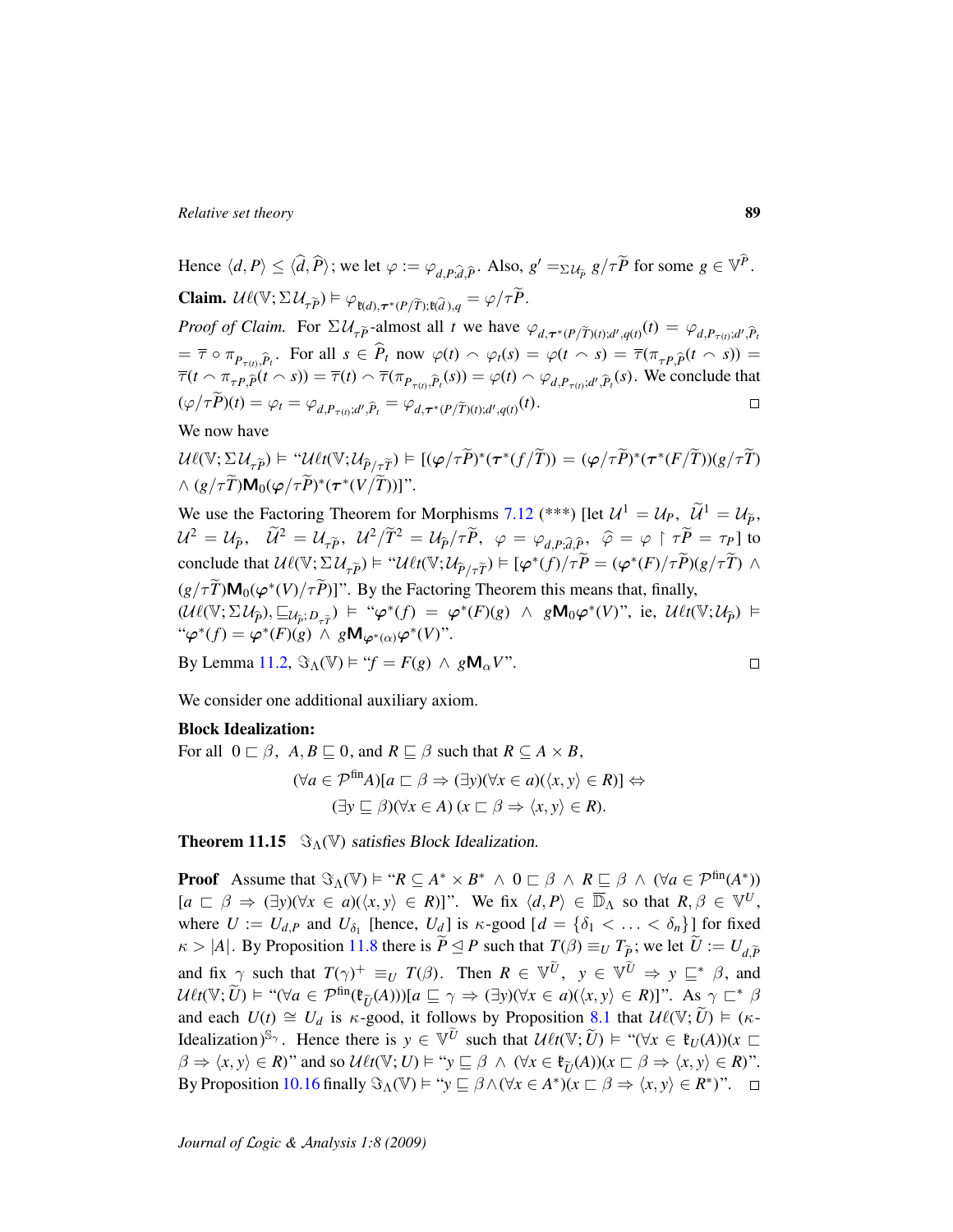# <span id="page-89-1"></span>12 GRIST.

In this section we prove the equivalence of  $SST^{\sharp}$  with the axiomatic system GRIST formulated in the Introduction, derive some of its basic metamathematical properties, and give a number of consequences that are useful for development of mathematics in GRIST.

# 12.1 Metamathematics of  $SST^{\sharp}$ .

First we draw some model-theoretic consequences of Main Theorem 1. Most of the proofs are either obvious or entirely analogous to those given in Section [5,](#page-27-0) and are omitted.

Corollary 12.1 SST<sup> $\sharp$ </sup> has a realization in ZFC.

Corollary 12.2 SST<sup>#</sup> is a conservative extension of ZFC. In particular, SST<sup>#</sup> is consistent relative to ZFC.

**Corollary 12.3** Every model M of **ZFC** has an extension to a model N of  $SST^{\sharp}$  with  $N \restriction \mathbb{S}_0^N = M$ .

<span id="page-89-0"></span>**Corollary 12.4** If  $N_1$  and  $N_2$  are models of SST<sup>‡</sup>, with  $N_1 \upharpoonright \mathbb{S}_0^{N_1} = N_2 \upharpoonright \mathbb{S}_0^{N_2} = M$ , then they are  $\mathcal{L}_{\infty,\omega}$ -elementarily equivalent, where  $\mathcal{L}$  is the  $\in$ - $\sqsubseteq$ -language with a name for each  $x \in M$ . If also  $|N_1| = |N_2| = \aleph_0$ , then  $N_1$  and  $N_2$  are isomorphic, by an isomorphism which is identity on M.

Corollary 12.5 Every countable model of ZFC has a unique (up to isomorphism) extension to a countable model of  $SST^{\sharp}$ .

**Corollary 12.6** If  $N_1$  is a model of SST<sup>b</sup> and  $N_2$  is a model of SST<sup>‡</sup>, with  $N_1 \restriction \mathbb{S}_0^{N_1} =$  $\mathbf{N}_2 \upharpoonright \mathbb{S}_0^{\mathbf{N}_2} = \mathbf{M}$  and  $|\mathbf{N}_1| = |\mathbf{N}_2| = \aleph_0$ , then there is an  $\in$  -elementary embedding of  $\mathbf{N}_1$ into  $N_2$  which is the identity on M.

In view of Theorem [11.1,](#page-74-1) this result implies that every stratified limit ultrapower of the universe, constructed internally in  $M \models ZFC$ , M countable, has an  $\in$ -elementary embedding into the unique extension of M to a countable model of  $SST^{\sharp}$ . In this sense,  $SST^{\sharp}$  is the theory of the "universal" stratified limit ultrapower.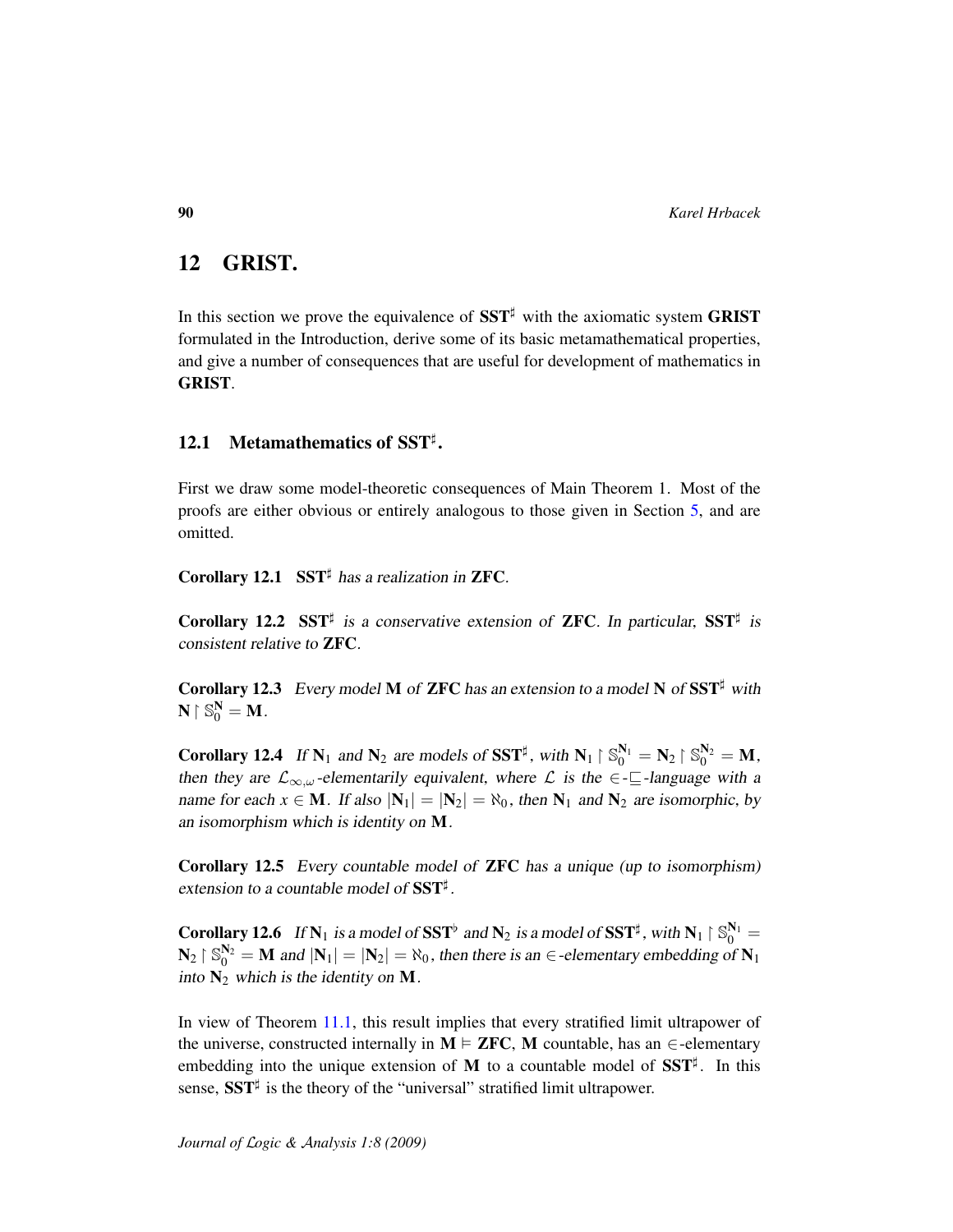Corollary 12.7 (Completeness over ZFC) If  $T \supseteq ZFC$  is a complete consistent theory (in the  $\in$ -language), then  $T + SST^{\sharp}$  is a complete consistent theory (in the  $\in$  - $\Box$ -language).

**Corollary 12.8** Let  $P$  be a statement in the  $\in$ - $\sqsubseteq$ -language. If  $\mathbf{ZFC} \vdash ``\Im_{\Lambda}(\mathbb{V}) \models \mathcal{P}$ ", then  $\mathbf{SST}^{\sharp} \vdash \mathcal{P}$ .

**Proof** Assuming the contrary, SST<sup> $\sharp$ </sup>  $\land \neg \mathcal{P}$  has a countable model N and M := N  $\upharpoonright$  $\mathbb{S}_0^N \models$  **ZFC**. By Corollary [12.4,](#page-89-0) N has to be isomorphic to  $N' := \Im_\Lambda(\mathbb{V})^M$ , obtained by constructing  $\Im_{\Lambda}(\mathbb{V})$  inside **M**; but  $N' \vDash \mathcal{P}$ .  $\Box$ 

Corollary 12.9 SST $\sharp$   $\vdash$  Block Idealization.

We give this indirect argument via Theorem [11.15](#page-88-0) in order to avoid technicalities attendant on a direct proof of this fact.

Corollary 12.10 SST# is finitely axiomatizable over ZFC.

**Proof** Proposition [1.2](#page-9-0) shows that Transfer follows from a finite number of its instances. This result (see also [\[3\]](#page-106-1)) shows that SST is finitely axiomatizable over ZFC. We get SST<sup>‡</sup> by adding the axioms  $(\forall \alpha)(\mathbf{B}_{\alpha})$  and  $(\forall \alpha)(\mathbf{F}_{\alpha})$ .  $\Box$ 

The following Normal Form Theorem, an analog of Theorem [5.4](#page-31-0) for BST, is a fundamental metamathematical result about  $\mathbf{SST}^{\sharp}.$ 

**Theorem 12.11** (SST<sup>‡</sup>) (Normal Form Theorem) Let  $\mathcal{P}(x_1, \ldots, x_k)$  be any  $\in \text{-}\mathbb{Z}$ formula. There is an  $\in$ -formula  $\mathcal{Q}(U)$  (obtained effectively from  $\mathcal{P}$ ) such that, for all  $\alpha$  and all  $\langle x_1, \ldots, x_k \rangle \mathbf{M}_{\alpha} U$ ,  $\mathcal{P}^{\alpha}(x_1, \ldots, x_k) \Leftrightarrow \mathcal{Q}(U)$ .

In particular,  $\mathcal{P}^{\alpha}(x_1, \ldots, x_k) \Leftrightarrow$  $(\exists U)(\langle x_1, \ldots, x_k \rangle \mathbf{M}_{\alpha} U \land \mathbf{Q}(U)) \Leftrightarrow (\forall U)(\langle x_1, \ldots, x_k \rangle \mathbf{M}_{\alpha} U \Rightarrow \mathbf{Q}(U)).$ 

**Proof** We proceed by induction on the complexity of  $\mathcal{P}$ .

Let  $\vec{u}$  be an  $\alpha$ -pedigree for  $x = \langle x_1, \dots, x_k \rangle$  with  $u_0 = U$ . The function  $E_U$  is defined in Proposition [10.20.](#page-69-0) In the isomorphism  $j_{\alpha}$ :  $[\mathcal{U} \ell t(\mathbb{V}; \mathbf{U})]^{\mathbb{S}_{\alpha}} \to \mathbb{S}_{\alpha}[\vec{u}^+]$ ,  $j_{\alpha}(E_U) = E_U(\vec{u}^+) = x = \langle x_1, \dots, x_k \rangle$  and  $j_{\alpha}(\pi_i \circ E_U) = x_i$  for  $i = 1, \dots, k$ .

We have

 $x_i \in x_j \Leftrightarrow \pi_i \circ E_U \in \Sigma U$   $\pi_i \circ E_U \Leftrightarrow \{t \in \Sigma T_U : \pi_i(E_U(t)) \in \pi_i(E_U(t))\} \in \Sigma U;$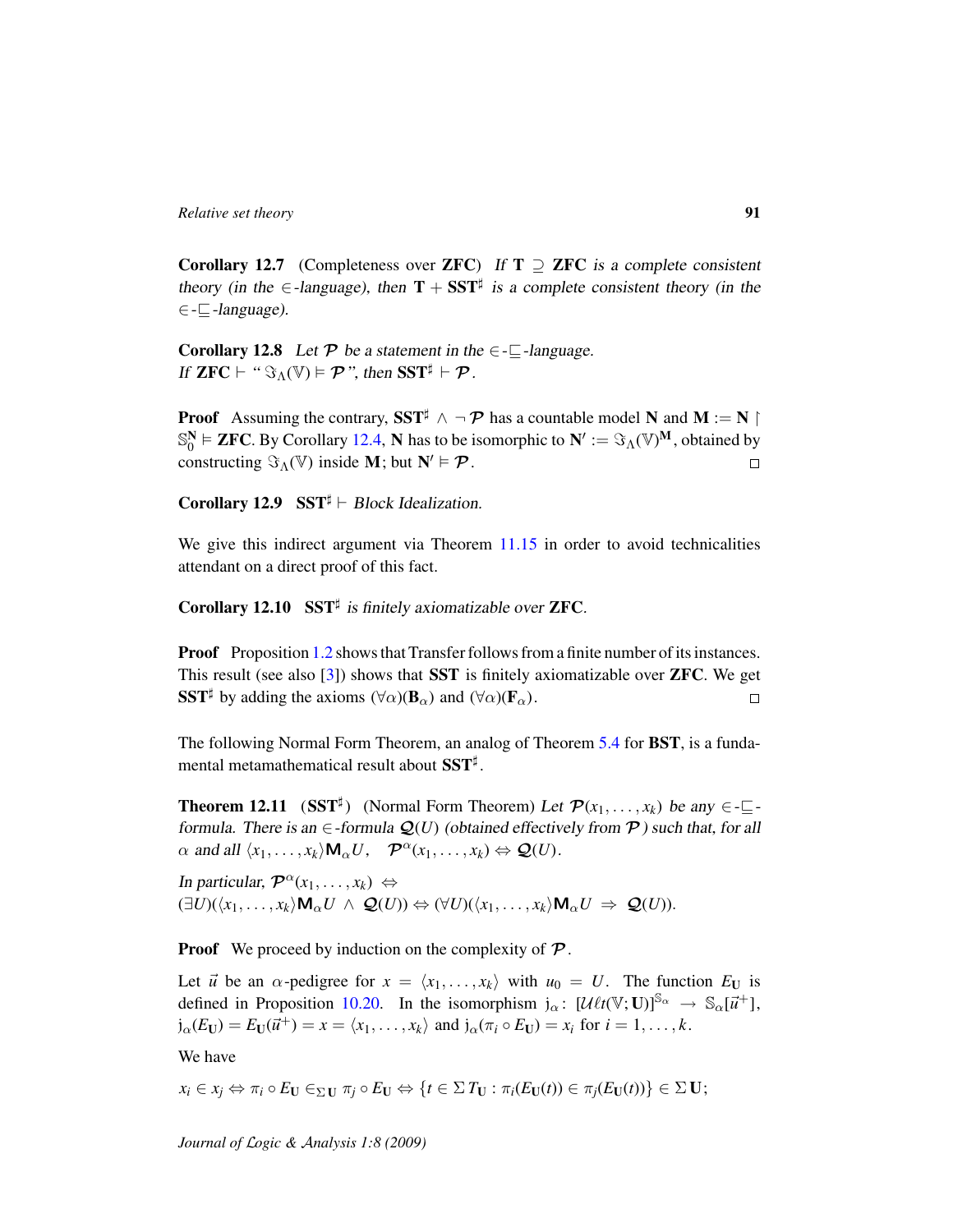$x_i \sqsubseteq_{\alpha} x_j \Leftrightarrow \pi_i \circ E_{\mathbf{U}} \sqsubseteq_{\Sigma \mathbf{U}} \pi_j \circ E_{\mathbf{U}} \Leftrightarrow (\forall T' \preccurlyeq_{\Sigma \mathbf{U}} T_{\mathbf{U}})(\pi_j \circ E_{\mathbf{U}} \in \mathbb{V}^{\Sigma \mathbf{U}'} \Rightarrow \pi_i \circ E_{\mathbf{U}} \in \mathbb{V}$  $\mathbb{V}^{\Sigma \mathbf{U}'},$  where  $\mathbf{U}' := \mathbf{U} \restriction T'.$ 

The induction step is clear for  $\land$  and  $\neg$ .

We now consider  $\mathcal{P}(x_1, \ldots, x_k)$  of the form  $(\exists y)\mathcal{P}_1(x_1, \ldots, x_k, y)$ . By the inductive assumption, there is  $Q_1$  such that, if  $\langle x_1, \ldots, x_k, y \rangle \mathbf{M}_{\alpha} V$ , then

$$
(\mathscr{L}) \qquad \qquad \mathcal{P}_1^{\alpha}(x_1,\ldots,x_k,y) \Leftrightarrow \mathcal{Q}_1(V).
$$

Let  $\mathcal{Q}(U)$  be the formula  $(\exists V)(\overline{\pi_{1,\ldots,k}}(V)) = U \wedge \mathcal{Q}_1(V)$ .

If  $\mathcal{P}^{\alpha}(x_1,\ldots,x_k)$  holds, fix y such that  $\mathcal{P}_1^{\alpha}(x_1,\ldots,x_k,y)$  holds. By  $\mathbf{B}_{\alpha}$  there exists  $V \in \mathbb{S}_{\alpha}$  such that  $U = \overline{\pi_{1,\ldots,k}}(V)$  and  $\langle x_1, \ldots, x_k, y \rangle \mathbf{M}_{\alpha}V$ . From (\*) we get  $\mathcal{Q}_1(V)$ . Hence  $Q(U)$  holds.

Conversely, if  $\mathcal{Q}(U)$  holds, then [by Transfer into  $\mathbb{S}_{\alpha}$ ] there is  $V \in \mathbb{S}_{\alpha}$  such that  $\overline{\pi_{1,\ldots,k}}(V) = U$  and  $\mathcal{Q}_1(V)$ . By  $\mathbf{F}_{\alpha}$  there exists *y* with  $\langle x_1, \ldots, x_k, y \rangle \mathbf{M}_{\alpha} V$ . Hence  $\mathcal{P}_1^{\alpha}(x_1,\ldots,x_k,y)$  holds, and  $\mathcal{P}^{\alpha}(x_1,\ldots,x_k)$  holds.  $\Box$ 

**Corollary 12.12** If  $\langle x_1, \ldots, x_k \rangle$  and  $\langle x'_1, \ldots, x'_k \rangle$  have the same  $\alpha$ -type, then they are  $\alpha$ -indiscernible, ie,  $\mathcal{P}^{\alpha}(x_1, \ldots, x_k) \Leftrightarrow \mathcal{P}^{\alpha}(x'_1, \ldots, x'_k)$  for all  $\in \text{-}\underline{\mathbb{C}}$ -formulas  $\mathcal{P}$ .

**Corollary 12.13** (Boldface Normal Form Theorem) Let  $\mathcal{P}(a, x_1, \ldots, x_k)$  be any  $\in$ - $⊑$ -formula. There is an  $∈$ -formula  $Q(a, U)$  (obtained effectively from  $P$ ) such that, for all  $\alpha$  and all *U* with  $\langle x_1, \ldots, x_k \rangle \mathsf{M}_{\alpha} U$ ,

$$
(\forall a \in \mathbb{S}_{\alpha})(\mathcal{P}^{\alpha}(a,x_1,\ldots,x_k) \Leftrightarrow \mathcal{Q}(a,U)).
$$

**Proof** Let  $\mathcal{P}'(a, x)$  be the formula  $(\exists z_1, \ldots, z_k)(x = \langle z_1, \ldots, z_k \rangle \wedge \mathcal{P}(a, z_1, \ldots, z_k))$ and  $Q'(V)$  the  $\in$ -formula corresponding to  $\mathcal{P}'(a,x)$  by the Normal Form Theorem. By Proposition [9.7,](#page-54-1) for every  $a \in \mathbb{S}_{\alpha}$ ,  $A := \{a\}$ , and  $U \in \beta_{\infty}B$ , there is a unique  $U_a \in \beta_{\infty}(A \times B)$  such that  $\overline{\pi_1}(U_a) = a$  and  $\overline{\pi_2}(U_a) = U$ . Hence  $\langle x_1, \ldots, x_k \rangle \mathbf{M}_{\alpha} U \Leftrightarrow$  $\langle a, \langle x_1, \ldots, x_k \rangle \rangle \mathbf{M}_{\alpha} U_a$ . We let  $\mathcal{Q}(a, U)$  be the formula  $\mathcal{Q}'(U_a)$ .  $\Box$ 

# 12.2 Equivalence of GRIST and SST<sup>#</sup>.

We need one further technical result.

**Definition 12.14** (ZFC) We fix  $V \in \beta_1 B \setminus \beta_0 B$  and define an ultrafilter  $U^{\sim}V \in$  $\beta_{\xi}(A \times B)$ , for each  $U \in \beta_{\xi}A \setminus \beta_0A$ , by recursion.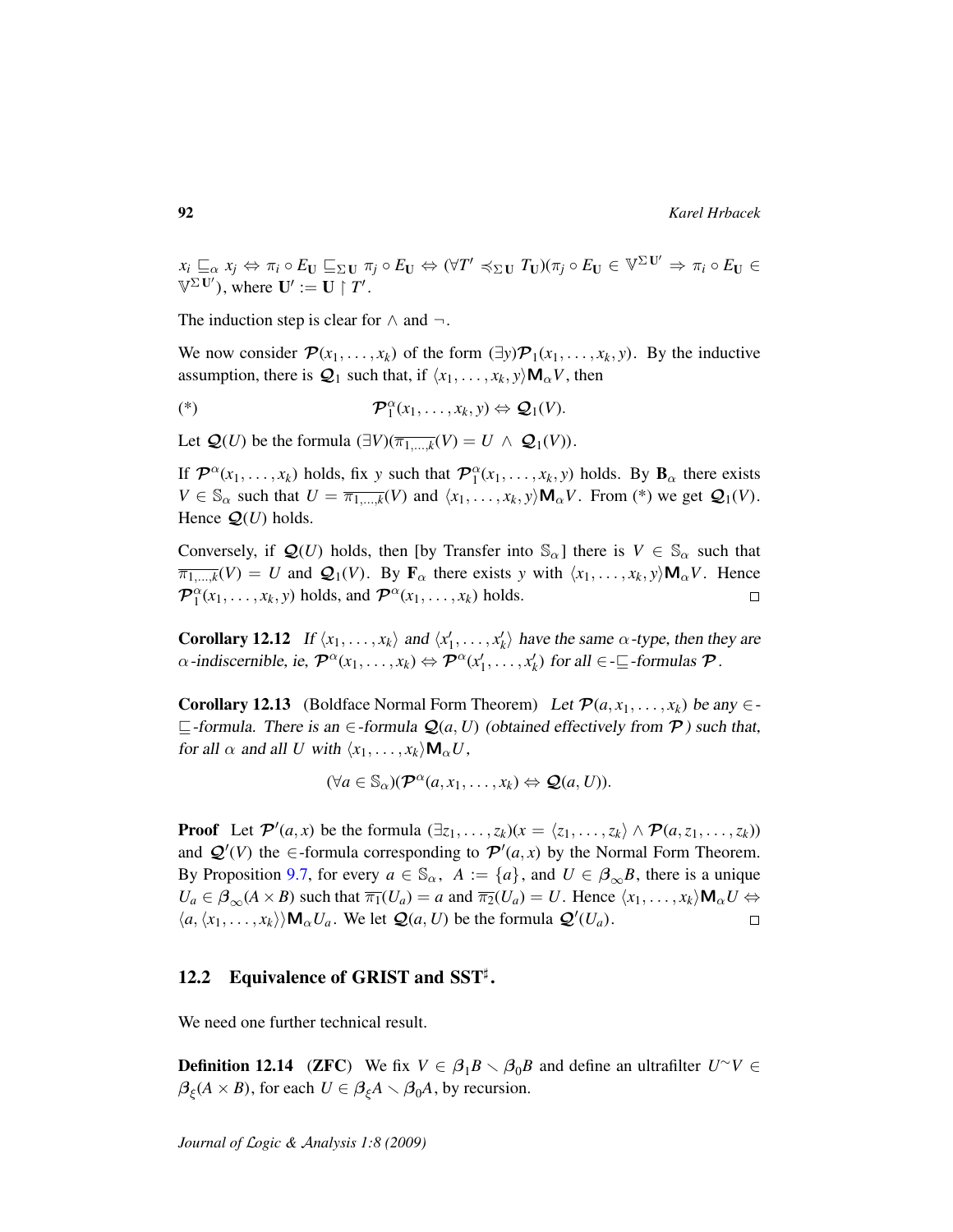If  $U \in \beta_1 A \setminus \beta_0 A$ ,  $U^{\sim}V := U \otimes V$ . We remark that  $U \otimes V$  is used only for convenience; one could employ instead any *W* such that  $\pi_1[W] = U$  and  $\pi_2[W] = V$ .

At stage  $\xi > 1$  we assume that the one-one mapping  $\sigma_{\leq \xi}: U' \mapsto (U')^{\sim} V$  of  $\beta_{\leq \xi} A \setminus$  $\beta_0 A$  to  $\beta_{< \xi} (A \times B)$  has been defined, rank $(U')^\sim V = \text{rank } U'$ ,  $\overline{\pi_1} ((U')^\sim V) = U'$ , and  $\overline{\pi_2}((U')^{\sim}V) = V$  for all such *U'*. For  $U \in \beta_{\xi}A \setminus \beta_{<\xi}A$ , the ultrafilter  $\sigma_{<\xi}[U]$  is then nonprincipal and does not contain  $\beta_{\leq \eta}(A \times B)$  for any  $\eta < \xi$ . Hence  $\sigma_{\leq \xi}[U] \in$  $\beta_{\xi}(A \times B) \setminus \beta_{<\xi}(A \times B)$ , and we let  $U^{\sim}V := \sigma_{<\xi}[U]$ . We observe that  $\overline{\pi_1}[U^{\sim}V] = U$ and  $\overline{\pi_2}[U^\sim V] = W_{V,\beta_{\leq \xi}(A \times B)}$ ; hence  $\overline{\pi_1}(U^\sim V) = U$  and  $\overline{\pi_2}(U^\sim V) = V$ .

<span id="page-92-0"></span>**Proposition 12.15**  $(SST^{\sharp})$  Let  $B, V \in \mathbb{S}_{\alpha}$ ,  $V \in \beta_1 B \setminus \beta_0 B$ . For every  $\beta \sqsupset \alpha$  there is  $z \boxminus \beta$  such that  $z \mathsf{M}_{\alpha} V$ .

**Proof** Fix  $x \in \mathcal{B}$ ,  $x \in A \in \mathbb{S}_{\alpha}$ , and an  $\alpha$ -pedigree  $\vec{u} = \langle u_0, \dots, u_{\nu} \rangle$  for *x* over *A* with  $U := u_0$ , so  $x \mathsf{M}_{\alpha} U$ . As  $\beta \sqsupset \alpha$ ,  $\nu > 0$  and  $U \notin \beta_0 A$ .  $\mathbf{F}_{\alpha}$  implies that there exists *z* such that  $\langle x, z \rangle \mathbf{M}_{\alpha} U^{\sim} V$ . As  $\overline{\pi_2}(U^{\sim} V) = V$ ,  $z \mathbf{M}_{\alpha} V$  [Proposition [10.14,](#page-65-1) Theorem [10.10\]](#page-62-0). It remains to prove that  $z \boxminus x$ .

Let  $\vec{v} = \langle v_0, \dots, v_\mu \rangle$  be an  $\alpha$ -pedigree for  $\langle x, z \rangle$  over  $A \times B$ ; in particular,  $v_0 = U^\sim V$ . Let  $\gamma \boxminus \nu_{\mu-1}$ ;  $\langle \nu_{\mu-1}, \nu_{\mu} \rangle$  is a  $\gamma$ -pedigree for  $\langle x, z \rangle$  over  $A \times B$ .

**Claim 1.** Each  $v_m$ ,  $m < \mu$ , is of the form  $(U')^{\sim}V$  for some  $U' \in \beta_{\infty}A \setminus \beta_0A$ .

*Proof of Claim 1.*

Consider the largest  $m < \mu$  for which  $v_m = (U')^{\sim} V$  for some U'. Then either rank  $U' > 1$  and  $v_{m+1} \in \{(U'')^{\sim}V : U'' \in \text{dom } U'\} \in (U')^{\sim}V$ , and we have a contradiction, or rank  $U' = 1$ , so  $v_{m+1} \in \beta_0 A$  and  $m + 1 = \mu$ .  $\Box$ 

Hence  $v_{\mu-1} = (U')^{\sim} V$ . It follows that  $\gamma \sqsubset z, x$ ; otherwise, either *U'* or *V* would be principal. The conclusion follows from:

**Claim 2.** If  $\gamma \rightharpoonup \bar{x} \rightharpoonup \bar{y}$ , then every  $\gamma$ -pedigree for  $\langle \bar{x}, \bar{y} \rangle$  has length at least 3.

#### *Proof of Claim 2.*

Assume that  $\langle v_0, v_1 \rangle$  is a  $\gamma$ -pedigree for  $\langle \overline{x}, \overline{y} \rangle$  of length 2. Then  $\langle \overline{\pi_2}(v_0), \overline{\pi_2}(v_1) \rangle$  is a  $\gamma$ -pedigree for  $\bar{y}$ , so  $v_1 \sqsupseteq \bar{y}$ ; also,  $\langle \bar{\pi}_1(v_0), \bar{\pi}_1(v_1) \rangle$  is a  $\gamma$ -pedigree for  $\bar{x}$ . We note in particular that  $\overline{\pi_1}(v_0)$ ,  $\overline{\pi_2}(v_0)$  are both nonprincipal. Let  $\delta \boxminus \overline{x}$ ; then  $v_0 \sqsubset \delta \sqsubset v_1$  and  $\langle v_0, v_1 \rangle$  is also a  $\delta$ -pedigree for  $\langle \bar{x}, \bar{y} \rangle$ . By Corollary [10.14](#page-65-1) [Theorem [10.10\]](#page-62-0) it follows that  $\{\overline{\pi_1}(v_0), \overline{\pi_1}(v_1)\}$  is the range of a  $\delta$ -pedigree for  $\overline{x}$ , a contradiction, because  $\overline{x} \in \mathbb{S}_{\delta}$ while  $\overline{\pi_1}(v_0)$  is nonprincipal.  $\Box$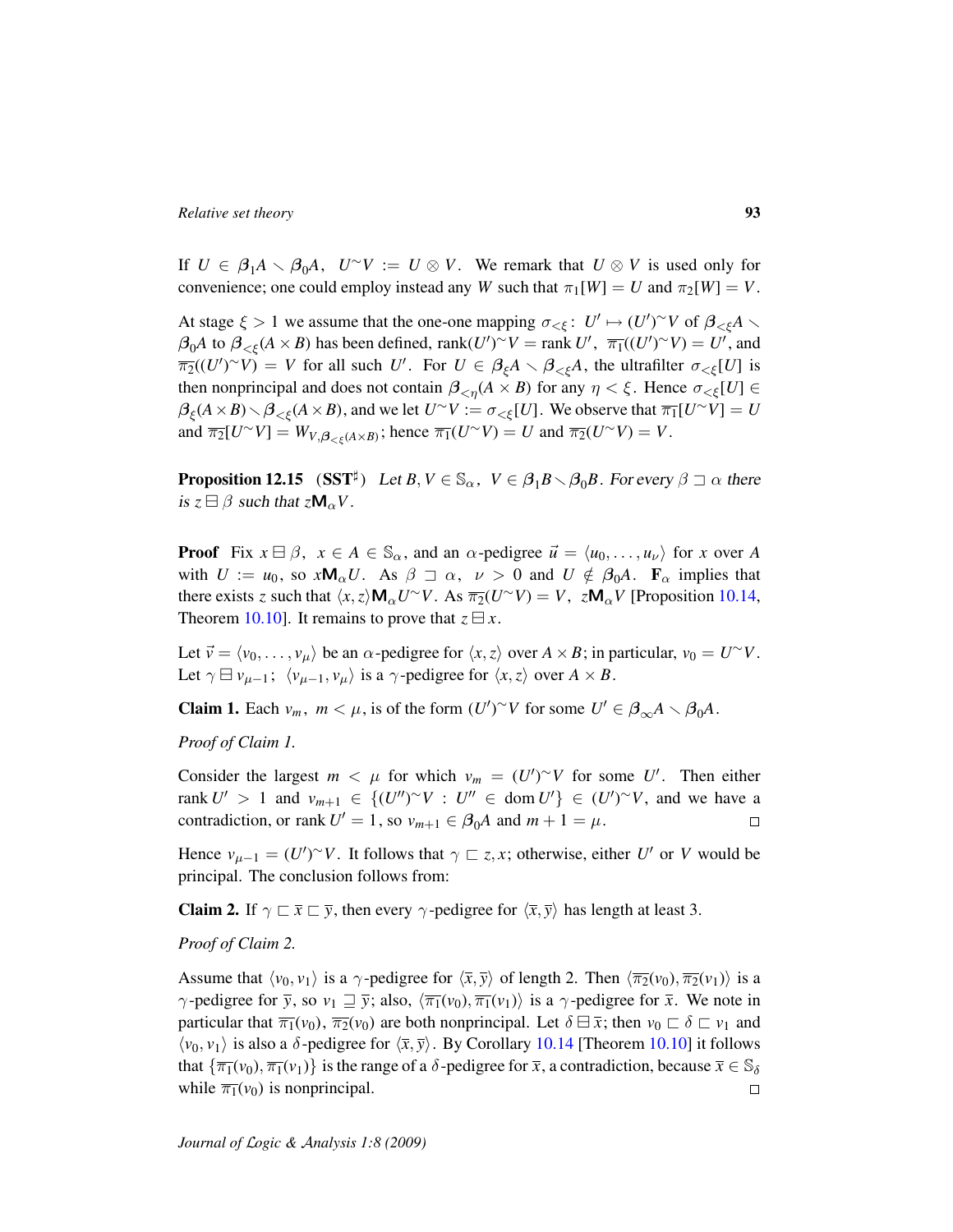Main Theorem 2. The theories GRIST and  $SST^{\sharp}$  are equivalent.

# *Proof that*  $SST^{\sharp}$   $\vdash$  **GRIST:**

*Relativization.*

Let  $x, A, V \in \mathbb{S}_{\alpha}$ ,  $V \in \beta_1 A \setminus \beta_0 A$ . By  $\mathbf{F}_{\alpha}$ , there exists  $y \mathbf{M}_{\alpha} V$ ; then  $x \sqsubset y$ .

To prove density, let  $x \sqsubset y$  be given. We let  $\alpha \sqsubseteq x$ ,  $\beta \sqsubseteq y$ , and fix  $A, U, B, V \in \mathbb{S}_{\alpha}$  such that  $V \in \beta_1 B \setminus \beta_0 B$ ,  $U \in \beta_2 A \setminus \beta_1 A$  and  $z \boxminus \beta$ ,  $z \mathsf{M}_{\alpha} V$ . By  $\mathbf{F}_{\alpha}$ , there exists *w* such that  $\langle w, z \rangle \mathbf{M}_{\alpha} U^{\sim} V$ ; the  $\alpha$ -pedigree for  $\langle w, z \rangle$  is  $\langle u_0, u_1, u_2 \rangle$  [because rank  $U^{\sim} V = 2$ ] and  $\alpha \sqsubset u_1 \sqsubset u_2$ . The proof of [12.15](#page-92-0) establishes that  $w \sqsubset z$ , hence  $u_2 = \langle w, z \rangle \sqsubset \beta$ and  $x \sqsubset u_1 \sqsubset y$ .  $\Box$ 

## *Transfer.*

Let  $\alpha \subseteq \beta$  and  $x_1, \ldots, x_k \subseteq \alpha$ . We fix  $A \in \mathbb{S}_{\alpha}$  such that  $x := \langle x_1, \ldots, x_k \rangle \in A$  and note that  $xM_{\beta}W_{x,A}$  for all  $\beta \supseteq \alpha$ . By the Normal Form Theorem,  $\mathcal{P}^{\alpha}(x_1,\ldots,x_k)$  $\Leftrightarrow \mathcal{Q}(W_{x,A}) \Leftrightarrow \mathcal{P}^{\beta}(x_1,\ldots,x_k).$  $\Box$ 

# *Granularity.*

The Normal Form Theorem provides a formula  $Q(U)$  such that  $\langle x_1, \ldots, x_k \rangle \mathbf{M}_{\alpha} U$  implies  $\mathcal{P}^{\alpha}(x_1, \ldots, x_k) \Leftrightarrow \mathcal{Q}(U)$ . Let  $\langle u_i : i \leq \nu \rangle$  be the 0-pedigree for  $\langle x_1, \ldots, x_k \rangle$ . By Proposition [10.5,](#page-59-0) for  $u_i \subseteq \alpha \subseteq u_{i+1}$ ,  $\langle x_1, \ldots, x_k \rangle \mathbf{M}_{\alpha} u_i$ , and for  $u_{\nu} \subseteq \alpha$ ,  $\langle x_1, \ldots, x_k \rangle \mathbf{M}_{\alpha} u_{\nu}$ . If  $\mathcal{P}^{\alpha}(x_1, \ldots, x_k)$  holds for some  $\alpha$ , then  $\mathcal{Q}(u_i)$  holds for some *i*, and there is a least *i* for which  $\mathcal{Q}(u_i)$  holds. Then  $\alpha \boxminus u_i$  for this *i* has the required properties.  $\Box$ 

## *Idealization.*

We prove the implication from left to right; the converse is an immediate consequence of the fact that  $SST \vdash "a \in \mathcal{P}^{\text{fin}}A \cap \mathbb{S}_{\alpha} \Rightarrow a \subseteq A \cap \mathbb{S}_{\alpha}$ " [cf. [3.11\]](#page-21-0).

Let  $\mathcal{P}'(x, z)$  be the formula  $(\exists A, \bar{x}, y)(z = \langle \langle A, \bar{x}, \rangle, y \rangle \land \mathcal{P}(x, A, \bar{x}, y))$  and let  $\mathcal{Q}(W)$ be the formula corresponding to  $\mathcal{P}'(x, z)$  by the Normal Form Theorem.

Let  $\langle u_n : n \le \nu \rangle$  be an  $\alpha$ -pedigree for  $\langle A, \bar{x} \rangle$ , and  $U := u_n$  where  $u_n \subseteq \beta \subset u_{n+1}$  $[U := u_{\nu}, \text{ if } u_{\nu} \subseteq \beta]$ ; then  $\langle A, \bar{x} \rangle \mathbf{M}_{\beta} U$ . Given  $a \in \mathcal{P}^{\text{fin}}A$ ,  $a \subset \beta$ , there is *y* such that  $(\forall x \in a) \mathcal{P}^{\beta}(x, A, \bar{x}, y)$ ; let *V* be such that  $\langle \langle A, \bar{x}, \rangle, y \rangle \mathbf{M}_{\beta} V$  and  $U = \overline{\pi_1}(V)$ . For all  $x \in a$ ,  $\langle x, \langle \langle A, \bar{x}, \rangle, y \rangle \rangle \mathbf{M}_{\beta} V_x$ , hence  $\mathcal{Q}(V_x)$ . So the following ∈-statement holds:

$$
(\forall a \in \mathcal{P}^{\text{fin}}A)[a \sqsubset \beta \Rightarrow (\exists V)(\forall x \in a)(U = \overline{\pi_1}(V) \land \mathcal{Q}(V_x))].
$$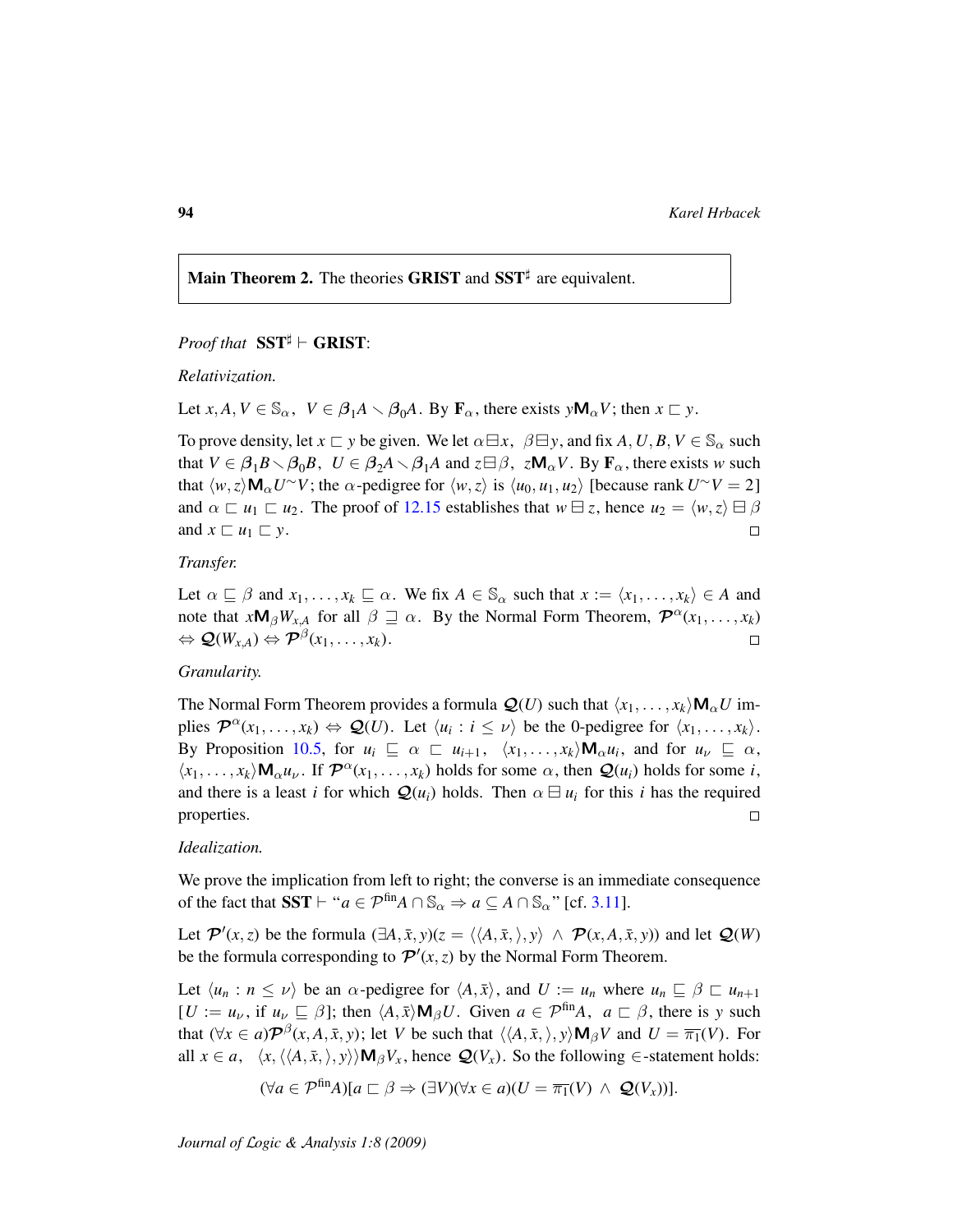By Collection (in V) and Boundedness, there is a set  $B \in \mathbb{S}_{\alpha}$  such that ( $\exists V$ ) can be replaced by  $(\exists V \in B)$ . We now use Block Idealization, transferred from level 0 to level  $\alpha$ , [define  $R(x, V)$  by  $(\forall x \in a)(U = \overline{\pi_1}(V) \land Q(V_x))$  and note  $R \subseteq \beta$ ] to conclude that

 $(\exists V \in B \cap \mathbb{S}_{\beta})(\forall x \in A)[x \sqsubset \beta \Rightarrow (U = \overline{\pi_1}(V) \land \mathcal{Q}(V_x))].$ 

Fix such *V* and use  $\mathbf{F}_{\beta}$  to get *y* such that  $\langle \langle A, \bar{x} \rangle, y \rangle \mathbf{M}_{\beta} V$ . Then for all  $x \subseteq \beta$  we have  $\langle x, \langle \langle A, \bar{x}, \rangle, y \rangle \rangle \mathbf{M}_{\beta} V_x$ . If  $x \in \beta$  and  $x \in A$ , then also  $\mathcal{Q}(V_x)$  holds; hence,  $\mathcal{P}^{\beta}(x, A, \bar{x}, y)$  holds.  $\Box$ 

*Standardization.*

Let  $\vec{u} = \langle u_0, \ldots, u_\nu \rangle$  be a 0-pedigree for  $\langle A, \bar{x} \rangle$ . As  $\alpha \supset 0$ , there is *n* such that  $u_n \nightharpoonup \alpha \subseteq u_{n+1}$  [or  $n = \nu$  and  $u_{\nu} \subset \alpha$ ]. Let  $\beta \sqsupseteq u_n$  and let  $\mathcal{Q}(W)$  be the ∈-formula from the Normal Form Theorem such that  $\langle y, \langle A, \bar{x} \rangle \rangle$ **M**<sub>γ</sub>*W* implies that  $(y \in A \land \mathcal{P}^{\gamma}(y, A, \bar{x})) \Leftrightarrow \mathcal{Q}(W).$ 

We note that for all  $\beta \subseteq \gamma \subseteq \alpha$  the  $\gamma$ -type *V* of  $\langle A, \bar{x} \rangle$  can be taken as  $u_n$  [the  $\gamma$ -pedigree is  $\langle u_n, \ldots, u_\nu \rangle$ ]. Then, for all  $y \sqsubseteq \gamma$ , the  $\gamma$ -type of  $\langle y, \langle A, \bar{x} \rangle \rangle$  is  $V_y$ , and  $(y \in A \land \mathcal{P}^{\gamma}(y, A, \bar{x})) \Leftrightarrow \mathcal{Q}(V_y).$ 

We fix  $\overline{A} \in \mathbb{S}_{\beta}$  such that  $A \subseteq \overline{A}$  and let  $B := \{z \in \overline{A} : \mathcal{Q}(V_z)\}; \quad B \in \mathbb{S}_{\beta}$  because  $V \in \mathbb{S}_{\beta}$  and  $\mathcal Q$  is an  $\in$ -formula.

For  $y \sqsubseteq \gamma$  now  $y \in B \Leftrightarrow y \in \overline{A} \wedge \mathcal{Q}(V_y) \Leftrightarrow y \in A \wedge \mathcal{P}^{\gamma}(y, A, \overline{x}).$  $\Box$  $\Box$ 

Corollary 12.16  $SST^{\sharp} \vdash SST^*$ .

Before establishing the converse, we deduce some consequences of GRIST.

First, an immediate consequence of Transfer is that all axioms (and hence, all theorems) of **GRIST** remain valid if  $\sqsubseteq$  is replaced by  $\sqsubseteq_{\alpha}$ , for any  $\alpha$ . In other words,  $(\mathbb{V}, \in, \sqsubseteq_{\alpha}) \models$ GRIST. In the terminology of [\[14\]](#page-106-2), GRIST is *fully relativized*.

Several variations of the theory FRIST are introduced in [\[13\]](#page-106-0). Below are the axioms of **FRIST** as presented in [\[16\]](#page-106-3); this version is called **FRBST**<sub>2</sub> in [\[13\]](#page-106-0). <sup>[4](#page-94-0)</sup>

**ZFC** (with Separation and Replacement for  $\in$ -formulas).

**Relativization:**  $\subseteq$  is a dense total pre-ordering with a least element 0 and no greatest element.

<span id="page-94-0"></span><sup>&</sup>lt;sup>4</sup>Actually, **FRIST** Standardization is stated in [\[16\]](#page-106-3) with ( $\forall x \in \mathbb{S}_0$ ) in place of ( $\forall x$ ). This is an oversight. As in [\[13\]](#page-106-0), the axiom of Boundedness has to be added to the axioms of [\[16\]](#page-106-3). The present version implies Boundedness by the argument in Remark (2) before Proposition [3.1.](#page-18-0)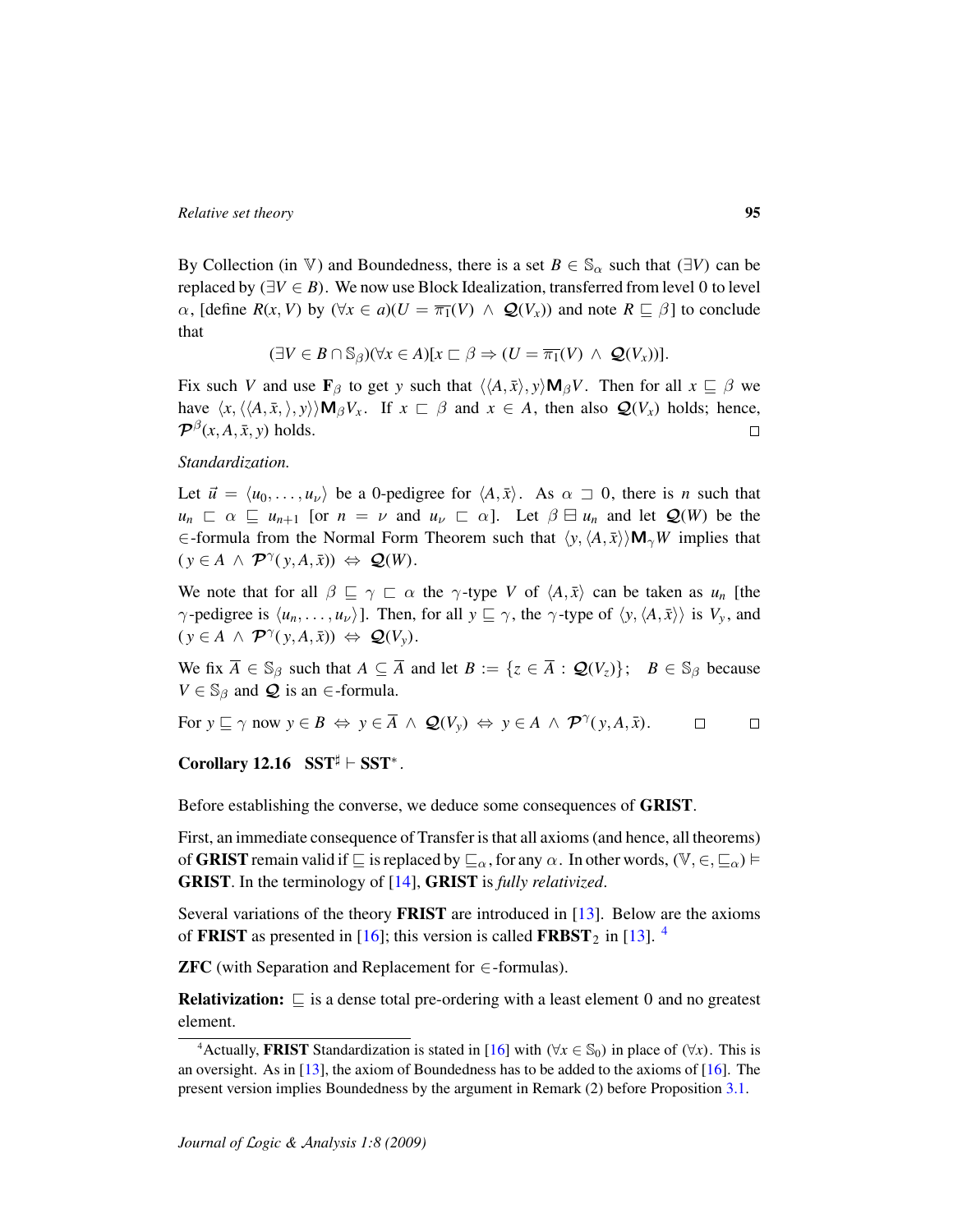**Transfer:** For all  $\alpha$ ,  $(\forall \bar{x} \in \mathbb{S}_0)(\mathcal{P}^0(\bar{x}) \Leftrightarrow \mathcal{P}^{\alpha}(\bar{x}))$ .

**Standardization:** For all  $\bar{x}$ ,

$$
(\forall x) (\exists y \in \mathbb{S}_0) (\forall z \in \mathbb{S}_0) (z \in y \Leftrightarrow z \in x \ \wedge \ \mathcal{P}^0(z, x, \bar{x})).
$$

**Idealization:** For all  $0 \subseteq \beta$ ,  $A, B \in \mathbb{S}_0$  and  $\bar{x}$ ,

 $(\forall a \in A^{\text{fin}} \cap \mathbb{S}_0)(\exists y \in B)(\forall x \in a) \ \mathcal{P}^{\beta}(x, y, \bar{x}) \Leftrightarrow (\exists y \in B)(\forall x \in A \cap \mathbb{S}_0) \ \mathcal{P}^{\beta}(x, y, \bar{x}).$ 

<span id="page-95-0"></span>Proposition 12.17 GRIST  $\vdash$  FRIST.

#### Proof FRIST *Standardization:*

Let  $\mathcal{R}(x, \bar{x})$  be the formula  $(\exists y \sqsubseteq 0)(\forall z \sqsubseteq 0)(z \in y \Leftrightarrow z \in x \land \mathcal{P}(z, x, \bar{x}))$ . **GRIST** Standardization implies that  $(\forall \alpha \sqsupset 0)(\exists \beta \sqsubset \alpha) \mathcal{R}^{\beta}(x, \bar{x})$  (let  $\gamma = \beta$ ). By Granularity, there is a  $\sqsubseteq$ -least  $\alpha$  such that  $\mathcal{R}^{\alpha}(x, \bar{x})$  holds. The two statements together imply that this  $\alpha \boxminus 0$ , ie,  $\mathcal{R}(x, \bar{x})$  holds.  $\Box$ 

# FRIST *Idealization:*

Let  $Q(x, y, \bar{x}, \beta)$  be the formula obtained from  $P(x, y, \bar{x})$  by replacing each occurrence of  $z \subseteq w$  with  $z \subseteq \beta \lor z \subseteq w$  (*z*, *w* any variables). Note that, for all  $\gamma \subseteq \beta$ ,  $z \sqsubseteq_{\beta} w \Leftrightarrow z \sqsubseteq_{\gamma} \beta \lor z \sqsubseteq_{\gamma} w$ , ie,  $\mathcal{Q}^{\gamma}(x, y, \bar{x}, \beta) \Leftrightarrow \mathcal{P}^{\beta}(x, y, \bar{x}).$ 

In this notation, the antecedent of  $\Rightarrow$  in **FRIST** Idealization is  $(\forall a \in \mathcal{P}^{\text{fin}}A)[a \sqsubseteq$  $0 \Rightarrow (\exists y \in B)(\forall x \in a) \mathcal{Q}(x, y, \bar{x}, \beta)$ ; let  $\mathcal{R}(A, B, \bar{x}, \beta)$  denote this formula. If there is  $\gamma \subset \beta$  such that  $\neg \mathcal{R}^{\gamma}(A,B,\bar{x},\beta)$ , let  $\overline{\beta}$  be the least such  $\gamma$  (Granularity); otherwise let  $\overline{\beta} \boxminus \beta$ . In either case  $\overline{\beta} \supseteq 0$  and  $(\forall \gamma \sqsubset \overline{\beta}) \mathcal{R}^{\gamma}(A, B, \overline{x}, \beta)$  holds [this is a special case of Local Transfer; see [12.22\]](#page-97-0). Hence  $(\forall \gamma \sqsubset \overline{\beta})(\forall a \in \mathcal{P}^{\text{fin}}A)(a \sqsubseteq \gamma \Rightarrow (\exists y \in \mathcal{P}^{\text{fin}}A))$  $B(\forall x \in a) \mathcal{Q}^{\beta}(x, y, \bar{x}, \beta)$  [note  $\mathcal{Q}^{\gamma} \Leftrightarrow \mathcal{P}^{\beta} \Leftrightarrow \mathcal{Q}^{\beta}$  because  $\gamma, \overline{\beta} \sqsubseteq \beta$ ]. By GRIST Idealization now there is *y* such that  $(\forall x \in A)(x \sqsubset \overline{\beta} \Rightarrow \mathcal{Q}^{\beta}(x, y, \overline{x}, \beta))$ , and in particular,  $(\forall x \in A)(x \sqsubseteq 0 \Rightarrow \mathcal{P}^{\beta}(x, y, \bar{x})).$  $\Box$  $\Box$ 

Corollary 12.18 (GRIST) For every  $\alpha$ ,  $(\mathbb{V}, \in, \mathbb{S}_{\alpha}) \models \text{BST}$ .

**Proposition 12.19** (GRIST) (External Induction) Let  $\mathcal{P}(x, \bar{x})$  be any  $\in \mathbb{Z}$ -formula. If, for all standard ordinals  $\xi$ ,  $(\forall^{\text{st}} \eta < \xi) \mathcal{P}(\eta, \bar{x}) \Rightarrow \mathcal{P}(\xi, \bar{x})$  holds, then  $(\forall^{\text{st}} \xi) \mathcal{P}(\xi, \bar{x})$ holds.

In particular, if  $\mathcal{P}(0, \bar{x})$  holds and  $\mathcal{P}(n, \bar{x}) \Rightarrow \mathcal{P}(n+1, \bar{x})$  holds for all standard  $n \in \omega$ , then  $(\forall^{st} n \in \omega) \mathcal{P}(n, \bar{x})$  holds.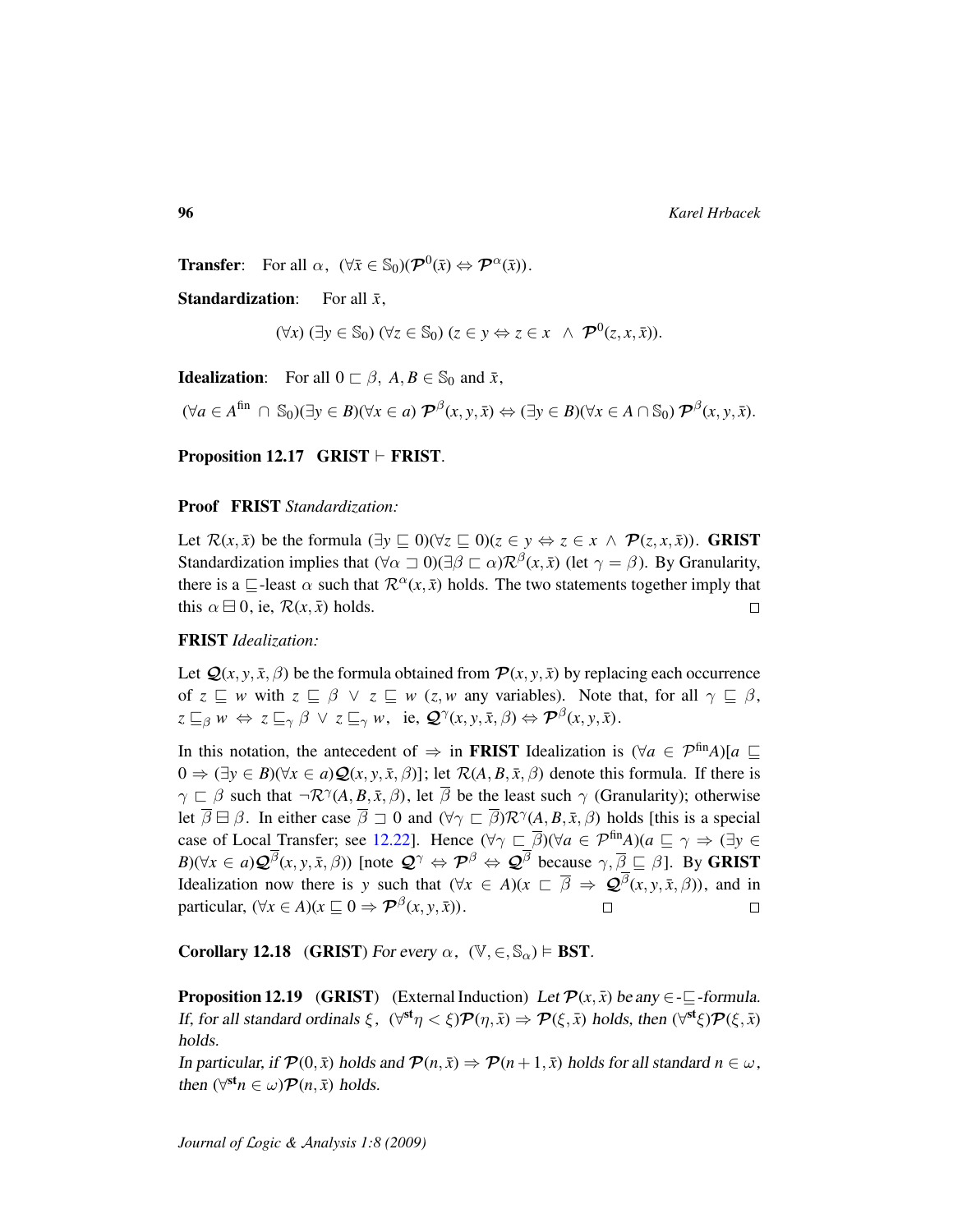**Proof** Assume  $\neg \mathcal{P}(\xi_0, \bar{x})$  for some standard  $\xi_0$ . By **FRIST** Standardization, there is a standard set *X* such that, for all standard  $\eta$ ,  $\eta \in X \Leftrightarrow \eta \in \xi_0 + 1 \wedge \neg \mathcal{P}(\eta, \bar{x})$ . The set  $X \neq 0$ , because  $\xi_0 \in X$ , so it has the least element  $\xi_1$  and  $\xi_1$  is standard. This gives a contradiction.  $\Box$ 

**Proposition 12.20** (GRIST) ( $\alpha$ -Finite Choice) Let  $\mathcal{P}(x, y, \bar{x})$  be an  $\in \mathcal{I}$ -formula. If  $a \in \mathbb{S}_{\alpha}$  is finite and  $(\forall x \in a)(\exists y) \mathcal{P}^{\alpha}(x, y, \bar{x})$ , then there exists a function *f* with dom  $f = a$  such that  $(\forall x \in a) \mathcal{P}^{\alpha}(x, f(x), \bar{x}).$ 

**Proof** It suffices to prove the assertion for the case when  $\alpha \boxminus 0$  [then apply Transfer] and  $a = n \in \omega \cap \mathbb{S}_0$ . This is easily done by External Induction.  $\Box$ 

*Proof that*  $\mathbf{GRIST} \vdash \mathbf{SST}^{\sharp}$ :

**GRIST** Transfer immediately implies Transfer from/into  $\mathbb{S}_{\alpha}$ . Inner Standardization into  $\mathcal{S}_{\alpha}$  follows from **FRIST** Standardization, and **GRIST** Idealization implies Block Idealization (let P be the formula  $y \subseteq 0 \land \langle x, y \rangle \in R$ ). The remaining axioms of SST<sup>\*</sup> are included among those of GRIST. SST<sup>\*</sup> implies  $SST^{\flat}$  (Corollary [10.11\)](#page-65-2). It remains to prove  $(\forall \alpha)(\mathbf{F}_{\alpha})$ .

**Proof** It suffices to prove  $\mathbf{F}_0$ ; the general case follows by Transfer. Given  $U, V, F \in \mathbb{S}_0$ such that  $U = \overline{F}(V)$  and  $xM_0U$ , we need to show that for some *y*,  $x = F(y) \wedge yM_0V$ .

We proceed by external induction on rank of *V*. The claim is clear when rank  $V = 0$ . Let  $V \in \beta_{\xi}B \setminus \beta_{\leq \xi}B$ ,  $U \in \beta_{\xi}A$ , and  $\langle u_0, \dots, u_{\nu} \rangle$  be the 0-pedigree for *x* over *A* with  $u_0 = U = \overline{F}(V)$ . There are two cases to consider.

**Case 1.**  $\overline{F}[V]$  is principal, generated by *U*.

We fix  $\beta$  such that  $0 \subseteq \beta \subseteq u_1$  [just  $0 \subseteq \beta$ , if  $\nu = 0$ ]; then also  $xM_\beta U$ . From  $(\forall X)[X \in V \Rightarrow U \in \overline{F}[X] \Rightarrow (\exists v \in X)(\overline{F}(v) = U)]$  it follows, by Block Idealization, that there is  $v \in \mathbb{S}_{\beta}$  such that  $(\forall X \in V)(X \subset \beta \Rightarrow v \in X \land \overline{F}(v) = U)$ . By the inductive assumption transferred to level  $\beta$  [note that rank  $v <$  rank *V*], there is *y* such that  $x = F(y) \land y \mathbf{M}_{\beta} y$ . Since  $v \mathbb{M}_{\gamma} V$  for all  $\gamma \sqsubset \beta$ , it follows that  $y \mathbf{M}_{0} V$ .

**Case 2.**  $\overline{F}[V]$  is nonprincipal.

We let  $\beta \boxminus u_1 \, [\nu > 0]$ , so  $x \mathsf{M}_{\beta} u_1$ . Then  $\overline{F}[V] = U$  and from  $(\forall X \in V)[X \sqsubset \beta \Rightarrow$  $\overline{F}[X] \in U \Rightarrow u_1 \in \overline{F}[X] \Rightarrow (\exists v \in X)(u_1 = \overline{F}(v))]$  it follows, by Block Idealization, that there is some  $v \in \mathbb{S}_{\beta}$  such that  $(\forall X \in V)[X \sqsubset \beta \Rightarrow v \in X \land \overline{F}(v) = u_1]$ . By the inductive assumption transferred to level  $\beta$  again, there is *y* such that  $x = F(y) \wedge y \mathbf{M}_{\beta} v$ and hence  $yM_0V$ .  $\Box$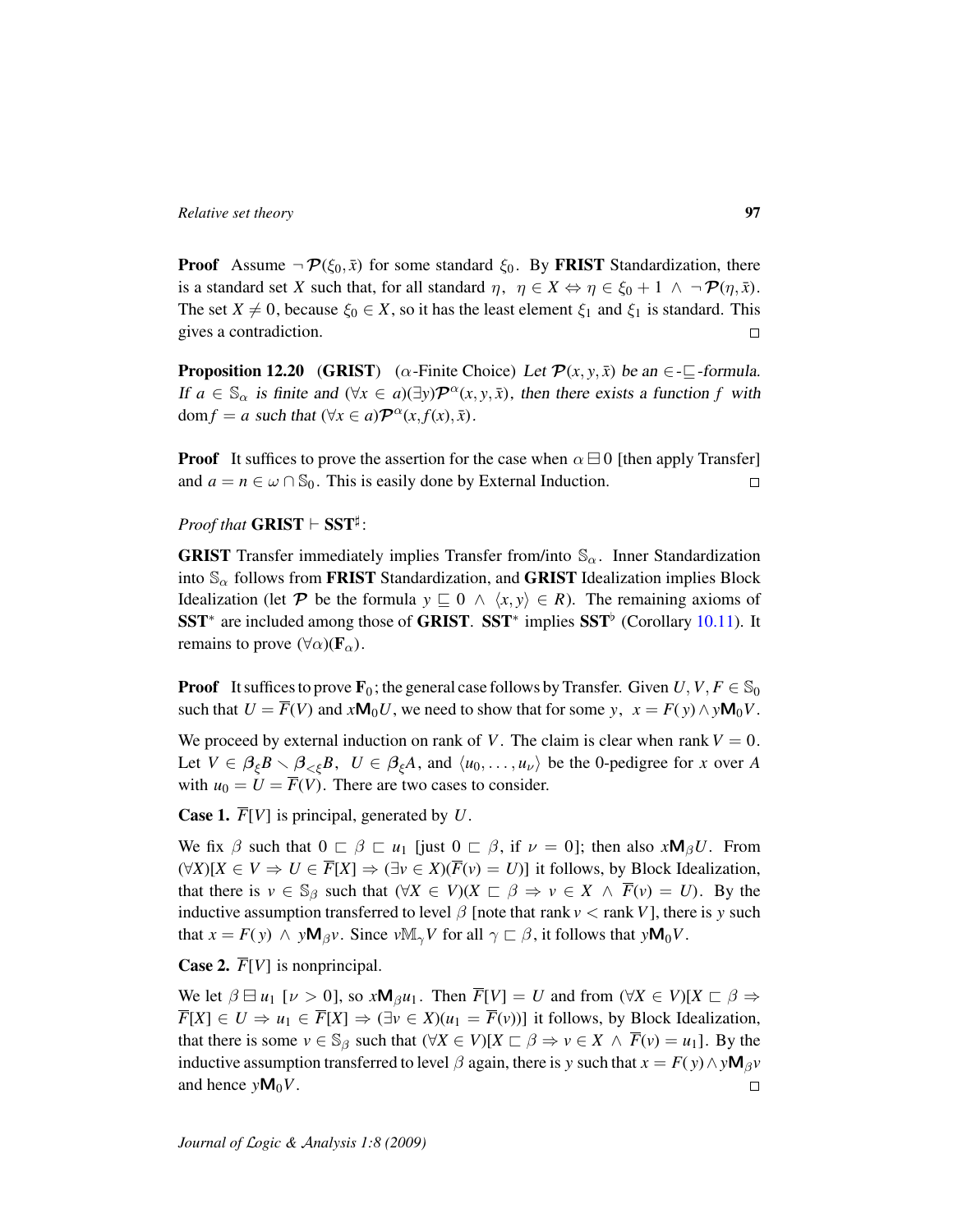## 12.3 Consequences of GRIST.

In this subsection we derive a number of further consequences of GRIST. Some of them throw additional light on the structure of the theory. Others have been found useful for development of analysis in the framework of GRIST [\[17\]](#page-106-4). Some of these consequences are generalizations of principles derived from RIST by Péraire and from BST by Kanovei and Reeken; in those cases, the original formulations can be found in the indicated references. The last few propositions give examples of principles valid in BST but whose analogs for  $\in \subseteq$ -formulas fail in GRIST [of course, the original versions for  $\in$ -st-formulas hold, as all  $(\mathbb{V}, \in, \mathbb{S}_{\alpha})$  satisfy **BST**].

**Proposition 12.21** (Support Principle) Given a formula  $\mathcal{P}(x_1, \ldots, x_k)$  in the  $\in \mathbb{Z}$ language and sets  $x_1, \ldots, x_k$ , there is a level set  $\{\alpha_0, \alpha_1, \ldots, \alpha_n\}$  such that  $\alpha_0 \boxminus 0 \sqsubset$  $\alpha_1 \sqsubset \ldots \sqsubset \alpha_n$  and for all  $i \leq n$  and all  $\beta$  with  $\alpha_i \sqsubseteq \beta \sqsubset \alpha_{i+1}$ 

$$
\boldsymbol{\mathcal{P}}^{\alpha_{i}}(\bar{x})\Leftrightarrow \boldsymbol{\mathcal{P}}^{\beta}(\bar{x})\Leftrightarrow \neg\, \boldsymbol{\mathcal{P}}^{\alpha_{i+1}}(\bar{x}).
$$

**Proof** Let  $Q$  be the formula corresponding to  $P$  by the Normal Form Theorem and let  $\vec{u} = \langle u_0, \dots, u_\nu \rangle$  be the 0-pedigree for  $\langle \bar{x} \rangle$ . Recall that  $\langle \bar{x} \rangle \mathbf{M}_\beta u_n$  for all  $u_n \subseteq \beta \subset u_{n+1}$ and hence  $\mathcal{P}^{u_n}(\bar{x}) \Leftrightarrow \mathcal{Q}(u_n) \Leftrightarrow \mathcal{P}^{\beta}(\bar{x})$ . Define recursively:  $\alpha_0 := u_0 \boxminus 0$ ; if  $\alpha_{i-1} \boxminus u_m$ , let  $\alpha_i = u_n$  for the least  $n > m$  (if any) such that  $\mathcal{Q}(u_m) \Leftrightarrow \neg \mathcal{Q}(u_n)$ .  $\Box$ 

<span id="page-97-0"></span>**Proposition 12.22** (Local Transfer) Let  $\mathcal{P}(x_1, \ldots, x_k, x_{k+1}, \ldots, x_n)$  be any  $\in \mathbb{Z}$ formula. For any sets  $x_{k+1}, \ldots, x_n$  and any  $\alpha$  there is  $\gamma \supset \alpha$  such that, for all  $\alpha \sqsubseteq \beta \sqsubset \gamma$  and all  $x_1, \ldots, x_k \sqsubseteq \alpha$ ,  $\mathcal{P}^{\alpha}(x_1, \ldots, x_n) \Leftrightarrow \mathcal{P}^{\beta}(x_1, \ldots, x_n)$ .

**Proof** Without loss of generality we can assume  $k = 1$ ,  $n = 2$ , and write *a* for  $x_1$ , *x* for *x*<sub>2</sub>. If  $x \sqsubseteq \alpha$ ,  $\mathcal{P}^{\alpha}(a,x) \Leftrightarrow \mathcal{P}^{\beta}(a,x)$  holds for all  $\beta \sqsupseteq \alpha$  and all  $a \sqsubseteq \alpha$  by Transfer. Otherwise, let  $Q(a, U)$  be the  $\in$ -formula corresponding to  $P(a, x)$  by the Boldface Normal Form Theorem. Let  $\vec{u} = \langle u_0, \ldots, u_\nu \rangle$  be an  $\alpha$ -pedigree for *x* and let  $U := u_0$ , so that  $xM_{\alpha}U$ . Note that  $\nu > 0$  and let  $\gamma \boxminus u_1 \sqsupset \alpha$ . If  $\alpha \sqsubseteq \beta \sqsubset \gamma$ , then  $\vec{u}$  is also a  $\beta$ -pedigree for *x*, so  $x \mathsf{M}_{\beta} U$  holds, and  $\mathcal{P}^{\alpha}(a, x) \Leftrightarrow \mathcal{Q}(a, U) \Leftrightarrow \mathcal{P}^{\beta}(a, x)$ , for all  $a \sqsubseteq \alpha$ .  $\Box$ 

Here is another version of Standardization.

**Proposition 12.23** For any  $\alpha \supseteq 0$  and any  $A, x_1, \ldots, x_k$ , there exists  $B \sqsubset \alpha$  such that  $(\forall y \sqsubset \alpha)(y \in B \Leftrightarrow y \in A \land \mathcal{P}^{\alpha}(y, A, x_1, \ldots, x_k)).$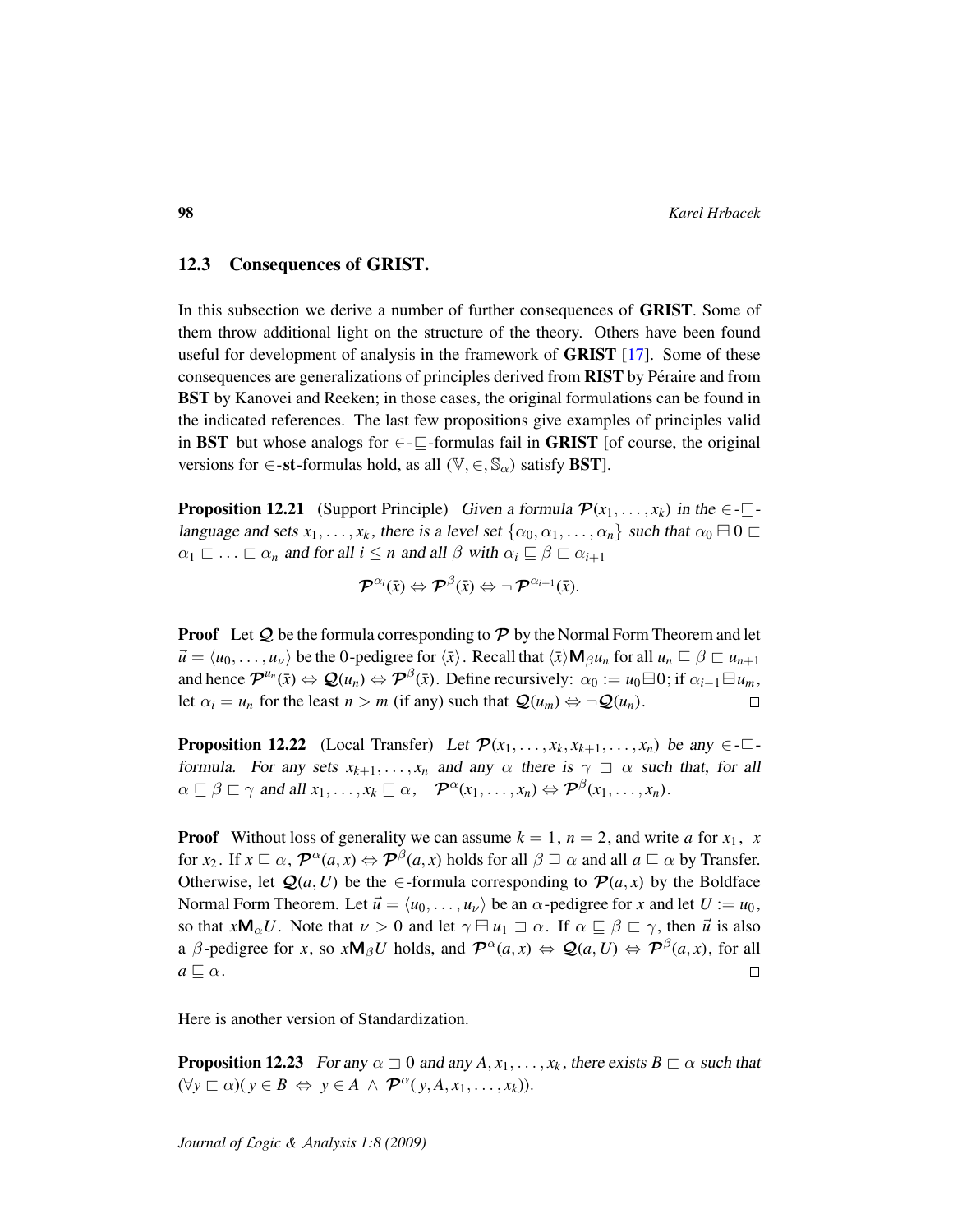**Proof** As in the proof of **FRIST** Idealization in [12.17](#page-95-0) [with  $\alpha$  in place of  $\beta$ ], let  $Q$  be the formula obtained from P by replacing each occurrence of  $z \subseteq w$  with  $z \subseteq \alpha \lor z \subseteq w$  Applying Standardization to **Q**, we get  $B \subseteq \beta \subseteq \alpha$  such that, for all  $\beta \sqsubseteq \gamma \sqsubset \alpha$ ,  $(\forall y \sqsubseteq \gamma)(y \in B \Leftrightarrow y \in A \land \mathcal{Q}^{\gamma}(y, A, \bar{x}))$ , and consequently  $(\forall y \sqsubset \alpha)(y \in B \Leftrightarrow y \in A \land \mathcal{P}^{\alpha}(y, A, \bar{x})).$  $\Box$ 

<span id="page-98-0"></span>**Proposition 12.24** Let  $V \in \beta_n B \setminus \beta_{n-1}B$  for  $n \in \mathbb{S}_0$ ,  $n > 0$ ,  $V \in \mathbb{S}_0$ . For every level set  $\{\alpha_0, \alpha_1, \dots, \alpha_n\}$  such that  $\alpha_0 \boxminus 0 \sqsubset \alpha_1 \sqsubset \dots \sqsubset \alpha_n$  there is  $zM_0V$  such that every pedigree  $\langle u_0, \ldots, u_\nu \rangle$  for *z* has  $\nu = n$  and  $u_i \boxminus \alpha_i$ , for all  $i \leq n$ .

**Proof** By External Induction.

The statement is true for  $n = 1$  by Proposition [12.15.](#page-92-0)

Assume it is true for *n* and let  $V \in \beta_{n+1}B \setminus \beta_nB$ . Then there is  $v_1\mathbb{M}_0V$  such that  $v_1 \boxminus \alpha_1$  and  $\langle V, v_1 \rangle$  is a pedigree for  $v_1$  over  $\beta_n B$ , by Proposition [12.15](#page-92-0) where we regard *V* as an element of  $\beta(\beta_n B) \setminus \beta_n B$ . We have  $v_1 \in \beta_n B \setminus \beta_{n-1}B$ , as  $\beta_n B \setminus \beta_{n-1}B \in V$ . The statement for *n* transfers to level  $\alpha_1 \boxminus \nu_1$ , where  $\{\alpha_1 \sqsubset \ldots \sqsubset \alpha_n\}$  is an  $\alpha_1$ -level set of cardinality *n*. Hence, by inductive assumption, there is  $zM_{\alpha_1}v_1$  such that an  $\alpha_1$ -pedigree  $\vec{u} = \langle u_1, \dots, u_n \rangle$  for *z* over *B* has  $u_1 = v_1$  and  $u_2 \boxminus \alpha_2, \dots, u_n \boxminus \alpha_n$ . Clearly  $\langle u_0 := V, u_1, \ldots, u_n \rangle$  is a pedigree for *z* over *B* and  $u_i \boxminus \alpha_i$ , for all  $i \leq n$ .

**Definition 12.25**  $\mathcal{P}(x_1, \ldots, x_k; y_1, \ldots, y_n)$  denotes a formula of the  $\in \subseteq$ -language where the variables  $y_1, \ldots, y_n$  appear only in the scope of  $\subseteq$  [not  $\in$  or =].

Proposition 12.26 (Polytransfer; Péraire [[29\]](#page-107-0))

Let  $\alpha \sqsubset \alpha_1 \sqsubset \ldots \sqsubset \alpha_n$  and  $\beta \sqsubset \beta_1 \sqsubset \ldots \sqsubset \beta_n$ . Then  $(\forall x_1, \ldots, x_k \in \mathbb{S}_{\alpha} \cap \mathbb{S}_{\beta})$  $(\mathcal{P}^{\alpha}(x_1, \ldots, x_k; \alpha_1, \ldots, \alpha_n) \Leftrightarrow \mathcal{P}^{\beta}(x_1, \ldots, x_k; \beta_1, \ldots, \beta_n)).$ 

**Proof** Without loss of generality we assume  $k = 1$  and write *a* for  $x_1$ . Fix  $V \in$  $\mathbb{S}_0$   $\cap$   $(\beta_n B \setminus \beta_{n-1} B)$ . By Proposition [12.24](#page-98-0) there are  $z \mathsf{M}_0 V$ ,  $z' \mathsf{M}_0 V$  and their pedigrees  $\vec{u} = \langle u_0, \dots, u_n \rangle$  and  $\vec{u}' = \langle u'_0, \dots, u'_n \rangle$ , resp., such that  $u_1 \boxminus \alpha_1, \dots, u_n \boxminus \alpha_n$ ,  $u'_1 \boxminus \beta_1, \ldots, u'_n \boxminus \beta_n$ ,  $u_0 = V = u'_0$ . Note that  $\vec{u}$  is an  $\alpha$ -pedigree for *z* and  $\vec{u}'$  is a β-pedigree for *z* as well. Then clearly

(\*)  $\mathcal{P}^{\alpha}(a; \alpha_1, \ldots, \alpha_n) \Leftrightarrow \mathcal{P}^{\alpha}(a; u_1, \ldots, u_n) \Leftrightarrow \mathcal{P}^{\alpha}(a, z)$  and

$$
(**) \qquad \qquad \mathcal{P}^{\beta}(a;\beta_1,\ldots,\beta_n) \Leftrightarrow \mathcal{P}^{\beta}(a;u'_1,\ldots,u'_n) \Leftrightarrow \mathcal{P}^{\beta}(a,\mathbf{z}')
$$

where  $\mathcal{P}(x, z)$  is the formula expressing  $(\exists \vec{u})[\vec{u}]$  is a pedigree for  $z \wedge u = \langle u_0, \dots, u_n \rangle$  $\wedge$   $\mathcal{P}(x; u_1, \ldots, u_n)$ ]. Let  $\mathcal{Q}(a, U)$  be the formula corresponding to  $\mathcal{P}(x, z)$  by the Boldface Normal Form Theorem. As  $zM_{\alpha}V$ ,  $zM_{\beta}V$ , and  $a \in \mathbb{S}_{\alpha} \cap \mathbb{S}_{\beta}$ ,  $\mathcal{P}^{\alpha}(a,z) \Leftrightarrow$  $\mathcal{Q}(a, V) \Leftrightarrow \mathcal{P}^{\beta}(a, z').$  $\Box$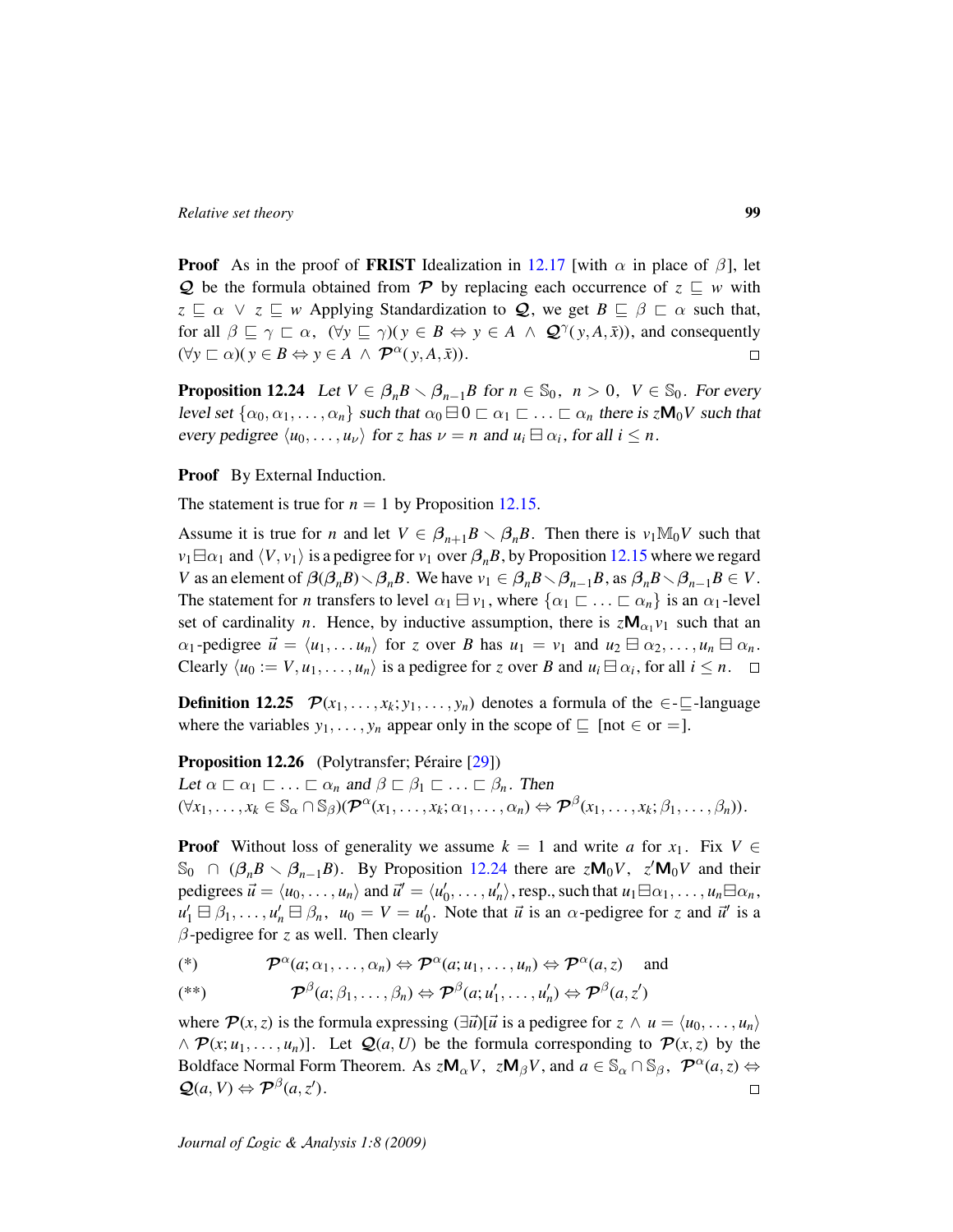**Proposition 12.27** (Partial Transfer; Péraire [[29\]](#page-107-0)) For any  $\alpha \sqsubset \beta$ ,  $(\forall \bar{x} \in \mathbb{S}_{\alpha})[(\exists x)(\mathcal{P}^{\alpha}(x,\bar{x};\alpha) \,\wedge\, \mathcal{Q}^{\alpha}(x,\bar{x};\alpha)) \Rightarrow (\exists x)(\mathcal{P}^{\alpha}(x,\bar{x};\alpha) \,\wedge\, \mathcal{Q}^{\beta}(x,\bar{x};\beta))].$ 

**Proof** Fix  $\alpha$ ,  $\bar{x} \in \mathbb{S}_{\alpha}$ , and *x* such that  $\mathcal{P}^{\alpha}(x, \bar{x}; \alpha) \wedge \mathcal{Q}^{\alpha}(x, \bar{x}; \alpha)$ . By Local Transfer there is some  $\beta' \sqsupset \alpha$  such that  $\mathcal{Q}^{\beta'}(x,\bar{x};\beta')$  holds, ie,  $(\exists x)(\mathcal{P}^{\alpha}(x,\bar{x};\alpha) \wedge \mathcal{Q}^{\beta'}(x,\bar{x};\beta'))$ holds. Given  $\beta \sqsupset \alpha$ , apply Polytransfer to the sequences of levels  $\alpha \sqsubset \beta'$  and  $\alpha \sqsubset \beta$ to obtain  $(\exists x)(\mathcal{P}^{\alpha}(x,\bar{x};\alpha) \wedge \mathcal{Q}^{\beta}(x,\bar{x};\beta)).$  $\Box$ 

**Proposition 12.28** ( $\alpha$ -Standard Size Choice; Kanovei and Reeken [\[22\]](#page-107-1)) Let  $\mathcal{P}(x, y, x_1, \ldots, x_k)$  be an  $\in \mathcal{I}$ -formula. For every  $\alpha$  and every  $A \in \mathcal{S}_{\alpha}$  such that  $(\forall x \in A \cap \mathbb{S}_{\alpha})(\exists y) \mathcal{P}^{\alpha}(x, y, x_1, \dots, x_k)$  there exists a function *f* with dom  $f = A$  such that  $(\forall x \in A \cap \mathbb{S}_{\alpha}) \mathcal{P}^{\alpha}(x, f(x), x_1, \ldots, x_k).$ 

**Proof** We fix  $\bar{x} = x_1, \ldots, x_k, \alpha$ , and *A* satisfying the assumptions. Let  $\mathcal{P}'(z, y)$ be the formula  $(\exists x, \bar{x})[z = \langle x, \langle \bar{x} \rangle \rangle \land \mathcal{P}(x, y, \bar{x})]$ , and let  $\mathcal{Q}(V)$  be the ∈-formula corresponding to  $\mathcal{P}'$  by the Normal Form Theorem. If  $\langle \bar{x} \rangle \mathsf{M}_{\alpha} U$  and  $x \in \mathbb{S}_{\alpha}$ , we then have  $(\exists y) \mathcal{P}^{\alpha}(x, y, \bar{x}) \Leftrightarrow (\exists V)[\overline{\pi_1}(V) = U_x \wedge Q(V)]$  [see Proposition [9.7](#page-54-1) and the proof of ∃ step of the Normal Form Theorem]. By ZFC Selection, which holds in (S<sub> $\alpha$ </sub>,  $\in$ ), there are functions  $V, B \in \mathbb{S}_{\alpha}$ , defined on *A*, such that  $V(x) \in \beta_{\alpha}B(x)$  and  $(\forall x \in A)[\overline{\pi_1}(V(x)) = U_x \land Q(V(x))]$ . It remains to prove the following.

**Claim.** There is a function  $\vec{v}$  with dom  $\vec{v} = A$  such that  $(\forall x \in A \cap \mathbb{S}_{\alpha})[\vec{v}(x) =$  $\langle v(x)_0, \ldots, v(x)_{\nu(x)} \rangle$  is an  $\alpha$ -pedigree over  $B(x)$  with  $v(x)_0 = V(x)$  and  $v(x)_{\nu(x)} =$  $\langle \langle x, \langle \bar{x} \rangle \rangle, y(x) \rangle$  for some (uniquely determined)  $y(x)$ .

The function *f* on *A* defined by  $x \mapsto y(x)$  then has the property that, for all  $x \in A \cap \mathbb{S}_{\alpha}$ ,  $\langle \langle x, \langle \bar{x} \rangle \rangle, f(x) \rangle \mathbf{M}_{\alpha} V(x) \ \wedge \ \mathcal{Q}(V(x))$ , so  $(\mathcal{P}')^{\alpha}(\langle x, \langle \bar{x} \rangle \rangle, f(x))$  holds, ie,  $\mathcal{P}^{\alpha}(x, f(x), \bar{x})$ holds.

#### *Proof of Claim.*

For every  $x \in A \cap \mathbb{S}_{\alpha}$  there is some  $\alpha$ -pedigree  $\vec{v}$  over  $B(x)$  with  $v_0 = V(x)$  and  $v_{\nu(x)} = \langle \langle x, \langle \bar{x} \rangle \rangle, y \rangle$  for some *y*. By Local Transfer [12.22,](#page-97-0) there is  $\beta \supset \alpha$  such that for every  $x \in A \cap \mathbb{S}_{\alpha}$  there is some  $\beta$ -pedigree  $\vec{v}$  over  $B(x)$  with  $v_0 = V(x)$  and  $v_{\nu(x)} = \langle \langle x, \langle \bar{x} \rangle \rangle, y \rangle$  for some *y*. By  $\alpha$ -Finite Choice, for every  $a \in \mathcal{P}^{\text{fin}}A \cap \mathbb{S}_{\alpha}$ there is a function  $\vec{v}$  such that, for every  $x \in a$ ,  $\vec{v}(x)$  is a  $\beta$ -pedigree over  $B(x)$  with  $v(x)_0 = V(x)$  and  $v(x)_{\nu(x)} = \langle \langle x, \langle \overline{x} \rangle \rangle, y(x) \rangle$ . Using Idealization we obtain a function  $\vec{v}$  with dom  $\vec{v} = A$  such that, for every  $x \in a$ ,  $\vec{v}(x)$  is a  $\beta$ -pedigree over  $B(x)$  with  $v(x)_0 = V(x)$  and  $v(x)_{\nu(x)} = \langle \langle x, \langle \overline{x} \rangle \rangle, y(x) \rangle$ . Finally, as  $v(x)_0 = V(x) \subseteq \alpha$  and  $v(x)_1 \rightharpoonup \beta \rightharpoonup \alpha$  [if  $v(x) > 0$ ],  $\vec{v}(x)$  is an  $\alpha$ -pedigree.  $\Box$  $\Box$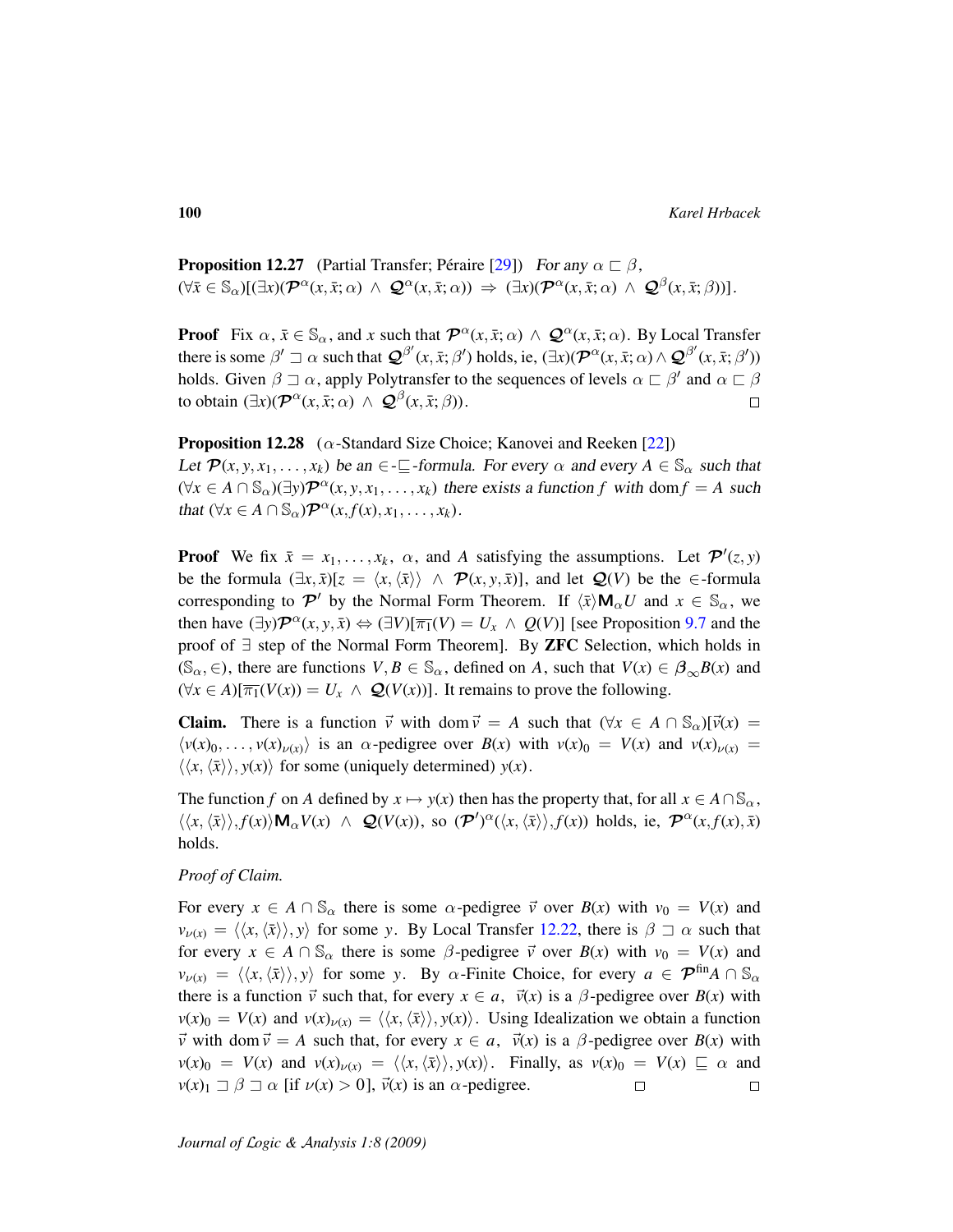Proposition 12.29 (Map Standardization; Kanovei and Reeken [\[22\]](#page-107-1)) For every  $A \in \mathbb{S}_{\alpha}$  there exists  $f \in \mathbb{S}_{\alpha}$  such that dom  $f = A$  and

 $(\forall x \in A \cap \mathbb{S}_{\alpha})[(\exists y \in \mathbb{S}_{\alpha})\mathcal{P}^{\alpha}(x, y, \bar{x}) \Rightarrow \mathcal{P}^{\alpha}(x, f(x), \bar{x})].$ 

**Proof** It suffices to give a proof for  $\alpha \boxminus 0$  and then use Transfer. Let  $\mathcal{R}(x, z, \overline{x})$  be the formula " $z \in \mathbb{O}n \land [(\exists y \in \mathbb{S}_0)(y \in \mathbb{V}_z \land \mathcal{P}(x, y, \bar{x})) \lor (\forall y \in \mathbb{S}_0) \neg \mathcal{P}(x, y, \bar{x})]$ " [ $\mathbb{V}_z$ is the *z*-th level of the cumulative hierarchy]. By 0-Standard Size Choice, there exists a function *g* with dom  $g = A$  such that  $(\forall^{st} x \in A) \mathcal{R}(x, g(x))$ . Let  $\xi \in \mathbb{O} n \cap \mathbb{S}_0$  be such that ran  $g \subseteq \xi$ . Then  $(\forall^{st} x \in A)[(\exists^{st} y)\mathcal{P}(x, y, \bar{x}) \Rightarrow (\exists^{st} y \in \mathbb{V}_{\xi})\mathcal{P}(x, y, \bar{x})]$ . By **FRIST** Standardization we obtain  $C \in \mathbb{S}_0$  such that, for all  $x, y \in \mathbb{S}_0$ ,  $\langle x, y \rangle \in C \Leftrightarrow$  $x \in A \land y \in \mathbb{V}_{\xi} \land \mathcal{P}(x, y, \bar{x})$ . Using Axiom of Choice in (S,  $\in$ ), we obtain a function *f* ∈ S<sub>0</sub> with dom *f* = *A* such that  $(\forall x \in A)[(\exists y)(\langle x, y \rangle \in C) \Rightarrow \langle x, f(x) \rangle \in C]$ . For this function,  $(\forall^{\text{st}} x \in A)[(\exists^{\text{st}} y) \mathcal{P}(x, y, \bar{x}) \Rightarrow \mathcal{P}(x, f(x), \bar{x})]$  then holds.  $\Box$ 

#### Proposition 12.30 (Unique Definability; Kanovei and Reeken [\[22\]](#page-107-1))

If *x* is uniquely definable in GRIST from parameters in  $\mathbb{S}_0$ , then  $x \in \mathbb{S}_0$ . If  $x \notin \mathbb{S}_0$ , then for each  $\alpha \supseteq 0$  there exist  $y \boxminus \alpha$  such that *x* and *y* are  $\in \subseteq$ -indiscernible.

**Proof** Let  $xM_0U$ . If rank  $U = 0$ , then  $U = x$  and  $x \in \mathbb{S}_0$ .

If rank  $U > 0$ , we prove that for every  $\gamma \supset 0$  there is  $y \mapsto \gamma$  such that  $y \mathsf{M}_0 U$ , and hence all such *y* are  $\in$ - $\sqsubseteq$ -indiscernible.

We fix  $V \in \beta_1 B \setminus \beta_0 B$ ,  $V \in \mathbb{S}_0$ , and use Proposition [12.15](#page-92-0) to obtain  $z \boxminus \gamma$  such that  $z\mathbf{M}_0V$ . As  $\overline{\pi_2}(U^\sim V) = V$ , by  $\mathbf{F}_0$  there is *y* such that  $\langle y, z \rangle \mathbf{M}_0U^\sim V$ . As  $\overline{\pi_1}(U^\sim V) = U$ , *y***M**<sub>0</sub>*U* holds. Let  $y \oplus \beta$ ;  $\beta \supseteq 0$ . In the course of proof of Proposition [12.15](#page-92-0) [let  $\alpha = 0$  there] we established:

If  $x \boxminus \beta$ ,  $\beta \sqsupset 0$ ,  $x \mathsf{M}_0 U$  and  $\langle x, z \rangle \mathsf{M}_0 U^\sim V$ , then  $z \boxminus x$ .

Applying this to *y* in place of *x*, we get  $y \boxminus z \boxminus \gamma$ .

 $\Box$ 

**Proposition 12.31** If  $A \neq 0$ , then there is  $x \in A$  such that  $x \in A$ .

**Proof** If  $A \subseteq 0$ , the assertion is true by Transfer into  $\mathbb{S}_0$ , so we assume  $A \supset 0$ . Let  $\beta \boxminus A$  and fix  $\widetilde{A} \in \mathbb{S}_0$  such that  $A \subseteq \widetilde{A}$ . If there is  $a \in \mathcal{P}^{\text{fin}}\widetilde{A}$  such that  $a \sqsubset \beta$  and *A*  $\subseteq$  *a*, then *A*  $\subseteq$  *a*  $\subseteq$  *β*, a contradiction. Therefore ( $\forall$ *a*  $\in$   $\mathcal{P}^{\text{fin}}\widetilde{A}$ )[*a*  $\sqsubset$   $\beta \Rightarrow (\exists$ *y*)( $\forall$ *x*  $\in$  $a)(y \neq x \land y \in A \land y \sqsubseteq_{\beta} 0)$ ]. [The  $y \sqsubseteq \beta$  clause follows by Transfer into S<sub>β</sub>.] By Idealization there is *y* such that  $x \sqsubset \beta \Rightarrow y \neq x \land y \in A \land y \sqsubseteq_{\beta} 0$  for all  $x \in A$ , ie,  $y \in A$  and  $y \in \beta$ .  $\Box$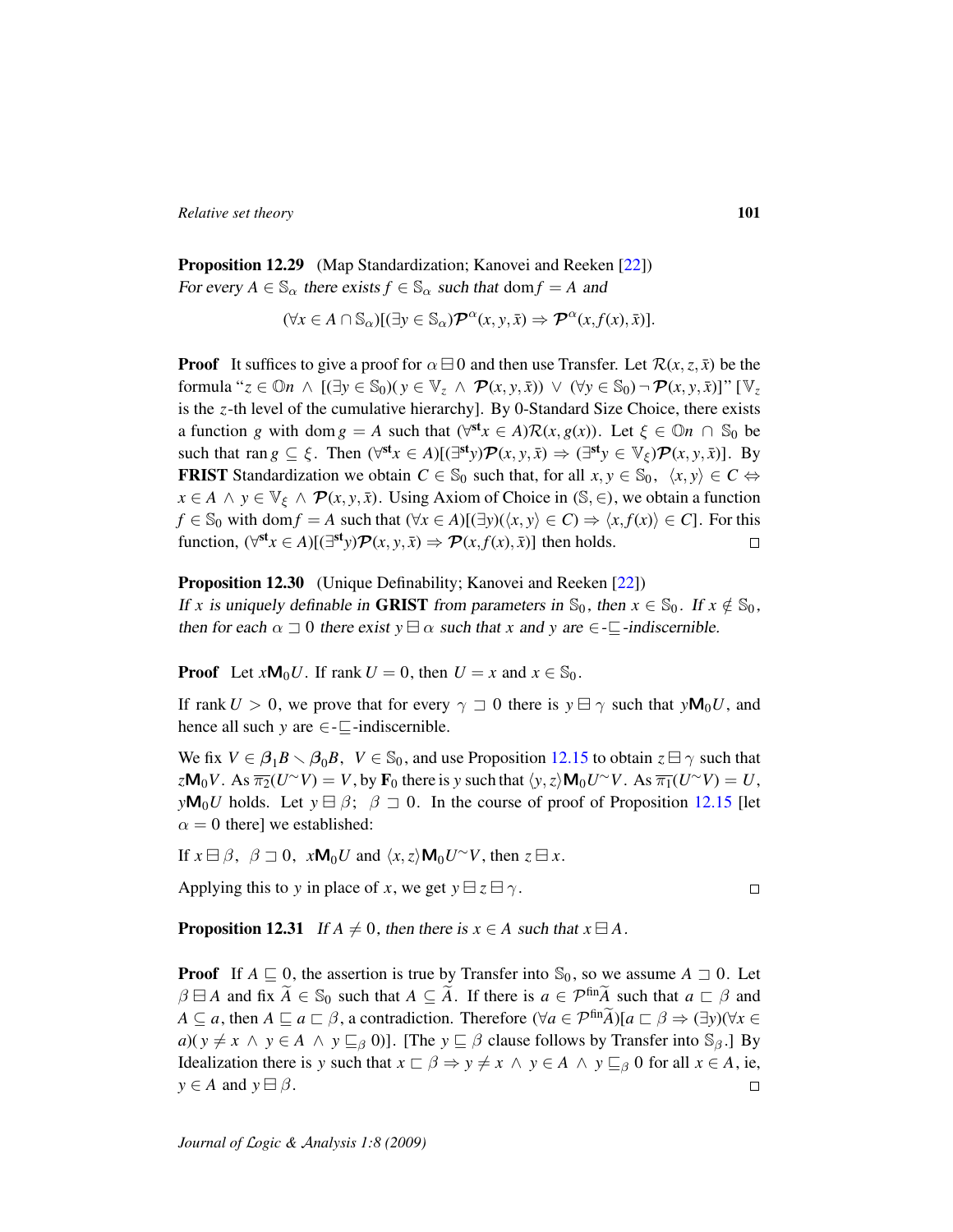Proposition 12.32 (Levels of Elements of Sets ) (a) If *A* is infinite, then  $(\forall \beta \sqsupseteq A)(\exists x)(x \in A \land x \boxminus \beta)$ . (b)  $(\forall x \in A)(x \sqsubset \alpha)$  if and only if *A* is finite and  $A \sqsubset \alpha$ .

**Proof** (a) If *A* is infinite and  $A \boxminus \alpha$ , then there is a one-one mapping  $f \in \mathbb{S}_{\alpha}$  of  $\omega$ onto *A*. By Proposition [12.15,](#page-92-0) for every  $\beta$  there is  $\nu \in \omega$  such that  $\nu \Box \beta$ . For  $\beta \Box \alpha$ then  $\beta \boxminus \nu \boxminus f(\nu) \in A$ . For  $\beta \boxminus \alpha$  the existence of  $a \in A$ ,  $a \boxminus \beta$ , follows from the preceding proposition.

(b) is a consequence of (a), the preceding proposition, and Proposition [3.11.](#page-21-0)  $\Box$ 

<span id="page-101-0"></span>**Proposition 12.33** Collection Principle for  $\in$ - $\subseteq$ -formulas fails in GRIST.

**Proof** Let  $\mathcal{P}(n, U)$  be the formula  $n\mathbf{M}_0 U$ . By  $\mathbf{B}_0$ ,  $(\forall n \in \omega)(\exists ! U \in \beta_{\infty}\omega)\mathcal{P}(n, U)$ . By  $\mathbf{F}_0$ ,  $(\forall U \in \beta_{\infty} \omega)(\exists n \in \omega) \mathcal{P}(n, U)$ . But  $\beta_{\infty} \omega$  is a proper class.  $\Box$ 

This corollary illustrates the one principal metamathematical difference between BST and **GRIST**. In **BST**, the collection of all types of elements of a set *A* is a *set*  $\beta A$ . Because of this, BST can be extended to a theory of external sets, HST, that satisfies Collection and other useful axioms. In **GRIST** it is a *proper class*  $\beta_{\infty}A$ . The failure of Collection implies the impossibility of extending GRIST to an HST-like theory. The issue of external sets is discussed further in the Conclusion.

Kanovei and Reeken [\[22\]](#page-107-1) formulated a second version of Idealization, which they call Local Idealization, and showed that it holds in BST. An analogous principle for the  $\in$  - $\sqsubseteq$ -language is false in **GRIST**.

**Local Idealization:** For all  $\alpha \sqsubset \beta$ ,  $B \sqsubseteq \alpha$ , and all  $x_1, \ldots, x_k$ ,

$$
(\forall \text{ finite } a)[a \sqsubseteq \alpha \Rightarrow (\exists y \in B)(\forall x \in a) \mathcal{P}^{\beta}(x, y, B, x_1, \dots, x_k)]
$$

$$
\Leftrightarrow (\exists y \in B)(\forall x) [x \sqsubseteq \alpha \Rightarrow \mathcal{P}^{\beta}(x, y, B, x_1, \dots, x_k)].
$$

Proposition 12.34 Local Idealization fails in GRIST.

**Proof** Fix  $\beta \supseteq 0$ . For every finite  $\{U_1, \ldots, U_n\} \subseteq \beta_\infty \omega$  in  $\mathbb{S}_0$  there is  $x \in \omega$  such that each  $U_i = \overline{f}(V)$  for some  $f \in \mathbb{S}_{\beta}$ , where  $V := \text{tp}_{\beta}(x; \omega)$ . [Indeed: fix  $x_i$  such that  $U_i = \text{tp}_{\beta}(x_i; \omega)$ , let  $y := \langle x_1, \dots, x_n \rangle$ , and  $U := \text{tp}_{\beta}(y; \omega^n)$ ; then  $U_i = \overline{\pi_i}(U)$ . Then let  $V := \overline{\varphi}(U)$  and  $x = \varphi(y)$ , for some one-one mapping  $\varphi \in \mathbb{S}_0$  of  $\omega^n$  onto  $\omega$ .] Local Idealization implies existence of  $x \in \omega$  such that every  $U \in \beta_{\infty} \omega \cap \mathbb{S}_0$  is of the form  $U = \overline{f}(V)$  for some  $f \in \mathbb{S}_{\beta}$ , where  $V := \text{tp}_{\beta}(x; \omega)$ . However, this means that every  $U \in \mathcal{B}_{\infty} \omega \cap \mathbb{S}_0$  has rank less than or equal to rank *V*, a contradiction.  $\Box$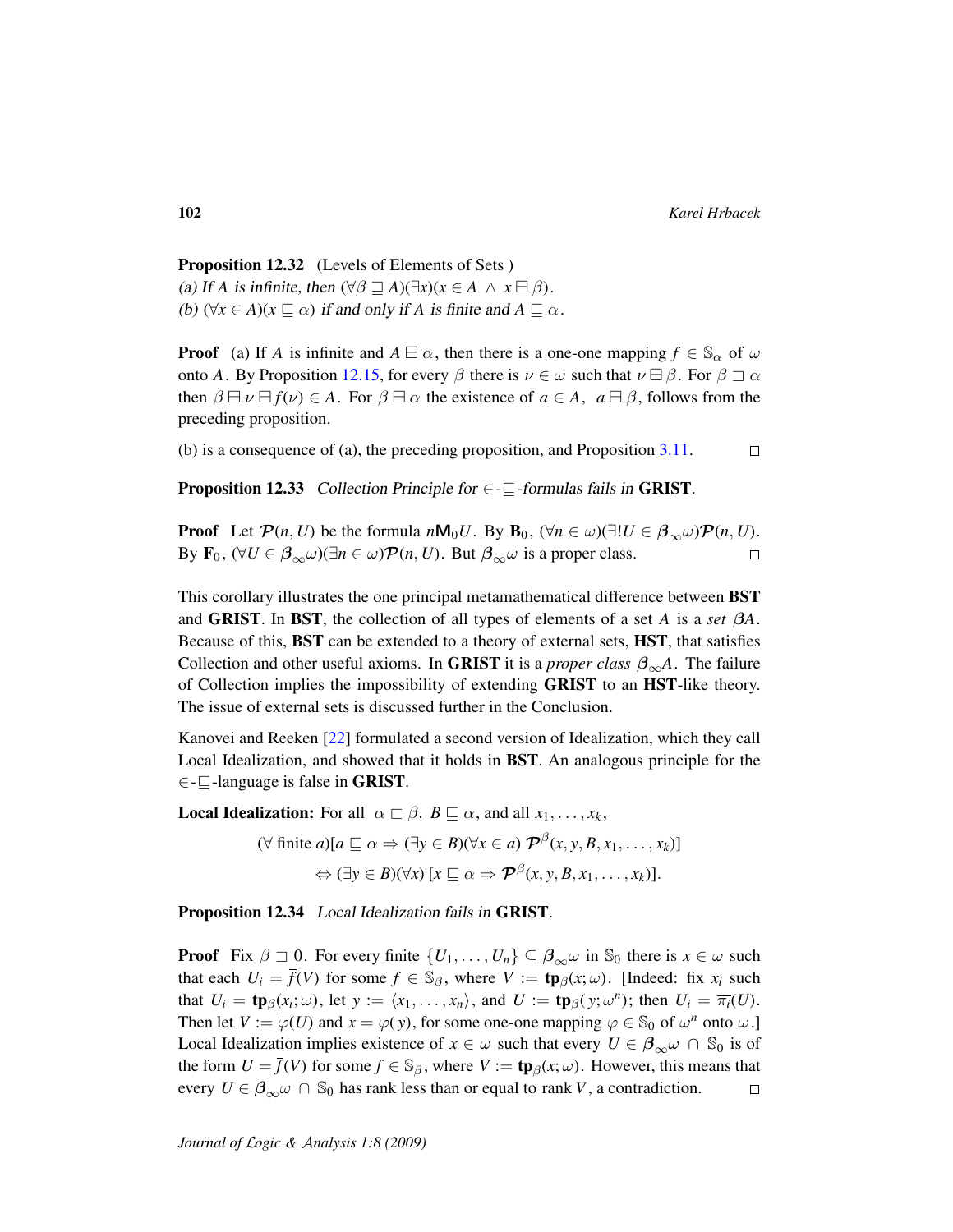Remarks It is shown in [\[13\]](#page-106-0), Theorem 5.1, that FRIST where Idealization is replaced by Local Idealization (the theory called  $FRBST<sub>1</sub>$  in [\[13\]](#page-106-0)) is a conservative extension of ZFC; in the interpretation given there Granularity holds as well.

Proposition 12.35 Dependent Choice fails in GRIST.

**Proof** Let  $\mathcal{R}(x, y)$  be the formula  $x \subseteq y$ . Dependent Choice would imply that:

(\*) There is a sequence  $\vec{a} = \langle a_n : n \in \omega \rangle$  such that  $a_n \square a_{n+1}$ 

holds for all  $n \in \omega$ . We show that this is not possible.

Let  $\vec{a}$  be such a sequence; then (\*) holds in  $(\mathcal{S}_0[[\vec{a}]], \in, \sqsubseteq)$ , which is isomorphic to  $U\ell t(\mathbb{V};\mathbf{U})^{\mathbb{S}_0}$  for  $\vec{a} \mathbf{M}_0 U$ . We get a contradiction by proving [in **ZFC**] that (\*) fails in every  $\mathcal{U}\ell t(\mathbb{V}; \mathcal{U})$ .

Let U be of the smallest rank for which (\*) holds; clearly rank  $U > 0$ . Note that  $0 \subset a_n$  for  $n > 0$  [ $a_{n-1} \subset a_n \boxminus 0$  is impossible]; hence, with  $D_1 := D_{T^{(1)}}$ , we have  $(\mathcal{U}\ell(\mathbb{V};\mathcal{U}),\subseteq_{D_1}) \models (\forall n \geq 1)(a_n \sqsubset a_{n+1})$ , ie,  $(\mathcal{U}\ell(\mathbb{V};\mathcal{U}),\subseteq_{D_1}) \models (*)$ . By the Factoring Theorem,  $\mathcal{U}\ell(\langle \mathcal{U}\ell t(\mathbb{V};\mathcal{U}_{\langle i \rangle}): i \in I \rangle; \mathcal{U}(0)) \models (*)$ , ie,  $\{i \in I : \mathcal{U}\ell t(\mathbb{V};\mathcal{U}_{\langle i \rangle}) \models (*)\} \in$  $U(0)$ . This is a contradiction with the inductive assumption.  $\Box$ 

# 12.4 Variations of GRIST.

#### (1) Unbounded GRIST.

Unlike BST or GRIST, Nelson's IST allows Idealization without any bounds on the variables *x* and *y*; this feature contradicts Boundedness. An extensive discussion of the comparative advantages of IST and BST can be found in [\[22\]](#page-107-1); in particular, Kanovei and Reeken showed that IST does not have a realization in ZFC.

It is possible to formulate a GRIST-like theory that extends IST; we call it Unbounded GRIST. Its axioms are obtained from those of GRIST by

(1) replacing Idealization with Unbounded Idealization:

For all  $A \sqsubset \beta$  and all  $\bar{x}$ ,

 $(\forall \text{ finite } a \sqsubset \beta)(\exists y)(\forall x \in a) \mathcal{P}^{\beta}(x, y, \bar{x}) \Leftrightarrow (\exists y)(\forall x \sqsubset \beta)\mathcal{P}^{\beta}(x, y, \bar{x}), \text{ and}$ 

(2) weakening Standardization [to allow for unbounded sets, without shadows] by replacing "any *A*" with "any  $A \sqsubseteq \alpha$ ".

Unbounded GRIST is an extension of the theory called FRIST in [\[13\]](#page-106-0).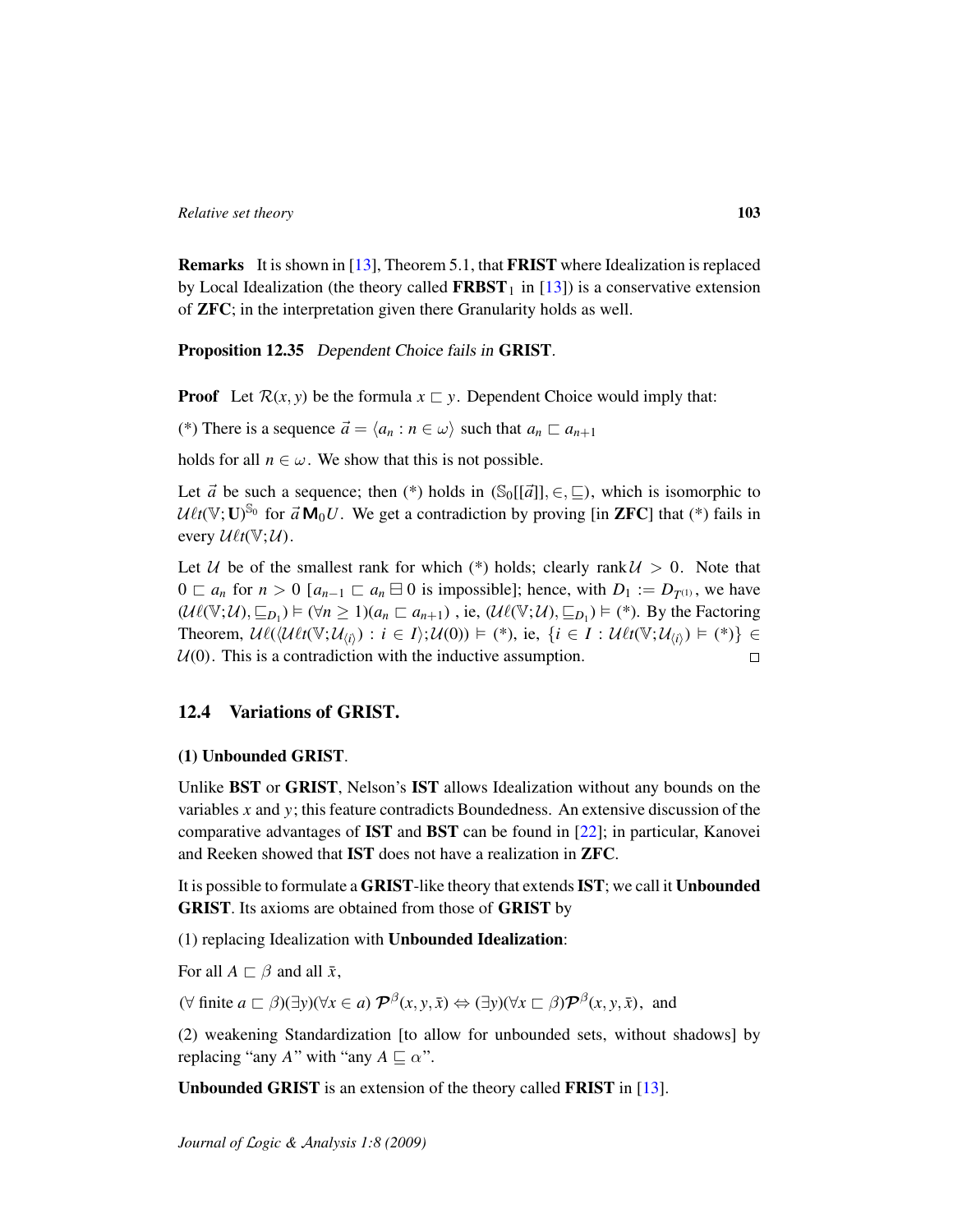Theorem 12.36 Unbounded GRIST is a conservative extension of ZFC.

**Proof** As in [\[13\]](#page-106-0), Proof of Theorem 4.7, we work in the theory **T** whose primitives are  $\in$  and a constant symbol *v*, and whose axioms are:

ZFC (Separation and Replacement for formulas in the language of T)

$$
(\exists \theta)(v = \mathbb{V}_{\theta})
$$
  

$$
(\forall x_1, \ldots, x_n \in v)(\mathcal{P}(x_1, \ldots, x_n) \Leftrightarrow \mathcal{P}^v(x_1, \ldots, x_n))
$$

where  $P$  is any  $\in$ -formula, and  $P^{\nu}$  is the formula obtained from  $P$  by restricting all quantifiers to *v*.

It is well-known (and an immediate consequence of Reflection Principle in ZFC) that **T** is a conservative extension of **ZFC**. The interpretation  $\Im_{\Lambda}(\mathbb{V}) = (\mathbb{V}^*, =^*, \in^*, \subseteq^*)$ for **GRIST** can thus be constructed in **T**. We let  $\mathbf{v} := \{f \in \mathbb{V}^* : f \in^* \mathfrak{k}(v)\}\.$  It is straightforward to verify that the restriction of  $\Im_{\Lambda}(\mathbb{V})$  to **v** is an interpretation of Unbounded GRIST in T.  $\Box$ 

Remarks The Back and Forth Property is of course incompatible with Unbounded **GRIST**. Specifically,  $\mathbf{B}_0$  fails in this interpretation.

## (2) Discrete GRIST.

This is the theory obtained from GRIST by replacing

**Density:**  $(\forall x, y)(x \sqsubset y \Rightarrow (\exists z)(x \sqsubset z \sqsubset y))$  with

#### Discreteness:

 $(\forall x)(\exists y)(x \sqsubset y \land \neg (\exists z)(x \sqsubset z \sqsubset y)) \land (\forall x \sqsupset 0)(\exists y)(y \sqsubset x \land \neg (\exists z)(y \sqsubset z \sqsubset x)).$ 

Theorem 12.37 Discrete GRIST has a realization in ZFC.

We do not give a proof of this theorem. The key idea is to reformulate the Back and Forth Property in a form valid for discrete preorderings of levels. This requires, first of all, a re-definition of types. An  $\alpha$ -type over *A* is now a pair  $(U, L)$  where *U* is a stratified ultrafilter over *A* and *L* is a function defined on  $\Sigma T_U$  (see Definition [9.8\)](#page-55-1) such that  $L(\langle U_1, \ldots, U_n \rangle) = \langle \ell_1, \ldots, \ell_n \rangle$  where each  $\ell_i \in \omega \cup \{\infty\}$ . The idea is that  $\ell_i$  fixes the number of levels between *U*<sub>*i*−1</sub> and *U*<sub>*i*</sub> (with *U*<sup>0</sup> := *U*).

One can suitably modify the developments of Sections [9](#page-52-0) - [12](#page-89-1) for this notion of type. In particular, an interpretation for **Discrete GRIST** is given by  $\Im_{\Lambda}(\mathbb{V})$  where  $\Lambda$  is the usual ordering  $(\omega, <)$  of natural numbers.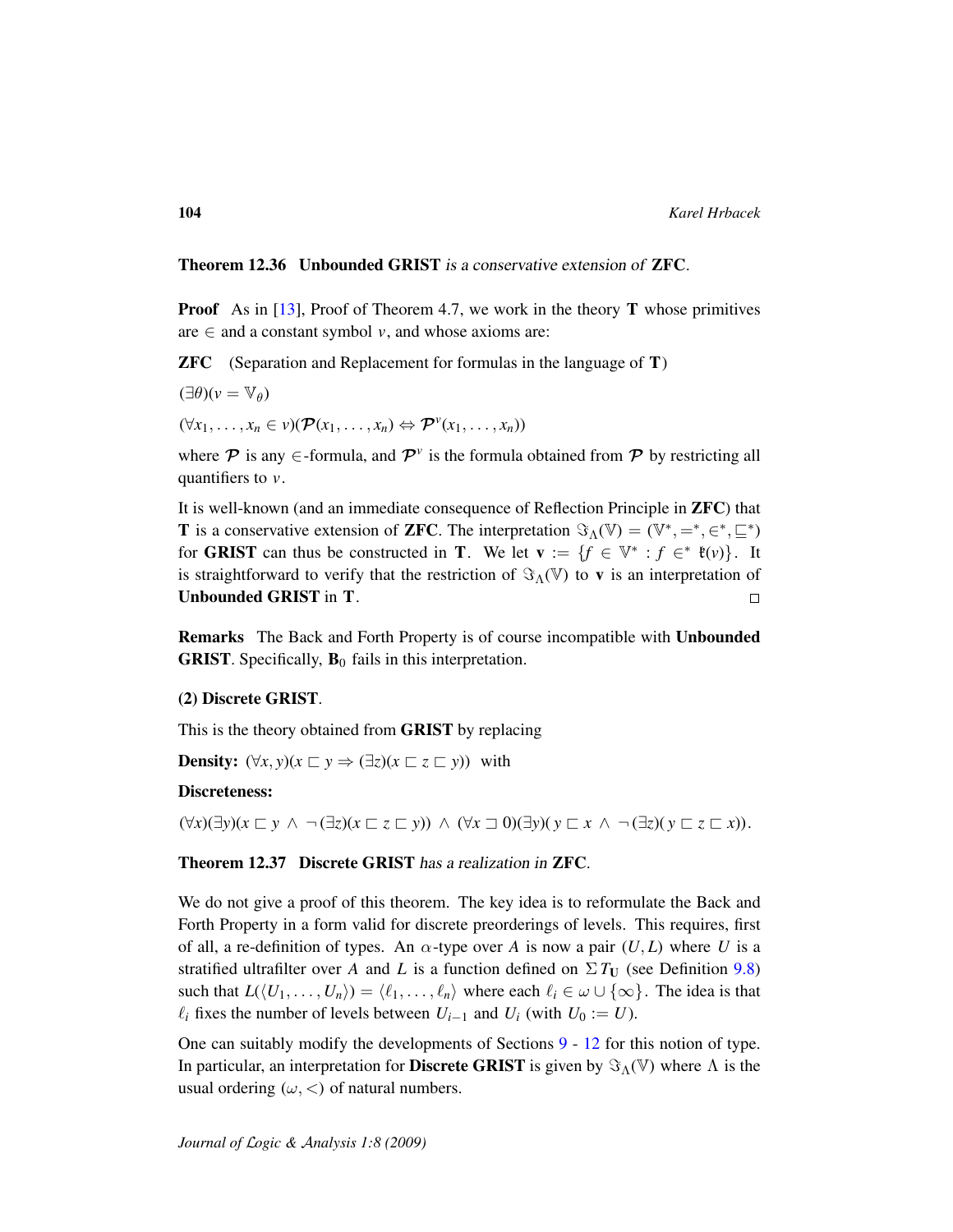# Conclusion: GRIST and External Sets.

Nonstandard analysis traditionally distinguishes between internal and external sets. GRIST is a theory of internal sets only, just like BST and IST. Nelson and his followers demonstrated that extensive work in nonstandard mathematics can be carried out within IST. Many such "internal" arguments become easier and/or more natural in GRIST. Yet, most practitioners consider constructions that fundamentally depend on external sets, such as nonstandard hulls and Loeb measures, to be an essential part of nonstandard analysis. This is one reason why we need to address the issue of extendibility of GRIST to a theory of external sets.

There are also foundational reasons. Theories like BST and IST exhibit a curious lack of symmetry: among their three major principles, Standardization alone admits arbitrary formulas (of the ∈-st-language); Transfer and Idealization require ∈-formulas. The desire to make all of these principles applicable to arbitrary formulas was one of the original motivations for FRIST. An immediate consequence of Transfer for all formulas is "Full Relativization": A valid statement of FRIST (or GRIST) remains valid upon replacing  $\subseteq$  by  $\subseteq_{\alpha}$ , for any  $\alpha$ . We paraphrase this by saying that the universe of GRIST is symmetric under "translations" from S to  $\mathbb{S}_{\alpha}$ ; every set  $\alpha$  has its own "picture of the internal cosmos", given by  $\sqsubseteq_{\alpha}$ , but these pictures are invariant under the choice of  $\alpha$ . However, one exception remains: Separation and Replacement schemata of **ZFC** apply in GRIST to  $\in$ -formulas only. There seems to be no foundational justification for this. The  $\epsilon$ - $\epsilon$ -formulas are just as *definite* (ie, true or false, for given values of their free variables) as ∈-formulas, and should thus define sets. But if collections like  $\Omega := \{n \in \omega : 0 \subset n\}$  are sets, they can only be external to the universe of GRIST. We face again the question of extending GRIST to a theory that also allows external sets.

The analogous problem for BST is discussed extensively in Kanovei and Reeken's monograph [\[22\]](#page-107-1); see also [\[14\]](#page-106-2). Here we briefly consider how the solutions that work for BST fare for GRIST. It has to be noted up front that the axiom of Regularity has to fail in any reasonable universe containing external sets (consider the set  $\Omega$  above), so the best we can hope for is to satisfy **ZFC<sup>-</sup>** (**ZFC** without Regularity, but with Replacement strengthened to Collection).

The theory HST is an extension of BST to a theory of external sets "with the same ordinals" (ie, the ordinals of the universe of all sets are isomorphic to the ordinals of the standard universe) satisfying all of ZFC<sup>−</sup> except Power Set and Choice. In particular, Collection holds in HST for all  $\in$ -st-formulas. It follows from Proposition [12.33](#page-101-0) that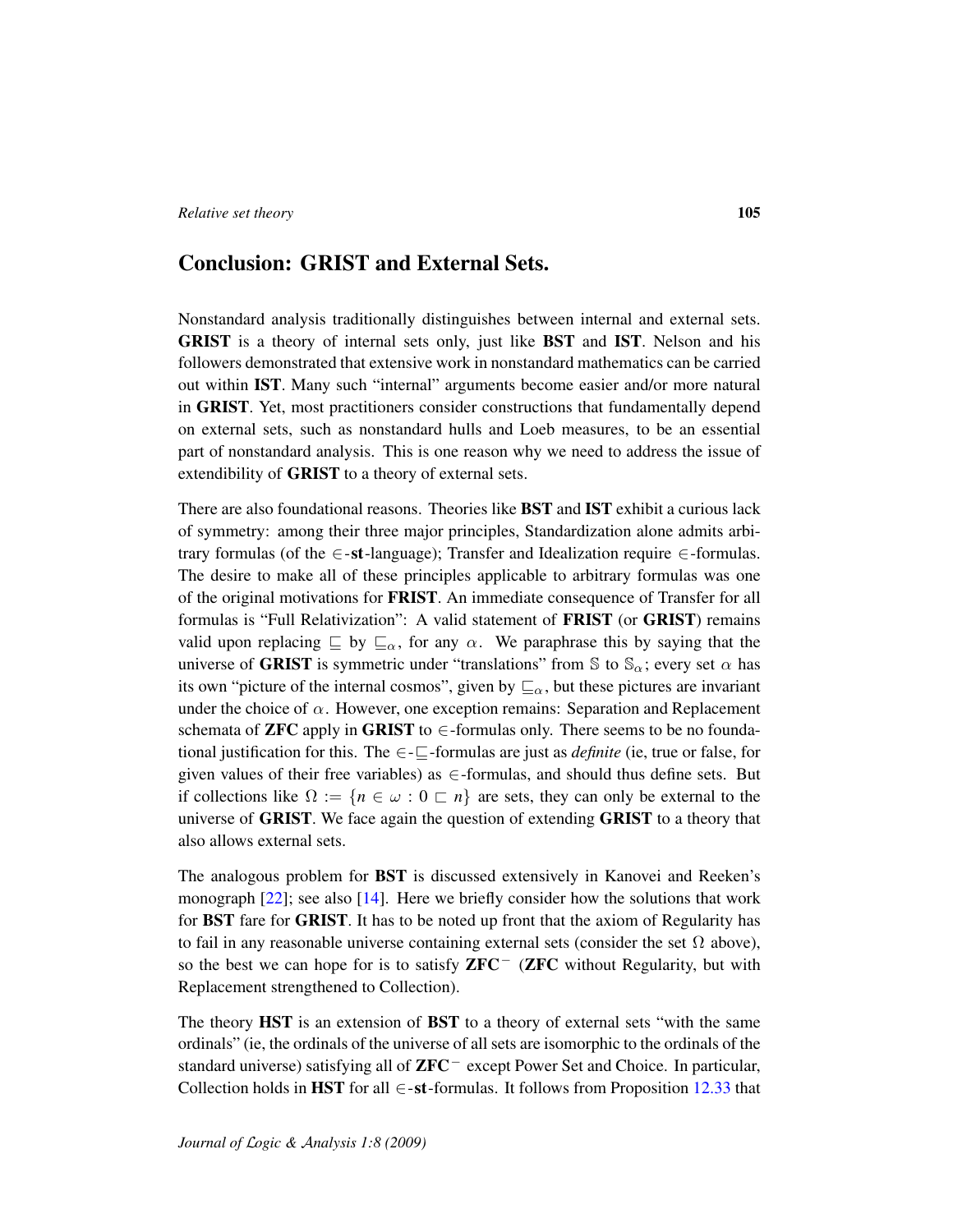an extension of GRIST to an HST-like theory, where Collection would hold for all  $\in$  –  $\subset$  -formulas, is impossible.

Another way to extend BST to a theory of external sets "with the same ordinals" is **NST** (+ WF<sup>feas</sup> = WF), where all axioms of **ZFC**<sup>-</sup> except Collection hold. It is easy to see that GRIST can be consistently extended to an NST-like theory, where in particular the schema of Separation holds for all  $\in$ - $\sqsubset$ -formulas. Such theory would seem to provide all the external sets needed in practice of nonstandard analysis. It allows work with monads and galaxies, and the construction of Loeb measures [\[12\]](#page-106-5) and nonstandard hulls.

The third possibility is to imitate the approach taken by Kawaï  $[24, 25]$  $[24, 25]$  $[24, 25]$  in order to extend the universe of **IST** by external sets (his theory is called **KST** in  $[22]$ ). The universe of KST satisfies all of ZFC<sup>−</sup> ; however, it does not "have the same ordinals" as the universe S of standard sets, which is itself an external *set* in KST. KST also enables the practice of nonstandard analysis to the full extent. It is not difficult to modify KST to make its internal universe be that of GRIST, rather than IST.

Both of the last two possibilities seem to answer the practical needs of those who might like to be able to combine internal methods of GRIST with the external methods of traditional nonstandard analysis in one theoretical framework. From the foundational viewpoint, however, they appear ad-hoc. Principled comprehensive set-theoretic foundations for nonstandard methods seem to call for an extension of the "Full Relativization" idea from internal sets to all sets. This view was strongly advocated by Ballard in [\[4\]](#page-106-6). In the present context, it would mean that every set  $\alpha$  has its own "picture of the cosmos", including its own standard universe  $\mathbb{S}_{\alpha}$ , internal universe  $\mathbb{I}_{\alpha}$ with its  $\sqsubseteq_{\alpha}$ , and a corresponding **KST**-like external universe  $\mathbb{E}_{\alpha}$ , and these pictures are invariant under the choice of  $\alpha$ . An analogous "three-universes" paradigm occurs in mainstream set theory, in the study of both elementary embeddings and Boolean-valued models. Some promising steps towards a formulation of a general theory that would cover all of these situations have been taken, in particular by Ballard in an unpublished paper [\[5\]](#page-106-7). However, development of a satisfactory system for full relative set theory is quite a challenge, on both technical and philosophical grounds. We hope to report on the progress towards such a system in a future publication.

# References

[1] P V Andreev, *The notion of relative standardness in axiomatic systems of nonstandard analysis,* thesis, Dept. Math. Mech., State University of N I Lobachevskiy in Nizhniy Novgorod, 2002, 96 pages (in Russian).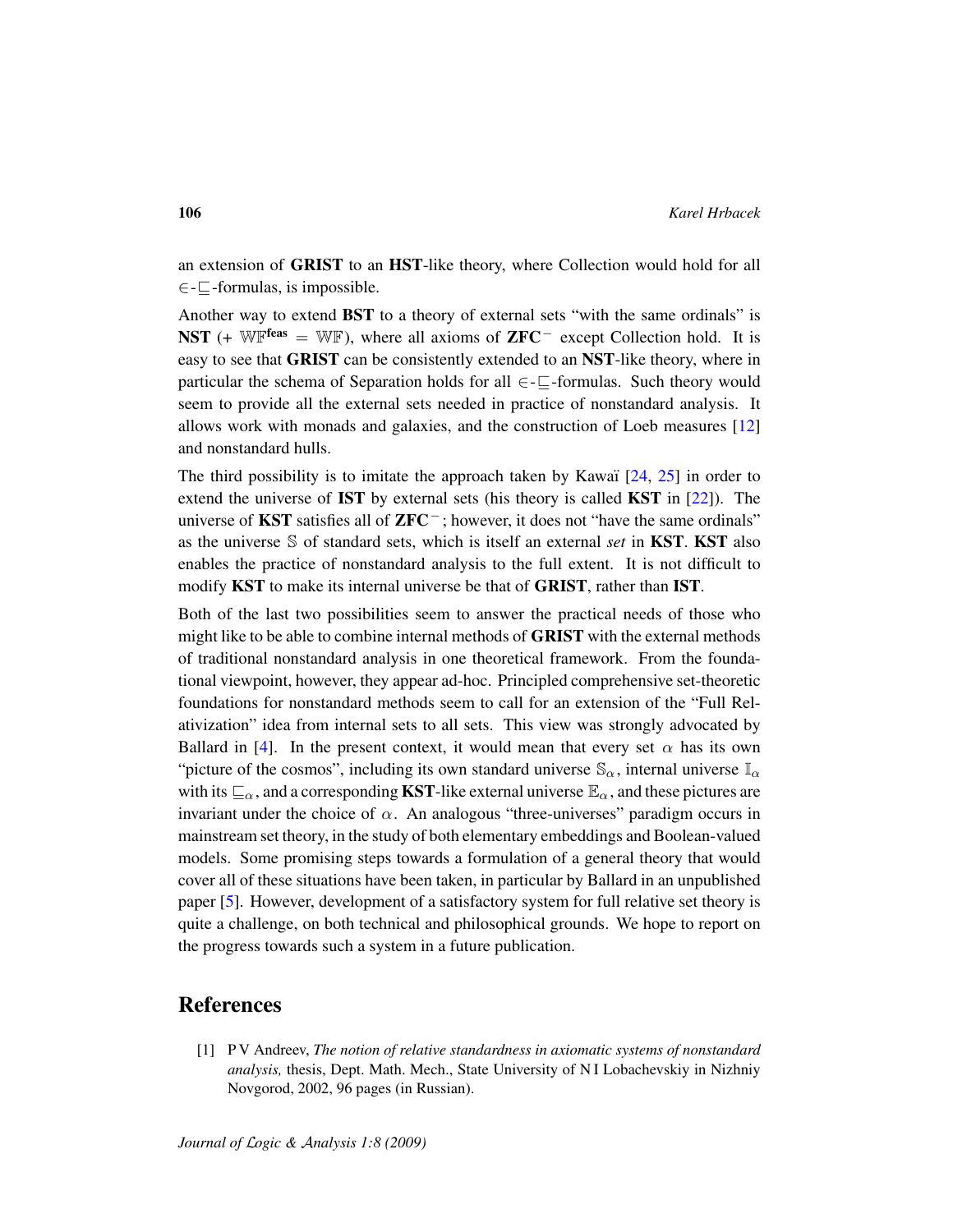- [2] PV Andreev and EI Gordon, *An axiomatics for nonstandard set theory, based on von Neumann-Bernays-Gödel theory*, J. Symbolic Logic 66 (2001), 1321–1341; [doi:10.2307/2695109](http://dx.doi.org/10.2307/2695109)
- <span id="page-106-1"></span>[3] P V Andreev and K Hrbacek, *Standard sets in nonstandard set theory*, J. Symbolic Logic 69 (2004), 165–182; [doi:10.2178/jsl/1080938835](http://dx.doi.org/10.2178/jsl/1080938835)
- <span id="page-106-6"></span>[4] D Ballard, *Foundational Aspects of "Non"standard Mathematics,* Contemporary Mathematics, vol. 176, American Mathematical Society, Providence, RI, 1994.
- <span id="page-106-7"></span>[5] D Ballard, *A set theoretic cosmology for mathematics*, unpublished paper, January 2002, 22 pages.
- [6] C C Chang and H J Keisler, *Model Theory*, 3rd Edition, North-Holland Publ. Co., 1990,  $xii + 550$  pages.
- [7] W W Comfort and S Negrepontis, *The Theory of Ultrafilters*, Grundl. math. Wiss., Vol. 211, Springer-Verlag, New York - Heidelberg, 1974, x + 482 pages.
- [8] M A Dickmann, *Large Infinitary Languages, Model Theory*, Studies in Logic and Found. Math., Vol. 83, North-Holland/American Elsevier, Amsterdam and Oxford/New York,  $xy + 464$  pages.
- [9] H Gaifman, *Elementary embeddings of models of set theory*, in *Axiomatic Set Theory,* Proceedings of Symposia in Pure Math 13, Part II, ed. by T Jech, Amer. Math. Soc., Providence, RI, 1974, 33–101.
- [10] E I Gordon, *Relatively nonstandard elements in the theory of internal sets of E. Nelson,* Siberian Math. J. 30 (1989), 89–95 (in Russian).
- [11] K Hrbacek, *Axiomatic foundations for nonstandard analysis,* Fund. Math. 98 (1978), 1–19; *abstract* in J. Symbolic Logic 41 (1976), 285.
- <span id="page-106-5"></span>[12] K Hrbacek, *Nonstandard set theory,* Amer. Math. Monthly 86 (1979), 1–19; [doi:10.2307/2321294](http://dx.doi.org/10.2307/2321294)
- <span id="page-106-0"></span>[13] K Hrbacek, *Internally iterated ultrapowers,* in *Nonstandard Models of Arithmetic and Set Theory,* ed. by A Enayat and R Kossak, Contemporary Math. 361, American Mathematical Society, Providence, RI, 2004, 87–120.
- <span id="page-106-2"></span>[14] K Hrbacek, *Nonstandard objects in set theory,* in *Nonstandard Methods and Applications in Mathematics,* ed. by N J Cutland, M Di Nasso and D A Ross, Lecture Notes in Logic 25, Association for Symbolic Logic, 2006, 80–120.
- [15] K Hrbacek, *Some remarks on nonstandard theory of classes,* Fundamentalnaya i Prikladnaya Matematika, 11, 5 (2005), 233–255 (in Russian). [English transl. Journal of Math. Sciences, 146, 1 (2007), 5608–5621]; [doi:10.1007/s10958-007-0374-0](http://dx.doi.org/10.1007/s10958-007-0374-0)
- <span id="page-106-3"></span>[16] K Hrbacek, *Stratified analysis?,* in *The Strength of Nonstandard Analysis,* ed. by I van den Berg and V Neves, Springer Wien New York, 2007, 47–63.
- <span id="page-106-4"></span>[17] K Hrbacek, O Lessmann and R O'Donovan, *Analysis with ultrasmall numbers*, 16 pages, March 17, 2009.